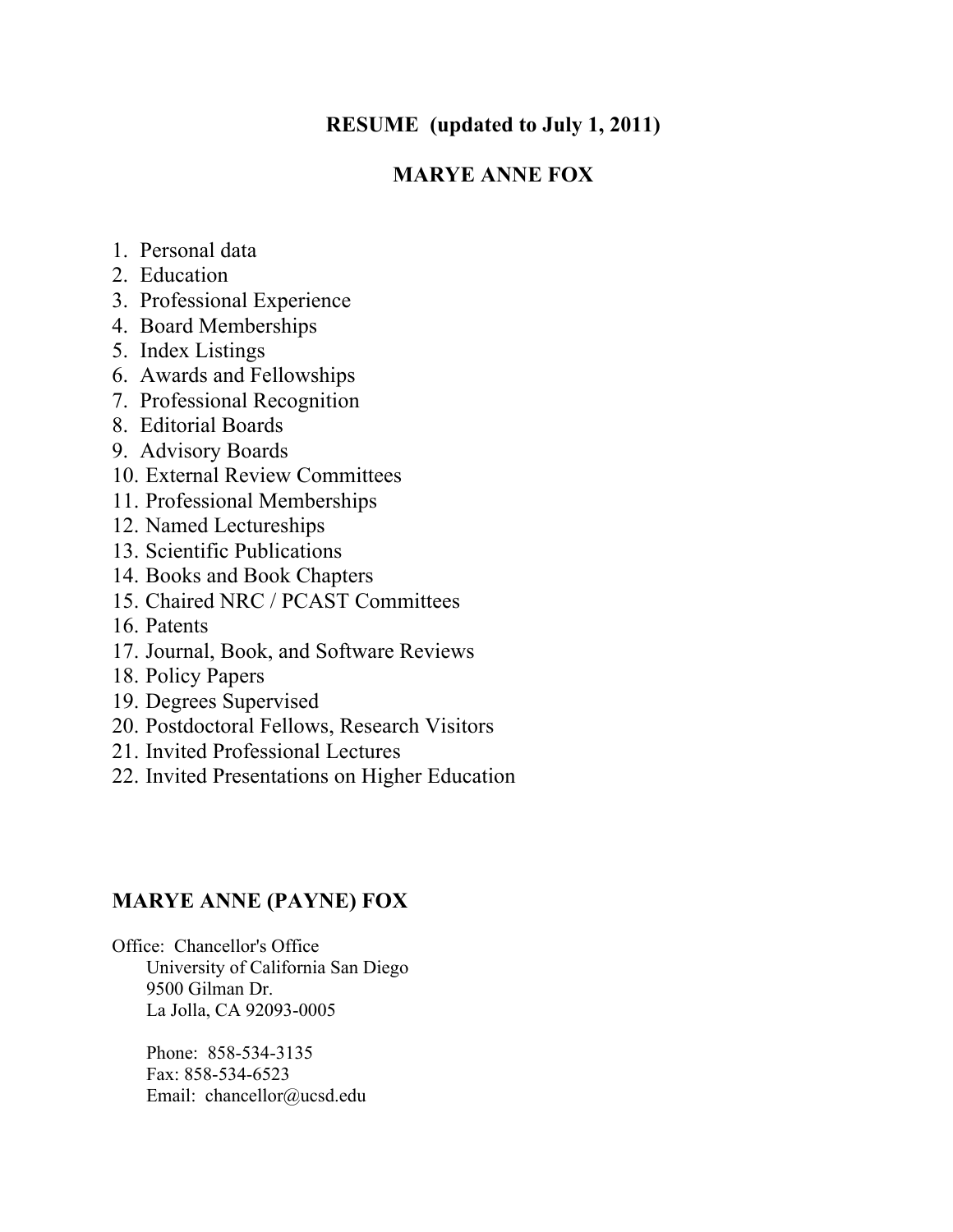Personal: Born Canton, Ohio Married, three sons and two stepsons; eight grandchildren American citizen.

# **EDUCATION**

B.S., Notre Dame College, 1969 M.S., Cleveland State University, 1970 Ph.D., Dartmouth College, l974 Executive Certificate, Directors' College, Stanford University, 2006

### **HONORARY DEGREES**

Doctor of Science (Honoris causa), Notre Dame College, 1994 Doctor of Science (Honoris causa), Cleveland State University, 1998 Juris Doctor (Honoris causa), Sandhills Community College, 2000 Docteur Honoris Causa, Universite Pierre et Marie Curie (Paris VI), 2001 Doctor of the University, Honoris Causa, University of Ulster, 2002 Doctor of Humane Letters, Texas A&M University, 2002 Doctor Honoris Causa, Universidad Nacional de Education a Distancia, Madrid, 2003 Doctor of Science, Honoris Causa, Kellogg School of Science and Technology, Scripps Research Institute, 2007 Honorary Professor, Osaka University, 2007 Honorary Member, World Innovation Foundation, 2007 Doctor of the University, Honoris Causa, York University, 2008 Doctor of Sciences, Honoris Causa, University of Notre Dame, 2008 Doctor of Science, Honoris Causa, Dartmouth College, 2012

# **PROFESSIONAL EXPERIENCE**

- 1968: NSF Undergraduate Research Fellow, Illinois Institute of Technology, directed by A.J. Kresge, kinetics of acid-catalyzed vinyl ether hydrolysis in aqueous solution.
- 1968-69: Undergraduate research, Bendix Corp./American Institute of Physics project, directed by V. Nagarajan, Schlieren optics in polymer characterization.
- 1969-70: Graduate teaching and research assistant, Cleveland State University, directed by Roger W. Binkley, organic photochemistry.
- 1970-71: Instructor, Cuyahoga Community College, Cleveland, Ohio, taught organic chemistry, biochemistry, and environmental chemistry.
- 1971-74: Graduate teaching and research assistant, directed by David M. Lemal, physical organic chemistry.
- 1974-76: Postdoctoral fellow, University of Maryland, directed by Stuart W. Staley, physical organic chemistry, environmental chemistry.
- 1976-81: Assistant Professor, University of Texas, organic chemistry.
- 1981-85: Associate Professor, University of Texas, organic chemistry.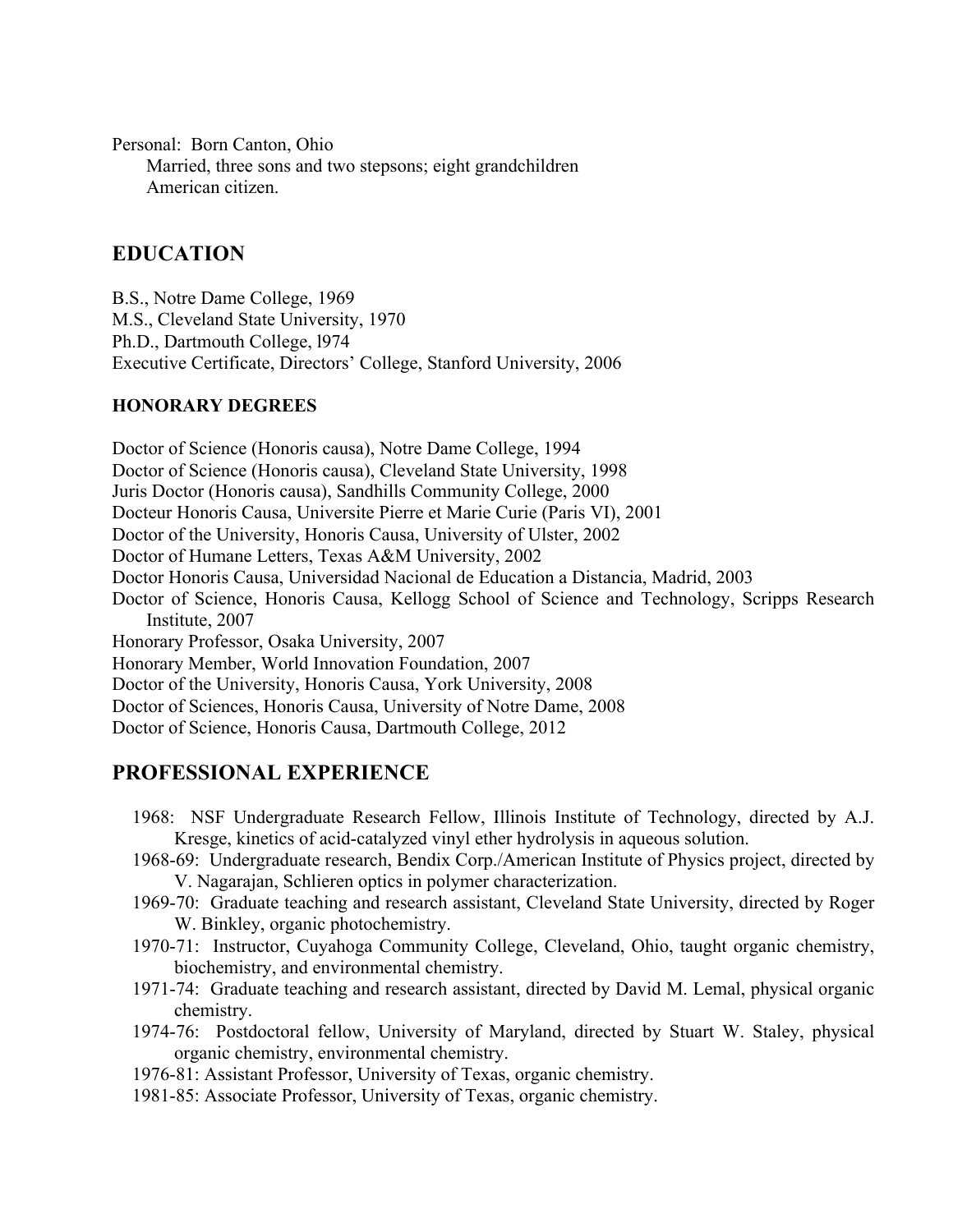- 1985-86: Professor, University of Texas, organic chemistry
- 1986-91: Rowland Pettit Centennial Professor, University of Texas
- 1986-91: Director, Center for Fast Kinetics Research, University of Texas
- 1991- 98: M. June and J. Virgil Waggoner Regents Chair in Chemistry
- 1994-98: Vice President for Research, University of Texas
- 1998-2002: Chancellor and Professor, North Carolina State University
- 2002-2004: Chancellor and Distinguished University Professor, NC State University
- 2004–: Chancellor and Distinguished Professor of Chemistry, University of California San Diego

#### **Visiting Appointments**

- 1989: Visiting Scholar, Harvard University
- 1992: Professeur Inviteé, Universite Pierre et Marie Curie, Paris VI
- 1993: Visiting Professor, Chemistry Research Promotion Center, National Science Council, Taipei, Taiwan
- 1993: Visiting Scholar, University of Iowa
- 1997: Morris S. Kharasch Visiting Professor, University of Chicago
- 2005: Distinguished Visitor, Biomedical Research Council, Singapore
- 2009: Annenberg Visiting Professor, Harvey Mudd College

#### **Consulting Experience**

- 1970–71: Northeastern Ohio Tuberculosis Association, air pollution analysis.
- 1974–76: American Chemical Society, technical editing.
- 1976–78: Texas Air Control Board, air pollution analysis
- 1982–86: Polaroid Corporation, organic dyestuffs and semiconductors
- 1984–86: Scopas Technology Co., Inc., x-ray thin films
- 1985–98: Tel-Tech Resources, miscellaneous
- 1988–97: VCH Publishers, editorial consulting
- 1988–91: ICI, "*The Scientist,*" monthly overview column
- 1989: College of Engineering, Continuing Engineering Studies, instructor for "Principles of Organic Photochemistry," given at 3M-Austin, Oct 1989
- 1992: Invited contributor, "News and Views," *Nature*
- 1992: Mirrors Project, Lone Star Girl Scout Council
- 1992-4: Consultant / contributor: McGraw-Hill Encyclopedia of Science and Technology
- 1994–95: New Ventures, Dow Chemical, Midland, Michigan

## **Board Service**

#### **Scientific Advisory Boards (Non-fiduciary)**

- 1989-90: Board of Directors, Assn for Advancement of Technology in Biomedical Sciences 1990–2002: Science Advisor, Camille and Henry Dreyfus Foundation
- 
- 1991-96: National Science Board (Chairman, NSB Committee on Programs and Plans 1993-96: NSB Executive Committee 1993-96); Vice chair (1994-96)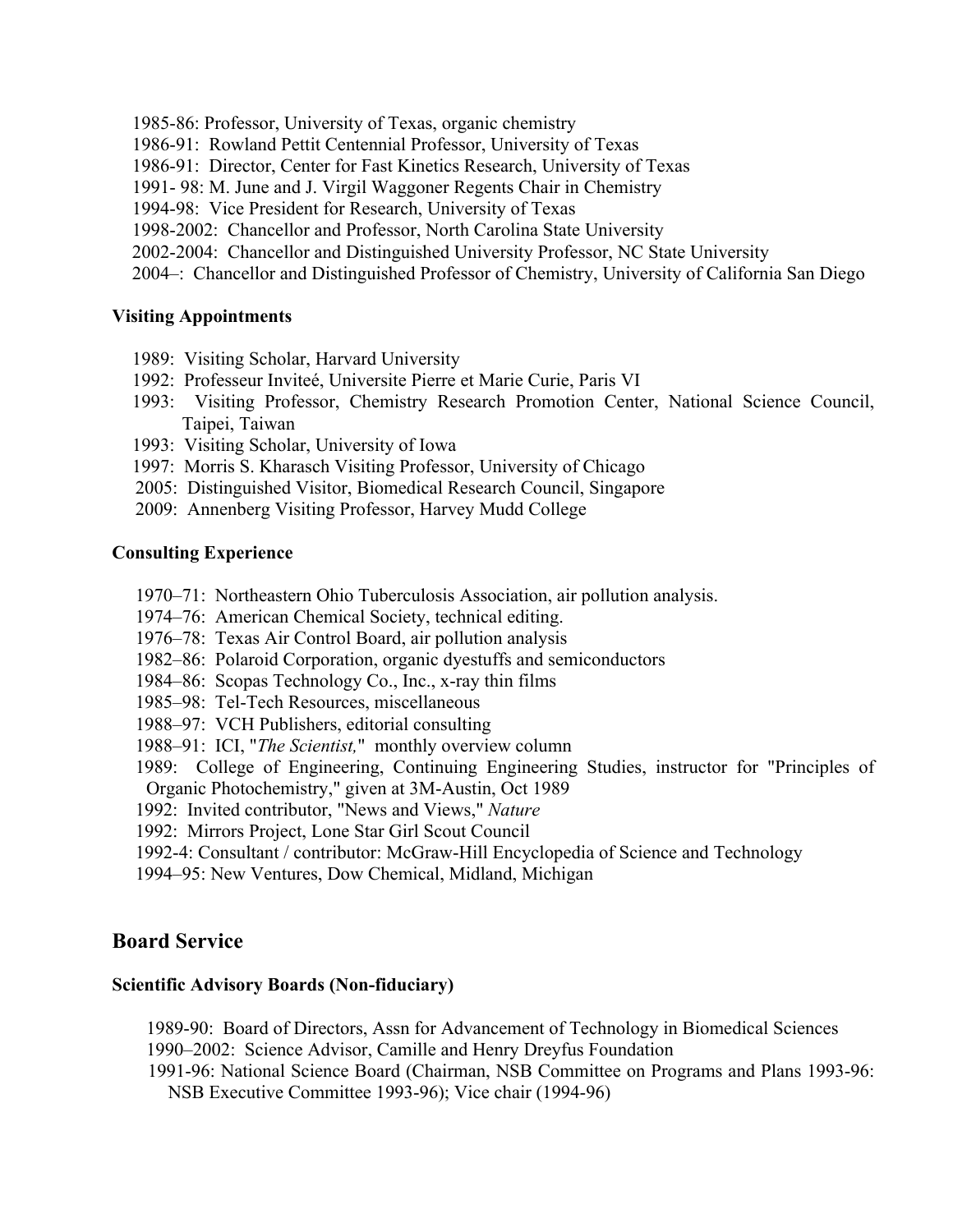1996–98: Associated Western Universities

1996-98: Oak Ridge Associated Universities

1996-98: Oak Ridge Foundation Board

1996-98: Environmental Defense Fund (Texas Board)

1996-99: Council, National Academy of Sciences (Executive Committee)

1997-99: National Research Council Governing Board

1998–: Robert A. Welch Foundation Scientific Advisory Board

1998–2003: Scientific Advisor, Interdisciplinary Programs, Packard Foundation

1999–: Council on Competitiveness

1999-2002: Women in Science and Technology Alliance National Board

 1999–2007: Gov.–Univ.–Ind. Research Roundtable, National Research Council, Co-Chair 2001–2007

2000-2003: Sigma Xi; President, 2001-02

2000–04: COACh (Committee on the Advancement of Women Chemists)

2001-09: President's (US) Council of Advisors on Science and Technology

2001–2004: National Institute for the Environment

2001-2004: Center for Strategic and International Studies

2001-: Building Engineering and Science Talent (BEST)

2003–05: National Assn State Universities and Land Grant Colleges (Chair, Commission on

Food, Energy, and Environmental Resources)

2005-: Science Network

2007–09: King Abdullah University of Science and Technology International Advisory Council 2009-: Elementary Institute of Science, San Diego, Ambassador

## **University of California San Diego Associated Boards (mostly ex officio as Chancellor)**

- 2004–: Rady Children's Hospital
- 2004-: La Jolla Playhouse
- 2004-: San Diego Economic Development Corporation

2004-06: La Jolla Symphony and Chorus

2004-: Cecil and Ida M. Green Foundation for Earth Sciences

2004–: UCSD Foundation

2004-: Chancellor's Community Advisory Board, UCSD

2004–: Institute of the Americas

2004-: American Association of Universities

2004-09: World Universities Network

2005–06: San Diego Association of Governments: Indicators of Sustainable Competitiveness

2005–: Center for Ethics in Science and Technology (Leadership Council)

2005–06: San Diego Science and Technology Council

2005-08: United Way of San Diego

2005–09: National Security - Higher Education Advisory Board

2005-: Sanford Consortium for Regenerative Medicine

2005–10: Association of Pacific Rim Universities, APRU World Institute Governing Board

2005–07: Los Alamos National Security, Inc.

2005–: University of California President's Board on Science and Innovation

2007: Livermore National Security, Inc.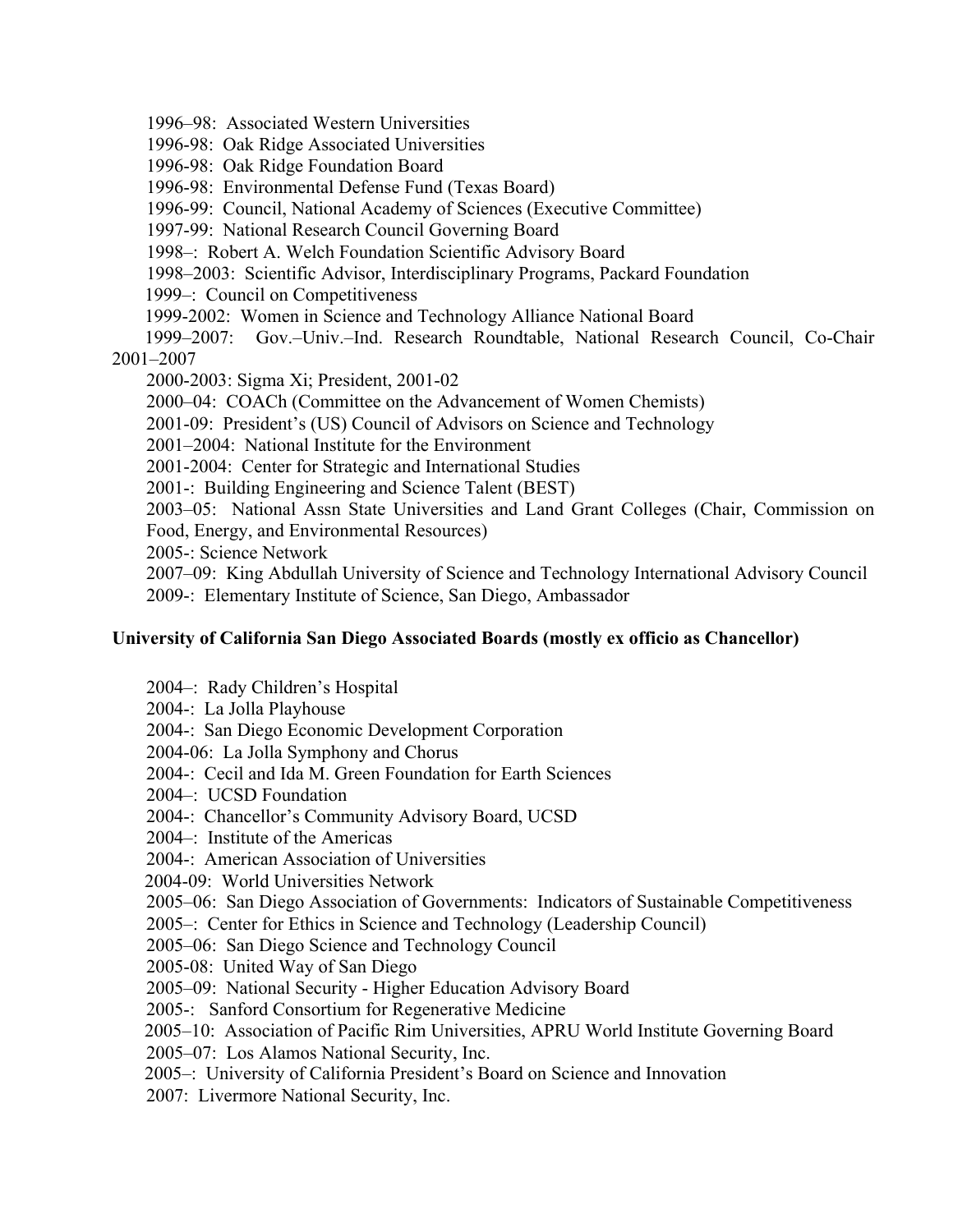2009 -12: University Research Associates Council of Presidents, Regional Trustee 2009: CEOs for Cities Network

### **NC State University Associated Boards**

- 1998–2004: Microelectronics Center of North Carolina (MCNC), Board Chair, 2001–03
- 1998–2004: Kenan Institute for Engineering, Technology, and Science (Chair 1998–2004)
- 1998–2004: North Carolina Arboretum
- 1998–2004: Research Triangle Institute Board of Governors
- 1998-2004: Triangle Universities Center for Advanced Studies, Inc.
- 1998–2004: Raleigh Cooperating Colleges
- 1998–2004: National Institute of Statistical Sciences
- 1999-2002: Wake Technical Academy
- 1999-2004: Board, Oak Ridge National Laboratory; Chair, Science & Technology Committee, 1999–2002
- 1998–2004: Capital City Club, Raleigh
- 1998-2001: Community Advisory Board, Rex Hospital
- 1998–2004: Wake Educational Partnership Board of Trustees (Honorary Chair, 2000)
- 1999-2001: North Carolinians Against Gun Violence Education Fund
- 1999–2004: The Greater Triangle Regional Council
- 2000-2002: The Healing Place of Wake County
- 2002–2004: North Carolina Board on Science and Technology

#### **Non-Profit Boards and Foundations**

- 1998-2009: MentorNet
- 1999-2001: Stanford Research International
- 2002–: Camille and Henry Dreyfus Foundation; Chair, Scientific Affairs Comm. 2008
- 2002–2011: University of Notre Dame
- 2002–08: Burroughs-Wellcome Fund
- 2005-: Overseers, Chemical Heritage Society
- 2011-: Dartmouth College

## **Index Listings**

Who's Who in America Who's Who in the World Who's Who in Science and Engineering Who's Who in American Education Who's Who in the South and Southwest Who's Who of Emerging Leaders in America Who's Who of American Women Who's Who in Technology Who's Who Among Executive and Professional Wmen in Science World Who's Who of Women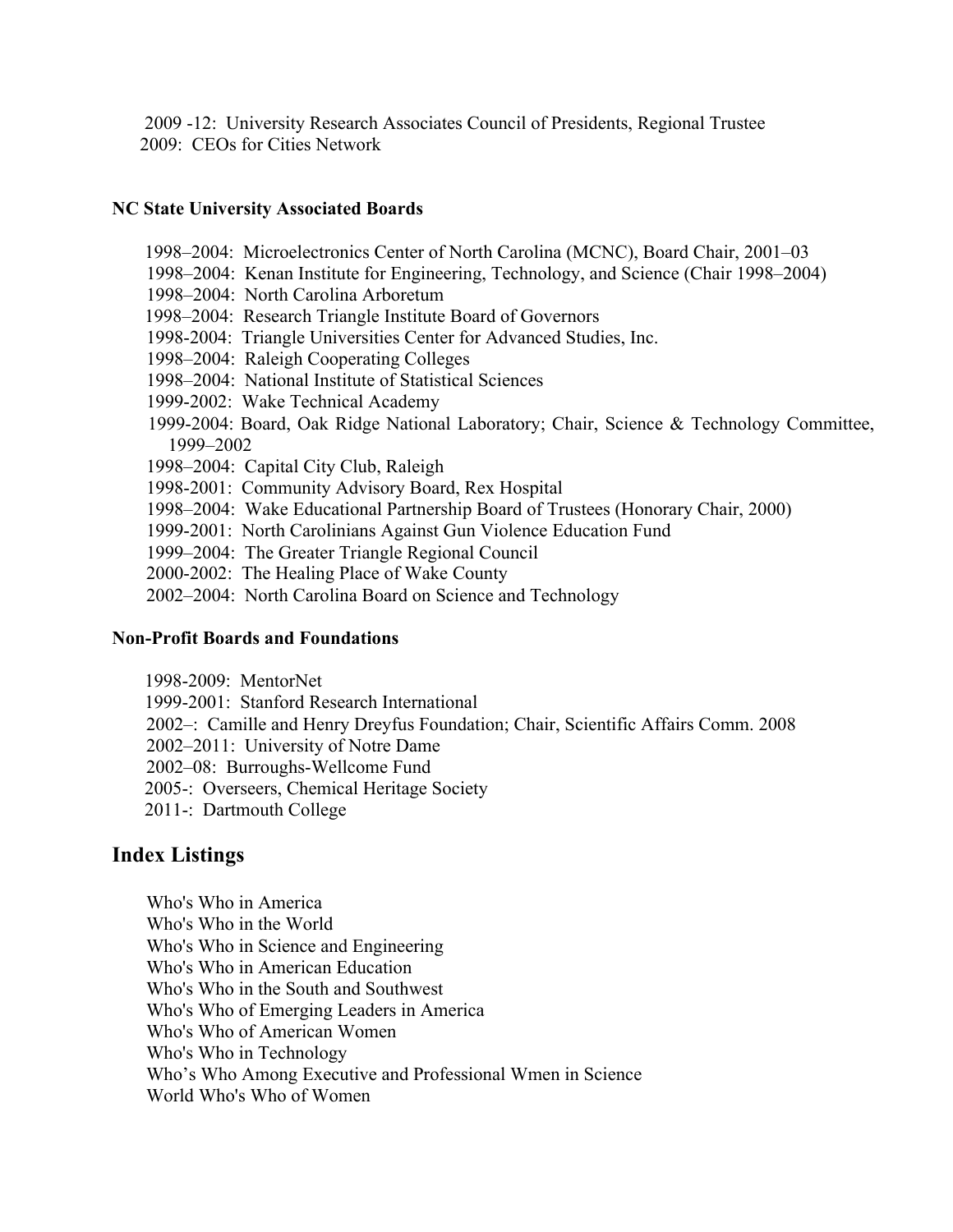American Men and Women of Science International Who's Who of Professional and Business Women Outstanding Young Women of America Who's Who Executive and Professional Registry

#### **AWARDS AND FELLOWSHIPS**

- 1965-69: Honor Scholarship, Notre Dame College
- 1965: National Merit Scholarship, semifinalist
- 1965: Outstanding Freshman Chemist
- 1968: National Science Foundation Undergraduate Research Fellow, Illinois Institute of Technology
- 1969: Medal, outstanding physical chemistry paper, Midwest Region, Student Affiliates of the American Chemical Society, Ann Arbor, Mich.
- 1969: Graduation cum laude with honors in chemistry; Medal of Excellence, American Institute of Chemists
- 1969: Election to Kappa Gamma Pi Women's National Honorary
- 1971-72: NSF Graduate Traineeship, Dartmouth College
- 1972-73: Dartmouth Fellow
- 1973-74: Goodyear Tire Fellow
- 1974-76: Postdoctoral Fellow (NSF and RANN), University of Maryland
- 1976-77: Jean Holloway Award for Teaching Excellence, honorable mention
- 1980: Alfred P. Sloan Research Fellow
- 1980: Camille and Henry Dreyfus Teacher Scholar
- 1981: Distinguished Alumna Award, Notre Dame College
- 1984: Agnes Fay Morgan Research Award, Iota Sigma Pi National Women's Chemistry Honorary Society
- 1984: Citation, Science and Technology, Esquire Magazine, "The Best of the New Generation Men and Women Under Forty Who are Changing America"
- 1985: Selection, UTmost Magazine, Best of the University of Texas Natural Sciences Faculty
- 1986: University of Texas, College of Natural Sciences, Teaching Excellence Award
- 1987: Hall of Excellence, Ohio Foundation of Independent Colleges
- 1988: Garvan Medal, American Chemical Society
- 1988: Election to Phi Kappa Phi Honorary
- 1988: Döbereiner Medal, Friedrich Schiller University, Jena, GDR
- 1989: Arthur C. Cope Scholar Award, American Chemical Society
- 1990: Medallion for Contributions to Photographic Sciences, Institute of Chemical Physics, USSR Academy of Sciences, Moscow
- 1991: Havinga Medal, Gorleaus Laboratoria der Rijksuniversiteit, Leiden
- 1991: Election as an AWIS Fellow (Association for Women in Science)
- 1993: Election as a Fellow, American Association for the Advancement of Science
- 1993: Research Award, Southwest Region, American Chemical Society
- 1994: Election as a Fellow, American Academy of Arts and Sciences
- 1994: Election to the National Academy of Sciences
- 1996: Sigma Xi Monie A. Ferst Award for "notable contributions to motivation and encourgament of research through education".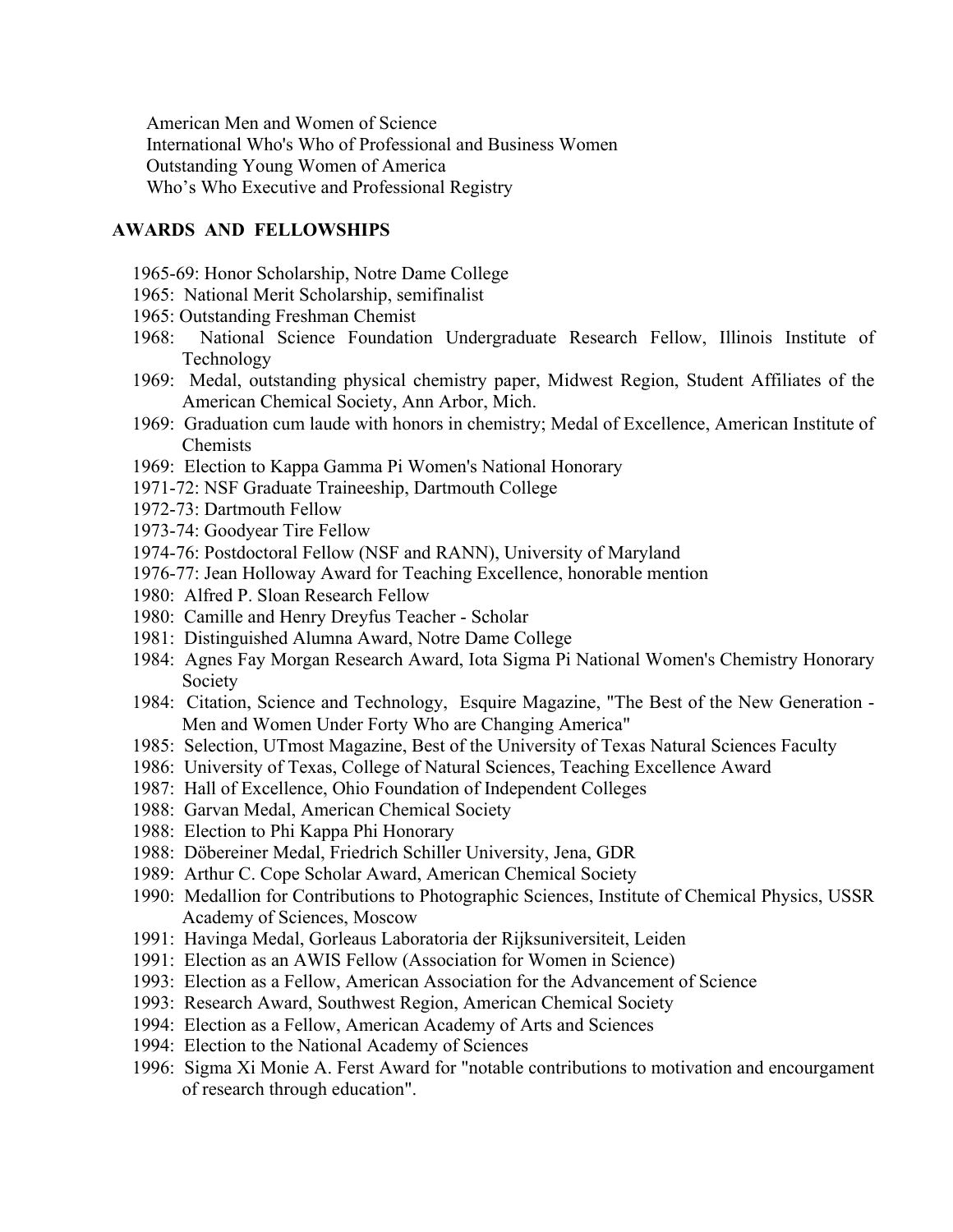- 1996: Election as a Foreign Corresponding Member, Royal Academy of Science and Arts, Barcelona
- 1996: Election to the American Philosophical Society
- 1999: Citation as an Outstanding Woman in Science by the Women's History Committee of the New York Academy of Science
- 1999: Paul Harris Fellowship, Raleigh Rotary Club
- 1999: Leadership Award, Women Administrators in North Carolina Higher Education
- 1999: Election to Honorary membership in Phi Beta Kappa
- 2000: Pines of Carolina Girls Scout Council, Woman of Today Award

 2000: Named "New Leaders of the New Century," Metro (Research Triangle Park) Magazine

- 2001: Top 25 Business People to Watch," Metro (Research Triangle Park) Magazine
- 2001: Hall of Honor, College of Natural Sciences Foundation Advisory Council, University of Texas at Austin
- 2001: Star Award, Women's Center of Wake County
- 2001: Distinguished Women of North Carolina Award (Education)
- 2001: Election to National Order of Omega (for contributions to campus Greek life)
- 2001: American Women in Science Fellow
- 2001: YWCA of Wake County Academy of Women, Science and Technology
- 2001: Commissioned as a Kentucky Colonel
- 2002: Designation as a National Associate of the National Academies
- 2002: Named North Carolina Woman of Achievement by the General Federation of Women's Clubs
- 2002: Presented with Key to Catawba County, NC
- 2002: Special Advisor, Southern Governors' Conference
- 2003: Triangle Business Journal 2003 Women in Business Honoree
- 2003: Business Leader magazine: Business Leader of the Year, 2003
- 2003: Designated as a Wake County "Woman of Achievement"
- 2004: Designated as Woman Extraordinaire, North Carolina Business Leader Magazine
- 2004: Governor's Old North State Award (North Carolina)
- 2005: Enshrinee, 2005 Industrial Hall Wall of Fame, Wm McKinley Presidential Museum, Stark County, Ohio
- 2005: American Chemical Society Parsons Award for Public Service
- 2005: Designated as San Diego Metropolitan Mover for 2005, by Metropolitan Magazine (San Diego)

2005: Designated as one of 50 San Diegans to Watch in 2005, "Who's Hot?" by San Diego Magazine

- 2005: AIDS Walk Team Winning Sponsor
- 2005: San Diego Association of Governments Indicators of Sustainable Competitiveness Study
- 2006–: San Diego Humanitarian Award, shared with Mary Lyons and Steven Webber
- 2006: Honorary Membership, The World Innovation Foundation
- 2006: San Diego Gas and Electric Energy Conservation Challenge Award
- 2007: Grand Marshal (with Joseph W. Watson) of the San Diego M. L. King, Jr. Day Parade
- 2007: Distinguished Sustainability Leader, National Campus Climate Challenge
- 2007: Certificate of Appreciation Southern Sudanese Community Center of San Diego
- 2007: Certificate of Appreciation, Council of UC Staff Assemblies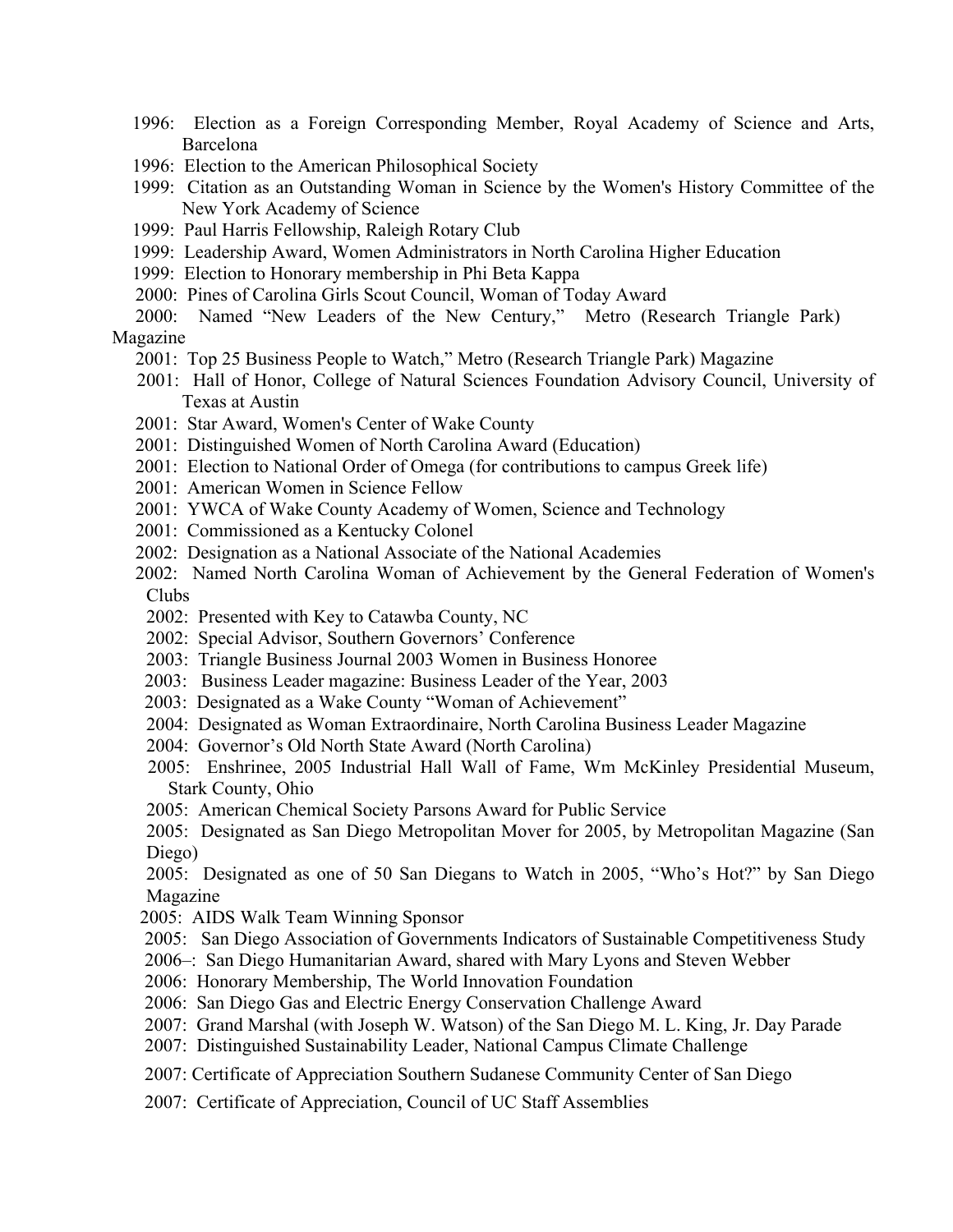- 2007: Climate Change Champion, UCSD Student Association
- 2007: UCSD Climate Change Champion
- 2007-: American College and University Presidents Climate Commitment (through UCOP)
- 2007: Associated Students Distinguished Sustainabity Leader Award
- 2008: Diamond Award, Campus Sustainability Efforts, San Diego Association of Governments
- 2008: California Climate Action Registry
- 2008: Honorary San Ysidro Centennial Honorary Board
- 2008: Arbor Day Foundation Award: Best Urban Forest
- 2008: City of San Diego, Mayor's Recycling Award
- 2009: Midnight Mechanics Honorary Recognition Award Preuss School
- 2009: Regional Unity Award, San Diego County, Sanford Colloquium on Stem Cell Research
- 2009: Cessar E. Chavez Commemoration Honorary Committee, San Diego County
- 2009: Honorary Team, Chicano Federation 40th Anniversary
- 2009: Honorary Committee Hearts of San Diego Gala
- 2009: Honorary Chair, Alzheimer Foundation Gala
- 2010 Honorary Chair, Celebrate50 Gala
- 2010 Fair Trade Certification of UCSD
- 2010 Chancellor's Call to Service
- 2010 Co-chair, Campus Climate Colloquium for Equity and Inclusion
- 2010 Nov 18, 2010 Proclamation of UCSD Day in San Diego County
- 2010 Environmental Protection Agency Combined Heat and Power (CHP) Energy Star Award
- 2010 Certificate of Appreciation, Comienza con un Sueno

 2011 Award for Commitment to Diversity in Higher Education, Christ United Presbyterian Church

 2010, 2011 Gold Sustainability Tracking, Assessment and Rating System Award of the Association for the Advancement of Sustainability in Higher Education

2011: Women's International Center, Living Legacy Award

 2011 Climate Leadership Award, American College and University Presidents' Climate Commitment

## **PROFESSIONAL RECOGNITION AS A CHEMIST**

- 1981: U.S. Delegate Observer, IUPAC General Assembly, Leuven, Belgium; Electrochemistry, Physical Organic Chemistry, Photochemistry
- 1983: Chairman, Texas Mechanisms Conference
- 1984: Senior Scientist, U.S.-India Exchange Program
- 1984-87: Executive Committee, Organic Division, American Chemical Society
- 1984: Delegate, US Japan Program of Cooperation in Photoconversion and Photosynthesis
- 1984: Organizer, Symposium on Organic Photoreactions in Nonhomogeneous Media, for Organic Division of the American Chemical Society and the Interamerican Photochemical Society
- 1985: Workshop Organizer, Texas Foundation for Women's Resources, Office of Science and Technology, Governor's Office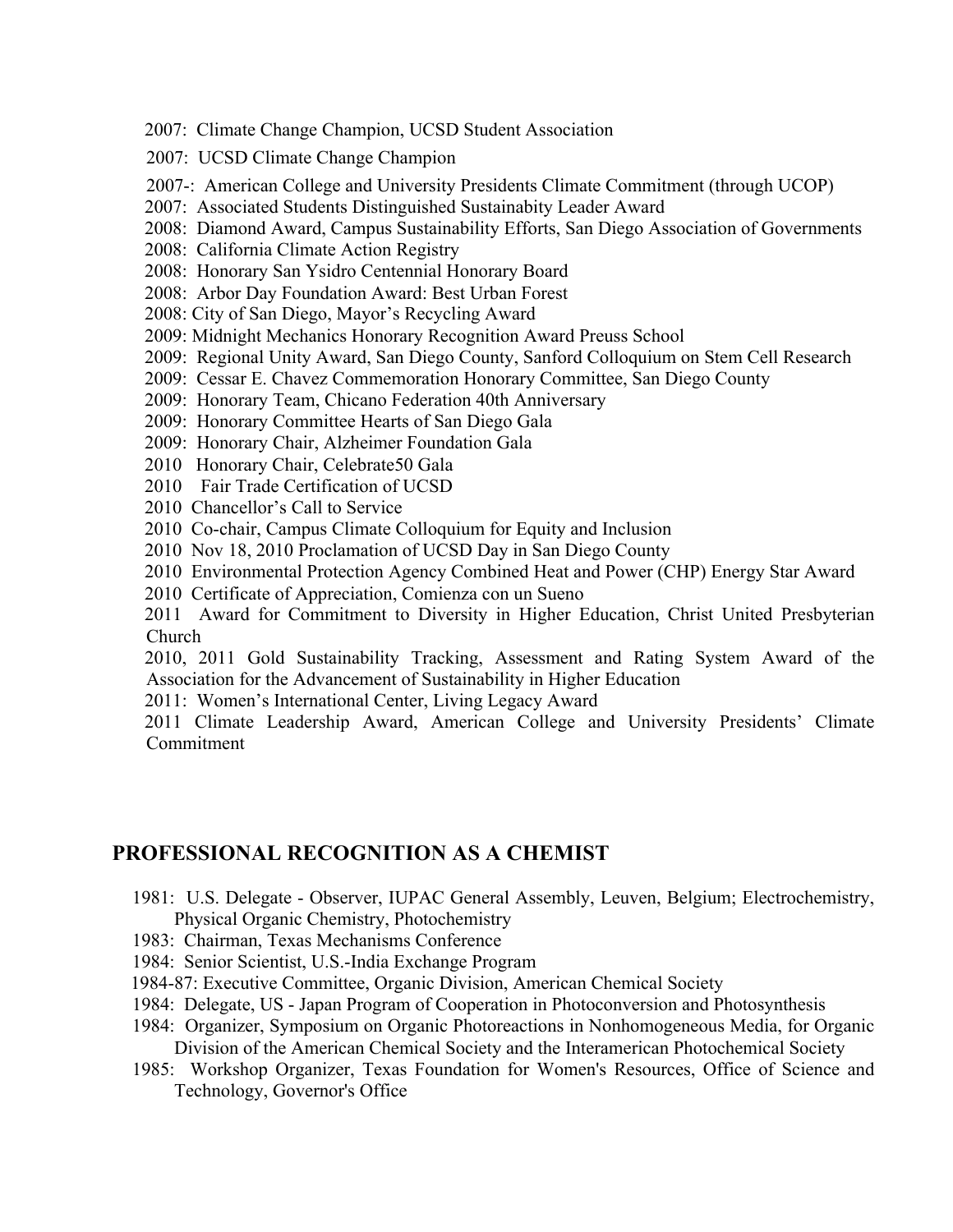- 1985-86: Selection Committee, Organic Division, American Chemical Society, Graduate Fellowship Program (Chairman 1986)
	- 1985-86: Member, Task Force on Publications, American Chemical Society Journals
- 1986-88: Member, Task Force on Professional Employment, American Chemical Society
- 1986: Local cochairman, 26th National Reaction Mechanisms Conference
	- 1987-90: Career Advisory Board, American Chemical Society
	- 1987-90: Panelist, Medicinal Chemistry A Study Section, National Institutes of Health
	- 1988: Selection Panel, Editor for the *Journal of Organic Chemistry*
- 1988: Chairman, Gordon Conference on Radical Ions
- 1988-90: Co-chairman, National Science Foundation Workshops on Reaction Intermediates
- 1989: Swedish Government Opponent, Ph.D. Examination, Hilmar Vidarsson, Uppsala University
	- 1989-92: Scientific Advisory Committee, National Science Foundation (Chemistry)
	- 1990-93: Alternate Councilor, Organic Division, American Chemical Society
- 1990: Convener, Symposium on Solid State Photochemistry, American Society for Photobiology, Vancouver, British Columbia
- 1990-96: International Organizing Committee, Conferences on Photochemical Conversion and Storage of Solar Energy
- 1991: International Scientific Planning Committee, Satellite on "Electron Transfer," 7th International Congress on Quantum Chemistry, Marseille
- 1991: Principal editor, National Research Council's "Chemistry Department of the Future"
- 1991: Working Party on "Glossary of Terms used in Photochemistry" for the Commission on Photochemistry of the International Union of Pure and Applied Chemistry
- 1991: Ad hoc Task Force to monitor the Journal of Physical Chemistry
- 1992: Organizing Committee, Winter Meeting, Interamerican Photochemical Society
- 1992: National Committee, IUPAC Conference on Physical Organic Chemistry
	- 1992-95: American Chemical Society, Committee on Science
	- 1992-94: American Chemical Society, Subcommittee on Federal Funding for Chemistry
- 1993: Scientific Reviewer, National Center for Science Education
- 1994: Selection Panel, Editor for *Macromolecules*
- 1994-96: Chair-elect, Chair, Past Chair, AAAS Section on Chemistry
- 1994-2000: Jury member, Willard Gibbs Medal, Chicago Section, American Chemical Society
- 1995-99: Juror, F.A. Cotton Medal, Texas A&M Local Section, American Chemical Society
- 1994-00: Membership Panel (Chemistry), American Academy of Arts and Sciences
- 1995: Chairman, Gordon Conference on Chemical Education
- 1995–98: Advisory Board, Center for Photochemical Sciences, Bowling Green State University
- 1996: International Organizing Committee, International Conference on TiO<sub>2</sub> Photocatalytic Purification of Water and Air
- 1996: Member-at-Large, Section on Chemistry, American Association for the Advancement of Science
- 1996-00: American Chemical Society, Committee on Chemistry and Public Affairs
- 1996–97: Board on Energy Sciences, U.S. Department of Energy
- 2002: International Advisory Committee, IUPAC Conference on Physical Organic Chemistry (ICPOC16)
- 2004: Organizer, 48<sup>th</sup> Welch Conference on Chemical Research: Chemistry of Self-Organized and Hybrid Materials
- 2010: Election, American Chemical Society Fellow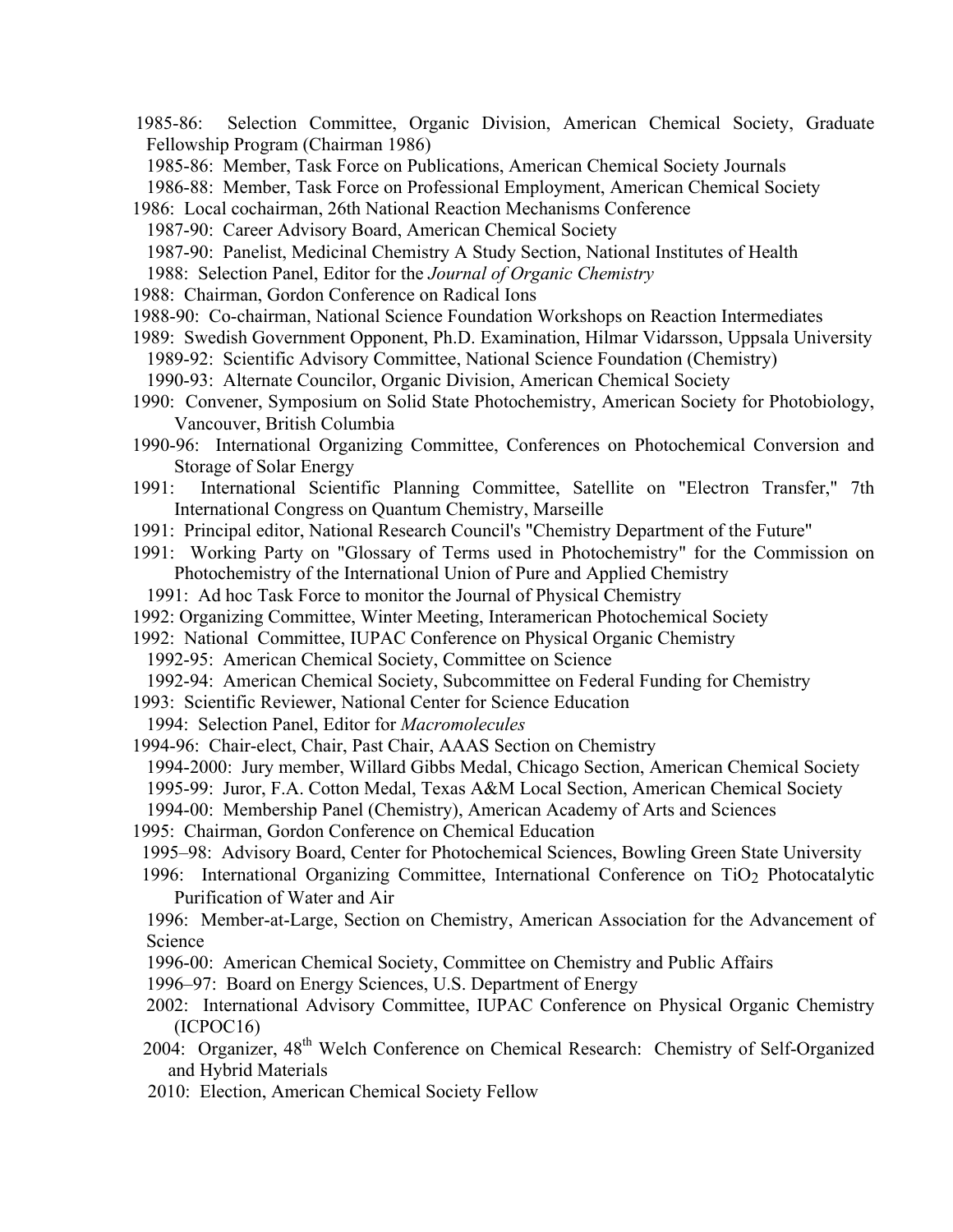2009 National Medal of Science

# **EDITORIAL ADVISORY BOARDS**

1984-89: Editorial Advisory Board, *Journal of Organic Chemistry*

1985-88: Editorial Advisory Board, "Molecular Structure and Energetics," VCH Publishers

 1986-89: Editorial Advisory Board, *American Chemical Society Symposium Series and Advances in Chemistry*

1986-95: Associate Editor, *Journal of the American Chemical Society*

1989-96: Invited Expert Analyst, *Chemtracts*

1988–96:Editorial Advisory Board, *CRC Critical Reviews in Surface Chemistry*

1993-96: Board of Advisors, *Heterogeneous Chemistry Reviews*

1994-96: International Advisory Board, *Contemporary Concepts in Chemistry*

1994-99: Advisory Board, *Chemical and Engineering News*

1994-2005: Advisory Board, *Chemical Reviews*

1994–2002: Advisory Board, *Advanced Oxidation Technologies*

1994–00: Editorial Board, *Journal of Porphyrins and Phthalocyanines*

1995–00: Editorial Advisory Board, *New Journal of Chemistry*

1996-99: Advisory Board, *Issues in Science and Technology*

1997–01: Editorial Advisory Board, *The Chemical Intelligencer*

1999–: Editorial Advisory Board, *Organic Letters*

2010 -: Editorial Board, *J. Biotechnology and Biomaterials: Open Access*

# **ADVISORY COMMITTEES / SCIENCE AND EDUCATION / Programmatic**

1984-88: Committee on Recommendations for US Army Basic Research

1985: Panelist, National Academy of Sciences Selection Committee for National Science Foundation Graduate Fellowships

1986: Panelist, National Science Foundation Presidential Young Investigators Selection Committee

1986-87: Center for Fast Kinetics Research, University of Texas

1987-93: Commission on Physical Sciences, Mathematics, and Resources, National Research Council

1988: Panelist, National Science Foundation Science and Technology Centers Selection Committee

1988-89: Science Board, "The Molecular World," Educational Film Center, Public Broadcasting System

1989: Panelist, Workshop on Emerging Laser Technologies, National Institutes of Health

1989-95: Selection and Scheduling Committee of the Gordon Research Conferences

1990-91: Solar Fuels Research Division Research Review Board, Solar Energy Research Institute

1990-92: Panelist , Panel on Scientific Responsibility and the Conduct of Research, Committee on Science, Engineering, and Public Policy, National Academy of Sciences

1990-92: Educational Policy Committee, University of Texas

1991: Selection Panel, Department of Defense Graduate Fellowship Programs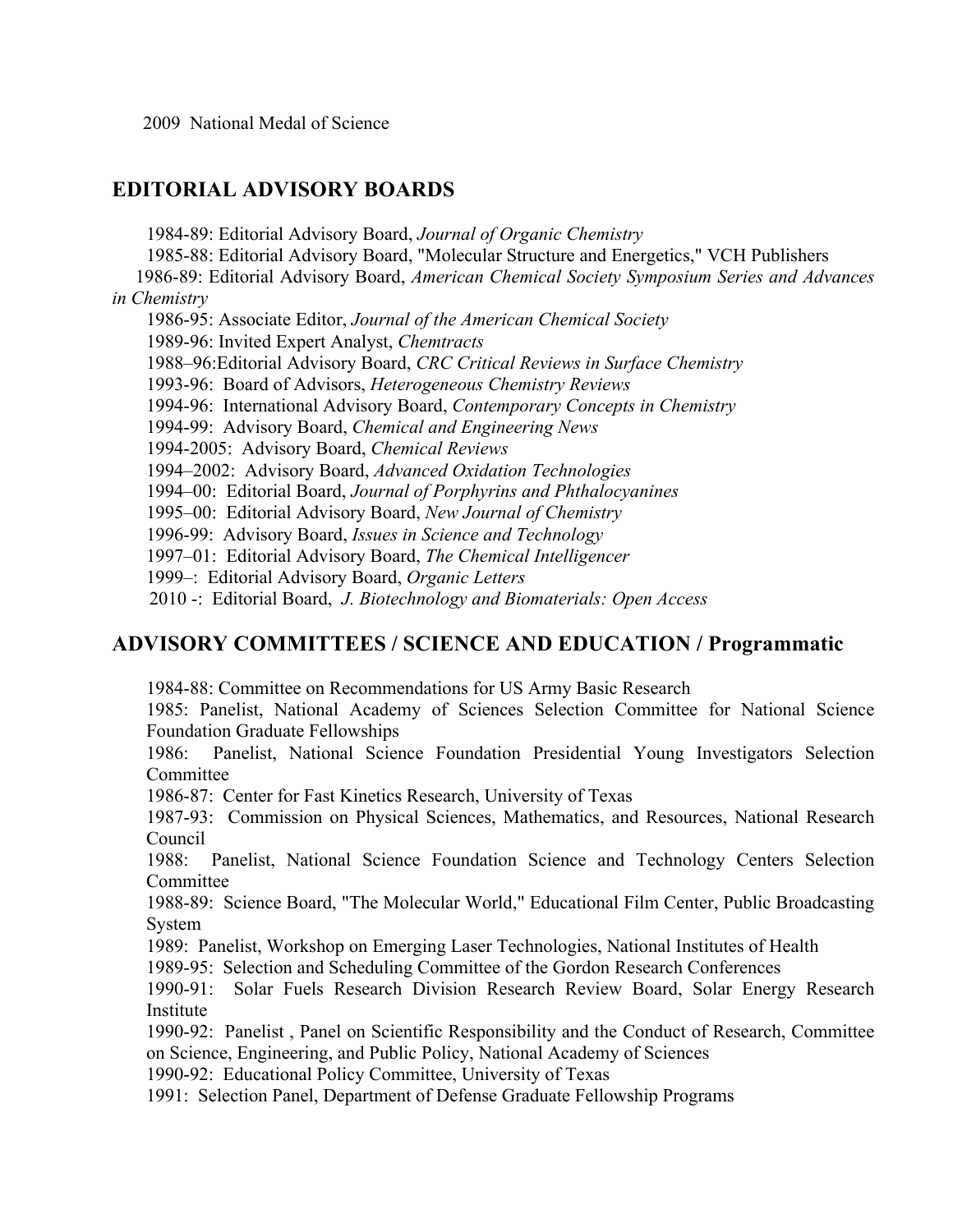1991-95: Reviewers Reserve, National Institutes of Health

1991-92: Science Reviewer, Mary Ingraham Bunting Institute, Radcliffe College

1990–2002: Scientific Advisor, Camille and Henry Dreyfus Foundation

1992–95: Governors' Executive Board, Texas Science and Mathematics Renaissance Centers

1992: Commission on the Future of the National Science Foundation

1992-96: US National Committee for IUPAC

1993-95: Research Committee of the Faculty, University of Texas

1993-98: National Visiting Committee, Louisiana Collaborative Program for Excellence in Teacher Preparation

1993: IUPAC Working Party on Water Treatment and Photocatalysis

1993–95: AAAS, Committee on Nominations

1993: Steering Committee on High School Science Education, Commission on Physical Sciences, Mathematics, and Resources, National Research Council

1994: Secretary of Energy, Advisory Board, Taskforce on Alternative Futures for DOE National Laboratories

1994: External Advisory Board member, Women in Science Project, Dartmouth College

1995–99: Advisory Board, AAAS Center for Science, Technology, and Congress

1995: At-large Member, Membership Committee, National Academy of Sciences

1995: Co-PI, with Catherine Didion and Mary Ellen Jones Sloan Foundation Project for the Association for Women in Science, "Cultivating Academic Careers"

1995: Co-chair, National Science Board Taskforce on Funding of Graduate and Postgraduate Education

- 1995–98: Councilor, Council on Governmental Relations
- 1995: University of Texas representative, Texas Food and Fiber Commission
- 1995–97: Class Membership Committee, Physical Sciences and Mathematics, National Academy of Sciences
- 1995: Panelist, National Academy of Sciences Study on Funding Opportunities and Priorities in Science
- 1995-98: Councilor, Texas Agribusiness Research Council
- 1995-98: University of Texas representative, Texas Food and Fibers Council
- 1995-98: Councilor, Gordon Research Conferences
- 1996: Council, American Association for the Advancement of Science

1996–99: Governor's (Texas) Science and Technology Council

- 1996–00: Selection Committee, Philip H. Abelson Prize, AAAS
- 1996-01: Chair, National Academy of Sciences Committee on Undergraduate Science Education
- 1996-02: National Research Council, Committee on Science and Engineering Public Policy

1996: Co-chair, National Research Council Panel on Marking and Rendering Inert of Explosive Materials

1997-98: National Partnership for Advanced Computation Infrastructure Institutional Oversight Board

- 1997-98: Research Expenditure Oversight Committee, Texas Higher Education Coordinating Board
- 1997–98: University of Texas representative, Houston Area Research Consortium

1997–02: Committee on Publications, National Academy of Sciences

- 1997-99: Secretary of Energy's Basic Energy Sciences Advisory Committee
- 1997-2000 Advisory Board, Center for Global Studies, The Woodlands, Texas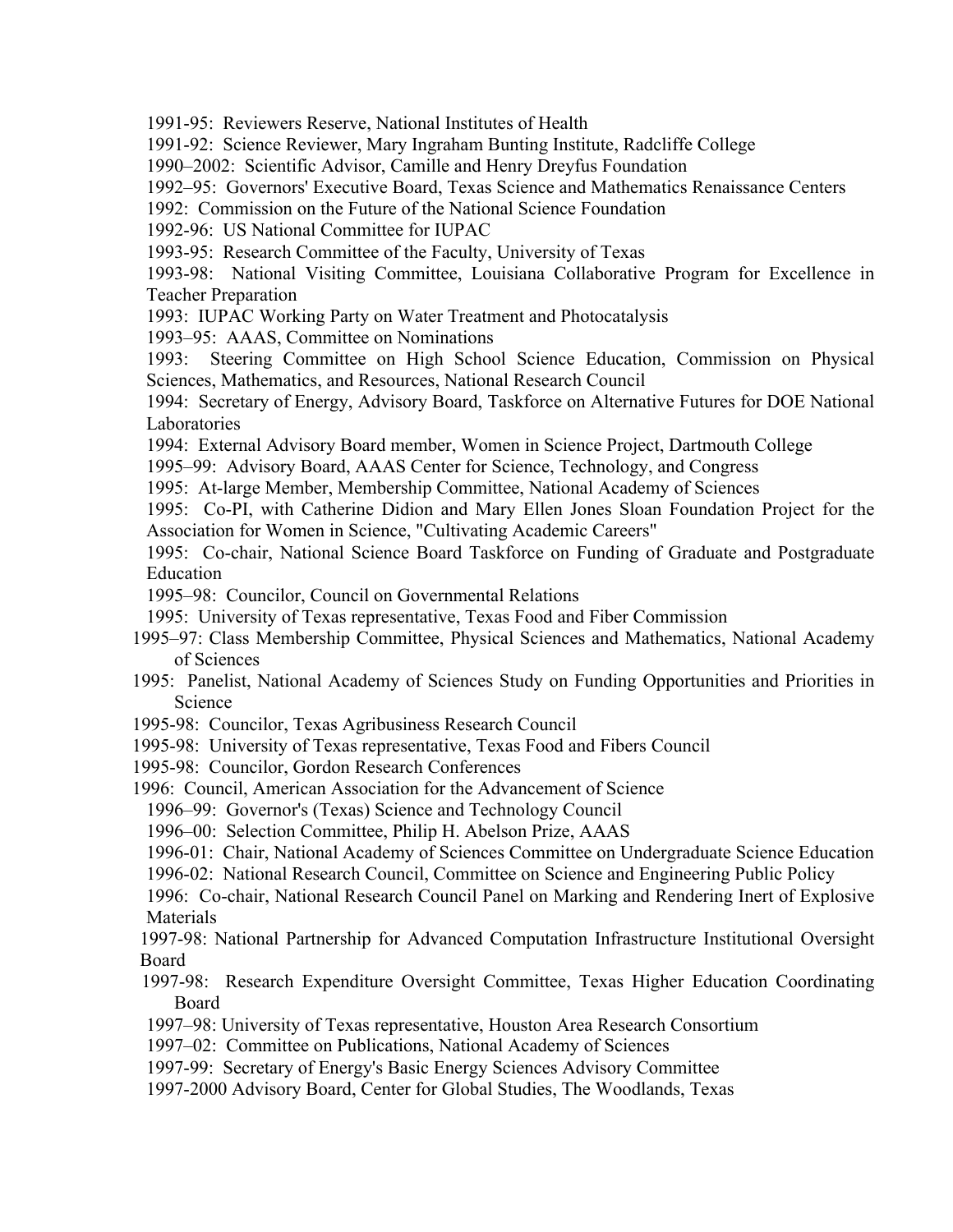1997- 2004 Advisory Council for Graduate Studies and Research, University of Notre Dame 1997–98: Member, National Academy of Sciences Board on Army Science and Technology

1999-2002: Board of Oceans and Atmosphere, NASULGC (Chair 2000-01, Exec. Comm. (1999-2002)

 2000: Committee, Nominations, White House recommendations for the National Science Board Class of 2002, 2004, 2006, 2008

2000–2005: Commission on Food, Environment, and Renewable Resources, NASULGC (Chair elect 2000-02)

2000: Guidance Group, COSEPUP, National Research Council, "Ensuring the Best Presidential Appointments."

2000–09: Committee on the Advancement of Women Chemists (COACh)

2001–: President's Council of Advisors on Science and Technology; (Chair, Broadband Infrastructure, 2001)

2001: Selection Committee, National Academy of Sciences Award in Chemical Sciences 2001 –: Council on Competitiveness

2001: NAS Committee on the Impact of IT on the Future of the Research University

2001: Science for America, Committee of 100+

2001–06: American Association for the Advancement of Science Policy on Court-appointed Scientific Experts

2001–2002: Southern Governors Assoc. Advisory Committee on Research, Development and Technology

2001: Awards Selection Committee, Canadian Institute for Advanced Research

2001-02: President, Sigma Xi

2001–: Mentor Net Advisory Board

2002-05: American Chemical Society PROGRESS Project

2002-04: North Carolina Governor's Board on Science and Technology

2002: Selection Committee, Fermi Award, US Department of Energy

2002: Board, BEST (Building Engineering and Science Talent) / Council on Competitiveness

2003: Task Force on RTP as a Cluster of Innovation

2003: Selection Committee, American Chemical Society, E.J. Corey Award for Organic Synthesis

2004: Selection Committee, American Chemical Society, Priestley Medal

2005–06: University of California UCOP Workgroup on Earmarking Policy

2005–06: University of California UCOP Workgroup on Evaluating California Institutes for Science and Technology

2005–: University of California UCOP Senior Management Group

2005–: National Security Higher Education Advisory Board

2006: Honorary Committee,  $37<sup>th</sup>$  Gala, Chicano Federation, San Diego, "A Tribute to Diversity – Reaching Across a Cultural Spectrum"

2007-: At-large Member, Membership Committee, AAU

 2008–: Guidance Group, American Academy of Arts and Sciences, Science and Global Security: The Initiative for Science and Technology

 2008–: External Reviewer, Department of Energy Frontiers Research Center for Heterostructures and Induced Phenomena on Oxides

2009: Coordinator, Division on Earth and Life Sciences, National Academy of Sciences, US Department of Energy, Review of "Catalysis for Energy" Program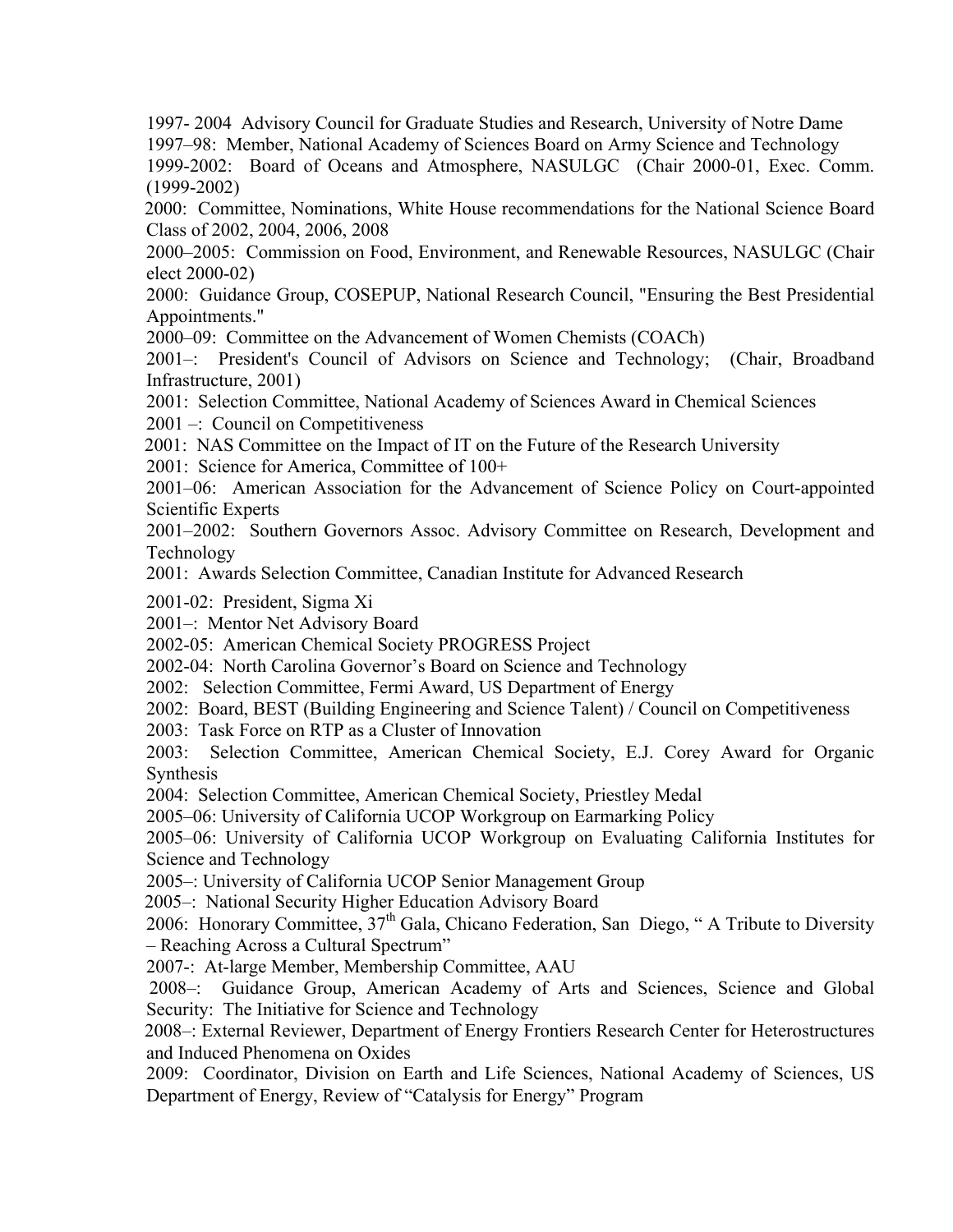- 2010 URA (Universities Research Association), Western Region Advisor
- 2010: Referee Panel: ARPA-E
- 2010: Referee, Energy Hubs Program
- 2010-: Advisory Board, Molecules 2.0, Swedish Royal Academy of Arts and Sciences

 2010: Advisor, Initiative for Science, Engineering, and Technology, American Academy of Arts and Science

- 2011-: Council on Foreign Relations, Higher Education Working Group on Global Issues
- 2011 Award with Distinction, The President's Higher Education Community Service Honor Roll
- 2011: Sautter Award for Innovation in Information Technology, On-line recruiting Collaboration
- 2011: First California University to be Fair trade Certified
- 2011: Tree Campus USA Recognition, Arbor Day Foundation
- 2011: San Diego Magazine, 50 People to Watch
- 2011: SD Metro Magazine, designation as a Metro Mover 2011

# **EXTERNAL REVIEW COMMITEES**

Notre Dame Radiation Research Laboratory, 1983

Brookhaven National Laboratory, 1986

University of Arizona, 1988

Laboratory for Chemical Biodynamics, University of California, Berkeley, 1988

NSF Science and Technology Center on Photoinduced Electron Transfer, Univ. of Rochester, 1989-94

University of California, Santa Cruz, 1990

University of Colorado, 1991

University of Nevada, Reno, 1991

Office of Energy Research, National Renewable Energy Laboratory, 1992-94, Basic Sciences Division and Division of Chemical Sciences

Ph.D. Program review, Case Western Reserve University, 1994

Ph.D. Program review, University of Toledo, 1995

Applied Physics Program, University of Chicago. 2007

Graduate Chemistry and Chemical Biology Program Reviews. Harvard University, 2008

## **Ph.D. DISSERTATION EXTERNAL REVIEWER**

University of Poona, India, 1984 Indian Institute of Science, Bangalore, 1986 Arabian Gulf University, 1987 Uppsala University, 1989 University of British Columbia, 1991 Gorleaus Laboratory, Leiden University, 1994 Indian Institute of Technology, Madras, 1996 Indian Institute of Technology Roorkee (2005)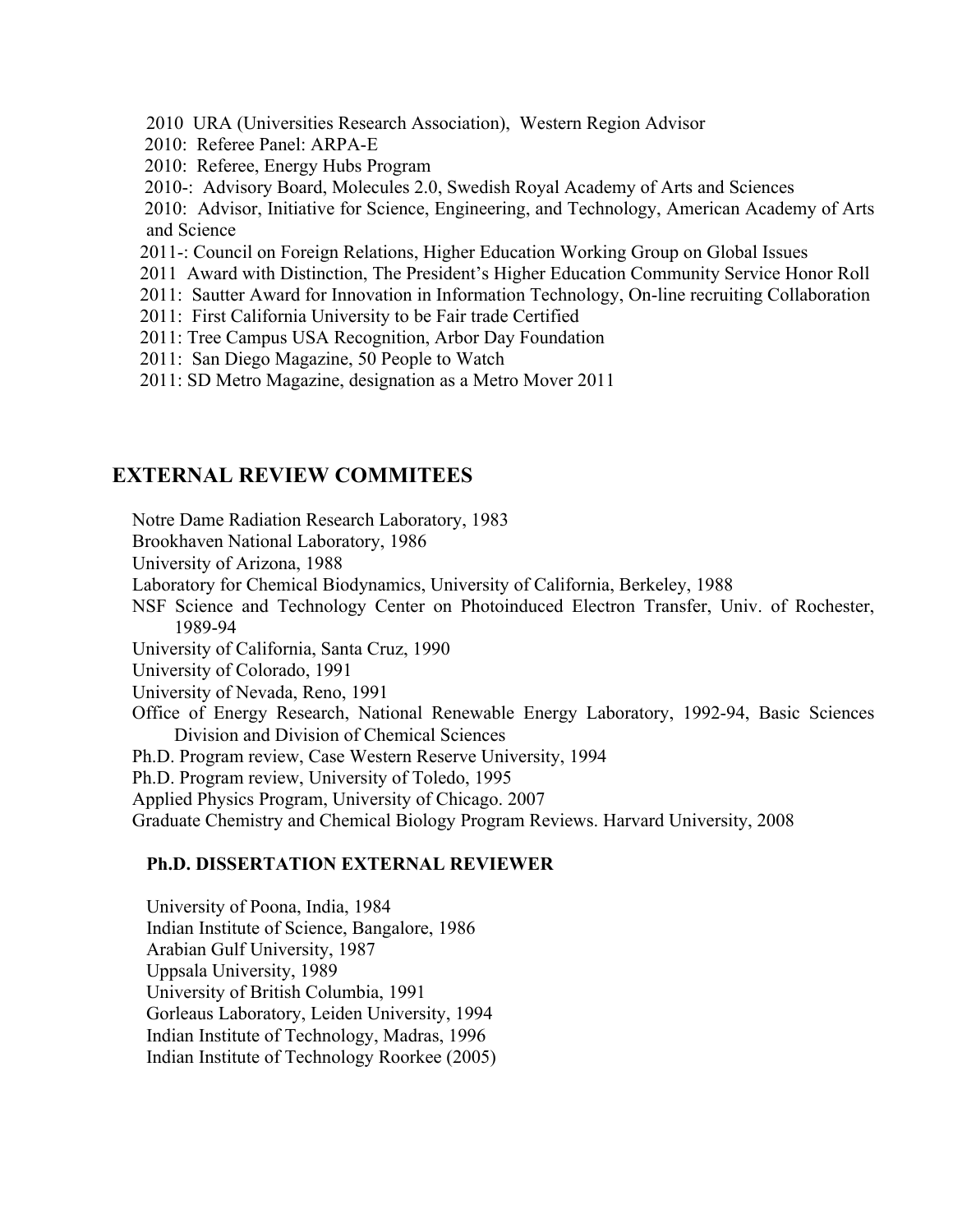## **PROFESSIONAL ORGANIZATIONS**

 American Association for the Advancement of Science American Chemical Society Inter-American Photochemical Society The Electrochemical Society Kappa Gamma Pi Honorary Iota Sigma Pi Science Honorary Phi Kappa Phi Honorary Sigma Xi Scientific Honorary Phi Beta Kappa Honorary American College and University Presidents' Climate Commitment, through UCOP

## **NAMED LECTURESHIPS**

 Endowed Lecturer, Univ. of Colorado (Colorado Springs), April 1984 Phi Lambda Upsilon Lecturer, Kansas State Univ., April 1985 Special Colloquium Lecturer, Louisiana State Univ., April 1986 Philips Lecturer, Haverford College, Oct. 1986 Chemist/Scholar, Ithaca College, Mar. 1988 Venable Lecturer, University of North Carolina, Jan. 1989 Musselman Lecturer, Gettysburg College, Feb. 1989 Jean Day Wilson Memorial Lecturer, Rutgers University, April 1989 Five-College Lecturer, Amherst, Hampshire, Mount Holyoke, Smith, and University of Massachusetts, April 1989 Warner-Lambert Lecturer, University of Michigan, April 1989 Weissberg-Williams Lecturer, Eastman Kodak Co., Nov. 1989 Dreyfus Lecturer, Dartmouth College, Nov. 1989 DuPont Distinguished Lecturer, Indiana University, Feb. 1991 Havinga Lecturer, Gorlaeus Laboratory, University of Leiden, May 1991 Donald G. Davis Memorial Lecturer, University of New Orleans, April. 1992 Waldo Semon Lecturer, Kent State University, April 1992 George A. Abbott Lecturer, University of North Dakota, Sept. 1992 Arthur William Ingersoll Memorial Lecturer, Vanderbilt University, Oct. 1992 Dow Distinguished Lecturer, Michigan State University, Nov. 1992 Castle Lecturer, University of South Florida, Dec. 1992 Sterling-Winthrop Lecturer, Colorado State University, Jan. 1993 Chancellor's Distinguished Lecturer, University of Pittsburgh, Sept. 1993 Frontiers Lecturer, University of Iowa, Oct. 1993 Kolthoff Lecturer, University of Minnesota, Nov. 1993 Larry Conroy Lecturer in Chemical Education, University of Minnesota, Nov. 1993 Kilpatrick Lecturer, Illinois Institute of Technology, Nov. 1993 Franklin Burnett Dains Memorial Lecture, University of Kansas, Feb. 1994 Haines Lecturer, University of South Dakota, Feb. 1994 E. Gordon Young Lecturer, Chemical Institute of Canada, May 1994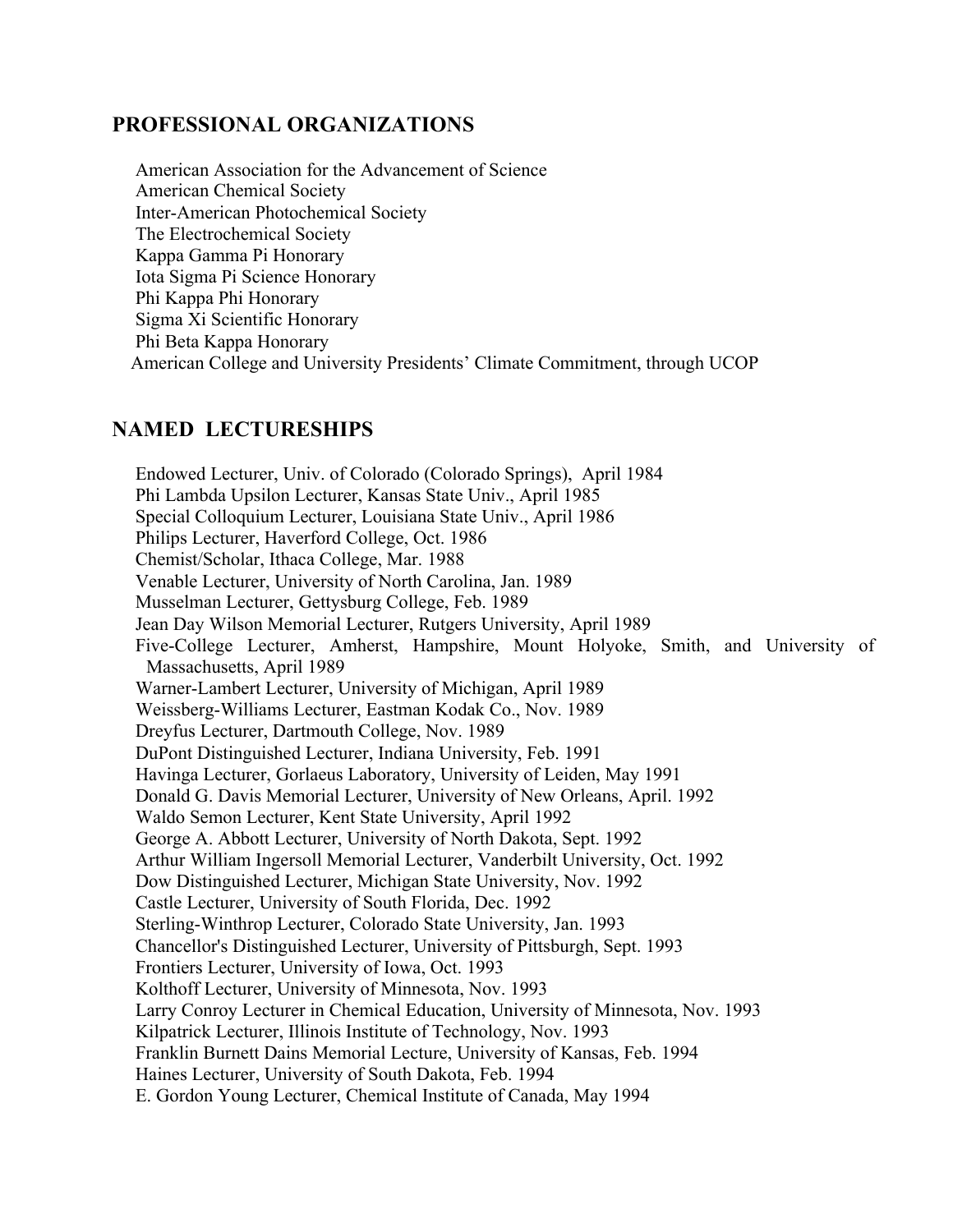Myron Bender Lecturer, Northwestern University, June 1994 W.R. Grace Distinguished Lecturer, University of Maryland, May 1995 Frontiers in Chemistry Lecturer, Case Western Reserve University, Mar. 1995 Trustee's Council of Penn Women Lecturer, Oct. 1995 Frontiers Lecturer, University of Toledo, Oct. 1995 Moses Gomberg Lecturer, University of Michigan, Mar 1996 J.W.T. Spinks Lecturer, University of Saskatchewan, Mar 1996 Sara Jane Rhoads Lecturer, University of Wyoming, Sept. 1996 Herman Armes Lecturer, University of Manitoba, Sept. 1996 Raymond Lemieux Lecturer, University of Ottawa, Dec. 1996 Melvin Calvin Lecturer, University of California, Berkeley, Jan. 1997 Morris S. Kharasch Lectrurer, University of Chicago, Mar. 1997 A.H. Blatt Lecturer, Florida Institute of Technology, Sept. 1997 Class of 1960 Scholars Lecturer, Williams College, Oct. 1997 Stanley J. Cristol Lecturer, University of Colorado, Boulder, Jan. 1998 ... Maria Goeppert Mayer Lecturer, University of California at San Diego, March 1998 H. Smith Broadbent Lecturer, Brigham Young University, May 1999 Ruth Sanders Lecturer, Texas Christian University, August 1999 Peter C. Reilly Lecturer, University of Notre Dame, March 2000 Henry Louis Smith Lecturer, Davidson College, Sept. 2000 Charles Knight Lecturer, University of Akron, April 2001 Walter J. Chute Lecturer, Dalhousie University, Sept. 2001 R.C. Fuson Lecturer, University of Nevada at Reno, Feb. 2002 Sued-Chemie AG Distinguished Lecturer, University of Louisvillle, Jan. 2005 Biomedical Research Council of Singapore, Distinguished Visitor Program, April 2005 Institut Lecturer, Institut Universitaire de France, June 2005. Ullyot Public Affairs Lecturer, Chemical Heritage Foundation, Nov. 2005 Wyeth Lecture, Rutgers University, Jan. 2007 Walter and Leonore Annenberg Science and Technology Leadership Lecturer, Harvey Mudd College, March 2009 Dreyfus Lecturer, Dartmouth College, April 2009 William E. Mahoney Lecturer, University of Massachusetts, Oct. 2009 Joseph Bunett Lecture, UC Santa Cruz, May 2011 Nobel Committee Lecturer, Swedish Royal Academy of Science, June 2010 Virginia Institute of Technology, Oct. 2011

### **Scientific Publications**

.

401. "Dendrimers and Shell-Core Hybrids as Components in Biomimetic Light Harvesting," Marye Anne Fox and James K Whitesell, *Accts. Chem. Res.* **2012** submitted.

400."Science Education for a Globally Competitive World," Marye Anne Fox and James K. Whitesell," *The Electrchem. Soc. Interface* **2011**, *20*, invited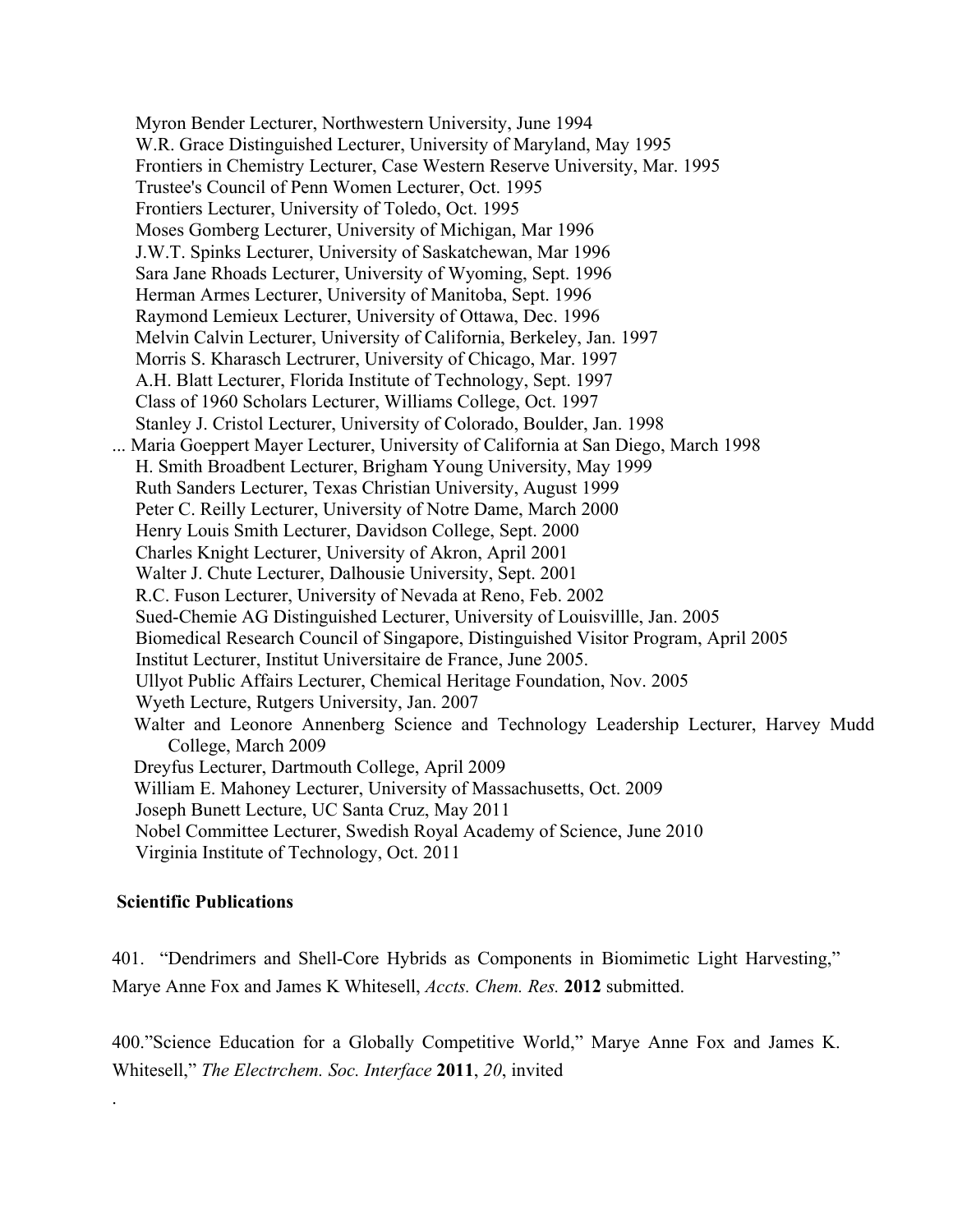399. "Dendrimeric Dyes in a Water-splitting Photocell," Marye Anne Fox, James K. Whitesell, and Zuebin Shao, *Proc. Solar Photochem. Res. Conf.* **2011**, *33,* 124.

- 398. "Nanoscaled Components for Improved Efficiency in a Multi-panel Photocatalytic Water-Splitting System," Marye Anne Fox and James K. Whitesell, *Proc. Solar Photochem. Res. Conf.* **2010**, *32,* 132.
- 397. "A Perspective on Organic Chemistry: Physical Organic Chemistry as a Core Subdiscipline," Marye Anne Fox *J. Org. Chem.* **2009**, *74*, 8497-8509 .
- 396. "An Interview on Communications in Higher Education," Marye Anne Fox, *J. Inform. Commun. Technol. In Higher Ed.* **2009** *14*, 10-13.
- 395. "Multistage Photocell for Water Splitting," Marye Anne Fox, James K. Whitesell, and Zuebin Shao, *Proc. Solar Photochem. Res. Conf.* **2009**, *31,* 124.
- 394. "Surface Effects in Water-soluble Shell-core Hybrid Gold Nanoparticles in Oligonucleotide Single Strand Recognition for Sequence-specific Bioactivation," E. Zahavy, James K. Whitesell, and Marye Anne Fox, *Langmuir* **2010**, *26*, 16442-16446.
- 393. "Properties of Shell-Core Dendrimers: Capped Ruthenium Coordination Complexes," Linyong Zhu, Douglas Magde, James K. Whitesell, and Marye Anne Fox, *Proc. Solar Photochem. Res. Conf.* **2008**, *30,* 136.
- 392. "The Effect of Dye Density on the Efficiency of Photosensitization of TiO2 Films: Light-Harvesting by Phenothiazine-labeled Dendritic Ruthenium Complexes," Marye Anne Fox, James K. Whitesell, Linyong Zhu, and Douglas Magde, *Molecules* **2009**, *14*, 3851-3867 (http://www.mdpi.com/1420-3049/14/10/3851).
- 391. "Optical and Electrochemical Properties of Shell-Core Dendrimers: Ruthenium Coordination Complexes Capped with a Range of Sized Phenothiazine-substituted Bipyridines," Linyong Zhu, Douglas Magde, James K. Whitesell, and Marye Anne Fox, *Inorg. Chem*. **2009**, *48*, 1811-1818.
- 390. "Glossary of Terms Used in Photochemistry," 3rd edition, *Pure Appl. Chem.* **2007,** *79*, 293, with S.E. Braslavsky et al.
- 389. "Photoinduced Charge Separation across Redox Gradients: Organic Inorganic Composite Dyads wih Dendrimeric Sensitizers Bound to Nanocrystalline Semiconductor and Metal Clusters," Marye Anne Fox, James K. Whitesell, and Linyong Zhu, *Proc. Solar Photochem. Res. Conf.* **2007**, *29,* 29.
- 388. "Intramolecular Charge Transfer in a 1:1 Cu(II) Cyclam-Prenyl Dendrimer," Tao Gu, James K. Whitesell, and Marye Anne Fox, *J. Phys. Chem.* **2006**, *110*, 25149.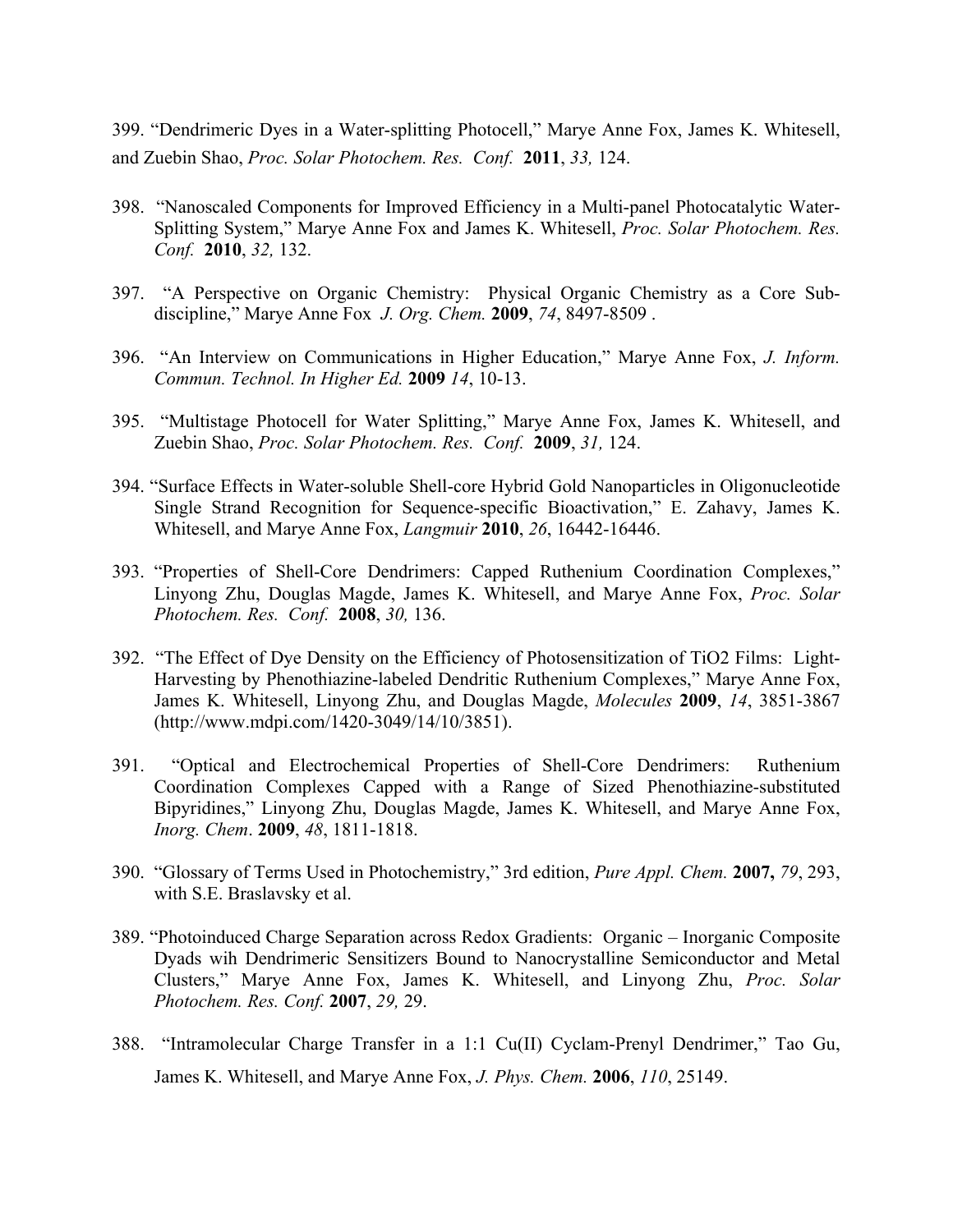- 387. " Synthesis of Discotic Liquid Crystalline Silsesquioxanes," Guangqing Guo, James K. Whitesell, and Marye Anne Fox," *Proc. Solar Photochem. Res. Conf.* **2006**, *28,* 150.
- 386. "Synthesis of Nanoparticulate TiO2 in Supercritical CO2," G. Guo, James K. Whitesell, and Marye Anne Fox, *J. Phys. Chem. B,* **2005**, *109, 18781.*
- 385. "Synthesis, Characterization, and Catalytic Applications of Organic-Inorganic Shell-Core Composites," Marye Anne Fox, James K. Whitesell, and Karical R. Gopidas, *Proc. DOE Solar Photochem. Res. Conf.* **2004**, *27,* 25.
- 393. "Electrochemical Charging of a Fullerene-Functionalized Self-Assembled Monolayer on Au (111)," Tao Gu, James K. Whitesell, and Marye Anne Fox,*, J. Org. Chem.* **2004**, *69*, 4075.
- 383. "Controlled Fabrication of Gold / Polymer Nanocomposites with a Highly Structured Poly(N-acylethyleneimine) Shell," Mariana Rusa, James K. Whitesell, and Marye Anne Fox *Macromolecules* **2004**, *37,* 2766.
- 382. "Effect of Temperature and  $CO<sub>2</sub>$  Pressure on the Photocatalytic Oxidation of n-Octanol on Hydrophobic TiO<sub>2</sub> Suspended in Aerated Supercritical CO<sub>2</sub>," T. Hirakawa, J.K. Whitesell, and Marye Anne Fox, *J. Phys. Chem.* **2004**, *108*, 10213.
- 381. " Nanoparticle-Cored Dendrimers: Synthesis and Characterization," Karical R. Gopidas, Marye Anne Fox, James K. Whitesell, *Proc. Solar Photochem. Res. Conf.* **2003**, *26,* 130.
- 380. "Synthesis, Characterization, and Catalytic Applications, of a Palladium Nanoparticle-Cored Dendrimer," K.R. Gopidas, J.K. Whitesell, and Marye Anne Fox, *Nano Lett.* **2003** *3*, 1757.
- 379. "The Influence of Core Size on Electronic Coupling in Shell-Core Nanoparticles: Gold Clusters Capped by Pyrenoxylalkylthiolate," Marina Canepa, Marye Anne Fox, and James K. Whitesell, *Photochem. Photobiol. Sci.* **2003**, *2*, 1177.
- 378. "Metal Core– Organic Shell Dendrimers as Unimolecular Micelles," K.R. Gopidas, James K. Whitesell, and Marye Anne Fox, *J. Am. Chem. Soc.* **2003**, *125,* 14168.
- 377. "Novel Photoswitchable Receptors: Synthesis and Cation-induced Self-assembly into Dimeric Complexes leading to Stereospecific [2+2] Photocycloaddition of Styryl Dyes containing a 15-Crown-5-Ether Unit," Sergey P. Gromov, Evgeny N. Ushakov, Olga A. Federova, Igor I. Baskin, Alexei V. Buevich, Elena N. Andryukhina, Michael V. Alfimov, Dan Johnels, Ulf G. Edlund, James K. Whitesell, and Marye Anne Fox, *J. Org. Chem.*  **2003**, *68*, 6115.
- 376. "New Linkers for Directionally Organized Assemblies of Helical Peptides on Surfaces," Marye Anne Fox, *J. Peptide Sci.* **2002**, *8 (Suppl.)*, L-18.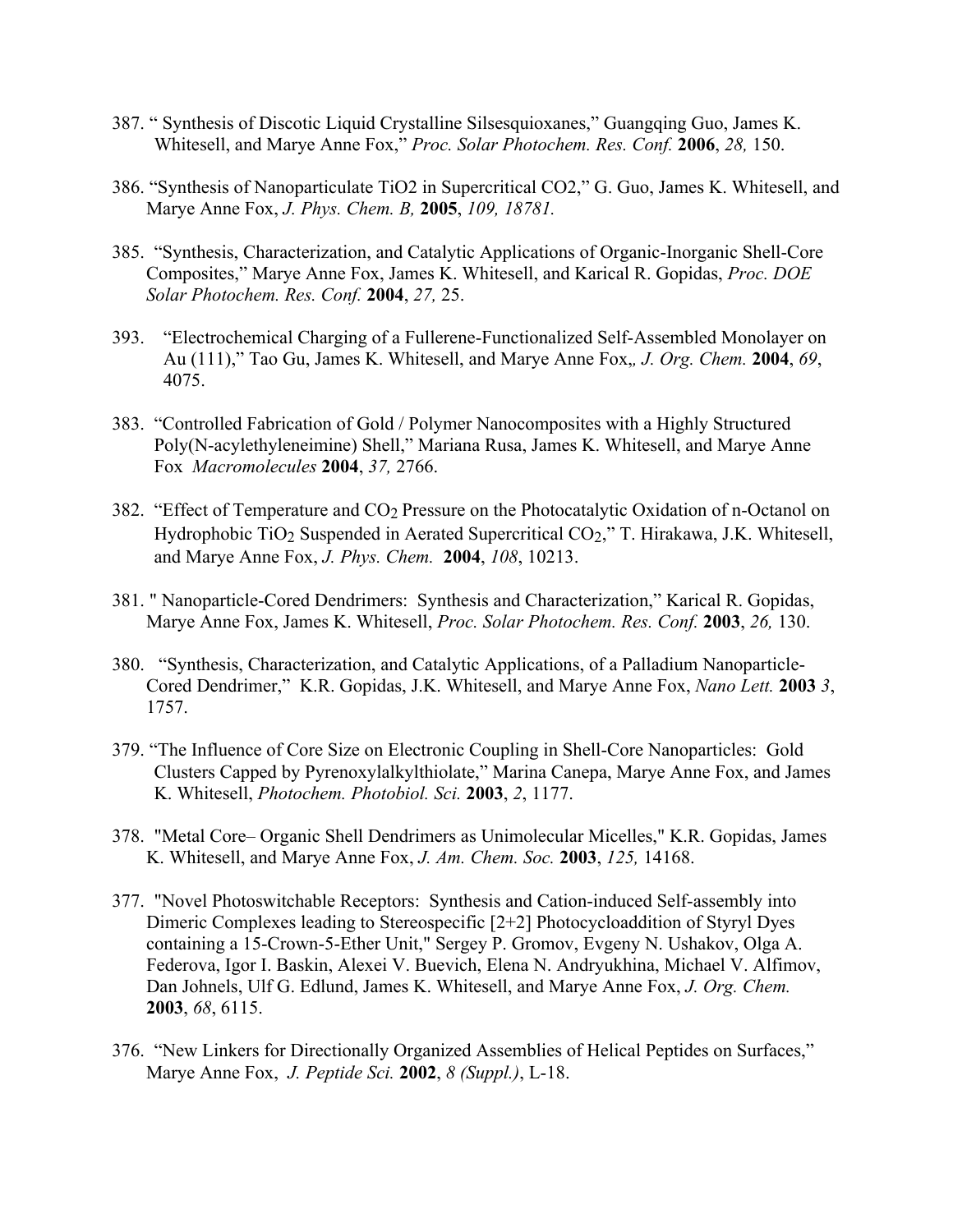- 375. "Photophysical Behavior of Pyrenyl Probes of Differently Sized Colloidal Gold Clusters Capped with Monolayers of an Alkylstilbenethiolate," Jian Zhang, J.K. Whitesell, and Marye Anne Fox, *J. Phys. Chem*. **2003**, *107*, 6051.
- 374. "Energy Transfer from a Surface-bound Arene to the Gold Core in w-Fluorenylalkane-1 thiolate Monolayer Protected Gold Clusters," Tao Gu, James K. Whitesell, and Marye Anne Fox, *Chem. Mater.* **2003**, *15*, 1358.
- 373. "Nanoparticle-Cored Dendrimers: Synthesis and Characterization," K.R. Gopidas, J.K. Whitesell, and Marye Anne Fox, *J. Amer. Chem. Soc.* **2003**, *125*, 6491.
- 372. "Photocatalytic Oxidation of n-Octanol in Aerated Supercritical  $CO<sub>2</sub>$  on Hydrophobic TiO2," M.R. Resmi, J.K. Whitesell, and Marye Anne Fox, *Res. Chem. Intermed.* **2002**, *28*, 711.
- 371. "Subpicosecond Transient Dynamics in Gold Nanoparticles Encapsulated by a Fluorophore-Terminated Monolayer," Tao Gu, Tong Ye, John D. Simon, James K. Whitesell, and Marye Anne Fox, *J. Phys. Chem.* **2003**, *107,* 1765.
- 370. "Steady State Fluorescence of Dye-sensitized TiO<sub>2</sub> Xerogels and Aerogels as a Probe for Local Chromophore Aggregation," Annette R. Howell and Marye Anne Fox, *J. Phys. Chem.*  **2003**, *107*, 3300.
- 369."Chromophore-Laden Dendrimers as Highly Absorptive Multielectron Redox Centers," Marye Anne Fox, James K. Whitesell, Tarek H. Ghaddar, James F. Wishart, and David W. Thompson, *Proc. DOE Solar Photochem. Res. Conf.* **2002**, *25,* 3.
- 368. " A Dendrimer-based Electron Antenna: Paired Electron Transfer Reactions in Dendrimers with a 4,4'-bipyridine Core and Multiple Naphthalene Peripheral Groups," Tarek Ghaddar, James F. Wishart, David W. Thompson, James K. Whitesell, and Marye Anne Fox, *J. Am. Chem. Soc.* **2002**, *124*, 8285.
- 367. "The Effect of the Spacer Chain Length on the Fluorescence Intensity of 9-Alkylfluorenyl Thiol Self-assembled Monolayers on Gold," Kevin Kittredge, James K. Whitesell, and Marye Anne Fox.*Proc. DOE Solar Photochem. Res. Conf.* **2001**, *24,* 115.
- 366. "Pulse Radiolysis Studies of Dendritic Macromolecules with Biphenyl Peripheral Groups and a Ruthenium Tris-bipyridine Core," Tarek H. Ghaddar, James F. Wishart, James P. Kirby, James K. Whitesell, and Marye Anne Fox, *J. Am. Chem. Soc.* **2001**,*123*, 12832.
- 365. "a-Helical Polypeptide Films Grown from Thiol Linkers on Gold Surfaces," Kevin W. Kittredge, Mark A. Minton, Marye Anne Fox, and James K. Whitesell, *Helv. Chim. Acta,*  **2002**, *85*, 788.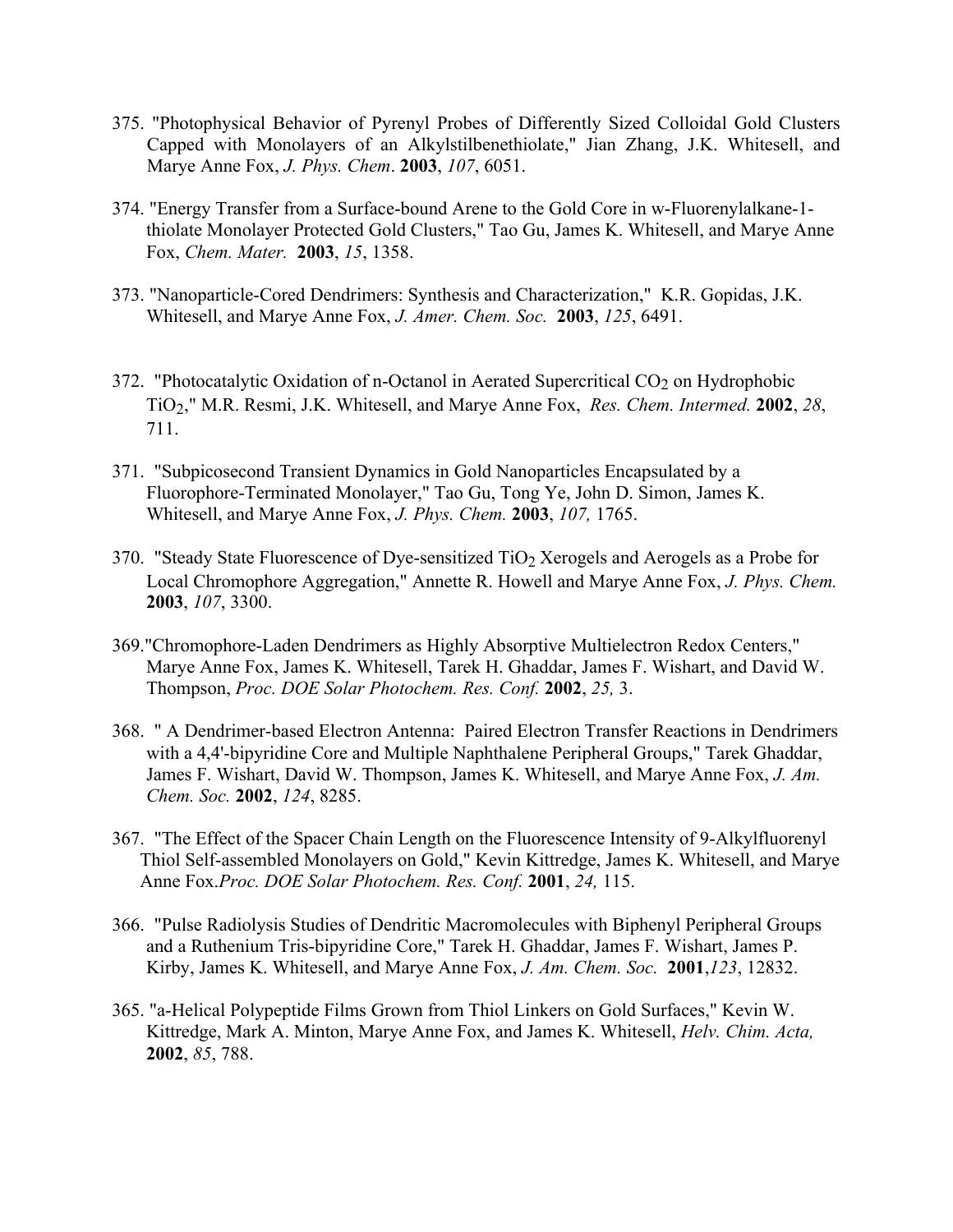- 364. "Self-organization of Highly Stable Electron Donor-Acceptor Complexes via Host-Guest Interaction," Evgeny N. Ushakov, Sergey P.Gromov, Artem I. Vedernikov, Ekaterina V. Malysheva, Asya A. Botsmanova, Michael V. Alfimov, Bertil Eliasson, Ulf G. Edlund, James K. Whitesell, and Marye Anne Fox, *J. Phys. Chem.* **2002**, *106*, 2020.
- 363. "Excimer Formation in a Naphthalene-labeled Dendrimer," Tarek H. Ghaddar, James K. Whitesell, and Marye Anne Fox, *J. Phys. Chem.* **2001**, *105*, 8729.
- 362. "Photochemistry and Spectroscopy of Stable Organic Radicals: Steric and Electronic Effects in Intermolecular Photoinduced Electron Transfer," Marina Canepa, James K. Whitesell, and Marye Anne Fox, *J. Org. Chem.* **2001**, 66, 3886.
- 361. "A Study of Excimer Emission in Solutions of Poly(9,9-dioctylfluorene) Using Electrogenerated Chemiluminescence," Inmaculada Prieto, Julie Teetsov, Marye Anne Fox, David A. VandenBout, and Allen J. Bard, *J. Phys. Chem. A* **2001**, *105*, 520.
- 360. "Competitive Photochemical Reactivity in a Self-Assembled Monolayer on a Colloidal Gold Cluster," Jun Hu, Fang Liu, Jian Zhang, Kevin Kittredge, James K. Whitesell, and Marye Anne Fox, *J. Am. Chem. Soc.* **2001**, *123*, 1464.
- 359. "Photoreactivity of Self-assembled Monolayers of Azobenzene or Stilbene Derivatives Capped on Colloidal Gold Clusters," Jian Zhang, James K. Whitesell, and Marye Anne Fox,*Chem. Mater.* **2001**, *13* , 2323.
- 358. "Effect of the Alkyl Chain Length on the Fluorescence of 9-Alkylfluorenyl Thiols as Self-Assembled Monolayers on Gold," Kevin W. Kittredge, Marye Anne Fox, and James K. Whitesell, *J. Phys. Chem.* **2001**, *105*, 10594.
- 357. "Photophysical Quenching and Photocurrent Effects Mediated by Guanine in Pyrene Endlabeled Oligonucleotides," Eran Zahavy, Scott Reese, and Marye Anne Fox, *J. Biol. Chem. Lumines. Spectr*. **2000**, *15*, 75.
- 356. "The Comprehensive Review Article in 2000" (invited), Marye Anne Fox, *Chem. Rev.*  **2000**, *100*, 11.
- 355. "A Convenient Trimethylsilylthioxy-Dehalogenation Reaction for the Preparation of Functionalized Thiols," Jun Hu and Marye Anne Fox, *J. Org. Chem.* **1999**, *64*, 4959.
- 354. "Photophysical Quenching by Guanine in Pyrene End-labeled Oligonucleotides," Marye Anne Fox, James K. Whitesell, and Eran Zahavy, *Proc. DOE Solar Photochem. Res. Conf*. **1999**, *23*, 129.
- 353. "A Novel Optical Sensor for Metal Ions Based on Ground State Intermolecular Charge-Transfer Complexation," Sergey P. Gromov, Evgeny N. Ushakov, Artem I. Vedernikov, Natalia A. Lobova, Michael V. Alfimov, Yuri A. Strelenko, James K. Whitesell, and Marye Anne Fox, *Org. Lett.* **1999**, *1*, 1697.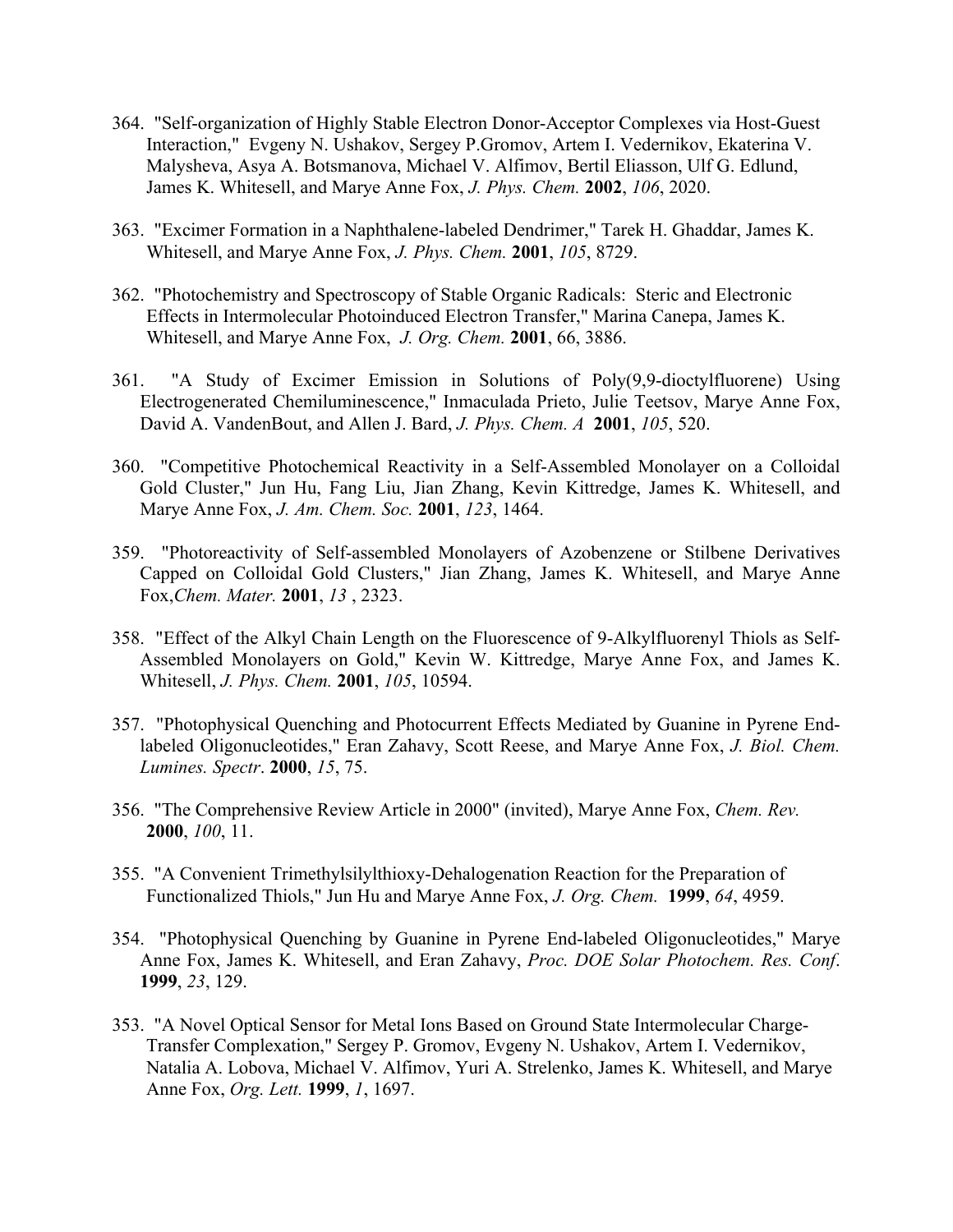- 352. "Electronic Interactions in Verdazyl Diradicals," Rosario Fico, Michael F. Hay, Scott Reese, Elizabeth Lambert, and Marye Anne Fox, *J. Org. Chem.* **1999**, *64*, 9386.
- 351. "Spectral and Cyclic Voltammetric Characterization of Self-assembled Monolayers on Gold of Pyrene End-labeled Oligonucleotide Duplexes," R. Scott Reese and Marye Anne Fox, *Canad. J. Chem.* **1999**, *77*, 1077.
- 350. "Temperature Effects on the Kinetics of Carbonate Radical Reactions in Near-Critical and Supercritical Water," John L. Ferry and Marye Anne Fox, *J. Phys. Chem.* **1999**, *103,* 3438.
- 349. "Charge Transfer Complexation of Ruthenium Tris-bipyridine by a Stable Carbene," Yongchao Zhang and Marye Anne Fox, *Acta Chem. Scand.* **1999**, *53*, 857.
- 348. "Guanine-Mediated Photoinduced Electron Transfer in Pyrene End-Labeled Oligonucleotides," Marye Anne Fox and Eran Zahavy, *Proc. DOE Solar Photochem. Res. Conf.* **1998**, *22*, 115.
- 347. "Photophysical Characterization of Dilute Solutions and Ordered Thin Films of Dialkylated Polyfluorenes," Julie Teetsov and Marye Anne Fox, *J. Mat. Chem* **1999**, *9*, 2117.
- 346. "Photoinduced Quenching Mediated by Guanine Groups in Pyrene-N-alkylbutanoamide End-labeled Oligonucleotides," Eran Zahavy and Mary Anne Fox, *J. Phys. Chem.B* **1999**, *103*, 9321.
- 345. "Fundamentals in the Design of Molecular Electronic Devices: Long Range Charge Carrier Transport and Electronic Coupling," Marye Anne Fox, *Accts. Chem. Res.* **1999**, *32*, 201.
- 344. "Self-Assembled Monolayers on Gold of Thiols Incorporating Conjugated Terminal Groups," R. Scott Reese and Marye Anne Fox, *J. Phys. Chem.* **1998**, *102*, 9820.
- 343. "Photophysical Characterization of a Multiblock Copolymers Polymer Bearing Pendent Dendrimer Antenna Segments, Marye Anne Fox and Gina Stewart, *Proc. DOE Solar Photochem. Res. Conf.* **1997**, *21*, 46.
- 342. "Early Events in Decatungstate Photocatalyzed Oxidations: A Nanosecond Laser Transient Absorbance Reinvestigation," Dean C. Duncan and Marye Anne Fox, J*. Phys. Chem.* **1998,** *102*, 4559.
- 341. "Hydrogen Bonding Interactions between Starburst Dendrimers and several Molecules of Biological Interest," Marisa Santos and Marye Anne Fox, *J. Phys. Org. Chem.* **1999**, *12*, 293.
- 340. "Controlling Photoinduced Electron Transfer on a-Helical Peptides and in Self-Assembled Monolayers," Marye Anne Fox, *Proc. DOE Solar Photochem. Res. Conf.* **1996**, *20,* 84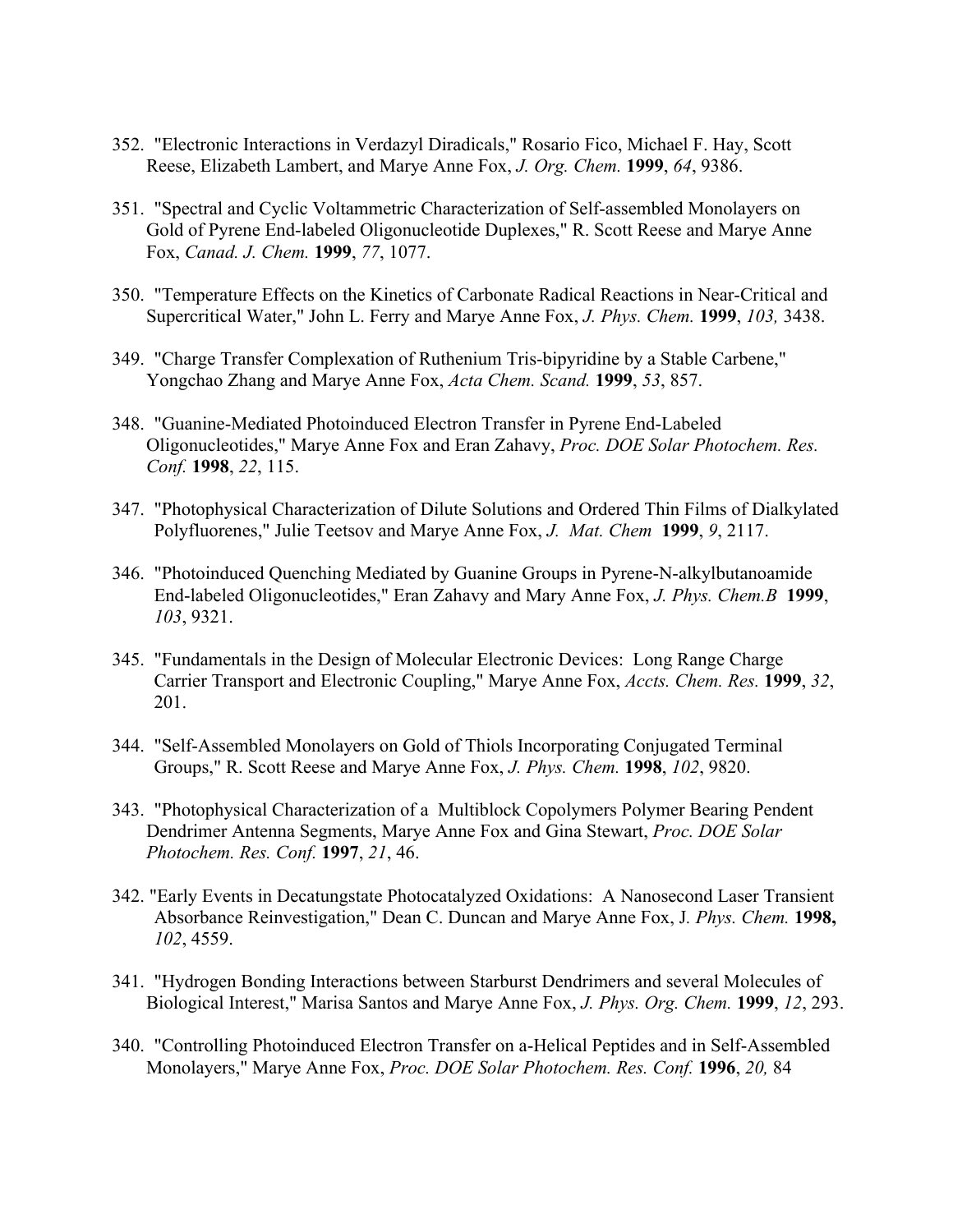- 339. "Photosensitization of Nanocrystalline TiO<sub>2</sub> Film Electrodes by a Ru(bpy)3<sup>2+</sup>-Labeled Polyimide," Hiroyuki Osora, Weijin Li, and Marye Anne Fox, *J. Photochem. Photobiol.* **1997**, *43*, 232.
- 338. "Characterization of Titanium-Silicon Binary Oxide Catalysts Prepared by the Sol Gel Method and Their Photocatalytic Reactivity for the Liquid Phase Oxidation of 1-Octanol," Hiromi Yamashita, Shinichi Kawasaki, Yuichi Ichihashi, Masaru Harada, Masato Takeuchi, Masakazu Anpo, Gina Stewart, Marye Anne Fox, Catherine Louis, and Michel Che. *J. Phys. Chem.* **1998**, *102*, 5870.
- 337. "Effect of Temperature on the Reaction of OH. with Benzene and Pentahalogenated Phenolate Anions in Subcritical and Supercritical Water," John L. Ferry and Marye Anne Fox, *J. Phys. Chem*.**1997**, *102,* 3705.
- 336. "An OsII-NiII-PdII Trimetallic Complex as an Electro-Switchable-Photoinduced -Electron-Transfer Device," Eran Zahavy and Marye Anne Fox *Chemistry-Europe J.* **1998**, *4*, 1647.
- 335. "Characterization, Adsorption, and Photochemistry of Self-Assembled Monolayers of 10- Thiodecyl 2-Anthrylether on Gold," Marye Anne Fox and Marilyn D. Wooton, *Langmuir* **1997**, *13*, 7099
- 334. "Fluorescence Probes for Chemical Reactivity at the Interface of a Self-Assembled Monolayer," Marye Anne Fox, Weijin Li, Marilyn Wooton, Andrew McKerrow, and James K. Whitesell, *Thin Solid Films* **1998**, *327-329*, 477.
- 333. "Photosensitized Charge Injectiion from a Substituted Ru(bpy) $3^{2+}$ -labeled Polyimide to Nanocrystalline SnO2 when Formulated as a Composite Thin Film Electrode," Weijin Li, Hiroyuki Osora, Luis Otero, Dean C. Duncan, and Marye Anne Fox, *J. Phys. Chem.* **1998**, *102*, 5333.
- 332. "Fluorescence and Redox Activity of Probes Anchored through an Aminotrithiol to Polycrystalline Gold," Marye Anne Fox, James K. Whitesell, and Andrew McKerrow, *Langmuir* **1998**, *14*, 816.
- 331. "The Effect of Structural Variation on Photocurrent Efficiency in Alkyl-substituted Porphyrin Solid State Thin Layer Photocells," Marye Anne Fox, Jennifer V. Grant, Dan Melamed, Tsukasa Torimoto, Chong-yang Liu, and Allen J. Bard, *Chem. Mater.* **1998**, *7*, 1771.
- 330. "Synthesis and Photophysical Characterization of Group Transfer Polymers with Pendent Aryl Chromophores," Marye Anne Fox and Heike W. Thompson, *Macromolecules* **1997**,*30*, 7391.
- 329. "Photochemical and Photophysical Properties of Anthracene-labeled Polyimides," Weijin Li and Marye Anne Fox, *J. Phys. Chem.* **1997**, *30*, 11068.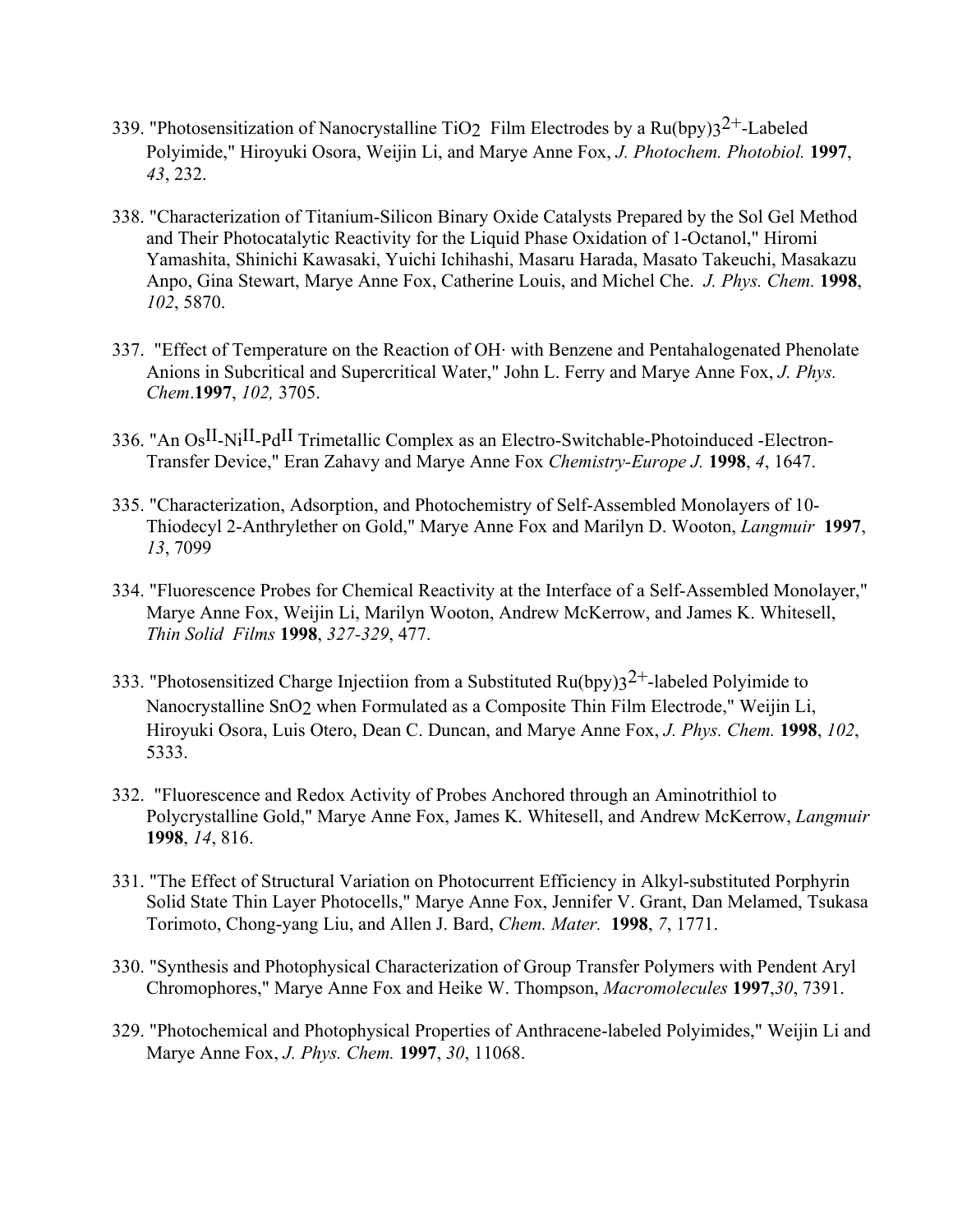- 328. "Photosensitization of Thin SnO2 Nanocrystalline Semiconductor Film Electrodes with Metalloporphyrins and Alkyl-substituted Metalloporphyrins," Luis Otero, Hioryuki, Osora, and Marye Anne Fox, *J. Porphyrins Phthalocyanines* **1997**, *101*, 11068.
- 327. "Dendrimer-Linear Polymer Hybrids through ROMP," Gina M. Stewart and Marye Anne Fox, *Chem. Mater.* **1997**, *10,* 860.
- 326. "Self-Assembled Monolayers of 7-(10-Thiodecoxy)coumarin on Gold: Synthesis, Characterization, and Photodimerization," Weijin Li, Vincent Lynch, Heike Thompson, and Marye Anne Fox, *J. Am. Chem. Soc.* **1997**, *119*, 7211.
- 325. "Dual Exciplex Formation and Photoinduced Electron Transfer in Pyrene End-labeled Polynorbornenes," Renae D. Fossum and Marye Anne Fox, *J Phys.Chem.* **1997**, *101*, 2526.
- 324. "Reversible Charge Trapping / Detrapping in a Photoconductive /Insulator of Liquid Crystal Zinc Porphyrin," Chong-yang Liu, Horng-long Pan, Marye Anne Fox, and Allen J. Bard, *Chem. Mater.* **1997**, *9*, 1422.
- 323. "Electric Field Effects on Electron Transfer Rates in Dichromophoric Peptides: The Effect of Helix Unfolding," Marye Anne Fox and Elena Galoppini, *J. Am. Chem. Soc.* **1997**, *119*, 5277.
- 322. "Absorption and Fluorescence Studies of Acridine in Subcritical and Supercritical Water," E. Todd Ryan, Tao Xiang, Keith Johnston, and Marye Anne Fox, *J. Phys. Chem.* **1997**, *101*, 1827.
- 321. "Photoinduced Electron Transfer in Donor-Acceptor Aryl Dyads Based on N,N,N'N'- Tetramethyl-*p-*-phenylenediamine as Donor," Renae D. Fossum, Marye Anne Fox, Ann M. Gelormini, and Anthony J. Pearson, *J. Phys. Chem.* **1997,** *101*, 2526.
- 320. "Photoinduced Electron Transfer in Pyrene-labeled Polynorbornenes," Renae D. Fossum and Marye Anne Fox, *Polym. Mater. Sci. Eng.* **1997**, *76*, 389.
- 319. "New High-Pressure Fiber-Optic Cell for Time-Resolved Emission and Absorbance Measurements in Near- and Supercritical Solvents, " Timothy D. Rhodes and Marye Anne Fox, *Appl. Spectr.* **1996**, *51*, 358.
- 318. "Intramolecular Complex Formation and Triplet Energy Transfer in Polynorbornenes Incorporating Benzophenone," Renae D. Fossum and Marye Anne Fox, *J. Am. Chem. Soc.* **1997**, *119*, 1197.
- 317. "Photoinduced Intramolecular Electron Transfer in Dichromophore-appended a–Helical Peptides: Spectroscopic Properties and Preferred Conformations," Andreas Knorr, Elena Galoppini, and Marye Anne Fox, *J. Phys. Org. Chem.* **1997**, *10*, 475.
- 316. "The Effect of the TiO<sub>2</sub> Surface on the Reactivity of Photocatalytically Generated (SCN) $2$ <sup>-</sup> and I2. -," John L. Ferry and Marye Anne Fox, *Langmuir* **1997**, *14,* 1725.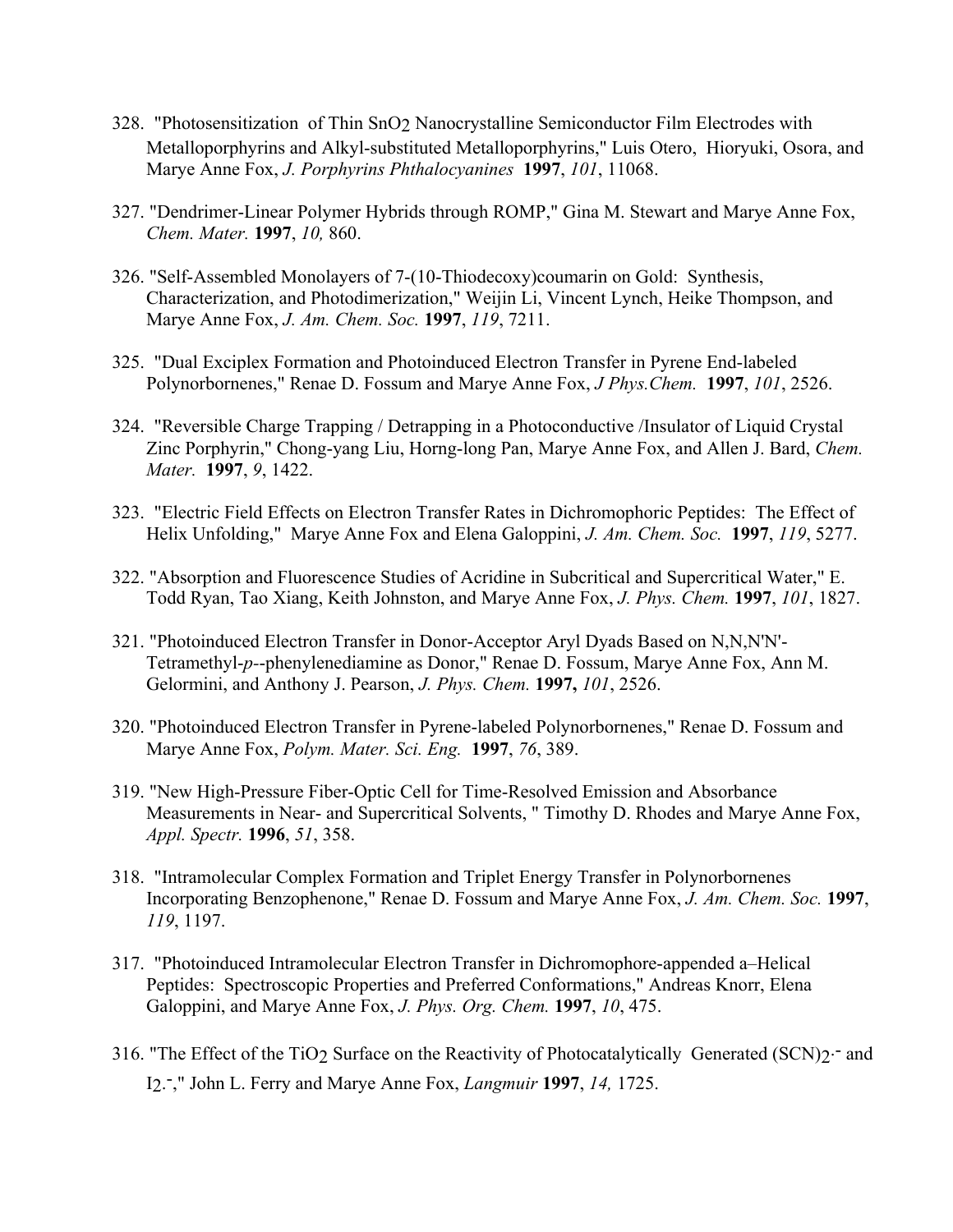- 315. "Synthesis, Characterization, and Photophysics of Photoactive Naphthyl-labeled [n]- Ladderanes," Weijin Li and Marye Anne Fox, *J. Amer. Chem. Soc.* **1996**, *118*, 11752.
- 314. "Beyond the Traditional Confines: Physical Organic Chemistry in the 21st Century," Marye Anne Fox, *Pure Appl. Chem.* **1997**, *69*, 235.
- 313. "The Photophysics of Phenanthrene in Supercritical Carbon Dioxide. Solvent-Solute and Solute-Solute Interactions Revealed by Lifetime Distribution Analysis," Timothy A. Rhodes and Marye Anne Fox, *J. Phys. Chem.* **1996**, *100*, 17931.
- 312. "Photoinduced Charge Separation and Photophysical Dynamics in Polynorbornene Chromophore-labeled and Quencher-Labeled Block Copolymers," Diana M. Watkins and Marye Anne Fox, *J. Am. Chem. Soc.* **1996**, *118*, 4344.
- 311. "Preparation and Photocatalytic Studies on a Novel Ti-Substituted Polyoxometalate," Nicholas J. Crano, R. Carlisle Chambers, Vincent M. Lynch, and Marye Anne Fox, *J. Mol. Catal. A, Chem.* **1996**, *114*, 65.
- 310. "Spin delocalization in the Copper(I) Complexes of Bis(verdazyl) Diradicals," David J.R. Brook, Vincent Lynch, Brenda Conklin, and Marye Anne Fox, *J. Amer. Chem. Soc.* **1997**, *119*, 5155.
- 309. "Photochemistry of Stable Radicals and Radical Ions," Marye Anne Fox, *Chemtracts: Org. Chem.* **1996**, *9*, 257.
- 308. "Photoelectrochemical Doping of TiO2 Particles and the Effect of Charge Carrier Density on the Photocatalytic Activity of Microporous Semiconductor Electrode Films," Tsukasa Torimoto, Robert J. Fox, III, and Marye Anne Fox, *J. Electrochem. Soc.* **1996**, *143*, 3712.
- 307. "Photochemical and Electrochemical Probes of Structure in Self-Assembled Monolayers," Marye Anne Fox, Michael O Wolf, and R. Scott Reese, *NATO Adv. Stud. Inst.* **1996**, *485*, 143.
- 306. "Excited State Proton Transfer Reactions in Subcritical and Supercritical Water," E. Todd Ryan, Tao Xiang, Keith P. Johnston, and Marye Anne Fox, *J. Phys. Chem.* **1996**, *100*, 9395.
- 305. "Intramolecular Excited State Electronic Coupling Along an a-Helical Peptide," Traci L. Batchelder, Robert J. Fox, III, Mark S. Meier, and Marye Anne Fox, *J. Org Chem.* **1996**, *61*, 4206.
- 304. "Chromophore-labeled Dendrons as Light Harvesting Antennae," Gina M. Stewart and Marye Anne Fox, *J. Am. Chem. Soc.* **1996**, *118*, 4354.
- 303. "Preparation of Functionalized *p-*Phenylenediamine Derivatives Using Arene-Iron Chemistry," Anthony J. Pearson, Ann M. Gelormini, Marye Anne Fox, and Diana Watkins, *J. Org. Chem.*  **1996**, *61*, 1297.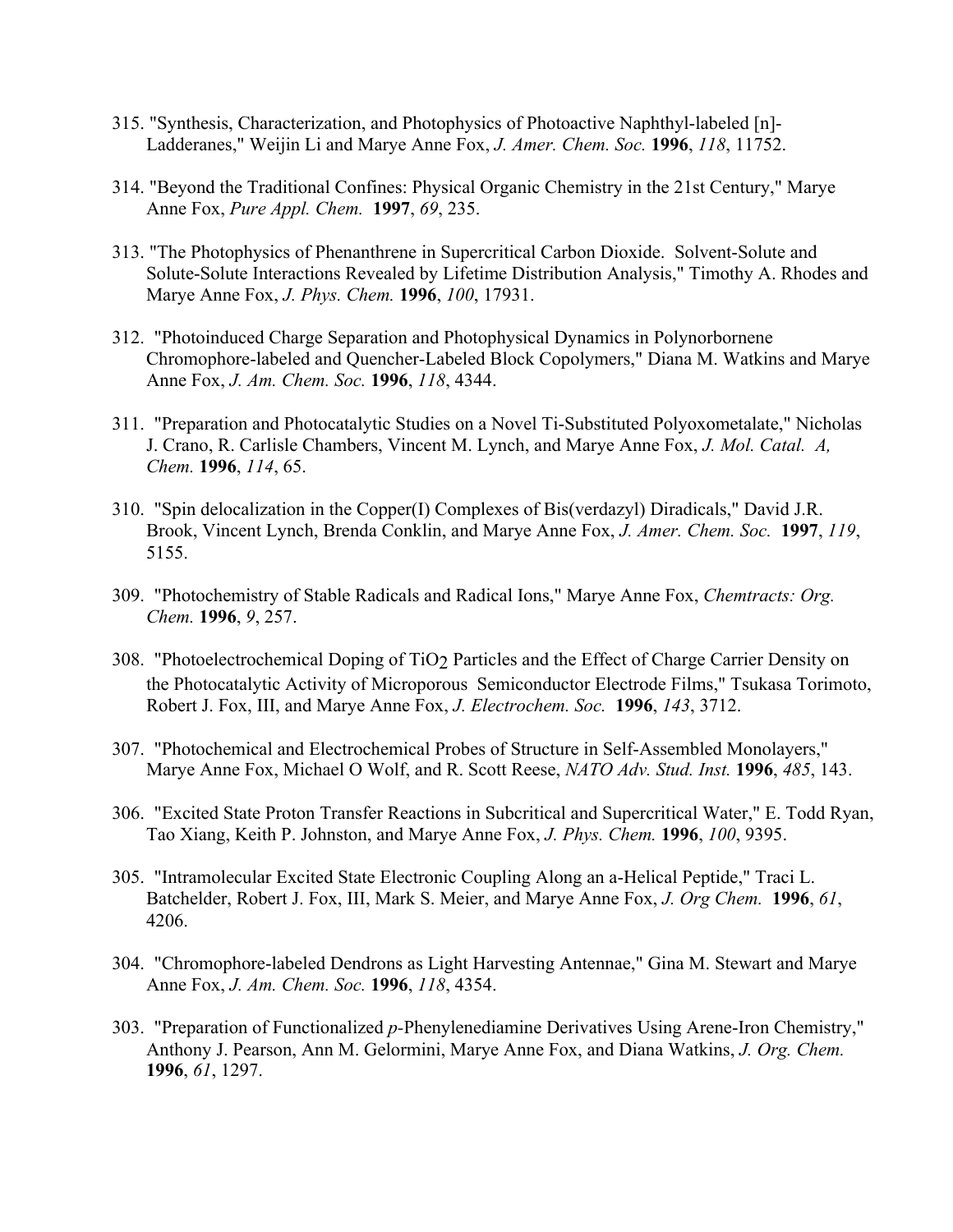- 302. "Photopatterning to Create New Structures on Surfaces," Marye Anne Fox, Michael O. Wolf, and Gina M. Stewart, *NATO Adv. Stud. Inst.* **1997**, *499*, 53.
- 301. " Preparation and Characterization of Polyimide Alternating Copolymers Incorporating N,N'- Bis-(-4-anilino)-1,2,4,5-Benzene-bis(dicarboximide)," Andrew J. McKerrow, Marye Anne Fox, Jihperng Leu, and Paul S. Ho, *J. Poly. Sci., A, Poly. Chem.* **1996**, *35*, 319.
- 300. "Anisotropic Energy and Electron Migration in Multichromophore-laden Polymers on Metal Surfaces,"James K. Whitesell, Hye Kyung Chang, Marye Anne Fox, Elena Galoppini, Diana M. Watkins, Harold Fox, and Bo Hong, *Pure Appl. Chem.* **1996**, *68*, 1469.
- 299. "Acceleration of Secondary Dark Reactions of Intermediates Derived from Adsorbed Dyes on Irradiated TiO2 Powders," Marye Anne Fox and Maria T. Dulay, *J. Photochem. Photobiol. A., Chem.* **1996**, *98*, 91.
- 298. "Reduction of Acetylated Tetraphenylethylenes: Electrochemical Behavior and Stability of the Related Reduced Anions," Michael O. Wolf, Harold H. Fox, and Marye Anne Fox, *J. Org. Chem.* **1996**, *61*, 287.
- 297. "Electrochemical Oxidation of Two Silyl-Substituted Tetrahedranes," Marye Anne Fox, Bo Hong, Günther Maier, and Christian Hermann, *Tetrahedron Lett.* **1996**, *37*, 583.
- 296. "Photoisomerization and Photodimerization in Self-Assembled Monolayers of *cis* and *trans*-4 cyano-4'-(10-thiodecoxy)stilbene on Gold," Michael O. Wolf and Marye Anne Fox, *Langmuir.***1996**, *12*, 955.
- 295. "Structural Indicators of Electronic Interaction in the 1,1',5,5'-Tetramethyl-6,6'-dioxo-3,3' biverdazyl Diradical," David J.R. Brook, Harold H. Fox, Vincent Lynch, and Marye Anne Fox, *J. Phys. Chem.* **1996**, *100*, 2066.
- 294. "Effect of the Electric Field Generated by the Helix Dipole on Photoinduced Intramolecular Electron Transfer in Dichromophoric a-Helical Peptides," Elena Galoppini and Marye Anne Fox, *J. Am. Chem. Soc.* **1996**, *118*, 2299.
- 293. "Excited State Deprotonation of b-Naphthol in Supercritical Water," Sarah Green, Tao Xiang, Keith P. Johnston, and Marye Anne Fox, *J. Phys. Chem.* **1995**, *99*, 13787.
- 292. "Nanosecond Laser Flash Photolysis of Thiophenolate-capped Cadmiun Sulfide Particles in Acetonitrile," Toshio Uchihara and Marye Anne Fox, *Inorg. Chim. Acta* **1996**, *242*, 253.
- 291. "Energy Migration over Defined Distances in Chromophore-Laden Multiblock Copolymers, *Proc. DOE Solar Photochem. Res. Conf.* **1995**, *19*, 113.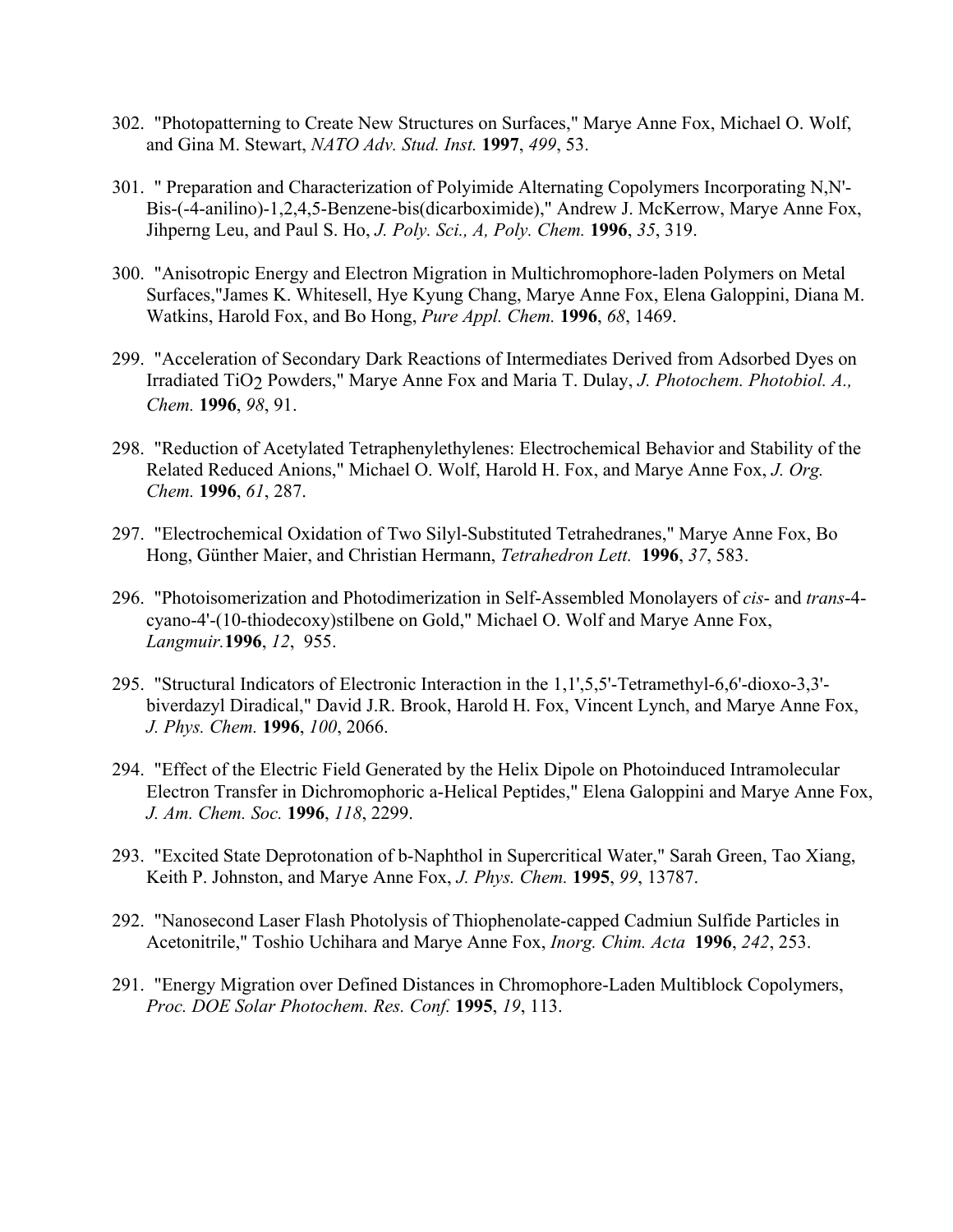- 290. "Spectroscopy and Time-Resolved Photocurrent Response in Ordered Porphyrin Thin Films," Wayne E. Jones Jr., Dan Melamed, Horng-Long Pan and Marye Anne Fox, *J. Phys. Chem.* **1995**, *99*, 11523.
- 289. Arene-Functionalized Polyisocyanides: Photophysics of Well-Defined Homopolymers and Block Copolymers for Efficient Light Harvesting," Bo Hong and Marye Anne Fox, *Can. J. Chem.* **1995**, *73*, 2101.
- 288. " Photocatalytic Degradation of 1-Octanol on Anchored Titanium Dioxide and on TiO2 Powder Catalysts," Hiromi Yamashita, Yuichi Ichihashi, Masaru Harada, Masakazu Anpo, Gina Stewart, and Marye Anne Fox, *J. Catal.* **1996**, *158*, 97.
- 287. "Solid State Photophysics of a p-Stacked 9,10-Anthraquinone Derivative Oriented by Cooling through a Liquid Crystalline Phase," David T. Breslin and Marye Anne Fox,*Chem. Phys. Lett.* **1995**, *239*, 299.
- 286. "Polymeric Arrays for Directional Energy and Electron Transfer," Marye Anne Fox, *Macromol. Sympos.* **1996**, *101,* 219.
- 285. "Primary Radicals in the Photooxidation of Aromatics Reactions of Xylenols with OH·, N3·, and H. Radicals and Formation and Characterization of Dimethylphenoxyl, Dihydroxydimethylcyclohexadienyl, and Hydroxydimethylcyclohexadienyl Radicals by Pulse Radiolysis," Rita Terzian, Nick Serpone, and Marye Anne Fox, *J. Photochem. Photobiol.*  **1995**,*99*, 125.
- 284. "Artificial Photosynthesis Solar Splitting of Water to Hydrogen and Oxygen," Allen J. Bard and Marye Anne Fox, *Accts. Chem. Res.* **1995**, *28*, 141.
- 283. "The Effect of Solvent-Solute and Solute-Solute Interactions on the Rate of a Michael Addition in Supercritical Fluoroform and Ethane," Timothy A. Rhodes, Kevin O'Shea, Gerald Bennett, Keith P. Johnston, and Marye Anne Fox, *J. Phys. Chem.* **1995**, *99*, 9903.
- 282. "Fluorescence and Singlet Energy Migration in Rationally Designed Acrylate Polymers Bearing Pendent Chromophores," Harold H. Fox and Marye Anne Fox, *Macromolecules* **1995**, *28*, 4570.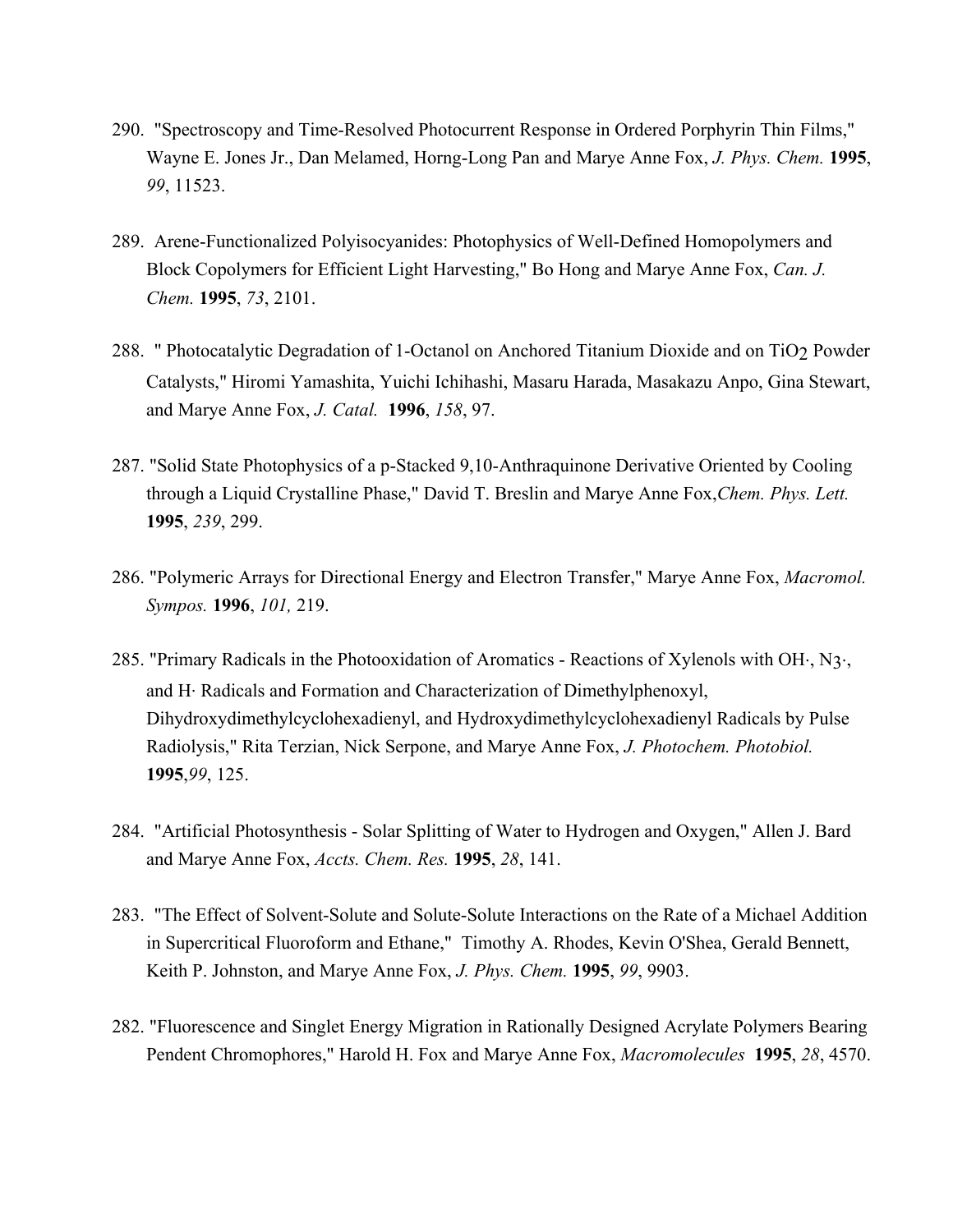- 281. "Intramolecular Photoinduced Electron Transfer from Nitroxyl Radicals," Sarah A. Green and Marye Anne Fox, *J. Phys. Chem.* **1995**, *99*, 14752.
- 280. "Photochemistry and Surface Properties of Self-Assembled Monolayers of *cis* and *trans*-4- Cyano-4'-(10-thiodecoxy)stilbene on Polycrystalline Gold," Michael O. Wolf and Marye Anne Fox, *J. Am. Chem. Soc.* **1995**, *117*, 1845.
- 279. "Synthesis and Photophysical Characterization of Aryl-substituted Polynorbornenediol Acetal and Ketal Multiblock Copolymers," Diana M. Watkins and Marye Anne Fox, *Macromolecules*  **1995**, *28*, 4939.
- 278. "A Comparison of the Mechanisms of Photooxidative Degradation of Organic Molecules on Irradiated Semiconductor Powders and in Aerated Supercritical Water," Marye Anne Fox, *Solar Energ. Mater. Solar Cells* **1995**, *38*, 381.
- 277. "Lamellar Conducting Polymers by Electropolymerization of a Series of Self-assembling Monomers: Potassium 3-(3-alkylpyrrol-1-yl)propanesulfonates," David M. Collard, Mark Stoakes, and Marye Anne Fox, *Polymer Prepr.* **1992**, *33*, 376.
- 276. "The Effect of Dark Recovery Time on the Photoefficiency of Heterogeneous Photocatalysis by TiO2-Suspended in Non-aqueous Media," Gina Stewart and Marye Anne Fox, *Res. Chem. Intermed.* **1995**, *21*, 933.
- 275. "Synthesis and Electrochemistry of a Liquid Crystalline Pyrrole and a Structurally Homologous Thiophene," Dan Melamed, Colin Nuckols, and Marye Anne Fox, *Tetrahedron Lett.* **1994**, *35*, 8329.
- 274. "A Comparison of Oxidative and Excited State Cyclizations of N-Benzyldiphenylamines to N-Benzylcarbazoles," Marye Anne Fox\*, Maria T. Dulay, and Kevin Krosley, *J. Am. Chem. Soc.*  **1994**, *116*, 10992.
- 273. "Photoinduced Intramolecular Electron Transfer in 1,2,4,5-Tetrakis(diphenylphosphino) benzene-bridged OsII-MII Dimetallic Complexes (M = Ni, Pd, and Pt), " Pei-Wei Wang and Marye Anne Fox, *Inorg. Chem.* **1994**, *34*, 36.
- 272. "Photochemical Electrocyclization of Thermally Stable Triarylamine Radical Cations," David T. Breslin and Marye Anne Fox, *J. Org. Chem.* **1994**, *59*, 7557.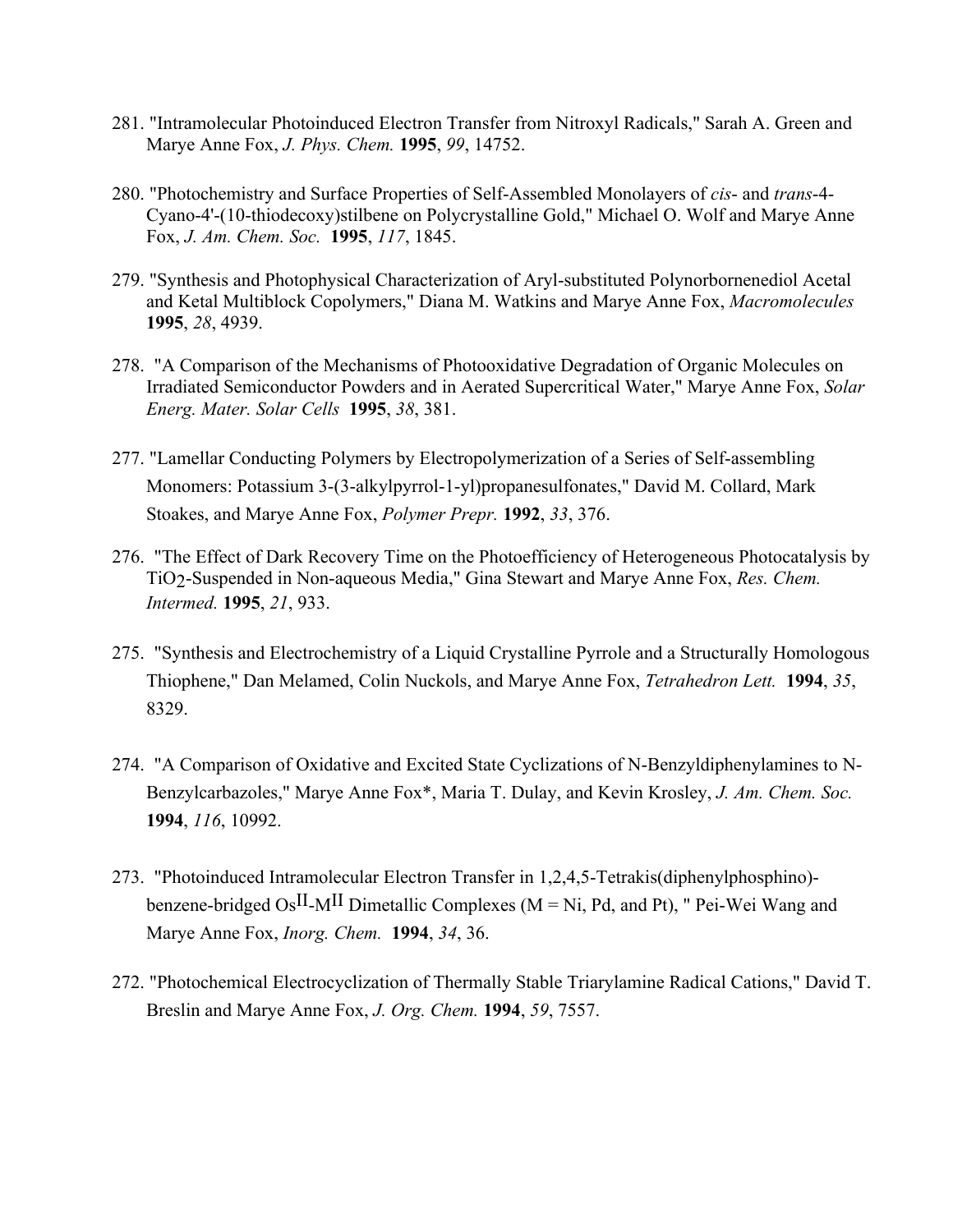- 271. "Effect of Structural Order on the Dark and Photocurrents in Zinc-octakis(bdecoxyethyl)porphyrin Thin-Layer Cells," Chong-Yang Liu, Horng-Long Pan, Huajun Tang, Marye Anne Fox, and Allen J. Bard, *J. Phys. Chem.* **1995**, *99*, 7632.
- 270. "Synthesis and Properties of 2,3,6,7-Tetrakis(alkoxymethyl)tetrathiafulvalenes," Marye Anne Fox and Horng-Long Pan, *J. Org. Chem.* **1994**, *59*, 6519.
- 269. "A Polymer-Bound Bidentate-Phosphine Palladium Complex as Catalyst for the Heck Reaction," Pei-Wei Wang and Marye Anne Fox, *J. Org. Chem.* **1994**, *59*, 5358.
- 268. "Arene-Functionalized Polyisocyanides: A Kinetic Study of Polymerization to Prepare Homopolymers and Block Copolymers," Bo Hong and Marye Anne Fox, *Macromolecules* **1994**, *27*, 5311.
- 267. "Directional Electron Transfer through Macromolecular Arrays," Marye Anne Fox, Pei-Wei Wang, and Diana M. Watkins, *Proc. DOE Solar Photochem. Res. Conf.* **1994**, *18*, 35.
- 266. "The Role of Hydroxyl Radicals in the Photocatalyzed Detoxification of Organic Pollutants: Pulse Radiolysis and Time-resolved Diffuse Reflectance Measurements," Marye Anne Fox, *Trace Met. Environ.* **1993**, *3*, 163.
- 265. "Excited State Dynamics in the Structural Characterization of Solid Alkyltrimethoxysilane-Derived Sol-Gel Films and Glasses Containing Bound or Unbound Chromophores," R. Carlisle Chambers, Yair Haruvy, and Marye Anne Fox, *Chem. Mater.* **1994**, *6*, 1351.
- 264. "Predicting the Effect of Oxidative Doping on the Conductivities of Metal–Tetrakis(dimethylphosphino)benzene Coordination Polymers from the Electrochemical Properties of Their Related Bimetallic Complexes," Pei-wei Wang and Marye Anne Fox, *Inorg. Chim. Acta* **1994**, *225*, 15.
- 263. "Photophysical Properties and Photochemical Stability of Rhodamine B Encapsulated in SiO2 and Si-Ti Binary Oxide Matrices by the Sol-Gel Method," Nobuaki Negishi, Mutsuko Fujino, Hiromi Yamashita, Marye Anne Fox, and Masakazu Anpo, *Langmuir* **1994**, *10*, 1772.
- 262. "Rigid, Well-defined Block Copolymers for Efficient Light Harvesting," Diana M. Watkins and Marye Anne Fox, *J. Am. Chem. Soc.* **1994**, *116*, 6441.
- 261. "Structural Characterization of Solid Self-Ordered Thin Films of Zinc(II) and Palladium(II) Octakis(b-decoxyethyl)porphyrin," Dan Melamed, Bill Darlington, David J.R. Brook, Hornglong Pan, Alan Campion, and Marye Anne Fox, *J. Phys. Chem.* **1994**, *98*, 8971.
- 260. "Determination of Excited State Redox Potentials by Phase Modulated Voltammetry (PMV)," Wayne E. Jones, Jr. and Marye Anne Fox, *J. Phys. Chem.* **1994**, *98*, 5095.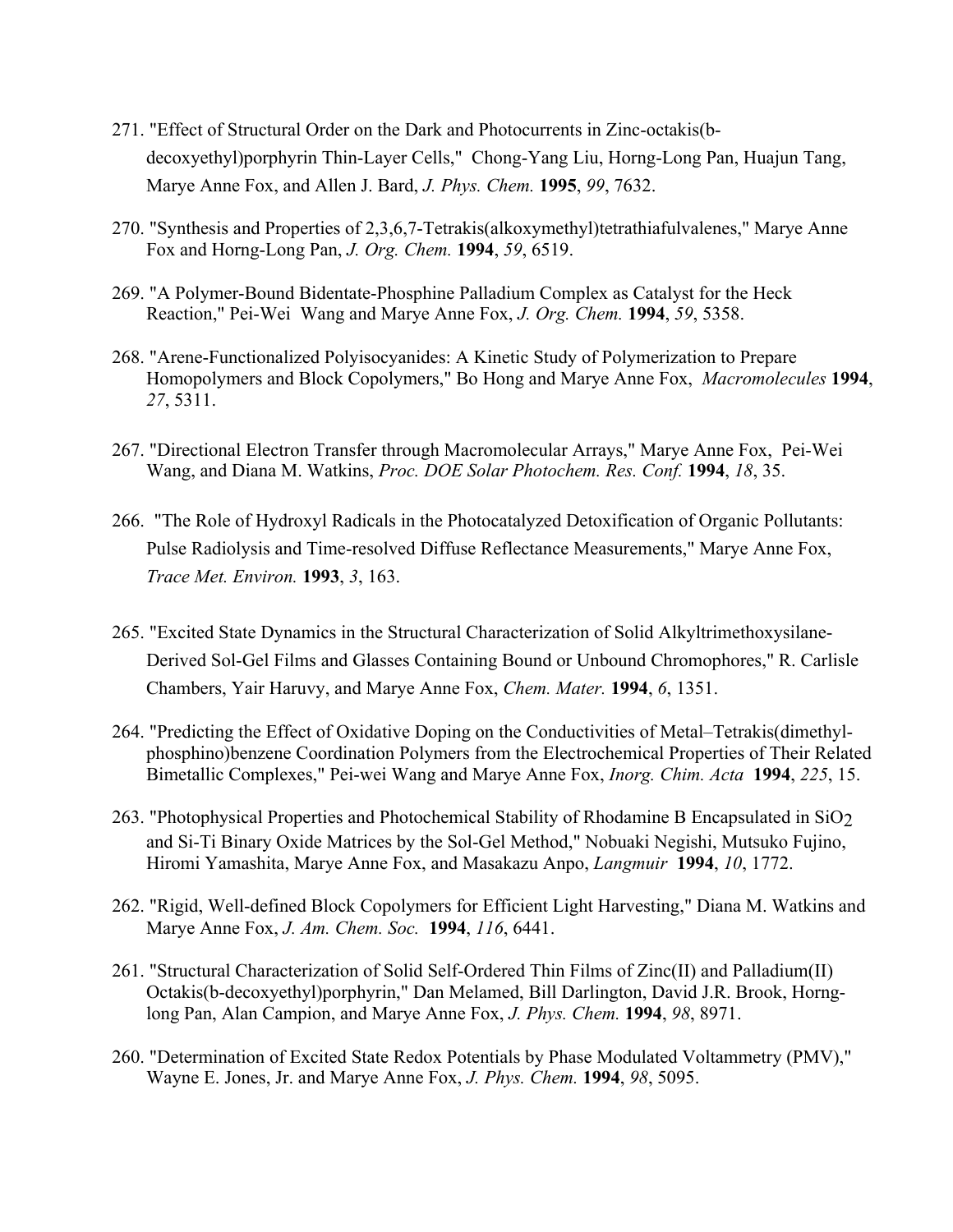- 259. "Metal-Metal Interactions in Tetrakis(diphenylphosphino)benzene-bridged Bimetallic Complexes and Their Related Coordination Polymers," Pei-Wei Wang and Marye Anne Fox, *Inorg. Chem.* **1994**, *33*, 2938.
- 258. "Charge Migration in Supramolecular Stacks of Porphyrins and Phthalocyanines," P. Schouten, J.M. Warman, M.P. de Haas, H.L. Pan, and M.A. Fox, *Mol. Cryst. Liq. Cryst.* **1993**, *235*, 115.
- 257. "Photocatalytic Reduction of CO2 with H2O on TiO2 and Cu/TiO2 Catalysts," H. Yamashita, H. Nishiguchi, N. Kamada. M. Anpo, H. Hatano, K. Kikui, Y. Teraoka, S. Kagawa, S. Ehara, L. Palmisano, A. Sclafani, M. Schiavello, and M.A. Fox, *Res. Chem. Intermed.* **1993**, *20*, 815.
- 256. "Light Harvesting Polymers," Diana M. Watkins and Marye Anne Fox, *Polym. Mater. Encyl.*  **1996**, *5*, 3593.
- 255. "Excited State Behavior of Thermally Stable Radical Ions," David T. Breslin and Marye Anne Fox, *J. Phys. Chem.* **1994**, *98*, 408.
- 254. "The Effect of the "Inert" Support on Relative Photocatalytic Activity in the Oxidative Decomposition of Alcohols on Irradiated Titanium Dioxide Composites," Marye Anne Fox, Kate E. Doan, and Maria T. Dulay, *Res. Chem. Intermed.* **1994**, *20*, 711.
- 253. "Interblock Electron Transfer in 2-Vinylnaphthalene-N,N-Dimethylaminomethylstyrene Block Copolymers," Jun Lin and Marye Anne Fox, *Macromolecules* **1994**, *27*, 902.
- 252. "A Strongly Chemiluminescent Dioxetanimine Dianion Fragmentation: Reaction of Dicyanoanthracene Radical Anion with Superoxide Ion," David T. Breslin and Marye Anne Fox, *J. Am. Chem. Soc.* **1993**, *115*, 11716.
- 251."The UV / H2O2 Process: Quantitative EPR Determination of Radical Concentrations," E.J. Wolfrum, D.F. Ollis, P.K. Lim, and M.A. Fox, *J. Photochem. Photobiol*:: *A Chem.* **1994**, *78*, 259.
- 250. "Characterization of the Excited State Reactivity of a Persistent Aryl-substituted Allyl Free Radical," David T. Breslin and Marye Anne Fox, *J. Phys. Chem.* **1993**, *97*, 13341.
- 249. "Functionalized Porphyrin Discotic Liquid Crystals: Photoinduced Charge Separation and Trapping," Marye Anne Fox, Allen J. Bard, Horng-long Pan, and Chong-yang Liu, *J. Chin. Chem. Soc.* **1993**, *40*, 321.
- 248. "Interblock Charge Transfer in 2-Vinylnaphthalene –N,N,-Dimethylaminomethylstyrene Block Copolymers," Marye Anne Fox and Jun Lin, *Proc. DOE Solar Photochem. Res. Conf.* **1993**, *17*, 132.
- 247. "Competitive Photooxidative Degradation of Amines and Alcohols on Heterogeneously Suspended TiO2 Particles," Marye Anne Fox, Shiyamalie Ruberu, Andrew Hadd, and Youngsoo Kim, *Proc. Electrochem. Soc.* **1993**, *93-18*, 104.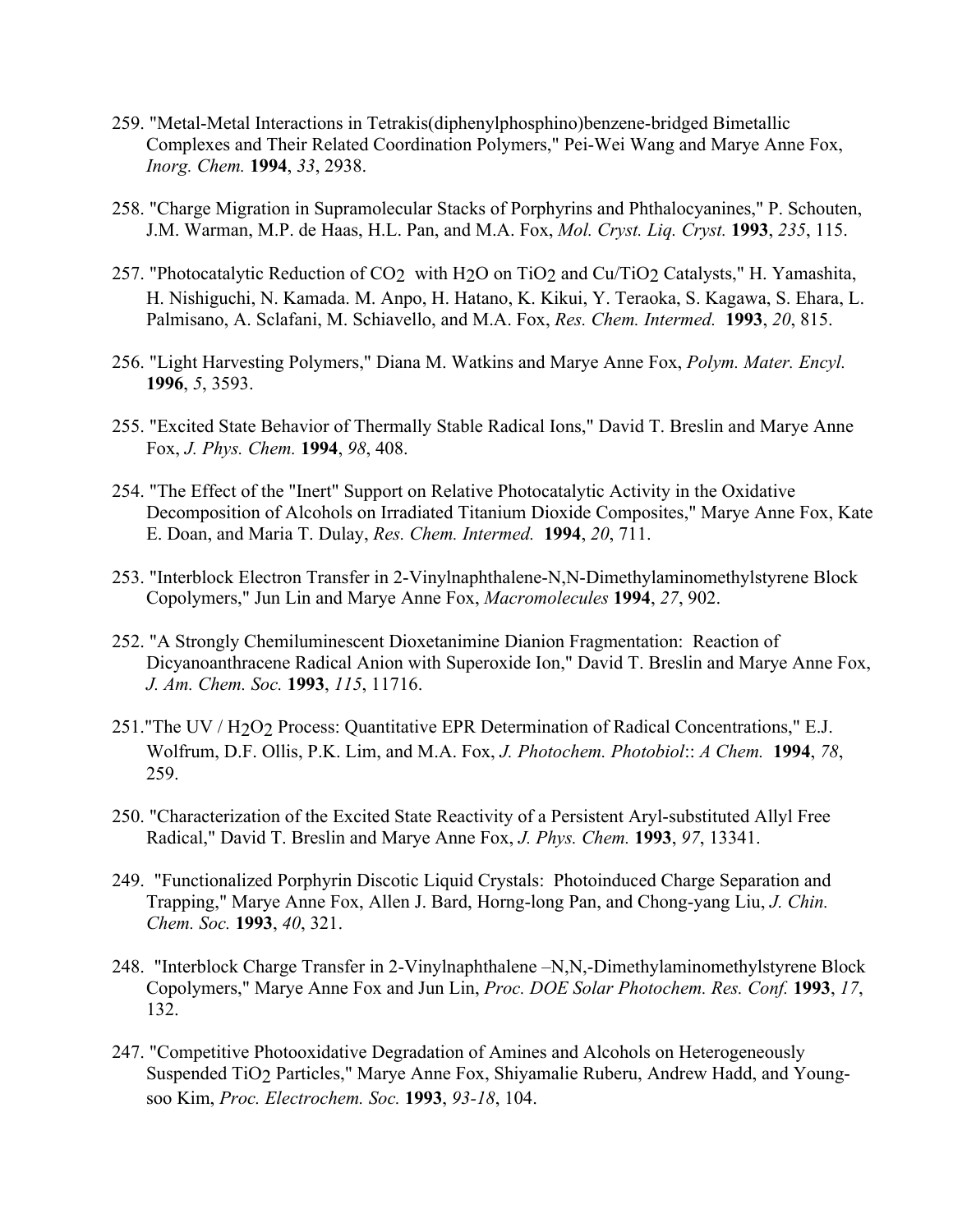- 246. "The Influence of Steric Effects on the Kinetics of Ethyltrimethoxysilane Hydrolysis in a Fast Sol-Gel System," R. Carlisle Chambers, Wayne E. Jones, Jr., Yair Haruvy, Stephen E. Webber, and Marye Anne Fox, *Chem. Mater.* **1993**, *5*, 1481.
- 245. "Oxidative Methods for Promoting Iminium Cation Cyclization Reactions," Xiaoming Zhang, Young Shik Jung, Patrick S. Mariano, Marye Anne Fox, Polly S. Martin, and Jon Merkert, *Tetrahedron Lett.* **1993**, *334*, 5239.
- 244. "High Density Nanosecond Charge Trapping in Thin Films of the Photoconductor Zinc-octakis (b-decoxyethyl) porphyrin ," Chong-yang Liu, Horng-long Pan, Marye Anne Fox, and Allen J. Bard, *Science* **1993**, *261*, 897.
- 243. "An *in situ* Preparation of Ni(0). Bipyridine (Ni(bpy)2) as a Contributor to Aggregative Activation in Complex Reducing Agents," Marye Anne Fox, Jon W. Merkert, and Paul Caubère, *New J. Chem.* **1994**, *18*, 447.
- 242. "Preparation and Characterization of the  $Cu<sup>+</sup>$  / ZSM-5 Catalyst and Its Reaction with NO under UV Illumination at 275 K — In Situ Photoluminescence, EPR, and FT-IR Investigations," Masakazu Anpo, Yasushi Shioya, Hiromi Yamashita, Elio Giamello, Claudio Morterra, Michel Che, Howard H. Patterson, Steven Webber, Stephen Ouellette, and Marye Anne Fox, *J. Phys. Chem.* **1994**, *98*, 5744.
- 241. "Light Harvesting Polymeric Assemblies," Marye Anne Fox, Wayne Jones, and Diana Watkins, *Chem. & Engin. News,* **1993**, March 15, 1993, 38.
- 240. "Photoinduced Electron Transfer Processes Using Organized Redox-Functionalized Bipyridinium-Polyethyleneimine - TiO2 Colloids and Particulate Assemblies," Itamar Willner, Yoav Eichen, Arthur Frank, and Marye Anne Fox, *J. Phys. Chem.* **1993**, *97*, 7264.
- 239. "Experimental Probes of Excited State Character in Supercritical Fluids," Marye Anne Fox and Ya-Ping Sun, *Pure Appl. Chem.* **1993**, *8*, 1713.
- 238. "Heterogeneous Photocatalysis," Marye Anne Fox and Maria T. Dulay, *Chem. Rev.* **1993**, *93*, 341.
- 237. "Fluorescence of 9-Cyanoanthracene in Supercritical Ethane. A Very Unusual Dependence of Fluorescence Lifetime on Solvent Refractive Index," Ya-Ping Sun and Marye Anne Fox, *J. Phys. Chem.* **1993**, *97*, 282.
- 236. "Photochemical Behavior of Stable Free Radicals: The Photochemistry of Perchlorodiphenylmethyl Radical," Shiyamalie R. Ruberu and Marye Anne Fox, *J. Phys. Chem.* **1993**,*97*, 143.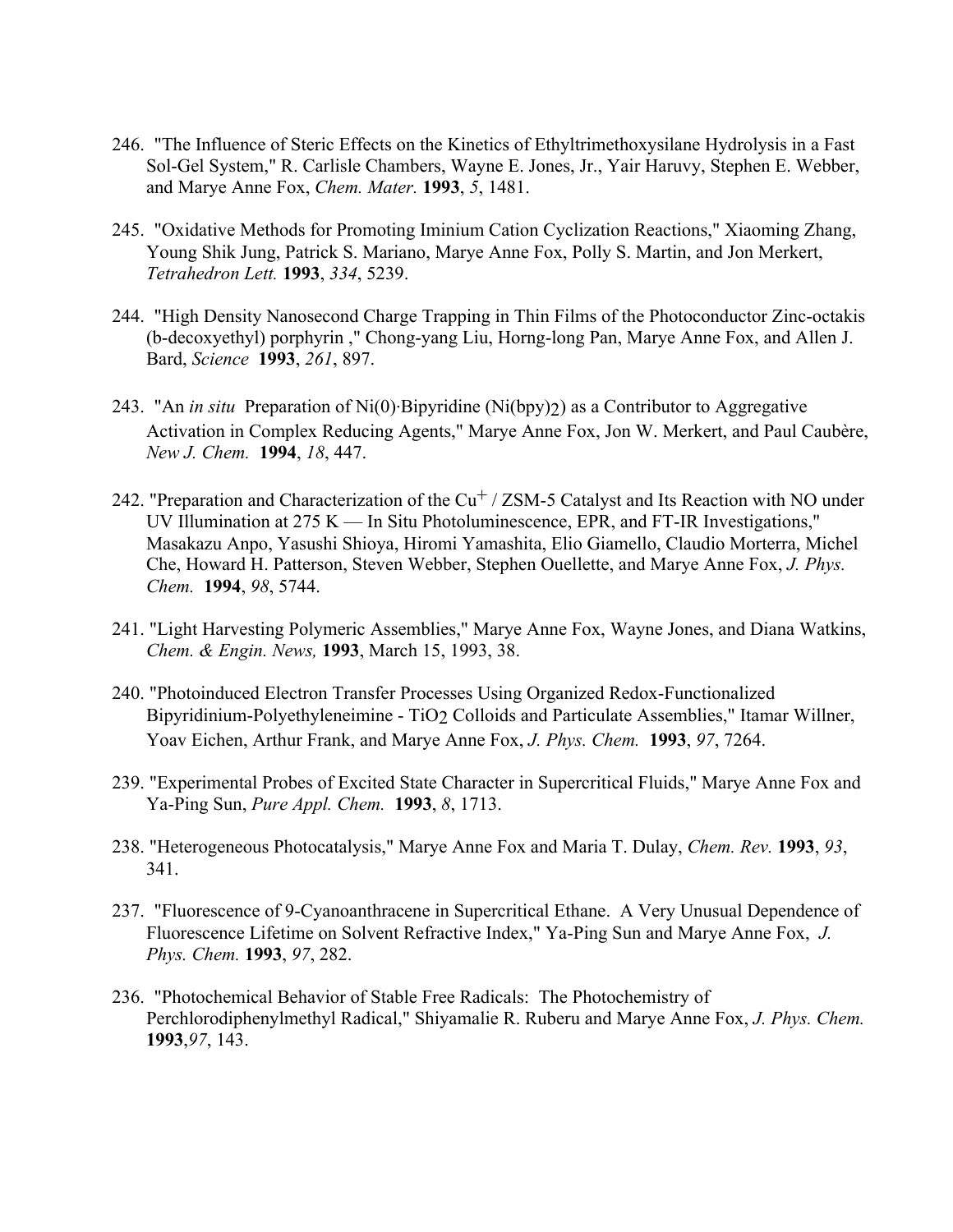- 235. " A Picosecond Transient Absorption Study of the Twisted Excited Singlet State of Tetraphenylethylene in Supercritical Fluid Mixtures," Ya-Ping Sun and Marye Anne Fox, *J. Amer. Chem. Soc.* **1993**, *115*, 747.
- 234. "Polymeric and Supramolecular Arrays for Directional Energy and Electron Transport over Macroscopic Distances," Marye Anne Fox, *Accts. Chem. Res.* **1992**, *25*, 569.
- 233. "Photocatalysis: Decontamination with Sunlight," Marye Anne Fox, *Chemtech* **1992**, (11) 680.
- 232. "Degradation of Organophosphonic Acids Catalyzed by Irradiated Titanium Dioxide," Kevin W. Krosley, David M. Collard, Jennifer Adamson, and Marye Anne Fox, *J. Photochem. Photobiol. A*, **1993**, *69*, 357.
- 231. "Studies of Solute-Solvent Interactions in Mixtures of Supercritical Fluids Using Fluorescence Spectroscopy," Ya-ping Sun, Gerald Bennett, Keith P. Johnston, and Marye Anne Fox, *J. Phys. Chem.* **1992**, *96*, 10001.
- 230. "Anisotropic Conduction in Synthetic Thin Films," Marye Anne Fox, David Collard, Walter Torres, and Horng-long Pan, *Proc. DOE Solar Photochem. Res. Conf.* **1992**, *16*, 119.
- 229. "Electron Transfer: A Critical Link Between Subdisciplines in Chemistry," Marye Anne Fox, *Chem. Rev.* **1992**, *92*, 365.
- 228. "Dependence of Metal Ion Complexation and Intermolecular Aggregation on Photoinduced Geometric Isomerism in a Crown Ether Styryl Dye," A.V. Barzykin, M.A. Fox, E.N. Ushakov, O.B. Stanislavsky, S.P. Gromov, O.A. Fedorova, and M.V. Alfimov, *J. Am. Chem. Soc.* **1992**, *114*, 6381.
- 227. "Photoreactivity of the Conjugate Bases of Two Aromatic Ketones: Photochemistry of the Enolates of a,a-Diphenylacetophenone and Deoxybenzoin," Shiyamalie R. Ruberu and Marye Anne Fox, *J. Am. Chem. Soc.* **1992**, *114*, 6310.
- 226. "Quantitative Resolution of Dual Fluorescence in Molecules Forming TICT States. Toward the Establishment of Molecular Probes for Medium Effects in Supercritical Fluids and Mixtures," Ya-Ping Sun, Gerald Bennett, Keith P. Johnston, and Marye Anne Fox, *Anal. Chem.* **1992**, *64*, 1763.
- 225. "Demonstration of a Shell Core Structure in Layered CdSe-ZnSe Small Particles by X-ray Photoelectron and Auger Spectroscopies," Carolyn F. Hoener, Kristi Allen, Allen J. Bard, Alan Campion, Marye Anne Fox, Thomas E. Mallouk, Stephen E. Webber, and J. M. White, *J. Phys. Chem.* **1992**, *96*, 3812.
- 224. "A Picosecond Study of the Photophysics of CdS Clusters Grown *in Situ* in Reversed Micelles," A.V. Barzykin and Marye Anne Fox, *Isr. J. Chem.* **1993**, *33*, 21.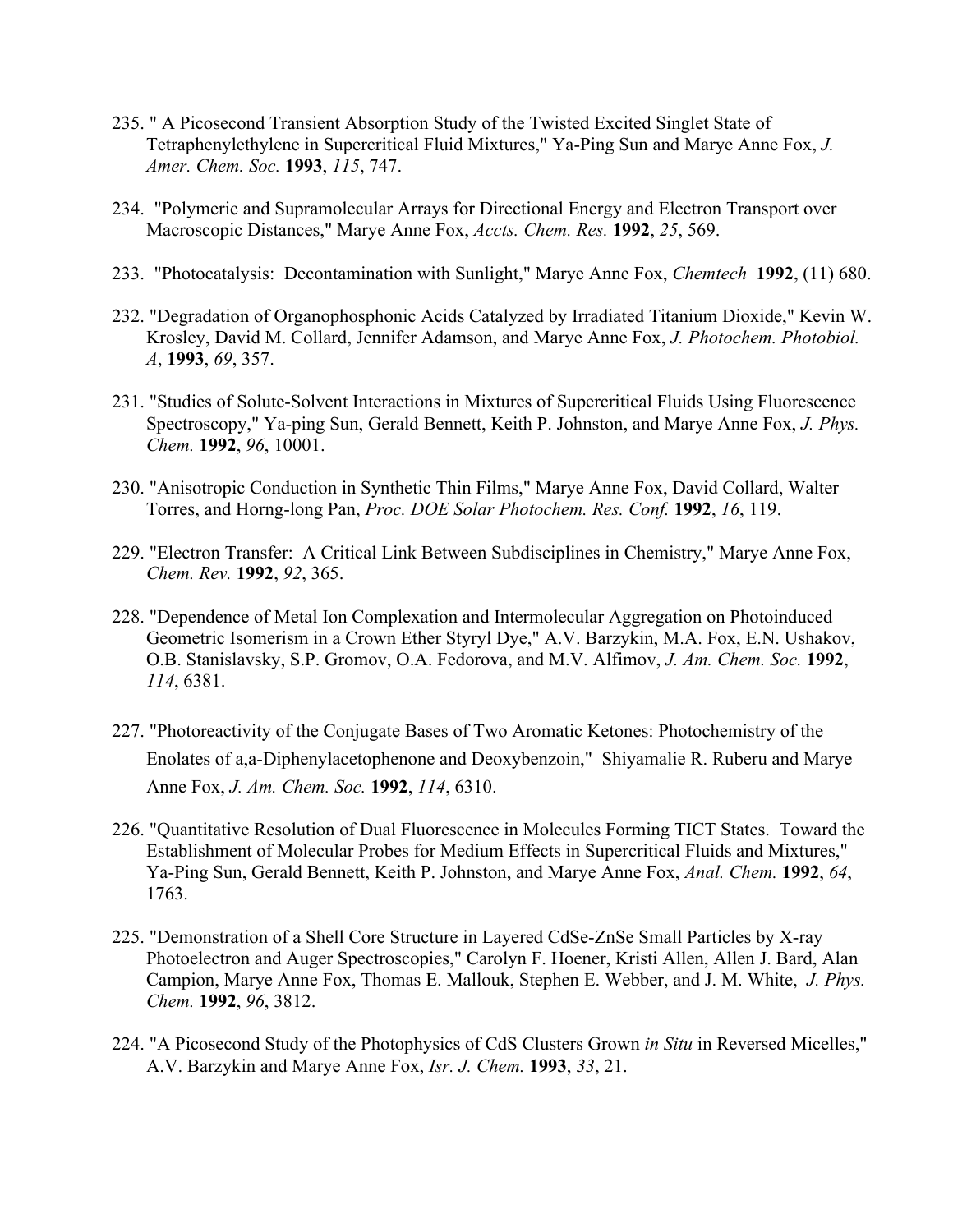- 223. "Peptide Conformational Analysis using the TRIPOS Force Field," Craig G. Wall, Eamonn F. Healy, and Marye Anne Fox, *Int. J. Quantum Chem.* **1992**, *44*, 543.
- 222. "Electronic Excitation Transport and Trapping in Micellar Systems: Monte Carlo Simulations and Density Expansion Approximation," A.V. Barzykin, N.S. Barzykina, and M.A. Fox, *Chem. Phys.* **1992**, *163*, 1.
- 221. "Electrosynthesis of Polypyrrole in a Nematic Liquid Crystal," Walter Torres and Marye Anne Fox, *Chem. Mater.* **1992**, *4*, 583.
- 220. "Cadmium Benzenethiolate Clusters of Various Size: Molecular Models for Metal Chalcogenide Semiconductors," Türk, T.; Resch, U.; Fox, M.A.; Vogler, A. *J. Phys. Chem.* **1992**, *96*, 3818.
- 219. "Spectroscopic Studies of Zinc Benzenethiolate Complexes: Electron Transfer to Methyl Viologen," Türk, T.; Resch, U.; Fox, M.A.; Vogler, A. *Inorg. Chem.* **1992**, *31*, 1854.
- 218. "A Lamellar Conducting Polymer by Self-Assembly of an Electropolymerizable Monomer," David M. Collard and Marye Anne Fox, *J. Am. Chem. Soc.* **1991**, *113,* 9414.
- 217. "Spectroscopic Studies of *p*-N,N-Dimethylaminobenzonitrile and *p*-N,N-Dimethylaminoethylbenzoate in Supercritical Trifluoromethane, Carbon Dioxide, and Ethane," Ya-Ping Sun, Marye Anne Fox, and Keith Johnston, *J. Am. Chem. Soc.* **1991**, *114*, 1187.
- 216. "Graded Spatial Distribution in Conducting Co-polymers of Pyrrole and Thiophene," Walter Torres and Marye Anne Fox, *Chem. Mater.* **1992**, *4*, 146.
- 215. "Photodegradation of Benzamide in TiO2 Aqueous Suspensions," Catherine Maillard, Chantal Guillard, Pierre Pichat, and Marye Anne Fox, *New J. Chem.* **1992**, *16*, 821.
- 214. "Molecular Models for Semiconductor Particles: Luminescence Studies of Several Inorganic Anionic Clusters," Thomas Türk, Arnd Vogler, and Marye Anne Fox, *Amer. Chem. Soc. Adv. Chem. Ser.* **1993**, *238*, 233.
- 213. "The Influence of Solvent-Solute and Solute-Solute Clustering on Chemical Reactions in Supercritical Fluids," J.R. Combes, K.P. Johnston, K.E.O'Shea, and Marye Anne Fox, *Amer. Chem. Soc. Sympos. Ser.* **1992**, *488*, 31.
- 212. "Charge Migration in Columnar Aggregates of Peripherally Substituted Porphyrins," Pieter G. Schouten, John M. Warman, Marye Anne Fox, and Horng-long Pan, *Nature* **1991**, *353*, 736.
- 211. "Comparisons of Self-Assembled Monolayers on Silver and Gold: Mixed Monolayers Derived from  $HS(CH_2)_{21}$  X and  $HS(CH_2)_{10}Y(X, Y = CH_3, CH_2OH)$  Have Similar Properties," Paul E. Laibinis, Marye Anne Fox, John P. Folkers, and George M. Whitesides, *Langmuir* **1991**, *7*, 3167.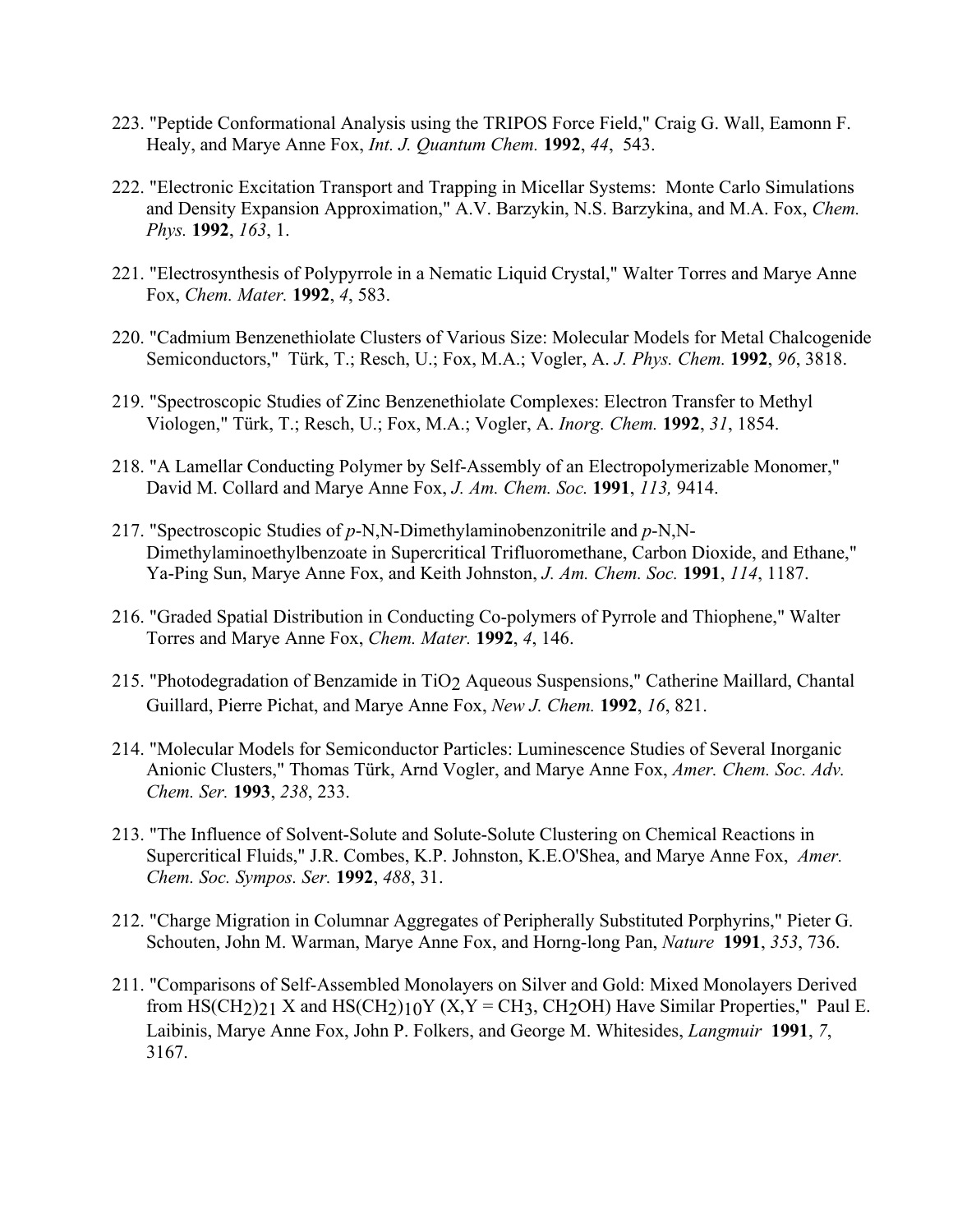- 210. "Photoinduced Electron Transfer in a Covalently-Linked Porphyrin-RuO2 Cluster: Photocatalysis in an Organic-Inorganic Composite," Ute Resch and Marye Anne Fox, in "Electrochemistry in Colloids and Dispersions," Mackay, R.A.; Texter, J., Eds., VCH Publishers, New York, 1992, 417.
- 209. "Surface Photodeposition of Metal Oxides by Decomposition of Several Group IVA Organometallics (Benzyltrimethylsilanes and -stannanes) on TiO2," Maria T. Dulay, Debra Washington-Dedeaux, and Marye Anne Fox, *J. Photochem. Photobiol. A.: Photochem.* **1991**, *61*, 153.
- 208. "Pulse Radiolytic Studies of the Reaction of Pentahalophenols with OH radicals: Formation of Pentahalophenoxyl, Dihydroxypentahalocyclohexadienyl, and Semiquinone Radicals," Rita Terzian, Nick Serpone, R. Barton Draper, Marye Anne Fox, and Ezio Pelizzetti, *Langmuir* **1991**, *7*, 3081.
- 207. Approach to De- $NO<sub>X</sub>$ -ing Photocatalysis. II. Excited State of Copper Ions Supported on Silica and Photocatalytic Activity for NO Decomposition," Masakazu Anpo, Taikaiki Nomura, Teijiro Kitao, Elio Giamello, D. Murphy, Michel Che, and Marye Anne Fox, *Res. Chem. Intermed.*  **1991**, *15*, 225.
- 206. "Covalently-linked Cyclooctatetraenyl Dianions as Sensitizers in Photoelectrochemical Cells," Marye Anne Fox, Kay A. Campbell, John R. Hurst, Rene Maldonado, Luis Echegoyen, and Robert L. Soulen, *J. Org. Chem.* **1992**, *57*, 3728.
- 205. "Polar and Hydrogen-Bonding Interactions in Supercritical Fluids. Effects on the Tautomeric Equilibrium of 4-Phenylazo-1-naphthol," Katherine M. Kirmse, Kevin E. O'Shea, Marye Anne Fox, and Keith P. Johnston, *J. Phys. Chem*. **1991**, *95*, 7863.
- 204. "Photolysis of Dibenzylketones in Supercritical Ethane and Carbon Dioxide," Kevin E. O'Shea, James R. Combes, Marye Anne Fox, and Keith P. Johnston, *Photochem. Photobiol.* **1991**, *54*, 571.
- 203. "Peptide Conformational Distributions as Studied by Electron Transfer Kinetics," Mark S. Meier, Marye Anne Fox, and John R. Miller, *J. Org. Chem.* **1991**, *56*, 5380.
- 202. "Charge Separation in Functionalized Tetrathiafulvalene Derivatives," Marye Anne Fox and Horng-Long Pan, *Proceedings, SPIE-The Intenational Society for Optical Engineering*, **1991**, *1436*, 2.
- 201. "Semiconductor Particles Included within Supports," Marye Anne Fox, *Res. Chem. Intermed.* **1991**, *15*, 153.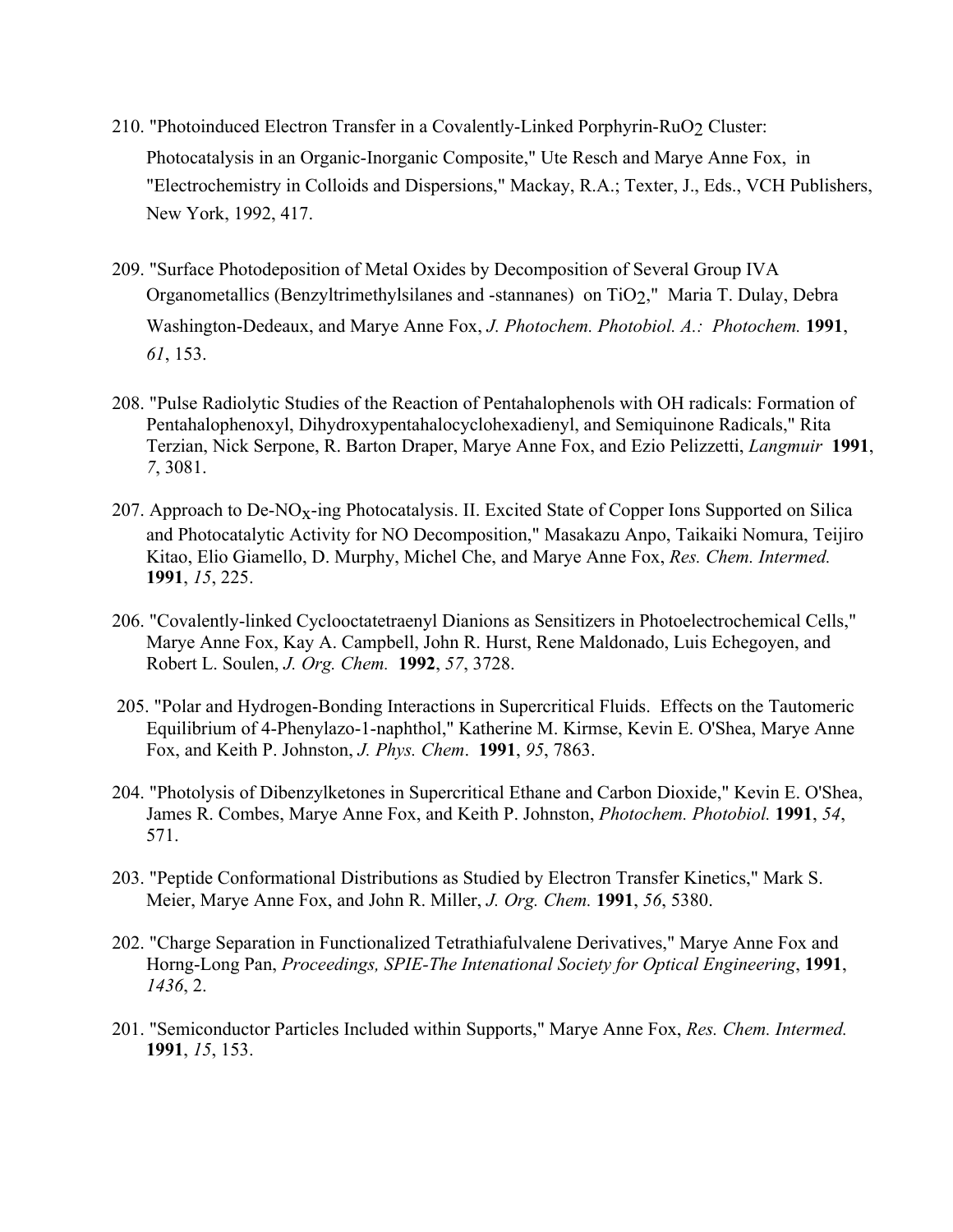- 200. "Influence of Linking Alkyl Chain Length on Intramolecular Photoinduced Electron Transfer in Bipyridine-Linked Porphyrin-RuO2 Clusters, " Ute Resch and Marye Anne Fox, *J. Phys. Chem.* **1991**, *95*, 6169.
- 199. "The Effect of Substituents on the Electrochemistry of Substituted Tetraphenylethylenes," Jennifer Muzyka and Marye Anne Fox, *J. Org. Chem.* **1991**, *56*, 4549.
- 198. "Electron Transfer from a Surfactant-like Zinc Porphyrin to a Covalently Attached RuO2 Cluster," Ute Resch and Marye Anne Fox, *J. Phys. Chem.* **1991**, *95*, 6316.
- 197. "Photoinduced Electron Transfer from a Surfactant Zinc Porphyrin to Dialkylviologens in Water-in-oil Microemulsions. Effect of Interfacial Charge," Ute Resch, Stephan Hubig, and Marye Anne Fox, *Langmuir* **1991**, *7*, 2923.
- 196. "Approach to De- $NO<sub>x</sub>$ -ing Photocatalysis. Characteristics of Thermal and Photocatalytic Decomposition of NO on Cu<sup>+</sup>/SiO<sub>2</sub> Catalyst Prepared by Ion-Exhange Methods," Masakazu Anpo, Takaiki Nomura, Teijiro Kitao, Elio Giamello, Michel Che, and Marye Anne Fox, *Chem. Lett.* **1991**, 889.
- 195. "The Use of Electroactive Thiols to Study the Formation and Exchange of Alkanethiol Monolayers on Gold," David M. Collard and Marye Anne Fox, *Langmuir*, **1991**,*7*, 1192.
- 194. "A Pulse Radiolytic Kinetic Study of the Decay of a-Methyl Substituted Benzoquinone Radical Anions: A Possible Mechanistic Model for Bioreductive Alkylation," Kevin E. O'Shea and Marye Anne Fox, *J. Am. Chem. Soc.* **1991**, *113*, 611.
- 193. "Oxidative Photocatalysis in the Absence of Oxygen: Methyl Viologen as an Electron Trap in the TiO2-Mediated Photocatalysis of the Diels-Alder Dimerization of 2,4-Dimethyl-1,3 pentadiene," Jennifer L. Muzyka and Marye Anne Fox, *J. Photochem. Photobiol. A: Chemistry*  **1991**, *57*, 27.
- 192. "Photocatalytic Oxidation of Multifunctional Organic Molecules. The Effect of an Intramolecular Aryl Thioether Group on the Semiconductor-Mediated Oxidation/ Dehydrogenation of a Primary Aliphatic Alcohol," Marye Anne Fox and A.A. Abdel-Wahab, *J. Catal.* **1990**, *126*, 693.
- 191. "Photocatalytic Decontamination of Sulfur-containing Alkyl Halides on Irradiated Semiconductor Suspensions," Marye Anne Fox, Young-Soo Kim, and Maria Dulay, *Catal. Lett.*  **1990**, *5*, 369.
- 190. " Selectivity in the TiO2-Mediated Photocatalytic Oxidation of Thioethers," Marye Anne Fox and A.A. Abdel-Wahab,*Tetrahedron Lett.* **1990**, *31*, 4533.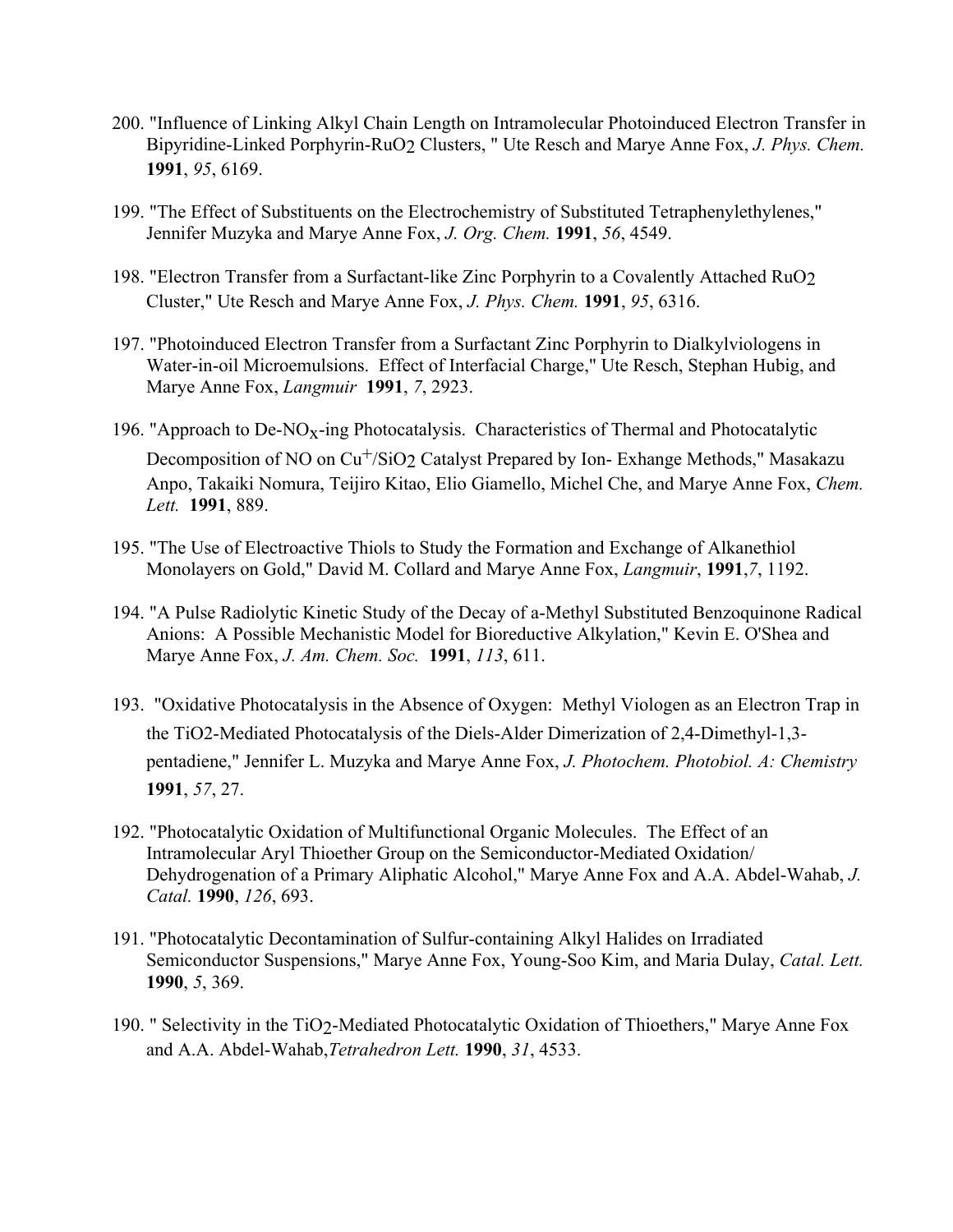- 189. "Photocatalysis on Native and Platinum-Loaded TiO<sub>2</sub> and ZnO. Origin of Different Reactivities on Wet and Dry Metal Oxides," Masakazu Anpo, Katsuichi Chiba, Masanori Tomonari, Salvatore Coluccia, Michel Che, and Marye Anne Fox, *Bull. Chem. Soc. Jpn.* **1991,** *64*, 543.
- 188. "A Comparison of the Physical Properties of Polypyrrole Produced by Anodic Oxidation and by Photoelectrochemical Activation of TiO2," Marye Anne Fox and Karl L. Worthen, *Chem. Mater.* **1991**, *3*, 253.
- 187. "Synthesis and Electrochemical Activity of Nickel Phosphine Complexes and Polymers Bound to Electrode Surfaces," Marye Anne Fox, Daniel A. Chandler, and Pei-wei Wang, *Macromolecules* **1991**, *24*, 4626.
- 186. "Determination of the Surface Area of Variously Polished Gold Electrodes by Scanning Tunneling Microscopy," G.E. Piorier, B.K. Hance, J.M. White, M.A. Fox, and S.E. Creager, *J. Vac. Sci.Tech.* **1991**, *9*, 1630.
- 185. "A Semiconductive Nickel-Phosphine Coordination Polymer, " Marye Anne Fox and Daniel A. Chandler, *Adv. Mater.* **1991**, *3*, 381.
- 184. "Digital Simulation of the Laser-Induced Open Circuit Photovoltage at the Semiconductor-Electrolyte Interface," John M. Martin, Sam P. Perone, N.J. Kiwiet, and Marye Anne Fox, *J. Electroanal. Chem.* **1991**, *313*, 61.
- 183. "Photoinduced Electron Transfer in Arranged Media," Marye Anne Fox, *Top. Curr. Chem.*  **1991**, 159, 68.
- 182. "Vectorial Electron Transfer Mediation: Electrochemical Characterization of Self-Assembled Functionalized Redox-Active Monolayers on Gold," David M. Collard and Marye Anne Fox, *Proc. 15th DOE Solar Photochem. Res. Conf.* **1991**, 197.
- 181. "Electrocatalytic Coupling of Aryl Halides with 1,2-Bis(di-2-propylphosphino)benzene Nickel (0)," Marye Anne Fox, Daniel A. Chandler, and Chang-jin Lee, *J. Org. Chem.* **1991**, *56*, 3246.
- 180. "Influence of Steric Bulk on the Relative Stability and Interchangeability of the Various Oxidation States for Nickel Complexed with 1,2-bis(dialkylphosphino) benzene," Marye Anne Fox, Daniel A. Chandler, and Evan P. Kyba, *J. Coord. Chem.* **1992**, *25*, 1.
- 179. "Photophysics of 10-Substituted Poly-(2-(9-anthryl)ethyl Methacrylate)," Marye Anne Fox and Phillip F. Britt, *Macromolecules* **1990**, *23*, 4533.
- 178."Surface Modification of Electrodes with Specifically Designed Polymers: Electrocatalysis and Photocatalysis," Marye Anne Fox, David Collard, Walter Torres, and Daniel A. Chandler, *Proc. 14th DOE Solar Photochem. Res. Conf.* **1990**, 185.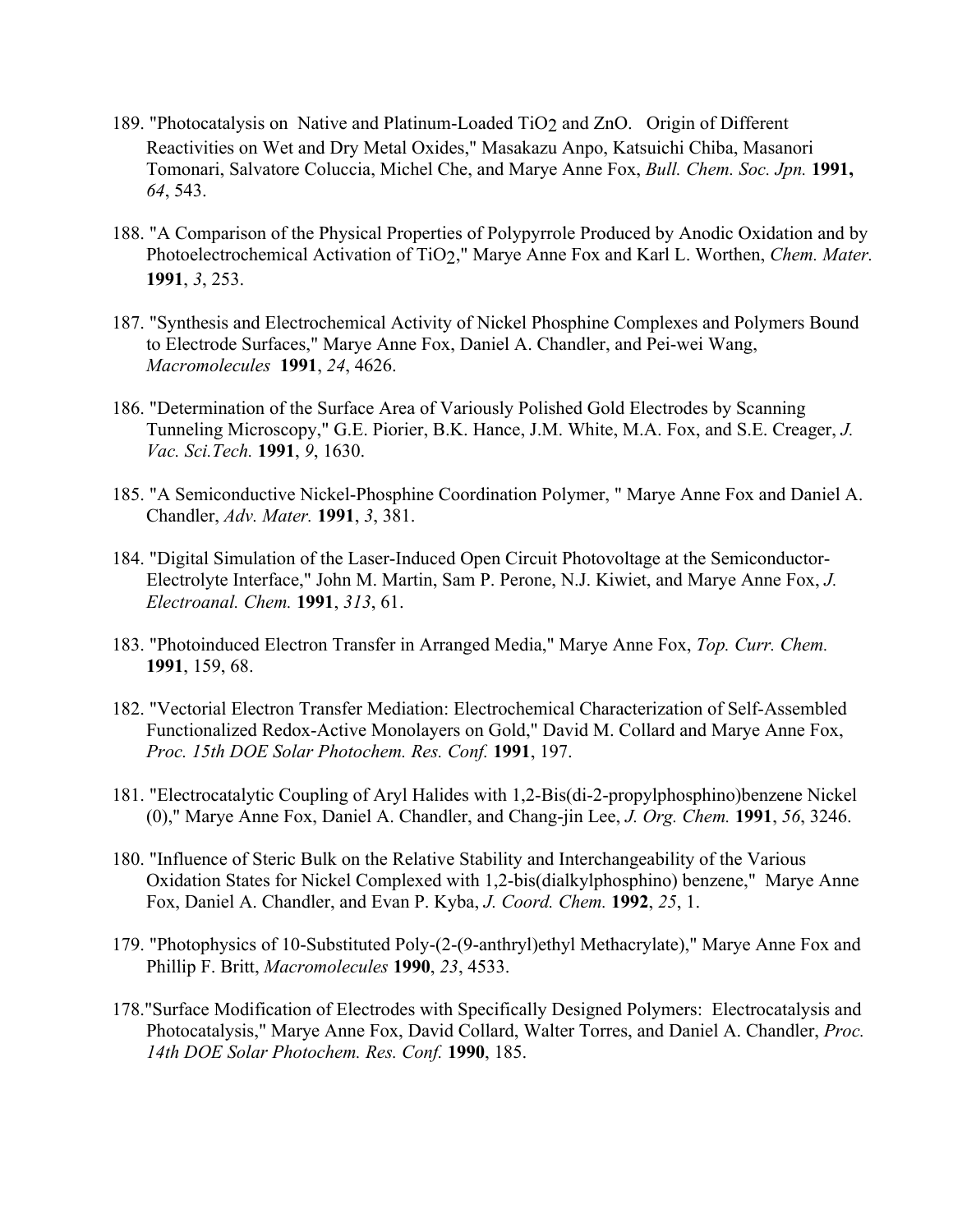- 177. " Photosensitization of Semiconductor Electrodes by Adsorbed Polymeric Thin Films,"Marye Anne Fox and Phillip F. Britt, *New J. Chem.* **1992**, *16*, 113.
- 176. "Photoelectrochemical Properties of Titanium Dioxide Electrodes prepared from Titanium Alloy," Akihiko Kudo, Menachem Steinberg, Allen J. Bard, Alan Campion, Marye Anne Fox, Thomas E. Mallouk, Stephen E. Webber, and John M. White, *J. Electrochem. Soc.* **1990**, *137*, 3846.
- 175. "Photoactivity of Ternary Lead-Group IVB Oxides for Hydrogen and Oxygen Evolution," Akihiko Kudo, Menachem Steinberg, A.J. Bard, A. Campion, M.A. Fox, T.E. Mallouk, S.E. Webber, and J.M. White, *Catal. Lett.* **1990**, *5*, 61.
- 174. "Reduction at 300K of NO by CO over Supported Platinum Catalysts," Akihiko Kudo, M. Steinberg, A.J. Bard, A. Campion, M.A. Fox, T.E. Mallouk, S.E. Webber, and J.M. White, *J. Catal.* **1990**, *125*, 565.
- 173. " Titanium Dioxide Photosensitized Reactions Studied by Diffuse Reflectance Flash Photolysis in Aqueous Suspensions of TiO<sub>2</sub> Powder," R. Barton Draper and Marye Anne Fox, *Langmuir* **1990**, *6*, 1396.
- 172. "Reverse Micelles in Supercritical Fluids. 2. Fluorescence and Absorption Spectral Probes of Adjustable Aggregation in the Two Phase Region," Parvin Yahzdi, Gregory J. McFann, Keith P. Johnston, and Marye Anne Fox, *J. Phys. Chem.* **1990**, *94*, 7224.
- 171. "Rectifying Bilayer Electrodes Based on Conducting Polymers," Walter Torres and Marye Anne Fox, *Chem. Mater*. **1990**, *2*, 306.
- 170. "Titanium Dioxide Photocatalyzed Oxidation of Thiocyanate. (SCN)<sub>2</sub><sup>-</sup> Studied by Diffuse Reflectance Flash Photolysis," R. Barton Draper and Marye Anne Fox, *J. Phys. Chem*. **1990**, *94,*  4628.
- 169. "Adsorption of Alkyl-Substituted Phenols onto Montmorillonite: Investigation of Adsorbed Intermediates via Visible Absorption Spectroscopy and Product Analysis," Debra D. Sackett and Marye Anne Fox, *Langmuir* **1990**, *6*, 1237.
- 168. "Photobiology School: Photoinduced Electron Transfer," Marye Anne Fox, *Photochem. Photobiol.* **1990**, *52*, 617.
- 167. "Poly-N-3-Thienylphthalimide: Conductivity and Spectral Properties," Walter Torres and Marye Anne Fox, *Chem. Mater.* **1990**, *2*, 158.
- 166. "Solute Permeation in Thin Adsorbed Layers of Poly-(p-Xylylviologen): Solvation, Counterion, and Electron Transfer Kinetics Effects," S.E. Creager and M.A. Fox, *J. Electrochem. Soc*. **1990**, *137*, 2151.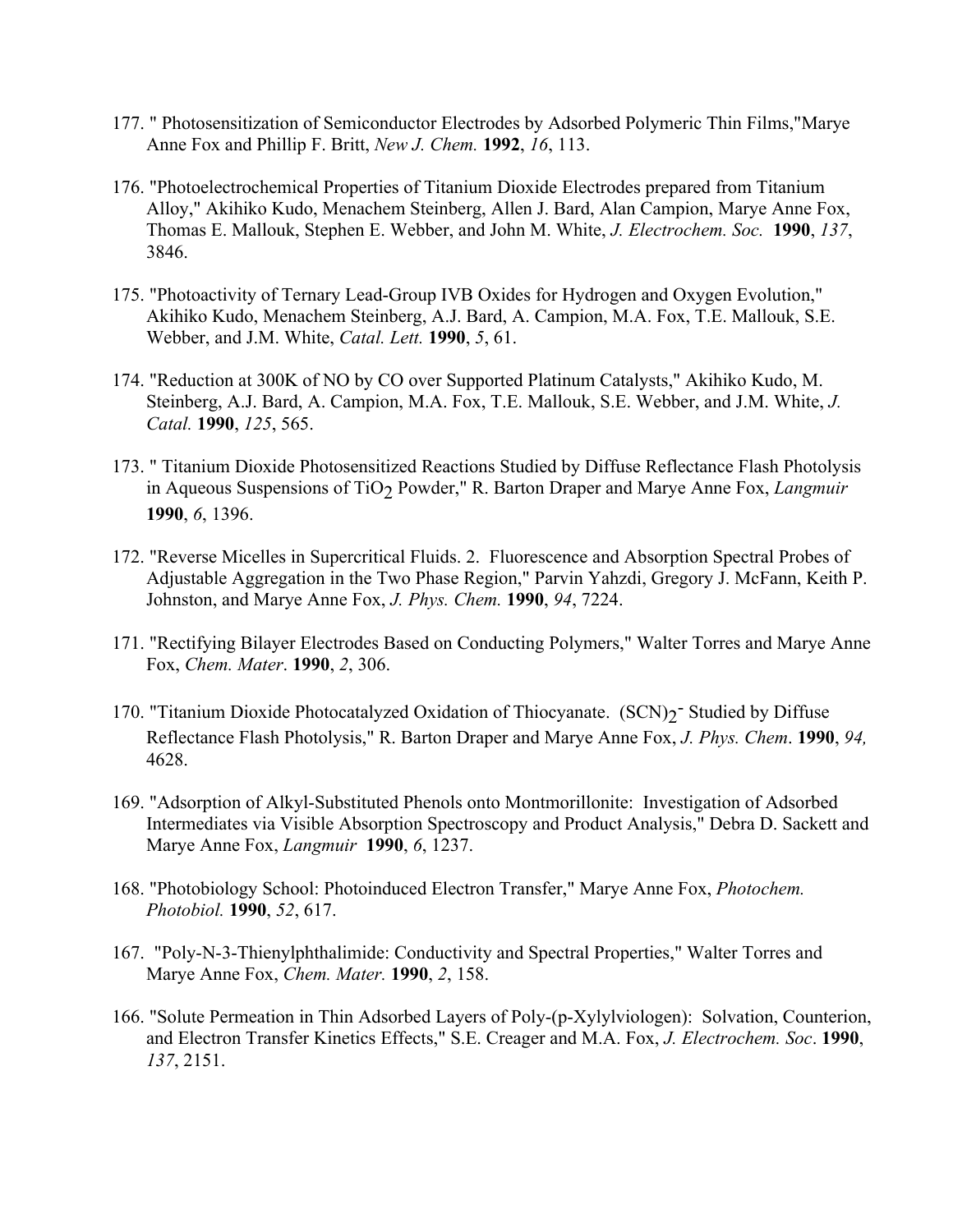- 165. "In Situ Photoluminscence of TiO<sub>2</sub> as a Probe of Photocatalytic Reactions," M. Anpo, M. Tomonari, and M.A. Fox, *J. Phys. Chem.* **1989**, *93*, 7300.
- 164. "Ultrasmall Particles of CdSe and CdS Formed in Nafion by an Ion-dilution Technique," E.S. Smotkin, R. Malcolm Brown, Jr., L.K. Rabenberg, K. Salomon, A.J. Bard, A. Campion, M.A. Fox, T.E. Mallouk, S.E. Webber, and J.M. White, *J. Phys. Chem*. **1990**, *94*, 7543.
- 163. "Structural Effects on the Disproportionation Equilibrium of Tethered Tetraphenylethylene Radical Anions," David A. Shultz and Marye Anne Fox, *J. Org. Chem.* **1990**, *55*, 1047.
- 162. "Aging of Single Crystal TiO2 Rutile Electrodes," Nicoline J. Kiwiet and Marye Anne Fox, *J. Electrochem. Soc*. **1990**, *137*, 561.
- 161. "Photophysics and Photochemistry of Bis-2-(9-anthryl)ethyl Glutarate," Marye Anne Fox and Phillip F. Britt, *Photochem. Photobio*. **1990**, *51*, 129.
- 160. "The Effect of Phenyl Ring Torsional Rigidity on the Photophysical Behavior of Tetrakis(aryl)ethylenes," David A. Shultz and Marye Anne Fox, *J. Am. Chem. Soc.* **1988**, *111,* 6311.
- 159. "Regioselectivity in the Semiconductor-mediated Photooxidation of 1,4-Pentanediol," Marye Anne Fox, Haruo Ogawa, and Pierre Pichat, *J. Org. Chem*. **1989**, *54*, 3847.
- 158. "Structural and Photophysical Properties of Pure and Mixed Evaporated Merocyanine Layers," H. Boettcher, O. Hertz, and M.A. Fox, *Chem. Phys. Lett*., **1988**, *158,* 453.
- 157. "Photophysical Behavior of Pure and Mixed Evaporated Rhodamine B Layers," H. Boettcher, O. Hertz, and M.A. Fox, *Chem. Phys. Lett.* **1989**, *160*, 121.
- 156. " Photovoltaic Effect in Symmetrical Cells of a Liquid Crystal Porphyrin, " Brian A. Gregg, Marye Anne Fox, and Allen J. Bard, *J. Phys. Chem*. **1990**, *94*, 1586.
- 155. "Discotic Liquid Crystalline Porphyrins: Photophysical and Photoelectrical Properties of Large-Area Crystalline Films," Brian A. Gregg, Marye Anne Fox, and Allen J. Bard, *Mater. Res*. *Soc. Sympos. Proc.* **1990**, *173*, 199.
- 154. "Photophysics of 10-Substituted Bis-2-(9-anthryl)ethyl Glutarates," Marye Anne Fox and Phillip F. Britt, *J. Phys. Chem.* **1990**, *94*, 6351.
- 153. "Selective Organic Photoelectrochemistry: The Photooxidative Degradation of Isomeric Picolines," Marye Anne Fox and Haruo Ogawa, *J. Inform. Record. Mater*. **1990**, *5/6 ,* 351.
- 152. "Surfactant Porphyrins Linked to Ruthenium Oxide Microcolloids: A Microheterogeneous Photoreactor," Brian A. Gregg, Marye Anne Fox, and Allen J. Bard, *Tetrahedron* **1989**, *45*, 4707.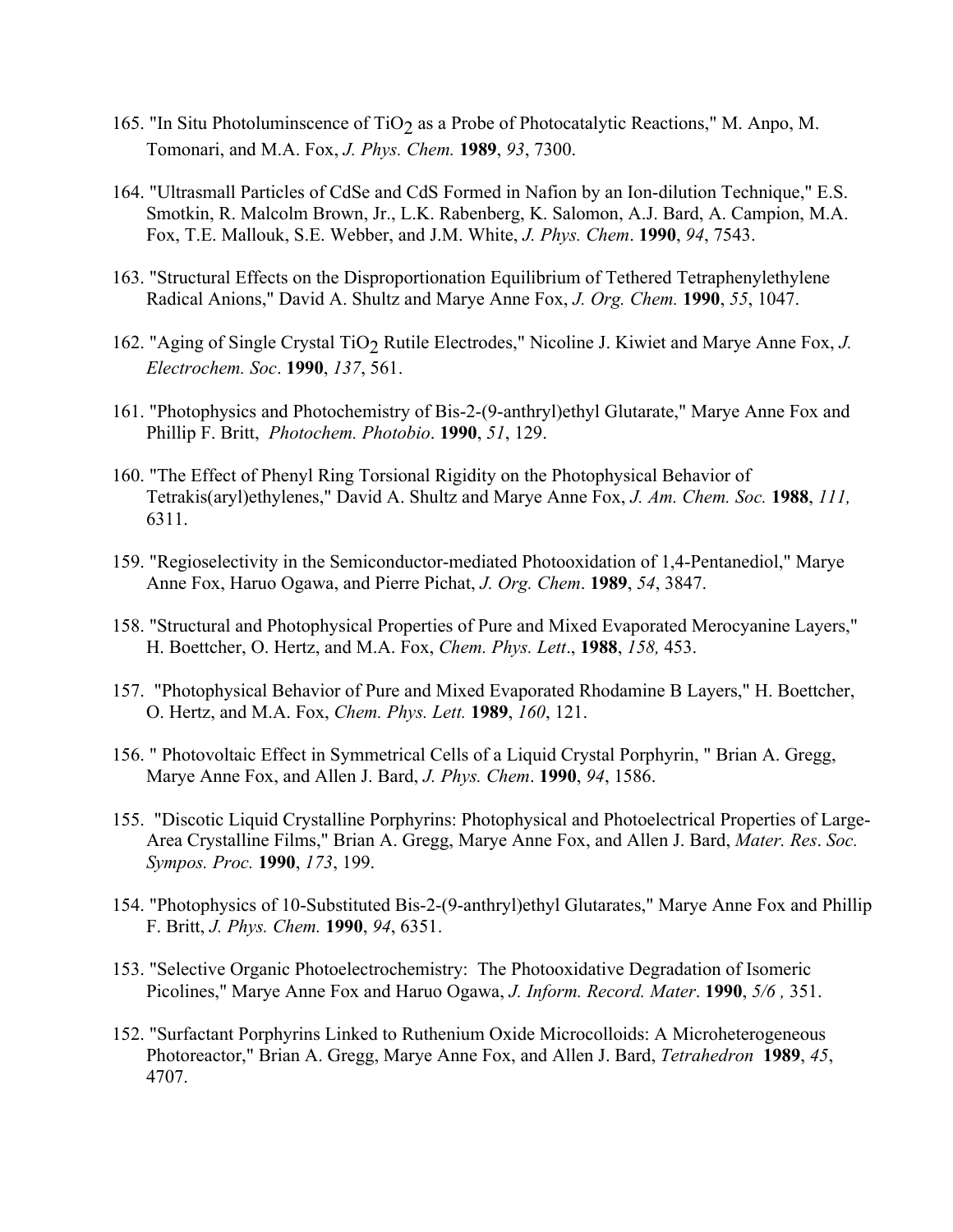- 151. "Bisphosphinobenzene Coordination Polymers: Electrocatalysis on Modified Electrodes and Solid State Properties," Marye Anne Fox and Daniel A. Chandler, *Proc. 13th DOE Solar Photochem. Res. Conf*. **1989**, *13*, 145.
- 150. "TICT Fluorescence Emission Dependence on Excitation Wavelength for *p*-Dimethylaminoethylbenzoate in Supercritical Trifluoromethane," Bruce Hrnjez, Parvin T. Yazdi, Marye Anne Fox, and Keith P. Johnston, *J. Am. Chem. Soc.* **1988**, *110*, 1915.
- 149. "The Photodimerization of Isophorone in Supercritical Trifluoromethane and Carbon Dioxide," Bruce J. Hrnjez, Anil J. Mehta, Marye Anne Fox, and Keith P. Johnston, *J. Am. Chem. Soc.* **1989**, *111,* 2662.
- 148. "The Effect of Order on the Photophysical Properties of the Liquid Crystal Zinc Octakis(betaoctoxyethyl)porphyrin," Brian A. Gregg, Marye Anne Fox, and Allen J. Bard, *J. Phys. Chem*. **1989**, *93,* 4227.
- 147. 2,3,7,8,12,13,17,18-Octakis(beta-Hydroxyethyl)porphyrin (Octaethanolporphyrin) and its Liquid Crystalline Derivatives: Synthesis and Characterization," Brian A. Gregg, Marye Anne Fox, and Allen J. Bard, *J. Am. Chem. Soc*. **1989**, *111,* 3024.
- 146. "Photoinduced Electron Transfer in Arranged Media and on Semiconductor Surfaces," Marye Anne Fox, *Pure Appl. Chem.* **1988**, *60,* 1013.
- 145. "Mediated Electron Transfer by a Surfactant Viologen Bound to Octadecylmercaptan on Gold," Stephen E. Creager, David M. Collard, and Marye Anne Fox, *Langmuir* **1990**, *6*, 1617.
- 144. "Pulse Radiolysis of 2,4,5-Trichlorophenol: Hydroxytrichlorocyclo-hexadienyl, Trichlorophenoxyl and Dihydroxytrichlorocyclohexadienyl Radicals," R. Barton Draper, Marye Anne Fox, Ezio Pelizzetti, and N. Serpone, *J. Phys. Chem*. **1989**, *93,* 1938.
- 143. "The Selective Photoelectrochemical Oxidation of Vicinal Dicarboxylic Acids: A Mechanistic Study," Jennifer L. Muzyka and Marye Anne Fox, *J. Org. Chem*. **1990**, *55*, 209.
- 142. "Kinetic Studies in Heterogeneous Photocatalysis. II. The TiO<sub>2</sub>-mediated Degradation of 4-Chlorophenol Alone and in a Three-Component Mixture of 4-Chlorophenol, 2,4-Dichlorophenol, and 2,4,5-Trichlorophenol", N. Serpone, H. Al-Ekabi, B. Patterson, E. Pelizzetti, C. Minero, E. Pramauro, M.A. Fox, and B. Draper, *Langmuir* **1989**, *5,* 250.
- 141. "Size Quantization Effects in Cadmium Sulfide Layers Formed by a Langmuir-Blodgett Technique," E.S. Smotkin, C. Lee, A.J. Bard, A. Campion, M.A. Fox, T. Mallouk, S.E. Webber, and J.M. White, *Chem. Phys. Lett.* **1988**, *152*, 265.
- 140. "Spectroscopic Properties of [n.1]-Metacyclophanenylidenes," David A. Shultz and Marye Anne Fox, *Tetrahedron Lett.* **1988**, *29*, 4377.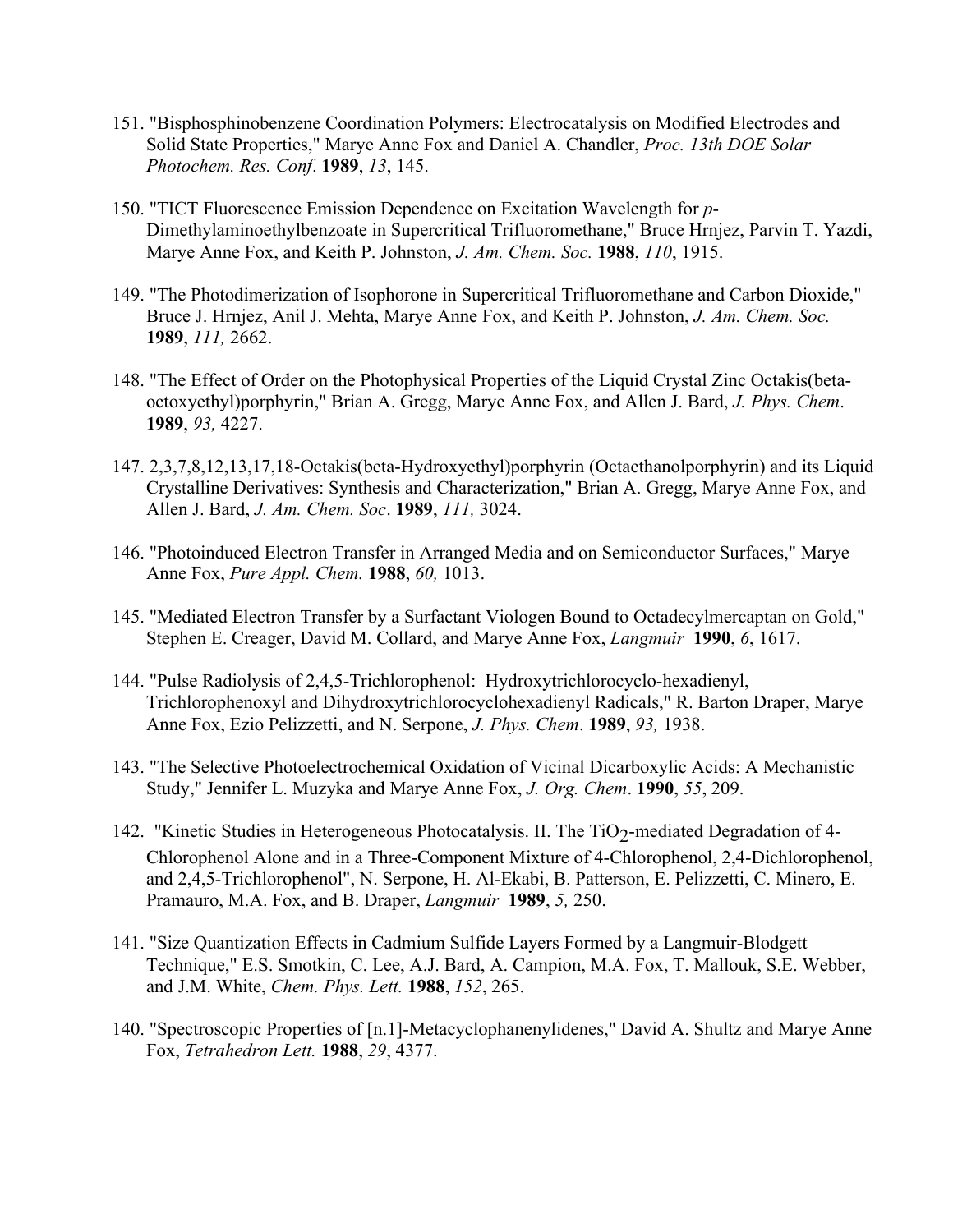- 139. "Electrode Modification by Irreversible Polyelectrolyte Adsorption: Static and Dynamic Coating of Poly-(p-Xylylviologen) on Solid Electrodes," Stephen E. Creager and Marye Anne Fox, *J. Electroanal. Chem.* **1989**, *258*, 431.
- 138. "Organic Photoelectrochemistry," Marye Anne Fox, "Photosynthetic Processes on Semiconductor Surfaces", National Science Foundation, Washington, **1988**, G6.
- 137. "A Kinetic Study of the Photosolvolysis of 9-Fluorenol," Elizabeth Gaillard and Marye Anne Fox*, J. Am. Chem. Soc.* **1989**, *111,* 2180.
- 136. "Catalytic Hydrogen Evolution Properties of Nickel-doped Tungsten Disulfide," Andrzej Sobczynski, A.J. Bard, A. Campion, M.A. Fox, T.E. Mallouk, S.E. Webber, and J.M. White, *J. Phys. Chem.* **1989**, *93*, 401.
- 135. "Sensitized Polypyrrole-coated Semiconducting Powders as Materials in Photosystems for Hydrogen Generation," Attila Yildiz, Andrzej Sobczynski, A.J. Bard, A. Campion, M.A. Fox, T.E. Mallouk, S.E. Webber, and J.M. White, *Langmuir* **1989**, *5,* 148.
- 134. "An Electrochemical Characterization of Dianions: Dilithiated Carboxylic Acids," Philippe Renaud and Marye Anne Fox, *J. Am. Chem. Soc.* **1988**, *110,* 5705.
- 133. "Twisting in the Tetraphenylethylene Dianion," Marye Anne Fox and David Shultz, *J. Org. Chem.* **1988**, *53*, 4386.
- 132. "Reaction of Dilithiated Carboxylic Acids with Iodine: Evidence for the Formation of a Radical Anion Intermediate," Philippe Renaud and Marye Anne Fox, *J. Org. Chem*. **1988**, *53,* 3745.
- 131. "Electrochemical Behavior of Lithium Dialkylamides: The Effect of Aggregation," Philippe Renaud and Marye Anne Fox, *J. Am. Chem. Soc*. **1988**, *110,* 5702.
- 130. "Photocatalytic Oxidation of Organic Substrates," M.A. Fox, *NATO Adv. Studies Ser.* **1988**, *C237,* 445.
- 129. "Primary Photophysical and Photochemical Processes of Dyes in Polymer Solutions and Films," P.V. Kamat and M.A. Fox, *CRC Critical Rev. Lasers Poly. Sci. Tech.* **1989**, *II*, 185.
- 128. "Selective Organic Redox Reactions on Irradiated Semiconductor Particles," Marye Anne Fox, Haruo Ogawa, and Jennifer Muzyka, *Proc. Electrochem*. *Soc.* **1988**, *88-14,* 9.
- 127. "Tungsten Disulfide: A Novel Hydrogen Evolution Catalyst for Water Splitting," A. Sobczynski, A. Yildiz, A.J. Bard., A. Campion, M.A. Fox, T. Mallouk, S.E. Webber, J.M. White, *J. Phys. Chem.* **1988**, *92,* 2311.
- 126. "Catalysis and Photosensitization with Polymer Modified Electrodes," Marye Anne Fox, Phillip Britt, Daniel A. Chandler, and Stephen E. Creager, *Proc. 12th DOE Solar Res. Conf.* **1988**, *12*, 91.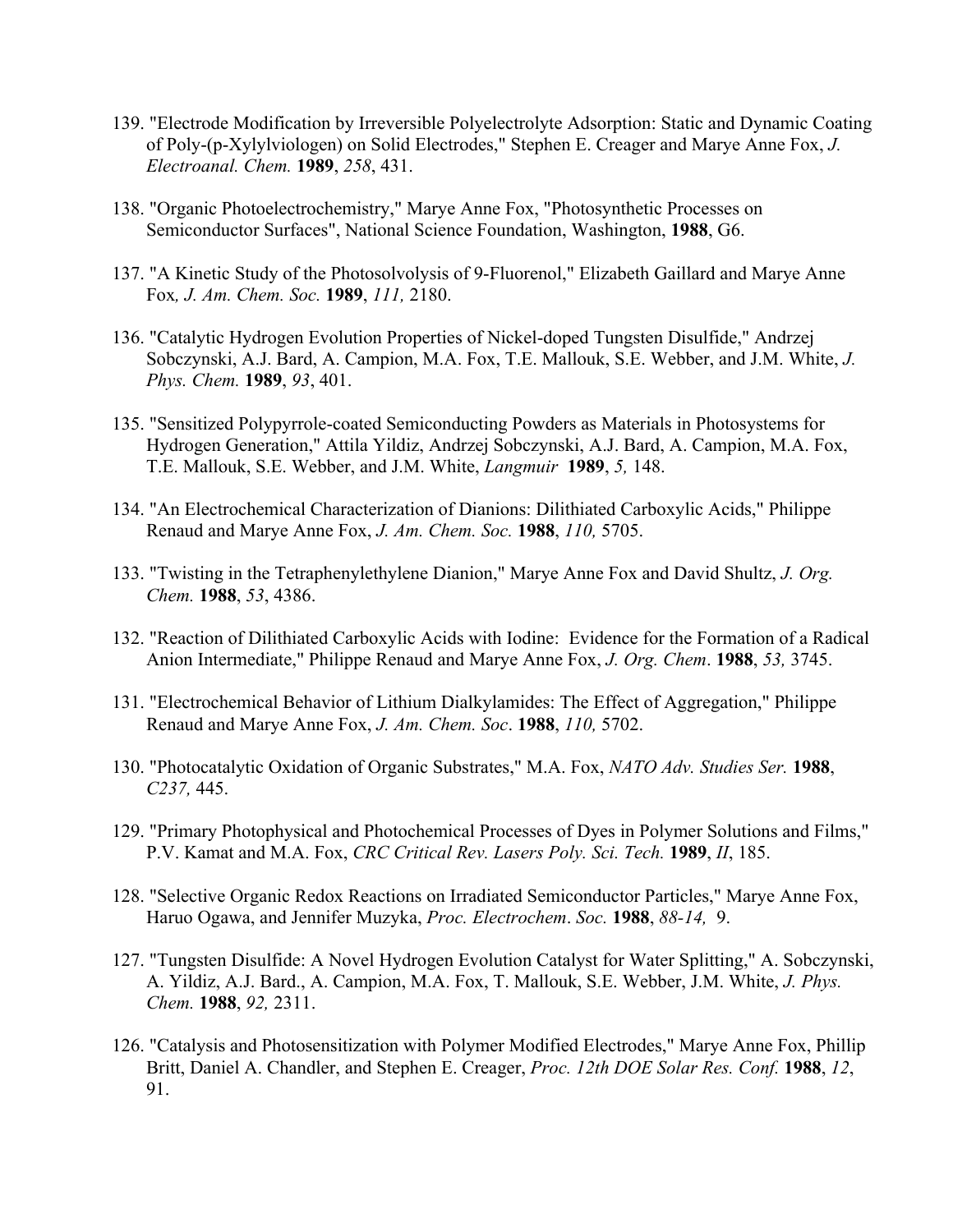- 125. "Kinetics for Electron Transfer from Laser-Pulse Irradiated Colloidal Semiconductors to Adsorbed Viologen. Dependence of the Quantum Yield on Incident Pulse-Width," Yoshio Nosaka and Marye Anne Fox, *J. Phys. Chem.* **1988**, *92*, 1893.
- 124. "Metal-Loaded Polymers as Materials for Photoinduced Charge Separation," Marye Anne Fox and Daniel A. Chandler, *NATO Adv. Studies Ser.* **1987**, *214,* 405.
- 123. "A MNDO Study of the Geometries and Rotational Barriers of Conjugated Cations and Radical Cations," Janet N. Younathan and Marye Anne Fox, *J. Mol. Struct. (Theochem.)* **1988**, *163,* 163.
- 122. "The Effect of Charge of Polymeric Stabilizing Agents on the Quantum Yields of Photoinduced Electron Transfer from Photoexcited Colloidal Semiconductors to Adsorbed Viologens," Yoshio Nosaka and Marye Anne Fox, *Langmuir* **1987**, *3,* 1147.
- 121. "Electron Transfer in Organic Photochemistry," Marye Anne Fox, *Photochem. Photobio*. **1987**, *45*, 5S.
- 120. "A Photoelectrochemical Detector for High Pressure Liquid Chromatography," Marye Anne Fox and Tze-pie Tien, *Analyt. Chem.* **1988**, *60*, 2278.
- 119. "Porphyrin Octaesters: New Discotic Liquid Crystals," Brian A. Gregg, Marye Anne Fox and Allen J. Bard, *Chem. Commun.* **1987**, *15,* 1134.
- 118. "Effect of Cosolvent Additives on the Relative Rates of Photooxidation on Semiconductor Surfaces," Debra D. Sackett and Marye Anne Fox, *J. Phys. Org.Chem.* **1988**, *1*, 103.
- 117. "Photoactivity of Zeolite-Supported Cadmium Sulfide: Hydrogen Evolution in the Presence of Sacrificial Donors," Marye Anne Fox and Thomas L. Pettit, *Langmuir* **1989**, *5*, 1056.
- 116. "Electrochemistry of Carbanions," Marye Anne Fox, *Comp. Carbanion Chem.* **1987**, *5C*, 93.
- 115. "Photochemistry of Stable Radicals: Photolysis of Perchlorotriphenylmethyl," Marye Anne Fox, Elizabeth Gaillard, and Chia-Chung Chen, *J. Am. Chem. Soc.* **1987**, *109,* 7088.
- 114. "Photoassisted Hydrogen Generation: Pt and CdS Supported on Separate Particles," Andresz Sobczynski, Allen J. Bard, Alan Campion, Marye Anne Fox, Thomas E. Mallouk, Stephen E. Webber, and J.M. White, *J. Phys. Chem*. **1987**, *91,* 3316.
- 113. "Photochemical Hydrogen Evolution via Singlet State Electron Transfer Quenching of Zinc Tetra(N-Methylpyridyl)porphyrin Cation in a Zeolite L Based System," Lalchan Persaud, Allen J. Bard, Alan Campion, Marye Anne Fox, Thomas E. Mallouk, Stephen E. Webber, and J.M. White, *J. Am. Chem. Soc.* **1987**, *109*, 7309.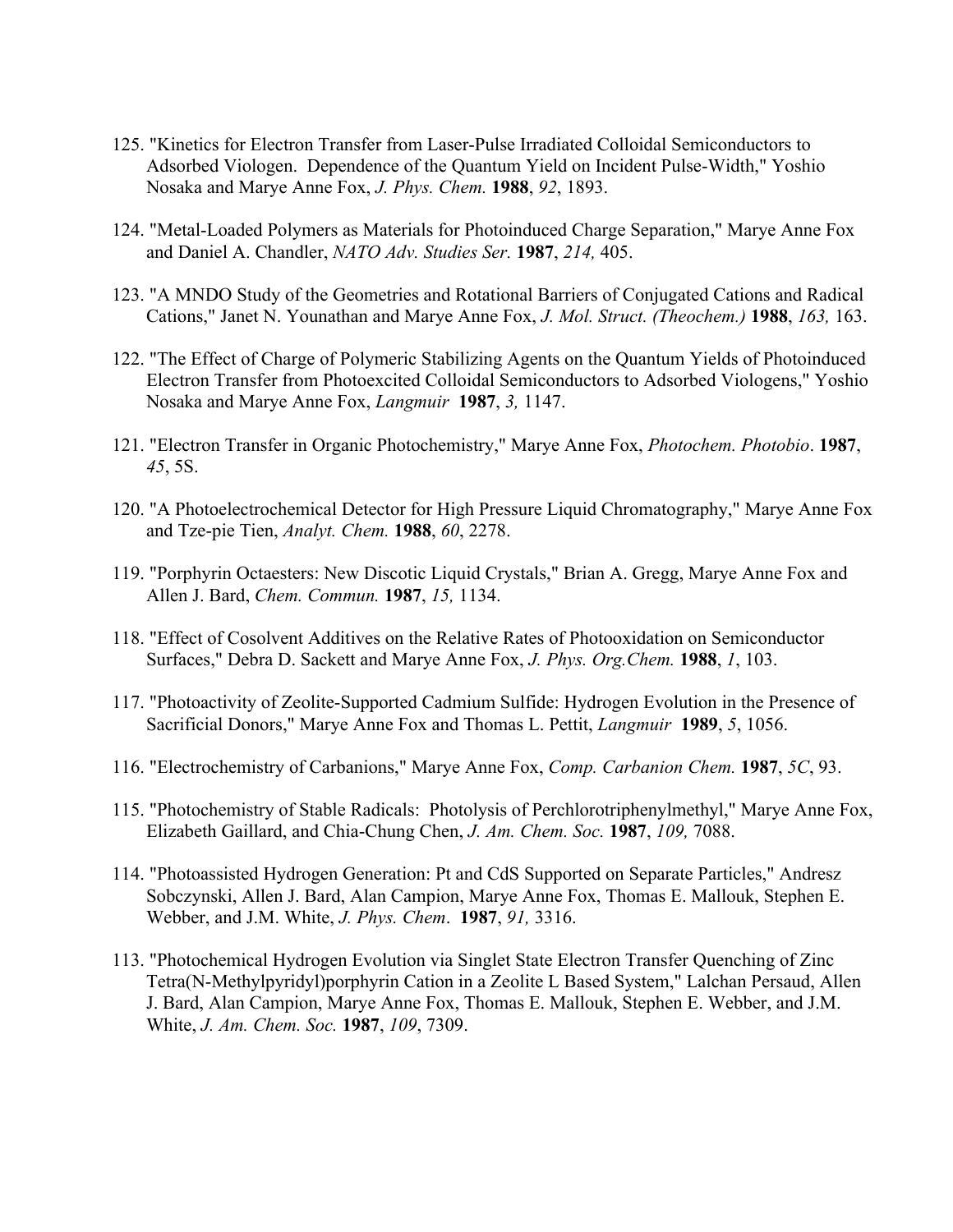- 112. "A New Method for Depositing Platinum Exclusively on the Internal Surface of Zeolite L," Lalchan Persaud, Allen J. Bard, Alan Campion, Marye Anne Fox, Thomas E. Mallouk, Stephen E. Webber, and J.M. White, *Inorg. Chem*. **1987**, *26*, 3825.
- 111. "Sensitization of Titanium Dioxide and Strontium Titanate Electrodes by Ruthenium(II) Tris(2,2'-bipyridine-4,4'-dicarboxylic acid) and Zinc Tetrakis (4-carboxyphenyl)porphyrin: An Evaluation of Sensitization Efficiency for Component Photoelectrodes in a Multipanel Device," Reza Dabestani, Allen J. Bard, Alan Campion, Marye Anne Fox, Thomas E. Mallouk, Stephen E. Webber, and J.M. White, *J. Phys. Chem.* **1988**, *92*, 1872.
- 110. "Photochemical Properties of Ultrathin TiO2 Films Prepared by Chemical Vapor Deposition," Shinri Sato, A. Sobczynski, J.M. White, A.J. Bard, A. Campion, M.A. Fox, T.E. Mallouk, and S.E. Webber, *J. Photochem. Photobiol. A: Chem.***1989**, *50*, 283.
- 109. "Steric Effects vs. Secondary Orbital Overlap in Diels-Alder Reactions. MNDO and AM1 Studies," Marye Anne Fox, Raul Cardona, and Nicoline J. Kiwiet, *J. Org. Chem.* **1987**, *52*, 1469.
- 108. "Complexation of the Nickel(II) Triad with 14-Membered Macrocyclic  $P_{4-n}S_n(n = 2,1,0)$ Ligands. A Study of the Effects on Coordination of the Relative Configuration at the Phosphines and the Number and Placement of Thioether Sites," Evan P. Kyba, Raymond E. Davis, Marye Anne Fox, Clyde N. Clubb, Shiuh-Tzung Liu, Gary A. Reitz, Victor J. Scheuler, and Ram P. Kashyap, *Inorg. Chem*. **1987**, *26,* 1647.
- 107. "Photochemical Reduction of Gold(III) on Semiconductor Dispersions of  $TiO<sub>2</sub>$  in the Presence of Cyanide Ions; Disposal of CN- by Treatment with Hydrogen Peroxide," Enrico Borgarello, Nick Serpone, Massimo Barbeni, Ezio Pelizzetti, Pierre Pichat, Jean-Marie Hermann, and Marye
- 106. "Photocatalysis on Modified Semiconductor Surfaces and on Bipolar Photoelectrodes," Marye Anne Fox, *Nouv. J. Chim.* **1987**, *11*, 129.

Anne Fox, *J. Photochem.* **1987**, *36*, 373.

- 105. "Selective Formation of Organic Compounds by Photoelectrosynthesis," Marye Anne Fox, *Top. Curr. Chem*. **1987**, *142*, 72.
- 104. "The Effect of Light Intensity on the Quantum Yield of Photoinduced Electron Transfer from Colloidal Cadmium Sulfide to Methylviologen," Yoshio Nosaka and Marye Anne Fox, *J. Phys. Chem.* **1986**, *90,* 6521.
- 103. "Modelling and Optimization of a Bipolar Semiconductor Photoelectrode Array for Unassisted Water Splitting," Eugene Smotkin, Salvador Cervera-March, Allen J. Bard, Alan Campion, Marye Anne Fox, Thomas Mallouk, Stephen E. Webber, and J.M. White, *J. Electrochem. Soc.* **1986**, *135*, 567.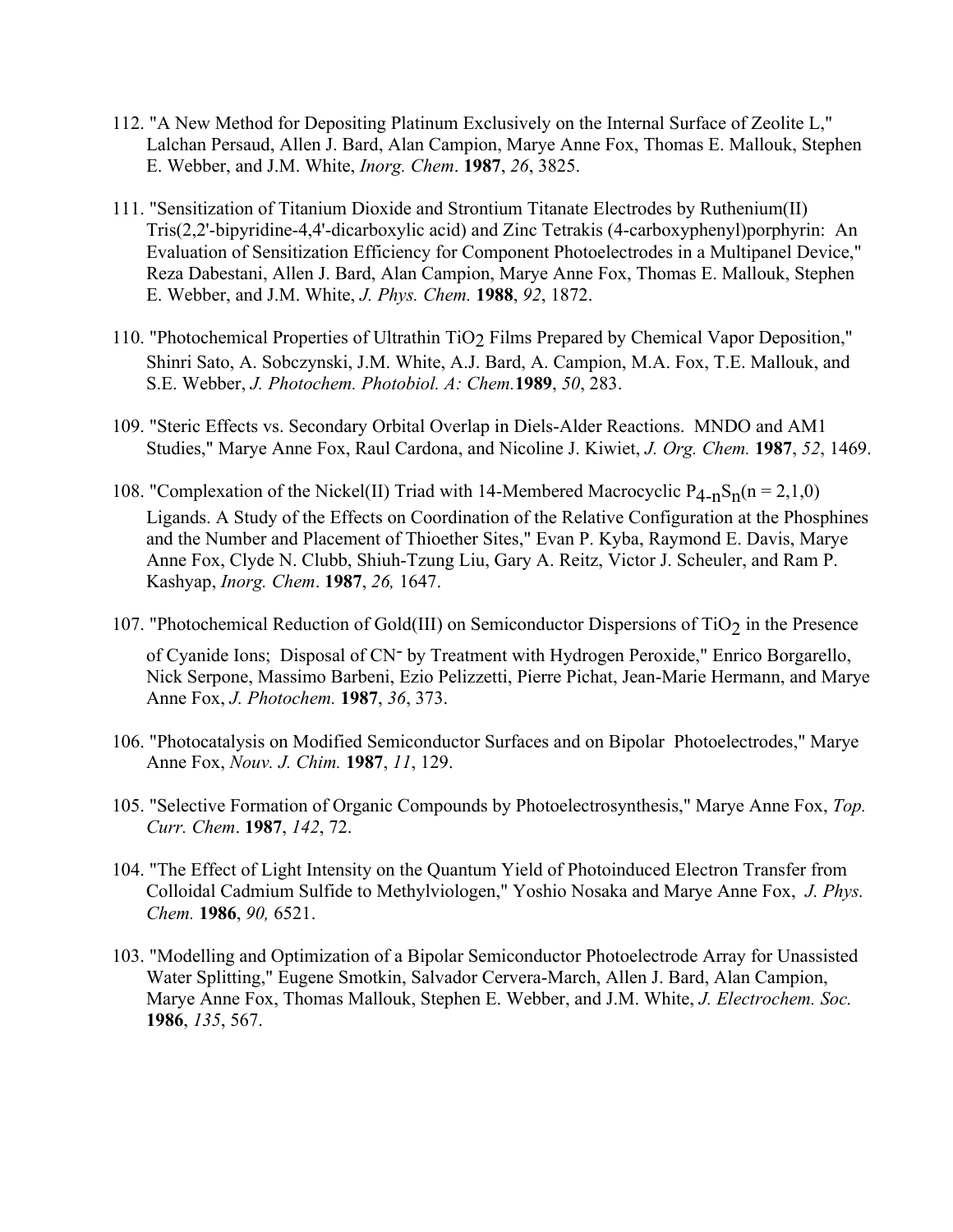- 102. "Bipolar TiO $\gamma$ Pt Semiconductor Photoelectrodes and Multielectrode Arrays for Unassisted Photolytic Water Splitting," Eugene Smotkin, Allen J. Bard, Alan Campion, Marye Anne Fox, Thomas Mallouk, Stephen E. Webber, and J.M. White, *J. Phys. Chem*. **1986**, *90,* 4604.
- 101. "Bipolar CdSe/CdS Semiconductor Photoelectrode Arrays for Unassisted Photolytic Water Splitting," Eugene Smotkin, Salvador Cervera-March, Allen J. Bard, Alan Campion, Marye Anne Fox, Thomas Mallouk, Stephen E. Webber, and J.M. White, *J. Phys. Chem*. **1987**, *91*, 6.
- 100. "Charge Injection into Semiconductor Particles," Marye Anne Fox, *Chim. Ind. (Milan)* **1986**, *68,* 59.
- 99. "Photoactivation of Metal Oxide Surfaces: The Photocatalyzed Oxidation of Alcohols by Heteropolytungstates," Marye Anne Fox, Raul Cardona, and Elizabeth Gaillard, *J. Am. Chem. Soc.* **1987**, *107*, 6347.
- 98. "Competitive Reactions of Diene Cation Radicals Formed on Irradiated Metal Oxide Surfaces," Marye Anne Fox, Janet N. Younathan, and Debra Sackett, *Tetrahedron*, **1987**, *43,* 1643.
- 97. "Photoinduced Oxidation of Bromide to Bromine on Irradiated Platinized TiO<sub>2</sub> Powders and Platinized TiO<sub>2</sub> Particles Supported in Nafion Films," Reza Dabestani, Xuelin Wang, Allen J. Bard, Alan Campion, Marye Anne Fox, Stephen E. Webber, and J.M. White, *J. Phys. Chem.* **1986**, *90*, 2729.
- 96. "Radical Cation Intermediates in the Formation of Schiff Bases on Irradiated Semiconductor Powders," Marye Anne Fox and Janet N. Younathan, *Tetrahedron*, **1986**, *42*, 6285.
- 95. "Luminescence of ZnS and Mixed CdS.ZnS Particles in Nafion Membranes," M. Finlayson, K.H. Park, N. Kakuta, A.J. Bard, A. Campion, M.A.Fox, S.E. Webber, and J.M. White, *J. Lumin.*  **1988**, *39,* 205.
- 94. "Charge Injection into Semiconductor Particles Importance in Photocatalysis," Marye Anne Fox, *NATO Adv.Sci. Inst. Ser.* **1986**, *174*, 363.
- 93. "Photoassisted Oxygenation of Olefins: An Exchanged Zeolite as a Heterogeneous Photosensitizer," Thomas L. Pettit and Marye Anne Fox, *J. Phys. Chem.* **1986**, *90,* 1353.
- 92. "Photophysical Interactions Between Pendent Chromophores in Sensitizing Polymers," Marye Anne Fox and Phillip Britt, *Proc. 11th DOE Solar Photochem. Res. Conf.* **1987**, 152.
- 91. "Photoelectrochemical Effects on Chemically Modified Semiconductor Surfaces," Marye Anne Fox, *Proc. 10th DOE Solar Photochem. Res. Conf*. **1986**, *10*, 33.
- 90. "The Effect of Ion Pairing on the Photoinduced Ring Opening of Cyclopropyl Anions," Marye Anne Fox and Chia-Chung Chen, *ACS Petrol. Prepr.* **1985**, 583.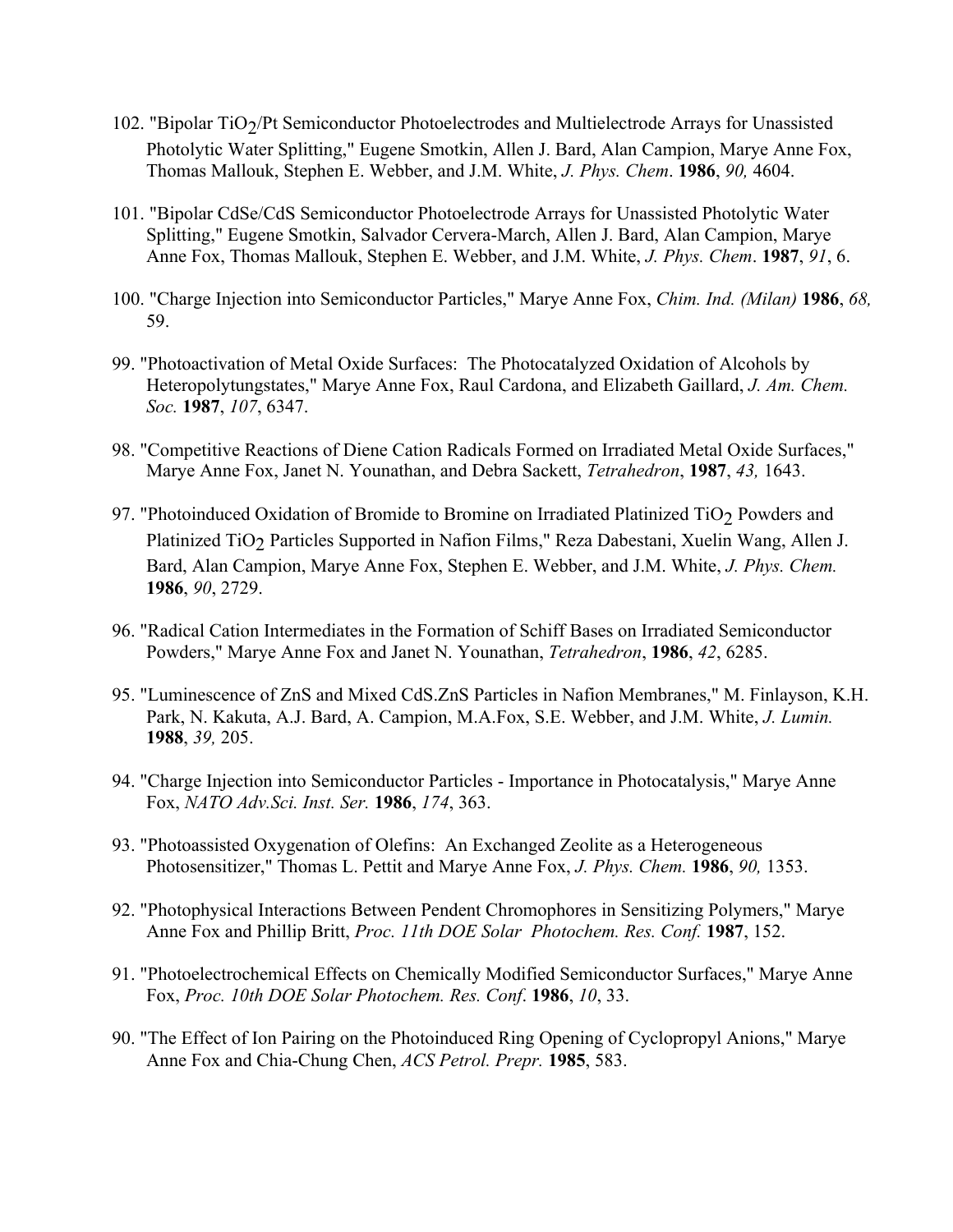- 89. "Controlled Organic Redox Reactivity on Irradiated Semiconductor Surfaces," Marye Anne Fox, Chia-Chung Chen, Koonha Park, and Janet N. Younathan, *ACS Sympos. Ser.* **1985**, *278,* 69.
- 88. "Selective Photoelectrosynthesis," in Organic Electrosynthesis: Selective Activation of Organic Compounds, Marye Anne Fox, NATO Adv. Res., Oxford Univ. Press, Oxford, 1985.
- 87. "0rganic Photoelectrochemistry," Marye Anne Fox, *Top. Org. Electrochem.* **1985**, *4*, 177.
- 86. "Surface Analysis of Polymer Systems. 3. ZnS.CdS.Nafion," N. Kakuta, K.H. Park, M.F. Finlayson, A.J. Bard, A. Campion, M.A. Fox, S.E. Webber, J.M. White, *J. Phys. Chem.* **1985**, *89*, 5028.
- 85. "Photoinduced Electron Transfer in Organic Systems: Control of Back Electron Transfer," Marye Anne Fox, *Adv. Photochem*. **1986**, *13,* 237.
- 84. "The Effect of Cu(I) on Cyclic Enone Photodimerizations," Marye Anne Fox, Raul Cardona, and Arvind C. Ranade, *J. Org. Chem.* **1986**, *50*, 5016.
- 83. "Polymer Modified Electrodes. Electrochemical and Photoelectrochemical Polymerization of 1- Vinyl Pyrene," Prashant V. Kamat, Rafik Basheer, and Marye Anne Fox, *Macromolecules* **1985**, *18,* 1366.
- 82. "The Use of Organic Molecules as Mechanistic Probes for Semiconductor-mediated Photoelectrochemical Oxidations: Bromide Oxidation," Marye Anne Fox and Thomas L. Pettit, *J. Org. Chem.* **1985**, *50*, 5013.
- 81. "Controlled Oxidation of Benzyl Ethers on Irradiated Semiconductor Powders," James A. Pincock, Alexandra L. Pincock, and Marye Anne Fox, *Tetrahedron* **1985**, *41*, 4107.
- 80. "Photophysical Probes of Intramolecular Interactions Responsible for Asymmetric Induction," James K. Whitesell, Janet N. Younathan, John R. Hurst, and Marye Anne Fox, *J. Org. Chem.* **1986**, *51*, 5499.
- 79. "Determination of Flatband Position of CdS Crystals, Films, and Powders by Photocurrent and Impedance Techniques," Malcolm F. Finlayson, Bob L. Wheeler, Norioshi Kakuta, Koon-ha Park, Allen J. Bard, Alan Campion, Marye Anne Fox, Stephen E. Webber, and J.M. White, *J. Phys. Chem.* **1985**, *89*, 5676.
- 78. "Surface Analysis of Semiconductor Incorporated Polymer Systems. 2. Pt-Nafion and Pt-CdS-Nafion," Norioshi Kakuta, Allen J. Bard, Alan Campion, Marye Anne Fox, Stephen E. Webber, and J.M. White, *Surf. Interf. Anal.* **1985**, *7*, 295.
- 77. " Silica-Supported ZnS.CdS Mixed Semiconductor Catalysts for Photogeneration of Hydrogen," A. Ueno, Norioshi Kakuta, Koon-ha Park, Malcolm F. Finlayson, Allen J. Bard, Alan Campion, Marye Anne Fox, Stephen E. Webber, and J.M. White, *J. Phys. Chem*. **1985**, *89,* 3828.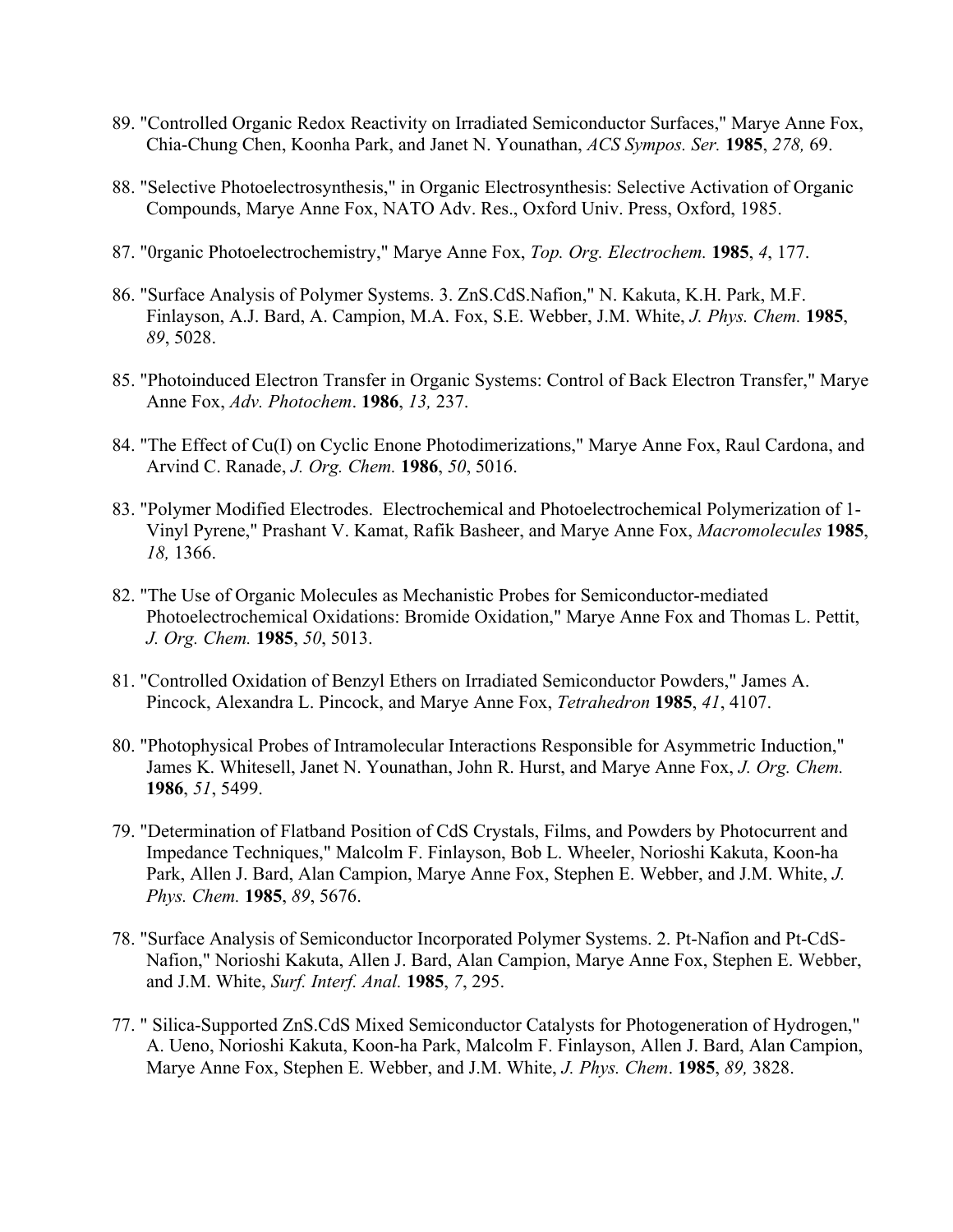- 76. "Surface Spectroscopy of Pt/CdS/Nafion Systems," Norioshi Kakuta, J.M. White, Alan Campion, Allen J.Bard, Marye Anne Fox, Stephen E. Webber, and Malcolm Finlayson, *Am. Chem. Soc. Sympos. Ser.* **1985**, *288,* 566.
- 75. "Surface Spectroscopy of Pt/CdS/Nafion Systems," Norioshi Kakuta, Allen J. Bard, Alan Campion, Marye Anne Fox, and Stephen E. Webber, J.M. White, and Malcolm Finlayson *Amer. Chem. Soc. Petrol. Prepr.* **1984**, *29*, 867.
- 74. "Surface Analysis of Semiconductor Incorporated Polymer Systems. 1. Nafion and CdS-Nafion," Norioshi Kakuta, J.M. White, Allen J. Bard, Alan Campion, Marye Anne Fox, Stephen E. Webber, and Malcolm Finlayson, *J. Phys. Chem.* **1985**, *89*, 48.
- 73. "Photoassisted Hydrogen Production Using Visible Light and Coprecipitated ZnS.CdS without a Noble Metal," Norioshi Kakuta, Koon-Ha Park, Malcolm Finlayson, Allen J. Bard, Alan Campion, Marye Anne Fox, J.M. White, and Stephen E. Webber, *J. Phys. Chem.* **1985**, *89,* 732.
- 72. "Hydrogen Photoproduction by Nafion/CdS/Pt Films in  $H_2O/S^{-2}$  Solutions," Albert W.H. Mau, Chorng-Bao Huang, Norioshi Kakuta, Allen J. Bard, Alan Campion, Marye Anne Fox, J.M. White, and Stephen E. Webber, *J. Amer. Chem. Soc*. **1984**, *106,* 6537.
- 71. "Oxidative Cyclization of the Dianion of 1,3-Diphenylacetone," Marye Anne Fox and Chia-Chung Chen, *Chem. Commun.* **1985**, 23.
- 70. "Electrochemically-Induced Pericyclic Reactions. A Radical Anionic Cyclization," Marye Anne Fox and John R. Hurst, *J. Amer. Chem. Soc.* **1984**, *106*, 7626.
- 69. "Electrochemical Reduction of Olefins Catalyzed by Nickel Complexes," Marye Anne Fox and Gary Reitz, *Proc. 9th DOE Solar Photochem. Res. Conf.* **1985**, *9,* 144.
- 68. "Photoelectrochemical Sensitization on Polymer-Coated Electrodes," Marye Anne Fox, Prashant V. Kamat and Phillip Britt, *Proc. 8th DOE Solar Photochem. Res. Conf.* **1984**, *8*, 112.
- 67. "Electronic Structure of P-Systems. 1. Hueckel Theory with Electron Repulsion," Marye Anne Fox and F. A. Matsen, *J. Chem. Ed*. **1985**, *62*, 367.
- 66. "Electronic Structure of P-Systems. 2. The Unification of Hueckel and Valence Bond Theory," Marye Anne Fox and F. A. Matsen, *J. Chem. Ed.* **1985**, *62,* 477.
- 65. "Electronic Structure of P-Systems. 3. Applications in Spectroscopy and Chemical Reactivity," Marye Anne Fox and F. A. Matsen, *J. Chem. Ed*. **1985**, *62*, 551.
- 64. "Dye-Loaded Polymer Electrodes. 3. Generation of Photogalvanic Effects at n-SnO<sub>2</sub> Electrodes Coated with Poly(4-Vinylpyridine) Films Containing Rose Bengal," Prashant V. Kamat and Marye Anne Fox, *J. Electrochem. Soc.* **1984**, *131*, 1032.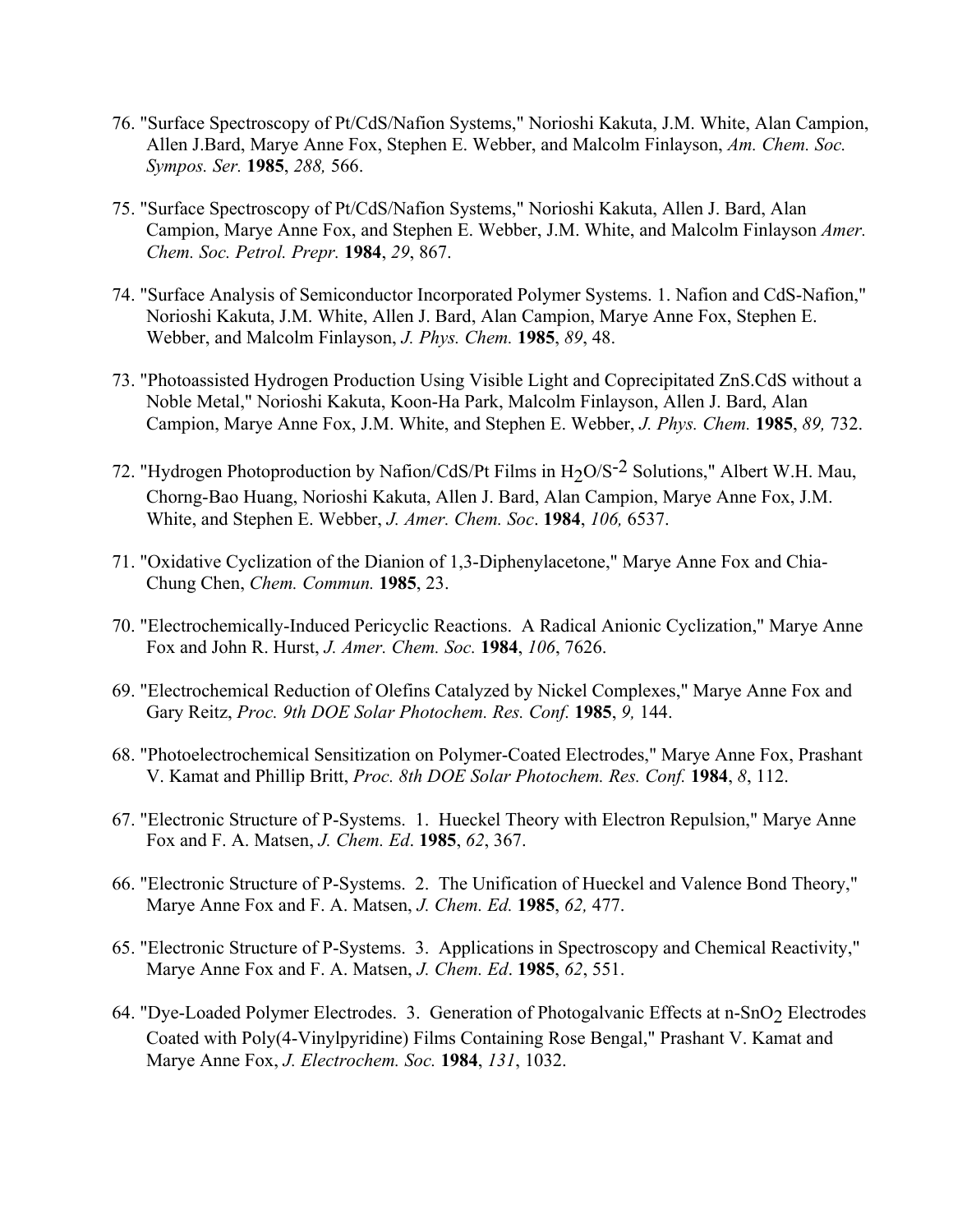- 63. "Photophysics and Photochemistry of Xanthene Dyes in Polymer Solutions and Films," Prashant V. Kamat and Marye Anne Fox, *J. Phys. Chem*. **1984**, *88,* 2297.
- 62. "Triplet State Properties of Croconate Dyes in Homogeneous and Polymer-Containing Solutions," Prashant V. Kamat and Marye Anne Fox, *J. Photochem.* **1984**, *24*, 285.
- 61. "Dye-Loaded Polymer Electrodes. 2. Photoelectrochemical Sensitization by Croconate Violet in Polymer Films," Marye Anne Fox, Prashant V. Kamat, and Alexander J. Fatiadi, *J. Amer. Chem. Soc.* **1984**, *106*, 1191.
- 60. "Oxidative Cleavage of Substituted Naphthalenes Induced by Irradiation of Semiconductor Powders," Marye Anne Fox, Chia-Chung Chen, and Janet N. Younathan, *J. Org. Chem*. **1984**, *49*, 1969.
- 59. "Calculation of Energies of Excited States Using MNDO," M.J.S. Dewar, Marye Anne Fox, Kay A. Campbell, Chia-Chung Chen, James E. Friedheim, Mary Kay Holloway, S.C. Kim, Philip B. Liescheski, T.P. Tien, and Eve G. Zoebusch, *J. Comput. Chem*. **1984**, *5*, 480.
- 58. "Consequences of Dye Incorporation into Polymer-Coatings on Semiconductor Electrodes," Marye Anne Fox and Prashant V. Kamat, *Proc. 7th DOE Solar Photochem. Res. Conf*. **1983**, 131.
- 57. "Photosensitization of TiO<sub>2</sub> Colloids by Erythrosin B in Acenotrile," Prashant V. Kamat and Marye Anne Fox, *Chem. Phys. Lett.* **1983**, *102*, 379.
- 56. "Integrated Chemical Systems. Photocatalysis at Semiconductors Incorporated into Polymer (Nafion)/Mediator Systems," M. Krishnan, James R. White, Marye Anne Fox and Allen J. Bard, *J. Amer. Chem. Soc*. **1983**, *105*, 7002.
- 55. "Photoinitiation of S<sub>RN1</sub> Reactions by Excitation of Charge Transfer Complexes," Marye Anne Fox, Janet Younathan and Glenn E. Fryxell, *J. Org. Chem.* **1983**, *48*, 3109.
- 54. "Photocatalytic Formylation of Primary and Secondary Amines on Irradiated Semiconductor Powders," Marye Anne Fox and Ming-Jang Chen, *J. Amer. Chem. Soc.* **1983**, *105,* 4497.
- 53. "Reaction Path Calculations for the Interaction of Olefin Radical Cations with Triplet Oxygen," Chia-Chung Chen and Marye Anne Fox, *J. Comput. Chem.* **1983**, *4,* 488.
- 52. "Organic Heterogeneous Photocatalysis: Chemical Conversions Sensitized by Irradiated Semiconductors," Marye Anne Fox, *Accts. Chem. Res.* **1983**, *16,* 314.
- 51. "Generation and Characterization of Carbonyl Ylides from Pyrazolinone Spirooxiranes," Pesi Umrigar, Gary W. Griffin, Barbara A. Lindig, Marye Anne Fox, Paritosh K. Das, Thomas M. Leslie, Anthony M. Trozzolo, Seyhan N. Ege and Anthony Thomas, *J. Photochem.* **1983**, *22*, 71.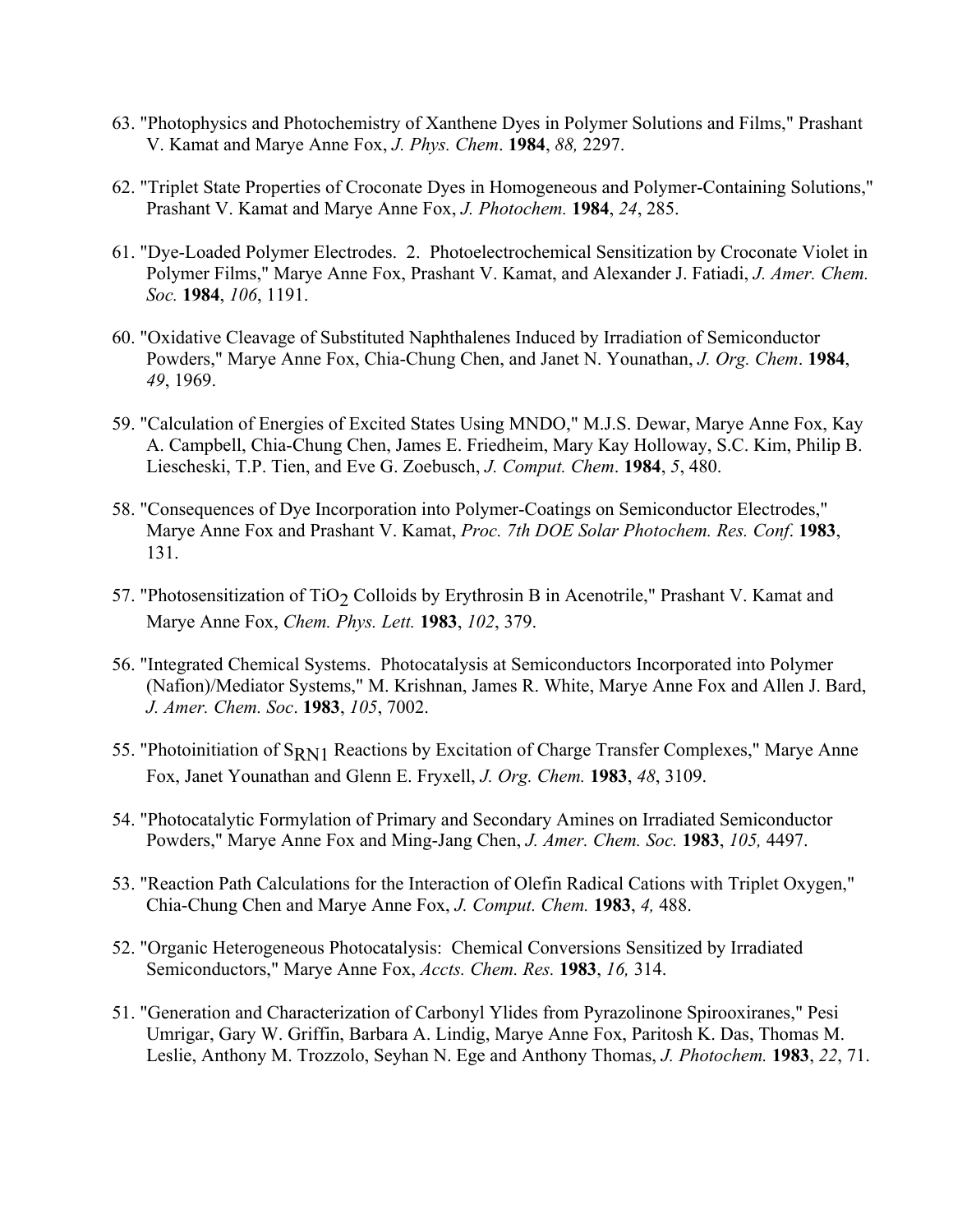- 50. "Dye-Loaded Polymers on Semiconductor Electrodes. 1. The Electrochemical Behavior of n-SnO2 Modified by Adsorption of Poly-(4-vinylpyridine) Films Containing an Anionic Dye," Prashant V. Kamat and Marye Anne Fox, *J. Electroanal. Interfac. Electrochem.* **1983**, *159,* 49.
- 49. "Electrochemistry of Cyclopentadienones," Marye Anne Fox, Kay Campbell, Gunther Maier and Lothar H. Franz, *J. Org. Chem*. **1983**, *48*, 1762.
- 48. "Chemically Modified Electrodes in Photoelectrochemical Cells," Marye Anne Fox, James R. Hohman and Prashant V. Kamat, *Can. J. Chem.* **1983**, *61*, 888.
- 47. "Curve Crossing in the Cyclic Voltammetric Oxidation of 2-Phenylnorbornene. Evidence for an ECE Reaction Pathway," Marye Anne Fox and Ryoichi Akaba, *J. Amer. Chem. Soc.* **1983**, *105*, 3460.
- 46. "Ionicity in Anionic Photoexcited States. The Effect of Covalent Character of the Carbon-Metal Bond on the Photochemical Ring Opening of Cyclopropyl Anions," Marye Anne Fox, Chia-Chung Chen and Kay A. Campbell, *J. Org. Chem.* **1983**, *48*, 321.
- 45. "A New Pathway for the Cleavage of Some Phenacyl- and Styryl-Thioethers," Marye Anne Fox and Carol A. Triebel, *J. Org. Chem.* **1983**, *48,* 835.
- 44. "Time Resolved Photoelectrochemistry. A Laser-Induced Coulostatic Flash Study of TiO<sub>2</sub> in Acetonitrile," Prashant V. Kamat and Marye Anne Fox, *J. Phys. Chem.* **1983**, *87*, 59.
- 43. "Electronic Effects in Semiconductor-Photocatalyzed Oxidative Cleavage of Olefins," Marye Anne Fox and Chia-Chung Chen, *Tetrahedron Lett.* **1983**, *24*, 547.
- 42. "Enhanced Fluorescence Emission of Croconate Violet in Ethanol Containing Poly(4 vinylpyridine)," Prashant V. Kamat and Marye Anne Fox, *Chem. Phys. Lett.* **1982**, *92*, 595.
- 41. "The Anionic Alkylation of Easily Reducible Arenes. A Photochemical Route to Nucleophilic Aromatic Substitution of Anthracene by Organolithiums," Marye Anne Fox, Arvind C. Ranade and Ismail Madany, *J. Organomet. Chem.* **1982**, *239*, 269.
- 40. "Methylenation of Phosphonate Esters," Marye Anne Fox, Carol A. Triebel and Ralph Rogers, *Syn. Comm.* **1982**, *12*, 1055.
- 39. "Transients Generated Upon Photolysis of Colloidal TiO<sub>2</sub> in Acetonitrile Containing Organic Redox Couples," Marye Anne Fox, Barbara Lindig and Chia-Chung Chen, *J. Amer. Chem. Soc.*  **1982**, *104*, 5828.
- 38. "Cyclic Voltammetric Oxidation of Tetra-t-butyltetrahedrane," Marye Anne Fox, Kay Campbell, Siegfried Huenig, Horst Berneth, Guenther Maier, Klaus-Albert Schneider and Klaus-Dieter Malsch, *J. Org. Chem.* **1982**, *47*, 3408.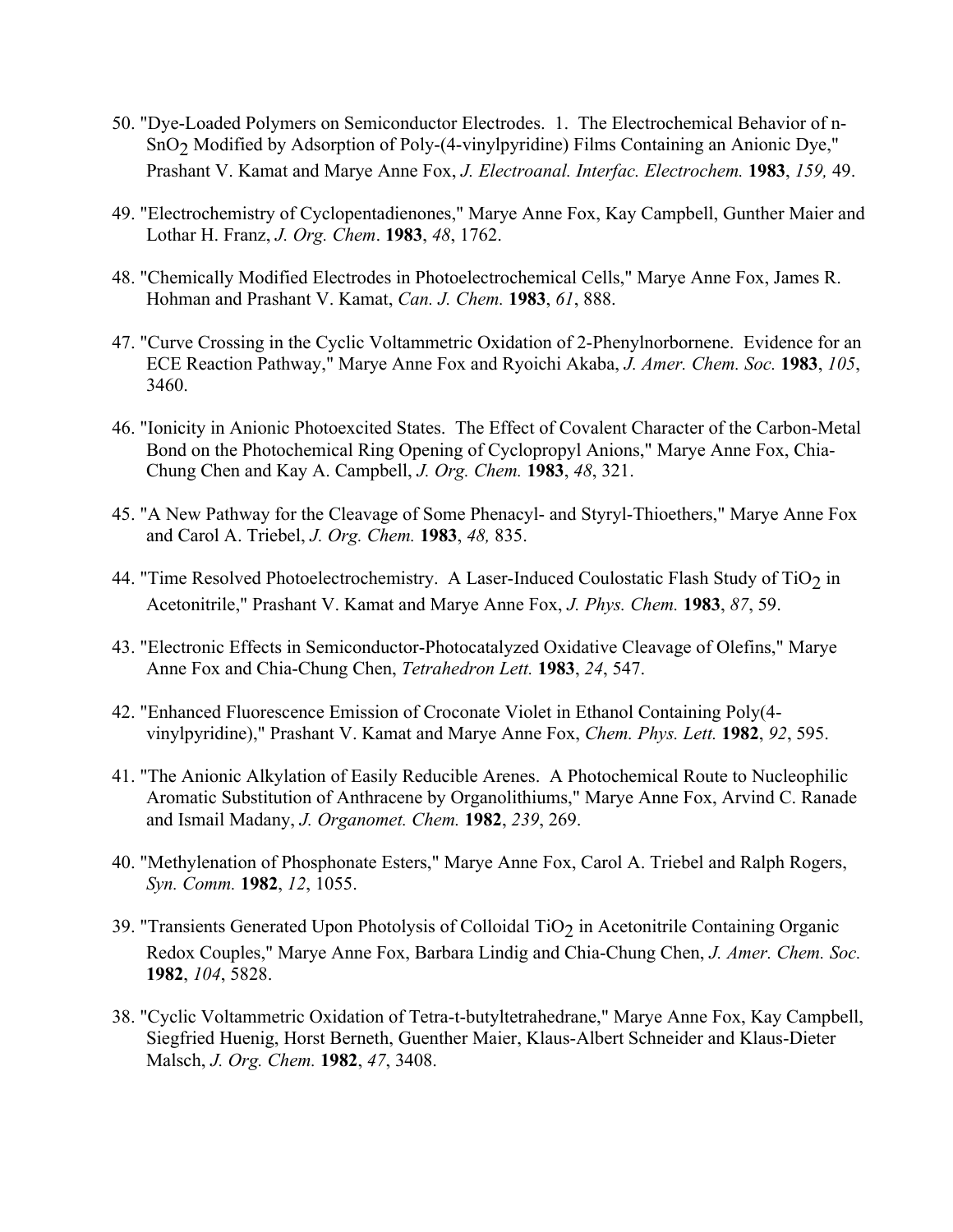- 37. "Photolysis of the Cyclooctadienyl Anion," Marye Anne Fox and Nancy Singletary, *J. Org. Chem.* **1982**, *47,* 3412.
- 36. "Photolysis of Some Chlorinated Pyridazines," Marye Anne Fox, David M. Lemal, Donald W. Johnson and James R. Hohman, *J. Org. Chem*. **1982**, *47,* 398.
- 35. "Covalently Attached Dianions as Sensitizers for Photogalvanic Effects at Semiconductor Electrodes," James R. Hohman and Marye Anne Fox, *J. Amer. Chem. Soc.* **1982**, *104*, 401.
- 34. "Mechanistic Features of the Photocatalysis of Organic Redox Reactions at Irradiated Semiconductor Surfaces," Marye Anne Fox, *Proc. Sixth DOE Solar Energy Res. Conf.* **1982**, 19.
- 33. "Mechanistic Features of the Semiconductor Photocatalyzed Olefin-to-Carbonyl Oxidative Cleavage," Marye Anne Fox and C. C. Chen, *J. Amer. Chem. Soc.* **1981**, *103*, 6757.
- 32. "Electrochemical Behavior of Metal Tricarbonyl Complexes of Several Tridentate Macrocycles Containing Soft P,S Ligating Sites," Marye Anne Fox, Kay Campbell and Evan P. Kyba, *Inorg. Chem*. **1981**, *20*, 4163.
- 31. "Olefin Oxidation Sensitized by Semiconductor Powders," Marye Anne Fox and C. C. Chen, *J. Photochem.* **1981**, *17,* 119.
- 30. "Behavior of Some n-Type Unmodified and Chemically Modified Metal Oxide Electrodes in Nonaqueous Solvents," Kabir-ud-Din, Robert C. Owen and Marye Anne Fox, *J. Phys. Chem.* **1981**, *85*, 1679.
- 29. "Redox Photochromism in a Heteroatomic Polycyclic Quinone," Marye Anne Fox and Tamara Voynick, *J. Org. Chem.* **1981**, *46*, 1235.
- 28. "Carbanion Photooxidation at Semiconductor Surfaces," Marye Anne Fox and Robert Owen in "Photoeffects at the Semiconductor Interface", *Amer. Chem. Soc. Symp. Ser.* **1981**, *146*, 337.
- 27. "Covalent Attachment of Arenes to SnO<sub>2</sub> Semiconductor Electrodes," Marye Anne Fox, Frédéric Nobs and Tamara Voynick, *J. Amer. Chem. Soc.* **1980**, *102*, 4029.
- 26. "Chemically Modified Electrodes in Dye-Sensitized Photogalvanic Cells," Marye Anne Fox, Frédéric J. Nobs, and Tamara Voynick, *J. Amer. Chem. Soc.* **1980**, *102,* 4036.
- 25. "Solar Energy Utilization by Carbanion Photolysis," Marye Anne Fox and Nancy Singletary, *Solar Energy* **1980**, *25,* 229.
- 24. "A MNDO Study of the Structure and Stabilities of Some Substituted Pentadienyl Anions," Marye Anne Fox, Michael J.S. Dewar, and Donna J. Nelson, *J. Organomet. Chem*. **1980**, *185,*  157.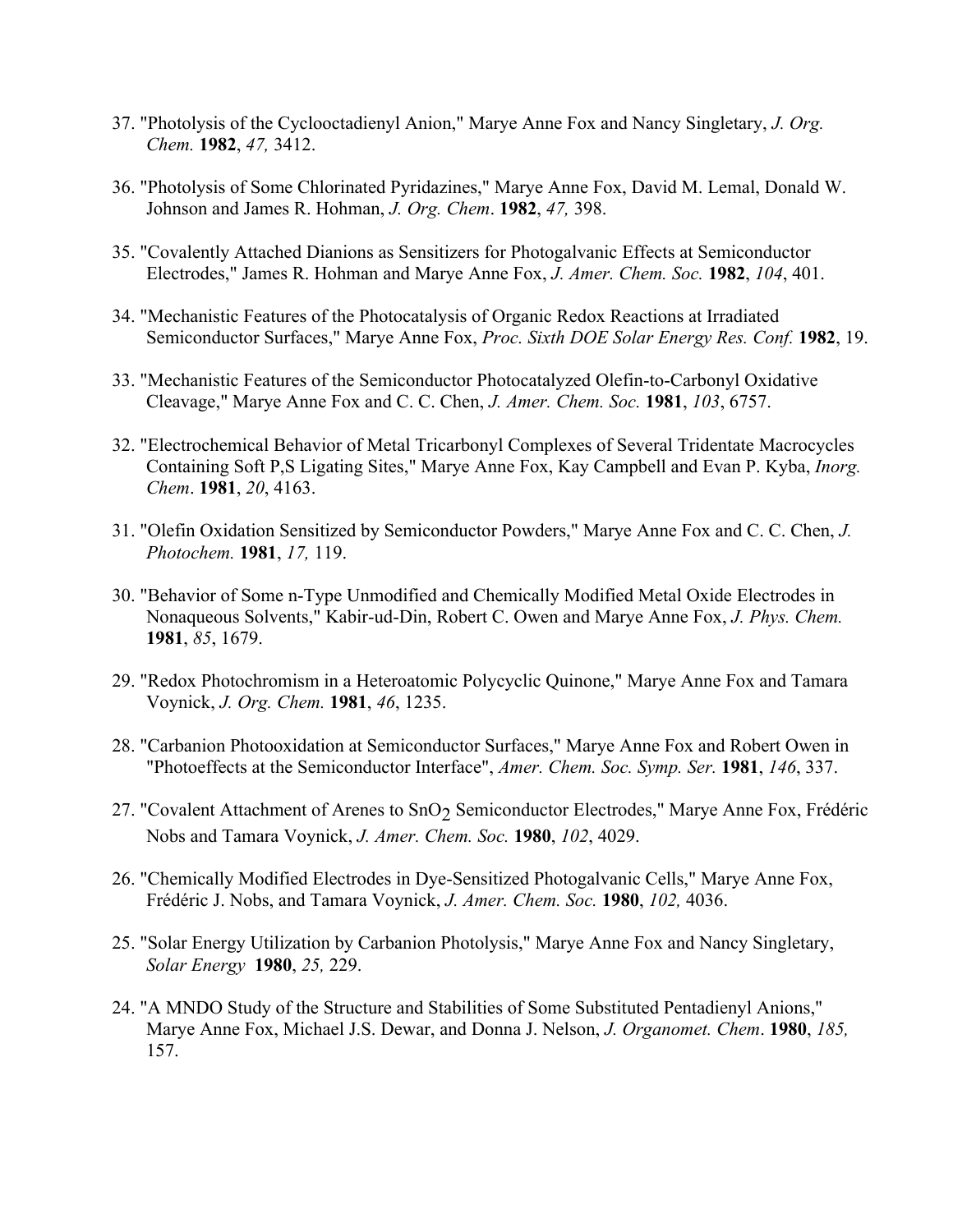- 23. "Mediated Oxidative Photochemical Dimerization," Marye Anne Fox and Robert Owen, *J. Amer. Chem. Soc*. **1980**, *102*, 6559.
- 22. "Fluorescence in Alkali-Metal Salts of Some Acyclic Resonance-Stabilized Carbanions," Marye Anne Fox and Tamara Voynick, *Tetrahedron Lett.* **1980**, 3943.
- 21. "Visible Light-Induced Electron Ejection from Anions," Marye Anne Fox, James R. Hohman , and Robert C. Owen, *Proc. Third Internat. Conf. Photochem. Conver. and Storage of Solar Energy* **1980**, 131.
- 20. "A Comparison of Two Techniques for the Collection of Analysis of Polynuclear Aromatic Compounds in Ambient Air," James L. Lindgren, Henry J. Krauss, and Marye Anne Fox, *J. Air Pollut. Control Assoc.* **1980**, *30*, 166.
- 19. "Oxidative Coupling by Photoinduced Electron Ejection from Carbanions," Marye Anne Fox and Robert C. Owen, *Proc. Fourth DOE Solar Energy Res. Conf.* **1980**, 28.
- 18. "The Cycloheptatriene Radical Anion," Marye Anne Fox, Kabir-ud-Din, Danae Bixler and W. Stuart Allen, *J. Org. Chem.* **1979**, *44*, 3208.
- 17. "The Photosensitized Anaerobic Oxidation of Dibutyl Sulfide," Marye Anne Fox, Paul K. Miller, and Michael D. Reiner, *J. Org. Chem.* **1979**, *44,* 1103.
- 16. "Photochemical Generation of Aryl Phosphonium Ylides," Marye Anne Fox, *J. Amer. Chem. Soc.* **1979**, *101*, 5339.
- 15. "Enantiotopic Interactions in the Fluorescence Quenching of Camphor by Chiral Amines," Marye Anne Fox and Nancy J. Singletary, *Tetrahedron Lett.* **1979**, 2189.
- 14. "Orbital Topology in a Photochemical Carbanionic Ring Opening," Marye Anne Fox, *J. Amer. Chem. Soc*. **1979**, *101*, 4008.
- 13. "Photooxidaton of Anthracene on Atmospheric Particulate Matter," Marye Anne Fox and Susan Olive, *Science* **1979**, *205,* 582.
- 12. "A New Carbanionic Photogalvanic Cell," Marye Anne Fox and Kabir-ud-Din, *J. Phys. Chem.*  **1979**, *83*, 1800.
- 11. "The Photoexcited States of Organic Anions," Marye Anne Fox, *Chem. Rev.* **1979**, *79*, 253.
- 10. "Chemically-Derivatized Semiconductor Electrodes in Photogalvanic Electrochemical Cells," Marye Anne Fox and Frederic J. Nobs, *Proc. 3rd Solar Photochem. Res. Conf.*, U.S. Dept. of Energy, **1979**, 132.
- 9. "Energy Storage and Electron Transfer by Carbanion Photolysis," Marye Anne Fox, *Internat. Solar Energy Soc. Silver Jubilee,* **1979**, 106.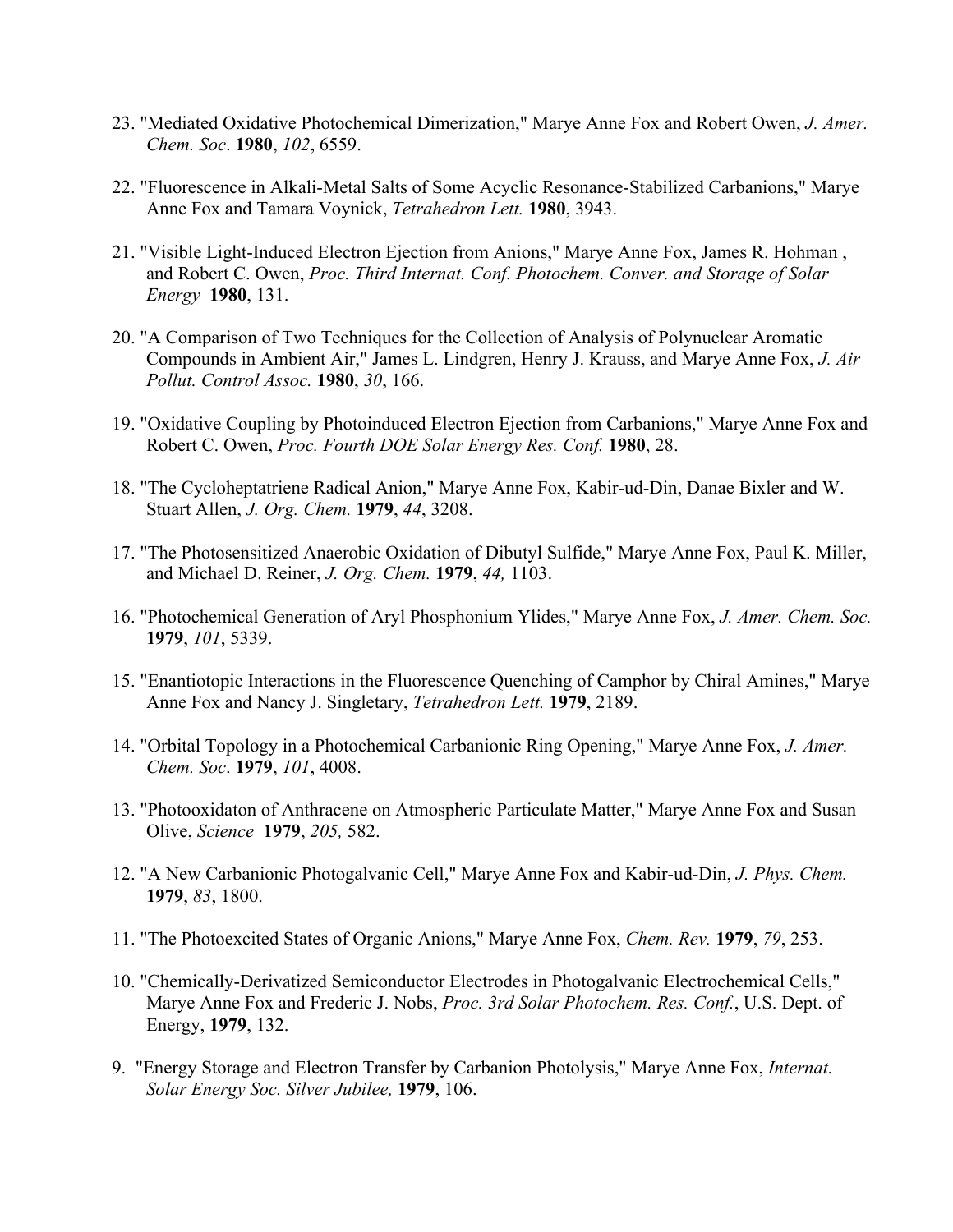- 8. "Solar-Induced Photochemistry: Photoelectrochemistry and Molecular Storage of Solar Energy," Marye Anne Fox, *Proc. 2nd Solar Photochem. Res. Conf.*, **1978**, 140.
- 7. "Regioselectivity as a Criterion for Mechanism in the Base-Promoted Opening of Methylbicyclo(6.1.0)nona-2,4,6-trienes," Stuart W. Staley, G. E. Linkowski and Marye Anne Fox, *J. Amer. Chem. Soc*. **1978**, *100,* 4818.
- 6. "The Effect of a C7-Pi-Electron Donor on a Cycloheptatriene-Norcaradiene Equilibrium," S. W. Staley, M. A. Fox and A. Cairncross, *J. Amer. Chem. Soc*. **1977**, *99,* 4524.
- 5. "Determination of Polycyclic Aromatic Hydrocarbons in Atmospheric Particulate Matter by High Pressure Liquid Chromatography Coupled with Fluorescence Techniques," M. A. Fox and S. W. Staley, *Anal. Chem*. **1976**, *48*, 992.
- 4. "Role of Steric Effects in the Regioselectivity in Reductive Cleavages of syn- and anti-2 methylspiro-(cyclopropane-1,1-diene)," S. W. Staley, M. A. Fox and T. J. Hirzel, *J. Amer. Chem. Soc.* **1976**, *98*, 3910.
- 3. "P-Chlorobenzene," M. A. Fox, W. C. Nichols, Jr. and D. M. Lemal, *J. Amer. Chem. Soc.* **1973**, *95*, 8164.
- 2. "Vinyl Ether Hydrolysis. III. Some Brønsted Relations and Transition State Structure," A. J. Kresge, H. L. Chen, Y. Chiang, M. A. (Payne) Fox, D. S. Sagatys and E. Murrill, *J. Amer. Chem. Soc.* **1971**, *93,* 413.
	- 1. "Excited States in Benzalazine Photochemistry," M. A. Fox and R. W. Binkley, *Tetrahedron Lett.* **1970**, 5257.

### **Books**

- Organic Photoreactions in Nonhomogeneous Media, ed. M.A. Fox, American Chemical Society, Washinton, DC, 1985. Chapter 7. "Controlled Organic Redox Reactions on Irradiated Semiconductor Surfaces."
- Orbital Symmetry Concepts in Organic Chemistry, M.A. Fox, an American Chemical Society Audio Course, American Chemical Society, Washington, D.C.; 1987.
- Photoinduced Electron Transfer, ed. M. A. Fox and M. Chanon, Elsevier, Amsterdam, 1988 (4 volumes).
- Organic Chemistry, J.K. Whitesell and M.A. Fox, Jones and Bartlett, Boston, 1994. Supplemental Problems for Organic Chemistry, J.K. Whitesell and M.A. Fox, Jones and Bartlett, Boston, 1995.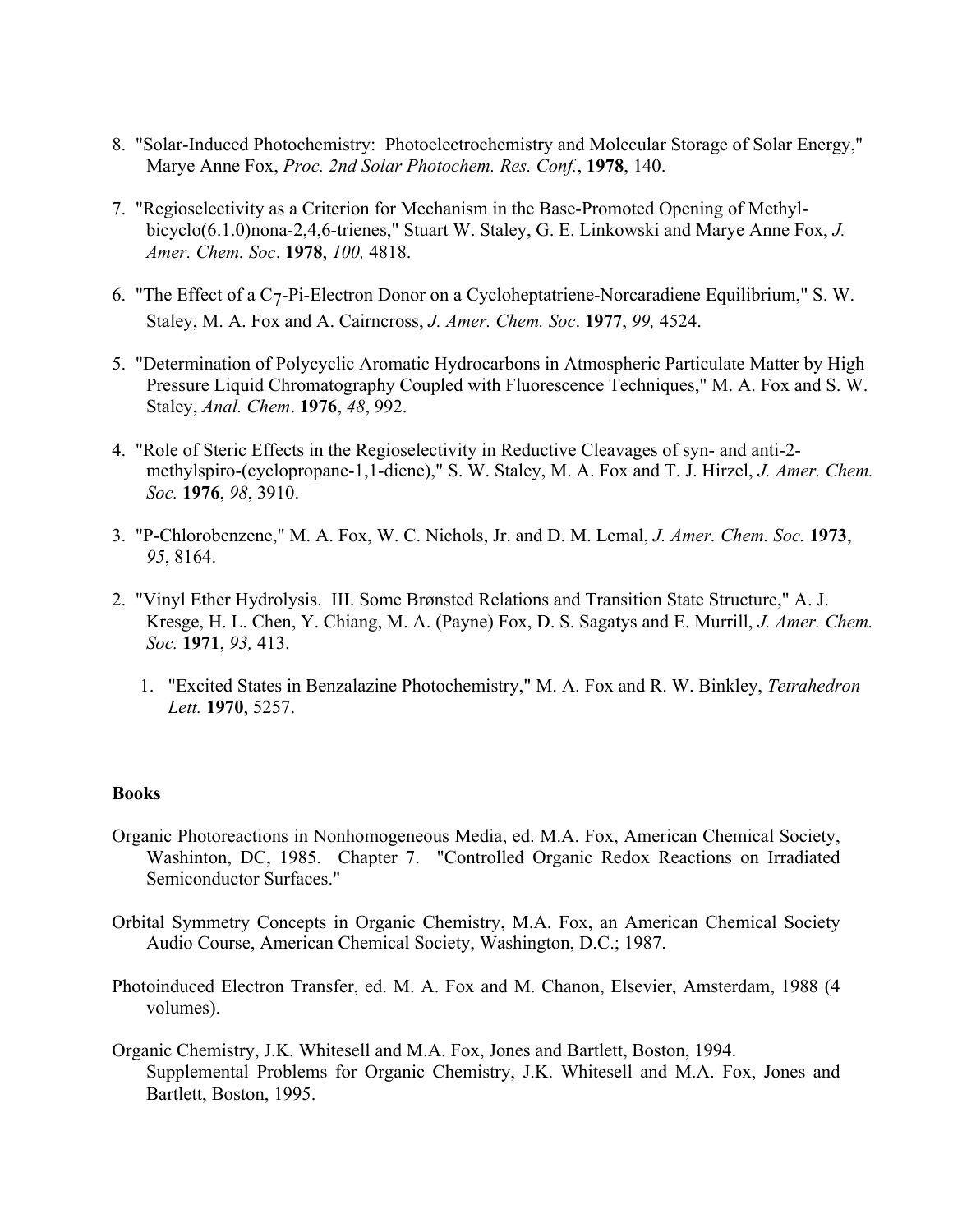Instructor's Resource Manual of Tests and Additional Problems to Accompany Organic Chemistry, J.K. Whitesell and M.A. Fox, Jones and Bartlett, Boston, 1995. Second edition, Jones and Bartlett, Boston, 1997.

Core Organic Chemistry, J.K. Whitesell and M.A. Fox, Jones and Bartlett, Boston, 1997.

Cultivating Academic Careers, Catherine Jay Didion, Marye Anne Fox, and Mary Ellen Jones, Association for Women in Science, Washington, DC, 1998.

## **Book Chapters**

- 1. Photochemical Conversion and Storage of Solar Energy, ed. J. S. Connolly, Academic Press, New York, 1981, p. 370. "Visible Light-Induced Electron Ejection from Anions," M.A. Fox.
- 2. Topics in Organic Electrochemistry, ed. A. Fry and W. E. Britton, Plenum, 1986, Chapter 4. "Organic Photoelectrochemistry," M. A. Fox.
- 3. Advances in Photochemistry, Vol. 13, ed. D. Volman, G.S. Hammond, and K. Gollnick, Wiley, New York, 1986, Chapter 2. "Photoinduced Electron Transfer in Organic Systems: Control of Back Electron Transfer," M.A. Fox.
- 4. Resource Book The Technology Spectrum, Opportunities for Women, Texas Foundation for Women's Resources, Governor's Office of Economic Development, Austin, TX, 1985, "Tapping Energy Through Technology," M.A. Fox.
- 5. The 29th National Organic Symposium, American Chemical Society, Washington, D.C., 1985, Chapter 4, "Chemical Control: Combining Photochemistry and Electrochemistry," M.A. Fox.
- 6. Comprehensive Carbanion Chemistry, Vol. 3, ed. E. Buncel, Royal Society, pp. 93-174, 1987. Chapter 3, "Electrochemistry of Carbanions," M.A. Fox.
- 7. Photoinduced Electron Transfer, ed. M. A. Fox and M. Chanon, Elsevier, 1988. Chapter 1.1: "Introduction," M. Chanon, M.A. Fox, and M.D. Hawley.
- 8. Photoinduced Electron Transfer, ed. M. A. Fox and M. Chanon, Elsevier, 1988.Chapter 4.13: "Activation of Oxygen by Photoinduced Electron Transfer," M.A. Fox.
- 9. Photoinduced Electron Transfer, ed. M. A. Fox and M. Chanon, Elsevier, 1988. Chapter 5.2: "Photocatalysis on Semiconductors," M.A. Fox and P. Pichat.
- 10. Homogeneous and Heterogeneous Photocatalysis, ed. E. Pelizetti and N. Serpone, Reidel, Amsterdam, 1986, Chapter 22. "Charge Injection into Semiconductor Particles- Importance in Photocatalysis," M.A. Fox.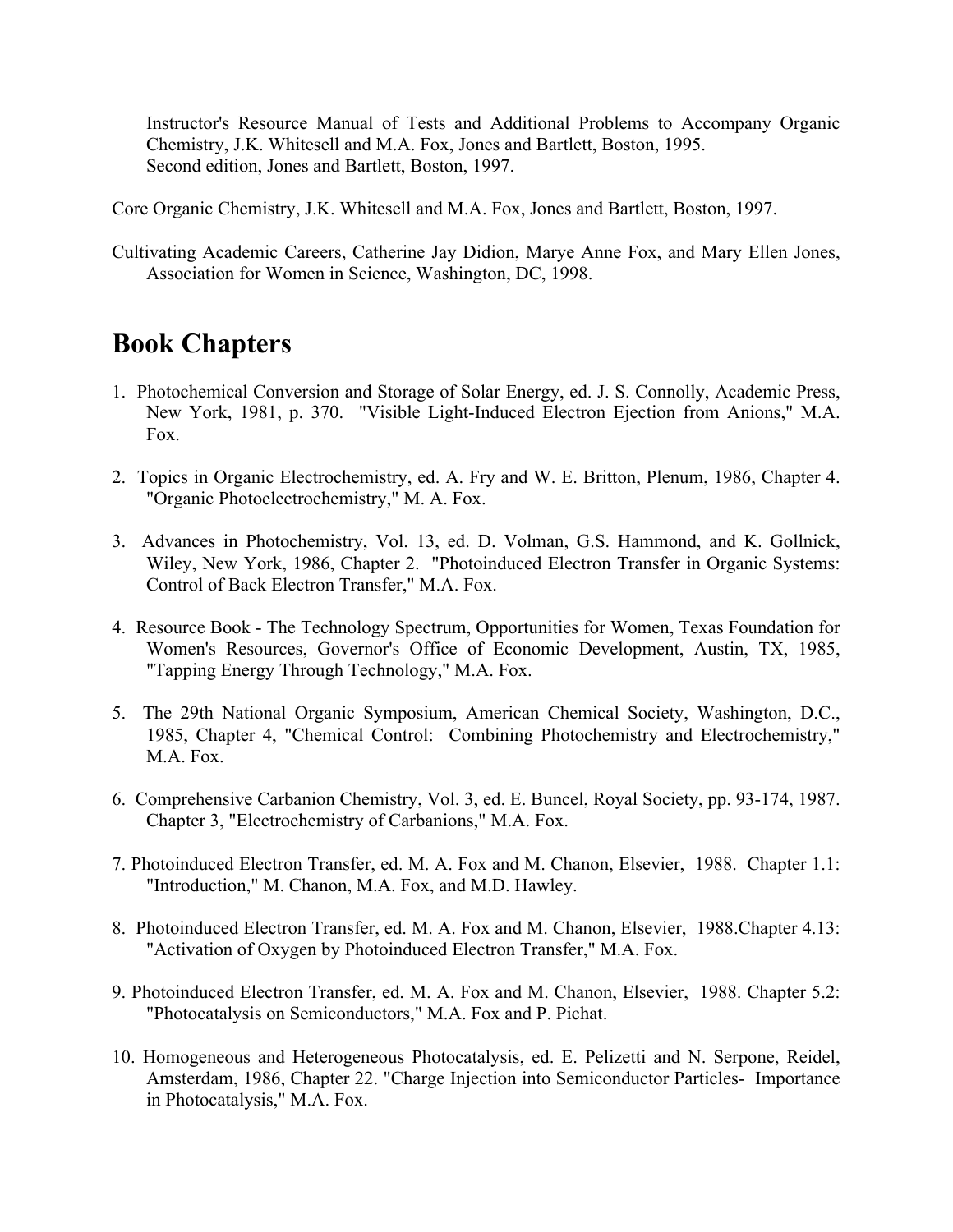- 11. Supramolecular Chemistry, ed. V. Balzani, Reidel, Amsterdam, 1988. "Metal-loaded Polymers as Materials for Photoinduced Charge Separation," M.A Fox and D.A. Chandler.
- 12. Photocatalysis and Environment. Trends and Applications, ed. M. Schiavello, Reidel, Amsterdam, 1989. "Photocatalytic Oxidation of Organic Substrates," M.A. Fox, Part III, Chapter 5.
- 13. Photocatalysis, ed. E. Pelizetti and N. Serpone, Wiley Interscience, New York, 1989, "Mechanistic Photocatalysis in Organic Syntheses," M.A. Fox, Chapter 13.
- 14. Lasers in Polymer Science and Technology: Applications, Vol II, ed. J. P. Fouassier and J.F. Rabek, CRC Press, Inc., Boca Raton, FL., 1989, p. 185-202. "Primary Photophysical and Photochemical Processes of Dyes in Polymer Solutions and Films," Prashant V. Kamat and Marye Anne Fox.
- 15. Symposium on Photoelectrochemistry and Electrosynthesis on Semiconducting Materials, ed. D. Ginley, Electrochemical Society, Pennington, NJ, 1988, "Selective Organic Redox Reactions on Irradiated Semiconductor Particles," Marye Anne Fox, Jennifer Muzyka, and Haruo Ogawa.
- 16. Advances in Electron Transfer Chemistry, ed. P. Mariano, JAI Press, Greenwich, CT, Vol.1, 1991. "Photoinduced Electron Transfer on Irradiated Semiconductor Surfaces," Marye Anne Fox, p. 1.
- 17. Organic Electrochemistry, ed. M. Baizer and H. Lund, "Organic Photoelectrochemistry," Marcel Dekker, 1991, Marye Anne Fox, p. 1397.
- 18. Photochemical Conversion and Storage of Solar Energy -IPS-8, ed. E. Pelizzetti and M. Schiavello, Kluwer Academic Publishers, Amsterdam, 1991, "Control of Photocatalytic Oxidative Selectivity on Irradiated TiO<sub>2</sub> Powders: A Diffuse Reflectance Study," Marye Anne Fox, R. Barton Draper, Maria Dulay, and Kevin O'Shea, p. 323.
- 19. Electroorganic Synthesis Festschrift in Honor of Manuel M. Baizer, ed. R. D. Little and N. Weinberg, Marcel Dekker, New York, 1990, "Photodetoxification via Photoelectrochemical Oxidation on Irradiated TiO2 Particles," Marye Anne Fox, p. 181.
- 20. Photochemical Processes in Organized Molecular Systems, (Proceedings of the Memorial Conference for the Late Professor Shigeo Tazuke, Yokohama, Japan, 22-24 Sept. 1990), ed. K. Honda,North Holland Publishers, Amsterdam, 1991, "Synthetic Design of Liquid Crystals for Directional Electron Transport," Marye Anne Fox and Horng-Long Pan, p. 359.
- 21. Technical Applications of Photochemistry, ed. H. Böttcher, Deutscher Verlag für Grundstoffindustrie, Leipzig, 1991, "Solar Energy Conversion," Marye Anne Fox, p. 253.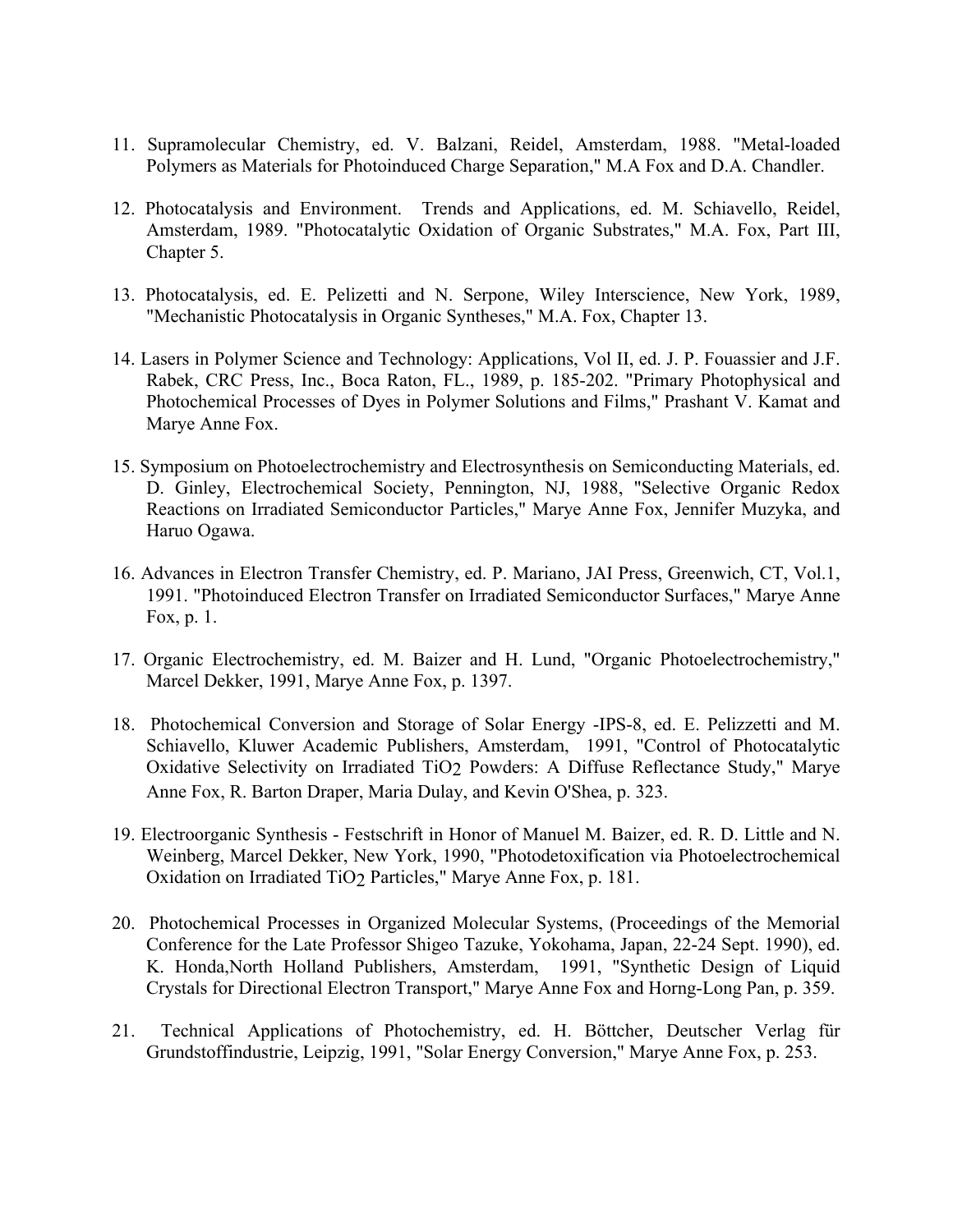- 22. Proceedings of the 1991 International Symposium on Organic Reactions, Kyoto, in Modern Methodology in Organic Synthesis, ed. T. Shono, Kodansha Ltd., Tokyo, 1992. "Synthesis of Spatially Ordered Electron Relays: Charge Transfer in Layered Conducting Polymers, Conducting Copolymers, and Redox-Active Functionalized Alkyl Thiols on Gold," Marye Anne Fox, Walter Torres, and David M. Collard.
- 23. Energy for a Sustainable World: Proceedings of the Australian and New Zealand Solar Energy Society Solar '91 Conference, Australian and New Zealand Solar Energy Society, Caulfield East, Victoria, 1991,"Photoelectrochemical Solar Energy Conversion: Photocatalytic Oxidation," ed. D. Matthews, Marye Anne Fox, p. 288.
- 24. Photocatalytic Purification and Treatment of Water and Air; Proceedings of the First International Conference on TiO2 Photocatalytic Purification and Treatment of Water and Air, ed. D.F. Ollis and H. Al-Ekabi, Elsevier, Amsterdam, 1993, p.163. "Role of Hydroxyl Radicals in Photocatalyzed Detoxification of Organic Pollutants: Pulse Radiolysis and Time-Resolved Diffuse Reflectance Measurements," Marye Anne Fox.
- 25. Photosensitive Metal-Organic Systems: Mechanistic Principles and Applications, ed. C. Kutal and N. Serpone, Vol. 238, *Advances in Chemistry Series,* American Chemical Society, Washington, 1993. "Molecular Models for Semiconductor Particles: Luminescence Studies of Several Inorganic Anionic Clusters," Thomas Türk, Arnd Vogler, and Marye Anne Fox.
- 26. Aquatic and Surface Photochemistry, ed. G.R. Helz, R.G. Zepp, and D.G. Crosby, Lewis Publishers, Boca Raton, FL, 1994, p. 261. "Photocatalytic Treatment of Waters," D. Bahnemann, J. Cunningham, M.A. Fox, E. Pelizzetti, P. Pichat, and N. Serpone.
- 27. Functional Polymers for Emerging Technologies, ed. K. Arshady, American Chemical Society, Washington, 1997. "Light-Harvesting Functional Polymers," Diana M. Watkins and Marye Anne Fox, Chapter 4.1, p.549.
- 28. McGraw-Hill Encyclopedia of Science and Technology, McGraw-Hill, New York, 1995. "Photochemistry," Marye Anne Fox.
- 29. Free Radicals in Biology and Environment, Kluwer Academic Press, Amsterdam, 1997. F. Minesci, Ed., "Radical Reactivity Modified by Adsorption onto Surfaces and by Complexation with Metals," Marye Anne Fox, p. 437.
- 30. Electron Transfer in Chemistry, Wiley-VCH, New York, 2001, Balzani, V., Ed.,"Synthetic Applications of Photocatalytic Oxidation and Reduction Reactions of Organic Reactants on Irradiated Semiconductor Surfaces," Marye Anne Fox, Chapter 8, p. 271.
- 31. Graduate Education in the Chemical Sciences, National Research Council, National Academy Press, Washington, DC, 2000. "Keeping an Eye to the Future in Designing Graduate Programs," Marye Anne Fox, p. 91.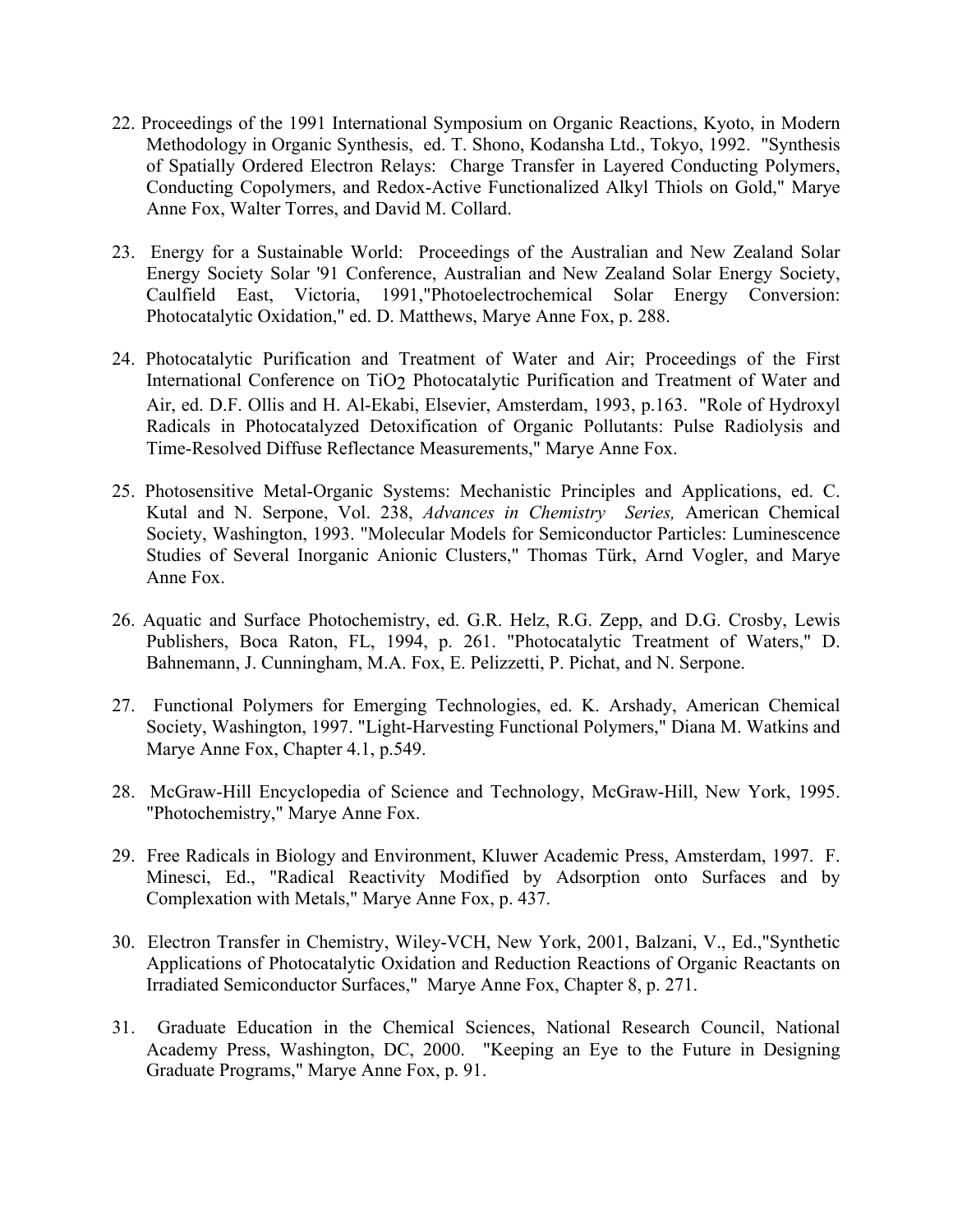- 32. International Forum 2002, The UniversityArchitect of the New Century, Academic Consortium 21, Nagoya University , Nagoya, Japan, "Global Education and Engagement," Marye Anne Fox, p. 113.
	- 33. International Forum 2002, The University: Architect of the New Century, Academic Consortium 21, Nagoya University , Nagoya, Japan, "The Mission and Role of Universities in the 21st Century," Marye Anne Fox, p. 158.
	- 34. Laudatio y Discurso del Doctorado Honoris Causa de la Profesora Doctora Marye Anne Fox, Universidad Nacional de Educaciona Distancia, Madrid, 2003, " Enhancing the Quality of Teaching and Learning at Research Universities with Information Technology."
	- 35. "Helical Polypeptides Solution and Surface Studies," Marye Anne Fox, and James K. Whitesell, *PEPTIDES* 2002, E. Benedetti and C. Pedone, Eds., Edizioni Zino, Napoli, Italy, **2003**.
	- 36. "Carolina Dirt Cake," In What's Cooking in Chemistry How Leading Chemists Succeed in the Kitchen, H.P. Bell, T. Feuerstein, C. E. Guntner, Soren Holsken, and J.K. Lohmann, eds., Marye Anne Fox, Wiley-VCH, New York, 2003, p 59-62.
	- 37. "University Presidents as Moral Leaders," Brown, D.C., Ed. Greenwood Publishing Group for American Council on Education, Washington, D.C.; 2005.
	- 38. "Education, Workforce, and Career." In The Chemistry Enterprise in 2015," ed. William F. Carroll, Jr., ACS Press, Washington, D.C., 2005.
	- 39. American Philosophical Society, A Tribute to Norman Hackerman, 2008, in press.
	- 40. "Universities and Business: Partnering in a Knowledge Society," Eds., Weber, L: Duderstat, J. Economica Press, Paris, 2006.
	- 41. "Education, Workforce, and Career," Marye Anne Fox and Joseph Francisco, In "The Chemistry Enterprise in 2015," Ed. William F. Carroll, American Chemical Society, Washington, DC, 2005.
	- 42. New Dictionary of Scientific Biography, "Michael J.S. Dewar," Marye Anne Fox and Josef Michl, Charles Scribner's Sons, New York, 2008, in press.
	- 43. Obituary, Norman Hackerman, American Philosoophical Society, 2009, in press.
	- 44. "1 Piece of Advice," Moser-Stern, P.J.; Moser, B.K., Eds. 1 Piece of Advice, Inc. Toronto, 2009.
	- 45. "Renewable Energy Solutions Without Breaking the Bank, The UC San Diego Story," National Association of Educatiional Procurement, Winter 2008-09, p.8.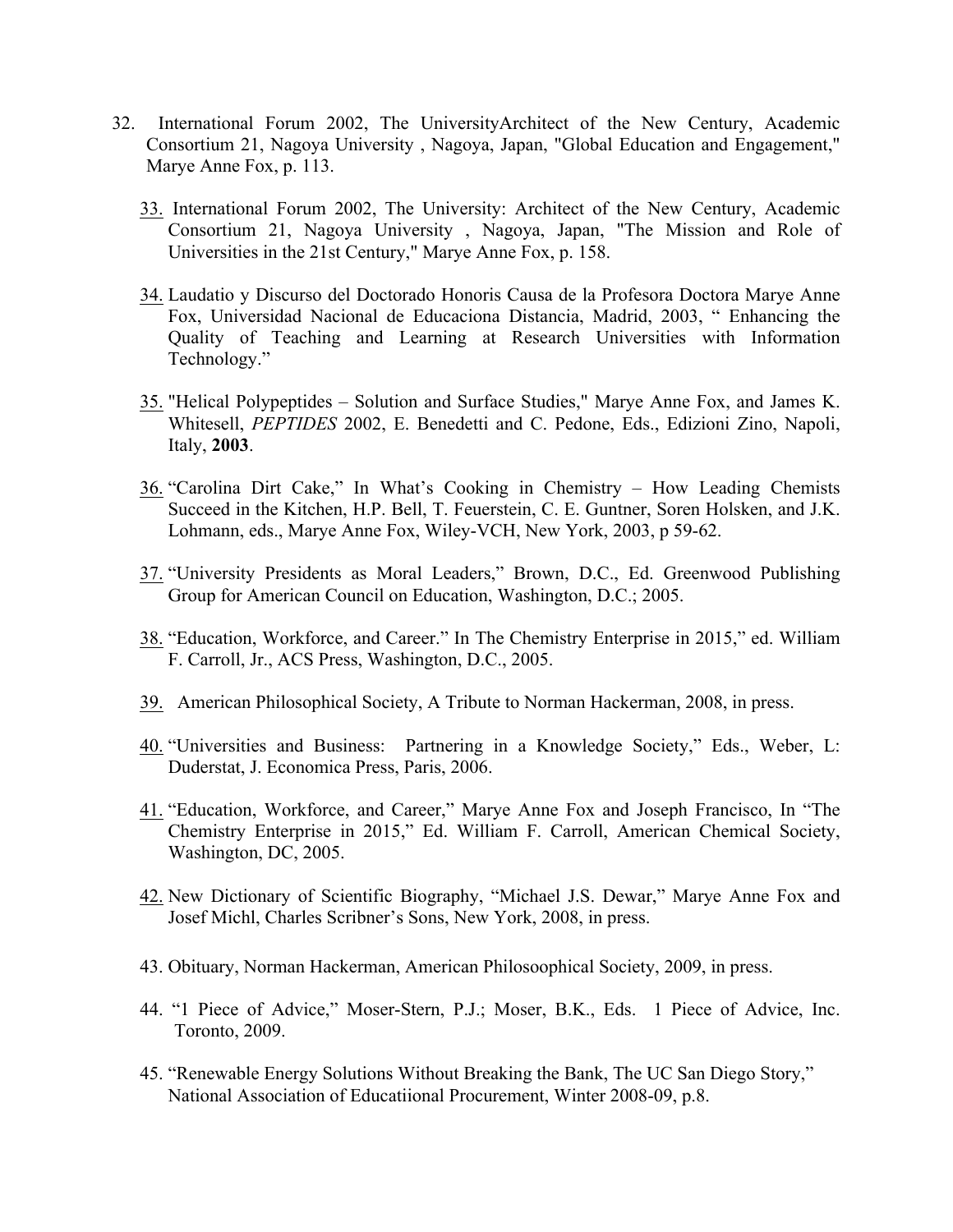46. "From Fundamentals to Applications - Let's Get Physical," Ghosh, A., Ed. In "*Letters to a Young Chemist,"* Wiley, New York, 2011.

# **Chaired National Research Council Publications**

- "Containing the Threat from Illegal Bombings," NAS Press, 1998, study co-chairs Marye Anne Fox and E.M. Arnett.
- "Transforming Undergraduate Education in Science, Mathematics, Engineering, and Technology," NAS Press, 1999, chair: Marye Anne Fox.
- "Who Will Do the Science of the Future?: A Symposium on Careers of Women in Science" NAS Press, 2000, moderator: Marye Anne Fox.
- "Evaluating, Rewarding, and Improving Quality Teaching in Science, Mathematics, Engineering, and Technology," Marye Anne Fox and Norman Hackerman, Co-chairs; National Academy Press, Washington, DC, 2002.

"Pan-Organizational Summit on the U.S. Science and Engineering Workforce: Meeting Summary," Marye Anne Fox, Government-University-Industry Research Roundtable, National Academy Press, Washington, DC 2003.

"Broadband Infrastructure," PCAST, White House Office of Science and Technology Policy, Oct. 2002.

# **Patents**

- 1. "A Multielectrode Photoelectrochemical Cell for Unassisted Photocatalysis and Photosynthesis," with E. Smotkin and A.J. Bard, U.S. Patent 4,793,910, issued Dec. 27, 1988.
- 2. "Reversible Electro-Optical Information Storage in Uniform Photoconductive Thin Films," with Chongyang Liu, Horng-long Pan, and Allen J. Bard; U.S. Patent 5,327,373, issued July 5, 1994: International PCT/US93/07821.
- 3. "Optoelectric Memories with Photoconductive Thin Films," with Chongyang Liu, Horng-long Pan, and Allen J. Bard; US Patent 5,424,974, issued June 13, 1995.

### **Journal, Book, and Software Reviews**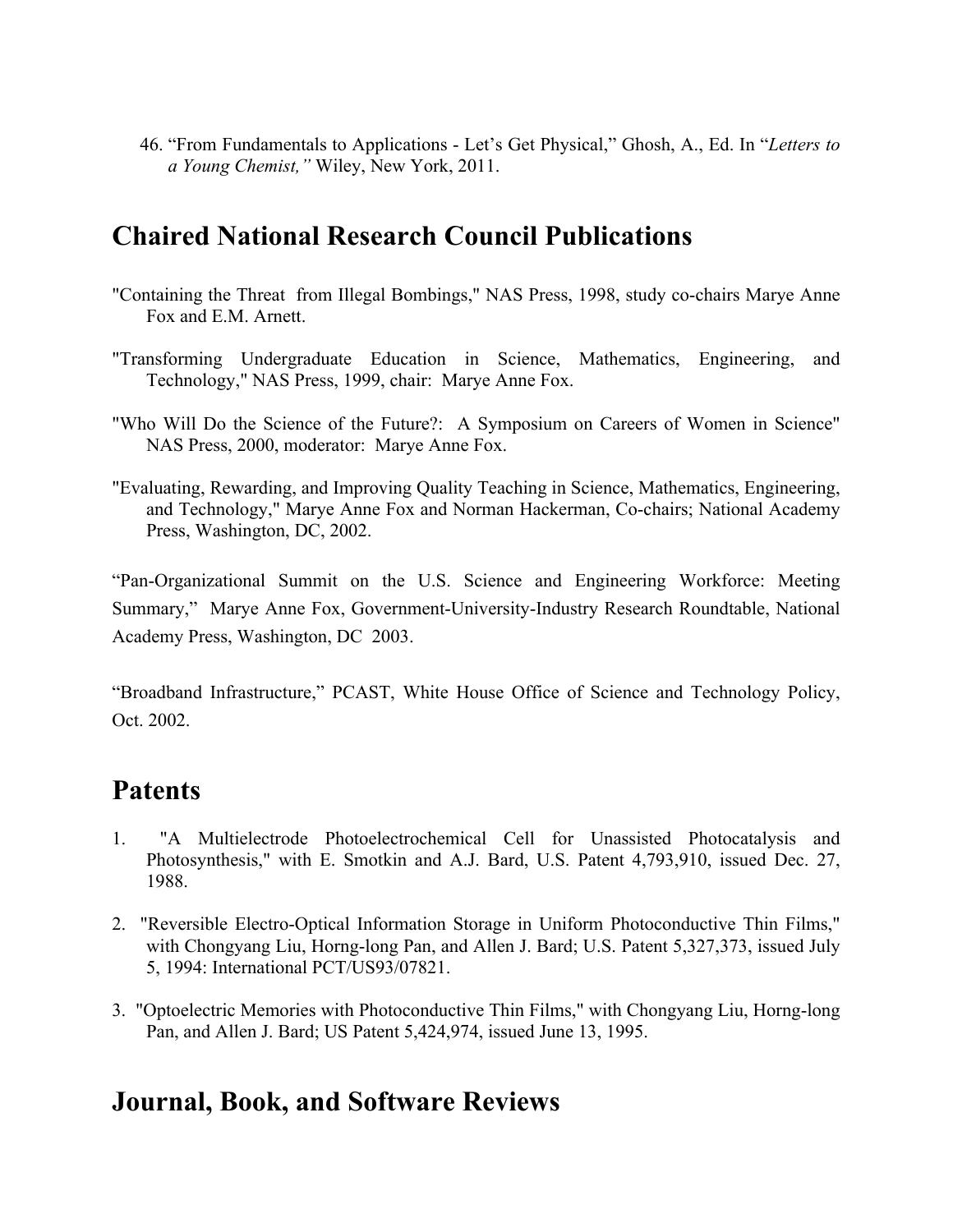- 1. "A Review of 'Reactions of Free Radicals Produced from Organic Compounds in Aqueous Solution by Means of Radiation,' by A.J. Swallow (Prog. React. Kin., Vol IX)," *J. Am. Chem. Soc.* 1980, 102, 6908.
- 2. "A Review of 'Excited States and Reactive Intermediates. Photochemistry, Photophysics, and Electrochemistry,' ed. A.B.P. Lever," Amer. Chem. Soc. Sympos. No. 307, *IAPS Newsletter,*  May 1987, p. 46.
- 3. "A Review of 'Molecular Graphics on the IBM PC Microcomputer. Enhanced Version 2.0,' by J.G. Henkel and F.H. Clarke," Academic Press. *J. Am. Chem. Soc.* 1986, 108, 7882.
- 4. "A Review of 'Photoelectrochemical Solar Cells,' ed. by K.S.V. Santhanam and M. Sharon," Elseveier, *J. Am. Chem. Soc.* **1988**, *110*, 8744.
- 5. "A Review of 'Essentials of Molecular Photochemistry,' A. Gilbert and J. Baggott," *J. Am. Chem. Soc.* **1991**, *113*, 9428.
- 6. "A Bent for Charge Separation," Marye Anne Fox, *Nature* **1992**, *355*, 500.
- 7. " 'Role of Contact and Solvent-Separated Radical Ion Pairs in the Diffusional Quenching of *trans-*Stilbene Excited Singlet State by Fumaronitrile'," Kevin Krosley, Wayne E. Jones, Jr., and Marye Anne Fox, *Chemtracts – Org. Chem.* **1993**, *6*, 27.
- 8. "Ion-Channel Studies Blossom," Marye Anne Fox, *Nature* **1993**, *362*, 413.
- 9. "A Review of "An Electron Spin Polarization Study of the Interaction of Photoexcited Triplet Molecules with Mono- and Polynitroxyl Stable Free Radicals"," Sarah A. Green and Marye Anne Fox, *Chemtracts - Org. Chem.* **1993**, xx.
- 10. "A Review of 'Charge Transfer Photochemistry of Coordination Compounds,' by Otto Horvath and Kenneth L. Stevenson," VCH, 1993," *Adv. Mater.* **1993**, *5*, 866.
- 11. "A Review of 'Intramolecular Charge-Transfer Fluorescence of 1-Phenyl-4-[cyano-1 naphthyl)methy;ene]piperidine (Fluoroprobe) as a Sensor for Phase Transitions in the Solid State," Dan Melamed and Marye Anne Fox, *Chemtracts - Org. Chem.* **1993**, *6*, 186.
- 12. "A Review of "Rational Design of Multifunctional Polymers," Harold H. Fox and Marye Anne Fox, *Chemtracts - Org. Chem.* **1994**, *7*, 41.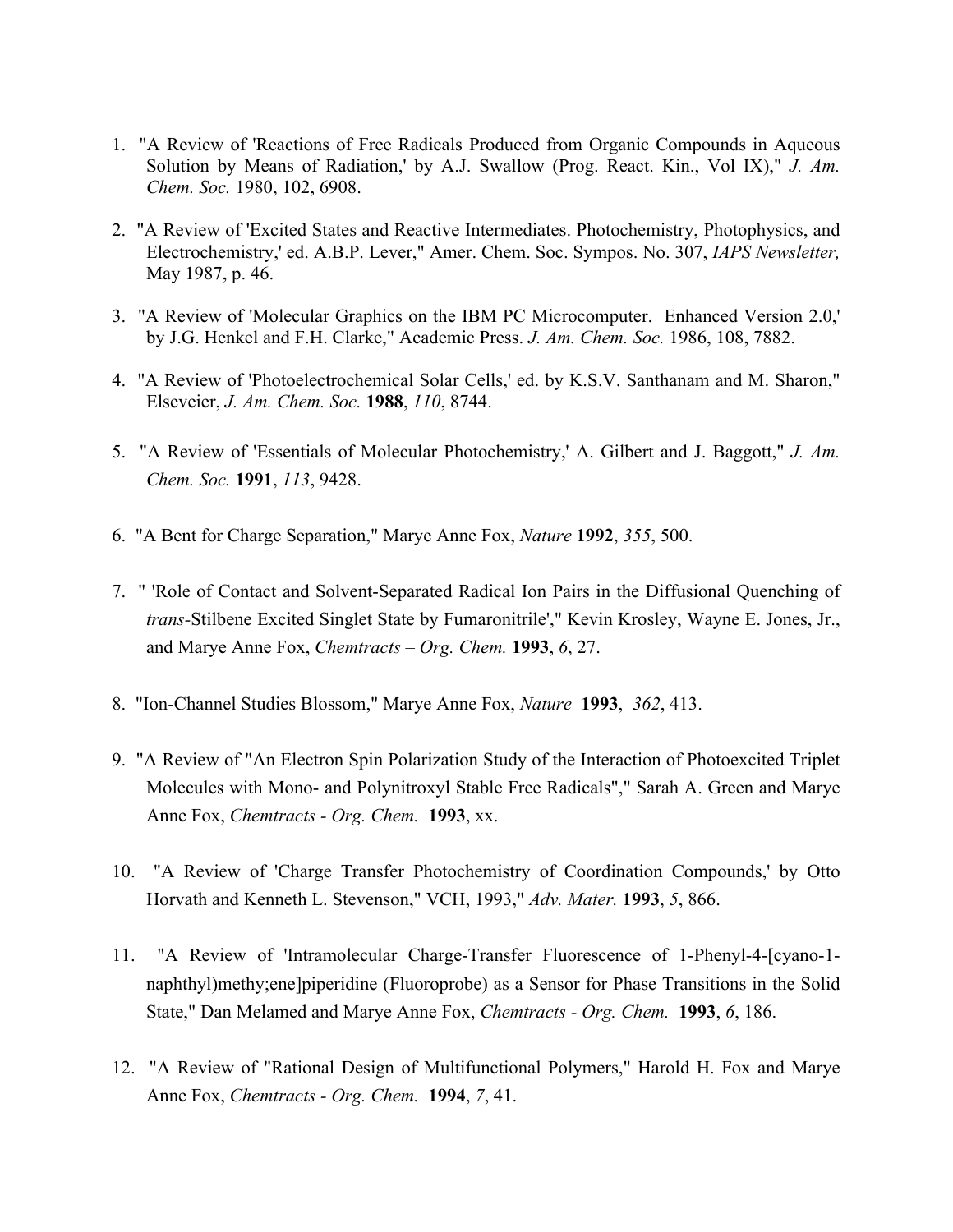- 13. "A Review of "Synthesis of Polyphenylenes and Polynaphthalenes by Thermolysis of Enediynes and Dialkynylbenzenes," Michael O. Wolf and Marye Anne Fox, *Chemtracts - Org. Chem.* **1994**, *7*, 311.
- 14. "A Review of 'Polyurethanes: Chemistry, Technology, and Applications,' by Z. Wirpsza," *J. Amer. Chem. Soc.* **1994**, *116*, 8862.
- 15. "A Review of 'Excited State in Photochemistry of Organic Molecules,' by A. Klessinger and J. Michl," *J. Am. Chem. Soc.* **1996**, *118*, 1815.
- 16. "Chemistry's Research Frontiers," a review of Designing the Molecular World: Chemistry at the Frontier, by Philip Ball, *Chem. Eng. News* **1997** , May 19, p. 49.
- 17. "Michael J.S. Dewar, A Memoir," with Josef Michl, *Memoirs, National Academy of Sciences*, 1999.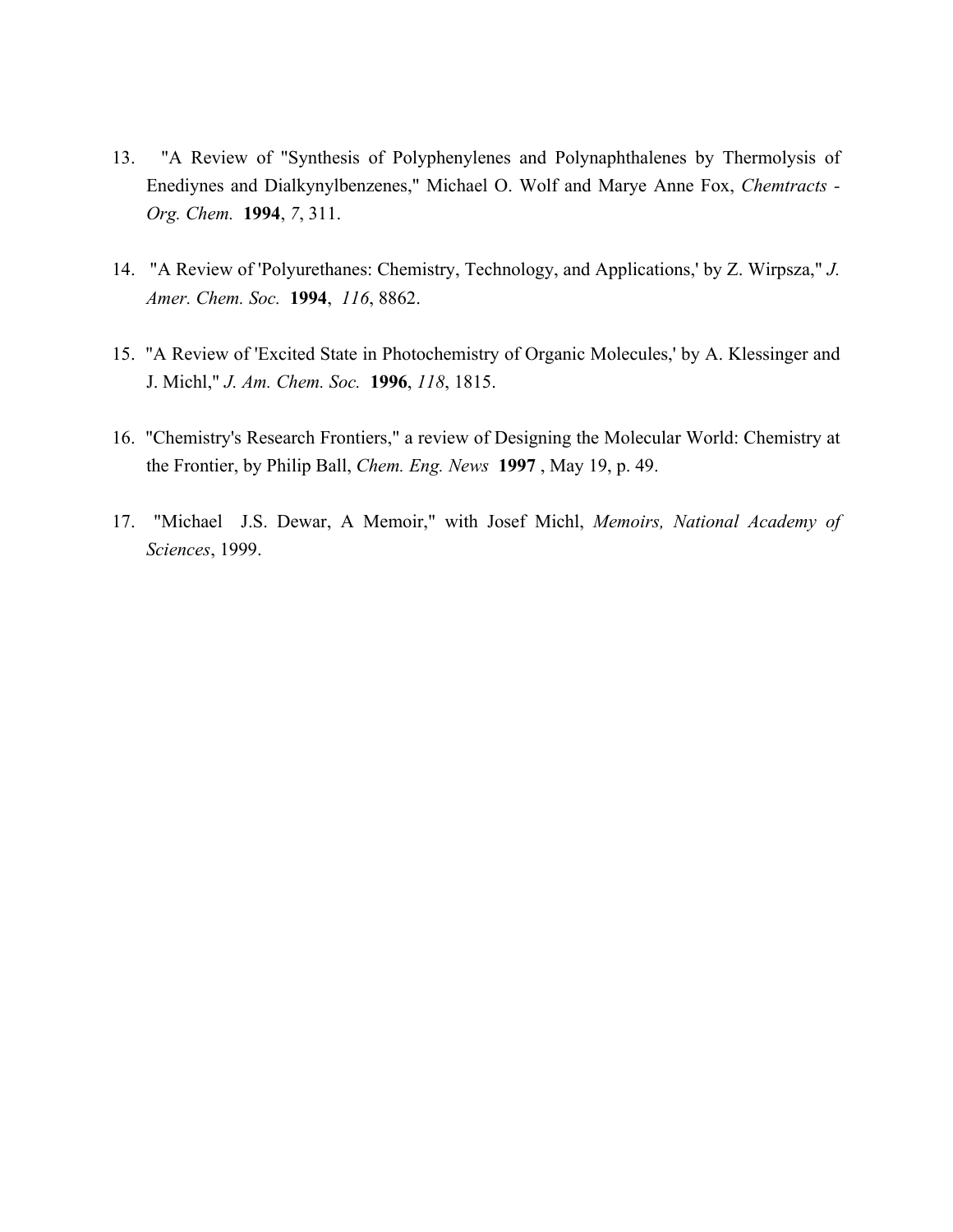# **Policy Articles**

- 1. "Responsible Behavior in the Conduct of Scientific Research," Marye Anne Fox, Ethics Workshop, University of Texas, Jan. 1992.
- 2. "Directions for photochemistry in the last decade of the 20th century", Newsletter, Interamerican Photchemical Society, April 1992.
- 3. "The Role of the University in Technology Transfer," Marye Anne Fox, Commission on the Future of the NSF, Washington, D.C., Oct. 16, 1992.
- 4. "Why is University-based Basic Research Important? My "Top Twenty" Reasons. Marye Anne Fox, Commission on the Future of the NSF, Chicago, IL. Oct. 31, 1992.
- 5. "Educational Leadership in Science and Mathematics," Marye Anne Fox, 8th Annual Eisenhower Conference, Austin, TX, Jan. 24, 1993.
- 6. "The Contribution of Curiosity-Driven Research to Technology," Marye Anne Fox, Eighteenth Annual AAAS Colloquium on Science and Technology Policy, Washington, D.C., April 15, 1993; in Science and Technology Policy Yearbook 1993 , A. H. Teich, S.D. Nelson, and C. McEnaney, Eds.; AAAS , Washington, D.C., 1994.
- 7. "An Expanded Role for the National Science Board? Pros and Cons," Marye Anne Fox, Task Force on the Role of the NSB, Washington, D.C., April 21, 1993.
- 8. "Prospects for Basic Research in Photochemistry in Non-homogeneous Environments," Marye Anne Fox, Interamerican Photochemical Society Newsletter, Fall 1993.
- 9. "Challenged to Collaborate," Marye Anne Fox, Project Kaleidoscope Symposium, San Antonio, Feb. 1994 in Project Kaleidoscope Occasional Paper II, 1994.
- 10. "Briefing papers: 1) The Research Portfolio: The Civilian / Military Balance in Fundamental Science and Engineering; 2) Education: The Research Enterprise and Public Education," White House Office of Science and Technology Policy Forum on Science in the National Interest: Leadership in Basic Science, Mathematics, and Engineering, Jan. 31- Feb. 1, 1994.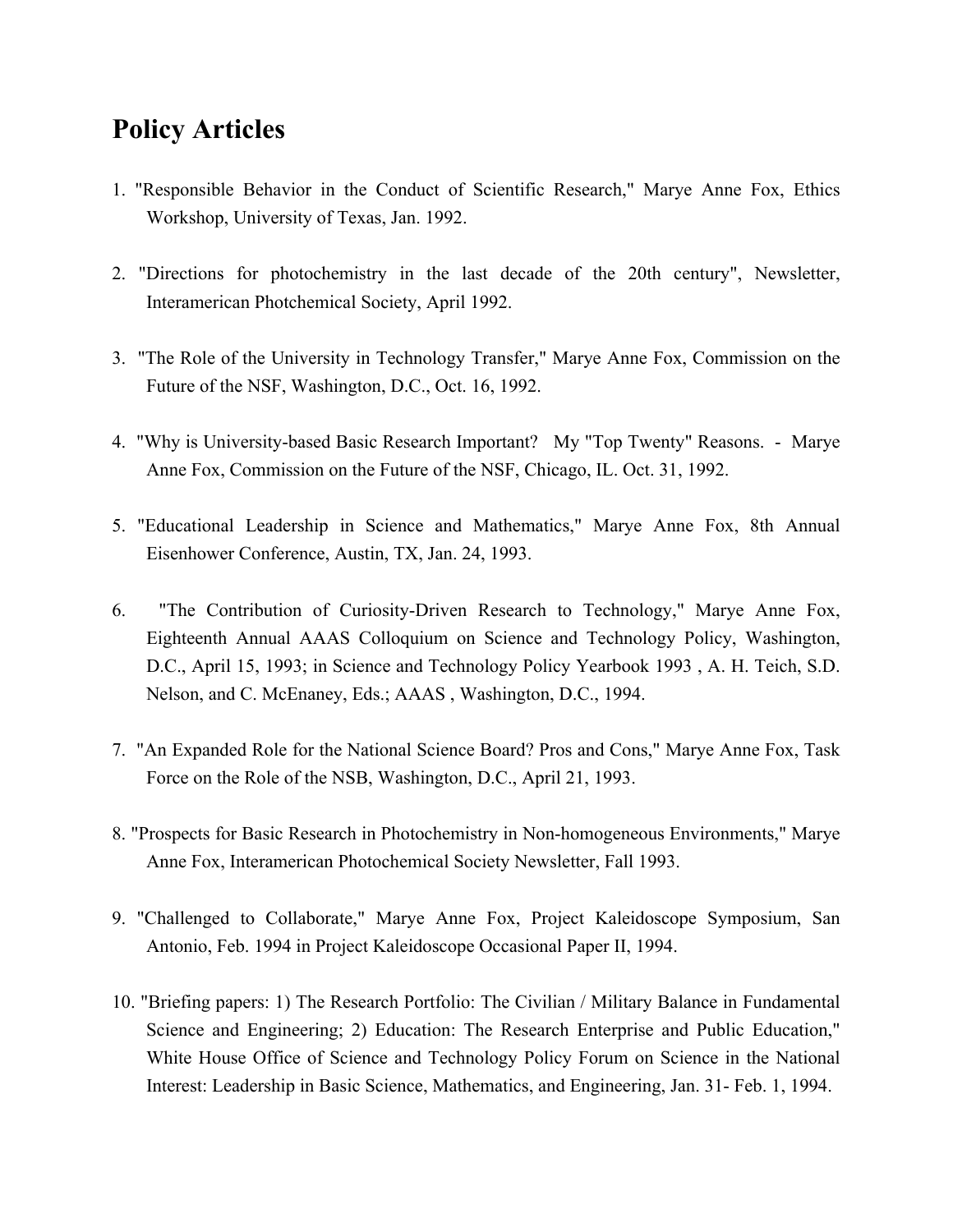- 11. "Chemistry Education : The Key to the Future," Marye Anne Fox, Proceedings, 13th International Conference on Chemical Education, San Juan, P.R., Aug. 1994.
- 12. "Changing Climate for Federal Support of Science and Engineering," Radian R&D Technical Group, Austin, TX, Mar. 1995.
- 13. "Graduate Students: Too Many or Too Narrow?'" Sumposium on the Future of the American University, (Frank Rhodes Retirement), Cornell University, Ithaca, NY, May 1995.
- 14. "Interdisciplinary Research," Retreat for College of Pharmacy, Salado, TX, April 1995.
- 15. "Interdisciplinary Research," Retreat for Department of Civil Engineering, Austin, TX, May 1995.
- 16. "Priorities in Federal Funding," American Chemical Society Heart-of-Texas Section, Austin, TX, Sept. 1995.
- 17. Testimony on Behalf of Basic Research Funding at the National Science Foundation, US Senate Appropriations Committee, Oct. 1995.
- 18. "Drivers of Systemic Educational Reform," Coalition for Science Literacy, Clearwater Beach Florida, Oct. 1995.
- 19. "Department of Defense Support of Basic Research in Science and Engineering," Applied Research Laboratory 50th Anniversary, Austin, TX, Nov 1995.
- 20. "Allocating Federal Investment in Science and Technology," Council of Scientific Societies Presidents, Washington, DC, Dec 1995.
- 21. "Research Opportunities Outside Science and Engineering," UT-Austin College of Business, Dec 1995.
- 22. "From Analysis to Action: Undergraduate Education in Science, Mathemaics, Engineering, and Technology," National Research Council Regional Symposium, Houston, TX, Jan. 1996
- 23. Testimony on Priorities in Federal Research and Development, with Frank Press and Richard Mahoney, US House of Representatives Science Committee, Washington, DC, Mar 1996.
- 24. "Why Should I Support University Research," Schulenberg Lions Club, Schulenberg, TX, Mar 1996.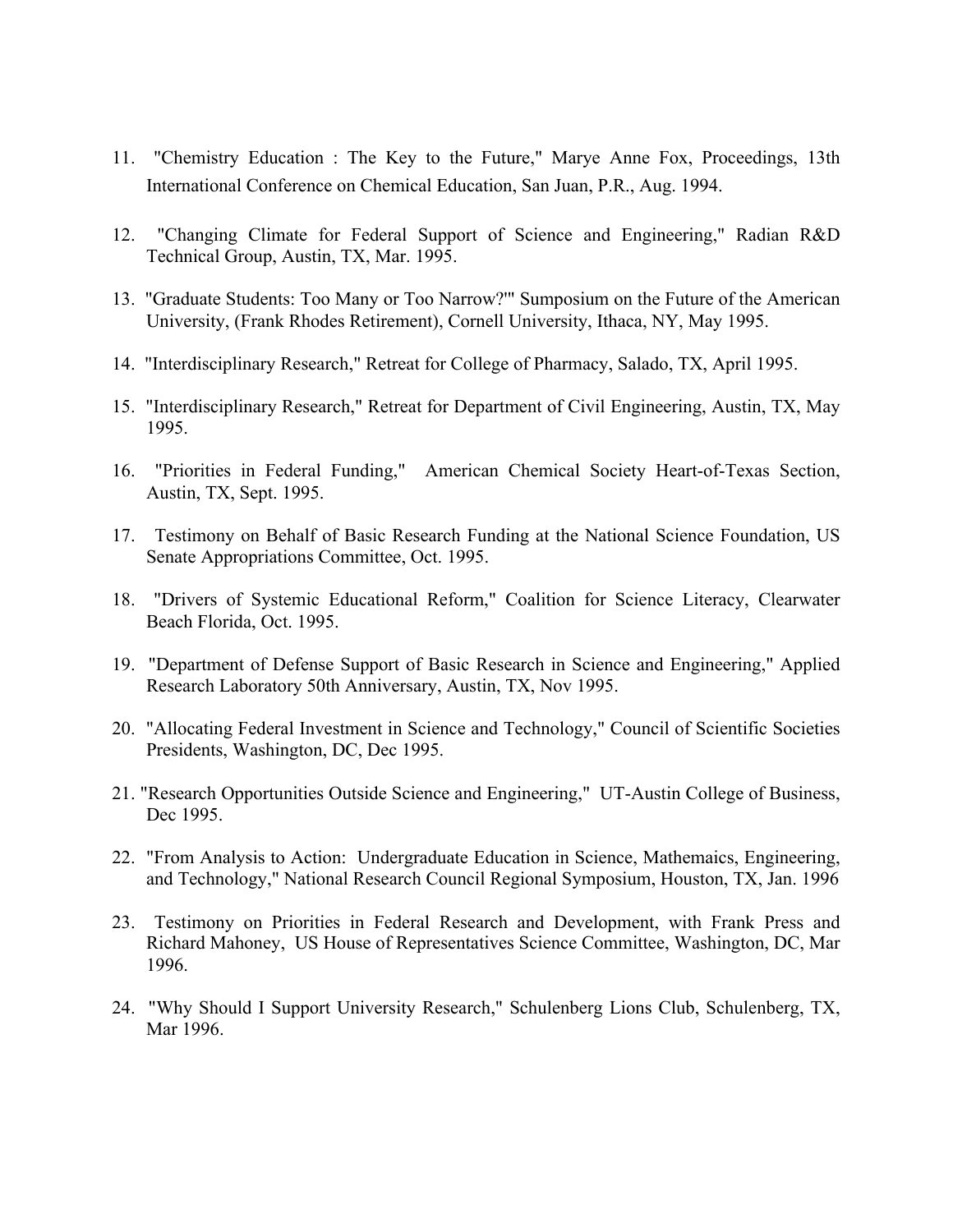- 25. "Ethical questions raised by Industrial Support of Research in Academic Institutions." Symposium on Ethics and Professionalism, American Chemical Society National Meeting, New Orleans, LA, Mar 1996,
- 26. "Partnering Across the Academic Industrial Interface," Symposium on R&D Cooperation and Funding versus Global Leadership, American Chemical Society National Meeting, New Orleans, LA, Mar 1996.
- 27. Sigma Xi, National Town Meeting on Allocating Federal Funds for Science and Technology," April 1996, Chapel Hill, NC
- 28. "Research in the University of the 21st Century." The Next 200 Years, KUT Radio, April 1996,
- 29. "Getting Out of Disciplinary Boxes: Barriers and facilitators of Interdisciplinary Research," AAAS 21st Annual Colloquium on Science and Technology Policy: Science and Technology in an Era of Downsizing, April 1996, Washington, DC,
- 30. "Promoting University Interdisciplinary Research through Collaboration with Industry and National Laboratories," Symposium on Industrial–University–Government Cooperation for US Technological Leadership in the 21st Century," Annual Meeting, National Academy of Engineering, October 2, 1996, Washington, DC; "On Basic Research," *The Bridge,* **1996**, *26*, 22.
- 31. "Interdisciplinary Research at UT's Pickle Research Campus," Oct. 1996.
- 32. "Research and Education at UT-Austin," Austin Lions Club, Oct. 1996.
- 33. "Fostering Breadth in Graduate Education in Astronomy," American Astronomical Society, Tucson, Az, Nov. 1996.
- 34. "Graduate and Undergraduate Education in Materials Science," Materials Research Society, Boston, MA Dec 1996.
- 35. "Graduate Education and Interdisciplinary Research. What It Will Take to Excel in the 21st Century," UT -Austin and UT-San Antonio Colleges of Pharmacy Spring Faculty Retreat, Marble Falls, TX, May 1997,
- 36. "Responding to Stresses at Research Universities: Fostering Interdisciplinary Graduate Education," Big XII Symposium on The Future of Graduate Education in Mathematics and the Sciences, Lincoln, NE, June 1997.
- 37. "Fostering Interdisciplinary Education," Cottrell Scholars Conference, Research Corporation, Tucson, AZ, July 1997.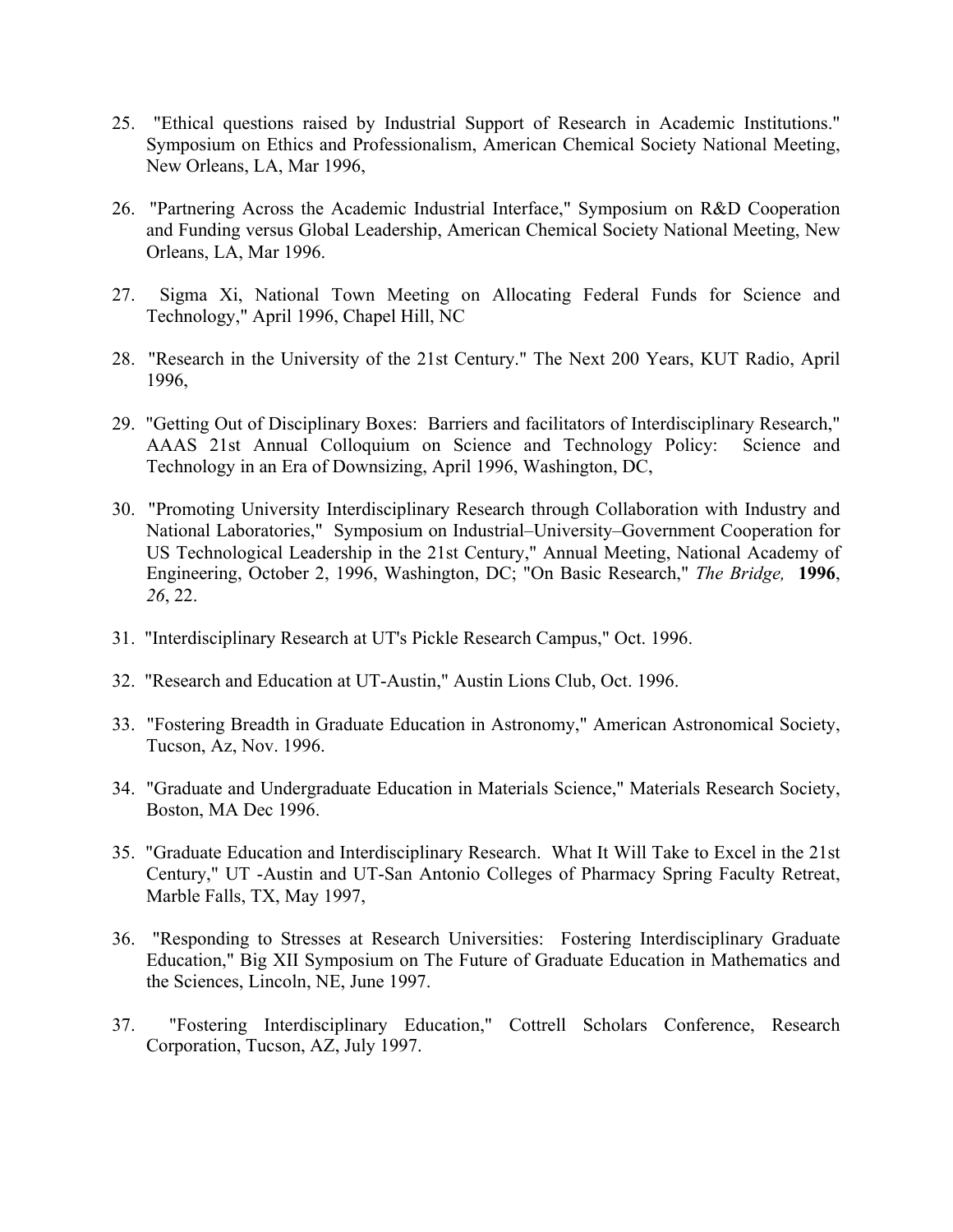- 38. Symposium on the 40th Anniversay of the Launch of Sputnik, National Academy of Sciences, Washington, DC, Oct. 1997
- 39. "Fostering Research Partnerships with the Private Sector," Visiting Delegation, Seattle Chamber of Commerce, Austin, TX, Nov. 1997.

40. NSF State-Industry-University Cooperative Resaerch Centers 1998 Symposium on Future Directions for Federal, State, Industry, and University Cooperative Research Partnerships, "Welcome: Importance of Partnerships," Raleigh, NC, Oct. 1998.

41. Op-ed "Transforming Undergraduate Science Education," Raleigh News and Observer, June 1999.

42. "Bonds Promote Educational Opportunity, Economic Progress," Clarion, **2000**, *4*, 1.

43. Testimony, U.S. House Science Committee, "Experiments in International Benchmarking of US Research Fields," Congressional Register, October 2000. Reprinted in Physics and Society as "Experiments in International Benchmarking of U.S. Research Fields," Marye Anne Fox and Robert M. White, *Phys. Society* **2001**, *30*, 5.

44. "Funds Crucial to Update More than 300 Facilities," Triangle Business Journal, Sept. 2000.

45. "As I See It'" a Scientist's View of a 2nd Century Roman Mosaic, North Carolina Museum of Art Newsletter, October 2000.

46. "Accelerating Progress for Senior Women in Chemistry," ChemWorld, J. Korean Chem. Soc.*41* 101 2001.

47. "Keeping North Carolina Competitive and Prosperous, N&O, May 14, 2001.

48. "The Engaged Arts and Humanities," *American Scientist*, **2002**, *89*, 2 (Jan. / Feb. 2002).

49. "In Praise of Peer Review," *American Scientist* **2002**, *89*, 106 (March / April 2002).

50. "State-sponsored Research as a Vital Economic Investment," *American Scientist* **2002**, *89*, 386 (May / June 2002).

51. "Keeping America Competitive," *American Scientist* **2002**, *89* , 290. (July / Aug. 2002).

52. "Profound, Rapid, and Discontinuous. The Effect of IT on Research Universities," *American Scientist* **2002**, *89*, 386 (Sept. / Oct. 2002).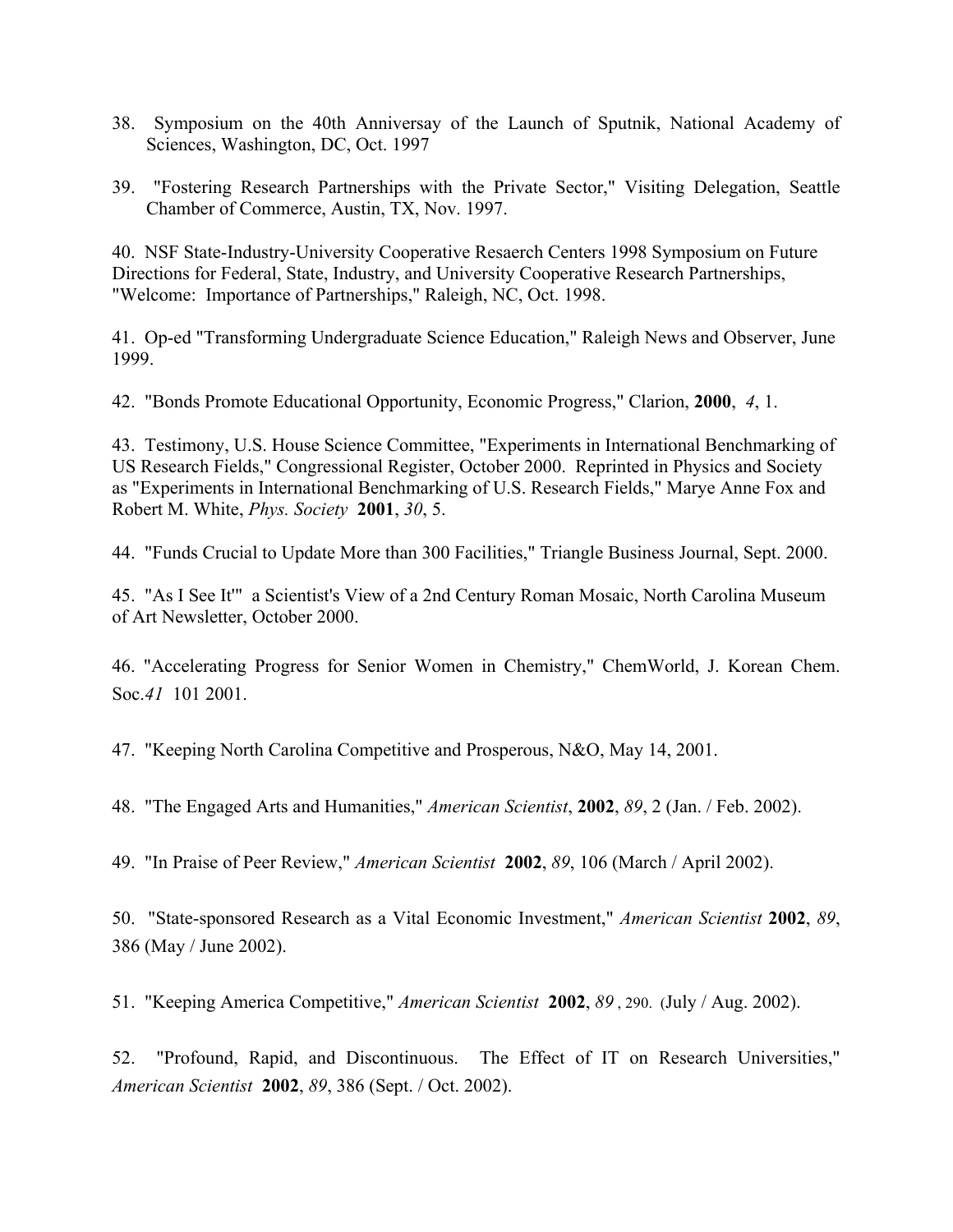53. "Partnerships and Progress." C&E News, Oct. 29, 2002, p. 5.

54. "Flagship Institutions, Public Higher Education, and Research," *American Scientist* **2002**, *89*, 482 (Nov./ Dec, 2001).

55. " BEST (Building Engineering and Science Talent) Blue Ribbon Panels: Interim Progress Report to Congress, "What's Working in Higher Education?" p 11.

56. "Public Sector Collaboration for Agricultural IP Management," Science **2003**, *301*, 174, with Richard C. Atkinson, Roger N. Beachey, Gordon Conway, France A. Cordova, Karen A. Holbrook, Daniel F. Klessig, Richard L. McCormick, Peter M. McPherson, Hunter R. Rawlings III, Rip Rapson, Larry N. Vanderhoef, John D. Wiley, and Charles E. Young.

57. "InterViews: an interview about a life in science with a representative of the National Academies of Science, Nov. 2004: htp://www.nationalacademies.org/interviews/people/fox.html.

58. "Collaboration on Homeland Security," with Stephen Weber, San Diego Union Tribune, Nov. 16, 2004.

59. "The Future of Connect," with David Hale, San Diego Union-Tribune, May 4, 2005.

60. "Expanding the Pool of Math and Science Teachers," San Diego Union Tribune, June 1, 2005, with Mark Thiemens.

61. "The Role of Universities, Businesses, and Public Authorities for the Inclusive Development of Society," Glion Colloquium V, Glion, Switzerland, June, 2005.

62. "The Preuss School: A Bold Challenge is Paying Off," San Diego Union Tribune, July 15, 2005.

63. "Capacity Building and Resource Development for research in the Asia Pacific and North America," Plenary Session II, Association Pacific Rim Universities, National University of Singapore Press, 2005.

64. "Preparing the Teachers of Tomorrow," San Diego Union-Tribune, Jan 13 2007 with Mark Thiemens

65. "The Research University,: Innovative Leadership for the Knowledge Economy." In "Women and Their Work," University of Alberta Press, in press, 2008.

66. "Advancing Science and Technology," Op. Ed, San Diego Union Tribune, Jan. 16, 2009.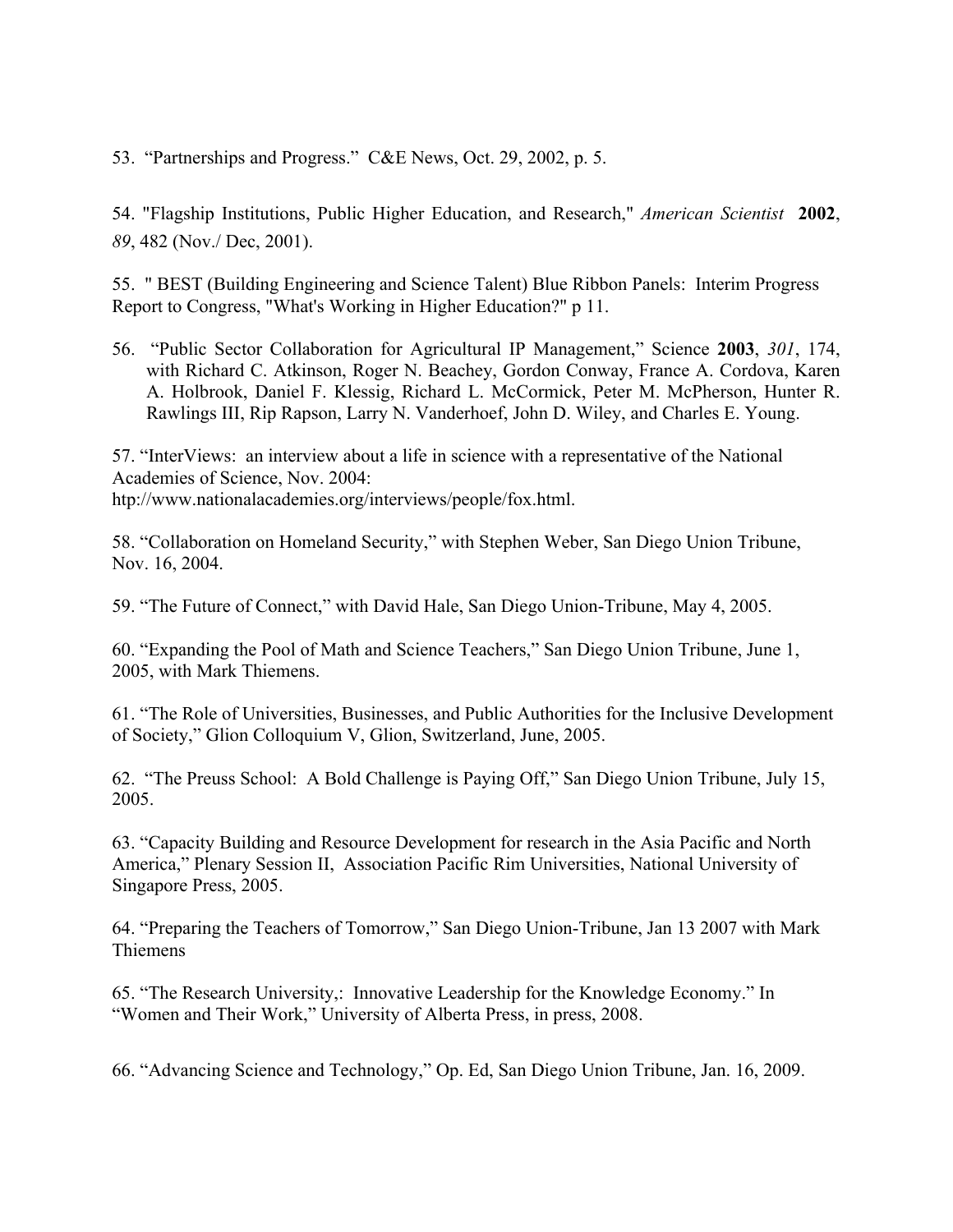67. "Renewable Energy Solutions Without Breaking the Bank – The UC San Diego Story," Educ. Procurement J., Winter 2008-09.

68. "Support our Colleges and Graduates," San Diego Union-Tribune, May 25, 2009, with Constance M. Carroll, Karen S. Haynes, and Stephen L. Weber.

69. Panel on"Educating the Next Generation of Global Leaders," Committee of 100, "Envisioning Our Future Together." April 7, 2010, San Francisco, CA with Henry Yang (Santa Barbara), John Hennessy (Stanford), Zhou Qifeng (Peking), and Gu Binglin (Tsinghua) Marye Anne Fox, *Chinese-American Forum* **2010**, in press.

70. Tuesday Talks at the White House, Nov.16, 2010, with Warren Washington and Stephen Sasson, http//www.whitehouse.gov/blog/2010/11/16/what-you-missed-Tuesday-talk

71. "A Conversation with AAU Presidents and Chancellors: Outlook for the 112<sup>th</sup> Congress." Council on Federal Relations Annual Retreat, Jan. 11, 2011, San Diego, CA, Marye Anne Fox, with Jared Cohon and Robert Berdahl.

72. "A Community Leader's View Join UCSD at the Green Open House, *La Jolla Light*, April 15, 2011.

72. Science, Innovation, and San Diego's Kyoto Symposium, with Mary E. Lyons and Stephen L. Weber, San Diego Union Tribunem April 1, 2011.

73. Hearing by the U.S. House of Rpresentatives Committee on Oversight and Ivestigations, April 21, 2011, Chairman Daryll Issa, "Federal Reseach Support: A Necessary National Investment<sup>"</sup>

### **GRADUATE STUDENT SUPERVISION (48 total degree recipients)**

### **Ph.D. Dissertations:**

 May 1982: Nancy J. Singletary, "Electron Transfer Reactions of Organic Molecules. Part I. Enantiotopic Interactions in the Quenching of Camphor Fluorescence by Chiral Amines. Part II. Photochemistry of the Cyclooctadienyl Anion"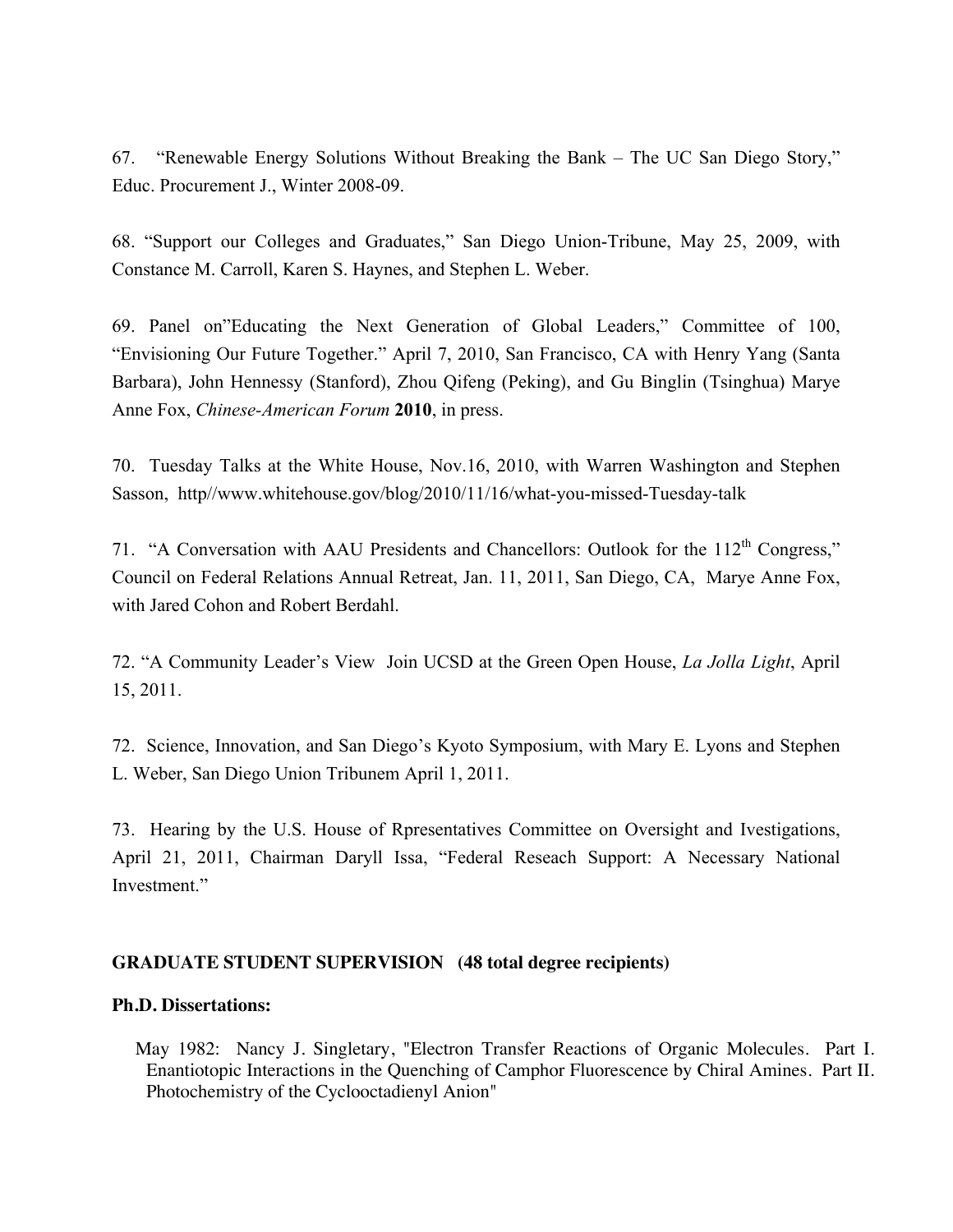- Dec. 1982: Chia-Chung Chen, " I. Mechanistic Features of the Photocatalyzed Oxygenation of Olefins and Arenes on Semiconductor Powders. II. Ionicity in Anionic Photoexcited States"
- Dec. 1985: Janet Nadya Younathan, "Photoinduced Electron Transfer in Organic Systems. I. Photocatalytic Oxidation on Irradiated Semiconductor Powders. II. Influence of Charge Transfer Interactions on Reaction Mechanisms"
- Dec. 1986: Thomas Lee Pettit, "Surface-Mediated Photochemistry. I. Semiconductor-Mediated Photooxidation of Bromide. II. Photoactivity of Zeolite-Supported Tris-(2,2'-bipyridyl) ruthenium and Cadmium Sulfide"
- May 1987: Raul Cardona-Torres, " Photocatalytic Transformations of Organic Substrates in the Presence of Metal Salts"
- Dec. 1988: Phillip Franklin Britt, " Photophysics and Photochemistry of Anthracene-Substituted Methacrylate Polymers and Their Bichromophoric Model Compounds. Generation of Sensitized Photocurrents at a Polymer-Modified Semiconductor Electrode"
- Dec. 1988: Debra Diane Sackett, "Electron Transfer Reactions and Heterogeneous Catalysis of Organic Molecules"
- Dec. 1988: Brian Alan Gregg, " Liquid Crystalline Porphyrins and Porphyrin-Ruthenium Oxide Microreactors: Molecular Engineering for Solar Energy Conversion," co-supervision with A.J. Bard.
- May 1989: Nicoline Johanna Kiwiet, "Laser-induced Photoelectrochemistry at TiO<sub>2</sub> Electrodes: An Investigation of the LITOP Technique"
- Aug. 1989: David A. Shultz, "Excited States and Dianions of Tetraphenylethylene Cyclophanes: The Bis[n.1] metacyclophanylidenes"
- Aug. 1989: Eugene Simon Smotkin, "Photoelectrochemistry of Semiconductor Arrays and Q-State Particles," co-supervision with A.J. Bard.
- Dec. 1989: Daniel Alan Chandler, "Aspects of Nickel Complexes with 1,2-Bis(phosphino)benzene Ligands"
- Dec. 1989: Richard Barton Draper, Jr., "Titanium Dioxide Photosensitized Oxidation Reactions. Direct Electron Transfer or OH Radical Mediated Electron Transfer"
- May 1990: Elizabeth R. Gaillard, "A Kinetic Study of Several Reactions involving Excited State Sigma Bond Cleavages"
- Aug. 1990: Jennifer Louise Muzyka, "Controlling Electron Transfer: Semiconductors and Electrochemical Techniques"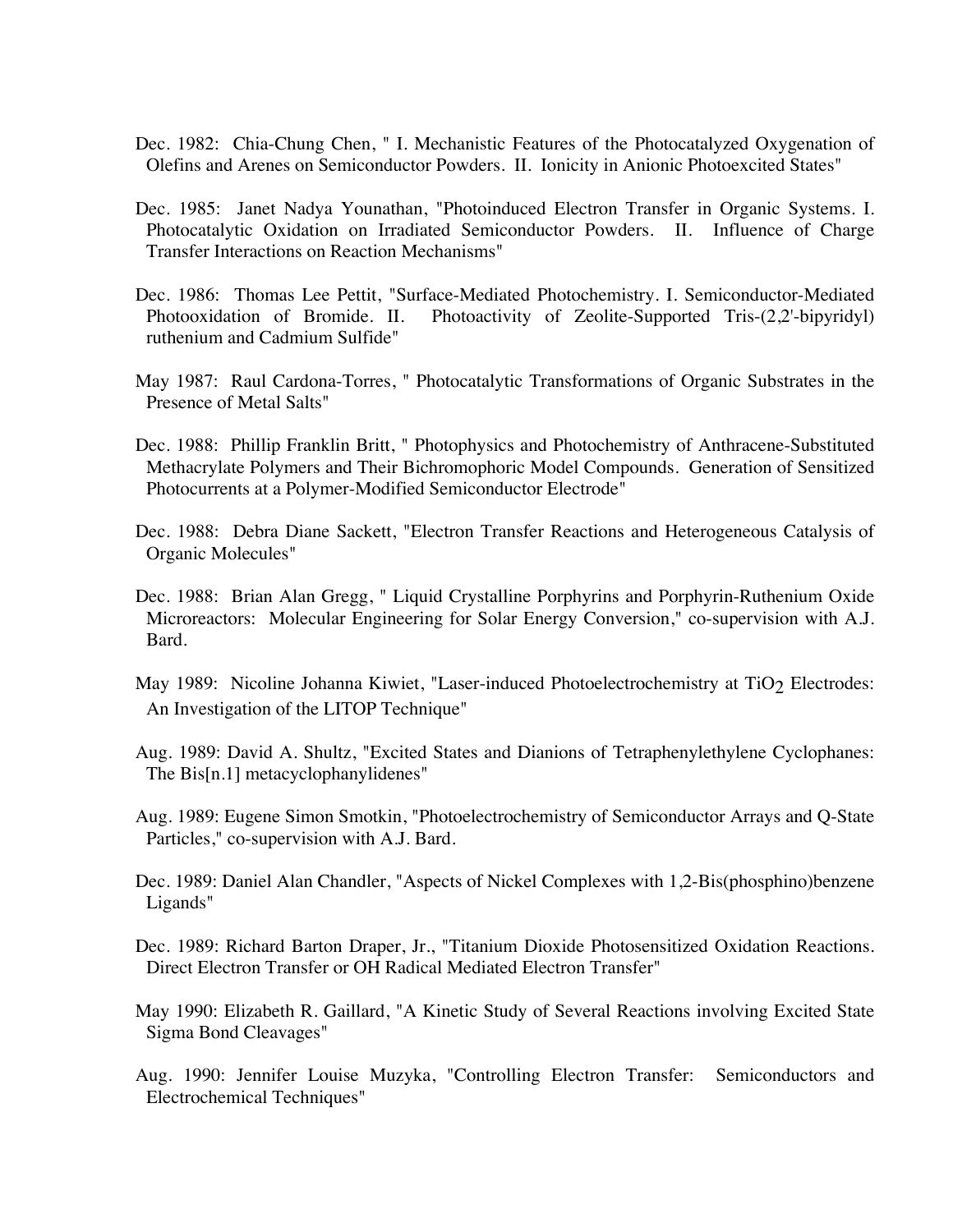- May 1991: Ya-Jun Zheng, "Application of AM1 Method to Chemically Interesting Molecules and their Reactions," co-supervision with M.J.S. Dewar.
- Dec. 1991: Walter Torres Hernandez, " A Search for Novel Anisotropic Materials Based on Conducting Organic Polymers"
- June 1992: Cheagil Jackson Hwang, "Application of the AM1 Semiempirical Method to Problems in Ozonation and Organic Chemistry," co-supervision with M.J.S. Dewar.
- June 1992: Andrienne Claire Friedli, " Doubly Functionalized [n] Staffanes: Synthesis and Electron Transfer," co-supervision with J. Michl
- Aug. 1992: Horng-Long Pan, "Structural Characterization, Physical Property Study and Reactivity Examination of Liquid Crystalline Porphyrins: A New Molecular Device for Charge Storage"
- Aug. 1992: Shiyamalie Renuka Ruberu, "Photoreactivity of Organic Intermediates and Semiconductor-mediated Competitive Electron Transfer"
- June 1993: Maria Theresa Dulay, "Identification and Characterization of Transient Intermediates in Homogeneous and Heterogeneous Media"
- Jan. 1994: David Thomas Breslin, "Excited and Ground State Reactivities of Radicals and Radical Ions"
- Aug. 1994: Pei-Wei Wang, " Aspects of Multidentate Phosphine Ligands in the Formation of Metal Coordination Polymers, Dimetallic Complexes, and Catalysts"
- June 1995: Diana M. Watkins, "Photoinduced Electron and Energy Transfer on Chromophore and Quencher Labeled Ring Opening Metathesis Polymerization (ROMP) Copolymers"
- Dec. 1995: Gina Marie Stewart, " Photoinduced Electron Transfer Reactions in Heterogeneous Photocatalysis and in Macromolecular Arrays"
- June 1996: Timothy A. Rhodes, "The Investigation of Molecular Interactions in Supercritical Fluids using Reaction Dynamics"
- Aug. 1997: Renae Dianna Fossum, " Electron and Energy Transfer Processes in Donor-Acceptor Appended Polynorbornenes and Aryl-dyads"
- Aug. 1997: Weijin Li, "Toward Polymeric Arrays for Long-Range Energy and Electron Transfer"
- Nov. 1998: Raymond Scott Reese, "Self-Assembled Monolayers of Organosulfur Compounds on Gold Incorporating Terminal Conjugated Arenes, Redox Active Probes, and Oligonucleotides"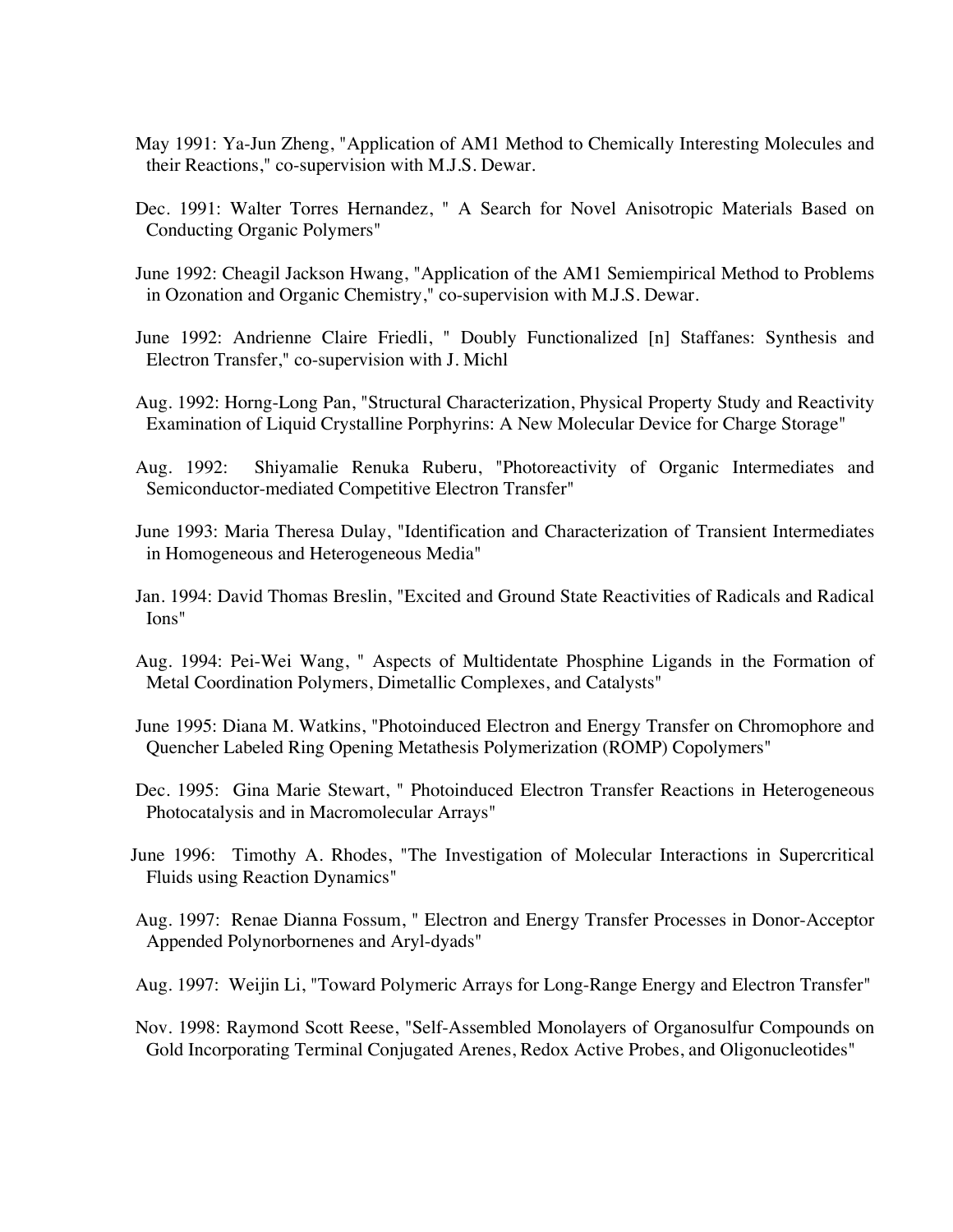- Nov. 2000: Julie Ann Teetsov, "Photophysical Characterization and Near-field Scanning Optical Microscopy of Dilute Solutions and Ordered Films of Alkyl-substituted Polyfluorenes." Cosupervised with David van den Bout.
- Aug. 2003: Yongchao Zhang, "Amperometric DNA Sensing Using Wired Enzyme-based Electrodes." (co-supervised with Adam Heller.
- Nov. 2003: Rosario Mario Fico, "Structure Property Relationships in Organic Biradicals." (cosupervised with Stephen E. Webber.

#### **M.S. Theses**

- Dec. 1981: Kay Ann Campbell, "Electrochemical Investigations of Group VIB Transition Metals Complexed with Macrocyclic Ligands and of Tetra-*t-*butyltetrahedrane"
- May, 1982: Carol Ann Triebel, "Photochemical and Electrochemical Investigations of Phenylthioethers and Styrylthioethers"
	- May 1984: Russell Joseph Seguin, "The Search for Electrocatalysis of Carbonyl Reductions on Tin Oxide Semiconductor Electrodes Covalently Modified with NAD+ Coenzyme Analogs"
	- May 1989: Walter Torres Hernandez, "Electrochemical Synthesis and Characterization of Some Polythiophene Derivatives"
	- Dec. 1989: Elizabeth Ann Esteves, "Synthesis and Electrocatalytic Properties of NAD+ Analogs"
	- Dec. 1989: Karl Leon Worthen, "A Study of the Factors Governing the Physical Properties of Polypyrrole"
	- Aug. 1990: Gary Allen Reitz, "Electrocatalytic Polymerization of Acrylonitrile Mediated by Transition Metal Complexes"
	- Dec. 1990: Polly Suzanne Martin, "Electrochemical and Photochemical Rearrangements"
	- Dec. 1990: Debra Washington-Dedeaux, "The Photocatalytic Degradation of Organotin Compounds on Irradiated TiO<sub>2</sub> Suspensions"
	- May 1994: Joey Dean Pierce, "Electron Energy Loss Spectroscopy of tert-Butyl Isonitrile," cosupervision with J. Michl
	- Dec. 1994: Traci Lee Batchelder, " Photoinduced Intramolecular Electron Transfer on a Helical Peptide Backbone"
	- June 1996: Heike Wilhelmine Thompson, "Photophysical Studies of Polymers with Appended Chromophores Prepared by Group Transfer Polymerization and of the Photochromic Behavior of 7-(10-thiodecoxy)coumarin as Self-Assembled Monolayers on Gold"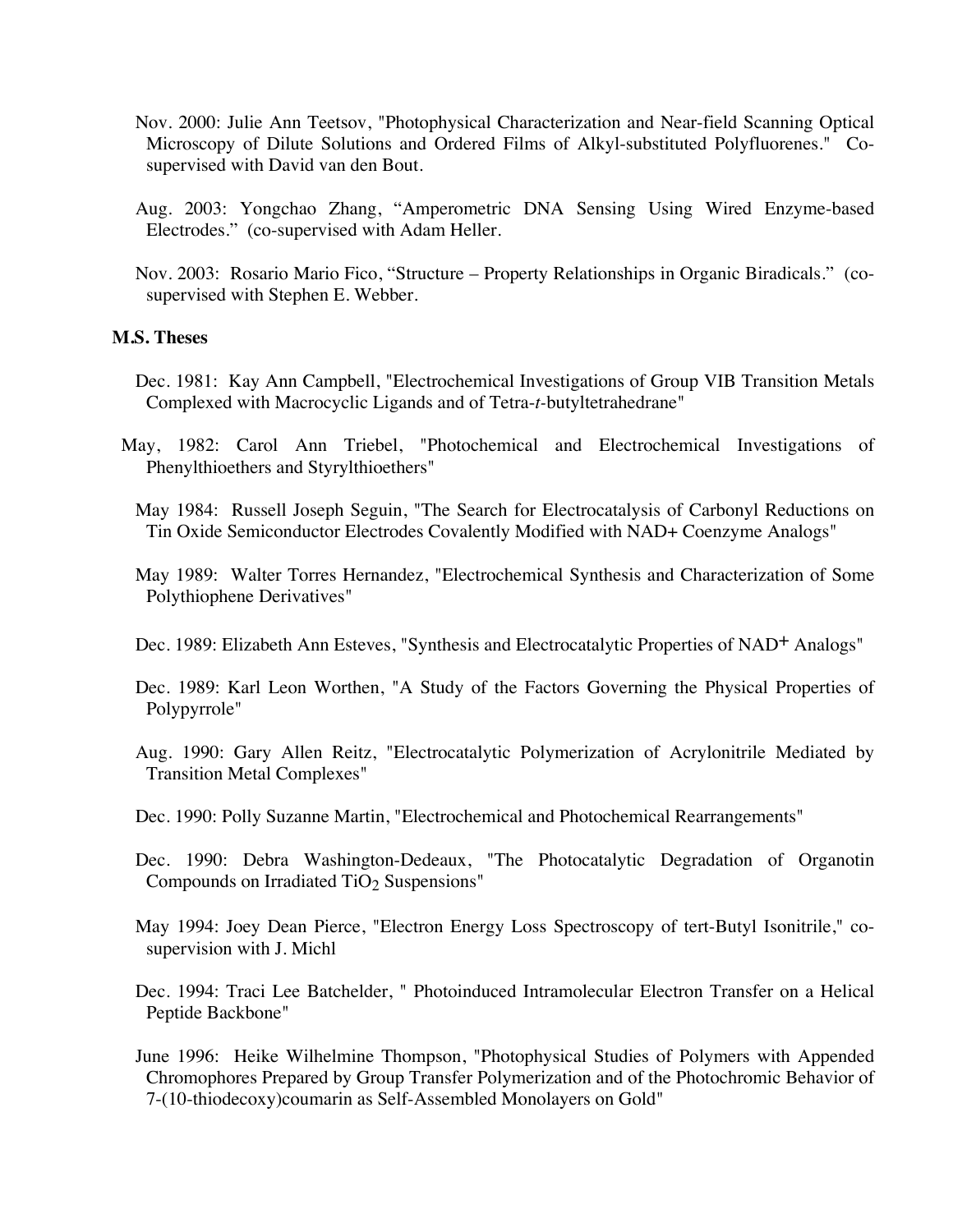- June 1996: Jennifer Rebecca Vincent, " A Photovoltaic Study of Alkyl-substituted Metalloporphyrins for Solar Energy Conversion and Applications to Charge Storage"
- Aug. 1996: Nicholas John Crano, "Preparation and Photocatalytic Studies on a Novel Tisubstituted Polyoxometalate"
- Aug. 1997: Marilyn Dehasse Wooten, "Characterization, Adsorption, and Photochemistry of 10- Thiodecyl-2-anthryl Ether Self-assembled on Gold."

Dec. 1997: Michael Francis Hay, "Electronic Interactions in Verdazyl Diradicals."

As of 8/05, 24 are working in industry (51%), 12 as University faculty (25%), 6 in government laboratories (13%), 3 as postdoctoral fellows (7%), 1 as a teacher (2%), and 1 as a business analyst (2%).

#### **Postdoctoral Fellows Supervised** (67 as of 9/10)

Robert Abdon (1996) A. A. Abdel-Wahab (1987) Ryoichi Akaba (1982) Alexander Barzykin (1991) David Brooks (1993) Marina Canepa (1999) Carlisle Chambers (1992) Ya-li Chao (1984) Ming-Jang Chen (1982) Fang Chen (1998) David Collard (1991) Stephen Creager (1989) Reza Dabestani (1988) Kate Doan (1992) Dean Duncan (1996) John Ferry (1996) Harold Fox (1993) Elena Gallopini (1995) Tarek Ghaddar (2001) Sarah Green (1992) Tao Gu (2001) Guangqing Guo (2004) T. Hirakawa (2002) James Hohman (1981) Jun Hu (1998) Bo Hong (1993) Annette Howell (2000) Bruce Hrnjez (1988)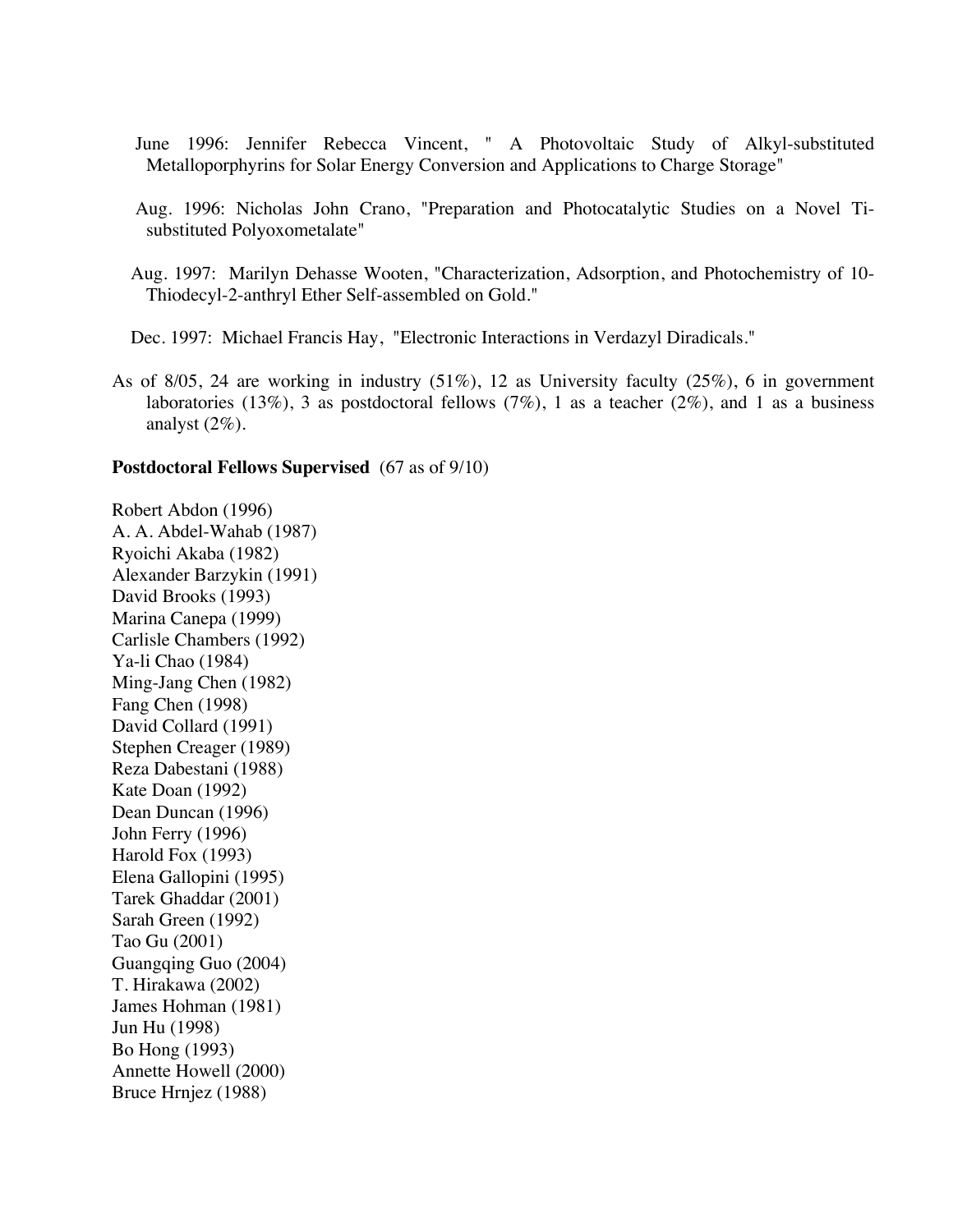C.B. Huang (1983) John (Tad) Hurst (1984) Wayne Jones (1992) Kabir-ud-Din (1978) Prahant Kamat (1984) Kevin Kittredge (1998) Andreas Knorr (1996) Kevin Krosley (1992) Akihiko Kudo (1989) Jun Lin (1992) Xien Liu (2009) Fang Liu (1998) Barbara Lindig (1982) Mark Meier (1990) Daniel Melamed (1992) Jon Merkert (1992) Frederick Nobs (1979) Yoshio Nosaka (1987) Haruo Ogawa (1988) Hiromi Osoro (1996) Kevin O'Shea (1991) Koon-ha Park (1986) Kathy Pearlstine (1986) Jerry Reddinger (1998) Philippe Renaud (1987) Ute Resch (1991) M.R. Resmi (1999) Resmi Ravachandaran (2000) Mariana Rusa (2002) Todd Ryan (1995) Karen Salomon (1987) Xuebin Shao (2009) Ya-ping Sun (1992) Tze-pei Tien (1987) Evgeny Ushakov (2001) Karl Weber (1986) Michael Wolf (1993) Eran Zahavy (1996) Jian Zhang (1999) Lingyong Zhu (2007) Shebo Zhao (2009)

As of 9/10, counting students and postdoctoral fellows, 69 are working in industry, 52 hold tenured or tenure-track academic positions, 17 are in government labs, 9 are postdoctoral fellows (with me or other groups), 1 is at Chemical Abstracts Service, 2 are secondary school teachers, and 3 are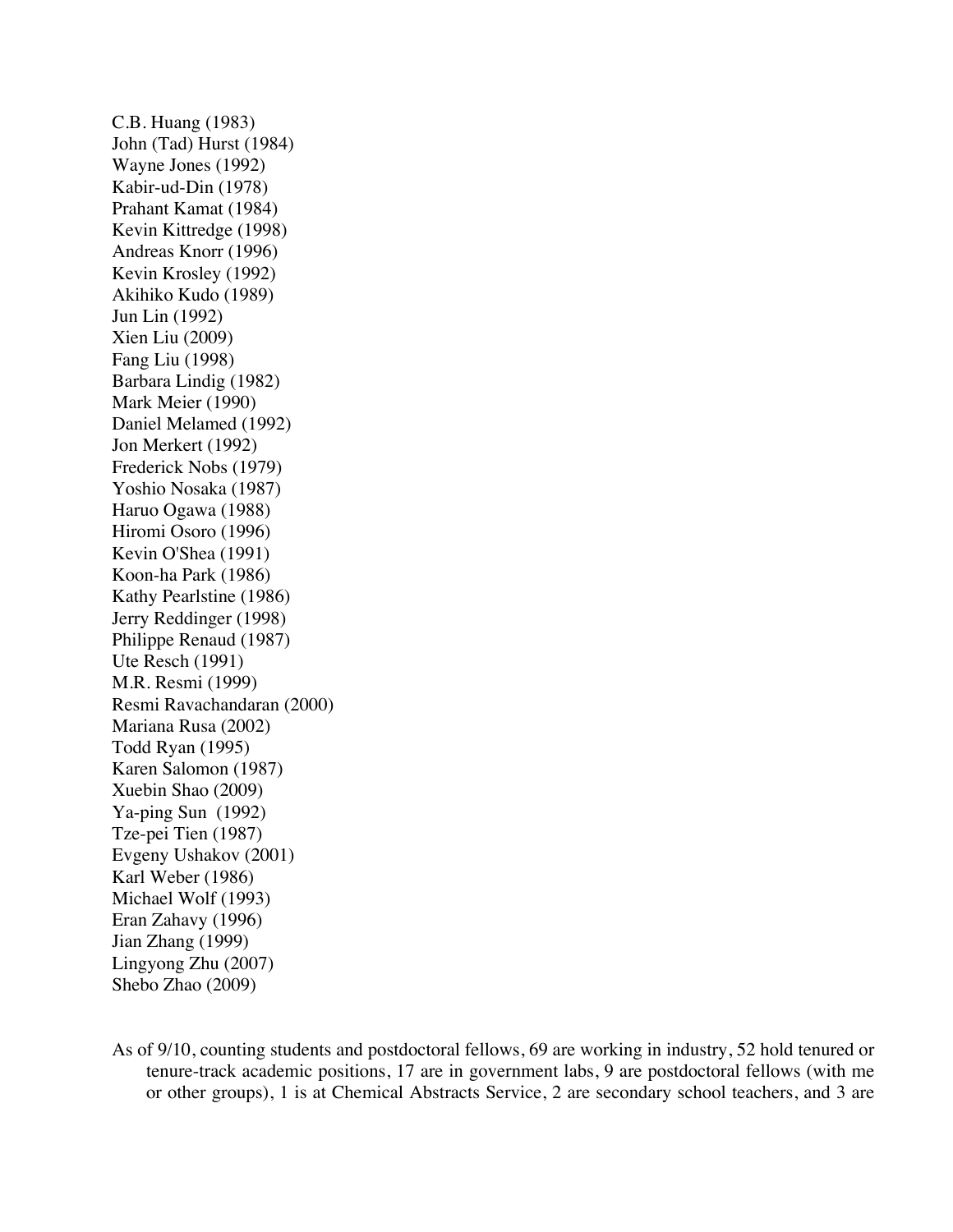business analysts for chemical technology companies. All visiting students completed degrees at their home institutions and all sabbatical visitors returned to their previous academic appointments.

#### **Visiting Research Students**

Rita Terzian (Concordia University), 1990 Thomas Türk (Regensburg), 1991 Ed Wolfrum (North Carolina State Univ.), 1990

#### **Sabbatical Visitors** (17 as of 9/10)

Josephina Arce de Sanabia (Puerto Rico), 1986 David Avnir (Jerusalem), 1990 Fuat Bayrakceken (Anakara), 1989 Horst Böttcher (Dresden), 1989 Michel Chanon (Marseilles), 1987 Karical Gopidas (Bangalore), 2003 Albert Mau (Victoria), 1983 Mishiyuki Ota (Kyushu), 1996 Luis Otera (Cordoba, Argentina), 1996 James Pincock (Dalhousie), 1984 Arvind Ranade (Aligarh India, 1985 and 1999) Marissa Santos (Cordoba, Argentina) 1996 Tsukasa Torimoto (Osaka), 1996 Toshio Uchihara (Osaka), 1993 James Utley (London), 1995 Hiromi Yamashita (Osaka), 1993 Eran Zahavy (Israeli Biomedical Foundation), 2007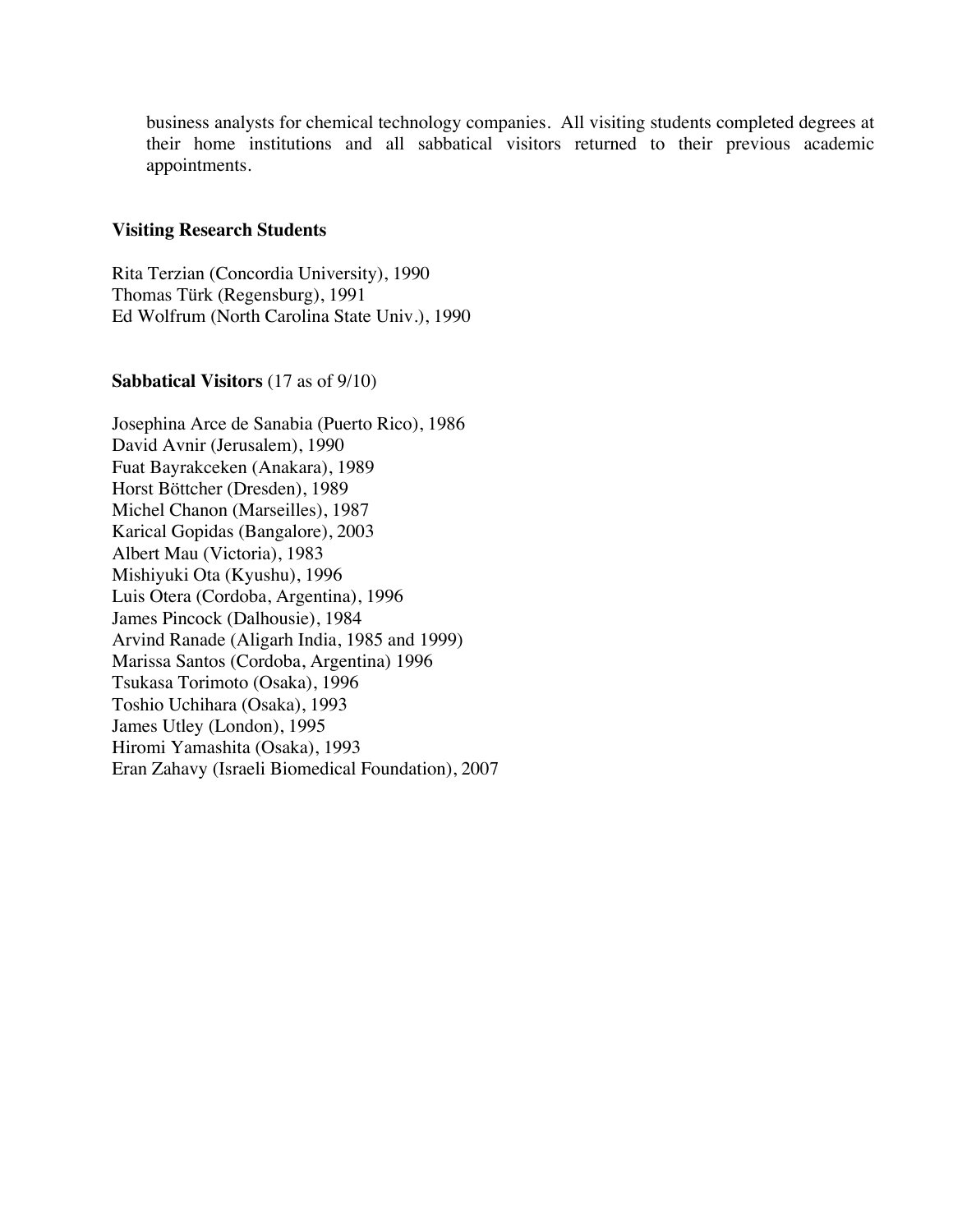### **Invited Professional Lectures**

15<sup>th</sup> International Conference on TiO2 Photocatalysis, Fundamentals and Applications, Nov. 2010, San Deigo, CA, "Dendrimers as Light Harvesting Phtosensitizers of TiO2,"

16<sup>th</sup> International Conference on Advanced Oxidation Technologies for Treatment of Water, Air, and Soil, Nov. 2010, San Diego, CA, "Photochemistry on Ambient Aerosols."

"Evolution of the Successful Public Research University," Marye Anne Fox, *Chinese-American Forum* **2010**, in press.

- Annenberg Professors In Leadership and Management Series, Clairmont, CA, March 2009, "Leadership, Globalization, and the Economy."
- Dreyfus Foundation Forum on Environmental Chemistry, New York, NY, Oct. 2008, "Supporting Postdoctoral Fellows at the Interface of Emerging Disciplines."
- American Chemical Society 236th National Meeting, Philadelphia, PA, Aug. 2008, Centennial Celebration of the Organic Division, "Reactive Intermediates and Excited States on Surfaces and in Solution."
- US Korea Conference on Science, Technology, and Innovation, San Diego, CA, Aug, 2008,"The Research University: Leading Innovation and the Knowledge Economy."

Groundbreaking Convocation for King Abdullah University of Science and Technology (KAUST) Jeddah, Saudi Arabia, Oct. 2007, "Energy Research as the Basis for Commercialism."

Kyoto International STS Forum, Kyoto, Japan, Sept. 2007, "The Role of Research Universities in the 21<sup>st</sup> Century."

- American Chemical Society 234th National Meeting, Boston, MA, Aug. 2007, Committee on Science, "Partnering for Innovation and Competitiveness: Critical Factors that Promote or Impede Success."
- American Chemical Society 2334th National Meeting, Boston, MA, Aug. 2007, Symposium Honoring Howard Zimmerman on his 80<sup>th</sup> Birthday: Photochemistry on the Nanoscale: Recent Advances in Photochemistry on Nanostructured Surfaces."
- U.S. Department of Energy, 29<sup>th</sup> Solar Photochemistry Research Conference, Warrenton, VA, June 2007, with James K. Whitesell, Tao Gu, and Linyoung Zhu, "Photoinduced Charge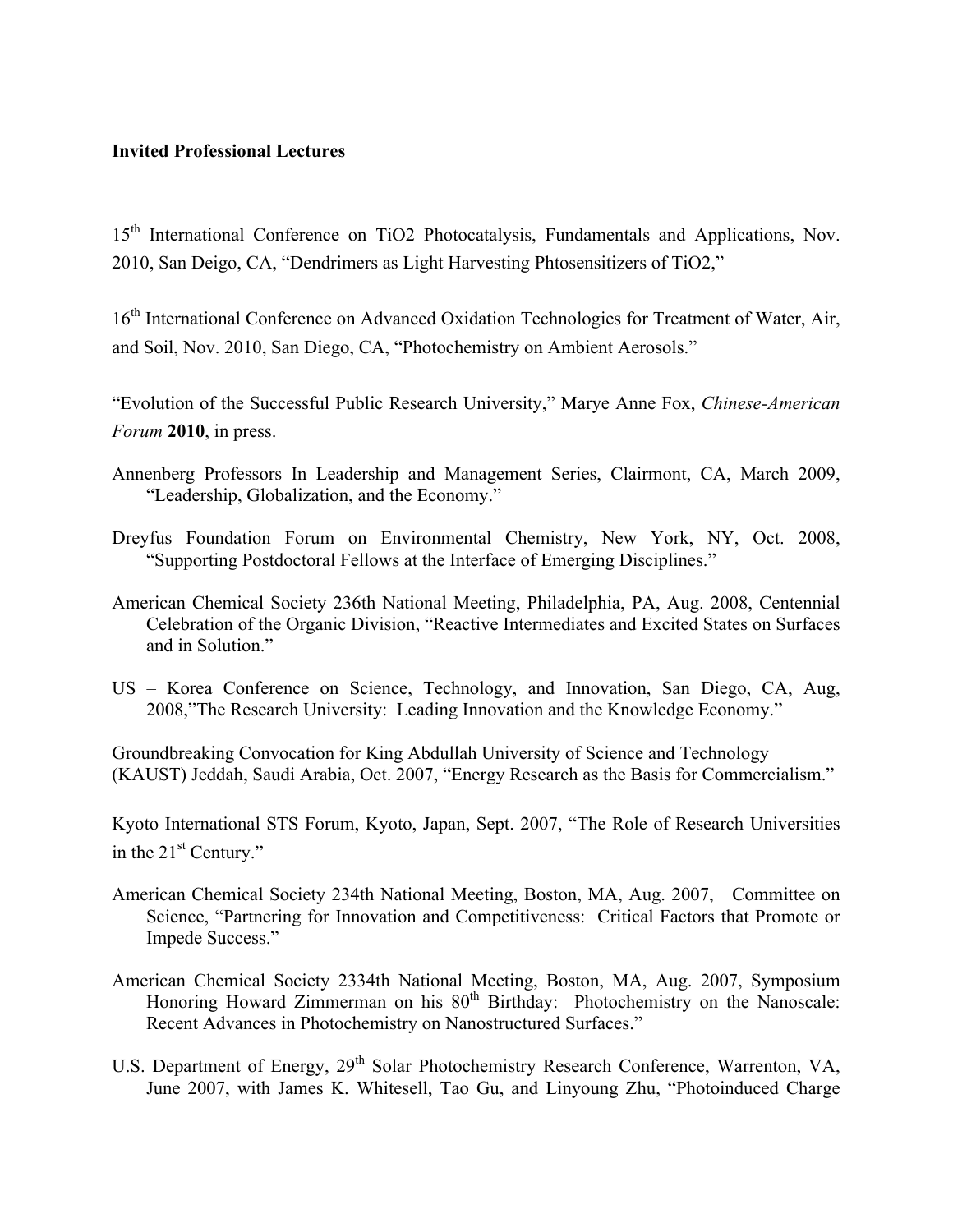Separation across Redox Gradients: Organic-Inorganic Composite Dyads with Dendrimeric Sensitizers Bound to Nanocrystalline Semiconductor and Metal Clusters."

Wyeth Lecture, Rutgers University, New Brunswick, NJ, Jan. 2007, "Self-assembled Monolayers as Photoprobes of Nanostructure."

U.S. State Department Symposium on Women in Higher Education Leadership positions, Kuwait University, Kuwait City, Kuwait, Jan. 2007, "Physical Science Collaborations as a Route to Peace and Prosperity."

- U.S. Department of Energy, 28<sup>th</sup> Solar Photochemistry Research Conference, Warrenton, VA, June 2006, "Synthesis of Discotic Liquid Crystalline Silsesquioxanes," with Guangqing Guo and James K. Whitesell.
- American Chemical Society 232nd National Meeting, Washington, DC, Aug. 2005, Panel of University Chief Executives on the Future of Education, "Promoting an Inclusive and Supportive Science Community."
- American Chemical Society 232nd National Meeting, Washington, DC, Aug. 2005, Symposium on Envisioning Undergraduate Chemistry Education in 2015, " What Should a 2015 Chemistry Graduate Know?"
- San Diego Section, American Chemical Society, San Diego, CA Aug. 2005, "Photoprobes of Self-assembly on Surfaces," with James K. Whitesell.
- Colloque en l'Honneur des Professeurs P. Barbara et M.A. Fox, Institut Universitaire de France, Paris, June 2005, "Photochemical Probes of Organization in Dendrimers and Self-Assembled Monolayers.
- Singapore Biomedical Research Council Distinguished Visiting Lecturer, April, 2005, 1) "Global Collaborations for Economic Development"; 2) "Photoresponsiveness of Selfassembled Monolayers,"; and 3) "Your Future in Scince: Opportunities in the Life Sciences and Physical Sciences,."
- American Chemical Society 230th National Meeting, San Diego, CA, Aug. 2004, "Parsons Award Lecture: The Challenge of Globalization to American Research and Development."
- American Chemical Society 36<sup>th</sup> Great Lakes Regional Meeting, Peoria, IL, Oct. 2004, "Early Events in the Photoassisted Dehydration of Unactivated Hydrocarbons," with Craig Hill and Dean Duncan.
- American Chemical Society 228th National Meeting, Philadelphia, PA, Aug. 2004, Symposium on Molecular Models of Photosynthesis, "Chromophore Aggregation in Functionalized Dendrimers," presented by Tao Gu.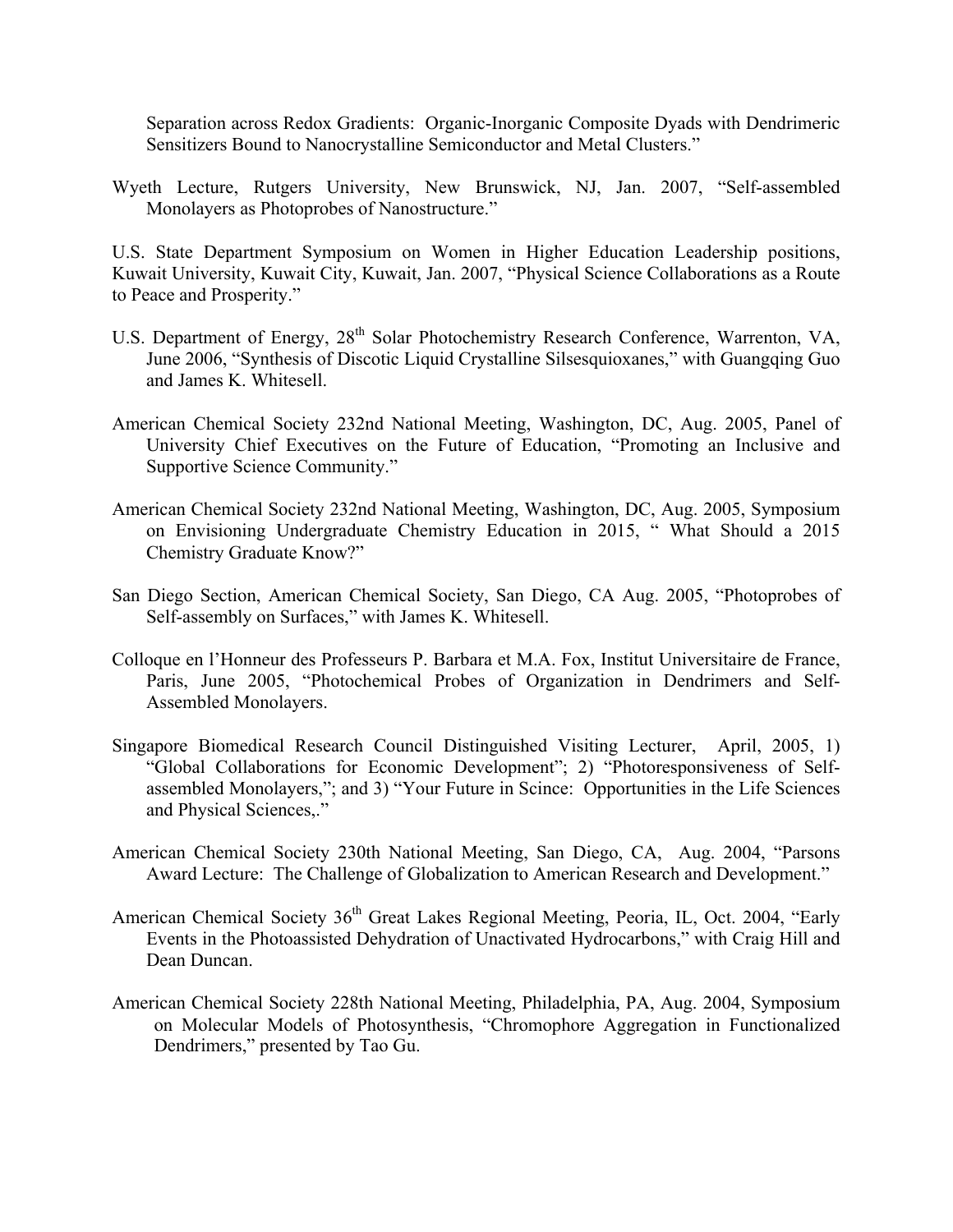- American Chemical Society 228th National Meeting, Philadelphia, PA, Aug. 2004 "Subpicosecond Transient Dynamics on Gold Nanoparticles Encapsulated by a Fluorophore-terminated Monolayer, with James K. Whitesell and Tao Gu.
- American Chemical Society 227th National Meeting, Anaheim, CA, March 2004, Symposium on Computational Chemistry: Beyond Michael Dewar's Legacy: Modern Semiempirical MO Theory , "Aggregation Effects: Single Molecules and Nanoarrays."
- American Chemical Society 227th National Meeting, Anaheim, CA, March, 2004,"A Fullerenefunctionalized Self-assembled Monolayers on Au (111)," with Tao Gu and James Whitesell.
- American Chemical Society 227th National Meeting, San Diego, CA, March 2004, Symposium on Nanoscience in Inorganic Chemistry, "Organic–inorganic Nanocomposites: Photoreactivity and Catalysis," with James K. Whitesell.
- US Office of Science and Technology Policy, Chapel Hill, NC, Oct. 2003, Symposium on Appropriate Costs of the Research Enterprise – Determination, Recovery, and Accountability, Nov. 2003, "Unfunded Mandates in University Research."
- 3<sup>rd</sup> International Dendrimer Symposium, Berlin, Germany, Sept. 2003, with James Whitesell and Tarek Ghaddar, "Dendrimers as Vehicles for Light Harvesting and for Initiating Multiple Electron Transfers."
- American Chemical Society 226th National Meeting, New York, NY, Sept. 2003, Symposium on The Interface of Chemistry and Biology, "Photoresponsive and Catalytically Active Selfassembled Arrays."
- American Chemical Society / Petroleum Research Foundation Workshop on Optical, Electrical, and magnetic Materials, Seattle, WA, June 2003, with Tao Gu and James K. Whitesell, "Synthesis and characterization of Fullerene–Pyrene Dendrons."
- Southeast Magnetic Resonance Conference Dinner, RTP, NC, Oct. 2002, "Innovation in Physical Science as a Driver of Biomedical Research."
- National Academy of Engineering, Symposium on Research Universities in the 21st Century: A Tribute to Guy Stever", Washington, DC, Oct. 2002, "Fostering Industrial Partnerships."
- 27th European Peptide Symposium, Sorrento, Italy, Sept. 2002, " New Linkers for Directionally Organized Assemblies of Helical Peptides on Surfaces."
- Presidential Lecture, 224th American Chemical Society National Meeting, Boston, MA, Aug. 2002, "Building an Interdisciplinary Research Team."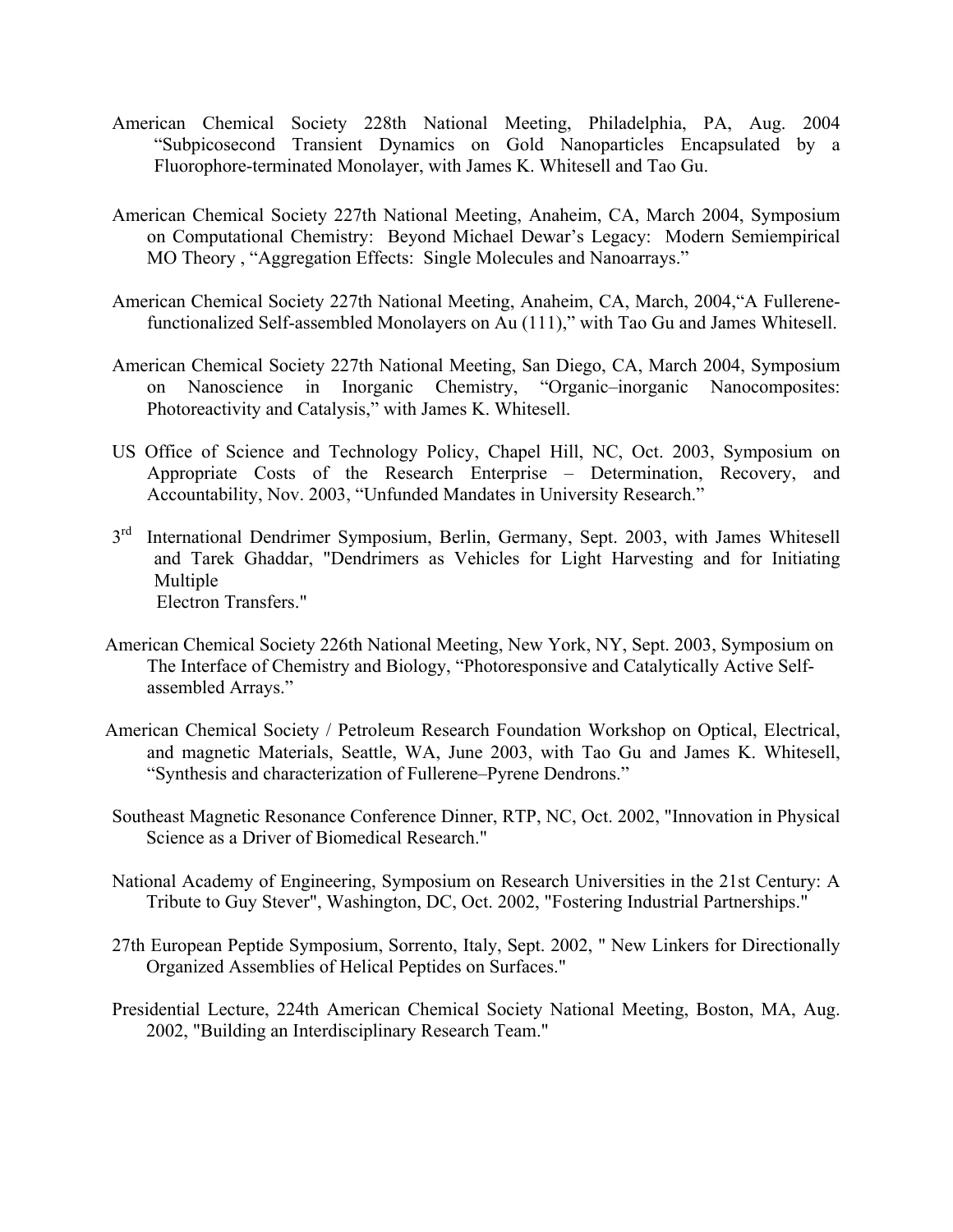- Department of Energy Solar Photochemistry Research Conference, Airlie, VA, June 2002, "Chromophore-Laden Dendrimers as Highly Absorptive Multielectron Redox Centers with Tarek Ghaddar, James F. Wishart, David W. Thompson, and James K. Whitesell.
- Electrochemical Society National Meeting, Plenary Lecture, Philadelphia, PA, May 2002, "Electrochemistry: A Key Technology in the Nation's Economic Recovery."
- Awards Lecture Honoring David M. Lemal, Symposium on Creative Work in Fluorine Chemistry, 223rd American Chemical Society National Meeting, Orlando, FL, April 2002, "Chromophore-labeled Dendrimers as Vehicles for Light Harvesting and for Initiating Multiple Electron Transfers."
- Presidential Lecture, 223rd American Chemical Society National Meeting, Orlando, FL, April 2002, Diversity in the 21st Century: Advancing Women in Science,"Supporting Academic Careers for Women."
- XXIth International Photochemistry/ Photophysics Meeting, Moscow, July 2001, "Optoelectronic Interactions in Organized Media."
- Gordon Research Conference, July 2001, "Modification of Photoreactivity by Constraint within a Self-Assembled Monolayer.
- US Army Research Office, 50th Anniversary Symposium, Excellence in Research: A Key to the Objective Force, RTP, NC, June 2001, Panelist on "Need for Mission-oriented Basic Research at the Millennium: Supporting the Army's Vision."
- Department of Energy Solar Photochemistry Research Conference, Lake Tahoe, CA, June 2001, "The Effect of the Spacer Chain Length on the Fluorescence Intensity of 9-Alkylfluorenyl Thiol Self-assembled Monolayers on Gold," with Kevin Kittredge and James K. Whitesell.
- Biannual Review meeting, National Science Foundation Science and Technology Center for Environmentally Responsible Solvents and Process and the Kenan Center for the Utilization of Carbon Dioxide in Manufacturing, Chapel Hill, NC, April 2001, with Resmi Ravachandaran.
- Symposium on Photocatalysis on Science and Technology of Titania Photocatalysis, Pacifichem 2000, Joint meeting of the American, Canadian, Japanese, and Australian Chemical Societies, Honolulu, HI, Dec.  $2000$ , "Surface Properties of TiO<sub>2</sub> in Supercritical Carbon Dioxide."
- Symposium on Environmental Applications of Ionizing Radiation, Pacifichem 2000, Joint meeting of the American, Canadian, Japanese, and Australian Chemical Societies, Honolulu, HI, Dec. 2000, "A Comparison of the Reactivity of Free Radicals Products Produced in Solution by Pulse Radiolysis and on the Surface of Photocatalysts by Flash Photolysis."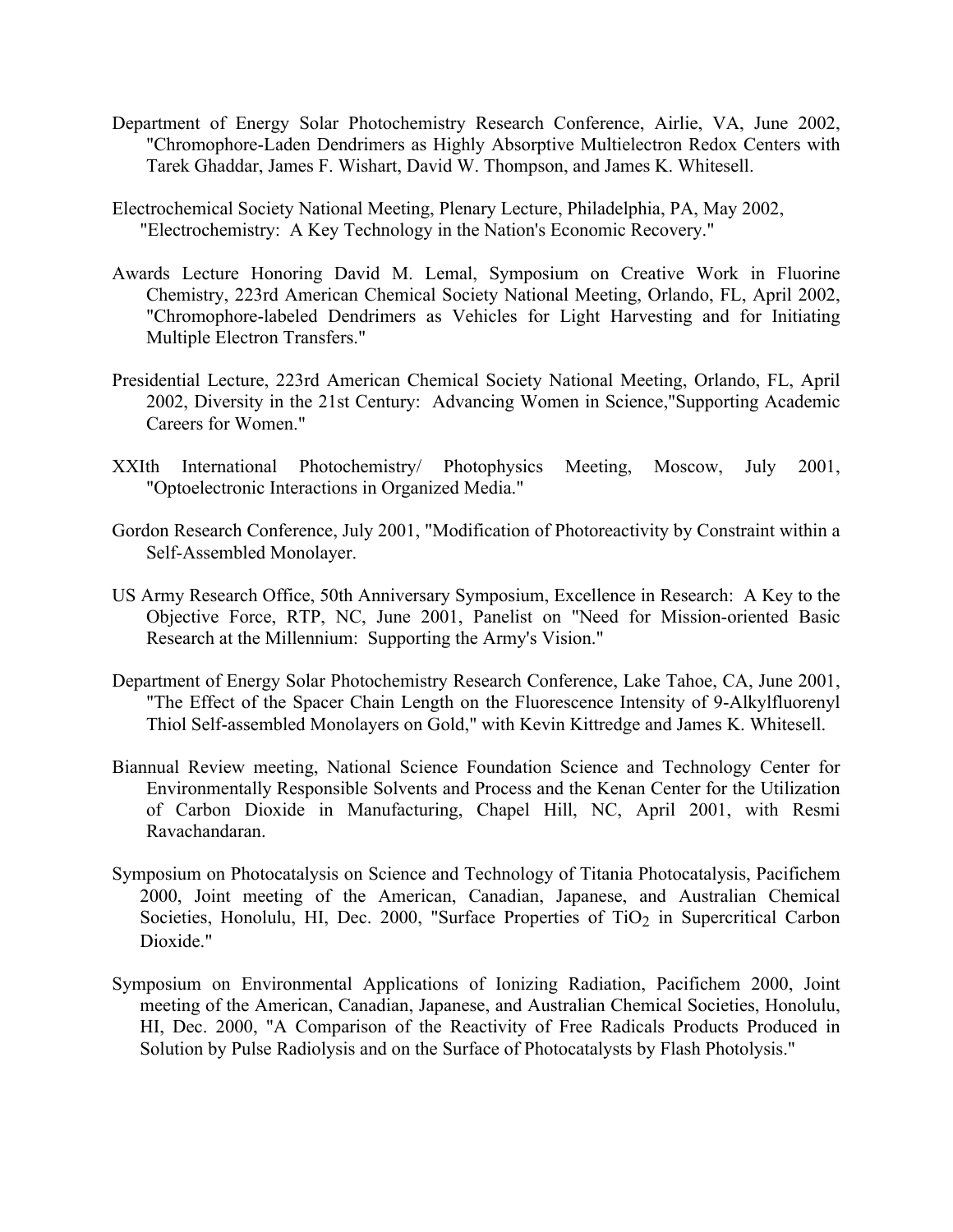- Launch Event, Duke Institute for Genomic Sciences and Policy, Durham, NC, November 2000, "Panel Discussion on the Future of Cancer Research: Genomics, Genetics, and Beyond," with A.L. Caplan, H.T. Greely, R.D. Klausner, and J.E. Porter.
- American Chemical Society Pan American Chemical Conference, San Juan, Puerto Rico, July, 2000, "Controlling Two– and Three–Dimensional Photochemistry in Self-assembled Monolayers."
- XXV International Symposium on Macrocyclic Chemistry, Scotland, July 2000, "Photoswitchable Ditopic Receptors: Synthesis, Cation-induced Self-assembly into Dimeric Complexes and Stereospecific [2+2]-photocycloaddition of Multiphotochromic 15-crown-5 ethers of Quinoline,"with E.N. Andrioukhina, O.A. Fedorova, E.N. Ushakov, A.V. Buevich, M.V. Alfimov, B.Eliasson, U.G. Edlund, J.K. Whitesell, and S. Gromov.
- XXV International Symposium on Macrocyclic Chemistry, Scotland, July 2000, "Synthesis, Self-assembly and Photochemical Behavior of Novel Ion-selective Charge Transfer Complexes based on Bis-crown ether stilbenes," with A.I.Vedernikov, E.N. Ushakov, A.A. Botsmanova, M.V. Alfimov, B. Eliasson U. Edlund, J.K. Whitesell, and S. Gromov.
- 13th International Conference on the Photochemical Conversion and Storage of Solar Energy, IPS 2000, July 2000, Aspen, CO, with J.K.Whitesell, J.Hu, F. Liu, K.Kittredge, and J. Zhang, "Contrasting Photoreactivity in Self-assembled Monolayers on Planar Gold Surfaces and as Shells on Colloidal Gold Clusters."
- IXth International Symposium on Luminescence Spectrometry, Montpelier, France, May 2000, with Eran Zahavy and Scott Reese, presented by Dr. Zahavy, "Photophysical Quenching and Photocurrent Effects Mediated by Guanine in Pyrene End-labeled Oligonucleotides".
- "Unmatched Women in Science Series, Carnegie-Mellon University, Pittsburgh, PA, May 2000, "Photoresponsive Self-assembled Monolayers."
- Committee on Science and Engineering Public Policy, National Science Board, Washington, D.C., March 2000, "International Benchmarking of Strategic US Research Fields."
- Press Conference at the National Academy of Sciences releasing "International Benchmarking," COSEPUP, National Academy of Sciences, Washington, DC, March 2000.
- Global Salute to Polymers, American Chemical Society RTP Polymer Group, Cary, NC, Oct. 1999, " Electron Transfer in Asymmetric Polymers."
- 37th IUPAC Congress/ 27th GDCh General Meeting, Berlin, Aug. 1999, "Controlling Two- and Three- Dimensional Photochemistry in Self-assembled Monolayers."
- Fourth International Conference on Materials Chemistry, Trinity College, Dublin, Ireland, July 1999, "Shell-Core Nanoparticles."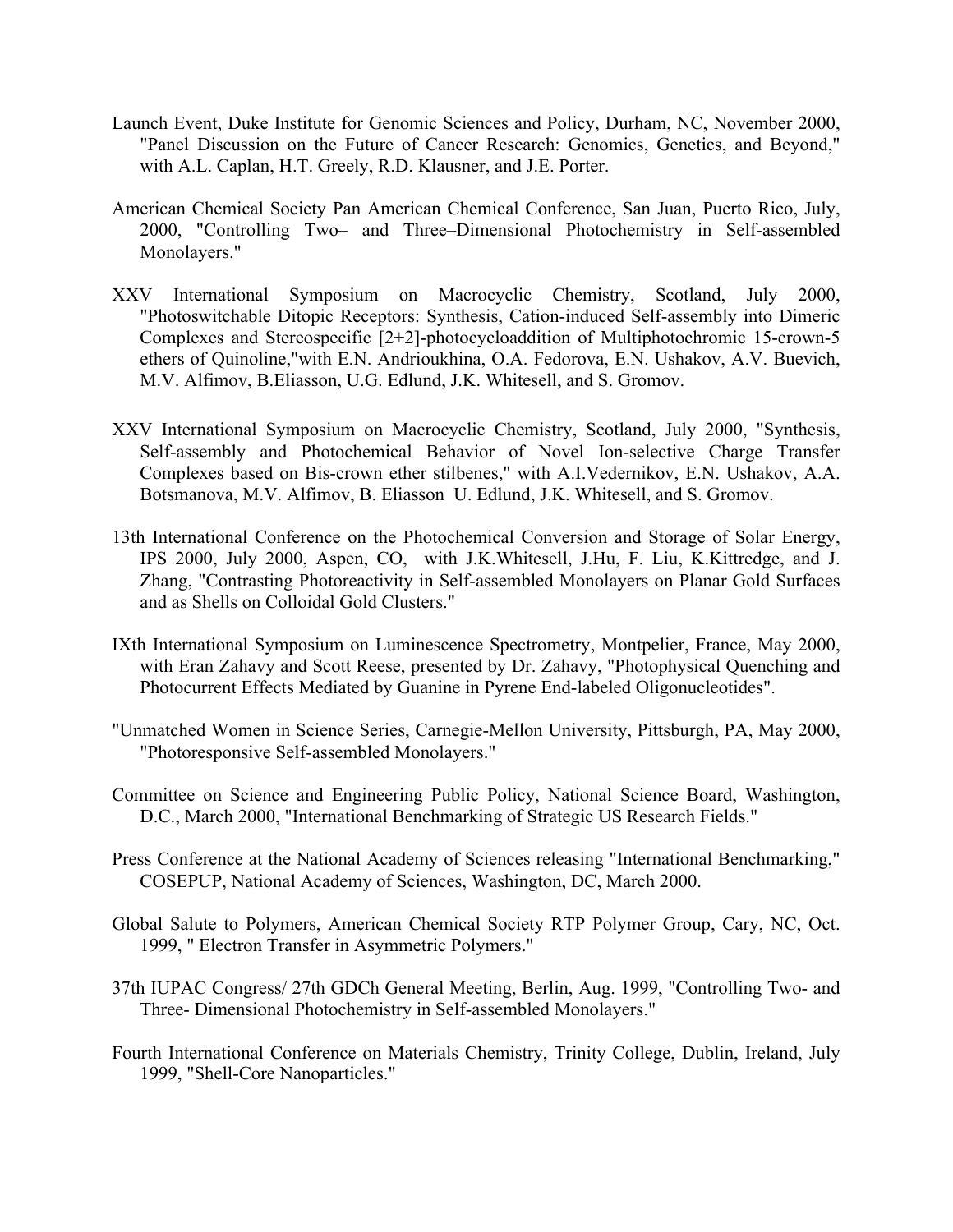- 54th Pacific Northwest Regional American Chemical Society Meeting, Portland, OR, June 1999, "Photochemistry in Self-Assembled Monolayers.
- International Symposium on Fast Visualization of Microstructures, Austin, TX, April 1999, "Pulse Radiolysis and Laser Flash Photolysis as Techniques for Characterizing Local Aggregates."
- Student Affiliates, American Chemical Society, Raleigh, NC, Nov. 1998, "Designed Materials for Vectorial Electron Transfer."
- Molecular and Supramolecular Photochemistry Symposium, American Chemical Society National Meeting, Boston, MA, August 1998, "Photoelectrochemistry of Polymer-Metal Oxide Composites and Liquid Crystals," with Weijin Li, Luis Otero, Hiroyuki Osora, and Julie Teetsov.
- Symposium on Nanoscaled Materials, American Chemical Society National Meeting, Boston, MA, August 1998, "Dendrimer Shell-Core Nanoclusters," with Robert L. Abdon.
- Gordon Research Conference on Electron Donor-Acceptor Interactions, Aug. 1998, Newport, Rhode Island, "Intramolecular Electronic Coupling Between Polyradical Centers."
- US National Committee for Pure and Applied Chemistry, "Collaboratories: Improving Research Capabilities in Chemical and Biomedical Sciences, " Aug. 1998, a multi-site electronic workshop
- XVII IUPAC Symposium on Photochemistry, July 1998, Sitges, Spain, "Controlling Long Range Electronic Interactions."
- DOE Solar Photochemistry Research Conference, Chantilly, VA, June 1998, "Guanine-Mediated Photoinduced Electron Transfer in Pyrene End-Labeled Oligonucleotides," with Eran Zahavy.
- Coalition 2000, Raleigh, NC. May 1998, "The ABCs of Partnerships."
- UT-Austin Chapter, Sigma Xi, Austin, TX, May 1998, "Integrating Research and Teaching in a Research-Intensive University."
- Symposium on Weapons of Mass Destruction: Foreign and Domestic Options for Containment," LBJ School of Public Affairs, Austin TX, May 1998, " Moderator: Containing the Domestic Production and Use of Weapons of Mass Destruction.
- Army Senior Service Fellow Program, University-Army Research Center Fort Hood, Austin, TX, April 1998, "Contributions of Defense Department Research to the Federal Science and Technology Agenda."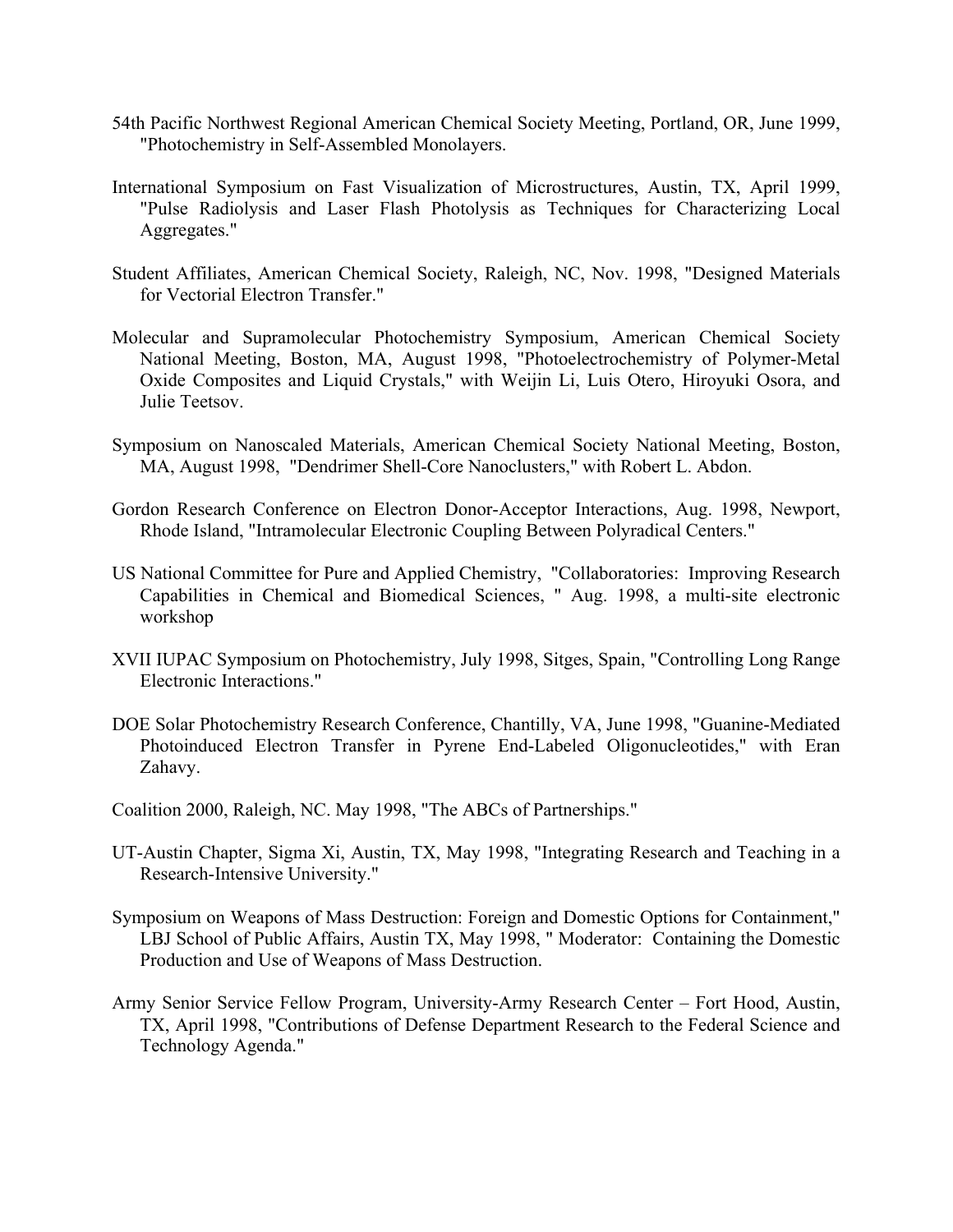- Young Chemists Committee, American Chemical Society National Meeting, Dallas, TX, Mar 1998, "Fostering Interdisciplinary Research."
- Symposium on Nanomaterials, American Chemical Society National Meeting, Dallas, TX, Mar 1998, "Imaging with Chromophore-modified Self Assembled Monolayers" with James K. Whitesell, Andrew McKerrow, Weijin Li, and Marilyn Wooton.
- Symposium on Diversity in Careers and Opportunities in Polymer Science and Engineering, American Chemical Society National Meeting, Dallas, TX, Mar 1998, "Warming Up the 'Chilly Climate' for Women and Minorities in Science and Engineering."
- Committee on Science's Presidential Event, American Chemical Society National Meeting, Dallas, TX, Mar 1998, "Introduction to the Challenges for Chemistry in the 21st Century."
- Maria Goeppert Mayer Symposium, University of California at San Diego, March 1998, "Controlling Long Distance Electronic Interactions in Oriented Peptides and Self-Assembled Monolayers."
- Sigma Xi Symposium, Texas A&M University, College Station, TX, March 1998, "Supporting Student Based Research." and "Research IS Education."
- UT Leadership Board's Vision-Leadership Conference, Feb. 1998, Austin, TX, "Technology and Communication in the Next University."
- First Internet Conference on Photochemistry (Internet Journal of Science: http://www.netscijournal.com) "Photosensitization of Nanocrystalline TiO2 Film Electrodes by a  $Ru(bpy)3^{2+}$ -Labeled Polyimide," with Hiroyuki Osora and Weijin Li.
- "Towards the Second Century of Carbocation Chemistry," a Symposium at the Fifth Chemical Congress of North America, Cancun, Nov 1997, "Long-lived Cation Radicals Produced by Photoinduced Electron Transfer."
- Symposium on Supramolecular Structures: Characterization and Physical Aspects, Fifth Chemical Congress of North America, Cancun, Nov 1997, "Perturbation of Excited State Reactivity by Covalent Attachment of Photoactive Molecules to Metal or Semiconductor Surfaces."
- Symposium on the National Interest and Federal Role in S&E Graduate and Postdoctoral Education, National Science Board Special meeting, Houston, TX, Oct. 1997, "Modes of Federal Support for Graduate and Postdoctoral Education."
- American Chemical Society National meeting, Las Vegas, NV, Sept. 1997, Eminent Scientist Lecture: "Bridging the Gap: From Molecules to Materials."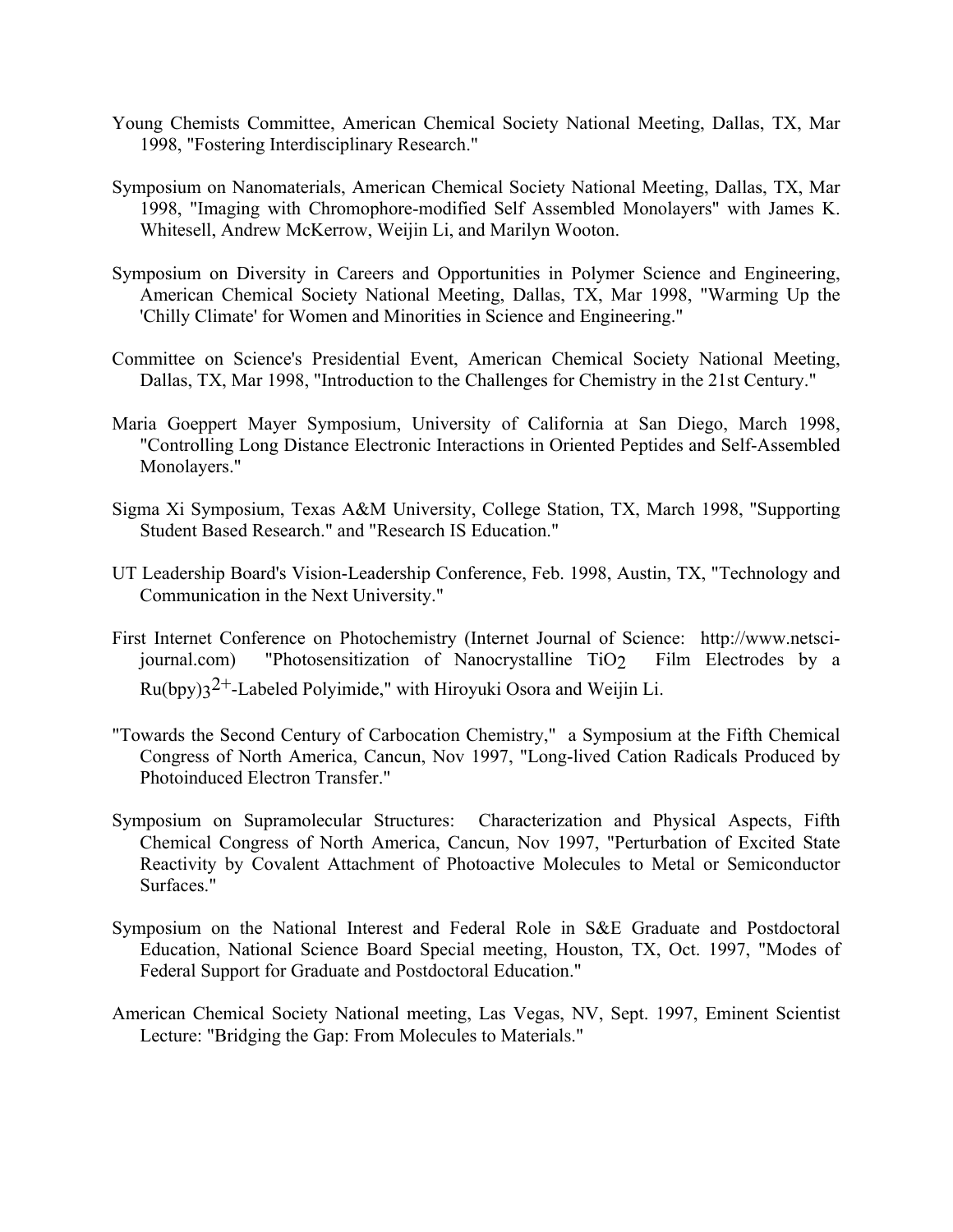- Eight International Conference on Organized Molecular Films, San Jose August 1997, "Fluorescence Probes for Chemical Reactivity at the Interface of a Self-Assembled Monolayer," with Weijin Li, Marilyn Wooton, Andrew McKerrow, and James K. Whitesell.
- Royal Netherlands Academy of Arts and Science, Amsterdam, April 1997, Symposium on Smart Materials, "Synthetic Architectures for Controlled Electron Transfer."
- National Academy of Sciences Annual Meeting, Washington, April 1997, "Breakout Session: Undergraduate Science Education."
- Nanochemistry Symposium, Loker Hydrocarbon Research Institute, University of Southern California, Feb. 1997, Los Angeles, "Novel Polymer Architectures for Controlling Photoinduced Electron Transfer."
- Naval Research Laboratory Colloquium, Jan. 1997, "Novel Polymer Architectures for Controlling Photoinduced Electron Transfer."
- International Union of Materials Research Societies, Forum on Materials Research and Education Policy, Boston, MA, Dec. 1996, "Reshaping Undergraduate Education in Materials Science and Engineering."
- American Astronomical Society, Tucson, AZ, Nov. 1996, "Designing New Options for Graduate Education in Astronomy."
- Symposium on Women Leading Technology, Women's Studies Program, Austin, TX, Nov 1996. "Broadening Technological Career Horizons for Women."
- IC2 Institute, Symposium on Developments in Electronic Commerce, Oct. 1996, "The Role of Research in Electronic Commerce."
- National Research Council Special Conference on Undergraduate Education, Austin, TX, Oct. 1996, "Involving the Research Community in the Reform of Lower Division Science Education."
- Symposium on Industrial–University–Government Cooperation for US Technological Leadership in the 21st Century," Annual Meeting, National Academy of Engineering, October 2, Washington, DC, "Promoting University Interdisciplinary Research through Collaboration with Industry and National Laboratories."
- Austin Lion's Club, "Interdisciplinary Research at UT's Pickle Research Campus," Oct., 1996.
- 10th Annual William S. Johnson Symposium in Organic Chemistry, Stanford, CA, Oct. 1996, "Novel Polymer Architectures for Controlling Photoinduced Electron Transfer."
- 14th Biennial Conference on Chemical Education, American Chemical Society, Clemson University, Aug. 1996, "Visualization in the Teaching of Lower Division Chemistry".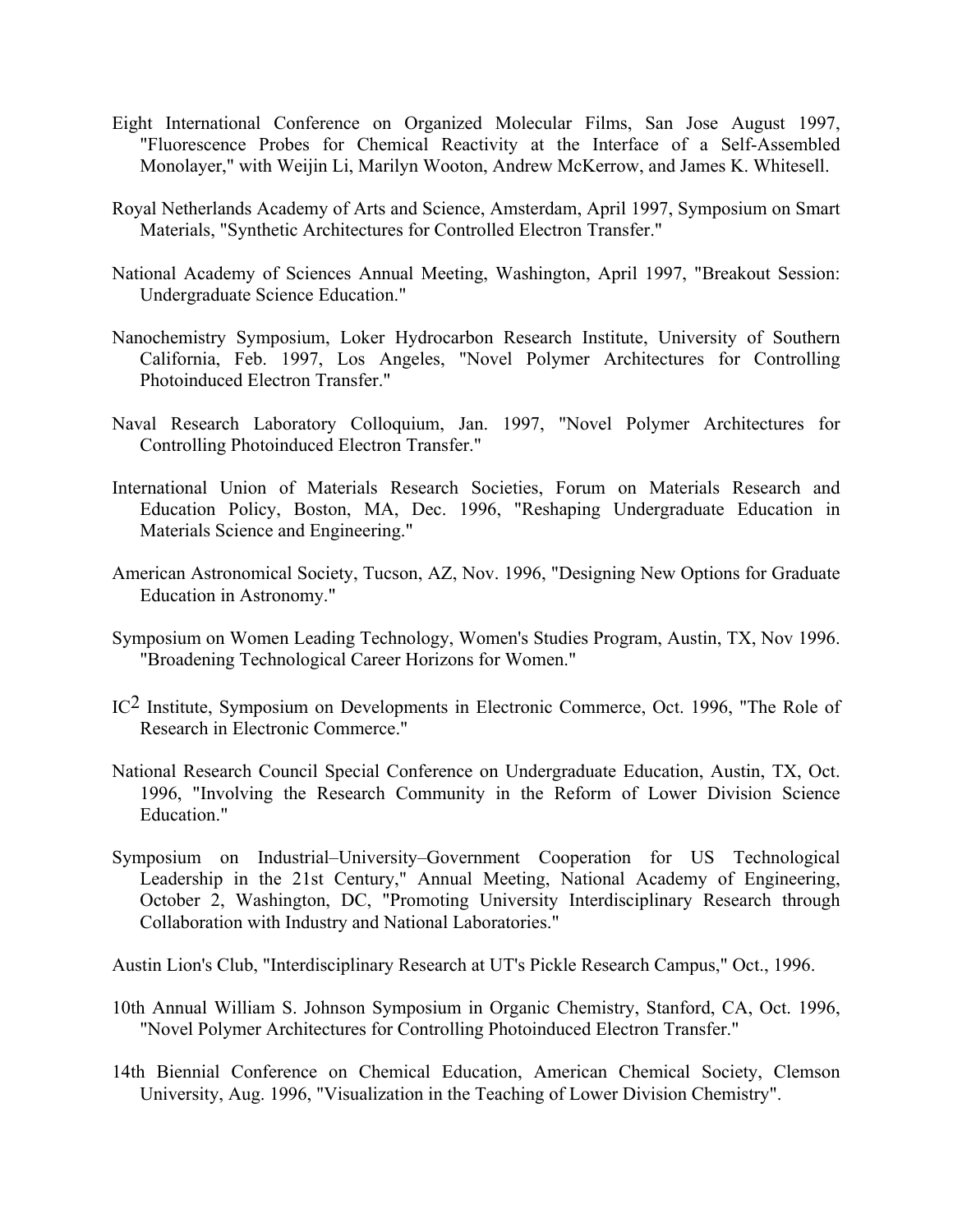- Gordon Conference on Chemical Education, Plymouth, NH, July 1996, "Reengineering Lower Division Organic Chemistry: Perspectives from a Research-intensive University."
- Department of Defense University Research Institute Conference, Cambridge, MA, July 1996, "Dynamics of Chemical Reactions in Supercritical Fluids: Spectroscopic Probes in Supercritical Water."
- NATO Workshop on Free Radicals in Biology and in the Environment, Bardolino, Lake Garda, Italy, June 1996, "Radical Reactivity Modified by Adsorption onto Surfaces and by Complexation with Metals."
- DOE Solar Photochemistry Research Conference, French Lick, IN, June 1996, "Controlling Photoinduced Electron Transfer on a-Helical Peptides and in Self-Assembled Monolayers."
- Invited Testimony. Senate Appropriations Committee, Washington, DC May 1996, "FY 97 NSF Budget."
- AAAS Policy Forum, Washington, DC, April 1996, "Promoting Interdisciplinary Research."
- Schulenberg, TX Lions Club, April 1996, "Research at UT-Austin."
- Sigma Xi, National Town Meeting on Allocating Federal Funds for Science and Technology," April 1996, Chapel Hill, NC
- Monsanto Organic Symposium, University of Illinois, "Anisotropic Electron Transfer in Synthetic Polymers," April 1996.
- The Next 200 Years, KUT Radio, April 1996, "Research in the University of the 21st Century."
- Symposium on Ethics and Professionalism, American Chemical Society National Meeting, New Orleans, LA, Mar 1996, " Ethical Questions Raised by Industry-supported Research in Academic Institutions."
- Symposium on R&D Cooperation and Funding versus Global Leadership, "Partnering Across the Academic Industrial Interface," American Chemical Society National Meeting, New Orleans, LA, Mar 1996.
- Symposium on Spectroscopic Probes of Supercritical Fluid Science and Technology, Pittsburgh Conference and Exposition, Chicago, IL, Mar. 1996, "Spectroscopy in Compressed Carbon Dioxide and Water," with Keith P. Johnston, Carson Meredith, Tao Xiang, Todd Ryan, William Wofford, Marye Anne Fox and Earnest Gloyna.
- American Institute of Physics, St. Louis, Mar. 1996, "Allocating Federal Funds for Research and Development."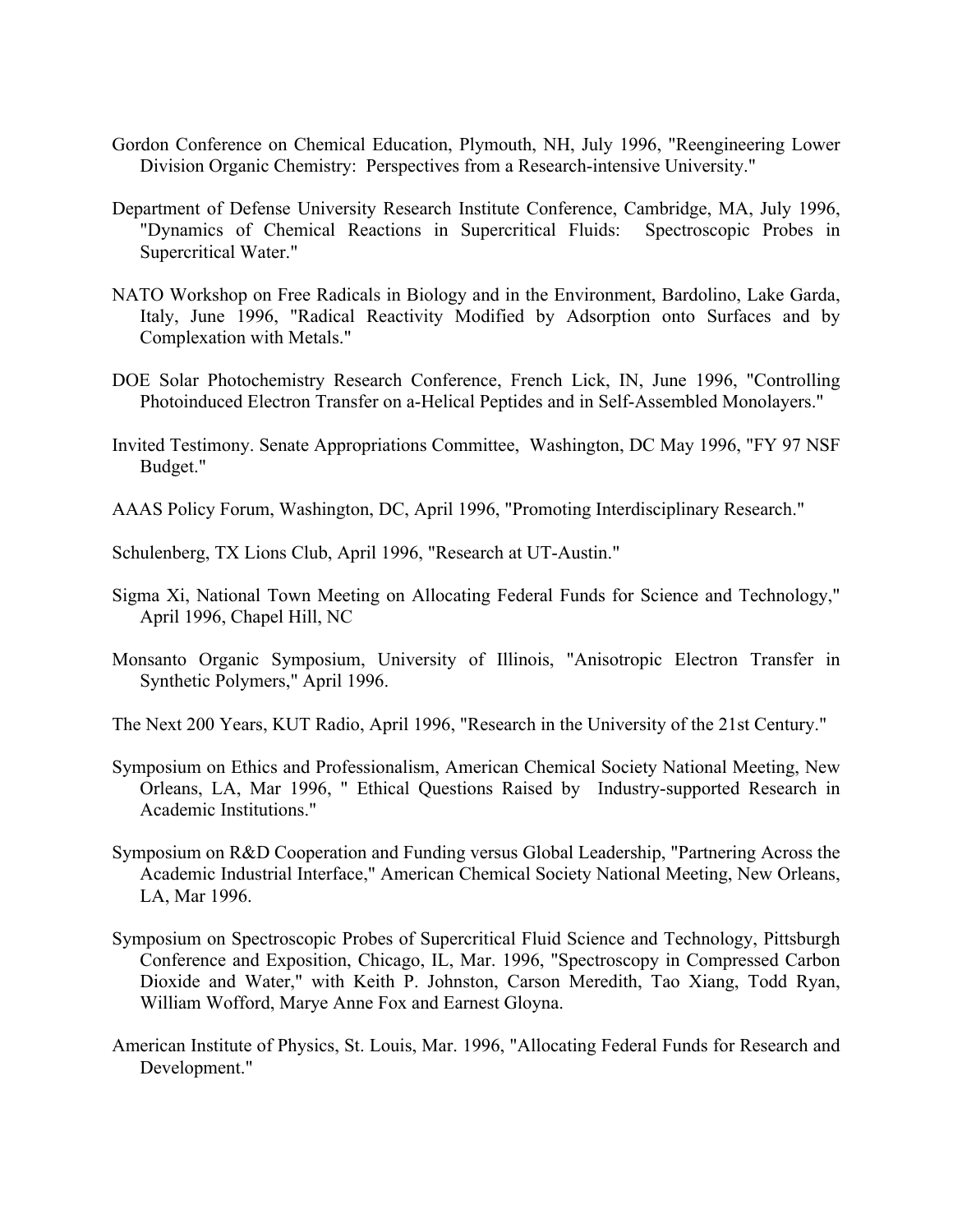- Invited Testimony, House Science Committee, "Interactions between Universities and National Laboratories," Mar. 1996, Washington, DC
- National Academy of Sciences Regional Workshop on Science Education, "Reform of Lower Division Science Teaching: Now is the Time; We are the Players," Johnson Space Center, Houston, TX, Jan. 1996.
- NATO Advanced Research Workshop on Physical Supramolecular Chemistry, Miami, Jan. 1996, "Photochemical Probes of Structure in Self-Assembled Monolayers."
- Symposium on Small Particles, 1995 International Chemical Congress of Pacific Basin Societies, Honolulu, HI, Dec. 1995, "Size Dependence in the Efficiency of Charge Carrier Trapping on Thiophenolate-Capped CdS Particles," with T. Uchihara.
- Symposium on New Directions in Organic Photochemistry, 1995 International Chemical Congress of Pacific Basin Societies, Honolulu, HI, Dec. 1995, "Photochemistry in a Self-Assembled Monolayer," with M.D. Wolf .
- Symposium on Photoactive Macromolecules, 1995 International Chemical Congress of Pacific Basin Societies, Honolulu, HI, Dec. 1995, " Energy and Electron Migration in Multichromophore Arrays," with G.M. Stewart, D.M. Watkins, H. Fox, and B. Hong.
- Symposium of Inorganic Photochemistry, 1995 International Chemical Congress of Pacific Basin Societies, Honolulu, HI, Dec. 1995, "Surface-Control of the Photocatalytic Redox Reactivity of Heteropolyoxoanions," with C. Chambers and N. Crano.
- Robert A. Welch Conference on Nanoparticles, Discussion Leader on Thermodynamics and Supramolecular assemblies, Houston, TX, Oct. 1995.
- Symposium Series on Women Doing Science, Women's Studies Program, University of Texas, Austin, Sept. 1995, "Interdisciplinary Research: A Personal View".
- NATO Conference on Self-Assembled Arrays, Estes Park, CO, Sept. 1995, "Photopatterning to Create New Structures on Surfaces."
- 3rd International Symposium on Functional Dyes, Santa Cruz, CA, July 1995, "Photophysical Effects of Immobilization of Dyes on Rigid Polymers, with J.K. Whitesell."
- 19th DOE Conference on Solar Photochemistry, Tamiment, Pa, June 1995, " Photoresponsive Solids and Polymers."
- 34th National Organic Symposium, Williamsburg, VA, June 1995, "Photosensitive Thin Films and Solids."
- University of Texas (Austin and San Antonio) Colleges of Pharmacy Retreat, Salado, TX, May 1995, "National Research Priorities."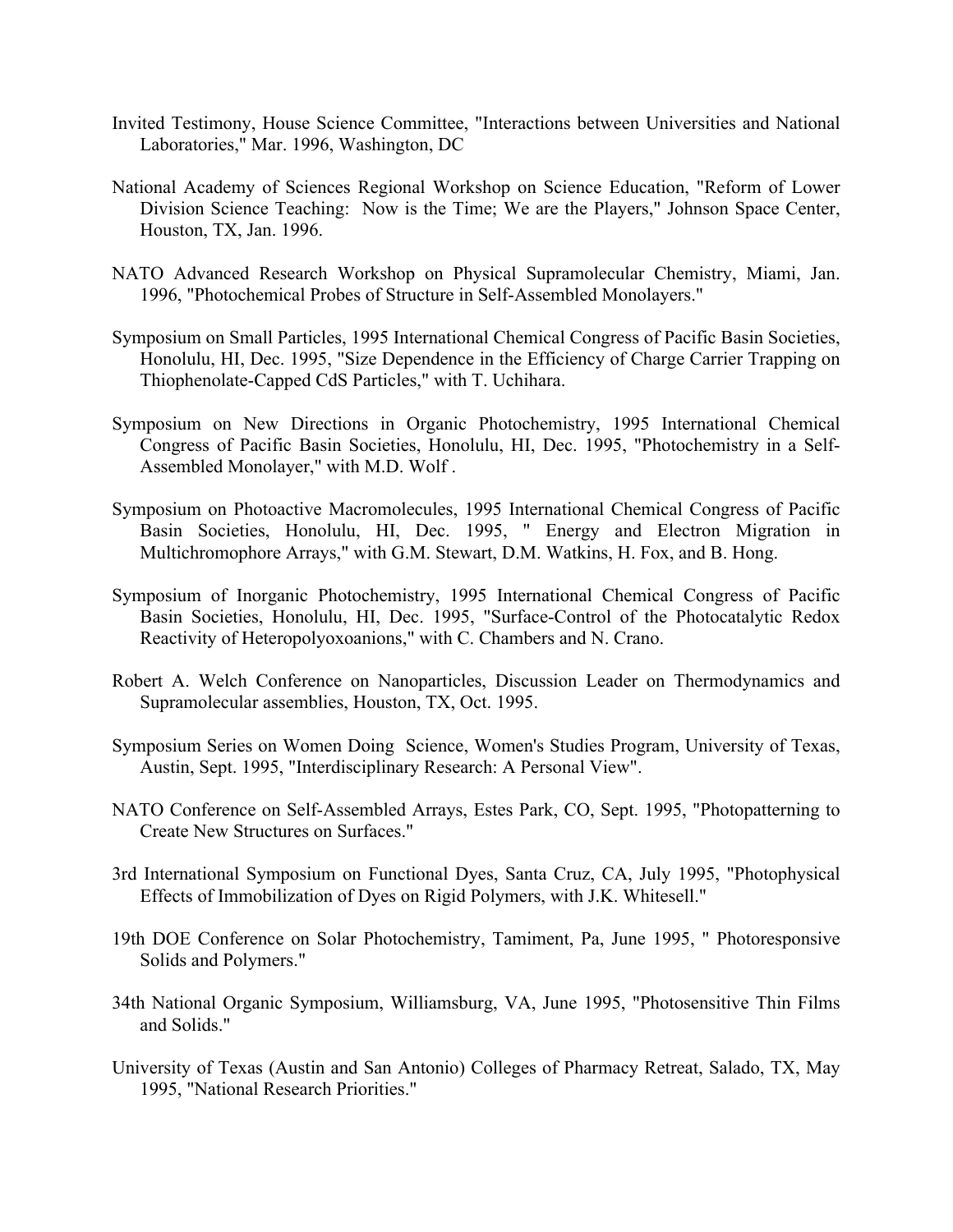- 11th Biennial University-Government-Industry Microelectronics Symposium, Austin, TX, May 1995, "Materials Research in a Climate of Restructuring."
- 30th Euchem. Stereochemistry Conference, Bürgenstock, Switzerland, May, 1995, " Synthetic Polymers for Directional Electron Transfer."
- Contemporary Inorganic Chemistry: A Symposium in Honor of F.A. Cotton, College Station, TX, Mar 1995, "Directional Electron Transfer in Synthetic Polymers."
- 7th Winter Conference of the Inter-American Photochemical Society, Clearwater Beach, FL, Jan. 1995, "Photoresponsive Surfaces and Polymers," with Michael O. Wolf.
- 5th International Polymer Conference of the Society of Polymer Science of Japan, Osaka, Japan, Nov. 1994, "Polymeric and Supramolecular Arrays for Directional Energy and Electron Transport over Macroscopic Distances."
- Fifth International Conference on Polyimides, Society of Plastics Engineers, Ellenville, NY, Nov. 1994, "Preparation and Characterization of Polyimide Copolymers using N,N'-Bis(4 aminophenyl)-1,2,4,5-Benzene bis (dicarboximide)," with Andrew McKerrow and Paul Ho.
- Southwest Regional Meeting, American Chemical Society, Fort Worth, TX, Nov. 1994, " Incorporating Materials Chemistry into the Undergraduate Curriculum: Structuring First Year Organic Chemistry to Discuss the Structures and Properties of Polymers and Other Supramolecular Arrays."
- Southwest Regional Meeting, American Chemical Society, Fort Worth, TX, Nov. 1994, "Macroscopic Order in Conducting Polymers."
- Southwest Catalysis Society, Houston, TX, Nov. 4, 1994, " Photocatalysis as a Probe for Surface-Mediated Reaction Kinetics."
- Symposium on Electrochemistry and Novel Materials, 21st Annual Conference of the Federation of Analytical Chemistry and Spectroscopy Societies, St. Louis, MO, Oct. 1994, "Electrochemical Characterization of Low-Dimensional Metal Coordination Polymers and of Photoconductive Liquid Crystals."
- American Chemical Society National Meeting, Washington, D.C., Aug. 1994, "Opportunities for Women and Minorities in Polymer Science and Engineering."
- Memorial Symposium in Honor of Paul Gassman, American Chemical Society National Meeting, Washington, D.C., Aug. 1994, "Reaction Path Partitioning in Ground and Excited States of Arylamine Radical Cations.
- 13th International Conference on Chemical Education, San Juan, P.R., Aug. 1994 "Chemistry: The Key to the Future."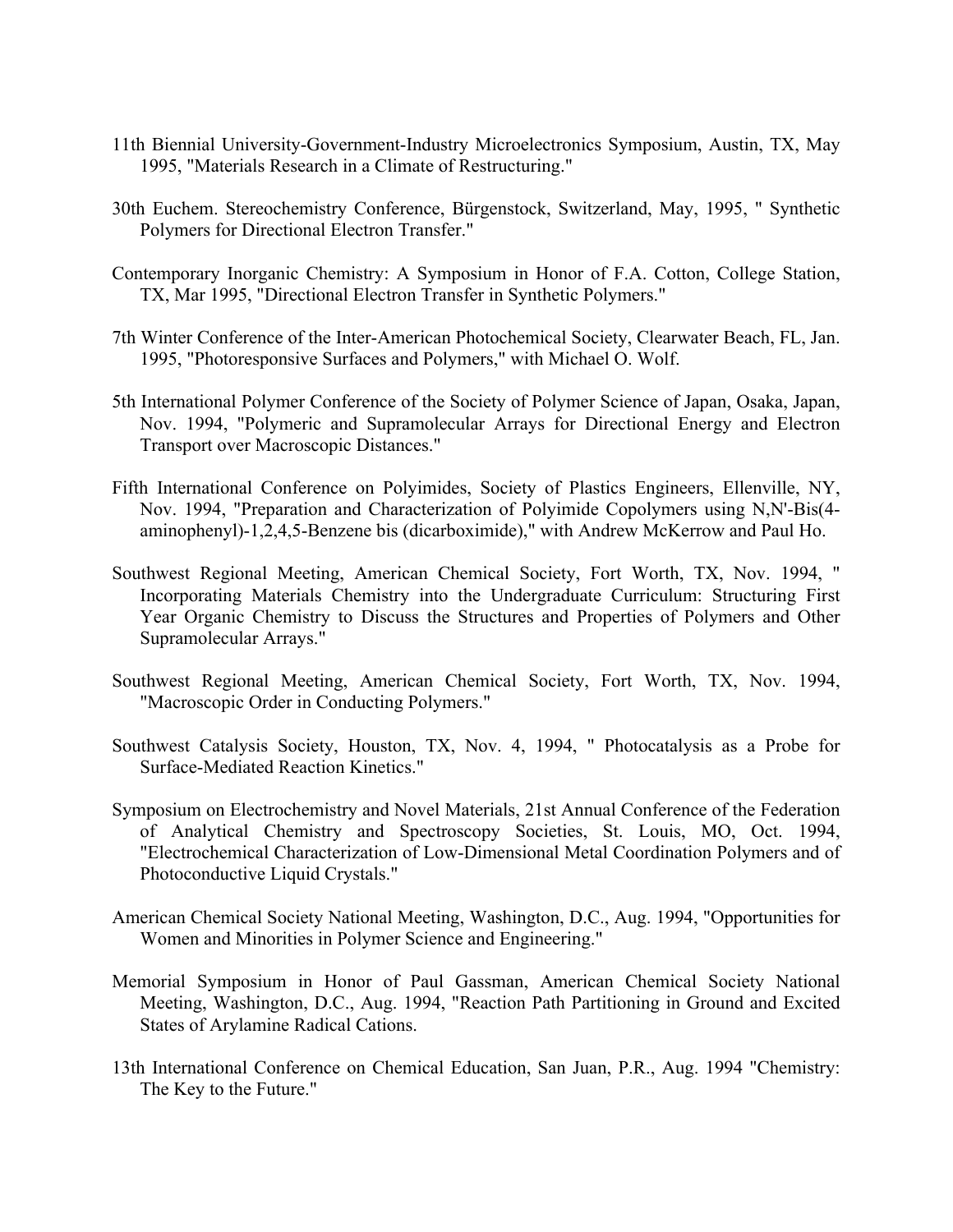- 10th International Conference on the Photochemical Conversion and Storage of Solar Energy, Interlaken, Switzerlard, July 1994, "A Comparison of Mechanisms for Photocatalytic Degradation of Organic Molecules on Irradiated Semiconductor Powders and in Supercritical Water."
- International Meeting, European Science Foundation, Ottrott, France, July 1994, "Nanosized Semiconductor Particles in Zeolites, Porous Glass, and Clay Supports."
- Special 50th Year Anniversary Gordon Conference on Catalysis, New Hampshire, June 1994, "Mechanistic Aspects of TiO<sub>2</sub> Redox Photocatalysis."
- 18th DOE Solar Photochemistry Research Conference, Lake Tahoe, NV, June 1994, "Directional Electron Transfer through Macromolecular Arrays."
- Florida Catalysis Conference, Palm Coast, FL, April 1994, "A Comparison of Heterogeneous Photocatalysis and Supercritical Water Oxidation for Catalytic Degradation of Toxic Compounds."
- Plenary lecture, Meeting-in Miniature, Cleveland Section of the American Chemical Society, Cleveland, OH, Mar. 1994, "Materials for the 21st Century."
- Symposium in Honor of Michael J.S. Dewar, American Chemical Society National Meeting, San Diego, CA, Mar. 1994, "Semiempirical Calculations on Open-Shell Intermediates."
- Project Kaleidoscope Symposium on Administartive Leadership, Trinity University, San Antonio, TX, Feb. 1994, "Challenges in Providing High Quality Undergraduate Education in Science at Predominantly Undergraduate Institutions and at Research Universities."
- Southwest Regional Award, 49th Southwest Regional American Chemical Society Meeting, Austin, Oct. 1993, "Dimensionally Controlled Electron Transfer"
- Symposium on Frontiers in Polymer Science, 49th Southwest Regional American Chemical Society Meeting, Austin, Oct. 1993, "Photophysics and Characterization of Doped Alkyltrimethoxysilane-derived Sol-Gel Films," with Carlisle Chambers.
- NATO Advanced Research Workshop on Photoinduced Electron Transfer Reactions, Praia da Falesia, Portugal, Sept. 1993, "Photoinduced Electron Transfer in Three-Dimensionally Controlled Polymers."
- Symposium on Forging New Links: The Future of Academic Research, American Chemical Society National Meeting, Chicago, IL, Aug. 1993, "Improving Industrial - Academic Linkages."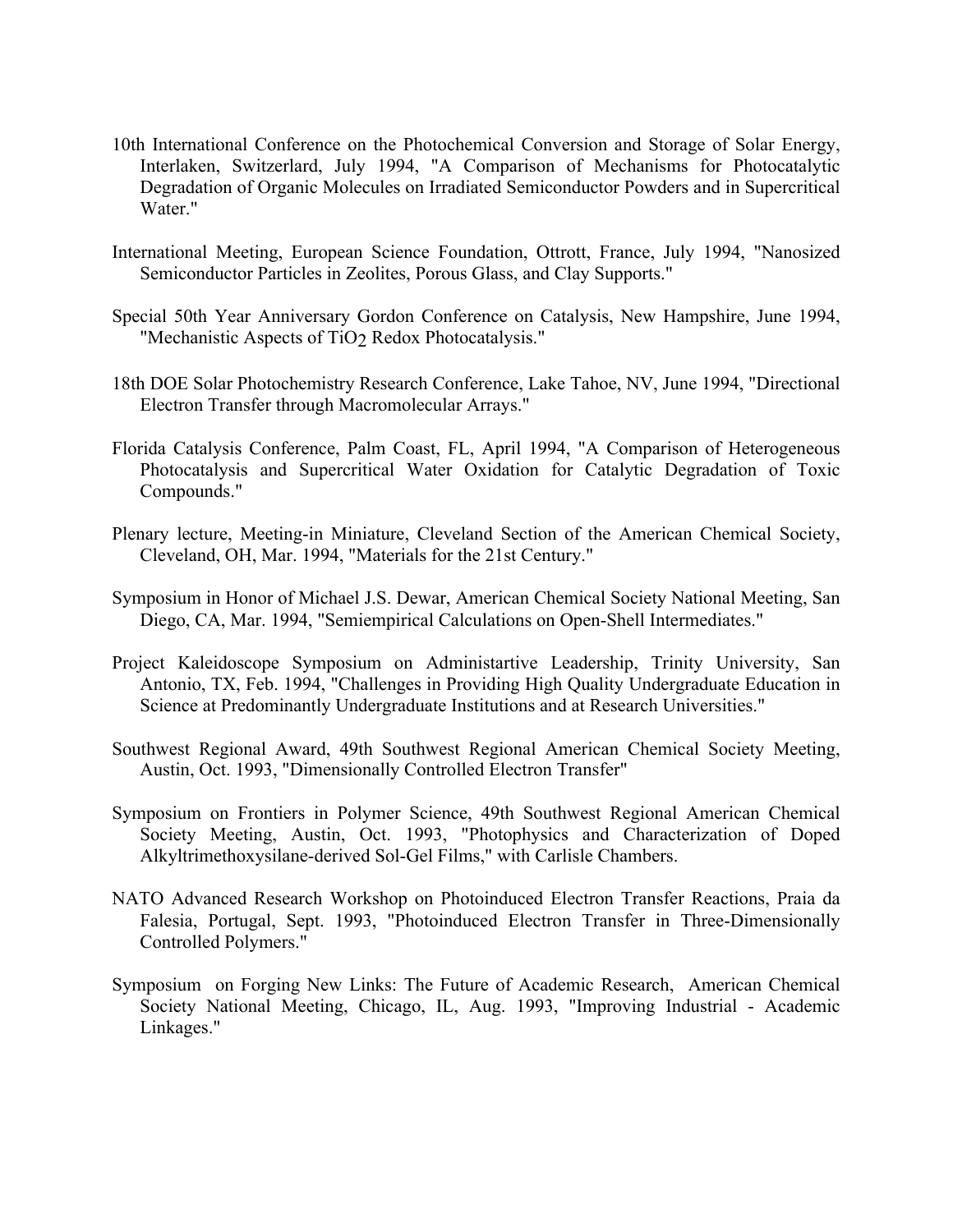- Symposium on Physical Chemistry and the Environment, American Chemical Society National Meeting, Chicago, IL, Aug. 1993, "Photocatalytic Degradation of Organic Compounds on Aerated TiO2 Suspensions."
- Third International Congress of Polymer Photochemistry, Sestri Levante, Italy, Sept. 1993, "The Conductive Properties of Columnarly Stacked Porphyrins and Phthalocyanines Studied by Time-Resolved Microwave Conductivity," with P.G. Schouten, J. Warman, and H-L. Pan.
- XVIth International Conference on Photochemistry, Vancouver, British Columbia, Canada, Aug. 1993, "Controlling Electron Transfer in Macromolecular Media."
- Gordon Research Conference on Free Radicals, Plymouth, New Hampshire, July 1993, "Excited States of Stable Free Radicals."
- Gordon Research Conference on Supramolecules and Assemblies, Henniker, New Hampshire, July 1993, " Three Dimensional Arrays for Controlled Electron Transfer."
- 17th DOE Solar Photochemistry Research Conference, Brainard, MN, June 1993, "Interblock Charge Transfer in 2-Vinylnapthalene –N,N-Dimethylaminomethylstyrene Block Copolymers, with Jun Lin.
- Symposium on Electron Transfer in Organic Colloidal Systems II, 183rd Meeting of the Electrochemical Society and Joint Meeting with the Electrochemical Society of Japan, Honolulu, May 1993, "Electron Transfer in Micelle-dispersed 2-Vinylnaphthalene - p-Vinyl-N,N-dimethylbenzylamine Block Copolymers," with Jun Lin.
- Symposium on Environmental Aspects of Electrochemistry and Photoelectrochemistry, 183rd Meeting of the Electrochemical Society and Joint Meeting with the Electrochemical Society of Japan, Honolulu, May 1993, " Competitive Photooxidative Degradation of Amines and Alcohols on Heterogeneously Suspended TiO<sub>2</sub> Powders."
- 18th Annual AAAS Colloquium on Science and Technology Policy, Washington, D.C., April 1993, " The Contribution of Curiosity-driven Research to Technology."
- Segunda Conferencia Latinoamericana de Fisicoquimica Organica and US-Argentina Workshop on Reactive Intermediates, Huerta Grande, Cordoba, Argentina, April 1993, "Radical Ions on Surfaces."
- Special Colloqium on Women in Science, Florida State University, Tallahassee, Feb. 1993, "Designed Materials for Controlled Electron Transfer."
- Texas Conference on Spectroscopy and Photochemistry, Center for Fast Kinetics Research, Austin, Feb. 1993, "Directional Electron Transfer."
- East Texas Section, American Chemical Society, Houston, Jan. 1993, "Designing Molecular Electronic Devices."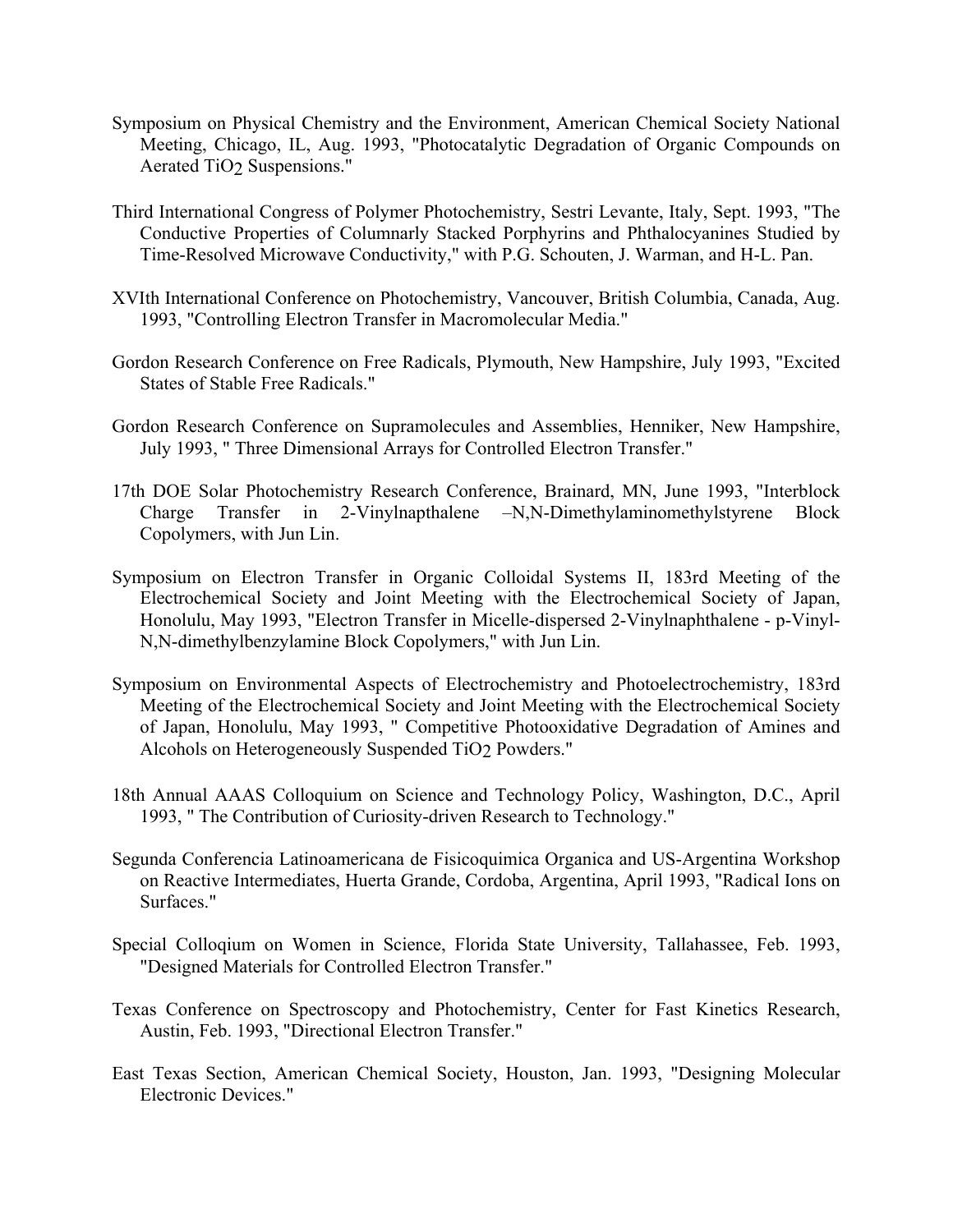- Puerto Rico Alliance for Minority Participation, San Juan, Jan. 1993, "Statewide Systemic Initiative in Science and Math Education."
- Eighth Annual Mathematics and Science Conference, Texas Higher Education Coordinating Board, Austin, Jan. 1993, "School Science in the Year 2000."
- Structure and Chemistry of Environmental Interfaces, American Vacuum Society National Meeting, Chicago, Nov. 1992, "Physical Probes for the Mechanism of Heterogeneous Catalysis."
- First International Conference on TiO2 Photocatalytic Purification and Treatment of Water and Air, London, Ontario, Nov. 1992, "The Role of Hydroxy Radicals in Photocatalyzed Detoxification of Organic Pollutants: Pulse Radiolysis and Time Resolved Diffuse Reflectance Measurements."
- International Conference on Excited State Electron Transfer, Warsaw, Poland, Sept. 1992, "Experimental Probes of Excited State Character in Supercritical Fluids," with Ya-ping Sun.
- Dedication, Burke Laboratory, Dartmouth College, Hanover, NH, Sept. 1992, "Science."
- Chemistry in the 21st Century, Hanover, NH, Sept. 1992, "Can Physical Organic Principles at the Microscopic Level Control Macroscopic Properties of Materials?"
- Sixth International Conference on Reactive Free Radicals, Leiden, The Netherlands, Aug. 1992, "Generation of Reactive Free Radicals on Photoreactive Surfaces."
- IUPAC Conference on Physical Organic Chemistry, Aug. 1992, Ithaca, NY, "Three Dimensionally Ordered Materials for Controlled Electron Transfer."
- Toronto International Conference on Organic Reactive Intermediates, July 1992, Toronto, " Probing Solvation of Reactive Intermediates with Supercritical Fluids."
- Honors Colloquium, University of Texas, July 1992, "Designing Properties in New Materials."
- Gordon Research Conference on Radiation Chemistry, Newport, RI, July 1992, "Pulse Radiolysis as a Mechanistic Tool for Understanding Heterogeneous Photodetoxification."
- 16th DOE Solar Photochemistry Research Conference, Lake Geneva, WI, June 1992, "Anisotropic Conduction in Synthetic Thin Films," with W. Torres and D.M. Collard.
- Symposium on Environmental Aspects of Surface and Aquatic Photochemistry, American Chemical Society National Meeting, San Francisco, April, 1992, " Photocatalytic Oxidative Degradation of Organics on Supported Metal Oxides," with M.T. Dulay and K. Doan.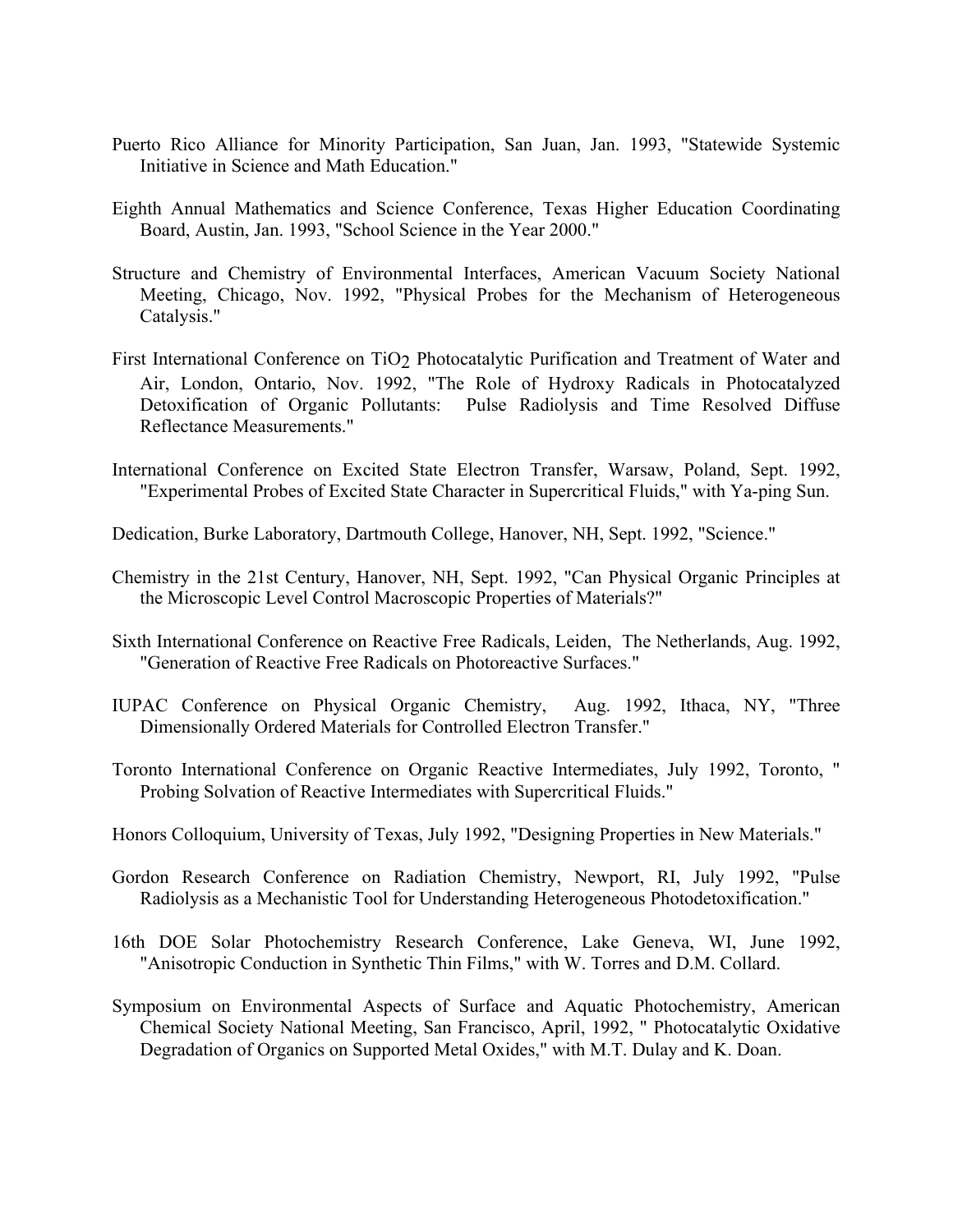- Kendall Award Symposium, American Chemical Society National Meeting, San Francisco, April, 1992, "Photophysical Probes for Structure in Reversed Micelles," with A. Barzykin.
- American Chemical Society Division of Chemical Education Symposium on Electron Transfer Processes in Inorganic, Organic, and Biochemical Systems," American Chemical Society National Meeting, San Francisco, April, 1992, "Dimensionally Controlled Electron Transfer from Photoexcited Organic Donors."
- Gordon Research Conference, Science Education, Ventura, CA, Mar. 1992, "The Role of the National Science Foundation in K-12 and Undergraduate Education in the Sciences," with James Powell.
- Gordon Research Conference, Electrochemistry, Ventura, CA, Jan. 1992, "Polymeric Arrays for Catalytic Redox Chemistry".
- Adelaide, South Australia Minisymposium, "Electron Transport in Organic Photochemistry," Adelaide, Australia, Dec 1991
- Solar '91 Conference: Energy for a Sustainable World, Annual Meeting of the Australia and New Zealand Solar Energy Society, Keynote Address, "Photoelectrochemical Solar Energy Conversion: Photocatalytic Oxidation," Adelaide, Australia, Dec 1991.
- Symposium on New Reagents in Organic Synthesis in honor of Sir Derek Barton, Southwest Regional American Chemical Society Meeting, "Polymeric Catalysts for the Redcutive Coupling of Aryl and Vinyl Halides," with D.A. Chandler, C. Lee, and P.-W. Wang, San Antonio, Tx, Oct. 3, 1991.
- Plenary Session on Organic Chemistry, Fourth Chemical Congress of North America, New York, Aug. 1991, "Organic Photochemistry in Supercritical Fluids," with K. O'Shea, J. Combs, K. Johnston.
- Symposium on Electrochemistry in Microheterogeneous Fluids, Fourth Chemical Congress of North America, New York, Aug. 1991, "Photoinduced Electron Transfer in a Composite Surfactant Porphyrin - Metal Oxide Cluster," with U. Resch.
- Symposium on Photosensitive Metal-Organic Systems: Mechanistic Principles and Recent Applications, Fourth Chemical Congress of North America, New York, Aug. 1991, " Molecular Models for Semiconductor Particles: Luminescence Studies of Inorganic Clusters," with T. Türk, A. Vogler.
- 1991 International Symposium on Organic Reactions, Kyoto, Japan, Aug. 1991, "Synthesis of Spatially Ordered Electron Relays: Charge Transfer in Layered Conducting Polymers, Conducting Co-Polymers, and Redox-active Functionalized Alkylthiols on Gold."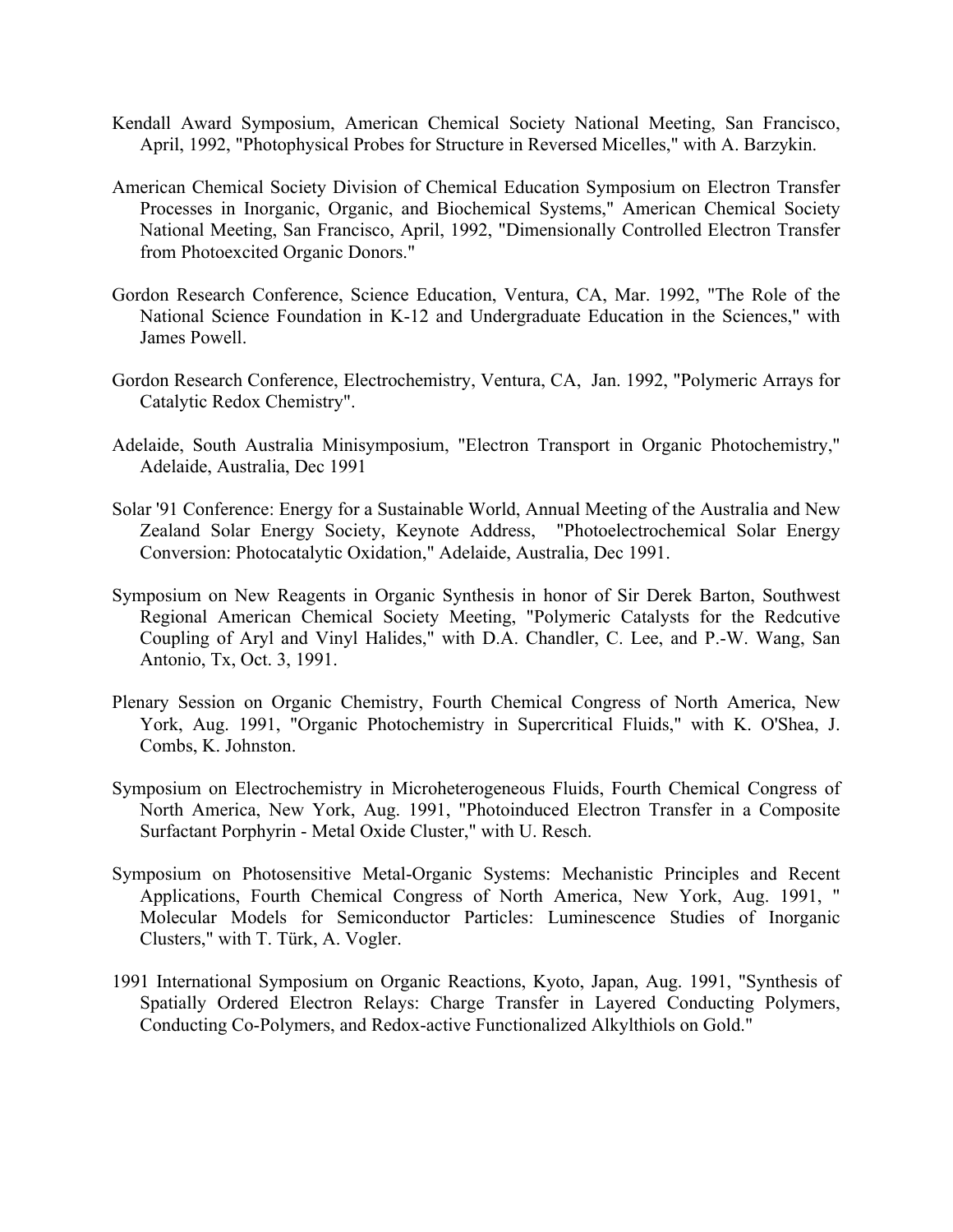- Symposium on Charge Transfer in Restricted Geometries, NSF Center for Photoinduced Electron Transfer, Rochester, NY, July 1991, "Photocatalysis on Semiconductor Clusters inside Inert Supports."
- Sandbjerg Meeting on Organic Electrochemistry, Soc. Chimica Scandinavica, Sandbjerg, Denmark, June 1991, "Electrocatalytic Coupling of Aryl and Vinyl Halides by Monomeric and Polymeric Bisphosphinobenzene Nickel (0)."
- 15th DOE Solar Photochemistry Research Conference, Aspen, CO, June 1991, "Vectorial Electron Transfer Mediation: Electrochemical Characterization of Self-Assembled Functionalized Redox-Active Alkyl Thiols on Gold."
- Third Annual Symposium on Organic Chemistry, Western New York Section of the American Chemical Society and Occidental Chemical Corporation, June 1991, "Controlling Electron Transfer in Organic Media."
- 32nd National Organic Symposium, American Chemical Society, "Polar and Hydrogen-Bonding Interactions in Supercritical Fluids. Effects on the Tautomeric Equilibrium of 4-Phenylazo-1-naphthol," with K O"Shea, K. Kirmse, and K.P. Johnston, presented by K. O'Shea because of schedule conflict.
- Havinga Lecture, Gorlaeus Laboratoria der Rijksuniversiteit, Leiden, The Netherlands, May 1991,"Oxidative Semiconductor-mediated Photocatalysis."
- Symposium on Semiconductor Electrochemistry (Physical Electrochemistry and Energy Technology), Electrochemical Society National Meeting, Washington, DC May 1991, "Photocatalytic Decomposition of Organometallics."
- Symposium on Supercritical Fluids, "Effects of Pressure and Solute-Solute Clustering on Rate Constants and Product Selectivities in Supercritical Fluids," with J.R. Combes, K.P. Johnston, and K. O'Shea, 201 st National Meeting, American Chemical Society, Atlanta, April, 1991.
- Symposium on Photochemistry and Photoelectrochemistry of Organic and Inorganic Molecular Thin Films, International Society for Optical Engineering, Los Angeles, Jan. 1991, "Charge Separation in Functionalized Tetrathiafulvalene Derivatives."
- 1990 U.S. Army Chemical Research, Development, and Engineering Center Scientific Conference on Chemical Defense Research, Aberdeen Proving Ground, MD, Nov. 1990, "Selective Photoelectrochemical Oxidation of Simulants."
- 21st Biennial Symposium of the Philadelphia Organic Chemists Club, Philadelphia, PA, Oct. 25, 1990, "Synthesis and Characterization of Designed Materials for Controlled Electron Transfer."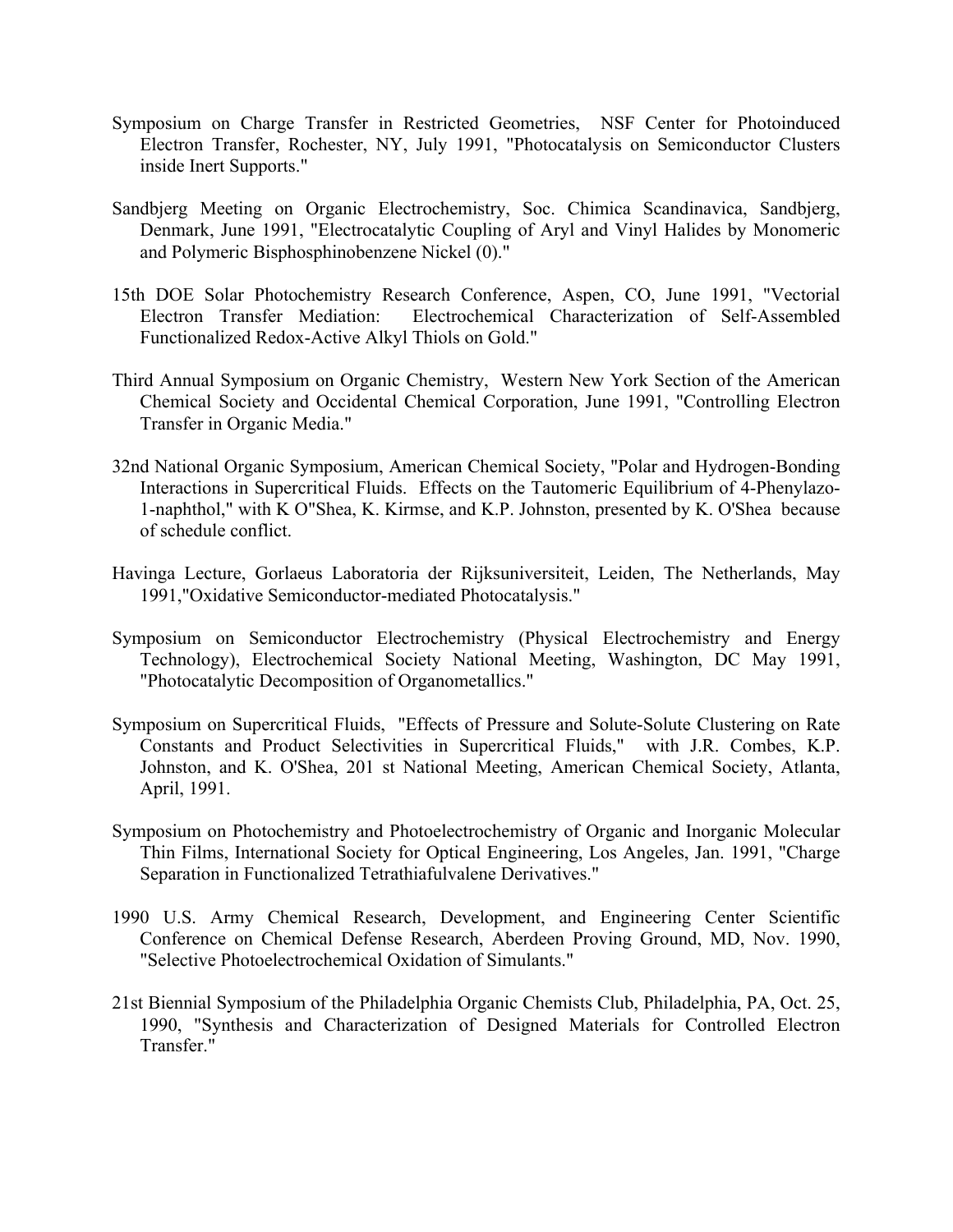- Professor Shigeo Tazuke Memorial Symposium on Photochemical Processes in Organized Molecular Systems, Yokohama, Jpn, Sept. 1990, "Photoresponsive Liquid Crystals.
- Gordon Conference on Electron Donor-Acceptor Interactions, Providence, RI, Aug. 1990, " Kinetics of Electron Transfer on Colloidal Semiconductor Suspensions."
- 8th International Conference on Photochemical Conversion and Storage of Solar Energy, Palermo, Sicily, July 1990, "Photocatalysis on Irradiated Semiconductors: Selective Organic Transformations."
- 23rd Reaction Mechanisms Conference, Boulder, CO, June 1990, " Three Dimensional Systems for Controlled Electron Transfer."
- 14th DOE Solar Photochemistry Research Conference, Lake Harmony, PA, June 1990, "Surface Modification of Electrodes with Specifically Designed Polymers: Electrocatalysis and Photocatalysis."
- Symposium on Electron Transfer in Organic Colloidal Systems, 177th Meeting of the Electrochemical Society, Montreal, May 1990, "Photoelectron Transfer in Microheterogeneous Systems: Poprhyrins Chemically Bound to RuO2 Particles," with Ute Resch.
- Manuel M. Baizer Memorial Symposium, 177th Meeting of the Electrochemical Society, Montreal, May 1990, "Control of Photooxidative Selectivity on Irradiated Semiconductor Suspensions."
- 9th NSF Workshop on Reactive Intermediates, Cape Cod, MA, May 1990, "Photoinduced Electron Transfer."
- Dedication Symposium, Chemistry Department, Bucknell University, April, 1990, "Synthesis and Characterization of Materials for Directional Electron Transfer."
- Annual Meeting, American Association for the Advancement of Science, New Orleans, LA, Feb. 1990, "Assembling Supramolecular Systems for Controlled Electron Transport."
- Symposium on Electron Transfer in Biological, Organic, and Inorganic Systems, 1989 International Chemical Congress of Pacific Basin Societies, Honolulu, HI, Dec 1989, "Excited State Twisting."
- Symposium on Colloid and Surface Chemistry, 198th National Meeting, American Chemical Society, Miami, FL, Sept. 1989, "Photooxidative Kinetics on Colloidal Surfaces via Diffuse Reflection."
- Cope Award Symposium, 198th National Meeting, American Chemical Society, Miami, FL, Sept. 1989, "Controlled Electron Transport."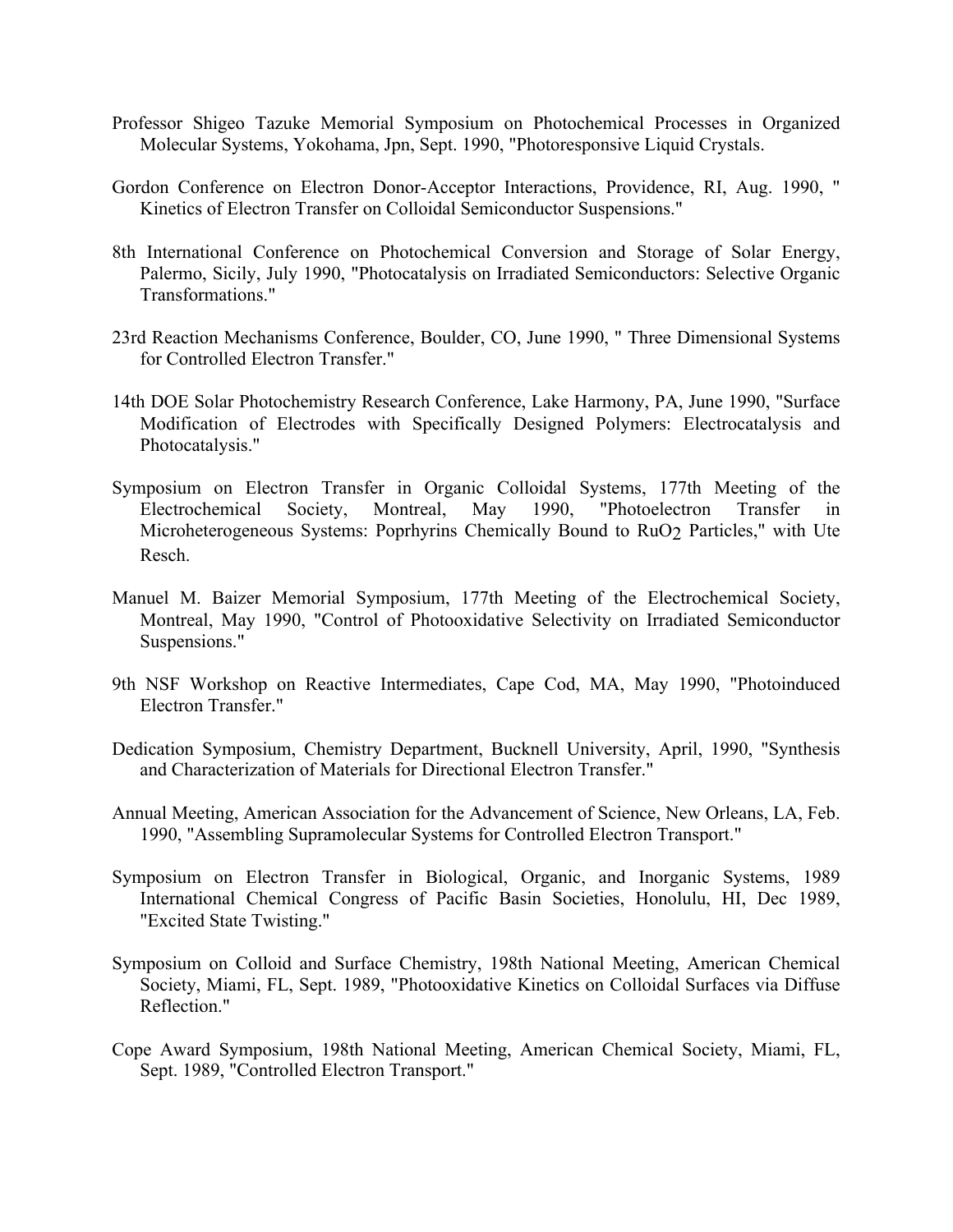- Twelfth Annual Gulf Coast Chemistry Conference, Pensacola Beach, FL, Sept. 1989, "Synthesis and Characterization of Materials for Directional Electron Transfer."
- Symposium on Carbanion Chemistry, Chemical Institute of Canada, Ottawa, July 1989, "Electrochemical Probes of Anion Structure."
- 21st Central Regional Meeting, American Chemical Society, Cleveland, OH, June 1989, "Photophysics and Photochemistry of Anthracene-Substituted Methacrylate Polymers and Their Bichromophoric Model Compounds: Photosensitization of Semiconductor Electrodes."
- Texas Polymer Workshop, Round Top, TX, May 1989, "Polymeric Materials for Controlled Electron Transfer."
- Symposium on Semiconductor Electrolyte Interfaces, Los Angeles, CA, May 1989, "Inhibition of Heterogeneous Electron Transfer by Layers of Monomeric and Polymeric Viologens." with S.E. Creager.
- US Army CRDEC Working Group Meeting on Reactive Polymers, Rougement, N.C., Mar. 1989, "Directional Electron Transfer on Designed Polymers."
- Free Radical Symposium, 44th Southwest Regional Meeting, American Chemical Society, Corpus Christi, TX, Dec. 1988, "The Effects of Structural Rigidity on the Reactivity of Several Arylmethyl Radicals," with Elizabeth Gaillard.
- American Chemical Society Metro Women's Chemists Committee of North Jersey and New York, Brooklyn, NY, Oct. 1988, "Organic Photoelectrochemistry."
- Lederle Laboratories, Women's Chemists, Oct. 1988, "Challenges to Professional Advancement of Women in Chemistry."
- International Symposium on Supercritical Fluids, Societe Francaise de Chimie, Nice, France, Oct. 1988, "Solvent Effects on Chemical Reactions at Supercritical Fluid Conditions," with K.P. Johnston, W. Flarsheim, B. Hrnjez, and A.J. Bard.
- Sixth Symposium on Photochemistry, Chemical Society of the German Democratic Republic, Eisenach, East Germany, Sept. 1988, "Organic Photoelectrochemistry".
- Symposium on Electrocatalysis, American Chemical Society National Meeting, Los Angeles, CA, Sept. 1988, "The Use of Laser Induced Transient Open-Circuit Photovoltages (LITOP) to Probe the Mechanism of Charge Transfer at the TiO<sub>2</sub> / Solution Interface," with Nicoline Kiwiet.
- Gordon Conference on Electron Donor-Acceptor Interactions, Wolfeboro, NH, Aug. 1988, "Electron Transport in Conductive and Semiconductive Polymers".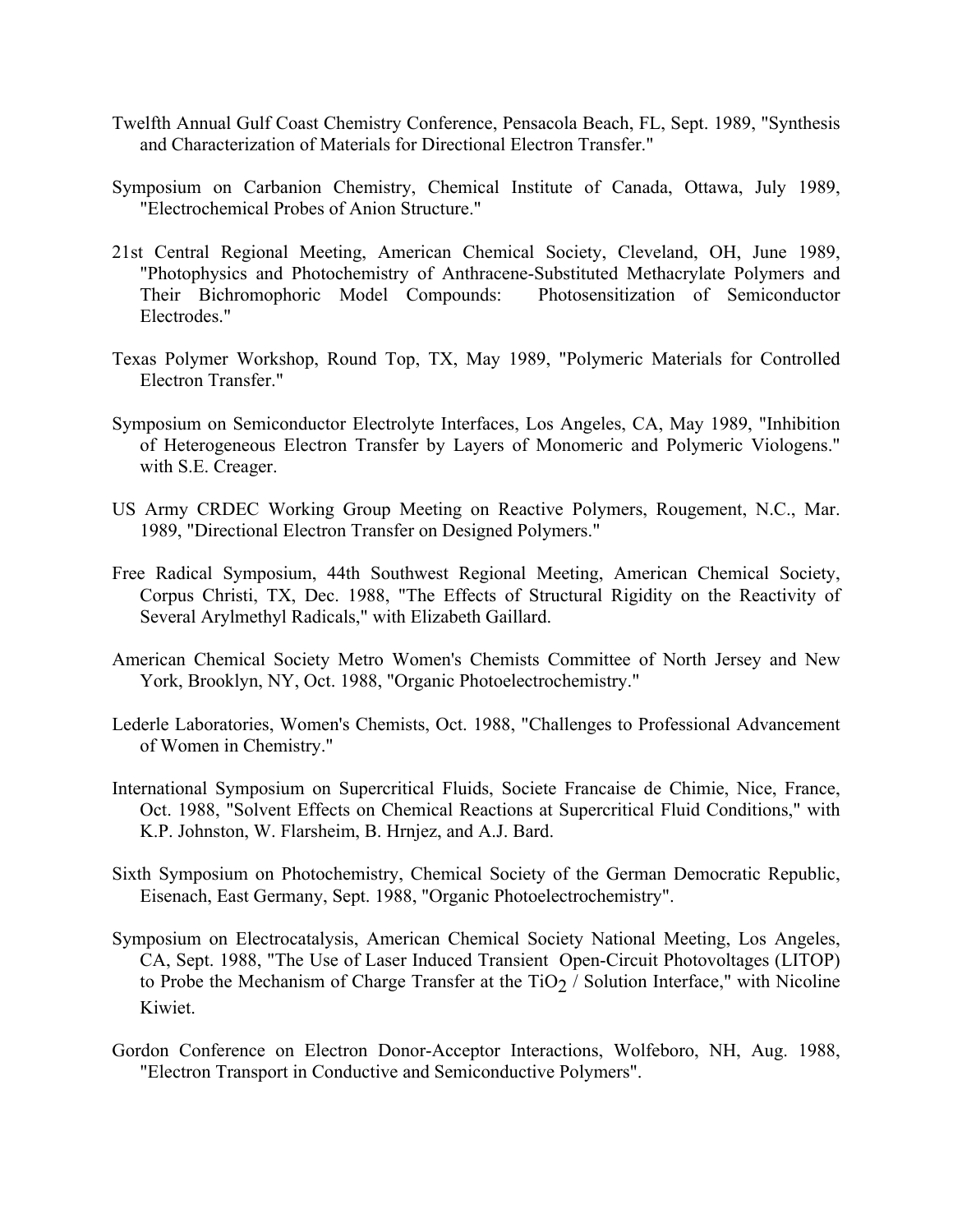- XII IUPAC Symposium on Photochemistry, Bologna, Italy, July 1988, " Photoinduced Electron Transfer in Arranged Media and on Semiconductor Surfaces".
- Twelfth DOE Solar Photochemistry Research Conference, Airlie, VA, June 1988, "Photoinduced Electron Transfer in Polymeric Media".
- NSF Workshop on Reactive Intermediates, Stanford Sierra Camp, CA, May, 1988, "Twisting in Tetraphenylethylene Dianions".

US-Japan Symposium on Electrosynthesis on Semiconductor Surfaces, Oregon, June 1988, "Photosynthetic Processes on Semiconductor Surfaces".

- Garvan Medal Lecture, North American Congress (American Chemical Society, Chemical Institute of Canada, Chemical Society of Mexico), Toronto, June 1988, "Photoinduced Electron Transfer at Surfaces and in Defined Environments".
- Women Chemists Luncheon, North American Congress, Toronto, June 1988, "Selectivity in Organic Photoelectrochemistry".
- First Winter Conference of the Inter-American Photochemical Society, Jan 1988, Clearwater Beach, Fla., "Ordered Systems for Photoinduced Redox Catalysis: Photophysics and Photochemistry of Functionalized Porphyrins".
- US Army Chemical Research, Development and Engineering Center Scientific Conference on Chemical Defense Research, Aberdeen, Maryland, Nov. 1987, "Photochemistry of Heteroxometallates".
- New York Academy of Sciences, Fall Meeting, New York, NY, Nov. 1987, "Photocatalysis and Photosynthetic Reactions at Semiconductor Surfaces".
- Symposium on Photoelectrochemistry and Electrosynthesis on Semiconducting Materials, 1987 Electrochemical Society Fall Meeting, Honolulu, Oct. 1987, "Selective Organic Redox Reactions on Irradiated Semiconductor Powders," with Jennifer Muzyka and Haruo Ogawa.
- Symposium on Chemical Microstructures on Electrodes, 1987 Electrochemical Society Fall Meeting, Honolulu, Oct. 1987, "Polymeric Coatings on Semiconductor Powders and Electrodes," with Phillip Britt and Daniel Chandler.
- Symposium in Honor of Cheves Walling- Free Radicals in Solution, ACS New Orleans, Sept. 1987, "Photochemistry of Stable Free Radicals: Perchlorotriphenylmethyl," with Elizabeth Gaillard.
- NATO Advanced Studies Institute on Photochemistry, Sicily, Sept. 1987, "Photocatalytic Oxidation of Organic Substrates."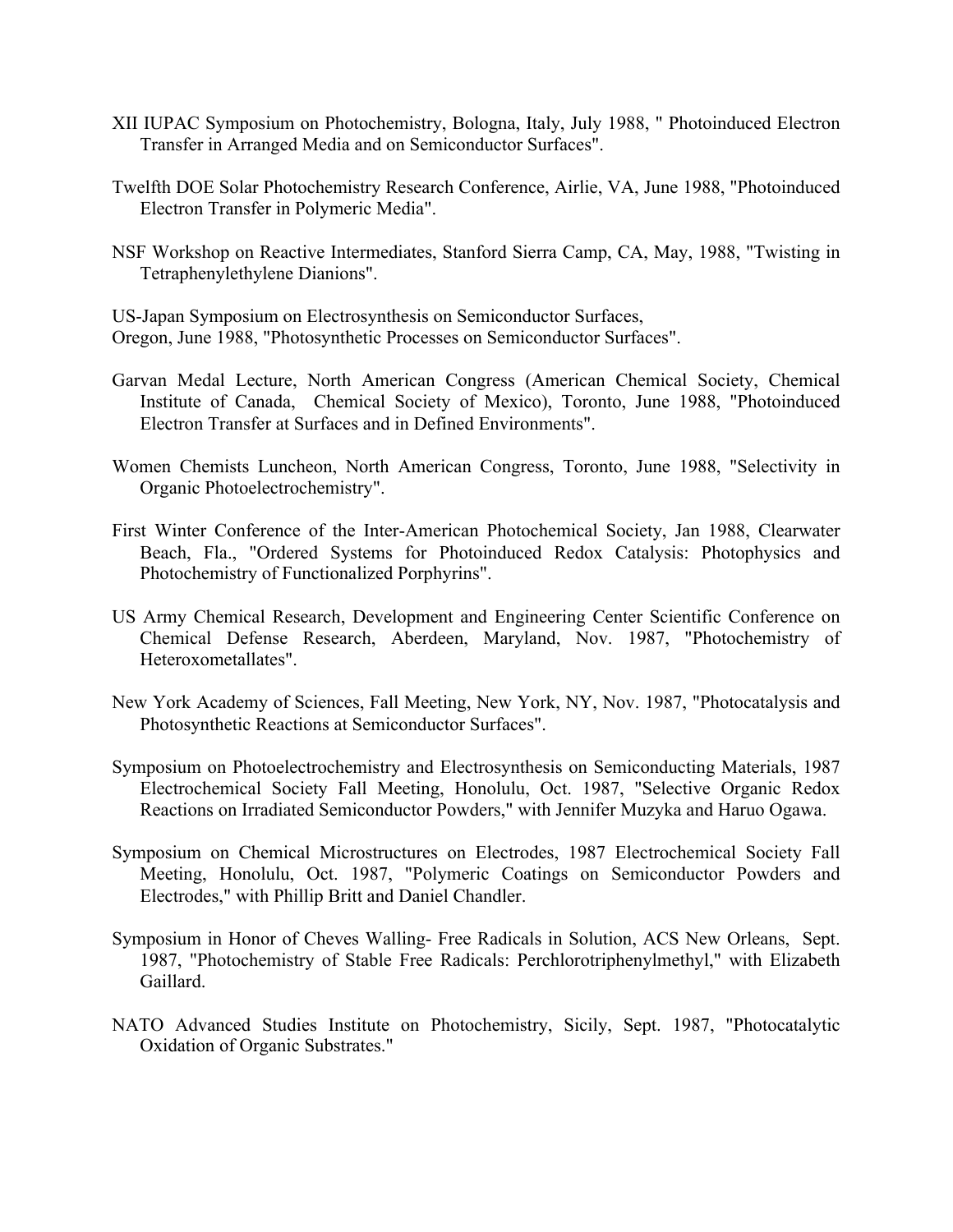- Symposium on What's New in Photochemistry, American Society for Photobiology, Bal Harbour, Fla., June 1987, "Electron Transfer in Organic Photochemistry".
- National Science Foundation: Chemical Society of Japan Seminar on Photoconversion of Solar Energy, Honolulu, May 1987, "Selective Organic Photoelectrochemistry".
- Symposium on Recent Advances in Photoelectrochemistry, 193rd National Meeting, American Chemical Society, Denver, April 1987, "Selective Photoelectrochemical Dehydrogenation of Polyols," with H. Ogawa.

1987 Florida Conference on Catalysis, Daytona Beach, Fla., April 1987, "Future Trends."

- NATO Workshop on Photoinduced Charge Separation and Energy Migration in Supramolecular Species, Capri, Italy, April 1987, "Metal-loaded Polymers for Photoinduced Charge Separation."
- U.S. Army Chemical Research Defense Workshop on Chemical Decontamination, Oxford Ala., March 1987, "Degradation of Organic Materials on Irradiated TiO<sub>2</sub> Particles."
- U.S. Army Chemical Research, Development and Engineering Center Scientific Conference on Chemical Defense Research, Aberdeen Proving Ground, Md., Nov. 1986, "Surface Mediated Photochemistry."
- Symposium on Women in Chemistry Leadership Roles in Research, Business, and Education, 42nd Southwest Regional Meeting, American Chemical Society, Houston, Nov. 1986, "Organic Photoelectrochemistry."
- Philips Lectures, Haverford College, Philadelphia, Oct. 1986, "Photoinduced Electron Transfer; Chemically Modified Electrode Surfaces; Organic Photoelectrochemistry."
- Panelist, Workshop on Heterogenous Photocatalysis, XIth IUPAC Symposium on Photochemistry, Lisbon, Portugal, July 1986.
- Sixth International Conference on Photochemical Conversion and Storage of Solar Energy, July 1986, Paris, "Photocatalysis."
- Natural Sciences and Engineering Research Council of Canada / U.S. Dept. of Energy Joint Solar Photochemistry Research Conference, June 1986, Niagara-on-the Lake, Ontario, "Photoelectrochemical Effects on Chemically Modified Semiconductor Surfaces."
- Nichols Award Symposium on "Quantum Chemistry as a Practical Chemical Tool," New York, April 1986, "Semiempirical Calculations as a Guide to the Experimental Physical Organic Chemist."

Colorado Section, American Chemical Society, Dec. 1985, "Solar Photochemistry."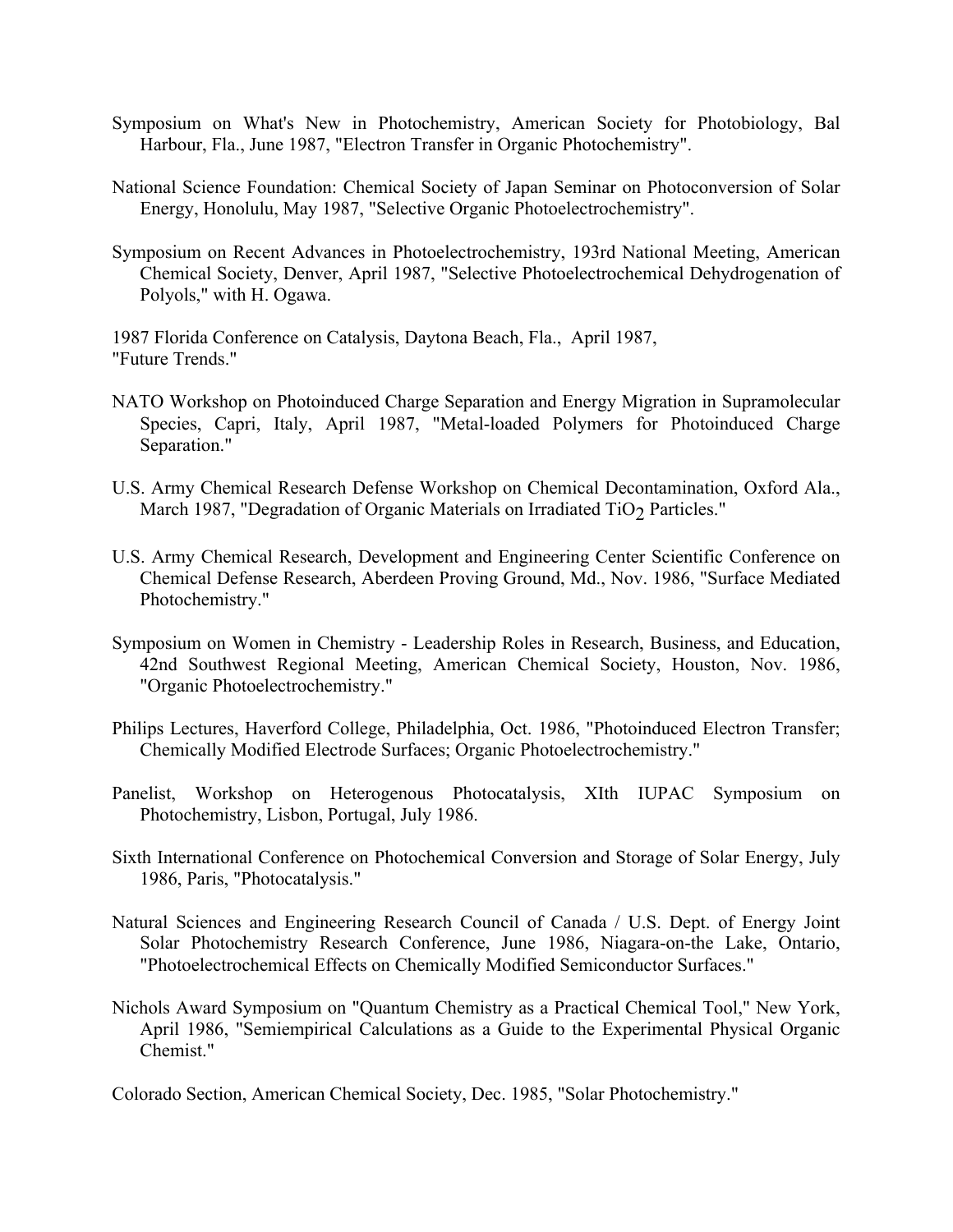- Sino-American Binational Workshop on Photochemistry, Beijing, PRC, Oct. 1985, "Organic Photoelectrochemistry."
- Symposium on Structure and Reactions of Organic Cation Radicals, 190th American Chemical Society National Meeting, Chicago, Sept. 1985, "Photochemical Generation of Radical Cations on Semiconductor Surfaces."
- Symposium on Advances in Carbanion Chemistry, 190th American Chemical Society National Meeting, Chicago, Sept. 1985, "The Effect of Ion Pairing on the Photoinduced Ring Opening of Cyclopropyl Anions."
- Symposium on Chemical Reactions at the Mineral/Water Interface, 190th American Chemical Society National Meeting, Chicago, Sept. 1985, "Redox Reactions at Particle Surfaces: Photochemistry and Catalysis."
- NATO Advanced Studies Workshop on Homogeneous and Heterogeneous Photocatalysis, Maratea, Italy, Sept. 1985, "Charge Injection into Semiconductor Powders - Importance in Photocatalysis."
- Gordon Research Conference on Micellar and Macromolecular Catalysis, Wolfeboro, N.H., July 1985, "Designed Three-Dimensional Environments for Electron Exchange."
- 29th National Organic Chemistry Symposium, Newark, Del., June 1985, "Chemical Control: Combining Photochemistry with Electrochemistry."
- Symposium on Organic Chemical Physics, 1984 International Chemical Congress of Pacific Basin Societies, Honolulu, Hawaii, Dec. 1984, "Time Resolution of Electron Exchange on Chemically Modified Electrodes and at Semiconductor Surfaces."
- Symposium on Electron Transfer and Related Reactions in Organic Chemistry, 40th Southwest Regional Meeting, American Chemical Society, Lubbock, TX, Dec. 1984, "Photoinduced Electron Transfer in Organic Molecules."
- NATO Advanced Research Workshop on Organic Electrosynthesis, Oxford, England, Sept. 1984, "Selective Photoelectrosynthesis."
- Symposium on Organic Phototransformations in Nonhomogeneous Media, 188th American Chemical Society National Meeting, Philadelphia, Pa., Aug. 1984, "Metallized Semiconductor Powders as Photocatalysts for Organic Redox Reactions."
- Okazaki Conference on Photochemical Electron Transfer Assisted by Functionalized Interfaces, Okazaki, Japan, Aug. 1984, "Photoelectrocatalysis on Chemically Modified Electrode Surfaces."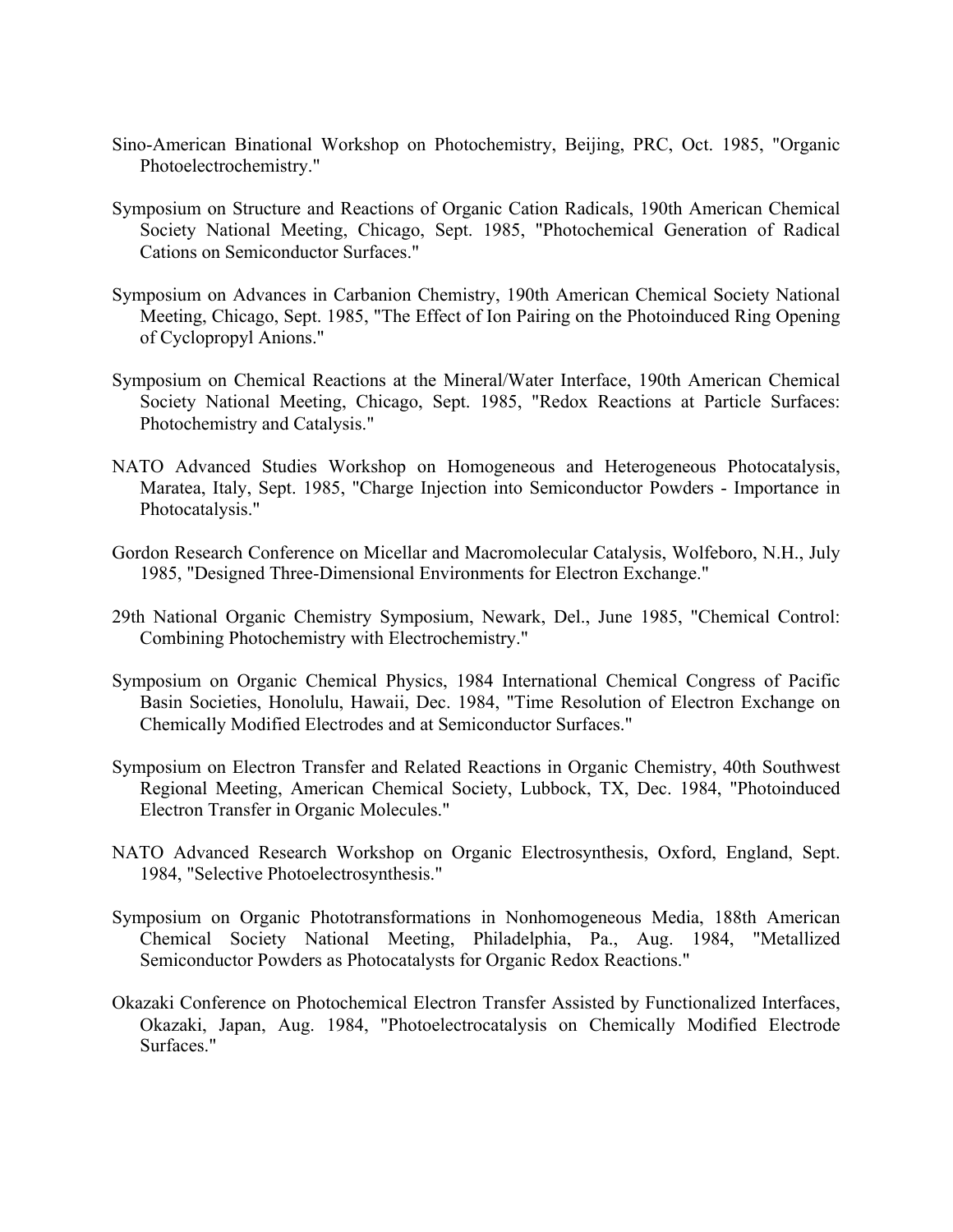- International Symposium on Chemistry of Carbanions, Perkin Division, the Royal Society of Chemistry, Durham, England, July 1984, "Carbanion Photochemistry."
- 1984 Gordon Conference on Radical Ions, Wolfeboro, N.H., June 1984, "Generation of Radical Cations on Surfaces."
- 8th DOE Solar Photochemistry Research Conference, Lake Geneva, Wis., June 1984, "Photoelectrochemical Sensitization on Polymer-Coated Electrodes."
- Endowed Lecture, University of Colorado, Colorado Springs, CO, April 1984, "Organic Redox Reactions on Semiconductors."
- National Meeting, Chemical Society of Japan, Tokyo, April, 1984, "Organic Photooxidations on Irradiated Semiconductor Surfaces."
- NATO Advanced Research Institute Workshop on Photochemistry of Natural Waters, Woods Hole, MA, Sept. 1983, speaker and rapporteur, "Charge Separation on Semiconductors - Basic Mechanistic Aspects."
- 186th American Chemical Society National Meeting, Washington, D.C., Aug. 1983, Joint Symposium sponsored by the Division of Chemical Education and the Young Chemists' Committee, "Starting Up a Research Group."
- XIth International Conference on Photochemistry, College Park, MD, Aug. 1983, "Semiconductor Catalyzed Photooxidative Cleavage of Electron Rich Naphthalenes."
- 1983 Gordon Research Conference on Photochemistry, Andover, NH, July 1983, "Mechanistic Aspects of Heterogeneous Photocatalysis."
- 1983 Gordon Research Conference on Organic Reactions and Processes, New Hampton, NJ, July 1983, "Organic Electrocatalysis on Tailored Electrode Surfaces."
- 1983 Gordon Research Conference on Physical Organic Chemistry, Wolfeboro, NH, June 1983, "Directed Reactivity of Radical Ions."
- Symposium on Novel Photoelectrochemical Synthetic Routes, 163rd Society Meeting of The Electrochemical Society, San Francisco, CA, May 1983, "Organic Oxidative Cleavages on Irradiated Semiconductor Powders."
- US-Japan Seminar on Photoelectrochemical Energy Conversion, San Diego, CA, March 1983, "Photocatalysis of Organic Redox Reactions on Irradiated Semiconductor Surfaces."
- James Flack Norris Award Symposium on Physical Organic Chemistry, 185th American Chemical Society National Meeting, Seattle, WA, March 1983, "Photoinduced Electron Transfer in Organic Redox Reactions".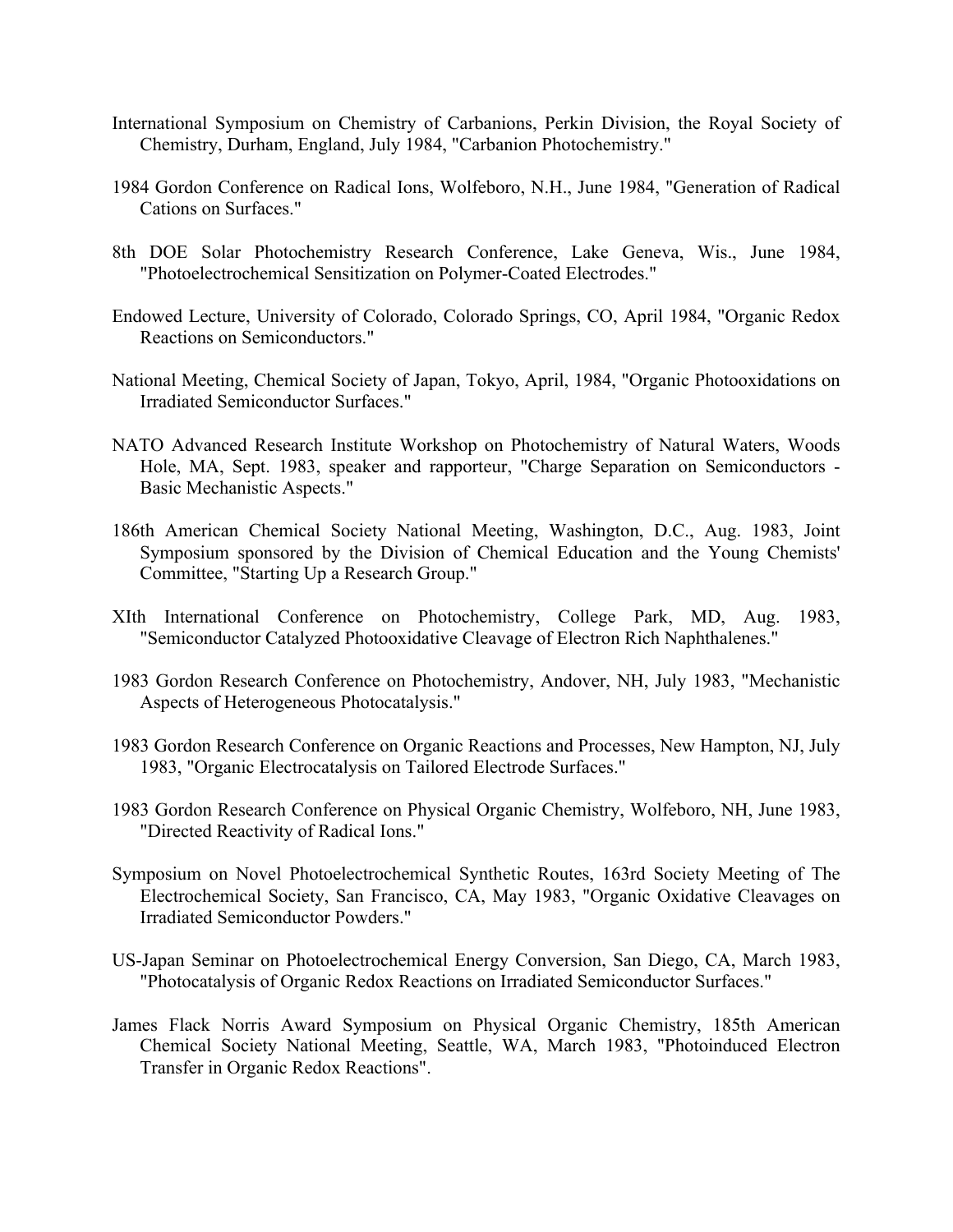- Heart of Texas Section, American Chemical Society, Waco, TX, Feb. 1983, "New Organic Reactions Initiated by Photochemically Induced Electron Transfer."
- Society of Manufacturing Engineers, Austin, TX, Feb. 1983, "Chemically Modified Surfaces in Electroplating."
- Symposium on Theoretical Organic Chemistry, 38th Southwest and 6th Rocky Mountain Combined Regional Meeting of the American Chemical Society, El Paso, TX, Dec. 1982, "Reaction Pathways in the Oxygenation of Photogenerated Radical Cations."
- 1982 Gordon Research Conference on Donor-Acceptor Interactions, Wolfeboro, N.H., August 1982 "Organic Phototransformations at Semiconductor Surfaces."
- University of Colorado, Boulder, CO, U.S. Dept. of Energy Solar Photochemistry Research Conference, June 1982, "Mechanistic Features of the Photocatalysis of Organic Redox Reactions at Irradiated Semiconductor Surfaces."
- H.B. Gunning Photochemistry Symposium on Electrochemical Devices, Chemical Institute of Canada, Toronto, June 1982, "Chemically Modified Electrodes in Photoelectrochemical Cells."
- James Flack Norris Award Symposium in Physical Organic Chemistry, National Meeting, American Chemical Society, Las Vegas, NV, March 1982, "Applications of Carbanion Photochemistry."
- Symposium on Frontiers in Excited State Chemistry, 37th Southwest Regional Meeting, American Chemical Society, San Antonio, TX, Dec. 1981, "Photoinduced Electron Transfer in Organic Redox Chemistry and Catalysis."
- 4th International Symposium on Novel Aromatic Compounds, Jerusalem, Israel, Aug. 1981, "Aromatic Anions as Sensitizers in Photoelectrochemical Cells."
- Guest Lecturer in American Studies, University of Texas at Austin, July 1981, "American Women and Their Work: The Scientist."
- Panelist, Counseling and Psychological Services, Austin, TX, June 1981, "Women as Professionals: Demonstrating Confidence and Competence."
- Featured Organic Lecturer, Cleveland Section, American Chemical Society, Meeting-in-Miniature, April 1981, "Applications of Photoelectrochemistry in the Design of Novel Organic Reactions."
- Alumnae Award Lecture, Notre Dame College, April 1981, "The Challenge for Women in Science."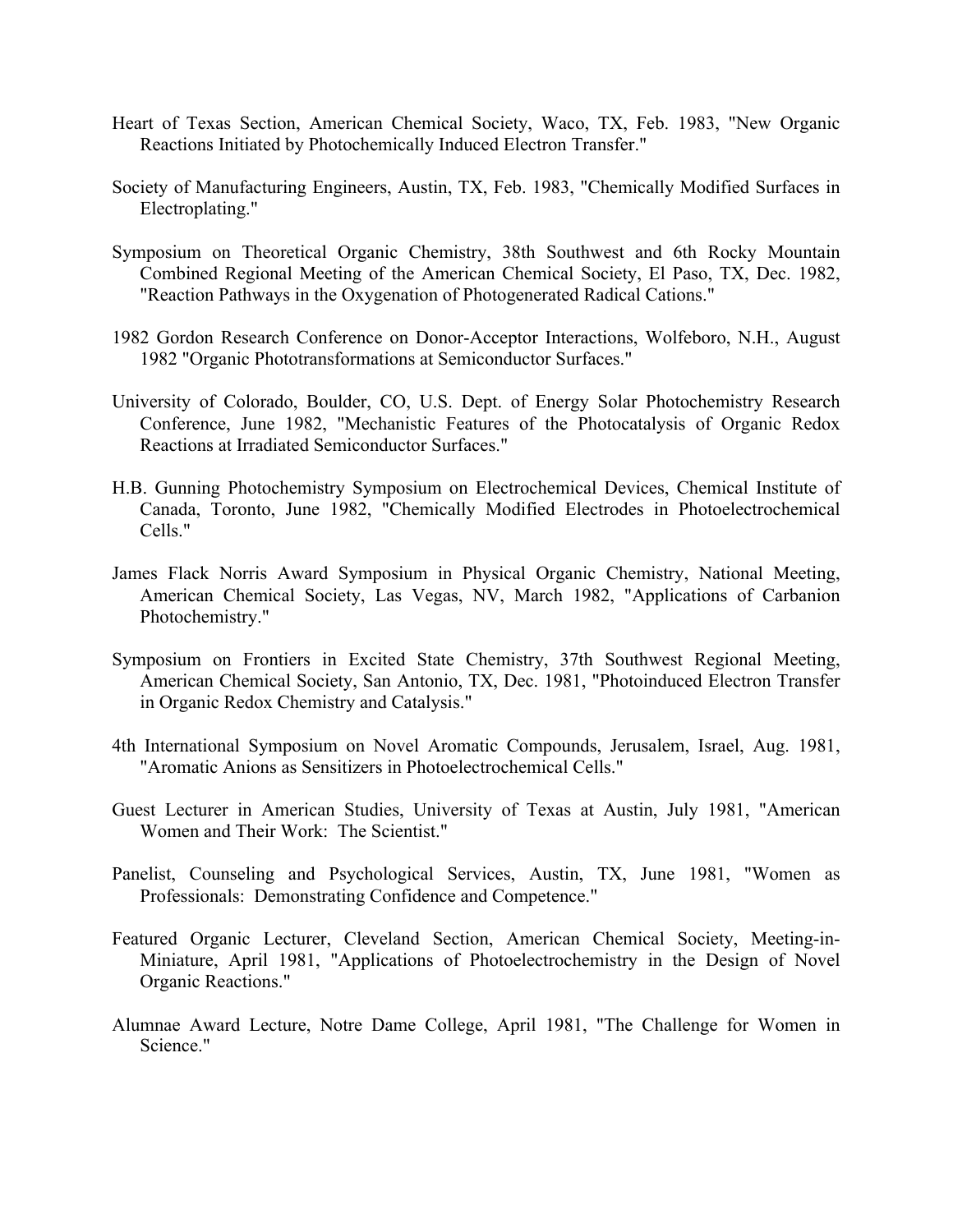- 1978 Gordon Conference on Hydrocarbon Chemistry, Wolfeboro, NH, June 1978, "Photooxidation of Some Organic Anions."
- Brookhaven National Laboratory, DOE Solar Photochemistry Research Conference, Upton, NY, May 1978, "Solar Photochemistry."
- Asilomar Conference on Solar Photochemistry, Monterrey, CA, June 1978, "Chemically Derivatized Semiconductor Electrodes in Photogalvanic Electrochemical Cells," with F. J. Nobs.
- International Solar Energy Society Silver Jubilee Meeting, Atlanta, GA, May 1979, "Energy Storage and Electron Transfer by Carbanion Photolysis."
- Solar Energy Research Institute, Golden, CO, Feb. 1980, "Mechanisms for Photocurrent Production in Photogalvanic Cells Containing Chemically-Modified Electrodes."
- 179th ACS National Meeting, Houston, TX, March 1980, Symposium on Photoeffects at the Semiconductor - Liquid Interface, "Carbanion Photooxidation at Semiconductor Surfaces" with R.C. Owen and T.A. Voynick.
- University of Notre Dame, U.S. Dept. of Energy Solar Photochemistry Research Conference, June 1980, "Oxidative Coupling by Photo-induced Electron Ejection from Carbanions," with R.C. Owen.

## **Contributed Scientific Presentations**

- Study by Nuclear Magnetic Resonance of the Hydrogen Bonding Interactions between Starburst Dendrimers and Several Molecules of Biological Interest," Marissa Santos and Marye Anne Fox, Chemical Congress of the Argentine Chemical Society, Rio Quartos, Argentina. Oct. 2000.
- XVIIIth International Conference on Photochemistry, Warsaw, Poland, Aug. 1997, "Cation-Dependent Photocycloadditions of Crown Ether Syryl Dyes of the Quinoline Series," E.N. Ushakov, S.P. Gromov, O.A. Fedorova, M.A. Fox, K.K. Whitesell, and M.V. Alfimov.
- American Chemical Society National Meeting, San Francisco, April 1997, "Electrochemical Studies of Complex Self-Assembled Monolayers of Thiols on Gold," Scott Reese and Marye Anne Fox.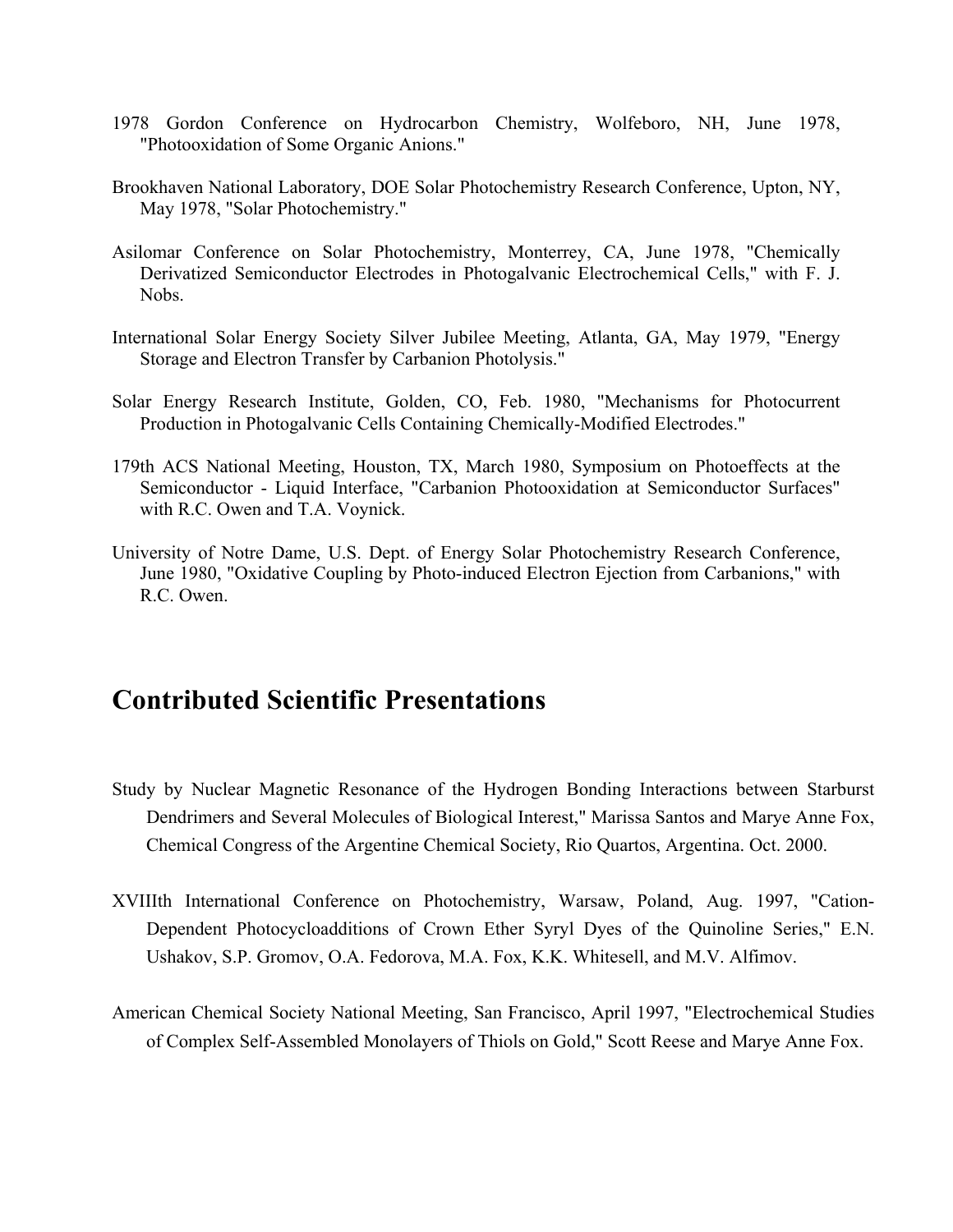- American Chemical Society National Meeting, San Francisco, April 1997, " Photoinduced Electron Transfer in Pyren-labeled Polynorbornenes," Renae D. Fossum and Marye Anne Fox.
- American Chemical Society National Meeting, San Francisco, April 1997, "Self-Assembled Monolayers of 7-(10-Thiodecoxy)coumarin on Gold: Synthesis, Characterization, and Photodimerization," Weijin Li, Vincent Lynch, and Marye Anne Fox.
- American Chemical Society National Meeting, San Francisco, April 1997, "Solution and Solid State Photophysical Characterization of Polyfluorene Derivatives used in Organic Light-emitting Diodes," Julie Teetsov and Marye Anne Fox.
- American Chemical Society National Meeting, Chicago, Aug 1996, "Synthesis, Characterization, and Photophysical Studies of Photoactive Naphthyl-Labeled [n]-Ladderanes," Weijin Li and Marye Anne Fox.
- American Chemical Society National Meeting, New Orleans, LA, Mar. 1996, "Photophysical Behavior of Polynorbornenes containing Benzophenone and Phenathrene," Rene D. Fossum and Marye Anne Fox.
- American Chemical Society National Meeting, New Orleans, LA, Mar. 1996, "Preparation and Photocatalytic Studies on a Novel Ti-substituted Polyoxometallate," Nicholas J. Crano and Marye Anne Fox.
- American Chemical Society National Meeting, New Orleans, LA, Mar. 1996, "Time-resolved Fluorescence of Phenathrene in Supercritical Fluids: Heterogeneity Revealed by Exponential Series Analysis," Timothy A. Rhodes and Marye Anne Fox.
- American Chemical Society National Meeting, New Orleans, LA, Mar. 1996, "Photoinduced Electron Transfer in Dichromophoric a-Helical Peptides: The Effect of the Helix Dipole," Elena Galoppini and Marye Anne Fox.
- American Chemical Society National Meeting, New Orleans, LA, Mar. 1996, , "Study of the Protontransfer Reactions in Supercritical Water," E. Todd Ryan and Marye Anne Fox.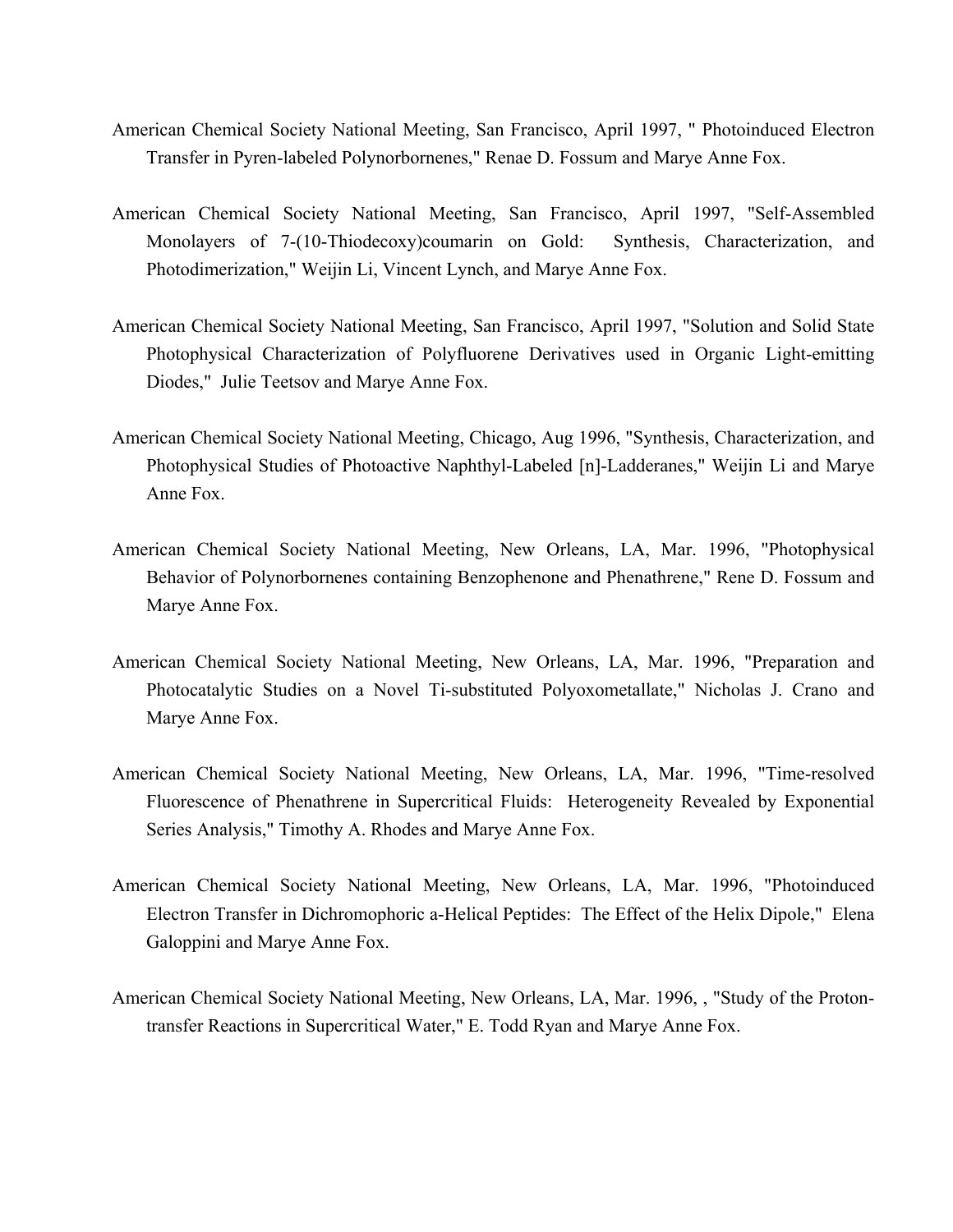- American Chemical Society National Meeting, New Orleans, LA, Mar. 1996, "Photopatterning of 7- (10-decyloxythiol)coumarin in Self-assembled Monolayers on Gold," Heikke Thompson and Marye Anne Fox.
- American Chemical Society National Meeting, New Orleans, LA, Mar. 1996, "Fluorescence Studies of Chromophore-appended Self-assembled Monolayers on Polycrystalline Gold," Andrew J. McKerrow, James K. Whitesell, and Marye Anne Fox.
- Mardi Gras Symposium: Reaction Dynamics: Theory and Experiment, Louisiana Chemistry Research Consortium, New orleans, Feb 1996, "Electron Transfer in Dichromophoric a-Helical Peptides: The Effect of the Helix Dipole," E. Galoppini and Marye Anne Fox.
- 5th International Conference on Polyimides, Society of Plastic Engineers, Ellenville, NY Nov. 1994, "Correlation of Molecular Morphology and Thermal / Mechanical Propeties for Polyimide Thin Films," with J. Leu, H.C. Liou, J. Kasthurirangan, Y.S. Kang, J. Lin, A.J. McKerrow, and P.S. Ho.
- International Conference on Photochemical Conversion and Storage of Solar Energy, Interlaken, Switzerland, July 1994, "Photocatalytic Oxidation of 1-Octanol using Ti/Si Binary Oxides Prepared by the Sol-Gel Method," with Hiromi Yamashita, Shin-ichi Kawasaki, Masakazu Anpo, Gina Stewart, Mark F. Arendt, and John M. White.
- American Chemical Society National Meeting, Washington, DC, Aug. 1994, "Vectorial Electron Transfer and Energy Migration in Arene-functionalized Polyisocyanides," with Bo Hong.
- American Chemical Society National Meeting, Washington, DC, Aug. 1994, "Photoinduced Intramolecular Electron Transfer from Nitroxyl Radicals," with Sarah Green.
- 49th Southwest Regional American Chemical Society Meeting, Oct. 1993, Austin, TX, "A Stongly Chemiluminescent Dioxetanimine Decomposition: Reaction of 9,10 Dicyanoanthracene Radical Anion with Superoxide," with David T. Breslin.
- 49th Southwest Regional American Chemical Society Meeting, Oct. 1993, Austin, TX, "Using Bimolecular Reactions as a Probe of Solute-Solvent Interactions in Supercritical Trifluoromethane and Ethane," with Timothy Rhodes.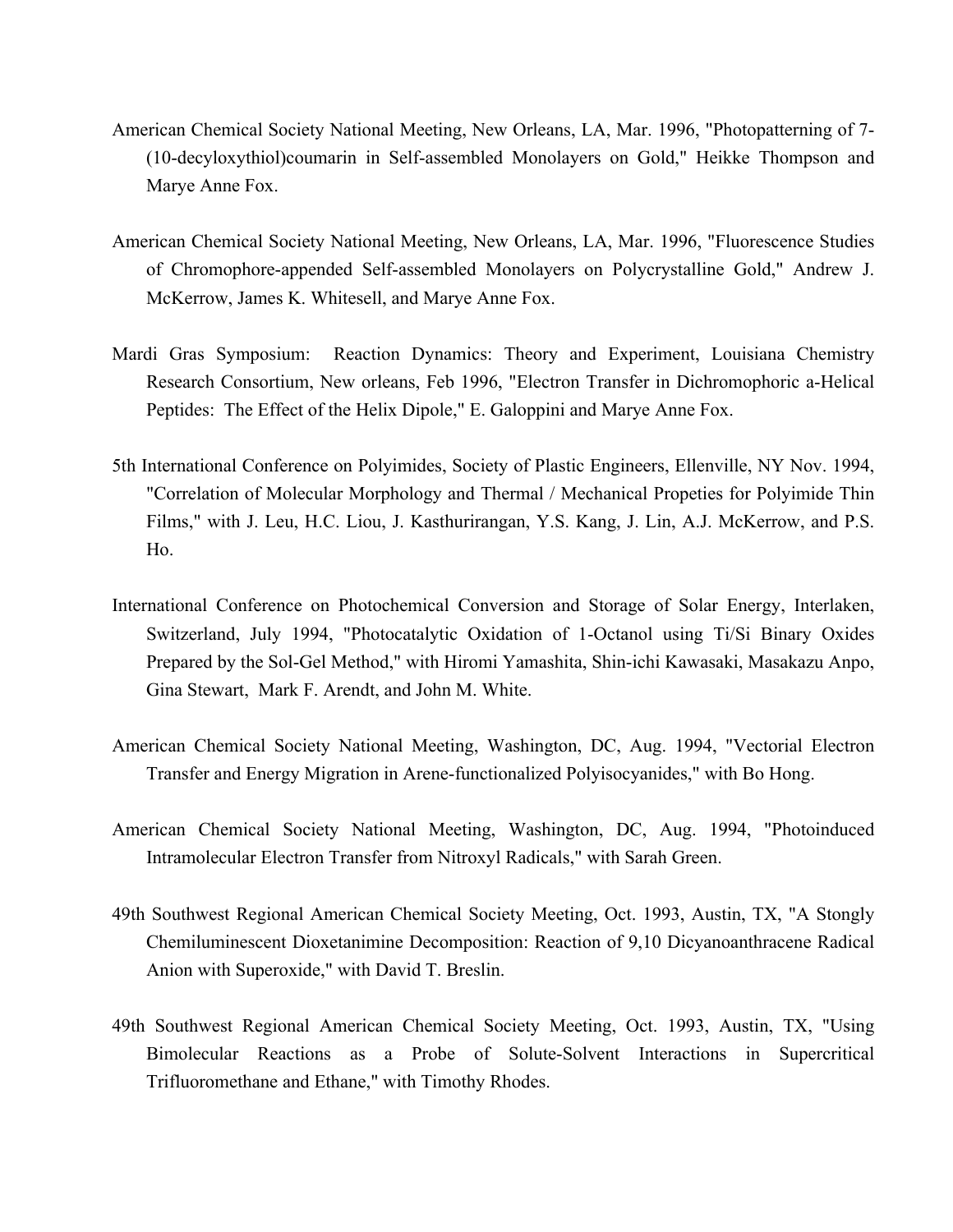- 49th Southwest Regional American Chemical Society Meeting, Oct. 1993, Austin, TX, "Photoinduced Electron Transfer Through a Graded Series of Photosensitizers on Di- and Triblock Copolymers," with Diana Watkins.
- 49th Southwest Regional American Chemical Society Meeting, Oct. 1993, Austin, TX, Photoinduced Intramolecular Electron Transfer on Helical Peptides," with Tracy Batchelder.
- 49th Southwest Regional American Chemical Society Meeting, Oct. 1993, Austin, TX, "Metal-Metal Interactions in Tetrakis(Diphenylphosphino) Benzene-Bridged Bimetallic Complexes and Their Related Coordination Polymers," with Pei-wei Wang.
- 49th Southwest Regional American Chemical Society Meeting, Oct. 1993, Austin, TX, "Photophysics and Characterization of Doped Alkyltrimethoxysilane-derived Sol Gels," with R. Carlisle Chambers.
- Symposium on Electronic Packaging Materials Science, 1993 Materials Research Society Meeting, Sept. 1993, Boston, MA, "The Effect of Molecular Weight on Molecular Structure and Mechanical Properties of BPDA-PDA polyimide films," with Jihperng Leu, Huey-Chiang Liou, Young-Seok Kang, Paul Ho, and Jun Lin.
- American Chemical Society National Meeting, Aug. 1993, Chicago, IL, Organic Division, "Photoinduced Electron Transfer through a Graded Series of Photosensitizers on Di- and Triblock Copolymers," with Diana Watkins.
- American Chemical Society National Meeting, Aug. 1993, Chicago, IL, "Characterization of the Excited State Reactivity of a Persistent Aryl-substituted Allyl Radical," with David Breslin.
- American Chemical Society National Meeting, Aug. 1993, Chicago, IL, "Electronic Conductivity of Metal-Phosphine Coordination Complexes," with Pei-Wei Wang.
- American Chemical Society National Meeting, Aug. 1993, Chicago, IL, Colloid and Surface Chemistry Division, "Characterization of Doped Alkyltrimethoxysilane-derived Sol Gel Films as Probed by Excited State Dynamics," with Carlisle Chambers.
- American Chemical Society National Meeting, Mar. 1993, Denver, CO, "Photomodulated Voltammetry for the Characterization of Excited State Redox Potentials," with Wayne Jones.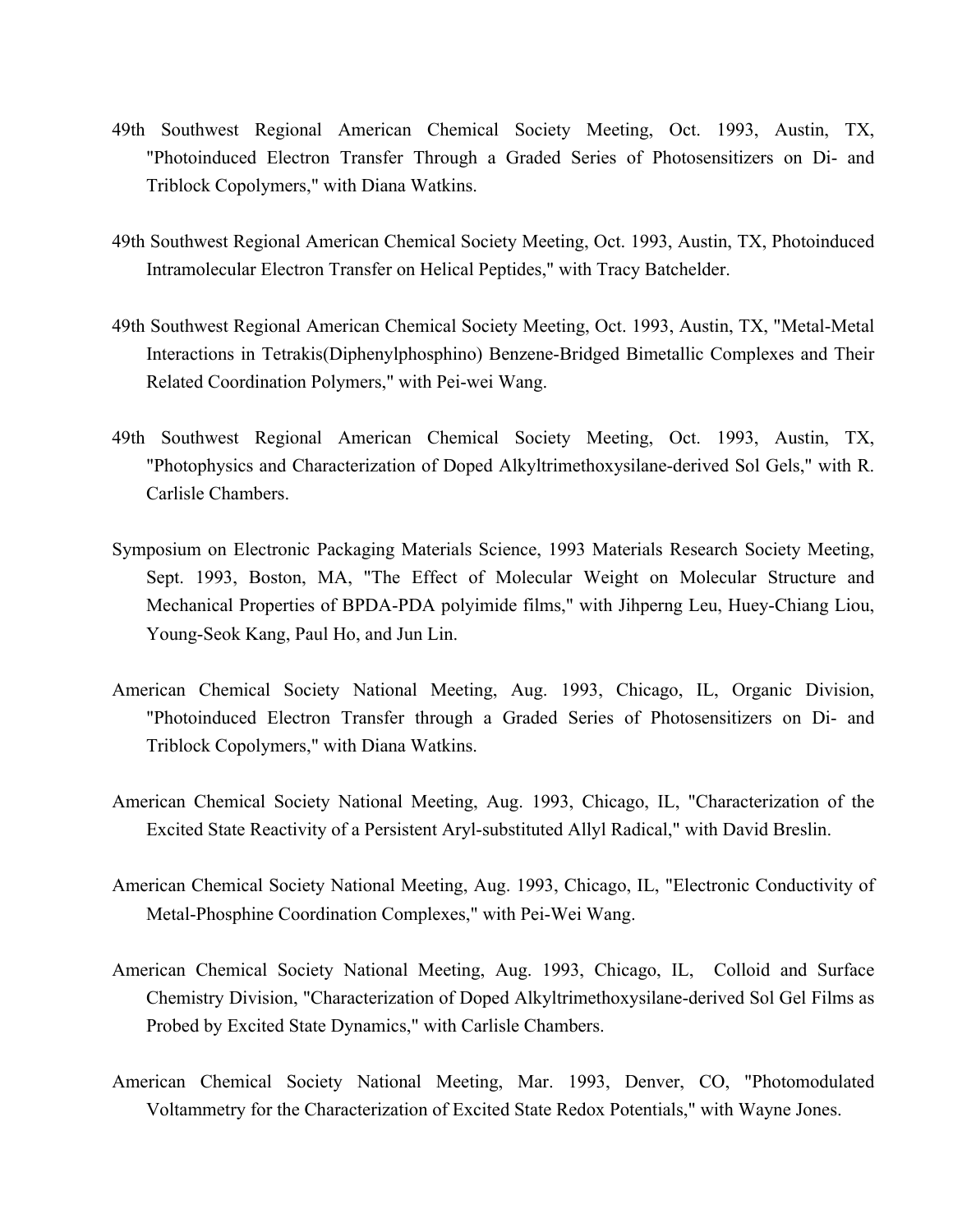- American Chemical Society National Meeting, Mar. 1993, Denver, CO, "Electron Transfer in 2- Vinylnaphthalene-N,N-Dimethylaminomethylstyrene Block Copolymers," with Jun Lin.
- American Chemical Society National Meeting, Apr. 1992, San Francisco, "Polymer Design for Vectorial Electron Transfer," with Diana Watkins.
- American Chemical Society National Meeting, Apr. 1992, San Francisco, "Photocatalytic Oxidative Degradation of Organics on Supported Metal Oxide Surfaces" with Maria T. Dulay.
- American Chemical Society National Meeting, Apr. 1992, San Francisco, "Kinetic and Spectroscopic Study of Radical Cations," with M.T. Dulay.
- American Chemical Society National Meeting, Aug. 1992, Washington, D.C., "Lamellar Conducting Polymers by Electropolymerization of a Series of Self-Assembling Monomers: Potassium 3-(3- Alkylpyrrol-1yl)Propane Sulfonates," with D.M. Collard and M. Stoakes.
- GDCh Fachgruppe Photochemie, Nov. 1991, Aachen, Germany, "Photophysical Studies of Porphyrin-Bipyridine Capped RuO2Clusters", with Ute Resch.
- 1990 Great Lakes Regional Meeting, American Chemical Society, May 1990, "Mass-Transfer Inhibition by Ultrathin Polyelectrolyte Films on Solid Electrodes," Stephen E. Creager and Marye Anne Fox
- 199th National American Chemical Society Meeting, Boston, MA, April 1990, " A Pulse Radiolytic Study of Substituted Quinones. Models for the Investigation of Bioreductive Alkylation," Kevin O'Shea and Marye Anne Fox
- 199th National American Chemical Society Meeting, Boston, MA, April 1990, " Electron Transfer from Excited Porphyrins to Chemically Bound RuO2 Particles," Ute Resch and Marye Anne Fox
- 197th National American Chemical Society Meeting, Dallas, TX, April, 1989, "The Selective Photoelectrochemical Oxidation of Vicinal Dicarboxylic Acids: A Mechanistic Study," Jennifer L. Muzyka and Marye Anne Fox
- 197th National American Chemical Society Meeting, Dallas, TX, April, 1989, "The Photophysical Behavior of Some Bis-[n.1] Metacyclophanylidenes," David A. Shultz and Marye Anne Fox
- 197th National American Chemical Society Meeting, Dallas, TX, April, 1989, "Electron Transfer through Alanine Oligopeptides," Marye Anne Fox, John R. Miller, and Mark S. Meier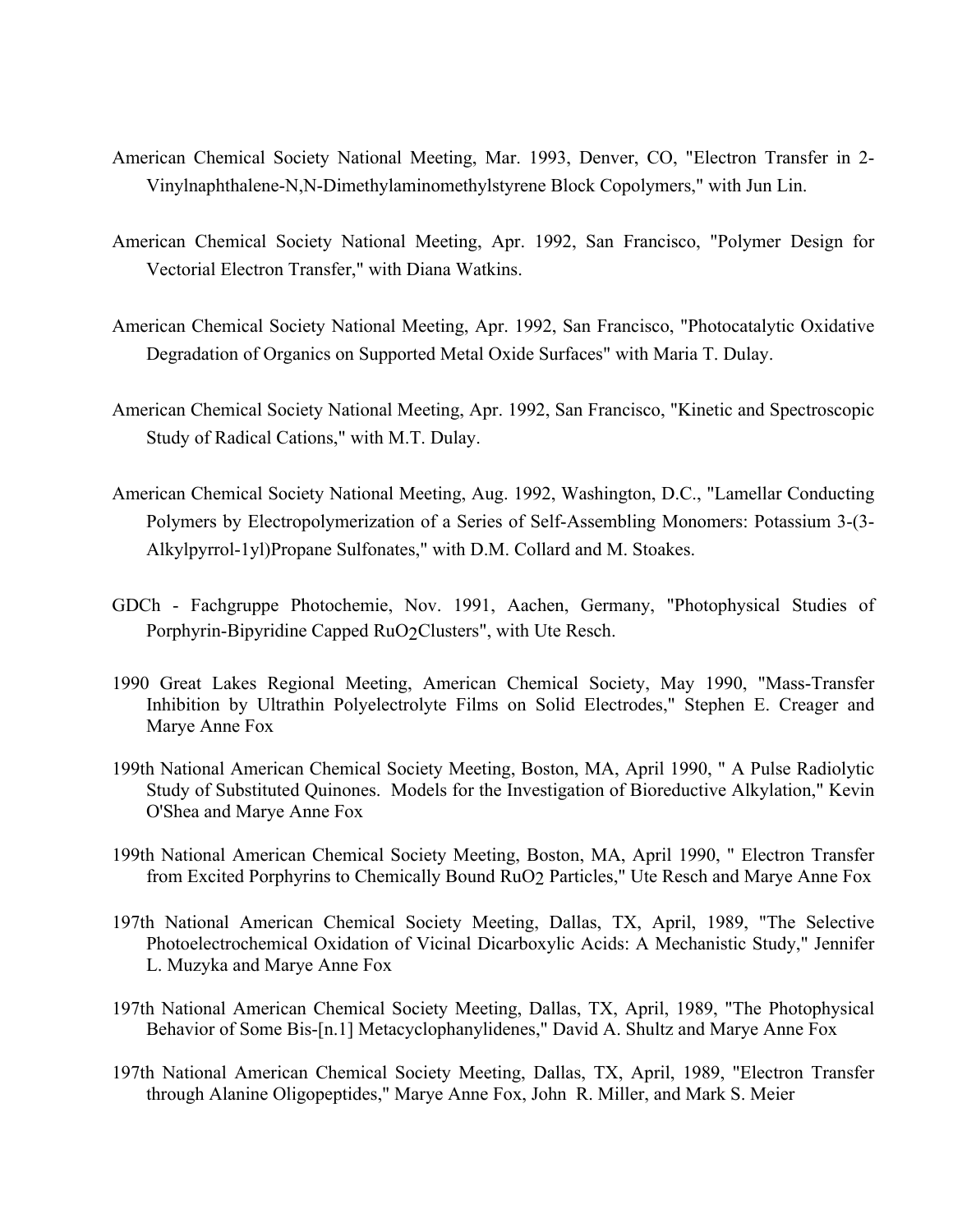- 193rd National American Chemical Society Meeting, Denver, CO, April, 1987, "Photochemistry and Photophysics of 10-Substituted 2-(9-Anthryl)ethylglutarates," Marye Anne Fox and Phillip F. Britt
- 193rd National American Chemical Society Meeting, Denver, CO, April, 1987, "Effect of Fluorinated Solvents on Relative Rates of Photooxidation on Semiconductor Surfaces," Marye Anne Fox and Debra D. Sackett
- Xth IUPAC Symposium on Photochemistry, Interlaken, Switzerland, July 1984, "Photophysical Probes of Intramolecular Interactions Responsible for Asymmetric Induction," Marye Anne Fox, James K. Whitesell, Janet N. Younathan, and John R. Hurst.
- DAI Symposium on Interactions at Electrode-Electrolyte Interfaces, Madras, India, Dec. 1982, "Dye-Incorporated Polymer Film Electrodes," Prashant V. Kamat and Marye Anne Fox.
- 186th National American Chemical Society Meeting, Washington, DC, Aug. 1983, "Photocatalytic Formylation of Primary and Secondary Amines on Irradiated Semiconductor Surfaces," Marye Anne Fox and Ming Jang Chen.
- XIth International Conference on Photochemistry, College Park, MD, Aug. 1983, "Semiconductor Catalyzed Photooxidative Cleavage of Electron Rich Naphthalenes," Marye Anne Fox and Chia-Chung Chen.
- 37th Southwest Regional Meeting of the American Chemical Society, San Antonio, TX, Dec. 1981, "Cyclic Voltammetric Oxidation of tetra-*t*-butyltetrahedrane," Marye Anne Fox, Kay A. Campbell, Siegfried Hünig, Horst Berneth, and Guenther Maier.
- 4th International Confernec on Photoelectrochemical Conversion and Storage of Solar Energy, Jerusalem, Aug. 1982, "Time-resolved Coulostatic Study of Native and Silanized TiO2," Prashant V. Kamat and Marye Anne Fox.
- 39th Reaction Mechanism Conference, Salt Lake City, UT, June 1982, "Photoelectrochemical Oxidative Cleavage of C=C Double Bonds, " Marye Anne Fox and Chia-Chung Chen.
- IXth IUPAC Symposium on Photochemistry, Pau, France, July 1982, "Heterogeneous Photocatalysis. Organic Intermediates in Semiconductor-Sensitized Photooxidations," Marye Anne Fox, Chia-Chung Chen, and Barbara L. Lindig.
- 181st National Meeting, American Chemical Society, Atlanta, GA. April, 1981, "Photochemical Ring Opening of Cyclopropyl Anions: An Attempted Generatiuon of the Isoprenyl Anion," Marye Anne Fox and Chia-Chung Chen.
- 181st National Meeting, American Chemical Society, Atlanta, GA. April, 1981, "Electron Transfer Sensitization by Organic Anionic Dyes in Photoelectrochemical Cells," James R. Hohman and Marye Anne Fox.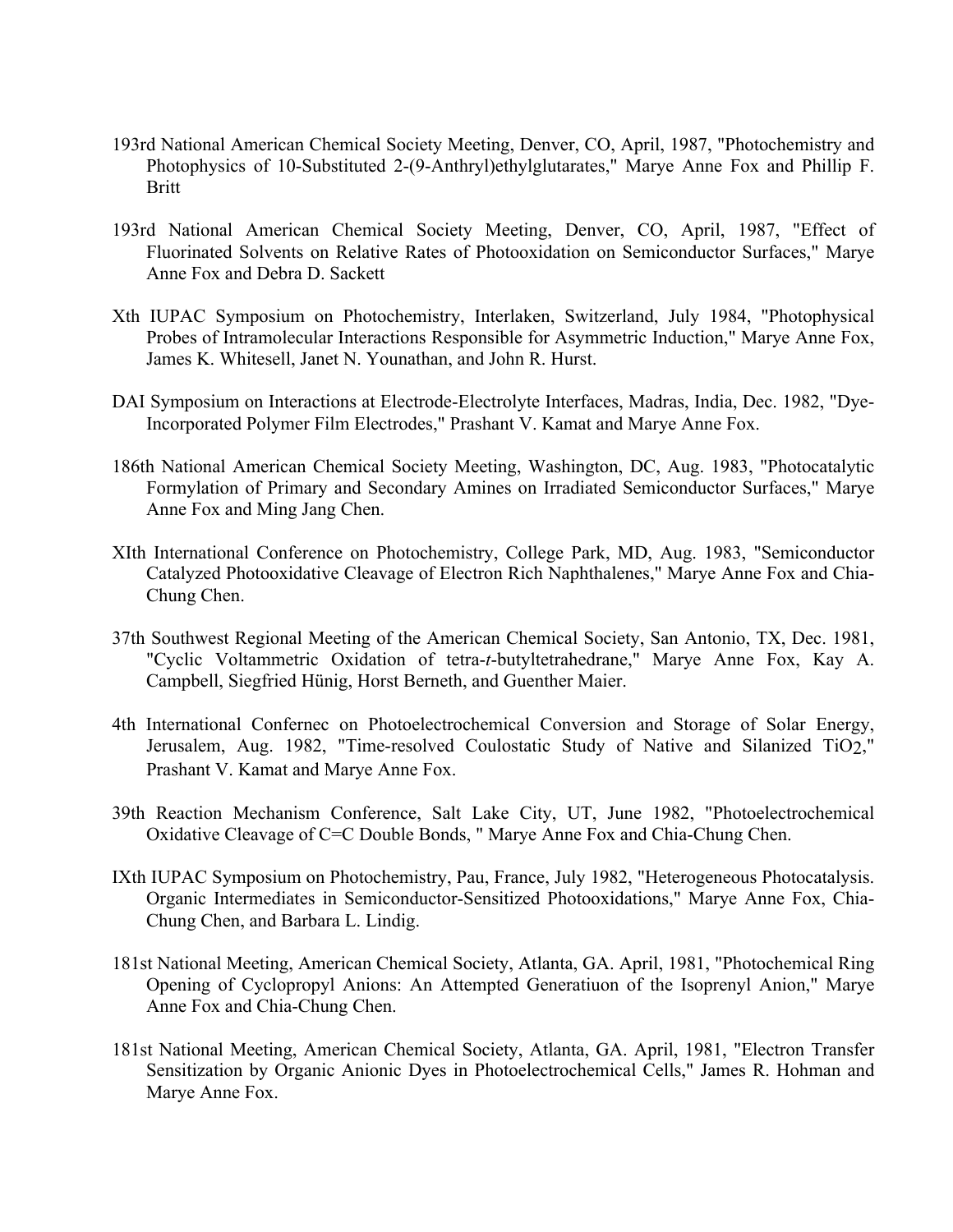- 35th Southwest Regional Meeting, American Chemical Society, Austin, TX, Dec. 1979, "The Photochemistry of Alkali Metal Cyclooctadienyl Anions," Nancy J. Singletary and Marye Anne Fox.
- 35th Southwest Regional Meeting, American Chemical Society, Austin, TX, Dec. 1979, "A New Approach to Quantum Organic Chemistry," Marye Anne Fox and F. Albert Matsen.
- 179th National Meeting, American Chemical Society, Houston, TX, Mar. 1980, "Carbanion Photooxidation at Semiconductor Surfaces," Marye Anne Fox, Robert C. Owen, and Tamar A. Voynick.
- 179th National Meeting, American Chemical Society, Houston, TX, Mar. 1980, "The Reductive Photoalkylation of Anthracene," Marye Anne Fox and Ismail M. Madany.
- 3rd International Conference, International Solar Energy Society, Golden, CO, Aug. 1980, "Visible Light Induced Electron Ejection from Anions," Marye Anne Fox and Robert C. Owen.
- VIIIth IUPAC Symposium on Photochemistry, Seefeld, Austria, July 1980, "Electron Transfer in Photoexcited Carbanions," Marye Anne Fox.
- 34th Southwest Regional Meeting, American Chemical Society, Corpus Christi, TX, Dec 1978, "Photochemistry at Semiconductor Electrodes: Photochemistry of an Anthrylketone," Marye Anne Fox and Frederic J. Nobs.
- 1979 Pacific Basins Societies Joint Meeting, Honolulu, HI, Apr 1979, "Photoinduced Electron Transfers at Chemcially Modified Electrodes," Marye Anne Fox and Frederic Nobs.
- International Solar Energy Society Silver Jubilee Meeting, Atlanta, GA , May 1979, "Energy Storage and Electron Transfer by Carbanion Photolysis," Marye Anne Fox, Kabir-ud-Din, and Nancy J. Singletary.
- Pittsburgh Conference on Analytical Chemistry and Applied Spectroscopy, Cleveland, OH, Mar. 1979, "Determination of Several Polyaromatic Hydrocarbons at Selected Sites in Texas," J.L. Lindgren, H.J. Krauss, and Marye Anne Fox.
- Pittsburgh Conference on Analytical Chemistry and Applied Spectroscopy, Cleveland, OH, Mar. 1979, "Determination of Polyaromatic Hydrocarbons not Collected by Particulate Filter Media," J.L. Lindgren, H.J. Krauss, and Marye Anne Fox.
- 71st Air Pollution Control Association Annual Meeting, "Techniques for Collection and Analysis of Polynuclear Aromatics in Ambient Air," J.L. Lindgren, H.J. Krauss, and Marye Anne Fox.
- Pittsburgh Conference on Analytical Chemistry and Applied Spectroscopy, Cleveland, OH, Mar. 1978, "Comparison of Two Techniques for the Collection and Analysis of Polynuclear Aromatics in Ambient Air," J.L. Lindgren, H.J. Krauss, and Marye Anne Fox.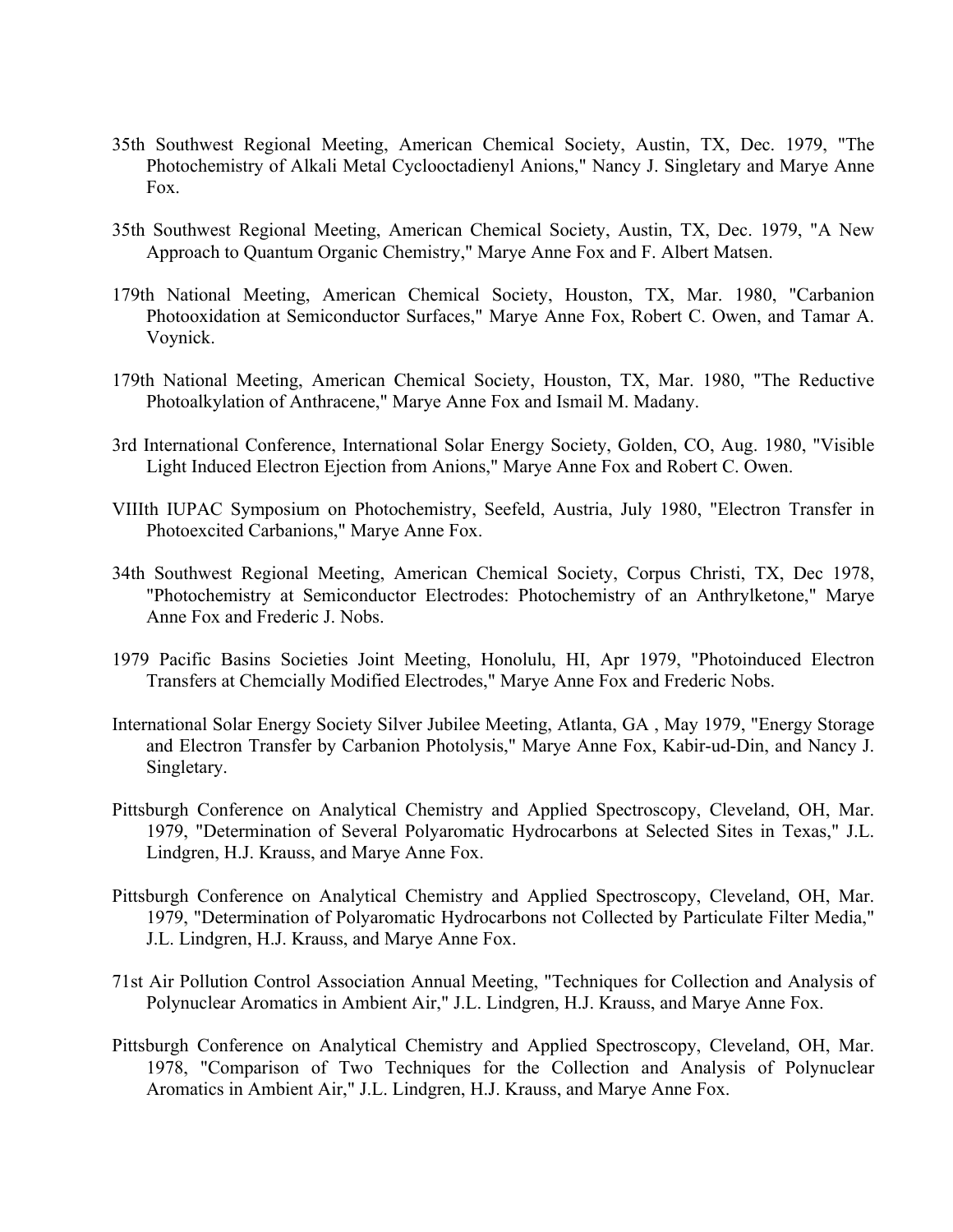- 75th National Meeting, American Chemical Society, Anaheim, CA, Mar. 1978, "Observation of Optically Forbidden 2'Ag State in Methyl-substituted 1,3-Butadienes by IOn-impact Energy-loss Spectroscopy," S.W. Staley, J.H. Moore, Jr., Y. Sato, I. Sauers, and M.A. Fox.
- 174th National Meeting, American Chemical Society, Chocago, IL, Aug. 1977, "Carbonyls as Oxidants: The Photooxidation of Some Sulfides and Phosphines by n,p\* Carbonyl Compounds," Marye Anne Fox.
- 173rd National Meeting, American Chemical Society, New Orleans, LA, Mar , 1977, "The Effect of a C7-p Electron Donor Substituent on the Cycloheptatriene-Norcaradiene Equilibrium," S.W. Staley, A. Cairncross, and M.A. Fox.

## **INVITED PRESENTATIONS RELEVANT TO HIGHER EDUCATION ISSUES**

(Omits welcome presentations and those shorter than 10 minutes)

Urban League, Golden Pyramid Education Event, San Diego, CA, June, 2011, "College: A Necessity."

Equal Opportunity in Education Conference, La Jolla, CA, May 2011, "Student Leadership."

African and African-American Studies Research Center, UCSD, La Jolla, CA, May 2011, "Celebrating African-American Student Achievement."

Clinton Global Initiative University, La Jolla, CA, April 2011, "Collegiate Community Service," with William J. Clinton.

Dedication of Roach Vaulting Pit, La Jolla, CA, April 2011,"Model Student Athletes."

Dedication of Life Guard Station at Black's Beach, La Jolla,CA, March 2011, "Town and Gown Cooperation."

FIRST Robotics, San Diego, CA, March 201, "Science CAN be Fun."

Atkinson Residence Hall, La Jolla, CA, Feb, 2011, Rita Atkinson: Model Citizen."

Evening with the UCSD Chancellor, National City, CA, Feb. 2011, "Value of A College Education."

GE, UCSD, and CleanTech, San Diego, CA, Feb. 2011, Sustainability."

!0 Years of the Human Genome, La Jolla, CA, Feb. 2011,"Craig Venter."

Farmers' Open Golf Tourney, La Jolla, CA, Feb. 2011,"Women in San Diego Community Leadership."

Mexico Moving Forward, La Jolla, CA, Feb 2011, "Border Cooperation."

Millenium Scholars, San Diego, CA, Feb. 2011,"Focus on Scholarship."

Village at Torrey Pines North, LA Jolla, CA, "Success for Transfer Students."

UCSD Near You, La Jolla, CA, Feb 2011, "Sulpizio Cardiovascular Center Opening,"

Diversity Awards, La Jolla, CA, Feb. 2011, "Creative Routes to Equity, Diversity, and Inclusion."

Black History Month, La Jolla, CA, Feb 2011, "Celebrating Equiuty."

Rev. Martin Luther King Dignity Workshop, San Diego, CA, Feb 2011, "Brotherhood."

Gordon Lecturer, La Jolla, CA, Feb. 2011, "The Scholarly Contrtibutions of Derek Bok."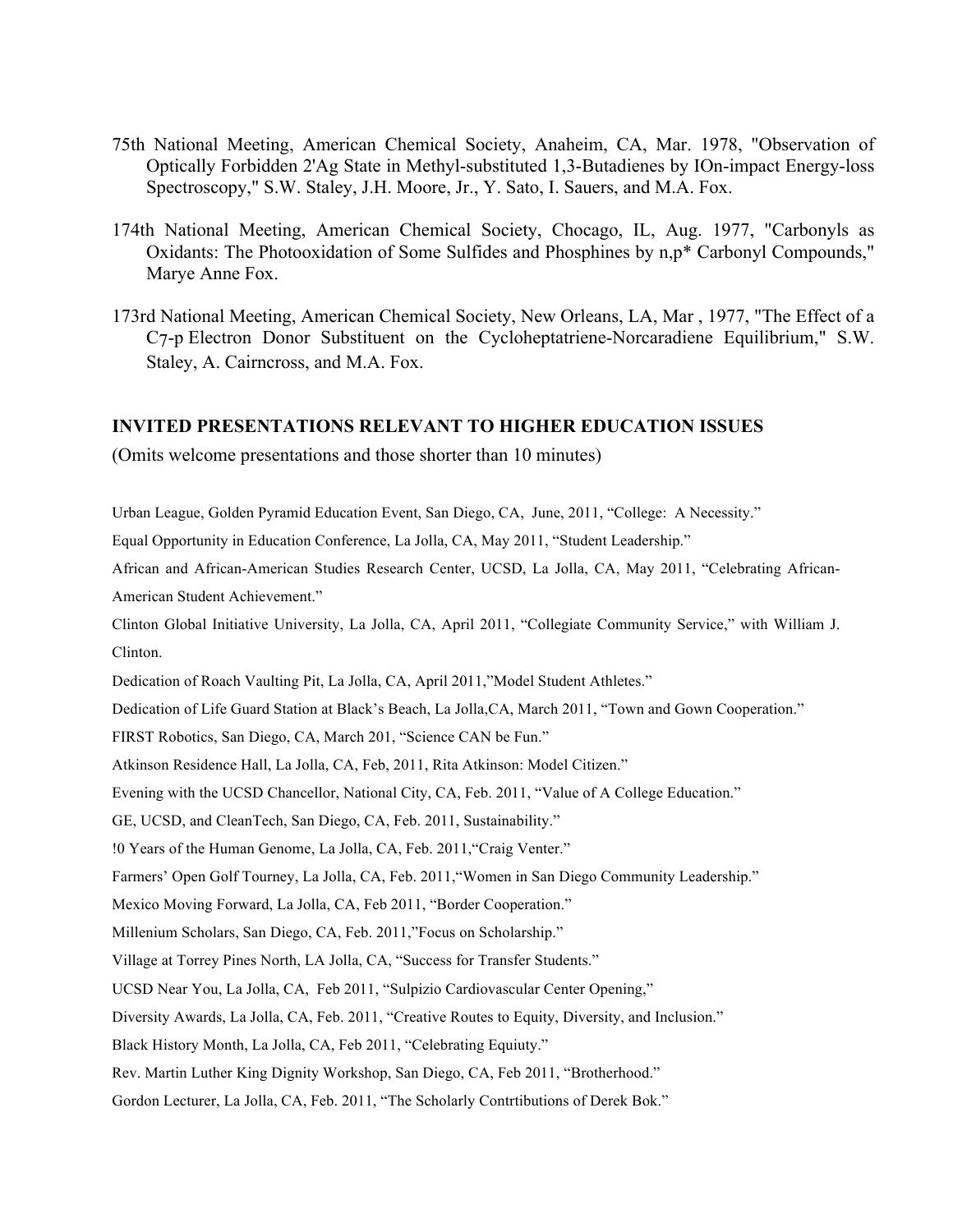Harvard Business School Outreach Symposia, La Jolla, CA, Jan 2011, "Case Study: Rady School of Management."

KUSTAR Partnerships, LA Jolla, CA, Jan 2011; " Middle East Higher Education."

Scripps Advisory Council, La Jolla, CA, Jan. 2011, "Climate and Environment."

Community College Retreat, San Diego, CA, Jan 2011, "Easing the Transition to Undergraduate Schools."

Spirit Night, La Jolla, Jan 2011, Divisions in Intercollegiate Athletics."

Austtralian American Leadership Dialogue, La Jolla, CA, Jan. 2011, "Role of Research Universities in Sustaining an Innovation Economy."

Interview: KUSE TV San Diego, CA, Jan. 2011, "Climate Change?"

Staff Pancake Breakfast, La Jolla, CA, Dec. 2010, "UCSD as a Family."

Lakeland Florida Economic Development Board, La Jolla, CA, Dec. 2010, "Innovation as a Route to Prosperity."

Council on Competitiveness, Washington, DC, Dec 2010, "College Completion at Research Universities."

Town and Gown, La Jolla, CA, Dec. 2010, "National Medal of Science."

Jewish National Tree of Life Gala, La Jolla, CA, Dec 2010, "Frst Amendment Rights – Inclusion, Respect and Freedom from Fear."

UCSD Climate Council, La Jolla, CA, Dec. 2010, "Science in the Public Interest."

China Scholars Program, La Jolla, CA, Nov. 2010, "Leveraging Resourses for Exchange."

Founder's Day, La Jolla, CA, Nov 2010, ":Founders' Legacy."

Charter Classes, Alumni Association, Nov. 2010, "Traditions of a Great University."

International Education Week, Nov. 2010, "New Global Knowledge."

Honoring Meritorious Support of Veterans, San Diego, CA, Nov. 2010, "Respect for Those who Have Served."

ARCS, La Jolla, CA, Nov. 2010, "The Importance of Graduate Studies."

Nierenberg Lecture, La Jolla, CA, Nov. 2010, "Oceanography as an Interdisciplinary Opportunity."

An Evening with the Chancellor, San Diego, CA, Fall 2010. San Diego Community College – 11/10. Pacific Beach

Junior High – 10/20. Morse High School – 10/14. "Handling Challenges to Enroll in UC."

UCSD 50<sup>th</sup> Anniversary, La Jolla, CA, Nov. 2010, "Youngest of the Best."

Foundation for Legacy, La Jolla, CA, Nov 2010, "Recollections on the Building of UCSD."

Alumni Association, La Jolla, CA, Nov. 2010, "Coming Home."

Fifty Peopple to Watch in San Diego, Delmar, CA, Nov 2010, "Reaching into the Community."

Diversity Updates with the Community, San Diego, CA, Fall 2010, "10/07-Catfish Club, 10/14-Local Pastors, 10/20- Local legislators.

Dreyfus Teacher – Scholars Review, New York, NY, Nov 2010, "Scholarship Informing Teaching."

Institute for Geology and Planetary Science, La Jolla, CA, Nov. 2010, "Federal Funding during a Severe Recession."

Service Awards, La Jolla, CA, Nov. 2010, "Institutional Loyalty under Financiial Sttress

New Faculty Reception, La Jolla, CA, Oct. 2010, "The Role of Instruction in a Research Uniiversity."

San Diego Science Festival Planning Committee, La Jolla, CA, Oct. 2010, "Learning OUtsidde the Classroom."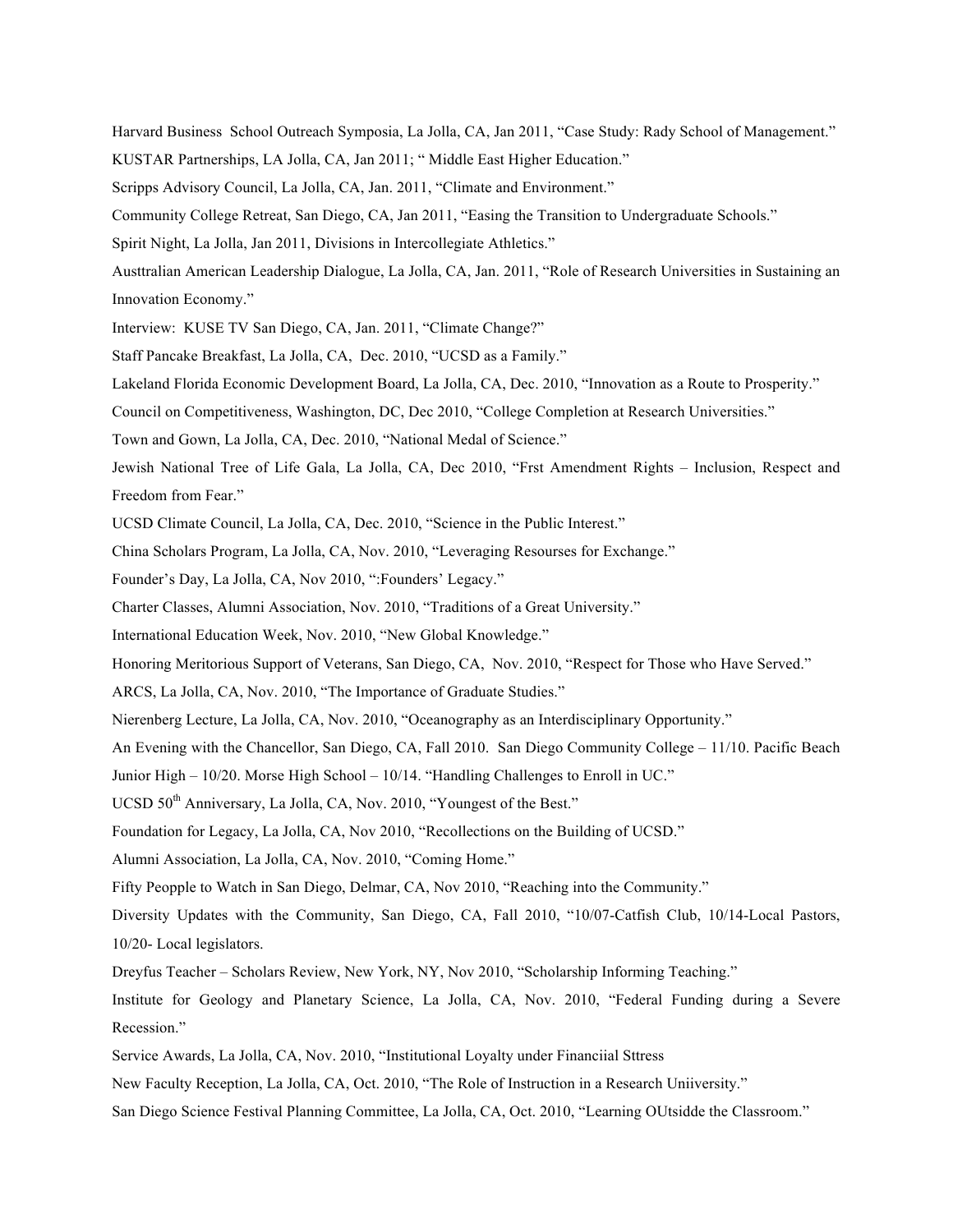Champions of Science and Industry Board, La Jolla, CA, Oct. 2010, "Interinstitutional Collaboration."

AIDS Red Ribbon Dance, La Jolla, CA, Oct. 2010, "Fighting Fatal Disease."

Design Review Board, La Jolla, CA, Oct. 2010, "Building the Research University."

Chancellors' Scholars, La Jolla, CA, Oct. 2010, "Giving Back to California."

Old Globe Theater, La Jolla, CA, Oct. 2010, Theatrical Performance as a Key Component of Arts and Humanities."

Commitee on Diversity and Disabilities, La Jolla, CA, Sept. 2010, "Making UCSD Accessible to the Disabled."

Convocation, La Jolla, CA, Sept. 2010, "Academic Success."

Coronado Speed Festival, La Jolla, CA, Sept. 2010, "Partnerships between UC and the Military."

Helmann Fellow Luncheon, San Francisco, CA, Sept. 2010, "Getting Started in an Academic Careeer."

US-Taiwan Cooperation Dinner, La Jolla, CA, Sept. 2010, "International Exchange."

Scripps Institution of Oceanography Board, La Jolla, CA, Sept. 2010, "Climate and Earth Science."

Committee on Opportunity in Education Dinner, San Diego, CA, Sept. 2010, "Opportunity in Higher Education."

Alumni Association Off-Site, Napa Valley, CA, Sept.2010, "Instiitutuional Loyalty in Higher Education."

Initiation of the Krisch Research Advancement Institute, Point Loma, CA, Sept, 2010, "Defeating Global Warming through SIO Research."

Museum of Tolerancce, Los Angeles, CA. Aug 2010, "Tolerance as a Key Value."

Upward Bound, La Jolla, CA, Aug 2010," College Graduation: Key to the American Dream."

Mahatma Ghandi Scholars, La Jolla, CA, Aug 2010, "Non-violence as a Route to Prosperity."

Compton Hiigh School Research Scholars, La Jolla, CA, July 2010, "Opportunities for All in Science, Math, and Engineering."

CalIT2: Annual Review, La Jolla, CA, July 2010, "Networking in a Cloud."

Campus Climate Commission on Equity and Inclusion, La Jolla, CA, July 2010, "Improved Yield and Student Success."

Academic Achievement Program, La Jolla, CA, July 2010,"Oppportunities in Physical Science and Climate Change Research."

Ethnic Resource Centers, La Jolla, CA, June 2010, "Campus Cultural Enrichment."

San Diego Center for Algae Biotechnology, La Jolla, CA, June 2010, "Alternative Fuels."

UCSD Commencement (15 ceremonies), La Jolla, CA, June 2010, "The Prepared Mind."

Molecular Frontiers, Molecules 2.0, Swedish Royal Academy of Sciences, Stockholm, Sweden, June 2010, "Alternative Fuels: A Practical Problem to Interest Young People in Science."

Alumni Association Spring Homecoming, La Jolla, CA, May 2010, "Supporting the Public Research University."

Gear-Up Summer Bridge Program, La Jolla, CA, May 2010, "Female Empowerment."

Arts In Action, La Jolla, CA, April 2010, "Inclusion through Science and the Arts."

National Day of Prayer, La Jolla, CA, April 2010, "A Prayer for Peace, Transcending Any Particular Religion."

San Pasqual Native Reservation, San Pasqual, CA, April 2010, "A Path for Mutual Understanding through Respect."

AAASAP Awards, La Jolla, CA, April 2010, "Diversity: a Human Value."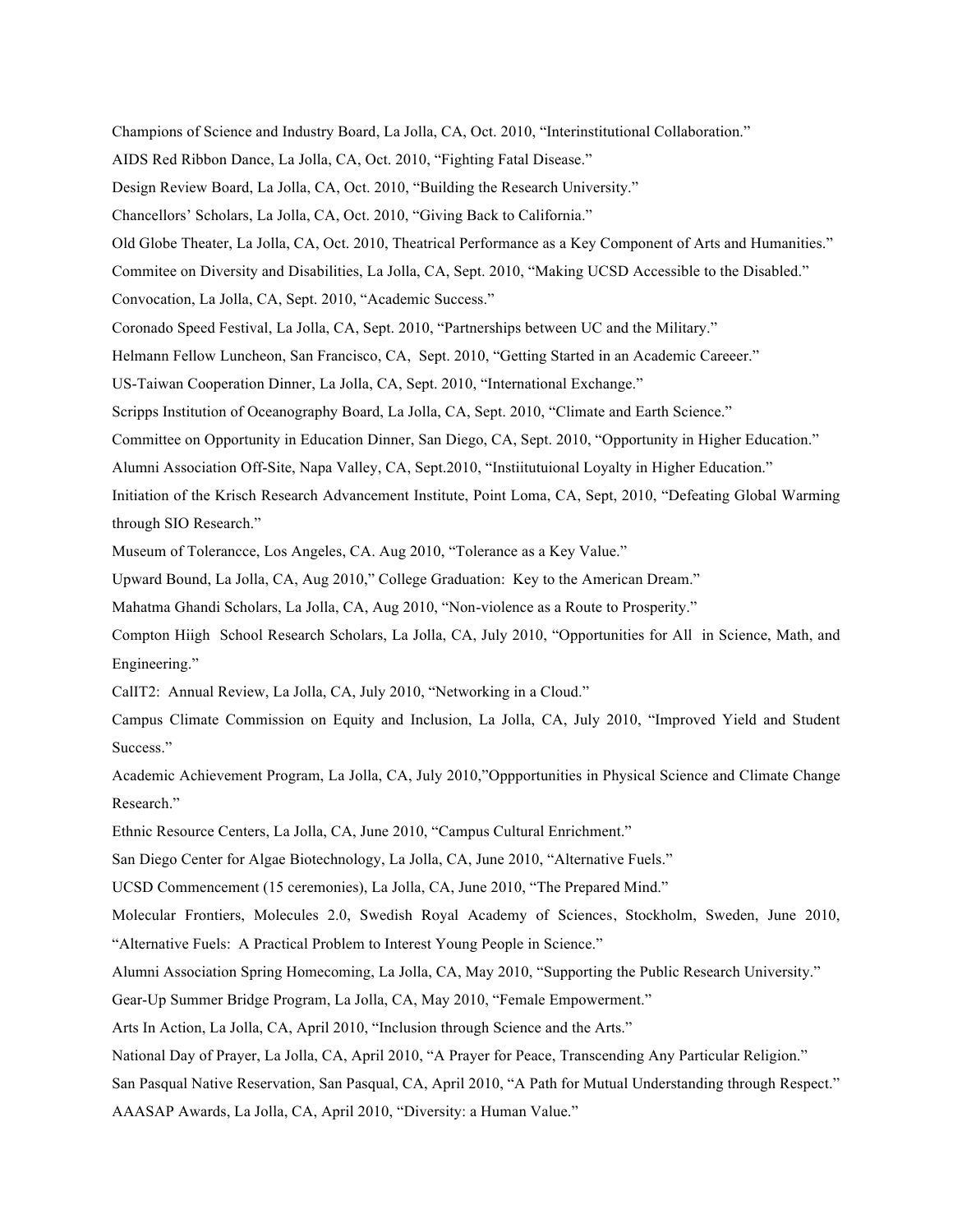Employee of the Year, La Jolla, CA, April 2010, "Living our Principles of Community."

San Diego Sustainability Awards, San Diego, CA, April 2010, "Cooperation in Dealing with Environmental Challenge."

Cal SOAP Scholarships, San Diego, CA, April 2010, "College Graduation: a Family Objective."

CISE 3, Rancho Santa Fe, CA, April 2010, "Using Engineering Tools to Understand Art."

Groundbreaking, Rady II, Rady School of Management, La Jolla, CA, April 2010, "Promoting Regional Business Partnerships."

Fiesta de las Estrellas, San Diego, CA, April 2010, "Latino Contributions to San Diego County."

Cancer Center Gala, San Diego, CA, April 2010, "Celebrity Chefs: Community Champions."

Alpha Pi Boule Fraternity, Clairemont Mesa, CA, April 2010, "Giving Back to the African Americna Community while Proposition 209 Applies."

Judaic Studies Board of Advisors, La Jolla, CA, April 2010, "Tolerance in the Face of Ignorance: Protecting the First Amendment to the US Constitution."

UCSD Special Collections, La Jolla, CA, April 2010, "The Intersection of the Stuart Collection and the Central Library."

Regional Meeting, National Academy of Engineering, La Jolla, CA, March 2010, "Public Research Universities."

Emerging Leaders, Revelle College, La Jolla, CA, March 2010,"Leadership in Public Education."

La Jolla Rotary Club, La Jolla, CA, March 2010, "Economic Impact of UCSD and the Obama Stimulus on San Diego."

Preuss School Gala, La Jolla, CA, March 2010, "Enabling the American Dream."

Annual Collaboration Breakfast of San Diego University Presidents, San Diego, CA, March 2010, "Excellence via Research Focus."

Dedication of the Conference Center, Jacobs School of Engineering, La Jolla, CA, March 2010, "A Facility for Interdisciplinary Work."

Admit Day, Affinity Groups, La Jolla, CA, March 2010, "A Student Body that Resembles California in a World Class Institution."

Admit Day, La Jolla, CA, March 2010, "Why UCSD?"

Faculty Teaching Excellenc Awards, La Jolla, CA, March 2010, "The Role of Teaching in a Research-focused University."

Muslim Student Association, La Jolla, CA, March 2010, "Civility in Considering Politically-sensitive Proposals."

American Chemical Society, San Francisco, CA, March 2010, "Promoting Scientifiic Careers in Members of Underrepresented Groups."

Women in Science and Engineering, La Jolla, CA, March 2010, "Emerging Female Leadership in Science."

Celebration of the Archived Contributions of Herman Baca, Geisel Library, La Jolla, CA, March 2010 "Latino Contributions to California."

First Thursday Club, La Jolla, CA, March 2010, "Effect of the Economic Crisis on Public Research Universities."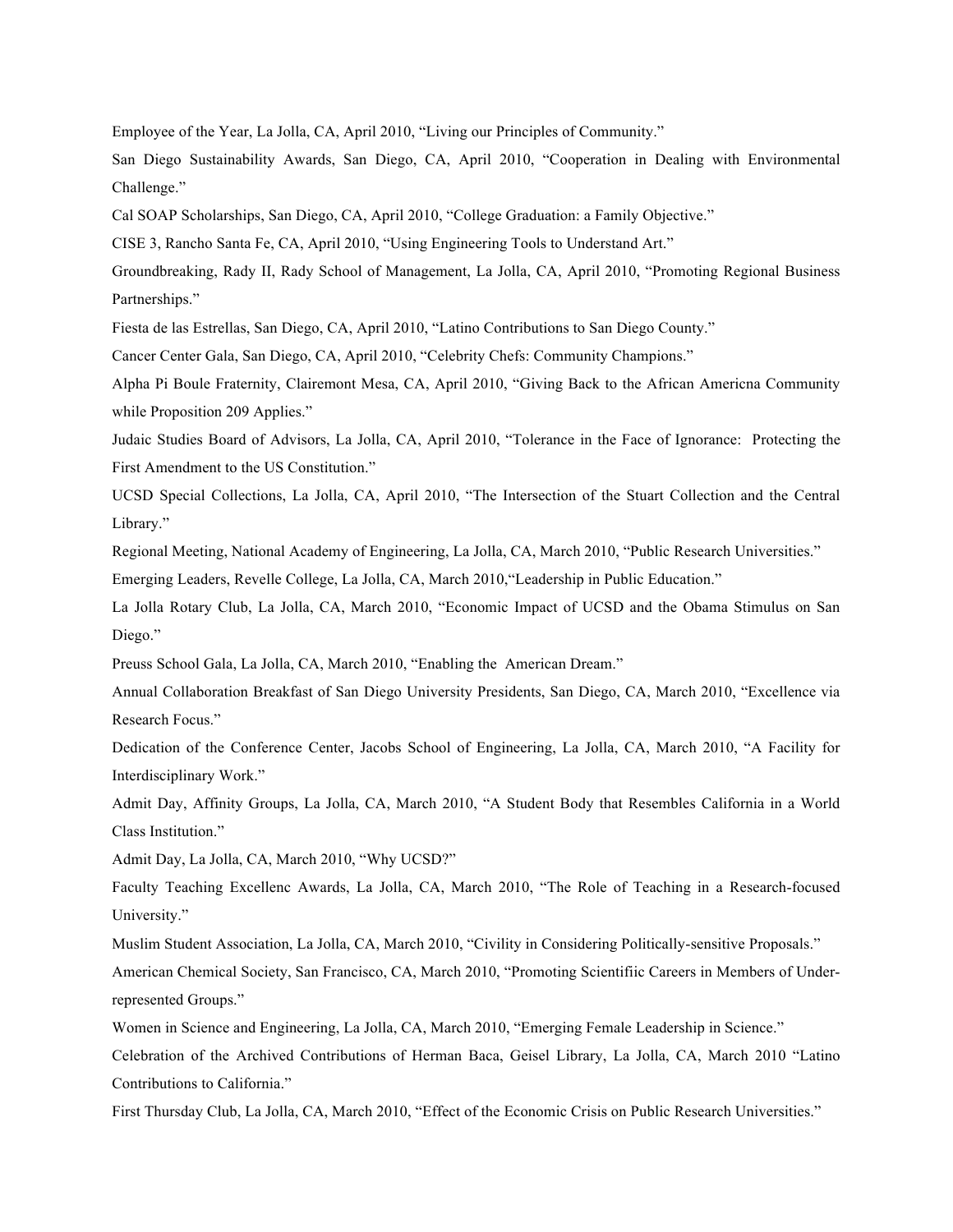San Diego Rotary Club, San Diego, CA, March 2010, with Stephen Webber, "Public Higher Eduation: At the Crossroads."

Read Across America, National Literacy Day, La Jolla, CA, Feb. 2010, "One Fish, Two Fish, Red Fish, Blue Fish." Comienza con Sueno, La Jolla, CA, Feb. 2010, "You CAN Dream of College."

UJIMA Celebration of Black History Month, Feb. 2010, La Jolla, CA, "Symbols of Discrimination and Prejudice."

LGBT Commission, Feb. 2010, La Jolla CA, "Living in Fear and Isolation."

Heart of San Diego, Feb. 2010, La Jolla, CA, "Medicine's Number 1 Killer: Academic Medicine's Fight against Coronary Disease."

Black History Month, Feb 2010, La Jolla, CA, "Respect and the UCSD Principles of Community."

National Academy of Sciences Regional Meeting, Feb. 2010, La Jolla, CA, "The American Research University."

Evening with UCSD at Grossmont College, Feb. 2010, San Diego, CA, "Transferring to UCSD."

Hearts and Scholars, Feb. 2010, La Jolla, CA, "Access to an Excellent College Education."

Welcome to the Israeli Ambassador to the US, Feb. 2010, La Jolla, CA, "A Special International Relationship."

Diversity Council, Feb. 2010, La Jolla, CA, "Improving the UCSD Campus Climate."

Athletic Council, Feb 2010, La Jolla, CA, "Advantages and Disadvantages to Division I Sports."

American Association for the Advancement of Science, National Meeting, Feb 2010, San Diego, CA, "Economic Impact of Strong Research Universities."

City Club of 50, Jan 2010, San Diego, CA, "Economic Impact of the Recession on Quality Higher Educatiion."

MLK Parade and K-16 Educators, Jan 2010, San Diego, CA, "Are We a Post-Racial Society?"

Do-Ho Suh, Jan 2010, La Jolla, CA., "The Home as Art Object."

Endowed Lecture, Jan. 2010, La Jolla, CA, "Introduction of Dan Goldin, Science, Technology and Society."

Midnght Staff Pancake Breakfast, Jan 2010, La Jolla, CA, "Institutional Loyalty."

Retirement of Provost Ann Craig, Jan 2010, La Jolla, CA, "International Opportunities"

San Diego Kiwanis Club Chula Vista, CA, Dec 2009, "University Quality in Peril."

UNAM Exchange Agreement, San Diego, CA, Dec, 2009, "Cross-Border Initiatives."

SANDAG, San Diego, CA, Dec. 2009, "Regional Light Rail Transportation."

Oceanids, La Jolla, CA, Dec 2009, "Post-Retirement Involvement with UCSD."

Silicon Valley UCSD Alumni, San Jose, CA, Dec. 2009, "Entrepreneurism at UC."

Interfaith Committee for Social Justice, La Jolla, CA, Nov 2009, "Promoting Inclusion to Enhance Academic Success."

Society 60, San Francisco, CA, Nov. 2009, "Change at UCSD."

Ground-breaking for Medical Education Complex, La Jolla, CA, Nov. 2009, "Delivering Health Care Efficiently."

Visit by Senator Barbara Boxer, La Jolla, CA, Nov 2009, "Partnership with the Veterans Administration."

San Ysidro Free Clinic, Chula Vista, CA, Nov. 2009, "Partnerships for Improved Health Care."

UCSD Design Review Board, La Jolla, CA, Nov. 2009, " Community Partnerships for Design Review."

Annual Veterans Recognition Ceremony, La Jolla, CA, Nov. 2009 "Dedicated Patriotism."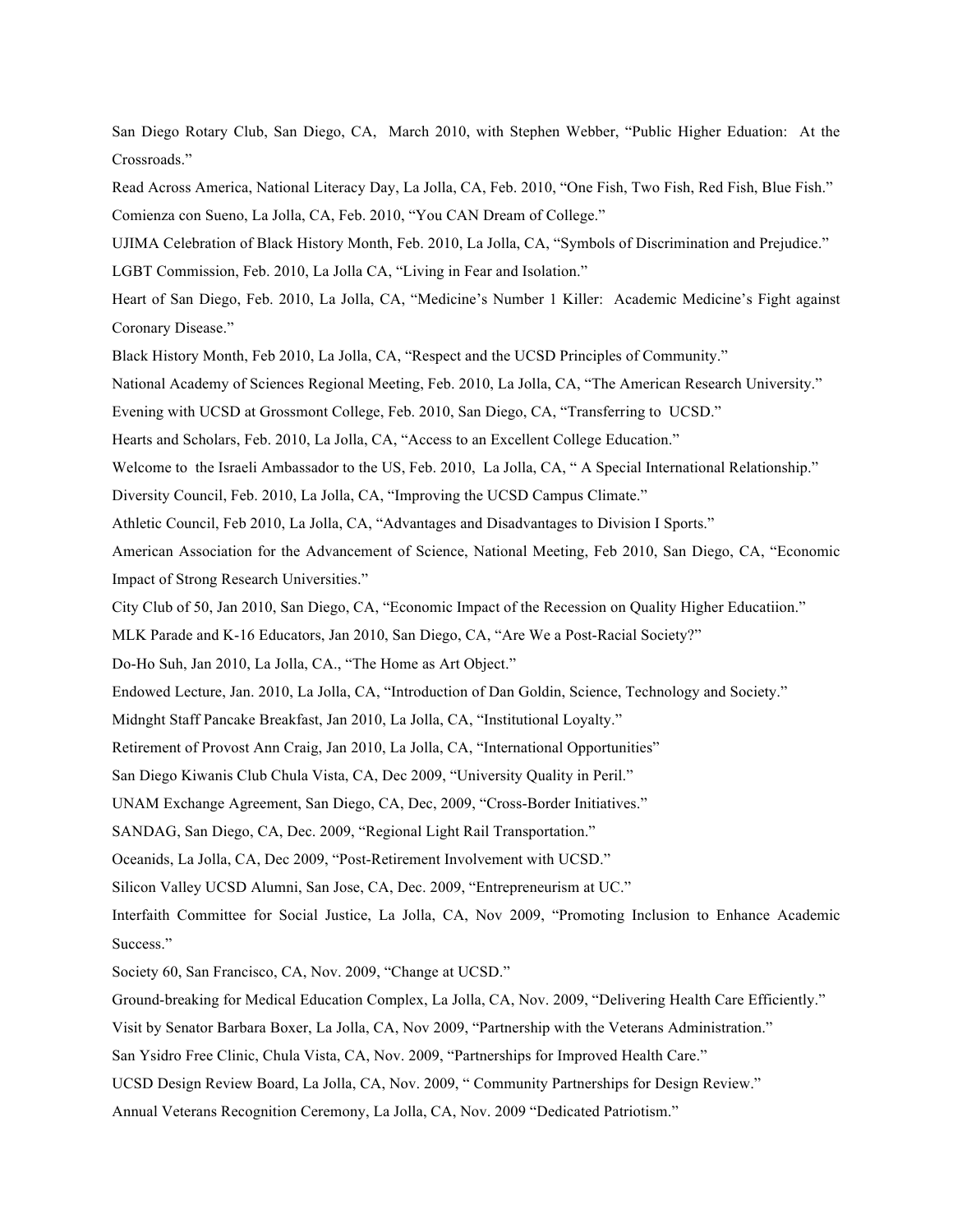ARCS Graduate Fellowship Celebration, San Diego, CA, Oct. 2009, "Creativity through Advannced Degrees." Sanford Consortium for Regenerative Medicine, Groundbreaking, La Jolla, CA, Oct 2009, Saving Lives through Institutional Collaboration."

Chancellor's 5 K Run, La Jolla, CA, Oct. 2009, "Staying Fit to Support Scholarships."

UCSD Homecoming, La Jolla, CA, Oct. 2009, "A Moral Obligation: Supporting American Higher Education."

Chancellor's Associates, Fall Meeting, La Jolla, CA, Oct. 2009, Preserving Public Research Universities."

UCSD Women's Center, La Jolla, CA , Oct 2009, "Quality Childcare: Whose Responsibility?"

MeCHA, La Jolla CA, Oct. 2009," Dedication of the Commissioned Mural on Mexican-American life."

Congratulatory Luncheon for Newly Tenured Faculty, La Jolla, CA, Oct. 2009, "Time Managemment and Institutional Obligations of a Tenured Professor."

Representative Assembly, Academic Senate, " California Legislature: a Fiscally Unreliable Partner."

Groundbreaking for the Expansion of Muir College Residence Halls, La Jolla, CA, Oct. 2009,'Improving Student Satisfaction for On-Campus Life."

Teach for America, San Diego, CA, Oct. 2009, "A Commitment to Educating the Next Generation."

Memorial Service for Herbert York, La Jolla, CA, "York: the Scientific Visionary Who Directed Implementation."

Forum on Nuclear Power, Los Alamos, NM, Oct. 2009, "The Special Partnership between UC and the National Laboratories."

Student Services Fair, La Jolla CA Sept. 2009, One-Stop Shopping for Academic Services."

Bay Area and LA Summer Sendoffs, La Jolla, CA Sept. 2009, "Being a UCSD Student: A Family Matter."

Groundbreaking, NOAA Fisheries Building, La Jolla CA Sept. 2009, "Cooperating with the Federal Government."

ARPA-E, La Jolla CA Sept. 2009, "Efficient Energy Production: A Compelling Need for Basic Science."

Dinner in the Library, La Jolla CA Sept. 2009, "The Book."

CONNECT Leadership Dinner, La Jolla CA Sept. 2009, "The Case for Public Higher Education."

Commission on the Future, La Jolla CA Sept. 2009, "Strategic Planning without a Current Year Budget."

Dedication of the Archived Papers of Lillian Fishman, La Jolla CA Sept. 2009, "Lillian Fishman, A Courageous Woman of Science."

Convcation, La Jolla CA Sept. 2009, "Joining a Community of Scholars."

Term-opening Catholic Mass, La Jolla CA Sept. 2009, "Religion as a Personal Motivator."

Dreyfus Prie, Cambridge, MA, Sept. 2009, "Science in the Natiion's Future."

Dinner for Participants in "Evening with UCSD," La Jolla CA . 2009, ðiversity as a Community Value."

Garamendi Sustainability Forum, La Jolla, CA, Aug. 2009, "University Contributions to Global Climate Change."

Friends of the Stuart Collection, La Jolla, CA, Aug. 2009, "Public Art."

Congratulations on IGERT Proposals, La Jolla, CA, Aug. 2009, "Interdisciplinary Research."

Staff Appreciation Picnic, La Jolla, CA, Aug. 2009, "Your University."

Luau and Longboard Tournament, La Jolla, CA, Aug. 2009, "Curing Cancer."

Ribbon Cutting, Transfer Housing, La Jolla, CA, Aug. 2009, "Transfer Students: Future UCSD Graduates."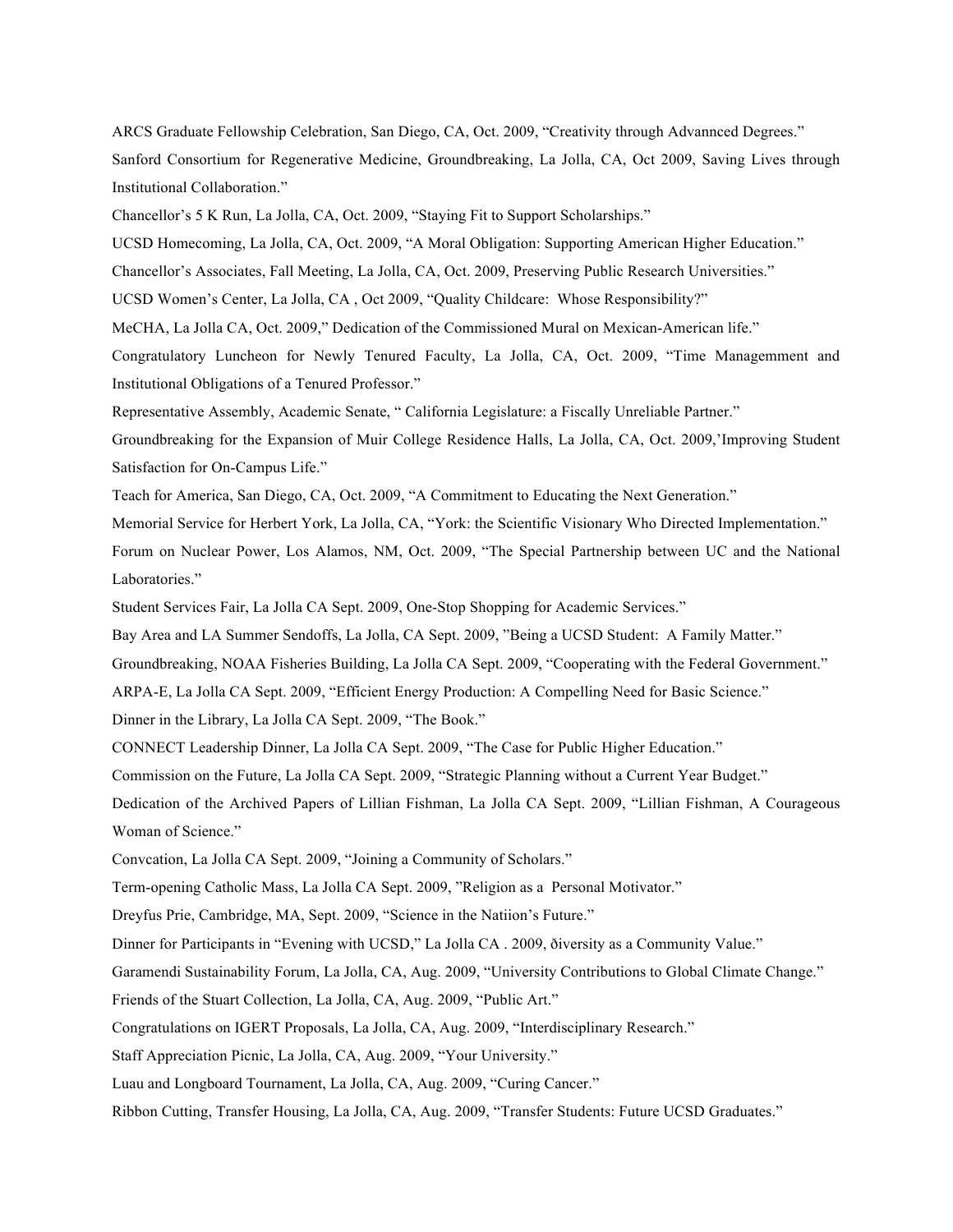Endowed Chairs Reception, La Jolla, CA, Aug. 2009, "Meaning of Academic Leadership."

Memorial for Clive Granger, La Jolla, CA, July 2009, "A Scholar's Life."

CAP Dinner, La Jolla, CA, July 2009, "Academic Standards."

La Jolla Rotary Club, La Jolla, CA, July 2009, "Economic Impact of a World Class University."

Exemplary Staff Awards, La Jolla, CA, July 2009, "The Meaning of Exemplary."

San Diego Economic Development Corporation, La Jolla, CA, July 2009, "UCSD as a Local Economic Contributor."

Fifth Anniveersary of the UCSD-SDSU Ethics Center, La Jolla, CA, July 2009, "Research Ethics."

ADVANCE Progress, Pasadena, CA, July 2009, "Inclusion of Women in Academic Science."

Cyberinfrastructure Opening, La Jolla, CA, July 2009, "Scaffolds for Collaborative Research."

Committee on Gender Identity and Sexual Orientation, La Jolla, CA, June 2009, "The LGBT Community: Vital Contributors to Campus Diversity."

Oustanding Alumni Recognition Dinner, La Jolla, CA, June 2009, "Giving Back."

First Thursday Dinner, La Jolla, CA, June 2009, "Can American Public Education Survive?"

Town Hall Metings, La Jolla, CA, June 2009, "The American Deep Recession: Financial Realities for Public Institutions in California."

Town and Gown, La Jolla, CA, June 2009, "Sharing Knowledge,"

CONNECT Women, La Jolla, CA, June 2009, "Women Entrpreneurs in Biotechnology."

Southern California Science Festival Planning, La Jolla, CA, June 2009, "UCSD's Role in Promoting Scientific Literacy."

APRU Annual Meeting, Pasadena, CA, La Jolla, CA, June 2009, "International Science."

Council on Competitiveness, La Jolla, CA, June 2009, "Improving American SMET Educatiion."

UC System Government Affairs Retreat, La Jolla, CA, June 2009. "Informing Legislators in a Time of Term Limits."

Elementary Institute of Science, National City, CA, May 2009, "An Evening with the Chancellor: Admission to UC."

Dedication of the Conrad Prebys Music Center, La Jolla, CA, May 2009, "Academic Music and the Arts."

35<sup>th</sup> Anniversary, UCSD School of Medicine, La Jolla, CA, May 2009, "The Power of Academic Medicine."

5<sup>th</sup> Anniversary, Art Power, La Jolla, CA, May 2009, "The Arts in Student Life."

Rady Alumni Gala, La Jolla, CA, May 2009, "Entrepreneuism as an Academic Goal."

Muir College Staff Retreat, La Jolla, CA, May 2009, "Maintaining Staff Morale in Difficult Times."

Honors to Exemplary Staff, La Jolla, CA, May 2009, "Dedication and Commitmnet to Community."

Salute to Innovation, La Jolla, CA, May 2009, "Partnering with the Local Venture Community."

Hyatt Towers, La Jolla, CA, May 2009 "Reaching into the Community for UCSD Partners."

CONNECT Regional Dinner, On the X Prizes, La Jolla, CA, May 2009, The Role of Prizes in Motivating Entrepreneurism."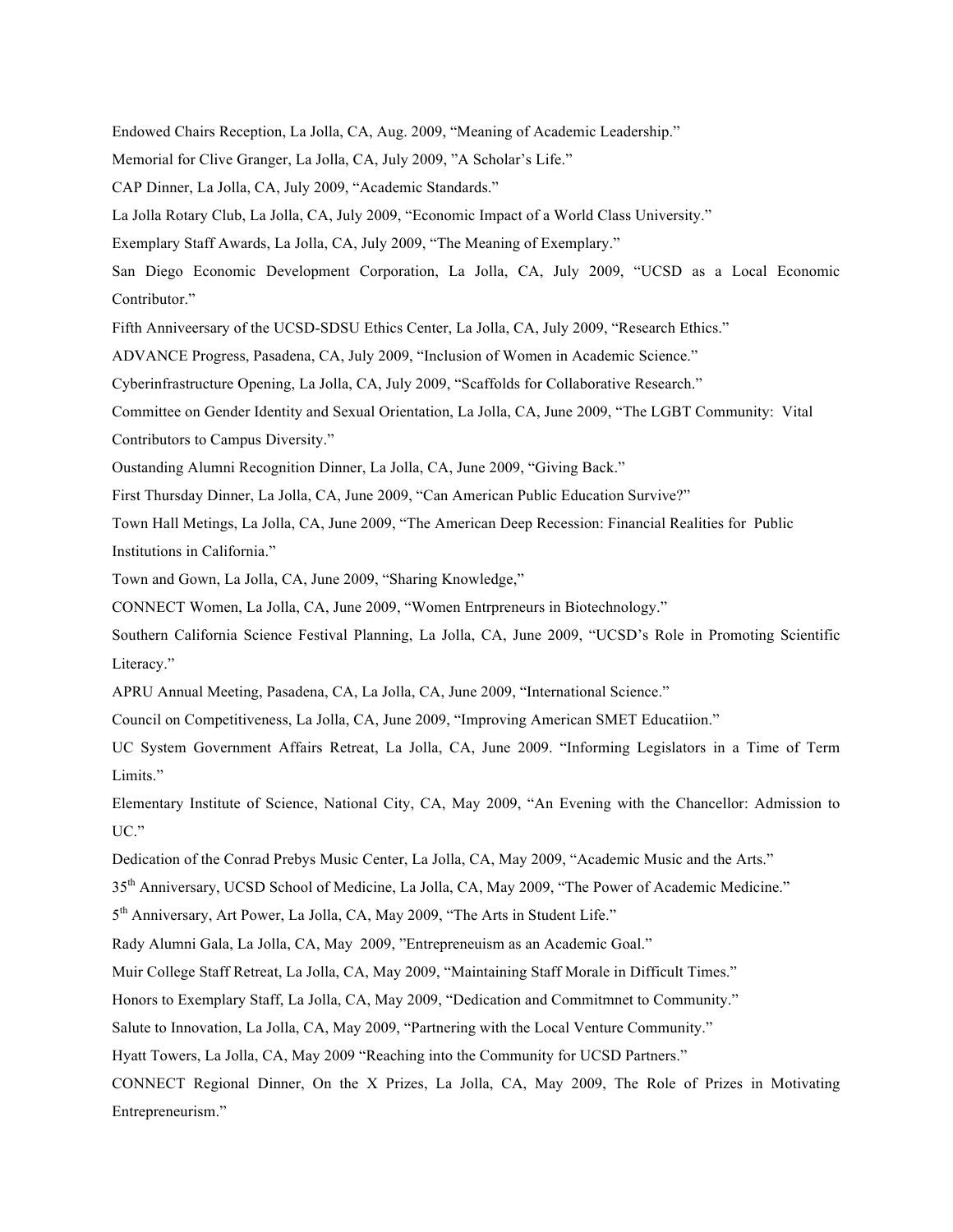Mission Valley Rotary Club, La Jolla, CA, May 2009 "The Economic Impact of UCSD on Sab Diego."

Ground Breaking, Transfer Hoousing, La Jolla, CA, May 2009," Including Transfer Students in Campus Social Life."

Annual Teaching Awards, La Jolla, CA, April 2009, "Teaching as a Calling."

Graduate Student Ssociation Awards, La Jolla, CA, May 2009 "Including Graduate Students in Campus Social Life."

Chancellor's Associates, La Jolla, CA, April 2009, "Trans-disciplinary Research."

Preuss School, La Jolla, CA, April 2009, "Installation of the Lorax at Preuss School."

California Western School of Law, San Diego, CA, April 2009, Commencement Address.

Inauguration of the San Diego Center for Algal Biotechnology, La Jolla, CA, April 2009, "Sustainability through Alternative Fuels."

CONNECT Regional Leaership Dinner, La Jolla, CA, April 2009, "Leaders in Higher Educatiion."

Asssociated Students Leadership Retreat, La Jolla, CA, April 2009, "Collaboration between Administration and Students.."

San Diego Catfish Club, San Diego, CA, April 2009, "Economic Impact of Universities for National Economic Recovery."

Staff Associatiion Volunteer Recognition Day, La Jolla, CA, April 2009, Giving to the Community."

Nierenberg Prize Ceremony, La Jolla, CA, April 2009, "Evolution as the Ordering Event of Biology."

Admit Day, La Jolla, CA, April 2009, "Why UC San Diego?"

Middle Management Advance, La Jolla, CA, April, 2009, "Succession Planning within an Economic Crisis."

Ceasar Chavez Kickoff Week, La Jolla, CA, April 2009, "Working: A Noble Profession."

Alpha Phi Omega Service Fraternity, La Jolla, CA, April 2009, "How to Choose a Life of Service."

San Diego County Women's Hall of Fame, San Diego, CA, March 2009, "Full Participation in Civic Life."

Town Hall: Hillcrest Medical Center, San Diego, CA, March 2009, "Economic Crisis within UC."

Groundbreaking Professional School Housing, La Jolla, CA, March 2009, "On-Campus Life."

Scripps Advisory Board, La Jolla, CA, March 2009, Ocean and Environment."

Read Across America Day, La Jolla Elementary School. March 2009, "What is More Important than Reading."

CEOs for Cities, La Jolla, CA, March 2009, "The University's Role in Creation of Jobs and Wealth."

Symposium on Translational Medicine, La Jolla, CA, March 2009, "From the Bench to the Bedside: Training of Physician Scientists."

Rady School of Management Economic Forum, La Jolla, CA, March 2009. "Global Financial Crisis: Implications for Southern California."

Roger Revelle 100th Birthday Celebration, Scripps Institute of Oceanography, La Jolla, CA, March 2009, "Revelle: Scholar and Statesman."

Reception for Newly Elected Officials, San Diego, CA, March 2009, "The University's Role in Economic Recovery."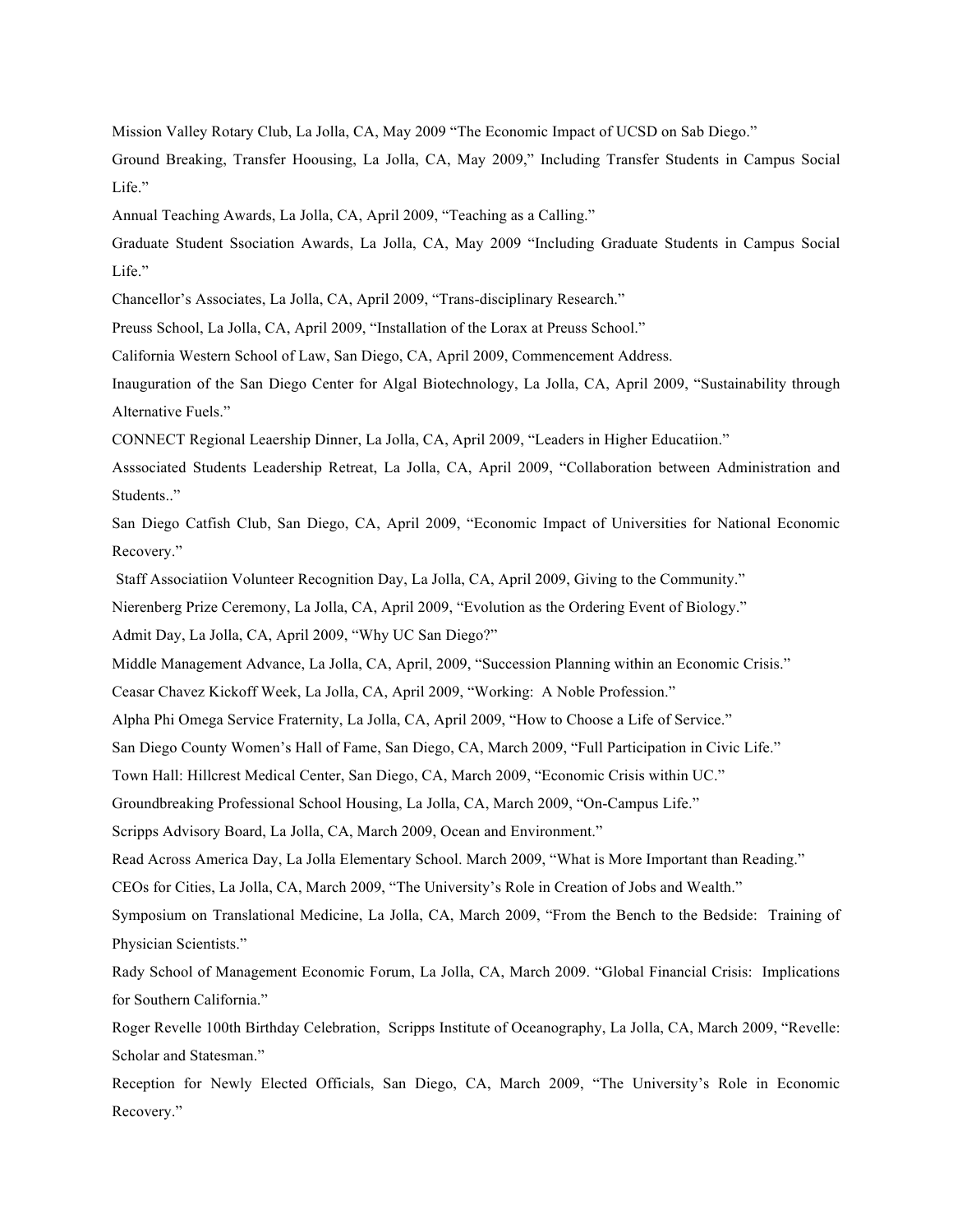Spirit Night, Alumni Association, UCSD, La Jolla, CA, March 2009," The New UCSD."

Dr. Seuss' 105<sup>th</sup> Birthday, La Jolla, CA, March 2009, "Creativity in the Neighborhood."

Grossmont School District, Grossmont, CA, Feb 2009, "An Evening with the Chancellor: Admissiion to UC."

Pre-Reception for Hearts of San Diego, CA, Feb 2009, "Volunteerism a Contributor to a Civil Society."

Sweetwater School District, San Diego, CA, Feb 2009, "An Evening with the Chancellor: Admissiion to UC."

Nobel Laureate Celebration," La Jolla, CA, Feb. 2009, "Our Own Roger Chien."

Chancellor's Associates, La Jolla, CA, Feb. 2009, "Supercomputing."

UCSD Town Hall, La Jolla, CA, Feb. 2009, "UC Budget."

Design Review Board, La Jolla, CA, Feb. 2009, "Partnering with the Private Sector."

Diversity Council, La Jolla, CA, Feb. 2009,"Inclusion as a Guiding Principle."

Chula Vista City Government Council, Chula Vista, CA, Feb. 2009, "University Outreach."

UCSD Administrative Professionals Retreat, La Jolla, CA, Feb. 2009, "Professionalism."

UCSD Academic Business Officers, La Jolla, CA, Feb. 2009, "Continuing Professional Education."

Murray Goodman Lecture, La Jolla, CA, 2009, "Andrew Hamilton's Contributions to Chemistry."

Clinton Global Initiative University, 2009, Austin, TX, Feb. 2009, Featured Commitment: "UC San Diego Sustainable Transportation Plan."

Institute for Innovation in Large Organizations, San Francisco, CA, Feb. 2009, Panelist.

Eleanor Roosevelt College 20<sup>th</sup> Anniversary Celebration, La Jolla, CA, Feb. 2009, "American Civil Rights as a Global Human Right."

Commission on the 21st Economy of California, LA Jolla, CA, Jan. 2009, "Economic Impact of UC San Diego on the Region and the State."

Rady Advance, La Jolla, CA, Jan. 2009.'Managing an Institution without a Fixed Budget."

Dedication of Spiess Hall at SIO, La Jolla, CA, Jan. 2009, "Leadership for Global Climate Change Studies."

Graduate Student Assembly Retreat, La Jolla, CA, Jan. 2009, "Suppport for Graduate Studies."

MANA. La Jolla, CA, Jan. 2009, "Encouraging Latinas to Lead."

Dedication of the Forum Conference center at the Scripps Institution of Oceanography, La Jolla, CA, Jan. 2009,"Community Support for Excellence."

Chancellor's Laureates Annual Celebration, La Jolla, CA, Dec. 2008, "Private Support: the Lifeline for Quality at UCSD."

Celebration for Those Elected to Honorific Societies," La, Jolla, CA, Dec. 2008, "AShared Glory."

Town and Gown Leaders, La Jolla, CA, Dec. 2008, "Local Involvement with UCSD."

San Diego Chamber of Commerce, San Diego, CA, Dec. 2008, "Universities as Economic Engines."

Staff Service Awards, La Jolla, CA, Nov. 2008, "Other vs. Self."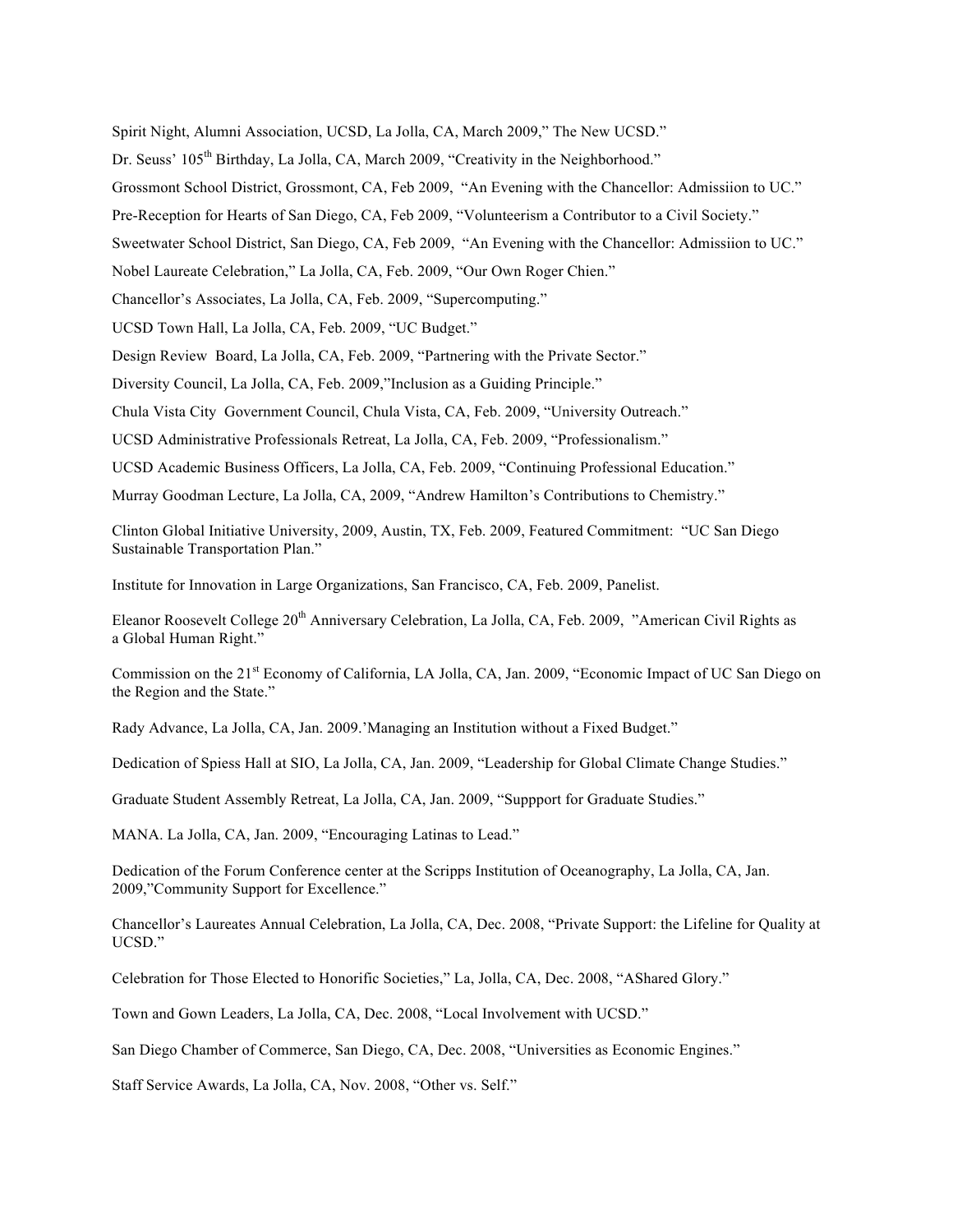40<sup>th</sup> Anniversary of the UCSD School of Medicine, La Jolla, CA, Nov. 2008, "The Support of Academic Medicine."

Academic Senate Internal Workshop, La Jolla, CA, Nov. 2008, "The Necessity of Efficient Shared Governance in Economically Challenged Times."

Dedication of the Arthur Wagner Theater, LA Jolla, CA, Nov. 2008, "The Arts in American Culture."

Alzheimer's Disease Foundation, San Diego, CA, Nov. 2008, "Hope for Neurodegenerative Diseases."

Veterans' Recognition Day, La Jolla, CA," Nov. 2008, "Honoring Those Who Serve."

National Arbor Day, La Jolla, CA, Nov. 20008, "Preserving the Urban Forest."

San Diego Economic Development Corporation, La Jolla, CA, Nov. 2008, "Infrastructural Investment for UCSD and for Regional Progress."

UCSD Parents Weekend, La Jolla, CA, Oct. 2008, "Parental Role in Higher Education."

ARCS Suppport Presentation, La Jolla, CA, Oct. 2008, "Supporting Graduate Education."

Provosts Retreat, San Diego, CA, Oct. 2008, "The Undergraduate Experience at a Research University."

Chancellor's 5K Walk, La Jolla, CA, Oct. 2008, "Running in Pursuit of Scholarships."

California Native American Day, LA Jolla, CA, Sept. 2008, "Treasuring our Native Heritage."

LGBT Center Fall Reception, La Jolla, CA, Sept. 2008, "Inclusion in a Multicultural Nation."

Provost's New Faculty Reception, La Jolla, CA, Sept. 2008, "Involving Undergraduates in Research."

Press conference, La Jolla, CA, Sept. 2008, "Sanford Consortium for Regenerative Medicine."

Opening of the San Diego Supercomputer Center Annex, La Jolla, CA, Sept. 2008, "Cyberinfrastructure in the Nation's Future."

Press Release, La Jolla, CA, Sept. 2008, "Economic Impact of Uc San Diego."

Friends of the Library, La Jolla, CA, "The Book as Information Technology."

Opening of JAI, La Jolla, CA, Sept.2008, "A Partnership to Support the Arts at UCSD."

UCSD Staff Picnic, La Jolla, CA, Aug. 2008, "Suppporting Each Other in Tight Economic Times."

Association of American University Women, San Diego, CA, Sept. 2008, "Greening the UCSD Campus: Environmental Sustainability."

Center for Advanced Research and Training in Anthropogeny (CARTA), La Jolla, CA, Sept. 2008, "Evolution as the Key Platform for Biology."

CalREN Workshop: Optical Networking Enabling Tomorrow's Research Today, La Jolla, CA, Sept. 2008, "A Vision for Next Generation Computation"

"Foundation for Women, La Jolla, CA, August 2008, "Microeconomics and Innovation."

US Open Support Team, La Jolla,CA, July 2008,"A Great Walk Spoiled?"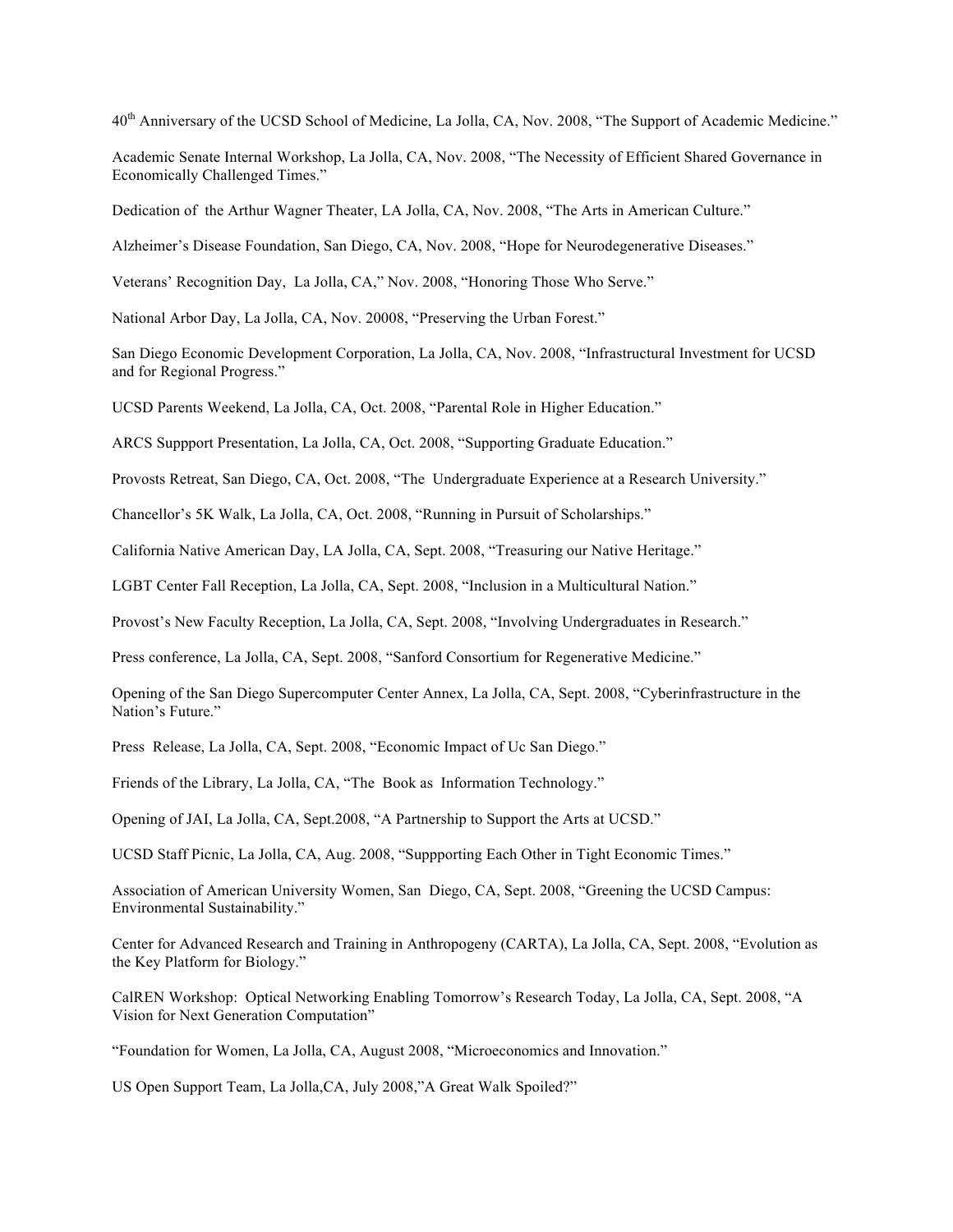San Diego Economic Development Corporation, San Diego, CA, July 2008, "Capital Financing of Research Universitiies."

Shiley Eye Clinic Expansion, LA Jolla, CA, July 2008, "The Genetic Basis for Macular Degeneration: The Case for Support of Basic Research."

University of York, York, England, July 2008, "Trans-Atlantic Cooperation."

Rotary Club Luncheon, Chula Vista, CA, July 2008, Environmental Sustainability at UCSD."

Breakfast of Champions, La Jolla, CA, June 2008, "Celebrating Academic All Americans."

Exemplary Staff Recognition Event, La Jolla, CA, June 2008, "Academic Life: Not an Ivory Tower on the Hill."

Recognition of Distinguished Teachers, La Jolla, CA, June 2008, "Celebrating the University's Misssion."

Assocation of Biopark Managers, La Jolla, CA, June 2008, "University and Industry Cooperative Ventures."

Committee on Academic Personnel, La Jolla, CA, June 2008,"The Glory of Shared Governance."

Institutional Review Committee, La Jolla, CA, June 2008,"Conflict of Interest in Public-Private Partnerships."

Middle Managers Advance, La Jolla, CA, June 2008, "Professional Development as a Key for Succession Planning."

Chancellor's Associates Annual Dialog, La Jolla, CA, June 2008, "Settting Academic Priorities."

SIO Day, La Jolla, CA, June 2008,"A century of Environmemntal Leadership."

Hendrickson Endowment Annual Review, La Jolla, CA, June 2008,"Interdisciplinary Scholarship."

Dare to dream, El Cajon, CA, May 2008, "Admission to UC: A Viable Drream."

University of Notre Dame, South Bend, IN., May 2008, Graduate Studies Commencement, "The Real World."

Purdue University,West Lafayette, IN, Presidential Inauguration, May 2008, "The State of US Science Education."

All Peoples Forum, Calexico, CA, May 2008, "It Takes a Community to Succeed."

San Ysidro Medical Clinic, Calexico, CA, May 2008, "Free Clinic Experience for Medical Students."

College Fair, Calexico, CA, May 2008, "Go to College!"

Opening, Price Center, La Jolla, CA, May 2008,"A Special Space for Students."

Opening, UCSD Cross-cultural Center,La Jolla, CA, May 2008, "Together We Can Do the Extraordinary."

Transfer Admit Day, LA Jolla, CA, May 2008, The Value of a UCSD Degree."

20<sup>th</sup> Anniversary, IRPS, La Jolla, CA, May 2008, "The Pacific Basin: Economic Realities for the 21<sup>st</sup> Century."

La Jolla Rotary Club, LA Jolla, CA, April 2008, "Environmental Sustainability at UCSD."

UJIMA Annual Awards, La Jolla, CA, April 2008, "Celebrating Diversity."

Visitor Guides Annual Celebration, La Jollla, CA, April 2008, "Volunteerism: Grateful Thanks."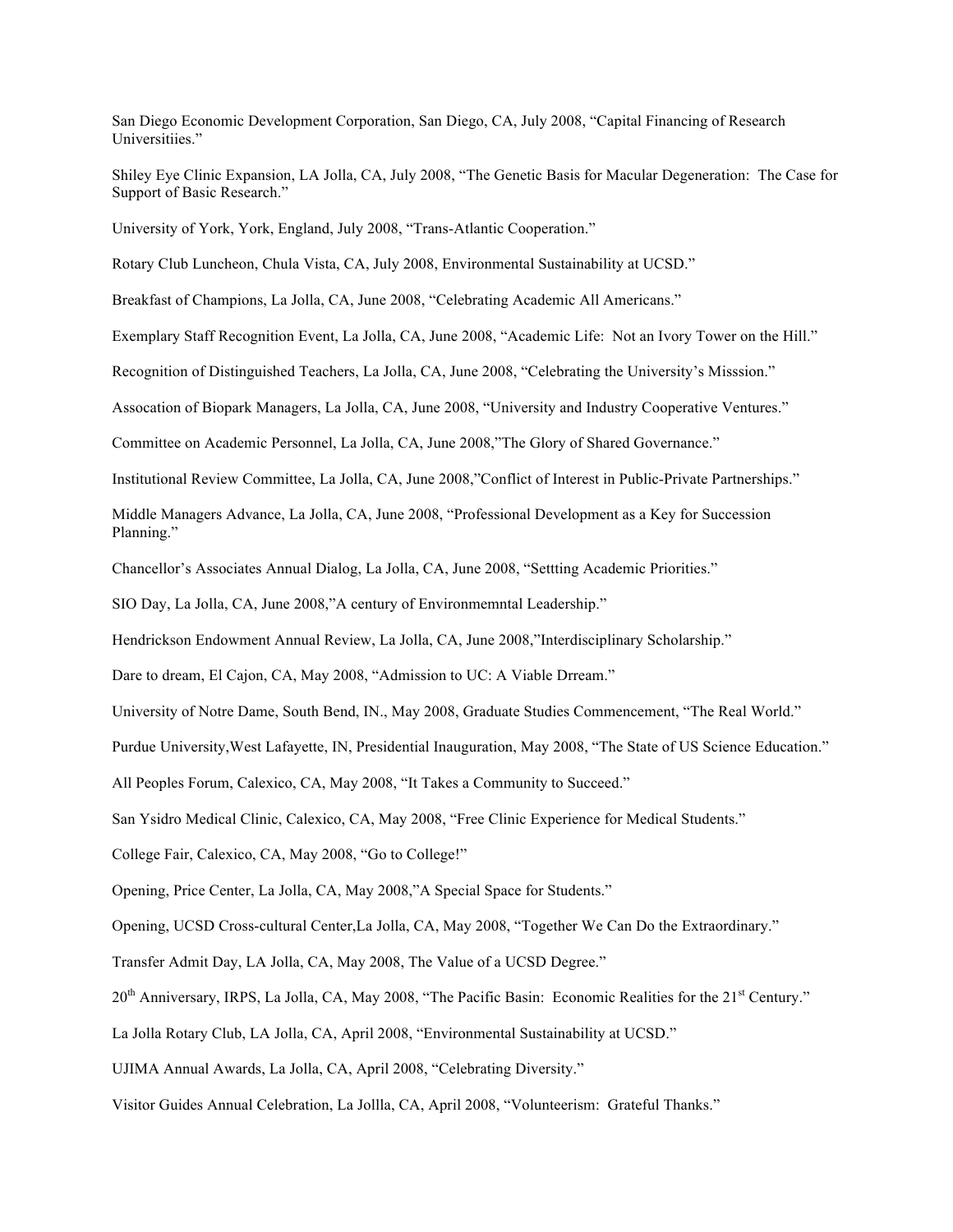40<sup>th</sup> Anniversary Muir College, La Jolla, CA, "Forty Years of Environmentalism."

Cognition ORU Annual Review, LA Jolla, CA, April 2008, "Interinstitutional Cooperation in Understanding Human Learning."

Alumni Association, Silicon Valley, Mountain View, CA, April, 2008, "Environmental Sustainability: UCSD Leadership."

Earth Week Aadvance, LA Jolla, CA, April 2008, "Our Common Future."

High School Counselors Advisory, LA Jolla, CA, April 2008, Pursuing a UCSD Education."

ARCS Scientist of the Year Banquet, San Diego, CA, April 2008, "Suppporting Americans in Pursuit of Advanced Degrees."

Fiesta des estrellas, La Jolla, CA, April 2008, "Scholarships for Lationos/ Latinas."

US-Mexico Collaborative Seminar, La Jolla, CA, April 2008, "Osuna Millar."

World University Network, Washington, DC, April 2008,"US-UK Collaborations."

Freshman Admit Day, LA Jolla, CA, April 2008, "The Value of a UCSD Degree."

Cesar Chavez Luncheon, La Jolla, CA, April 2008, "Helping Ourselves by Helping Others."

Visiting Lecturer Jane Goodall, LA Jolla, CA, April 2008, "Respecting the Wild."

50<sup>th</sup> Anniversay of the Keeling Curve, LA Jolla, CA, April 2008, "The Value of Sustained Basic Research."

Scripps Institution of Oceanography Advisory Retreat, La Jolla, CA, Feb. 2008, "Environmental Sustainability and Climate Change."

UC Academic Senate, Oakland, CA, Feb. 2008, "Support for Outstanding Graduate Students."

Athletics Boosters Annual Awards Night, La Jolla, CA, Feb. 2008, "Training the Student-Athlete."

Engineer of the Year Banquet, San Diego, CA, Feb. 2008. "The Creative Process in Commercialization."

Scripps Institution of Oceanography Advisory Retreat, La Jolla, CA, Feb. 2008, "Environmental Sustainability and Climate Change."

Preuss School Retreat, La Jolla, CA, Jan. 2008, "Achievements of the Preuss School."

Wildfire Service Appreciation Dinner, La Jolla, CA, Jan. 2008, "Selfless Service to the Community."

COAST Student Assn, La Jolla, CA, Jan. 2008, "Interfacing Students and University Guests."

Martin Luther King Day Breakfast, San Diego, CA, Jan. 2008, "We Have Seen the Mountain."

Alumni Association, New York, NY, Jan. 2008, Economics of Higher Education."

Stuart Collection, La Jolla, CA, Jan. 2008, "Art in an Era of Science and Technology."

Info Tech Leadership Conference, La Jolla, CA, Jan. 2008, "Technology as an Economic Driver."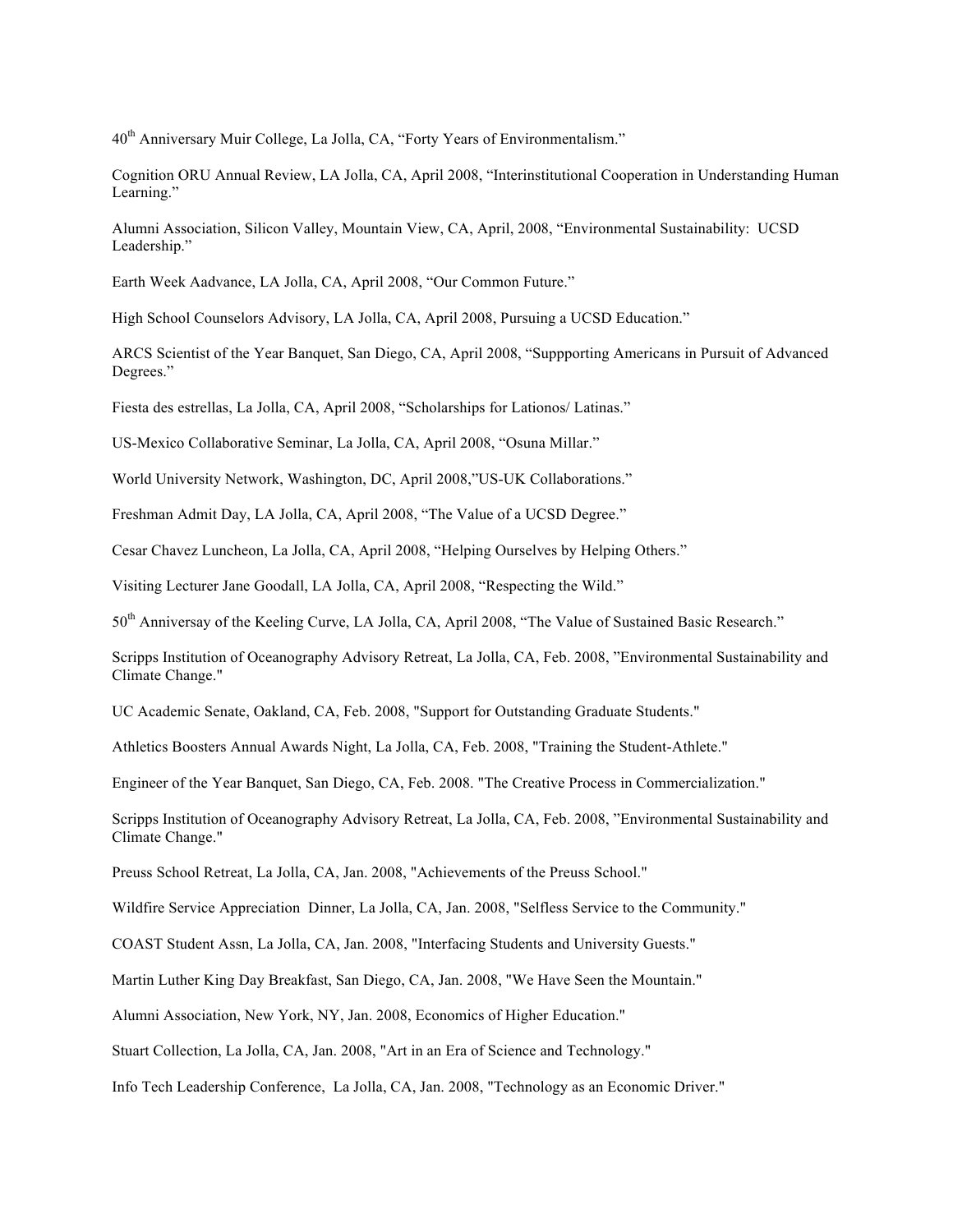Focus the Nation: National Climate Change Day, La Jolla, CA, Jan. 2008, "Individual Contributions to a World Powered by Alternative Energy."

Academic Senate Leadership Conference, La Jolla, CA, Jan. 2008, "Setting Academic Priorities."

Town and Gown Series, La Jolla, CA, Dec. 2007, "Hidden Artistic Masterpieces."

California Energy Conference, La Jolla, CA, Dec. 2007, "Photovoltaic Solar Cells."

Sudanese Community Center, National City, CA, Dec. 2007, " Support for Legal Immigrants: The American Way."

Dead Sea Scrolls Exhibit, San Diego, CA, Dec. 2007, "Scholarship in Judaic Studies at UCSD."

UCSD Foundation Board, La Jolla, CA, Dec. 2007, "Importance of Dedicated Advisory Boards."

Board of Overseers, La Jolla, CA, Nov. 2007, "UCSD in SDUSD Schools."

Conference on Internet Education, La Jolla, CA, Nov. 2007, "Optimizing Individual Learning."

National University of Singapore, Nov. 2007, "Internationalizing Science."

Science and Technology Forum, Kyoto, Japan, Nov. 2007, "The Role of Research Universities in the 21<sup>st</sup> Century."

On-line Chat, La Jolla, CA, Nov. 2007, "Communicating across Campus."

CalSOAP, El Cajon, CA, Nov. 2007, "Outreach to Tomorrow's Students."

Chancellor's 5 K Run, La Jolla, CA, Nov. 2007,"Wellness in Support of Scholarships."

Groundbreaking, North Campus Housing, La Jolla, CA, Oct. 2007, 'Integrating Transfer Students into UC."

External Review, Cal(IT)2, La Jolla, CA, Oct. 2007, "Universities at the Edge: Research and Teaching in a New World of Telecommunications."

Campus Design Review Board, La Jolla, CA, Oct. 2007, "Integrated Architectural Vision."

UCSD Service Rewards, La Jolla, CA, Oct. 2007, "UCSD in the San Diego Community."

Pan -Asian Science and Technology Conference, La Jolla, CA, Oct. 2007, "Bridging the Pacific by Collaborations in Genomics."

Peace Corps. Celebration, La Jolla, CA, Oct. 2007, "Service to Humanity through Volunteerism."

UCSD Campus Preparedness, La Jolla, CA, Oct. 2007, "Imagining the Worst and Preparing for It."

Reality Changers, La Jolla, CA, Oct. 2007,"Responsibility for College Preparedness."

Student Advisory on Affirmative Action, La Jolla, CA, Oct. 2007, "Making UCSD Inclusive."

Wildfire Town Hall, La Jolla, CA, Oct. 2007, "Safety Fist: A Review of the Campus Response."

Welcome Week Convocation, La Jolla, CA, Sept. 2007, "Being a Member of the UCSD Family."

Groundbreaking, Sulpizio Cardiovascular Center, La Jolla, CA, Sept. 2007, "Eradicating Disease."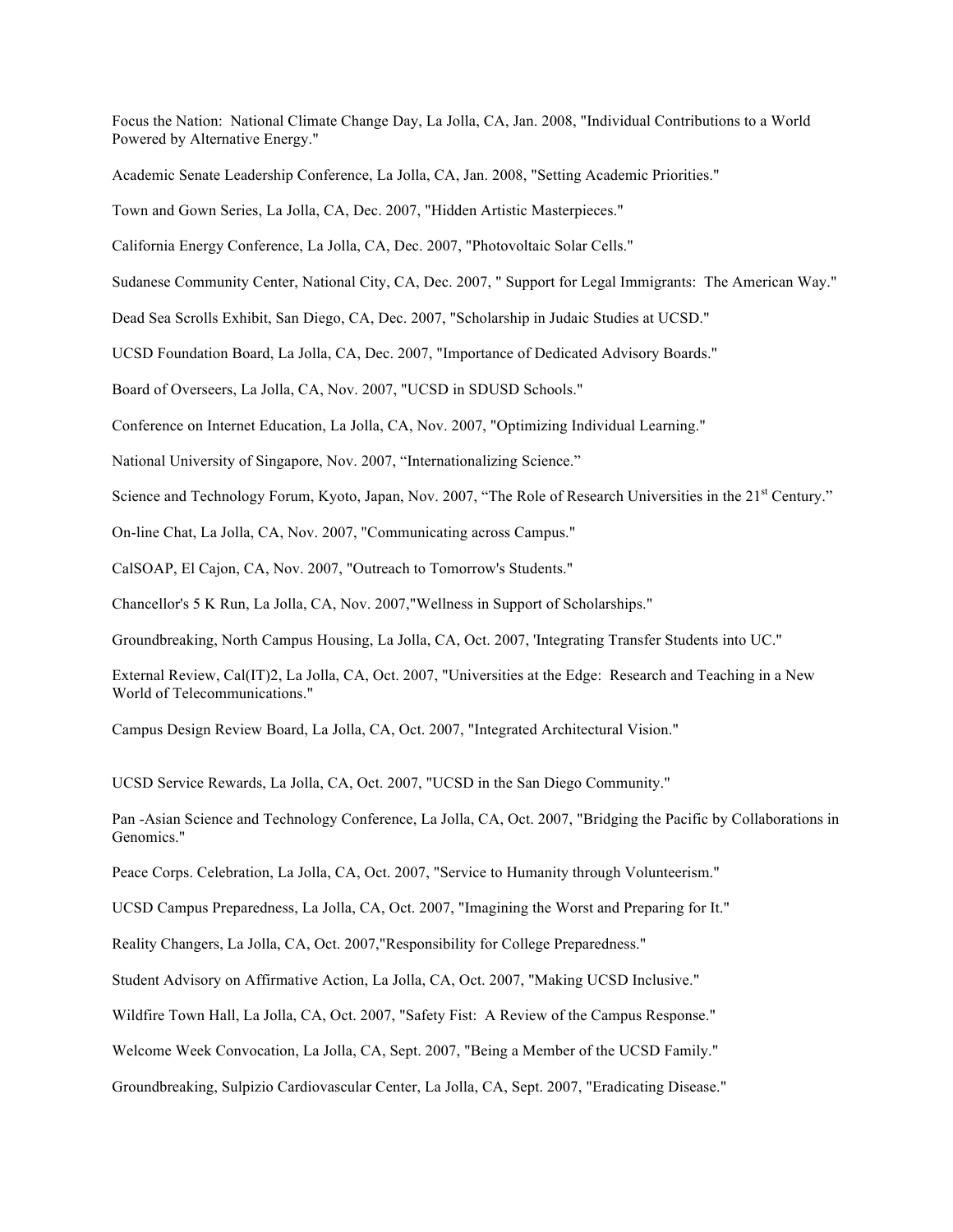California Native American Heritage Day, La Jolla, CA, Sept. 2007, "Native American Traditions." Skaggs School White Coat Ceremony, La Jolla, CA, Sept. 2007, "Becoming a Professional." Opening, Lincoln High School, La Jolla, CA, Sept. 2007, "Partnerships between UC and California Public Schools." United Way Leadership Team, La Jolla, CA, Sept, 2007,"Supporting the Local Community." Associated Students Annual Inaugural Meeting, La Jolla, CA, Sept. 2007," A Cooperative Vision for UCSD." Staff Town Hall, La Jolla, CA, Sept. 2007, "Campus Communication." American Philosophical Society Regional Meeting, La Jolla, CA, Sept. 2007, "Twenty-first Century Scholarship."

Board of Overseers Orientation, La Jolla, CA, Aug. 2007, "UCSD in the Greater San Diego Community."

Flex MBA Commencement, La Jolla, CA, Aug. 2007,"Entrepreneurial Spirit."

Longboard Luau, La Jolla, CA, Aug. 2007, "How You Can Fight Cancer."

San Diego County Police Explorer Academy Commencement, La Jolla, CA, Aug. 2007, "Courage, Commitment, Community."

Breakfast with the Chancellor, La Jolla, CA, Aug. 2007, "UCSD as Your Home: More than a Job."

Rancho Santa Fe Rotary, Rancho Santa Fe, CA, Aug, 2007, "Plans for UCSD: Your Public Research University."

La Jolla Kiwanis Club, La Jolla, CA, Aug. 2007, "Plans for UCSD."

Center for Earth Observations and Applications Symposium, La Jolla, CA, Aug. 2007, "Integrating Ocean Observing with Industrial Needs."

Campus Emergency Response Team Appreciation Luncheon, La Jolla, CA, July 2007, "Preparing for the Unthinkable."

National Convention, NCAA Division II Presidents and Chancellors, La Jolla, CA, July 2007, "Balance Between Excellence in Academics and Academics,"

Nierenberg Prize, Scripps Institution of Oceanography, La Jolla, CA July 2007, "The Achievements of Craig Venter"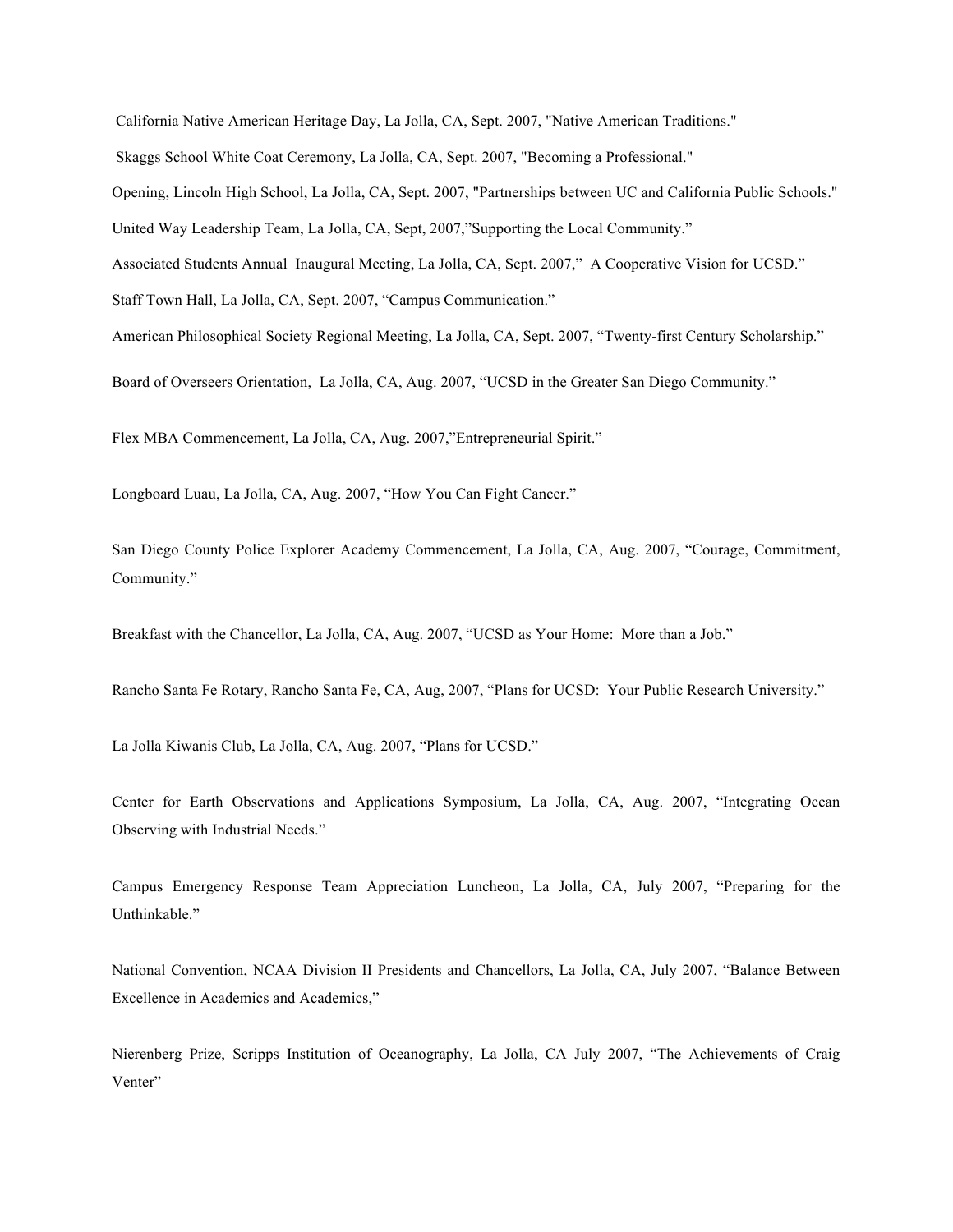UC Leadership Institute, San Diego, CA, June 2007, "Leading and Managing in a Bureaucracy."

Greenovation Week, La Jolla, CA, June 2007, "A New Day for Responsible Sustainability Programs."

Formal Partnering with Tsinghua University, La Jolla, CA, June 2007, "Partnering with the Best across National Boundaries."

Commencement Address, UCSD Graduate School, La Jolla, CA, June 2007, "Moving On"

Mission Venture Partners, La Jolla, CA, June 2007, "UCSD as a Source for Biotechnology Intellectual Partnerships."

Hellman Fellows Luncheon, La Jolla, CA, June 2007 "Supporting Young Academic Scholars."

Annual Recognition, Chancellors' Associates, La Jolla, CA, June 2007, "Telling the UCSD Story: Advocacy and Support for Essential Programs,"

Distinguished Alumni Awards, La Jolla, CA, June 2007, "A UCSD Degree: Foundation for Excellence."

San Diego County Science and Math Teachers, La Jolla, CA, June 2007, "Discovery Learning."

Dedication, Otterson Hall, La Jolla, CA, June 2007, "Community Support of the Rady School of Management: An Essential Component for Success."

Royal Society of Canada National Meeting: Rooms of Their Own, Edmonto, Alberta, May 2007, Plenary Address: "Styles of Executive Management in Corporations and Universitiies."

Annual Appreciation Dinner, Board of Overseers, La Jolla, CA, April 2007, "Partners with the Community."

Undergraduate Research Symposium, La Jolla, CA, April 2007, "Scholars as Agents for Discovery and Creativity."

Joint reception with San Diego Chamber of Conference, La Jolla, CA, April 2007, "Partners for Job Creation."

National Conference, College Engineers in Community Service, La Jolla, CA, April 2007, "Cross-disciplinary Teamwork as an Educational Goal."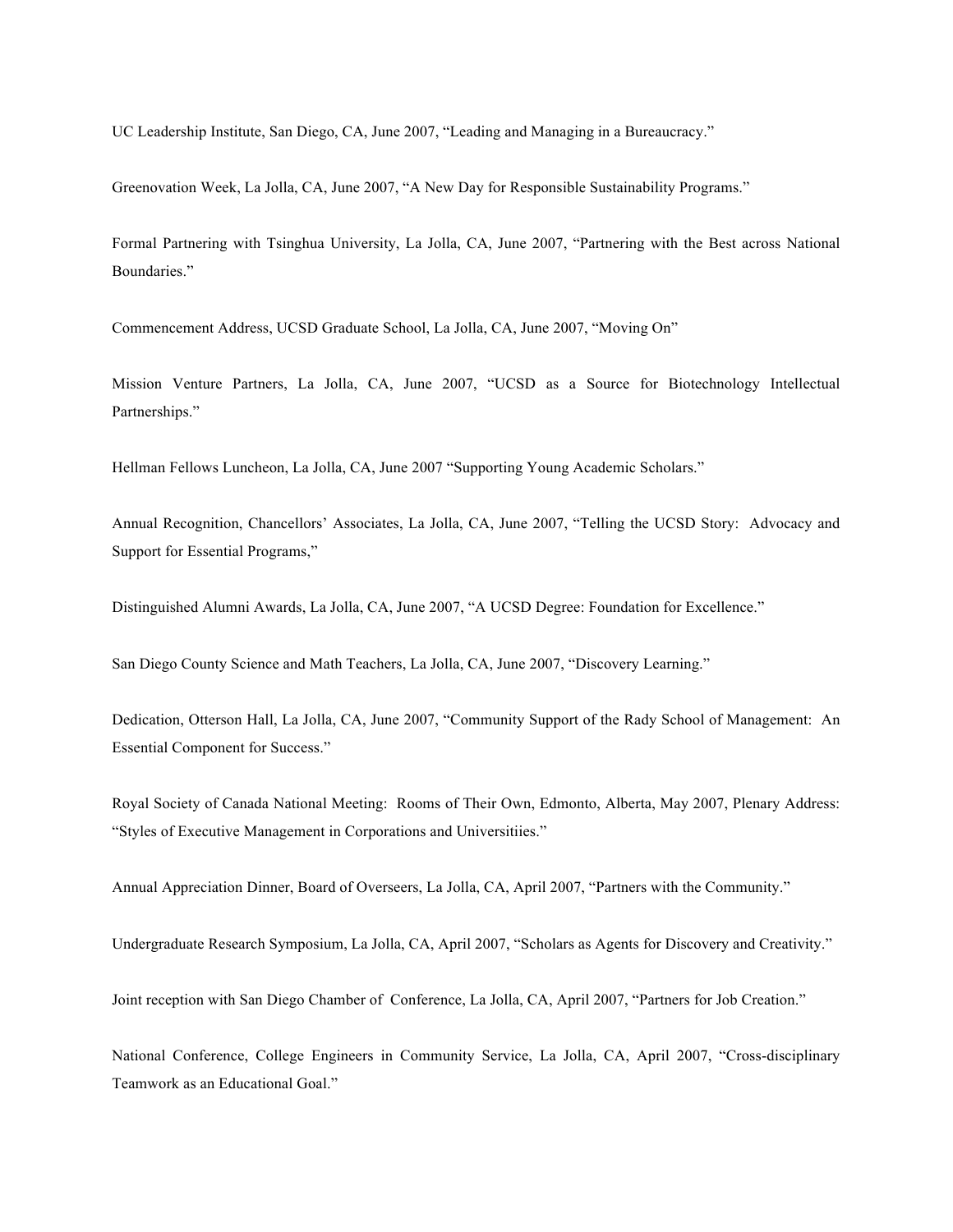Pan-Asian Business Association, La Jolla, CA, April 2007, "USCD as a Community Partner,"

Edison Lecture, Vice President Al Gore"An Introduction to an Inconvenient Truth."

Opening, Birch Aquarium Climate Exhibit, La Jolla, CA, April 2007,, "Preventing Global Warming: A Personal Responsibility."

Commencement Address, The Scripps Research Institution, La Jolla, CA, April 2007, "Learning How to Fail."

Recognition of Exemplary Staff as Community Volunteers, La Jolla, CA, April 2007, "Community Relations as a Mission of Research Universities."

Naming of Music Building for Conrad Prebys, La Jolla, CA, April 2007, " Synergy in Partnering with the Community."

Dedication of Student Services Building, La Jolla, CA, Aprl 2007, "Students First."

Temporal Dynamics Learning Center, NSF Site Visit, La Jolla, CA with connections to Nashville and Boston, May 2007, "Neural Implications of Cognition."

Town Hall on Campus Security, La Jolla, CA, April 2007, "Preparation for Local Disasters."

Economics Roundtable, La Jolla, CA, April 2007, "Innovation as a Driver of Prosperity."

Moores Cancer Center Gala, La Jolla, CA, April 2007, "UCSD Response to Life-Threatening Disease."

Life 101, La Jolla, CA, April 2007, "Giving Back."

UCSD Cares Week, La Jolla, CA, April 2007, "Giving Back."

Council on Competitiveness, Washington, DC, April 2007, "Cooperation at the US-Mexico Border,"

Conference on Emerging Leaders, La Jolla, CA, April 2007, "Responsibilities of a Leader."

Luncheon for Volunteer Visitor Guides, La Jolla, CA, April 2007, "UCSD's Face to the Community."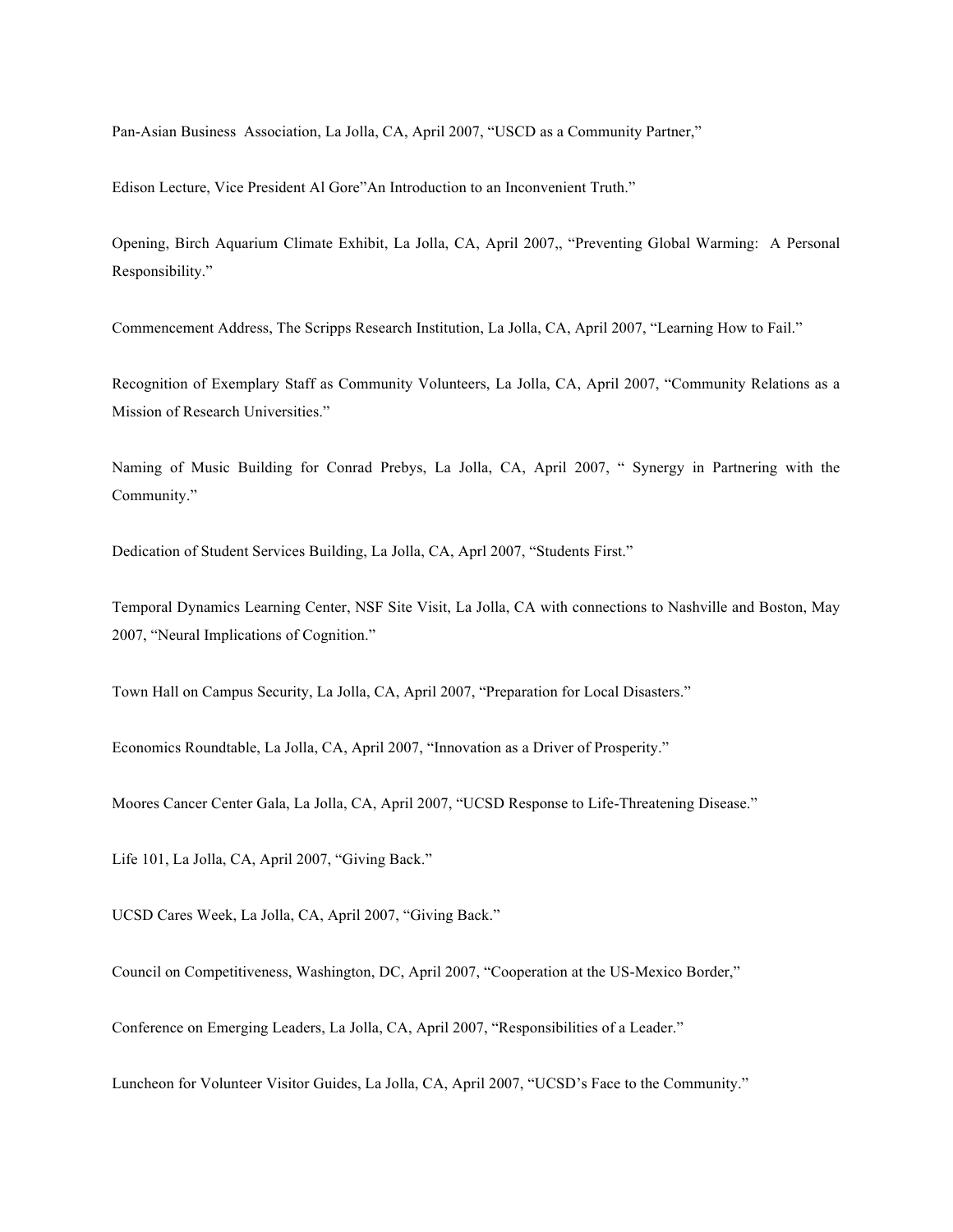Graduate Student Association Annual Dialog, La Jolla, CA, April 2007, "Options for On-Campus Housing."

Earth Week, UCSD La Jolla, CA, April 2007. "Saving the Earth."

Fiesta de las Estrellas, Point Loma, CA, April 2007, "Scholarships for First Generation College Students"

Recognition of Staff Association Volunteers, La Jolla, CA, April 2007, "Extraordinary Outreach to the San Diego Community."

Open House for Newly Admitted Students, La Jolla, CA, April 2007, "Why Choose UCSD?" (8 times)

World Presidents Organization, La Jolla, CA, April 2007, "Internationalizing Leadership."

Conference on UC/CSU Women's Leadership, San Francisco, CA, April 2007, "Panel on Women's Leadership Style."

Biennial Symposium on Progress in the Life Sciences, La Jolla, CA, April 2007, "A New Day for Life Sciences."

Conference on the Environment, Association of Pacific Rim Universities, La Jolla, CA, April 2007, "Scripps Institution of Oceanography as a Leader in Environmental Sustainability."

Opening Graduate Student Housing Complex., La Jolla, CA, April 2007, "Quality of Graduate Life at UCSD."

Ride for AIDS, San Diego, CA, April 2007 "Community Support for AIDS Victims."

UCSD Sharecase, La Jolla, CA, Mar 2007, "Using Technology Options to Improve Efficiency in Delivering Services."

San Diego Science Fair, San Diego, CA, Mar 2007, "Opportunities for Careers in Science and Engineering."

UC Parking and Transportation Conference, San Diego, CA, Mar. 2007, "Environmentally Responsible Transportation."

Science Network, La Jolla, CA, Mar. 2007, "Partners on the Science Mesa."

Legacy Society Annual Dinner, La Jolla, CA, Mar. 2007, "The Power of Philanthropy."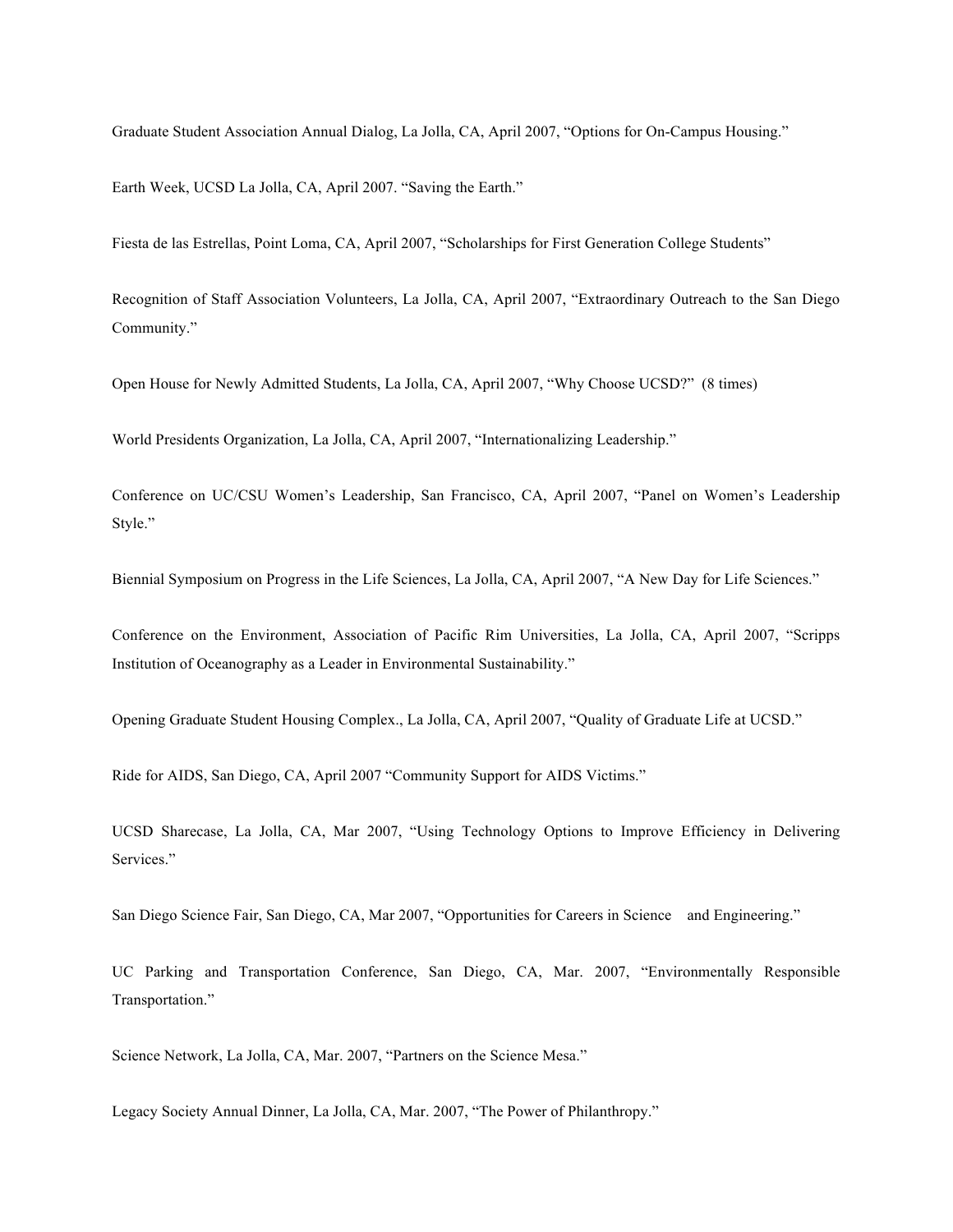Dedication, Strauss Wing, Moores Cancer Center, La Jolla, CA, Mar. 2007, "Community Support in Facing Health Problems."

Parent Workshop Cal SOAP, Chula Vista, CA, Mar. 2007, "Preparing for a UC Education."

Charter 100, La Jolla, CA, Mar. 2007, "From Roger Revelle's Dream to Current Reality for UCSD."

Bioscience Institute, La Jolla, CA, Mar. 2007, "Life Sciences in the 21<sup>st</sup> Century."

San Diego Rotary Club San Diego, CA, Mar. 2007, "A Dialogue on Regional Ooptions for Higher Education."

Conference on Global Health Diplomacy, La Jolla, CA, Mar. 2007, "Translational Medicine for Developing Countries."

Parent Alliance for College Bound, Clairemont Mesa, CA, Mar. 2007, "Preparing for a UC Education."

UCSD Retirement Association, La Jolla, CA, Mar. 2007, "The UCSD Family,"

U.S. Marine Corps Muster, Port, San Diego, CA, Mar. 2007, "Honor and Service."

Read Across America, Woodward Elementary School, San Diego, CA, Mar 2007,"The Cat in a Hat."

Endowed Chairs Reception, La Jolla, CA, Mar. 2007, Privileges and Responsibilities in Academic Leadership."

Mentornet Annual Meeting, La Jolla, CA, Mar. 2007, "Mentoring for Success."

Caesar Chavez Birthday Commemoration, San Diego, Feb. 2007, "Latino Family Influence of Educational Achievement."

Heart of San Diego Club, La Jolla, CA, Feb. 2007 "Roger Revelle's Vision and Today's Reality at UCSD."

Triton Athletics Council, La Jolla, CA, Feb. 2007, "Envisioning a Transfer to Division I Athletics: Pro and Con."

Warren Scholars, La Jolla, CA, Feb. 2007, "Funding Basic Research."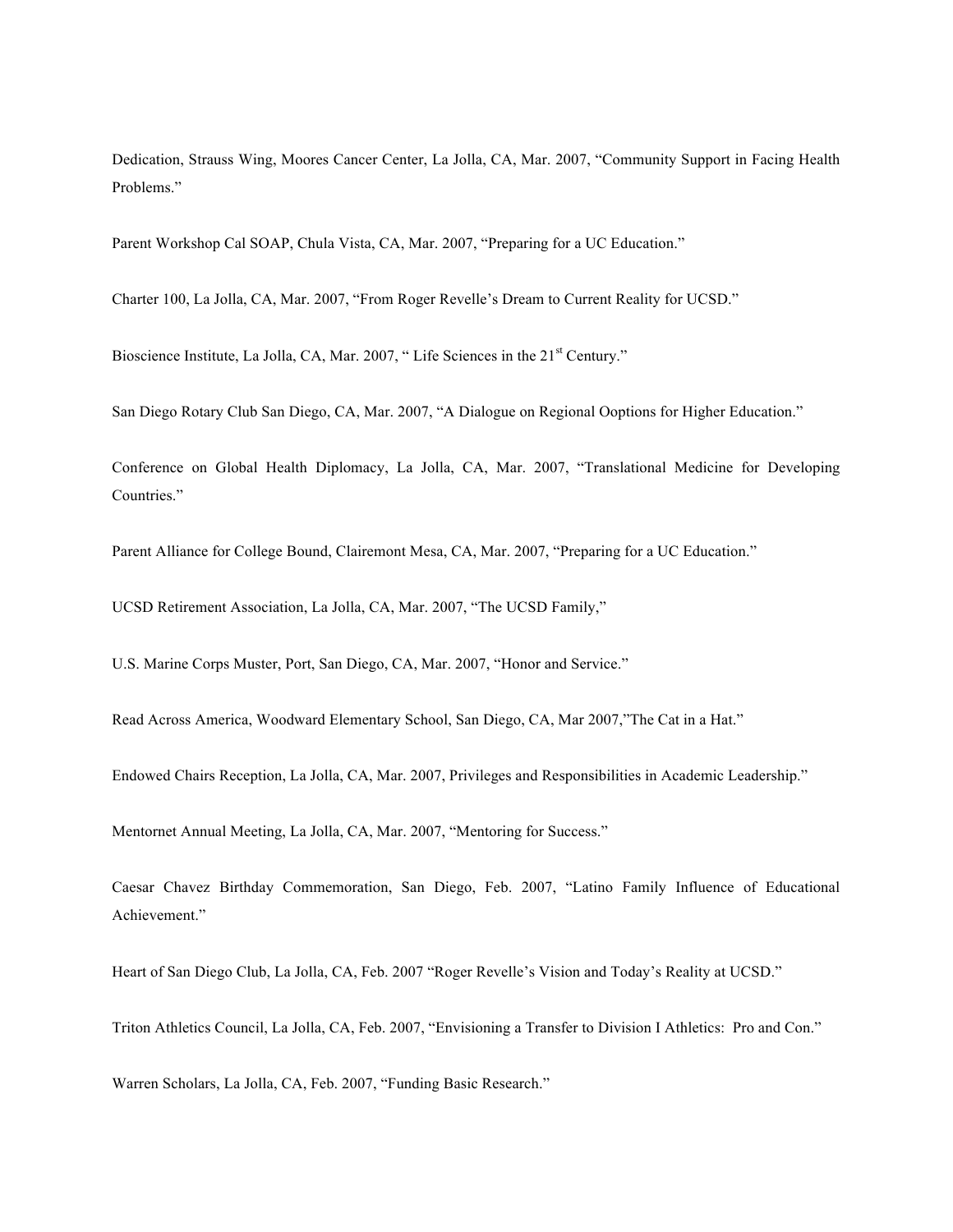Diversity Awards, La Jolla, CA, Feb. 2007, "Cultural Maturity."

QED, Poway, CA, Feb. 2007, "Preparing for a UC Education."

Spirit Night, La Jolla, CA, Feb. 2007, "Intercollegiate Athletics at UCSD."

Scripps Advisory Board, La Jolla, CA, Feb. 2007, "Environmental Sustainability at UCSD."

Hearts and Scholars Celebration, La Jolla, CA, Feb. 2007, "Need-based Scholarships as a Road to Upward Mobility."

Workshop for Newly Tenured Faculty, La Jolla, CA, Jan. 2007, "Expanding Scholarly Excellence to Interdisciplinary Problems."

Chancellor's Associates Winter Meeting, La Jolla, CA, Jan. 2007, "An American Approach to Asia."

MLK Breakfast, San Diego, CA, Jan. 2007, "Education in Dr. King's Dream."

Grand Marshal (with Joe Watson) San Diego City MLK Day Parade, Jan 2007.

Burnham Institute Celebration, La Jolla, CA, Jan. 2007, "Lillian Fishman: Role Model Extraordinaire."

Undergraduate Leadership Retreat, La Jolla, CA, Dec, 2006, "Management vs. Leadership."

Council of UC Provosts, La Jolla, CA, Dec, 2006, "General Education in a Pluralistic University."

Osaka University Conference on Biotechnology, La Jolla, CA, Dec. 2006, "Computational Resources for the New Biology."

National Taiwan University Leadership Conference, La Jolla, CA, Nov, 2006, "Graduate Student Co-supervision."

Regional Meeting, American Academy of Arts and Sciences, La Jolla, CA, Nov, 2006, "Interdisciplinary Education: Interface for the Arts and Sciences."

CalIT2 Five Year Review, La Jolla, CA, Nov, 2006, "The Future of High Density Telecommunication."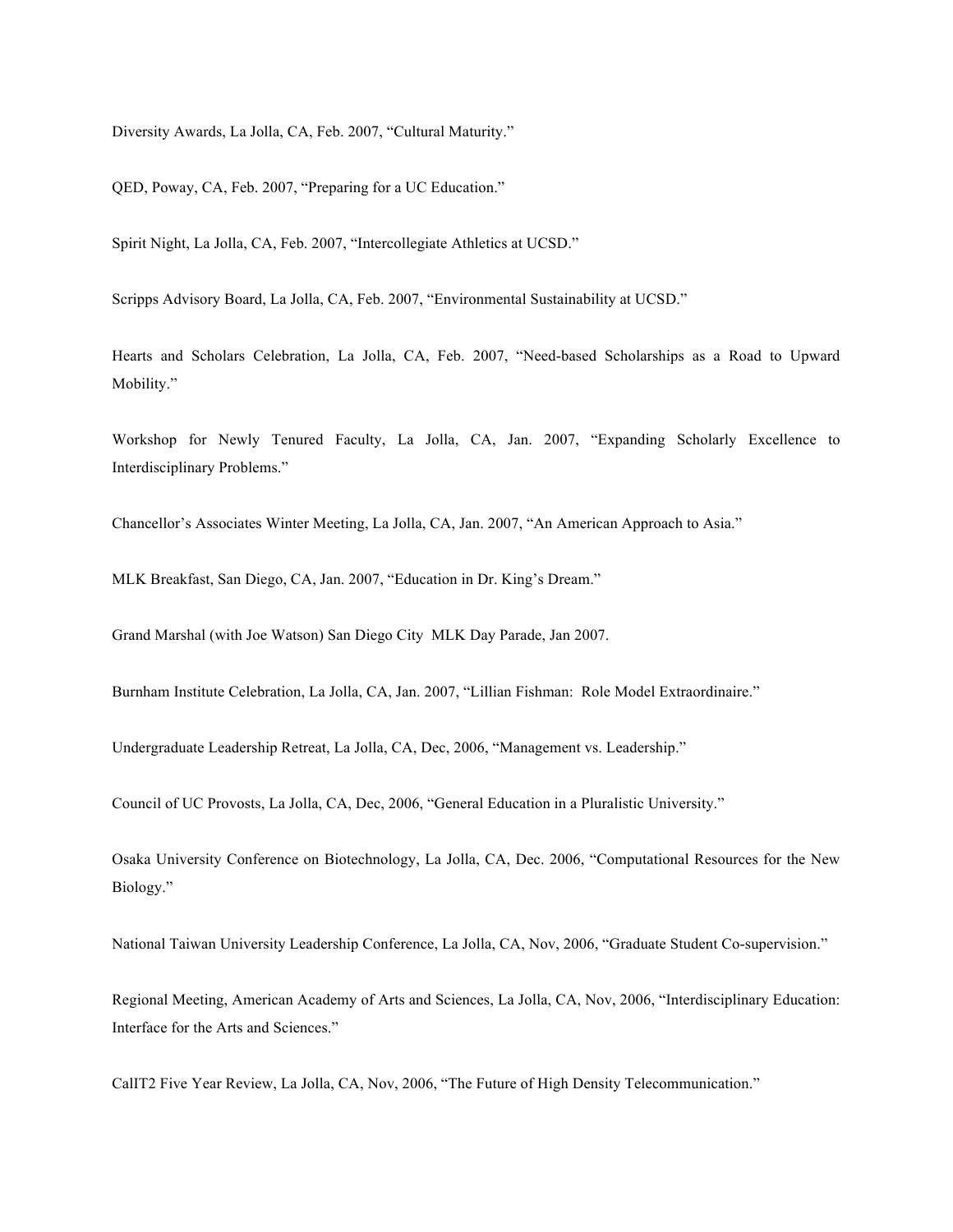Print Media Event, New York, NY, Nov. 20006, " Higher Education's American Future,"

Design Review Board, La Jolla, CA, Nov, 2006, "Imaginative Planning under Fiscal Constraint."

JUNTO, La Jolla, CA, Nov, 2006, Vision for UCSD."

NSF Site Visit, La Jolla, CA, Nov, 2006, "Cognition in Active Learning."

Board of Overseers, La Jolla, CA, Nov, 2006, "Community Advocacy for Next Generation Health Care."

College Leadership Retreat, La Jolla, CA, Nov, 2006, "Alternative Emphases in Lower Division Education."

Classic Cars Gala to benefit the Preuss School La Jolla, CA, Oct. 2006, "Supporting Diversity through Lessons Learned at Preuss."

Groundbreaking for the Shiley Eye Clinic Expansion, La Jolla, CA, Oct. 2006, "Enhancing Community Health."

Chancellor's 5 K Run, La Jolla, CA, Oct. 2006, "Running for Scholars."

Innovation Showcase, La Jolla, CA, Oct. 2006, "Innovation as an Expression of Scholarship."

PIQUE, La Jolla, CA, Oct. 2006, "Preparing for a UC Education."

Asian Business Association, La Jolla, CA, Oct. 2006, "Enhancing Cultural Sensitivity."

Point Loma High School PTA, San Diego, CA, Oct 2006, Preparing for a UC Education."

UCSD Service Awards, La Jolla, CA, Sept. 2006, "A Life of Service."

CUDLI, La Jolla, CA, Sept. 2006. "Leading in a Diverse Society."

New Faculty Orientation, La Jolla, CA, Sept. 2006, "Excellence in Teaching an Research."

La Jolla Historical Society, La Jolla, CA, Sept. 2006, "From Roger Revelle's Vision to the Present Reality for UCSD."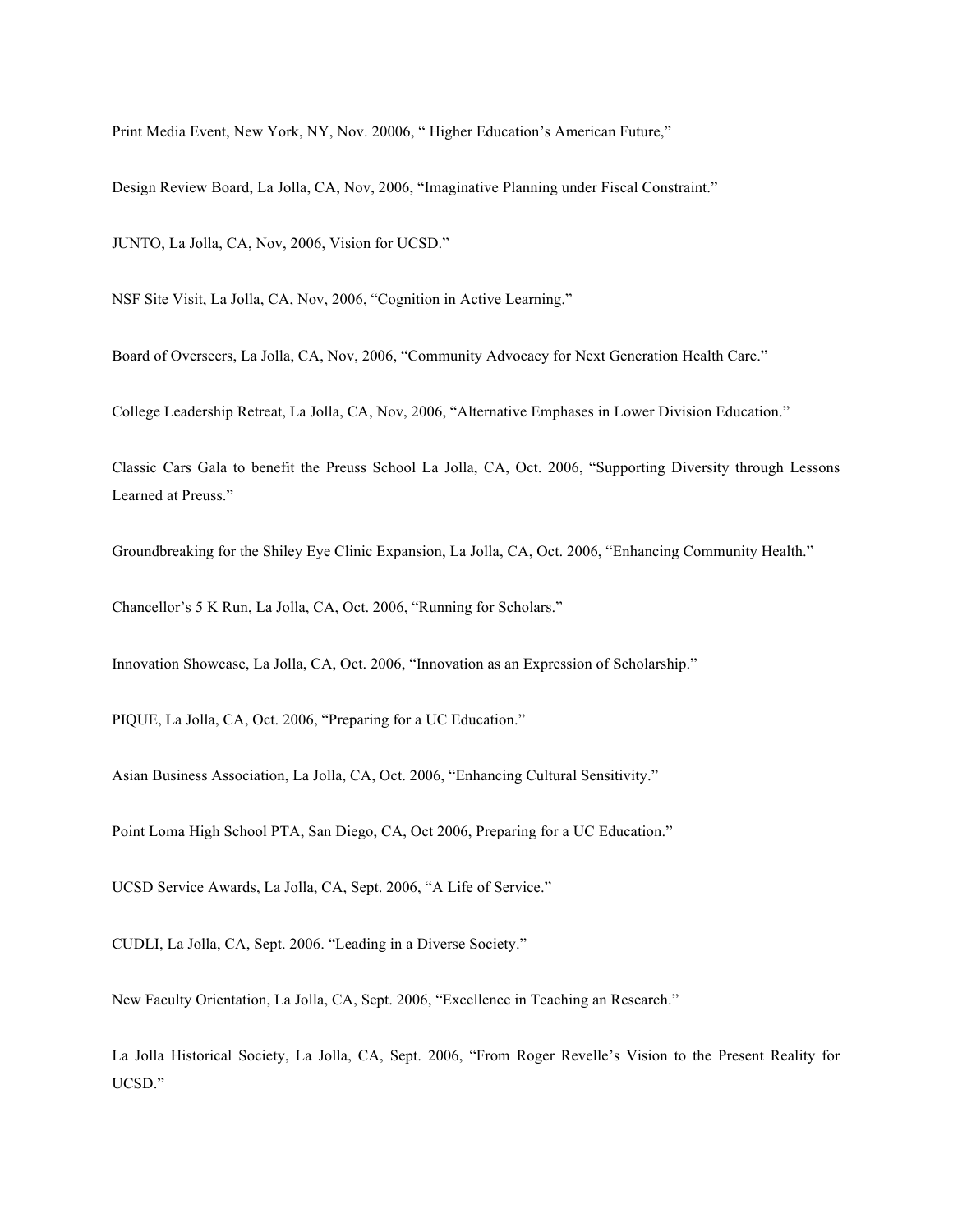Council On Competitiveness, Joint Meeting with Mexican Institute for Competitiveness, Washington, DC, Sept. 2006, " Prosperity and Economic Growth Consequent to NAFSDA."

Skaggs School White Coat Ceremony, La Jolla, CA, Sept. 2006

Athena Board, La Jolla, CA, Sept. 2006, "Women Serving on Boards."

UCSD Board of Overseers, La Jolla, CA, Sept. 2006, "Progress at UCSD."

California Indian Day, La Jolla, CA, Sept. 2006, "Honoring our Native Heritage."

Student On-line Chat, La Jolla, CA, Sept. 2006, "The UCSD Family."

Town Hall, Thornton Hospital; La Jolla, CA, Sept. 2006. "The UCSD Family."

Town Hall, Hillcrest Hospital, La Jolla, CA, Sept. 2006, The UCSD Family."

United Presbyterian Church, San Diego, CA, Sept 2006, "Enhancing Diversity at UCSD."

Triton Power Hour, La Jolla, CA, Sept. 2006, "Athletics and Academics."

Freshman Convocation, La Jolla, CA, Sept. 2006, "Keys to Academic Success in a Great University."

Panelist, Banquet on American Muslims Connecting and Sharing, San Diego, CA, Sept. 2006.

Fung Chair Appointment, La Jolla, CA, Sept. 2006, "Retaining Our Best Professors: A Partnership with the Community."

Nierenberg Prize, La Jolla, CA, Sept. 2006, "The Achievements of Gordon Moore." UCSD Library Advisory Board, La Jolla, CA, Sept. 2006, "The Value of the Research Library."

Dedication of the Biomedical Library La Jolla, CA, Sept. 2006, "Information Access in a Digital World."

Scripps Open House on the Pier, La Jolla, CA, Sept. 2006

Orientation for New Foundation Board Trustees, La Jolla, CA, Sept. 2006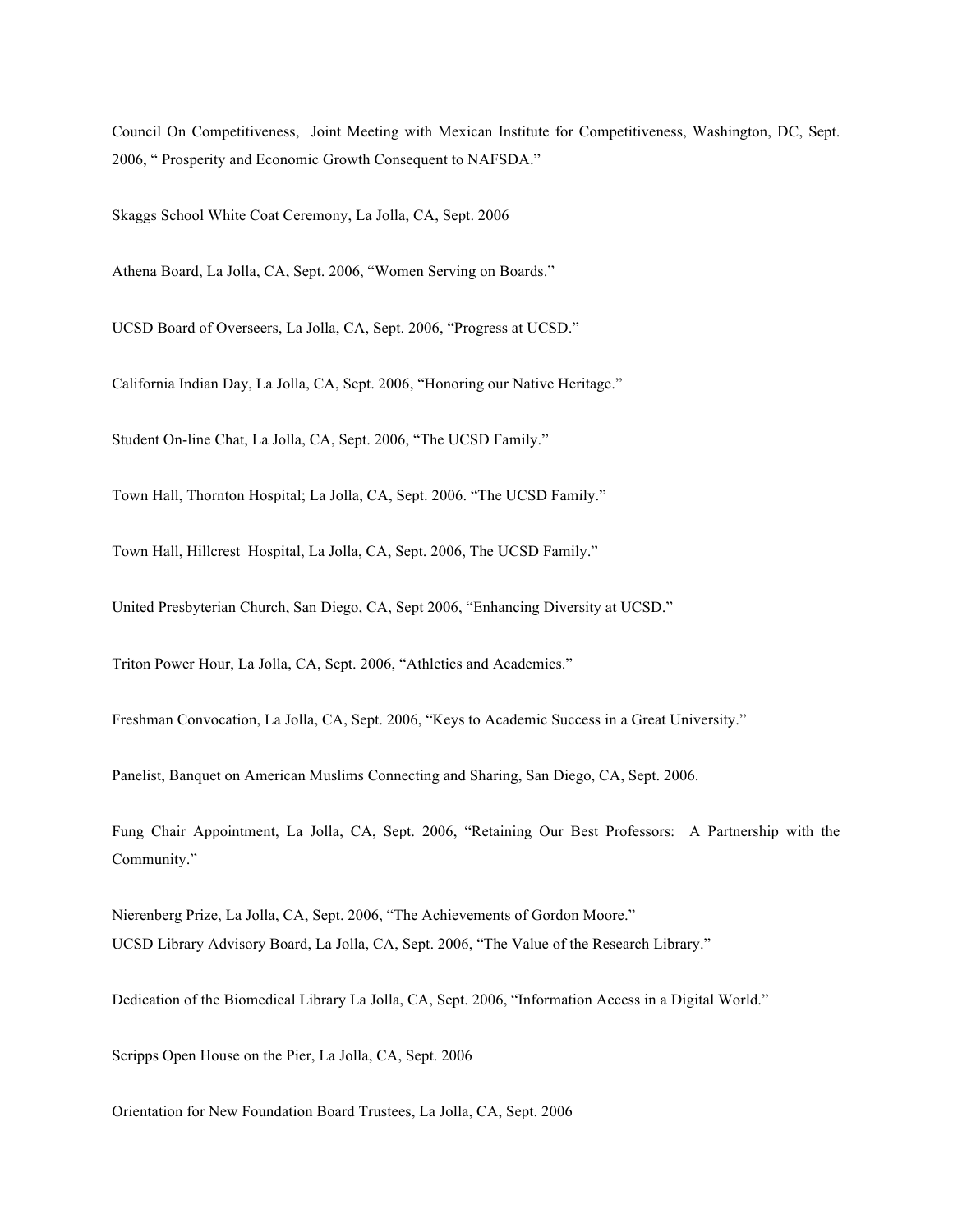Taskforce on the Future of American Innovation, (West Coast Competitiveness Summit) San Diego, CA, Aug. 2006, "Panel on American Competitiveness," with Steve Sample, Craig Barrett, Sally Ride, and Robert Cresanti.

5th US-Columbia Seminar: The Research University: Developing the Infrastructure for a Knowledge-based Economy and Regions of Innovation," Bogota, Columbia, July, 2006, " Intellectual Property and Global Competitiveness."

San Diego Association of Government Agencies (SANDAG), San Diego, CA, July 2006, "UCSD's Partnership with Mexico: A Model for International Collaboration."

Downtown Lions Club, San Diego, CA, July 2006, "The Youngest of the Best."

McGill School of Success, San Diego, CA, July 2006, "Early Childhood Education."

Archival of the Herman Baca Papers, La Jolla, CA, June 2006,, "A Milestone for Chicano History in Southern California."

Early Academic Outreach Program Awards, La Jolla, CA, June 2006, "Working Toward a Level Playing Field."

Faculty Committee on Research Ethics, La Jolla, CA, June 2006, "Conflict of Interest."

Staff Town Hall, La Jolla, CA, June 2006, "Working Toward a Common Goal."

Hellman Scholars Luncheon, La Jolla, CA, June 2006, "The Value of Scholars."

Committee on Academic Personnel, La Jolla, CA, June 2006, "Shared Governance."

UCSD Foundation Annual Dinner, La Jolla, CA, June 2006, "The Power of Philanthropy."

Staff Employee of the Year Awards, La Jolla, CA, June 2006, "A Surfeit of Riches Through Service."

Walk UCSD, La Jolla, CA, June 2006, "Exercise: Key to a Long Life."

San Diego Supercomputer Ground Breaking, La Jolla, CA, June 2006, "Handling Large Data Sets: The New Archives."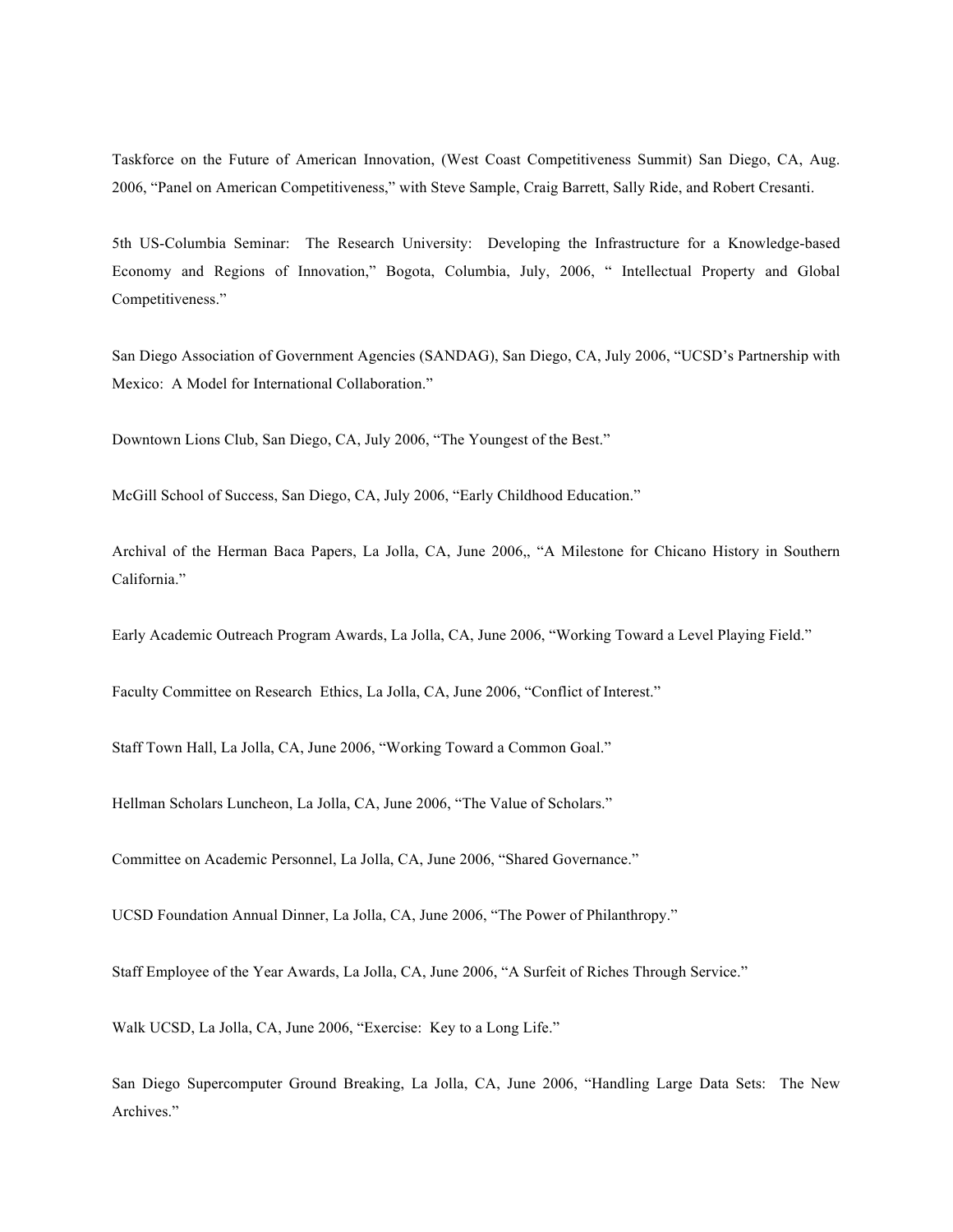Distance Education Teaching Awards La Jolla, CA, May 2006, "Using Technology to Enhance Learning."

Breakfast of Champions, La Jolla, CA, May 2006, "Salute to Student-Athletes."

US-India Summit, Cal(IT)2, La Jolla, CA, May 2006, "Intercontinental Cooperation."

Fireside Chat, Associated Students, La Jolla, CA, May 2006, "Quality of Undergraduate Student Life at UCSD."

Faculty Town Hall, La Jolla, CA, May 2006, "Promoting Excellence."

World University Network, University of Southampton, UK, May 2006, "Collaboration on Global Warming Research."

Emeriti Faculty Award Luncheon, La Jolla, CA, May 2006, "American Competitiveness."

Student Town Hall, La Jolla, CA, May 2006, "Protecting the Environment."

San Diego Consilio, San Diego, CA, May 2006, "Success for All in Higher Education."

Jacobs School of Engineering Recognition Day, La Jolla, CA, May 2006, "Making Things: Making Snse."

California Universities Consortium, La Jolla, CA, May 2006, "Diversity : A Business Imperative."

Lifelong Learning Center, La Jolla, CA, May 2006, "UCSD: The Model Research University."

Inauguration, Taiwan Cultural Endowment, La Jolla, CA, May 2006, "Taiwan as a Subject for Area Studies."

Native American College Day, La Jolla, CA, May 2006, "You Need to Go to College."

Admit Day, La Jolla, CA, May 2006, "Is UCSD Best For You?"

Triton Junk Yard Derby, La Jolla, CA, May 2006, "How to Become and Alumnus/a"

Rady School Advisory Board, La Jolla, CA, May 2006,"Media and Universities."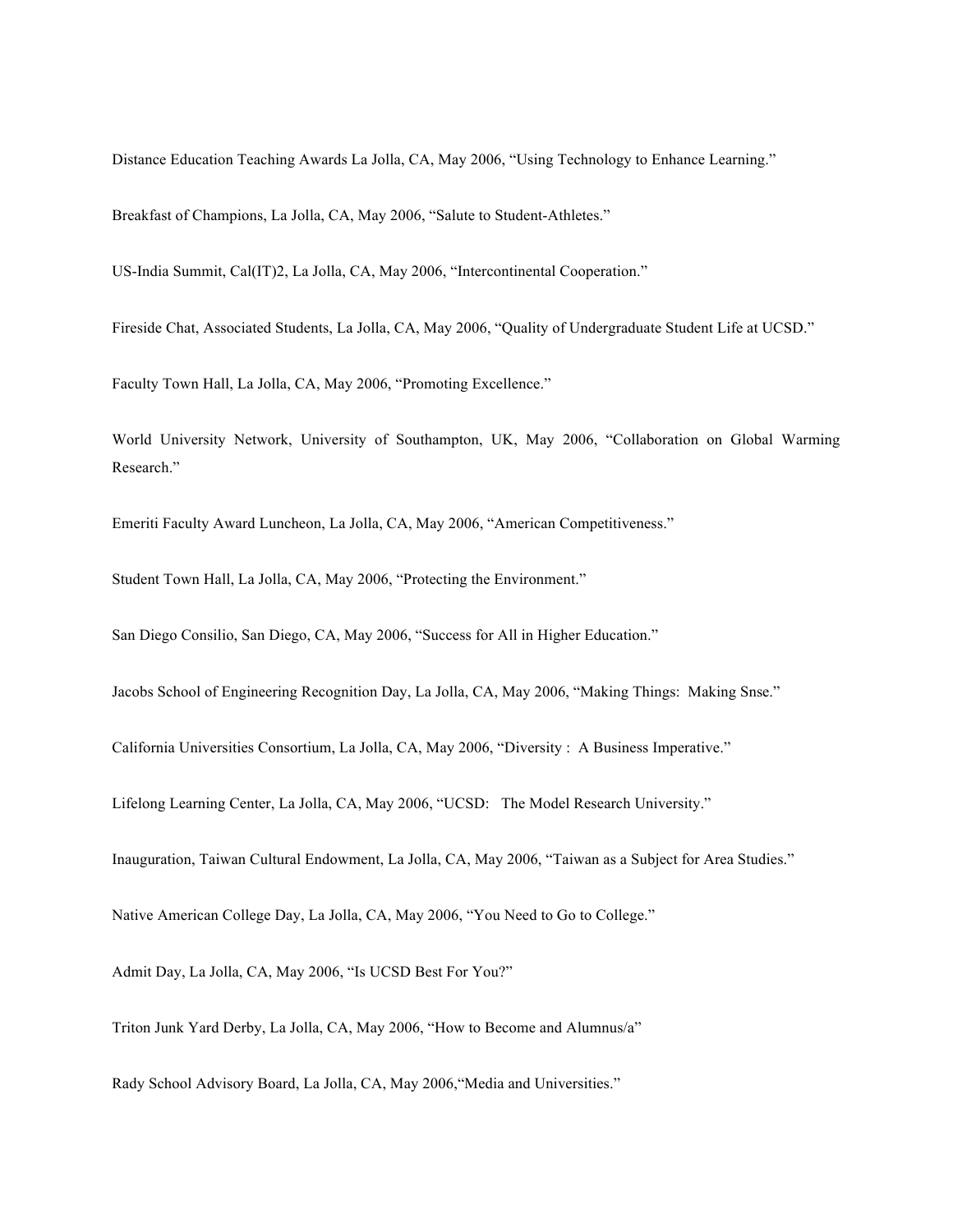Women's Center, Grand Opening, La Jolla, CA, May 2006, "Support for Each Other."

Oceanids Award Luncheon," San Diego, CA, May 2006, "The Reach of UCSD into the Community."

San Diego Rotary, San Diego, CA, "The Youngest of the Best."

Expand Your Horizons Middle School Conference, La Jolla, CA, May 2006, "Girls Can Be / Should Be Scientists."

Women in Higher Education, Northern California Network Meeting, San Francisco, CA, May 2006, "Panelist on "Where There's A Woman There's a Way: The Path to Leadership in Higher Education."

Expanding Your Horizons Conference, San Diego, CA, May 2006, "Stars of the Past; Stars of the Future."

Revelle College Student Council, La Jolla, CA, May 2006, "Learning to Lead."

Dedication, Skaggs School of Pharmacy and Pharmaceutical Sciences, May 2006, "The Legacy of Sam Skaggs."

SET2 Reception, La Jolla, CA, May 2006, "International Collaboration with the UK for Commercializing Joint Intellectual Property."

UCSD Cares Week, La Jolla, CA, 2006, "A Compassionate Society."

Judaic Studies, Chair Celebration, La Jolla, CA, "A Tradition of Learning and of Archiving Knowledge."

Foundation for Women, Birch Aquarium, La Jolla, CA, April 2006, "Microeconomics in the Developing World."

UCSD Near You: Networks for UCSD Graduates, Washington, DC, April 2006, "UCSD ALUMNI."

Cancer Center Gala, San Diego, CA, April 2006, "Doctors Alone Do Not Cure Diseases."

UCSD Near You: Life 101, San Diego, CA, April 2006, "Networks for UCSD Graduates"

Distinguished Faculty Lectures, La Jolla, CA, April 2006, "Excellence in Basic Research."

Earth Day UCSD, La Jolla, CA, April 2006, "Research on Environmental Sustainability."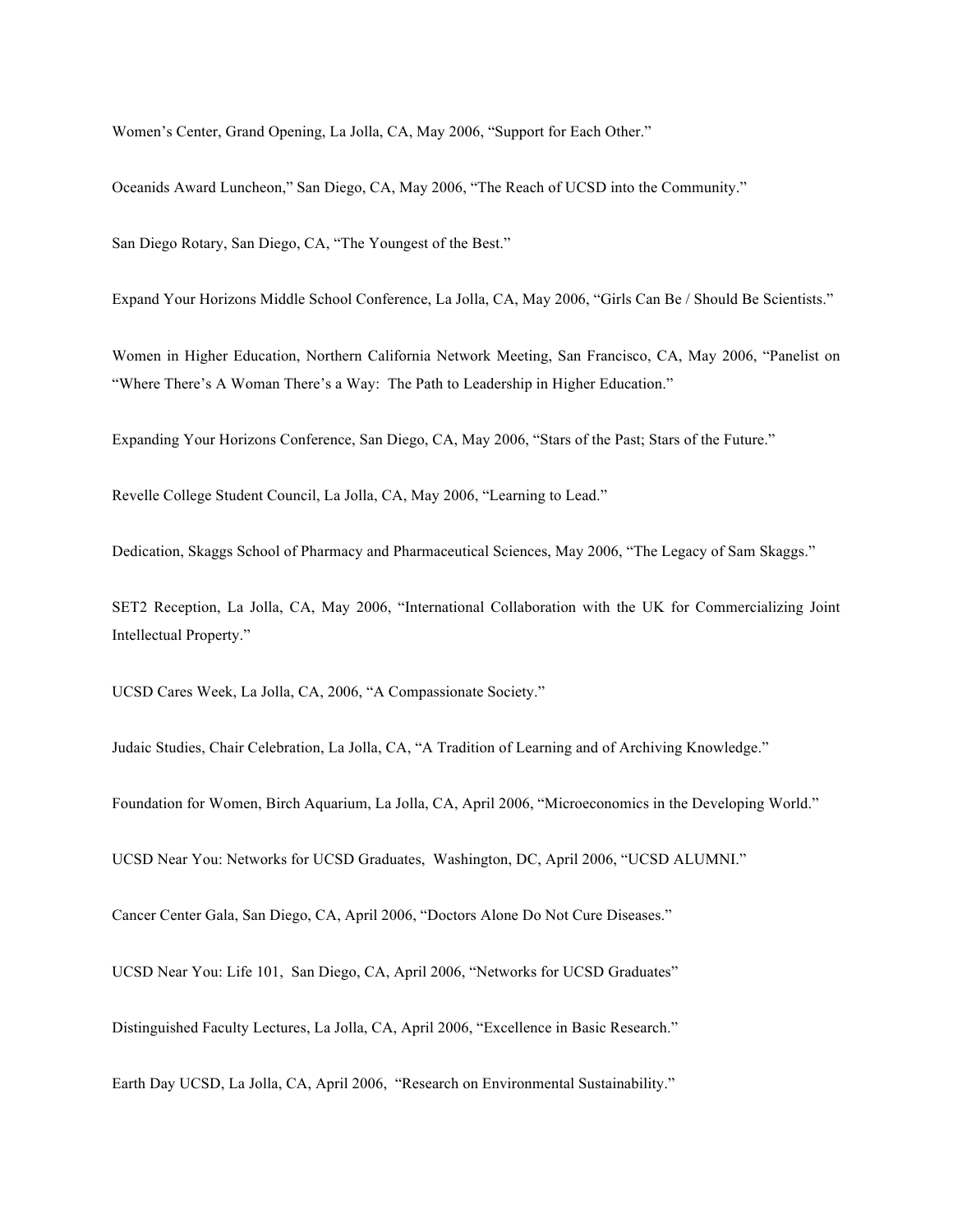LGBT Center Opening, La Jolla, CA, April 2006, "A Climate for Learning."

Kyoto Prize Gala, San Diego, CA, April 2006, "Intercollegiate Cooperation."

Fiesta de las Estrellas, Scholarship Dinner, Chicano Alumni Association, La Jolla, CA, April 2006, "Success for All in Higher Education."

UCSD Near You: Internships as a Route to Success. San Diego, CA, April 2006, "Welcome Home, Alumni."

Emerging Leaders Program, San Diego, CA, April 2006, "Leaders Need Followers."

Targeted Admit Day, La Jolla, CA, April 2006, "UCSD Wants You."

UCSD Near You: China, San Francisco, CA, April 2006, "Welcome Home, Alumni."

UCSD Near You: China, San Jose, CA, April 2006, "Welcome Home, Alumni."

Previews, University House Donors, La Jolla, CA, April 2006, "Making Contributions Live and Breathe: A New University House."

Advisory Board, IR/ PS, Mexico City, Mexico, March 2006, "International Partnerships for Life-long Learning."

American Council on Education, Northern California Network, Office of Women in Higher Education, San Francisco, CA, March 2006, "Where There's a Woman There's a Way: The Path to Leadership in Higher Education."

Caesar Chavez Breakfast, San Diego, CA, March 2006, "The Chavez Legacy."

San Diego Women's Hall of Fame, La Jolla, CA, March 2006, "Women's Roles."

UCSD Chicano Alumni Association, La Jolla, CA, March 2006, "A Climate for Success of All Students."

Chancellor's Associates Excellence in Teaching Awards, La Jolla, CA, March 2006, "The Power of an Outstanding Teacher."

UCSD Near You: Cal(IT)2, Irvine, CA, March 2006, "Welcome Home, Alumni."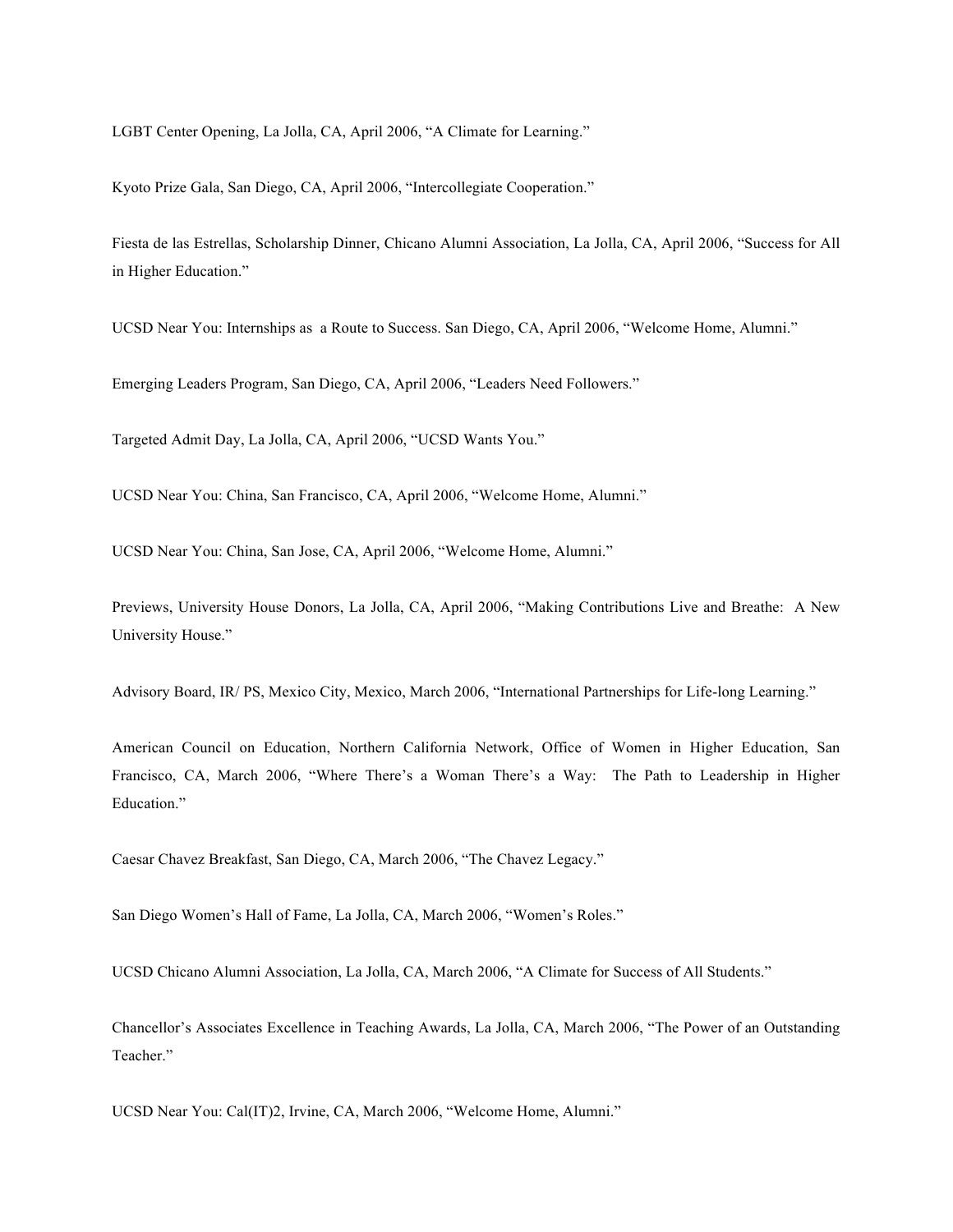UCSD Near You, Autism, Santa Monica, CA, March 2006, "Welcome Home, Alumni."

Del Mar Rotary Breakfast, Del Mar, CA, March 205, , "UCSD: Youngest of the Best."

Annual Meeting, UCSD Visitor Guides, La Jolla, CA, March 2005, "In Praise of Volunteers."

Lincoln Elementary School, San Diego, CA, March 2005, "National Read Across America Day: Fox in Socks."

UCSD Near You: Global Warming, Sacramento, CA, March 2006, "Welcome Home, Alumni."

West Coast Annual Meeting, National Academy of Sciences, Irvine, CA, Feb. 2006, "Service to the Nation."

Research Expo, Jacobs School of Engineering, La Jolla, CA, Feb. 2006, "The Best Course You'll Ever Take: Undergraduate Research."

Luncheon Celebrating Black History Month, La Jolla, CA, Feb. 2005, "UCSD Principles of Community."

Higgs Memorial Lecture, La Jolla, CA, Feb. 2006, "The Relevance of Basic Science."

UCSD Diversity Awards, La Jolla, CA, Feb. 2006, "UCSD Principles of Community."

United Way Kickoff, La Jolla, CA, Feb. 2006, "Supporting Our Community."

Sally Ride Science Fest, UCSD, La Jolla, CA, Feb. 2006, "Girls Are Natural Scientists."

Retreat, UCSD Alumni Association, Feb. 2006, , "UCSD: Youngest of the Best."

Downtown Rotary, San Diego, CA, Feb. 2006, "UCSD: Youngest of the Best."

National Defense Industrial Association, Point Loma, CA Feb. 2006, "UCSD: Youngest of the Best."

Dedication, Canyon View Pool, La Jolla, CA, Feb. 2006, "Physical and Mental Fitness."

Induction, Caledonian Society, Muir College, La Jolla, CA, Jan. 2006, "Scholarly Breadth within the Liberal Arts."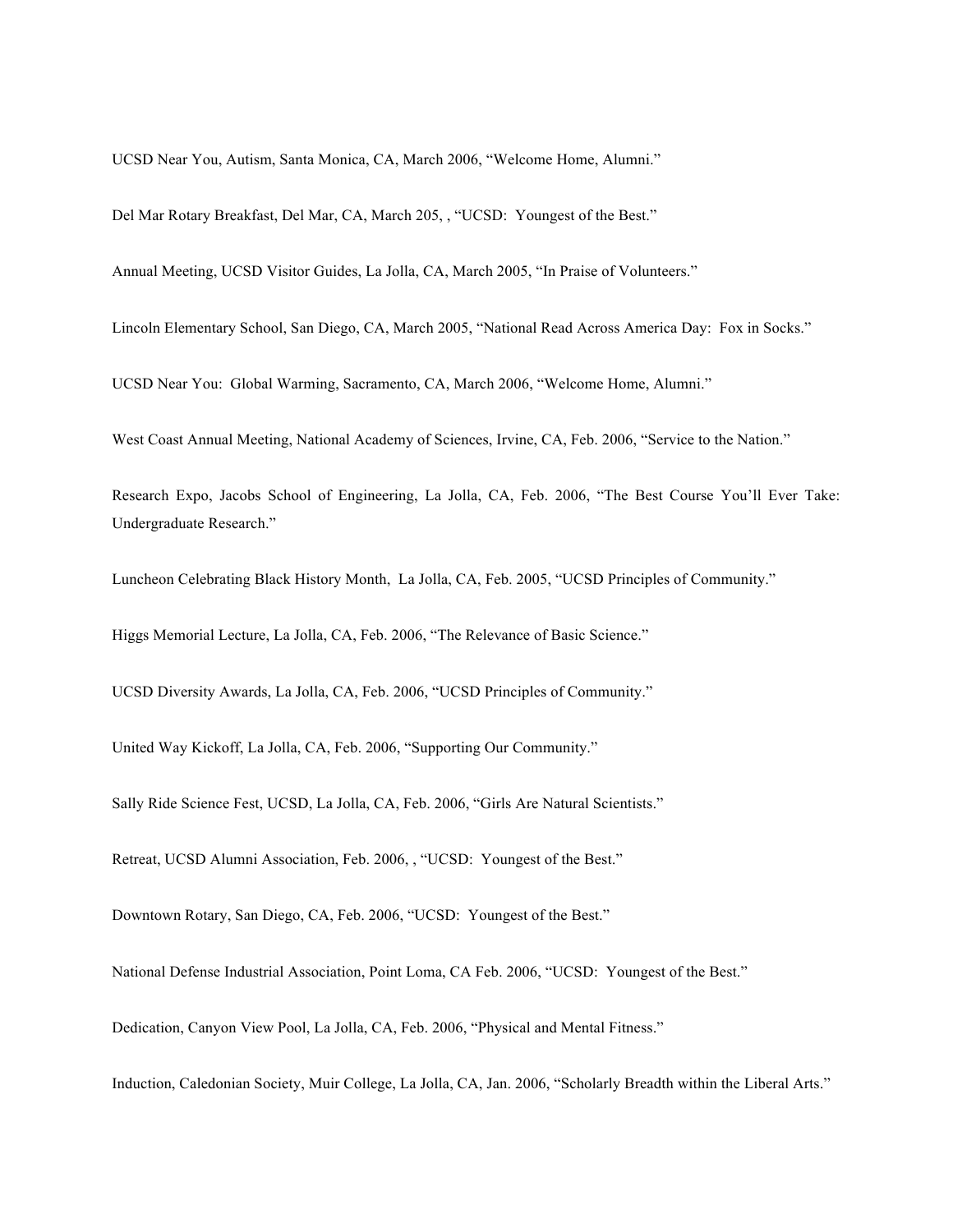Graduate Student Association Council, La Jolla, CA, Jan. 2006, "Improving Graduate Student Life at UCSD."

San Diego County Martin Luther King Annual Breakfast for Educators, Jan. 2006, "Dreaming of a College Degree."

US-Canada Summit on Strategic Innovation, Los Angeles, CA, Jan. 2006, "Panel Discussion on Environmental Sustainability."

State Department's University Presidents' Summit, Washington, DC, Jan. 2006, "International Higher Education: New Routes for Diplomacy."

Torrey Pines Kiwanis Club, Del Mar, CA, Jan. 2006, "UCSD: Youngest of the Best."

UCSD Ethics Center, Inaugural Conference, La Jolla, CA, Dec. 2005, "Embryonic Stem Cell Research."

Reception for Governor Elorduy, Baja California, Mexico, Dec. 2005, "Cross-Border Initiatives."

UCSD Retirement Association, La Jolla, CA, Dec. 2005, "UCSD as a Life-long Community."

Marine Corps Commissioning, Point Loma, CA, Dec, 2005, "Defending Freedom."

Patrick Ledden Endowed Lecture, La Jolla, CA, Dec. 2005, "Challenges to American Innovation in a n Era of Globalization."

Tijuana Border Visit, US Consulate, Tijuana, Mexico, Nov. 2005, "Near Neighbor Cooperation Among Universities,"

Poway Regional High School, Poway, CA, Nov. 2005, "Careers in Science for Men and Women."

San Diego Regional Chamber of Commerce, San Diego, CA, Nov. 2005, "Universities as Engines for Economic Growth."

Kwansaa Celebration, La Jolla, CA, Nov. 2005, "Celebrating Africa's Contributions to US Culture."

Von Liebig Forum, La Jolla, CA, Nov. 2005, "Commercializing University Inventions."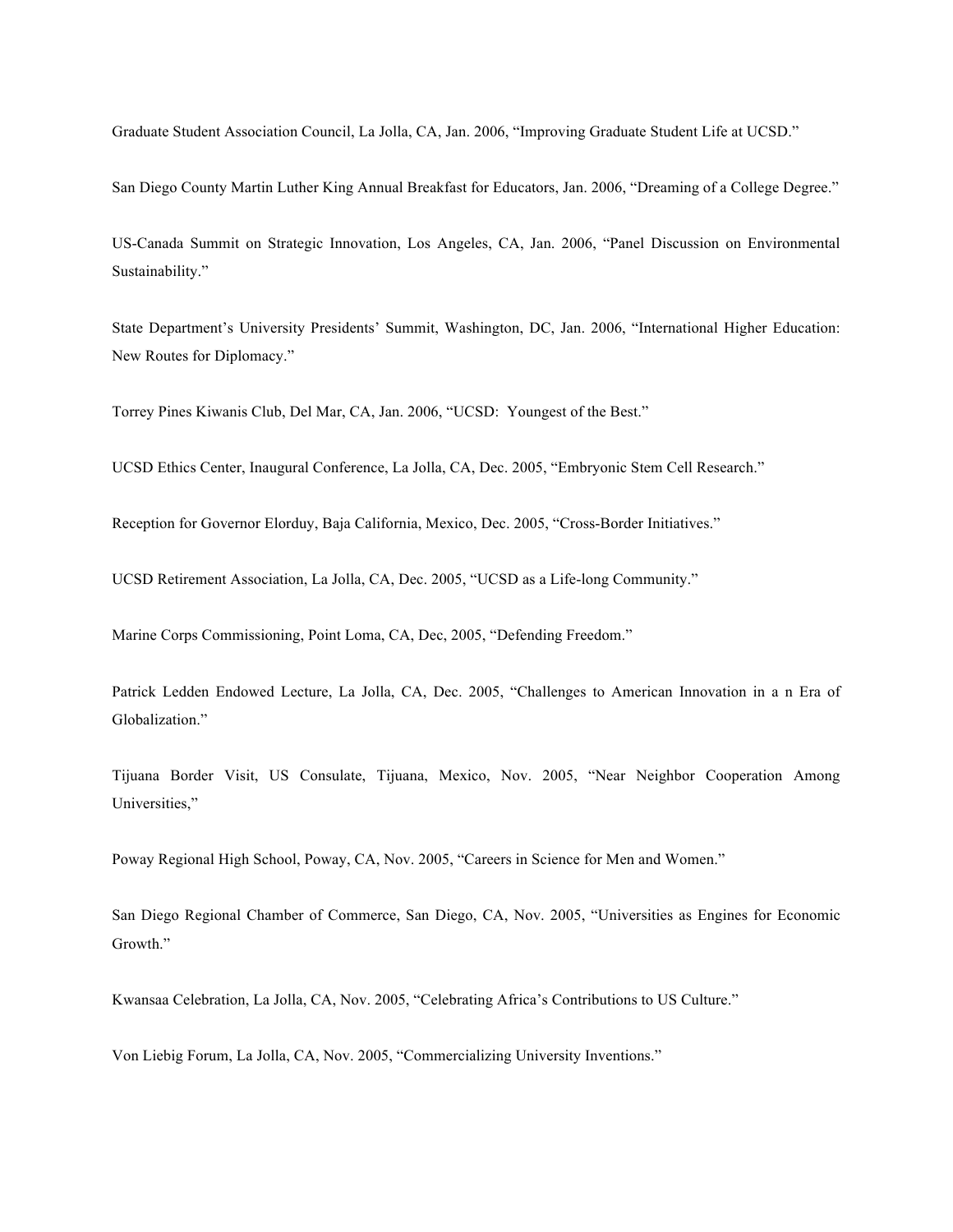West Coast Meeting of the American Academy of Arts and Sciences, San Diego, CA, Nov. 2005, "Interdisciplinary Scholarship: Barriers and Opportunities."

Center for Earth and Atmospheric Observation, Center Opening, La Jolla, CA, Nov. 2005, "Global Warning and Its Consequences on Coastal Ecosystems."

International Education Week, La Jolla, CA, Nov. 2005, "Celebrating Cultural Differences."

Friends of Judaic Studies, La Jolla, CA, Nov. 2005, "In Praise of Judaic Studies Chair Holders."

College Bound Radio, Chula Vista, CA, Nov. 2005, "Hints on Applying for College."

UCSD Service Awards, La Jolla, CA, Oct. 2005, "Caring for Each Other."

California Institute for Telecommunications and Information Technology, Ground Breaking, La Jolla, CA, Oct. 2006, "Interdisciplinary Collaboration."

Chancellor's 5K Run, La Jolla, CA, Oct. 2005," Growing the Community at UCSD."

Student Chat: An On-Line Conversation, La Jolla, CA, Oct, 2005, Feb. 2006, May 2006, Chancellor@ucsd.edu.

Diversity Leadership Institute, La Jolla, CA, Oct 2005, "Inclusive Admissions to Selective Institutions of Higher Education."

AIDS Walk, San Diego, CA, Oct. 2005, "Clinical Support for Neighborhoods."

San Diego Girl Scout Urban Campout, Honorary Chairman, Sept. 2005, "Girls Can Do Anything."

Reception for Regents' Scholars, La Jolla, CA, Sept. 2005, "Becoming a Citizen Scholar."

Undergraduate Student Leadership Conference, La Jolla, CA, Sept. 2005, "Leading and Managing."

UCSD Imperial Valley Summer Bridge Program, Santana, CA, Sept. 20005, "Becoming Eligible for UC."

Graduate Student Housing, La Jolla, CA, Sept. 2005, "Improving the Graduate Experience at UCSD."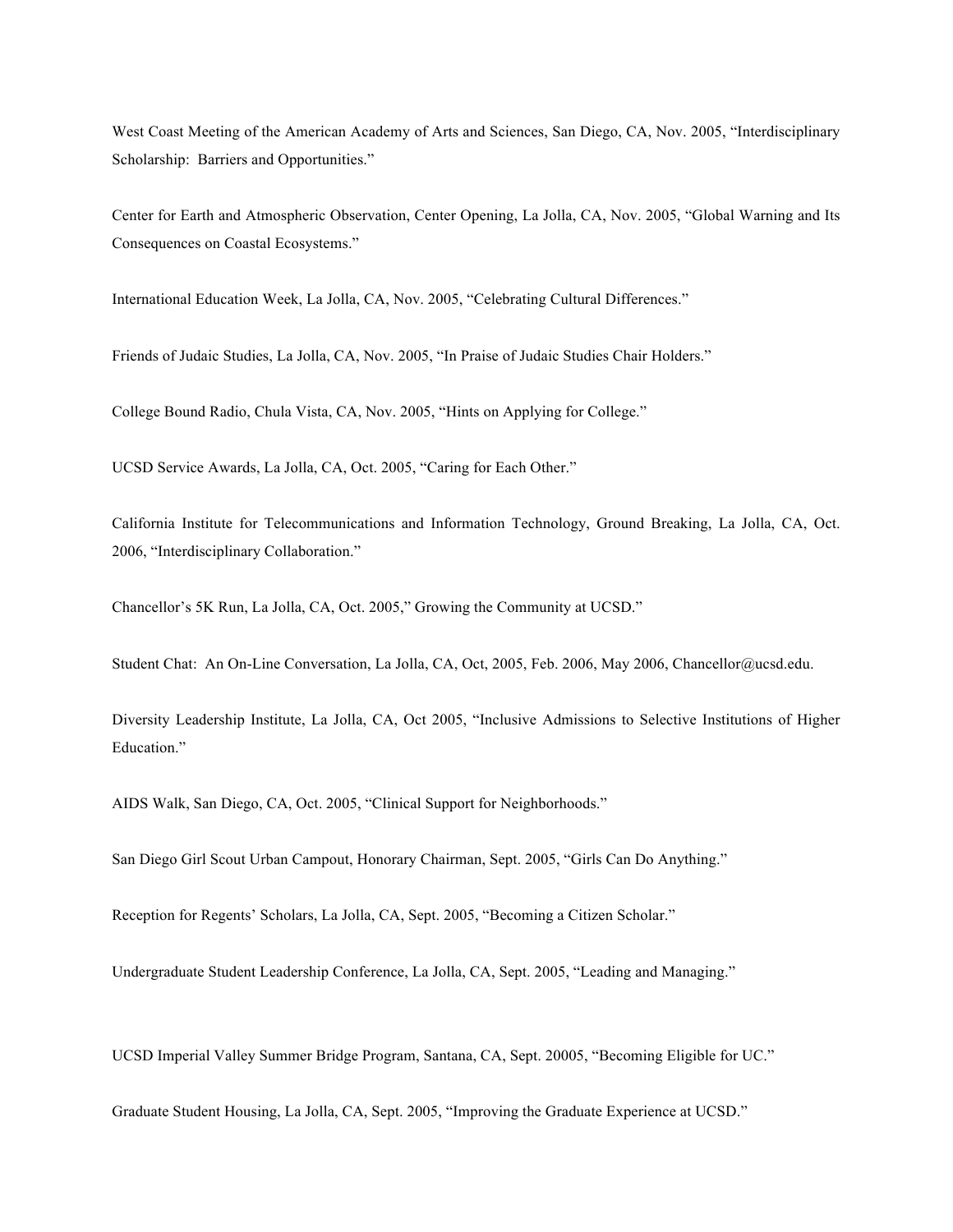IGrid, Cal)IT)2 Inaugural Conference, La Jolla, CA, Sept. 2005, "A Digital Conversation with Japan."

School Visits, Imperial Valley Summer Bridge Students, CA, Sept. 2005, "Preparing for the Outstanding Education Available at the University of California."

Ground Breaking, Graduate Student Housing, La Jolla, CA, Sept. 2005, "Active Participants in the UCSD Community."

iGrid Network Symposium, La Jolla, CA, Sept 2005, "The Power of High Definition Imaging."

White Coat Ceremony, Skaggs School of Pharmacy and Pharmaceutical Science, La Jolla, CA, Sept. 2005, "Being a Professional."

Triton Power Hour, La Jolla, CA, Sept. 2005, "UCSD: Making the Most of Your University."

Student Move-In Day, La Jolla, CA, Sept 2005, "Communicating with Your College Student."

UCSD Staff Council, La Jolla, CA, Sept. 2005, "Serving Others Through Public Higher Education."

All Societies Lawn Party, La Jolla, CA, Sept 2005, "UCSD Progress Measured Through the Eyes of the Community."

Gomppers Charter School Opening, San Diego, CA, Sept. 2005, "Taking our Lessons from the Preuss School to the Neighborhoods," with Governor Arnold Schwarzenegger.

San Diego Union-Tribune Roundtable, San Diego, CA, Sept. 2005, "Progress at UC San Diego."

Community Reception, Moores Cancer Center, La Jolla, CA, Aug 2005, "Moores Cancer Center: A Community Resource."

KPBS TV, San Diego, CA, Aug 2005, "Embryonic Stem Cell Research."

Opening, John and Rebecca Moores Cancer Center, La Jolla, CA, Aug 2005, "The Power of Research in Advancing Academic Medicine."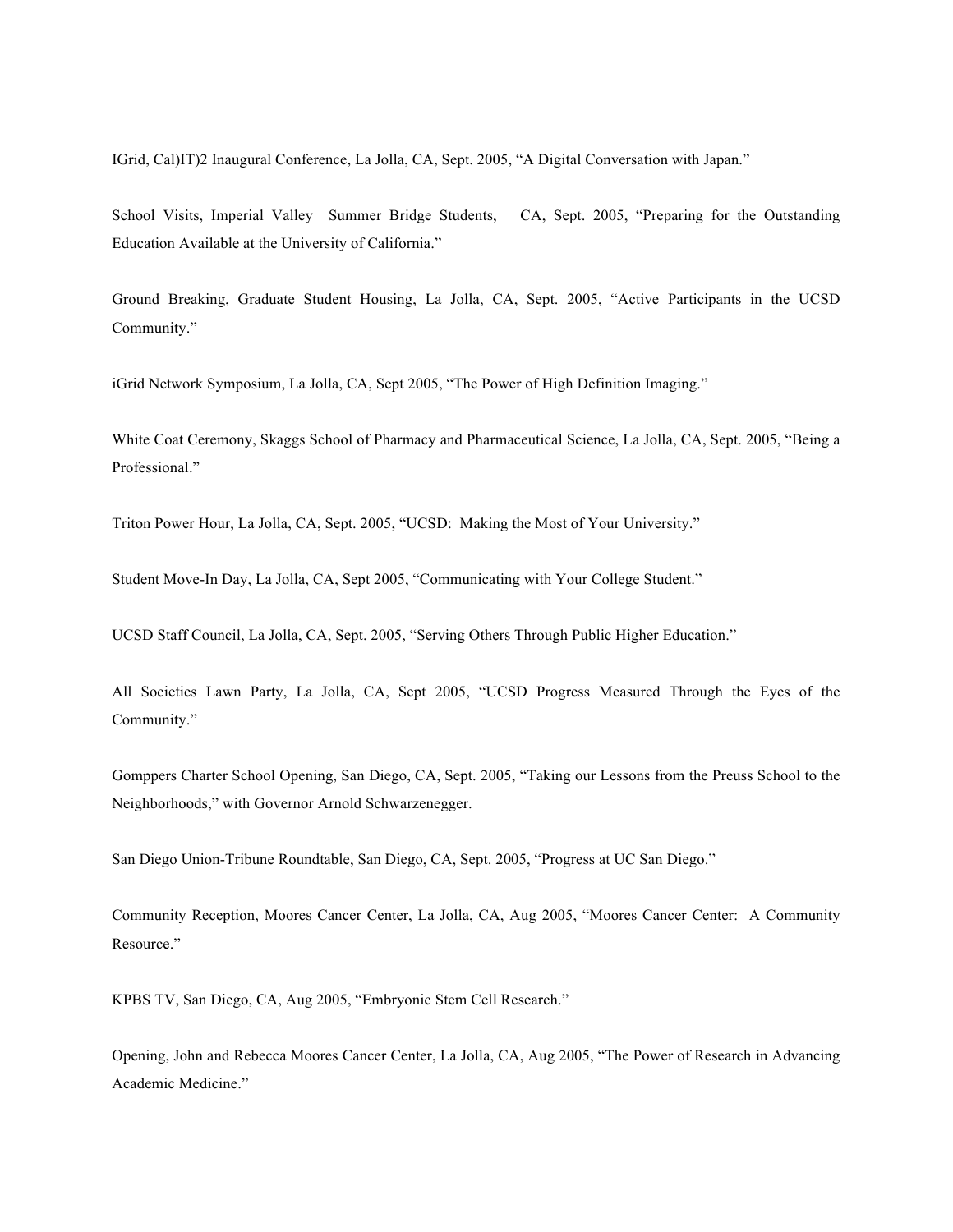Open House, Community Pediatrics Unit, San Diego, CA, Aug 2005, "Bringing UCSD Healthcare to Your Neighborhood."

UCSD Staff Picnic, La Jolla, CA, Aug 2005, "Working Together for Excellence."

Union of Pan Asian Commissions, Carlsbad, CA, July 2005, "Inclusion of All Communities at UCSD."

San Diego Elementary Institute of Science, National City, CA, July 2005, "Science is Fun!" with J.K. Whitesell.

Chicano Federation, San Diego, CA, July 2005, "Enhancing Participation of the Chicano / Latino Students, Staff, and Faculty at UCSD."

Preuss School Commencement, San Diego, July 2005, "The American Dream."

AAU-APRU Roundtable, Singapore, July 2005, Panel on Capacity Building and Resource Development, "Capacity Building of Resources for Research in the Asia Pacific and North America."

KUSI– TV, San Diego, CA, June 2005, "Powerful Women."

Urban League Community Convocation, San Diego, CA, June 2005, "Partnering to Increase Participation of African–Americans at UCSD."

Glion Colloqium V, Glion Switzerland, June 2005, "UCSD CONNECT as a Driver for Economic Development."

Reception for Hellman Faculty Fellows, San Diego, CA, June 2005, "Supporting Brilliant Junior Faculty."

Microsoft Youth Summit, San Diego, CA, June 2005, "Technology for a New Generation of Learners."

San Diego Museum of Natural History, San Diego, CA, June 2005. "Honoring Diversity by Supporting Immigrant Families."

Triton Athletics Banquet, San Diego, CA, June 2005, "In Praise of the Student-Athlete."

Celebrating the Achievements of the Judaic Studies Center at UCSD, San Diego, CA, June 2005, "Intellectual Contributions to Community."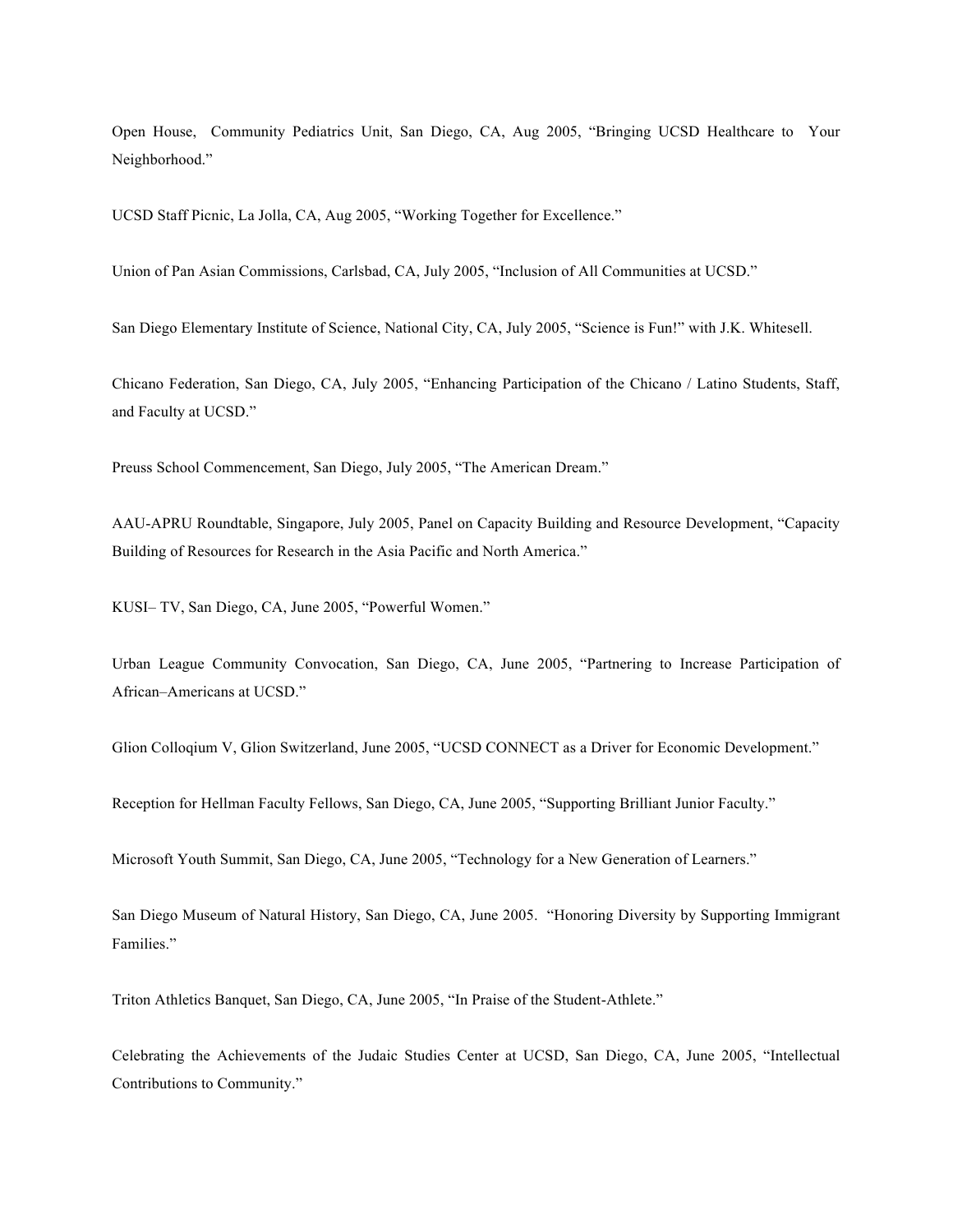10<sup>th</sup> Anniversary Celebration, UCSD Cross Cultural Center, San Diego, May 2005, "Diversity at UCSD."

Opening of the San Diego Supercomputer Synthesis Center, San Diego, CA, May 2005, "Interdisciplinary Collaboratories: New Approaches to Solutions of Complex Problems."

Commencement, UCSD Graduate School,, San Diego, CA May. 2005, "The Importance of Graduate Education to American Global Competitiveness."

Opening, Distance Learning in Engineering Center at Los Alamos National Laboratory, Los Alamos, NM, May 2005, "University –National Laboratory Collaborations."

Celebration for Electees to the National Academy of Sciences, the Institute of Medicine, and the American Academy of Arts and Sciences, San Diego, CA, May 2005, "Service to the Nation."

Women Lawyers Club, San Diego, CA, May, 2005, "What Larry Summers Forgot to Mention."

Forum on Student-Run TV (Closed circuit), San Diego, CA, May, 2005, "Communication on Campus at UCSD."

Enterprise Partners Venture Capital LimiTed Partners Meeting, San Diego, CA, May, 2005, "Spurring Disruptive Advances in technology," with David Baltimore and Ralph Cicerone.

Sunday Supper, UCSD International House, San Diego, CA, May, 2005, "Student Exchange Programs for Cultural Understanding."

Stem Cell Site Selection Committee, San Diego, CA, May, 2005. "Extraordinary Collaboration in Life Sciences on the Torrey Pines Mesa."

American Association of Universities, Washington, DC, April 2005, "Campus Intellectual Climate."

National Academy of Sciences Forum on IT in Research Universities, Irvine, CA, April 2005, "IT at UCSD."

World University Network, Washington, DC, April 2005, "Environmental Sustainability as a Topic for Intercontinental Collaboration."

Dedication of the Moores Cancer Center, San Diego, CA, April, 2005, "Health Care as a Community Responsibility."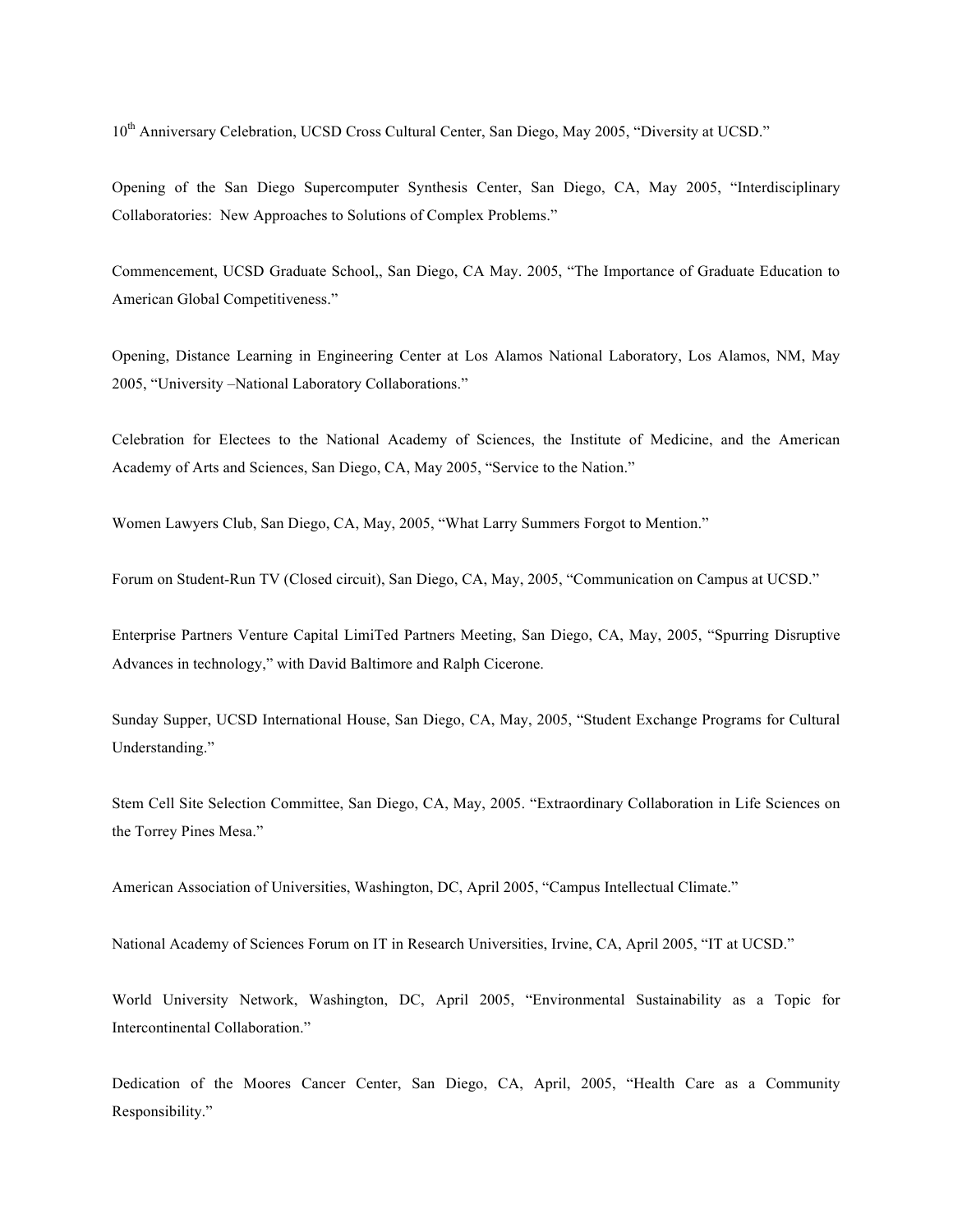Fiesta de las Estrellas, San Diego, CA, April, 2005, "Scholarships as Contributors to Academic Success."

Spring Meeting, American Association of Universities, Washington, DC, April 2005, Chair of Plenary Session 3, "The Intellectual Environment on Campus,

Dedication of Engelkirk Structural Engineering Laboratory, San Diego, CA, April, 2005, "Structural Research in Blast Mitigation, Seismic Events, and Homeland Security."

RNA Symposium, San Diego, CA, April, 2005, "Lifetime Achievement Award to Sydney Brenner."

Chancellors Associates Faculty Teaching Excellence Recognition, San Diego, CA, Mar 2005, "Outstanding Teaching in a Research Institution."

San Diego Concilio, San Diego, CA, March 2005, "Chicano /Latino Presence at UCSD."

Biocom Summit, San Diego, CA, March 2005, "University-Industry Cooperation in Generating Intellectual Property."

Convocation of Arts Community Leaders, San Diego, CA, March 2005, "Forging a Cooperative Environment for the Arts: A Dialogue."

Triton Engineering Student Council, San Diego, Mar. 2005, "Improving Team Work through Engineering Contests."

San Diego County Office of Education, San Diego, Mar. 2005, "Using Remote Access Technology to Inspire Enthusiasm for Science."

Kyoto Laureate Symposium, San Diego, Mar. 2005, "Recognizing World Class Science."

Opening of the Beyster Institute / Rady School of Management Office, Washington DC, Feb. 2005, "A New Model for University – Government Relations."

Women's Leadership Alliance, San Diego, Feb. 2005, "Strategies for Advancing Women."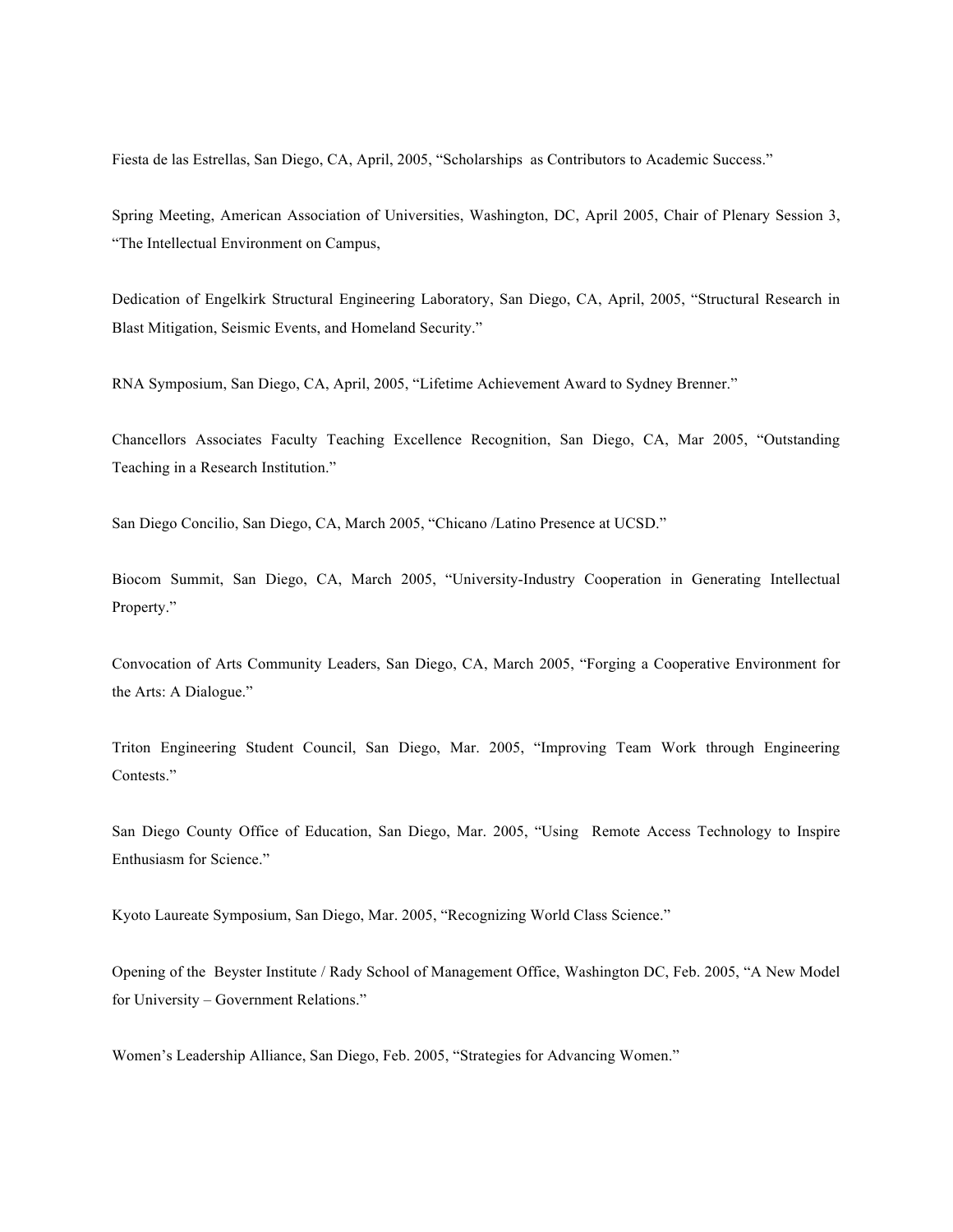Groundbreaking. La Jolla Allergy and Immunology Associates, UCSD Science Park, San Diego, Feb. 2005, "University-Industry Partnerships."

Celebration for Electees to the National Academy of Engineering, San Diego, Feb. 2005, "Service to the Nation."

Charter 100 Club, San Diego, Feb. 2005, "UCSD: The Youngest of the Best."

Dedication of the Patrick Ledden Auditorium, San Diego, Feb. 2005, "The Influence of a Single Dedicated Individual."

Catfish Club, San Diego, Feb. 2005, "Promoting Academic Success at Universities,"

San Diego University Leaders, San Diego, Feb.. 2005, "Coordinating Academic Preparation and College Recruiting."

World Presidents Organization, San Diego, Feb. 2005, "University Faculty as Champions for Business Start-Ups."

Convenor, GUIRR Policy Dinner, Washington, DC, Jan. 2005, "Deemed Exports."

Murray Goodman Symposium, San Diego, Jan. 2005, "Murray Goodman: Scientist and Friend,"

Rady School of Management Ground Breaking, San Diego, Jan. 2005, "Managing Tech-based Businesses."

San Diego African-American Churches, MLK Breakfast, San Diego, Jan. 2005, "The Educational Legacy of Dr. Martin Luther King."

Revelle College Symposium, San Diego, Jan. 2005, "Roger Revelle's Role in Understanding Global Climate Change."

Combined Rotary Clubs of La Jolla, San Diego, Jan. 2005, "UCSD: Youngest of the Best."

KUSI TV, San Diego, Jan. 2005, "Stem Cells."

Convocation of Bisexual/Gay/Lesbian/Transsexual Leaders, San Diego, CA, Dec. 2004, "Forging a Welcoming Environment for Members of Under-represented Groups: A Dialogue."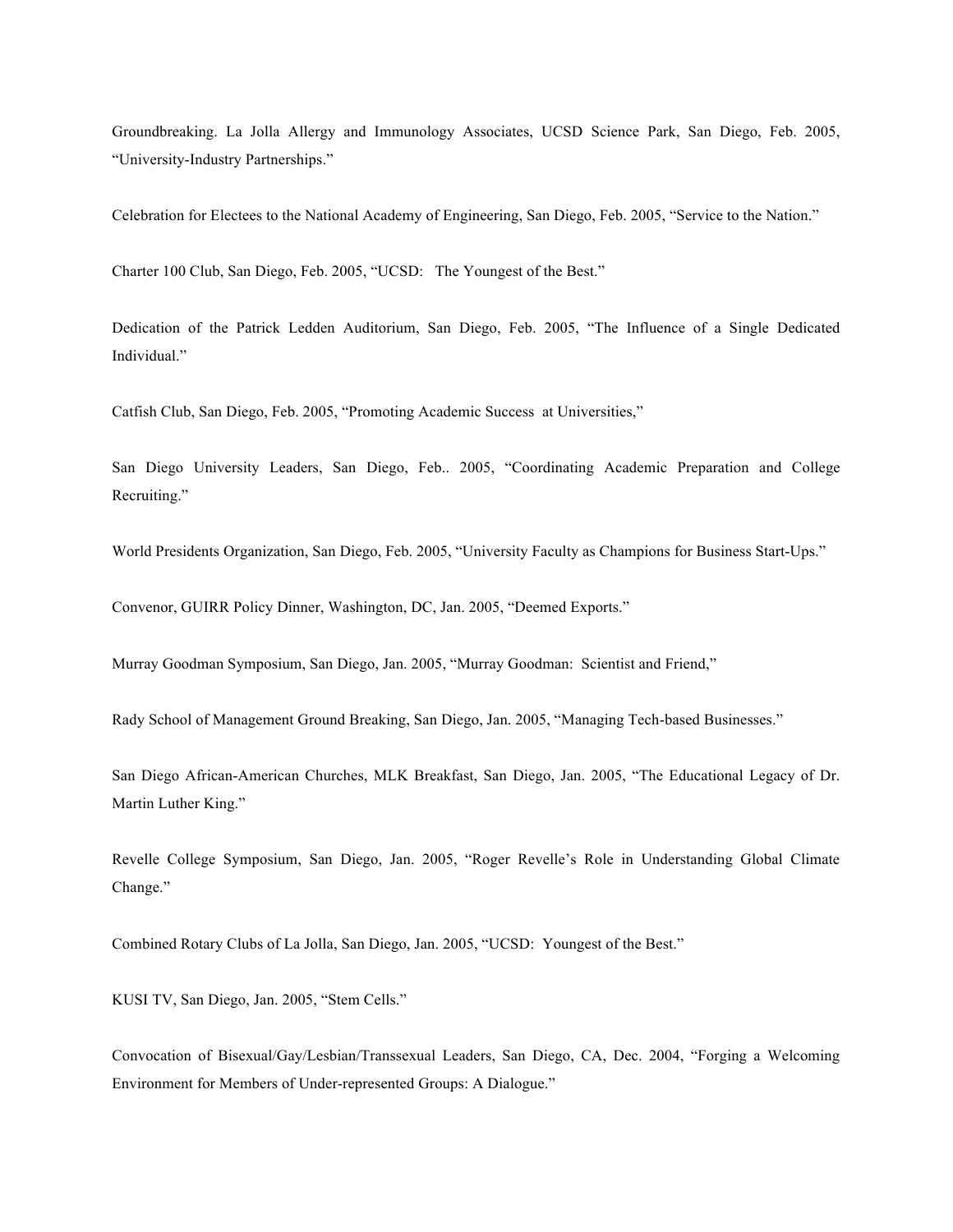Athena, San Diego, Dec. 2004," Supporting Women as Entrepreneurs."

San Diego Urban League, Recognizing Best Practices in Secondary Education, San Diego, CA, Dec. 2004, "UCSD as a Full Partner with San Diego Schools."

Convocation of Native American Leaders, San Diego, CA, Dec. 2004, " Forging a Welcoming Environment for Members of Under-represented Groups: A Dialogue."

Convocation of Asian- American Leaders, San Diego, CA, Dec. 2004, " Forging a Welcoming Environment for Members of Under-represented Groups: A Dialogue."

Opening of CalIT)2, Irvine, San Diego, CA, Nov. 2004," Cooperative Research Within UC."

KPBS Editor's Roundtable, San Diego, CA, Nov. 2004, "UCSD."

Women Business Leaders Luncheon, San Diego, CA, Nov. 2004, "Promoting Gender Equity in Professional Careers."

Innovators Showcase, San Diego, CA, Nov. 2004, "Improving Efficiency through Technology."

Convocation of African-American Leaders, San Diego, CA, Nov. 2004, " Forging a Welcoming Environment for Members of Under-represented Groups: A Dialogue."

Kavli Institute Inauguration, San Diego, CA, Nov. 2004, The Intersectiion of Brain and Mind."

UCSD Middle Management Advance, San Diego, CA, Nov. 2004, "Building a Career : Leadership Capacity."

117<sup>th</sup> National Meeting, NASULGC, Symposium on Regional University Collaboration for Homeland Security, Oct. 2004, with Stephen Weber.

Pascal Reunion, San Diego, CA, Oct. 2004, "Universities as Primary Sites for Revolutionary Innovation."

Convocation of Chicano / Latino Leaders, San Diego, CA, Oct. 2004, " Forging a Welcoming Environment for Members of Under-represented Groups: A Dialogue."

San Diego Science and Technology Council, San Diego, CA, Oct. 2004, "Science at the Department of Energy."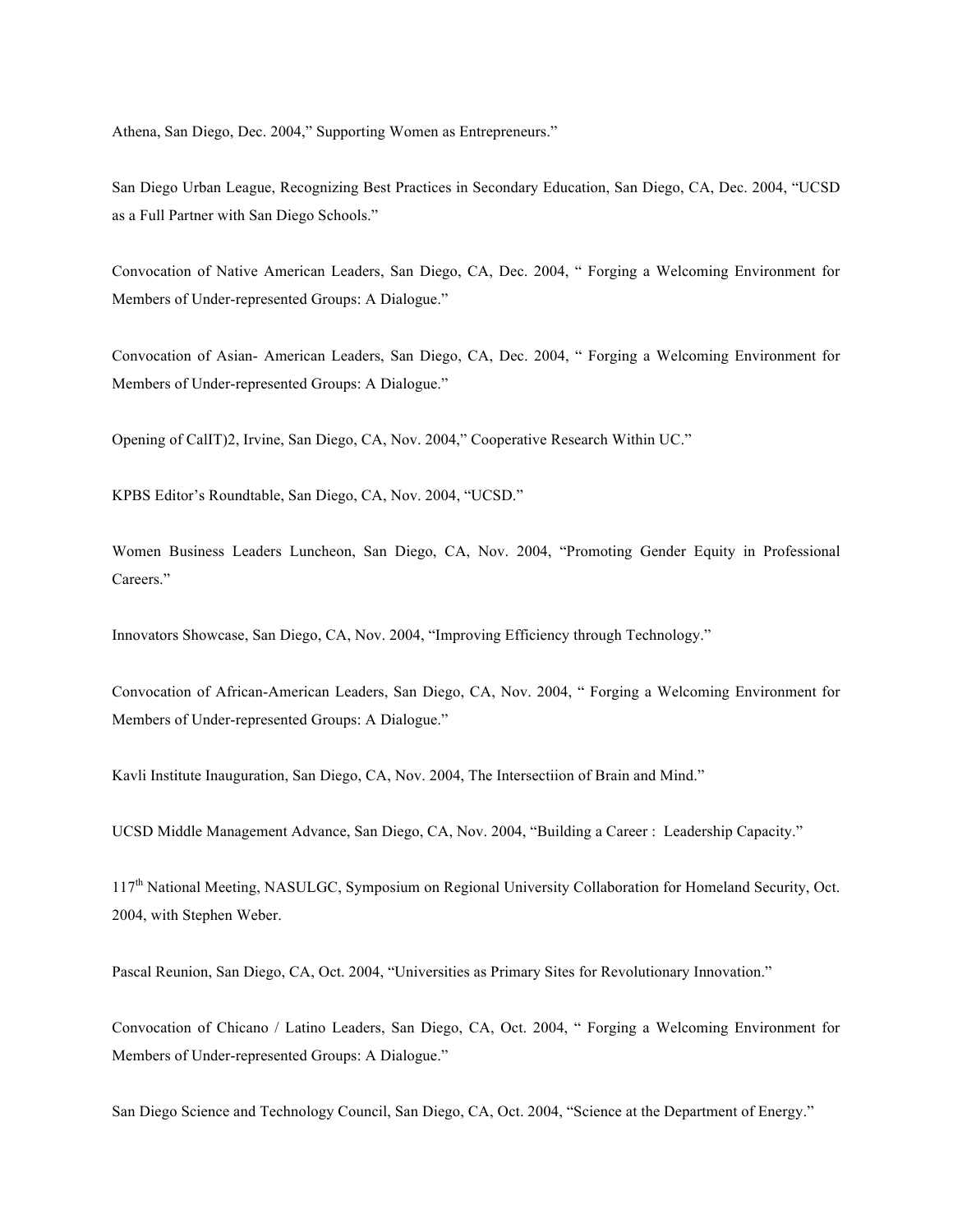Stem Cell Symposium, Salk Institute, La Jolla, CA, Oct. 2005, "Science, Ethics, Politics at the Crossroads."

Revelle College 40<sup>th</sup> Anniversary Celebration, San Diego, CA, Sept. 2004, "Educating the Whole Person."

Jacobs School of Engineering Spirit of Solar Cruise, San Diego, CA, Sept 2004, "Improved Engineering through Partnerships."

Formal Groundbreaking, Robert Paine Scripps Forum at the Scripps Institution of Oceanography, San Diego, CA, August 2005, "Moving Toward Environmental Sustainability."

Groundbreaking, Skaggs School of Pharmacy and Pharmaceutical Sciences, San Diego, CA, Sept. 2004, "Importance of Research-training in Pharmacy."

PRAGMA 7, San Diego, CA, Aug 2004, "International Cooperation in Optimizing Data Utilization."

San Diego Telecomm, San Diego, CA, Aug 2004, "University Innovation as an Economic Driver."

National College Access Conference for Secondary School Counselors, Wilmington, NC, Feb 2004, "Affordable Higher Education for All."

Headline Saturday, WRAL, Raleigh, NC, Jan 2004, "Globalization and the University,"

Ribbon Cutting: Research Triangle National Lithography Center, Raleigh, NC, Jan 2004, "Collaboration across **Institutional** Boundaries.' **Boundaries** 

Tangerine Bowl Community Party, Orlando, FL, Dec 2003, "Celebrating the Student Athlete."

Kannapolis Rotary Club, Kannapolis, NC, Dec. 2003, "Role of Research Universities in Economic Recovery."

NC Electronics and Information Technology Association, Pinehurst, NC, Dec. 2003, "Prioritizing Investment in Science: The Agenda of PCAST."

White House Office of Science and Technology Policy Regional Workshop, Nov. 2003, Chapel Hill, NC, "Obstacles to Effective University Research."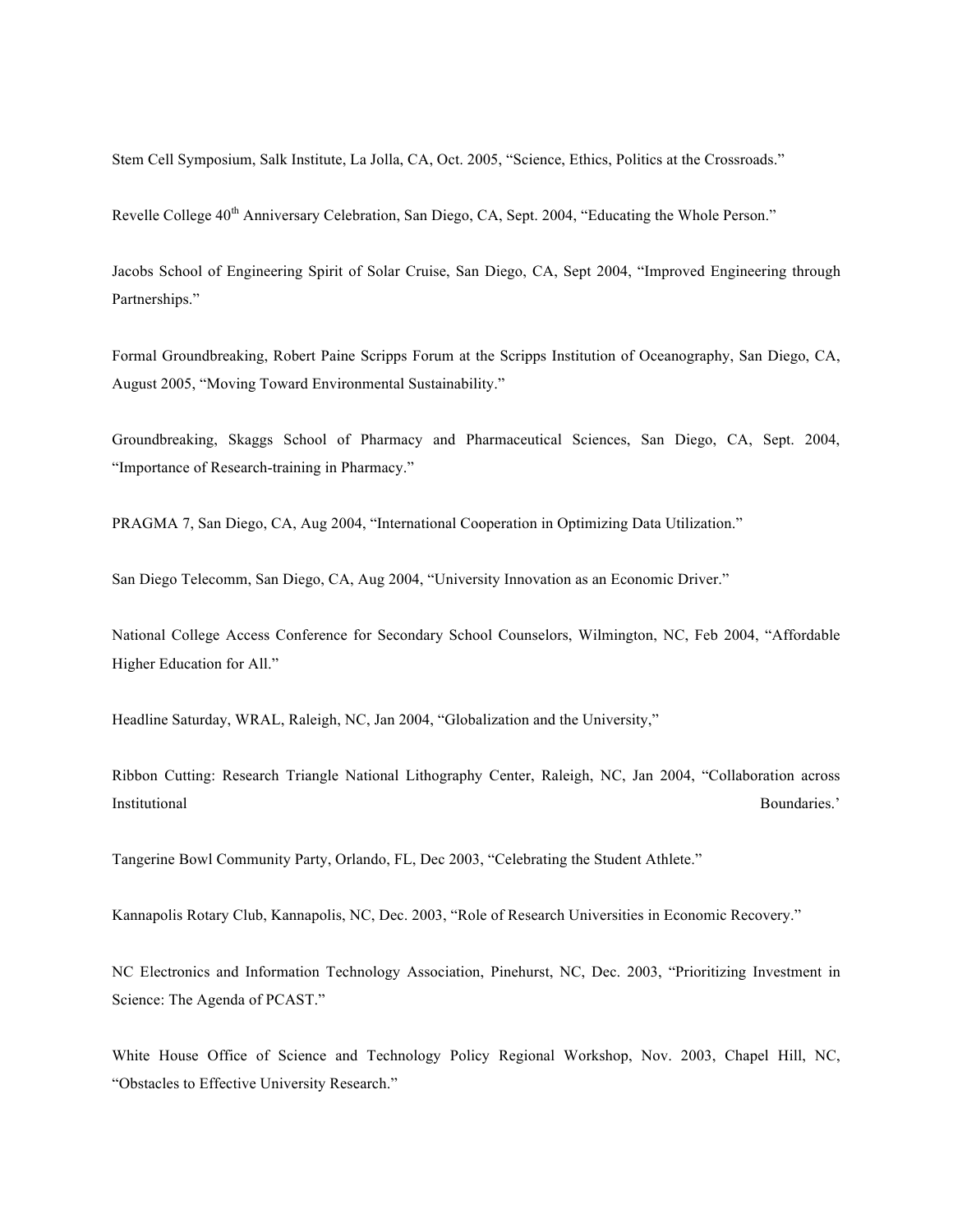Texas A&M Bush Presidential Library, Symposium on US-China Relations, College Station, TX, Nov. 2003, "Global Scientific Exchange."

Graduate Education Centennial Celebratiion Symposium: Building Public Partnerships. Chapel Hill, NC, Oct. 2003, "The People's University."

Center for Creative Leadership (CCL) Leadership Forum, Winston–Salem, NC, Oct. 2003, "Response to "Contrarian Leadership" by Steven Sample."

Business Leader Magazine Honors Evening, Raleigh, NC, Oct. 2003, "Starting an Innovative Business."

Leadership America, Raleigh, NC, Sept 2003, "Community Leadership."

Wake County Mayors' Meeting, Raleigh, NC, Sept 2003, "Cooperation and Collaboration."

Sally Ride Festival, Raleigh, NC, Sept 2003, "Girls as Great Scientists."

State Employee Combined Campaign, Raleigh, NC, Aug 2003, "Helping One's neighbor."

American Women in Radio and Television, Wake County, NC, Aug 2003, "Conveying Truth to the Public."

NC Poultry Federation, Raleigh, NC, Aug 2003, "Agriculture: Feeding America."

Delta Kappa Gamma Society International for Key Women Educators, RTP, NC, July, 2003, "Mentoring: Guiding our Actions."

"Discorso" in conjunction with the Conferral of an Honorary Degree, Universidad Nacional de Educacion a Distancia, Madrid, Spain, July, 2003, "Enhancing Teaching and Learning in Research Universities with Information Technologies,"

Shelton Leadership Institute Golf Tournament, Fayetteville, NC, July 2003, "Patriotism."

Glion Symposium on International Academic Leadership, Glion, Switzerland, June 2003, "Financing the Research University."

Leadership Institute for Future Teachers, Raleigh, NC, June 2003, "Teaching: Touching the Future."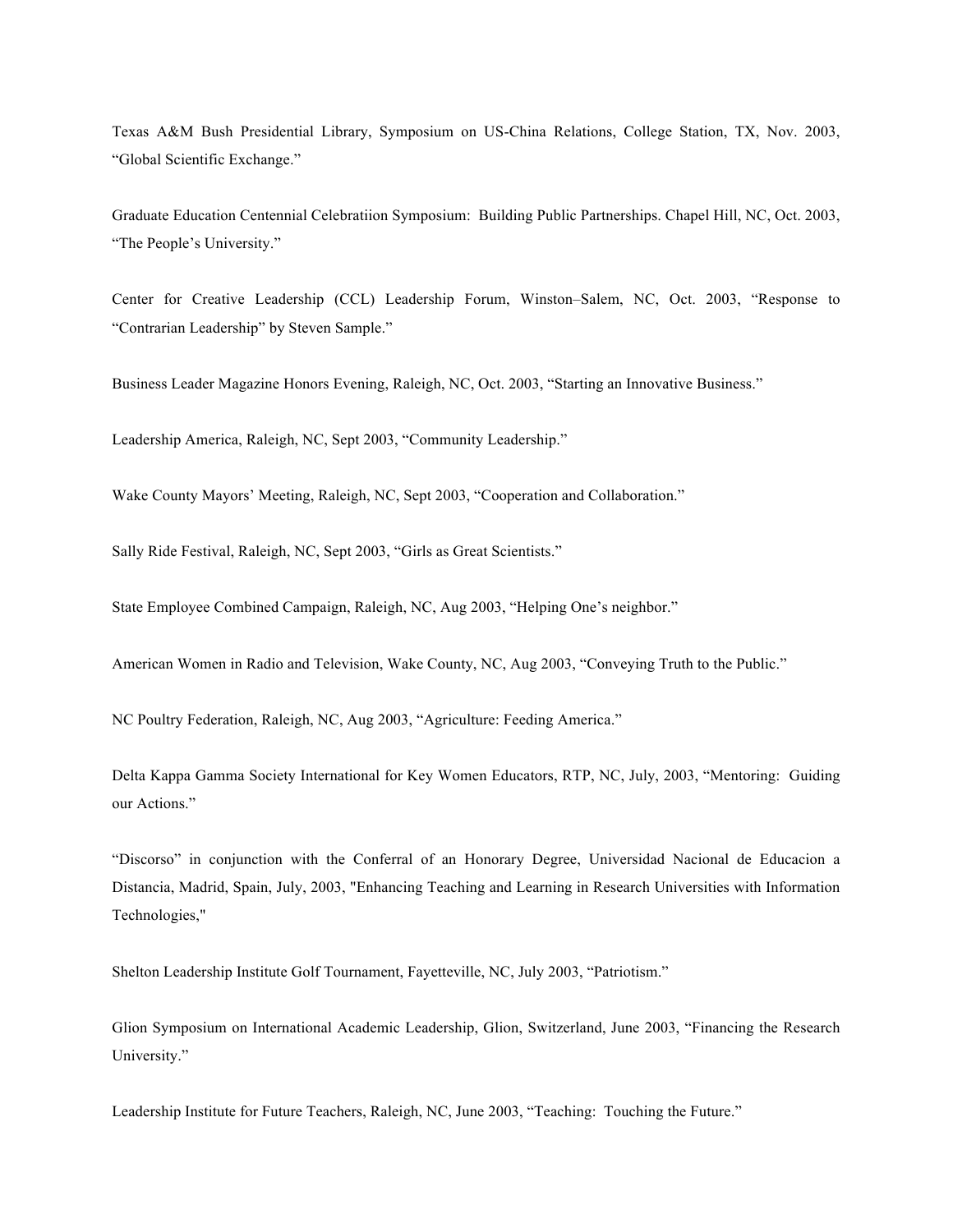NC Citizens for Business and Industry Corporate Recruiting, Raleigh, NC, June 2003, Great Partnerships: Universities and Businesses."

Henderson-Vance Chamber of Commerce, Henderson, NC, May 2003, "Partnerships between UNC Universities and NC Public Schools."

Duplin County Chamber of Commerce, Rose Hill, NC, May 2003, " Cloning: Modern Animal Husbandry?"

Supply Chain Management Consortium, Raleigh, NC, May 2003, "Quality."

Annual Triangle Mac Users Group Symposium, Raleigh, NC, April 2003, "Geeks."

General Federation of Women's Clubs, Women of Achievement Awards, Raleigh, NC, April 2003, "Women of Achievement."

University of North Carolina Undergraduate Research Colloquium at the Legislature, Raleigh, NC, April 2003, "Research Driving North Carolina's Future."

Durham Herald-Sun Front Page Awards, Durham, NC, April 2003, "Leadership for Life."

NC Council on the Status of Women, Raleigh, NC, April 2003, "Leadership as a Profession."

State Science Olympiad, Raleigh, NC April 2003, "Science for All."

Panel on Women in Business, NC State College of Management, Raleigh, NC April 2003, "Networking and Mutual Suppport."

Gaston County Chamber of Commerce, Gastonia, NC, "Economic Development through University Partnerships."

A Woman's Place, Levine Museum of the South, Charlotte, NC, March 2003, "Success of Women in Predominantly Male Professions."

American Chemical Society National Meeting, New Orleans, LA, March 2003, "Can the High Technology Enterprise Grow without Long Term Research? A View from a Public Research University,"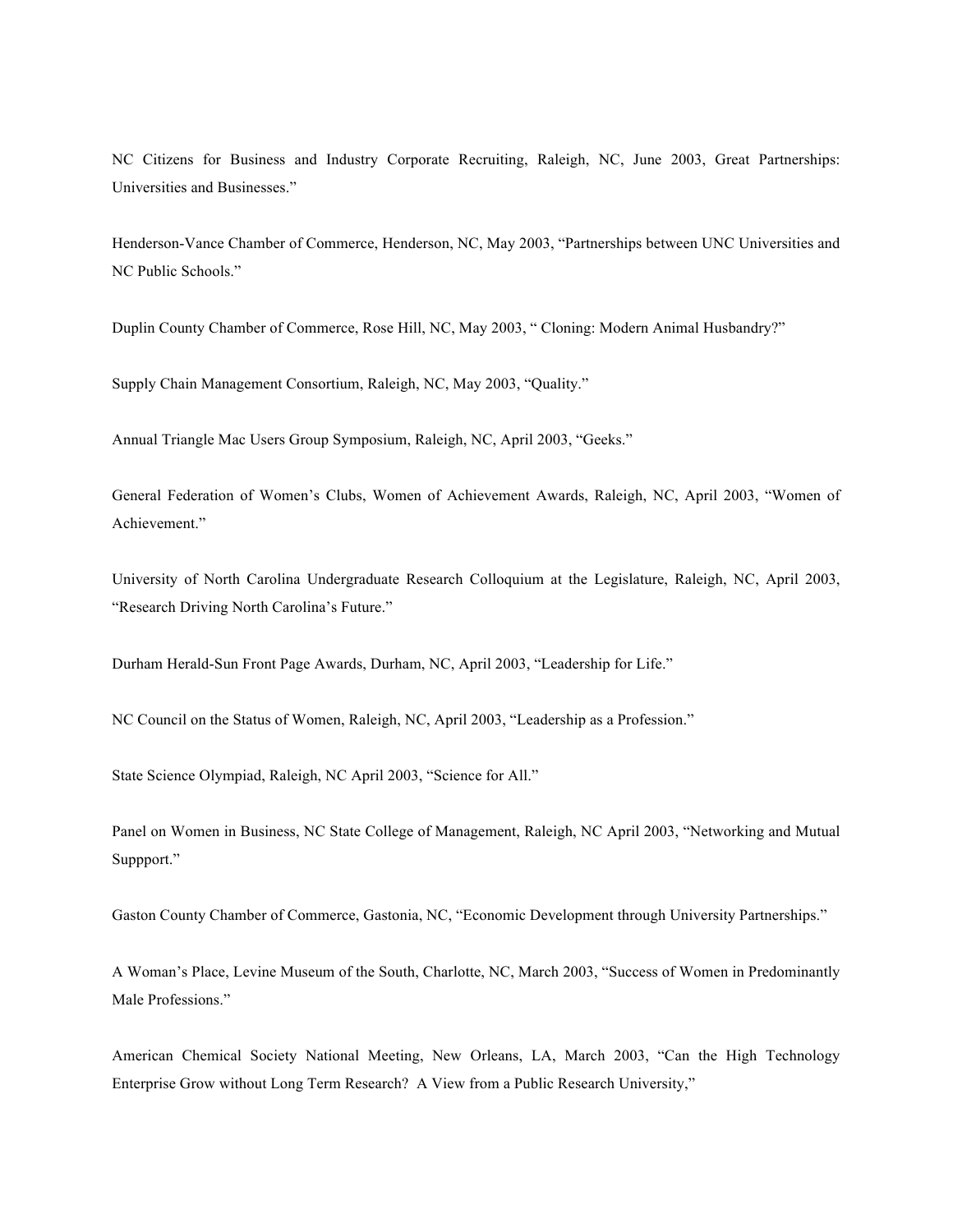Governor's Emerging Issues Forum, Raleigh, NC, Feb. 2003, "Jump-starting Innovation through University Research."

Wilson Chamber of Commerce, Wilson, NC, Jan 2003, "NC State Listens,"

Wilson County Agribusiness Council, Wilson, NC, Jan 2003, "NC State Listens."

Awards Banquet, American Council Of Enguneers, Raleigh, NC, Jan. 2003, "The New NC State."

Southeast Regional Meeting of the Association of University Research Parks, Raleigh, NC, Jan. 2003, "Centennial Campus as a National Model for Building Partnerships,"

North Carolina Pest Control Association, Raleigh, NC, Jan. 2003, "Entomology Research at NC State."

Reception in Honor of the President of Moldova, Raleigh, NC, Dec. 2002, "International Cooperation in Agricultural Research."

Community Brotherhood Dinner, Raleigh, NC, Dec 2002, "Saluting Eva Clayton."

International Visitors Council, Nov. 2002, Raleigh, NC, "The Education of Women: A Comparison of US and Arabic Women."

115th Annual Meeting, NASULGC, Chicago, IL, Nov. 2002, Council of Presidents: " Intercollegiate Athletics: A Reform Agenda."

115th Annual Meeting, NASULGC, Chicago, IL, Nov. 2002, Commission on Food, Environment, and Renewable Resources: "Challenges and Opportunities for Globalization Post 9/11."

115th Annual Meeting, NASULGC, Chicago, IL, Nov. 2002, Commission on Outreach and Technology Transfer: " Junior Faculty and Technology Commercialization: Collective Experience, Mixed Opinions, and Emerging Strategies."

American Association of Universities and Colleges, Raleigh, NC, Oct. 2002, "Analysis of the University."

National Academy of Sciences, Regional meeting, Raleigh, NC, Oct. 2002, "Evaluating Teaching at Research Universities."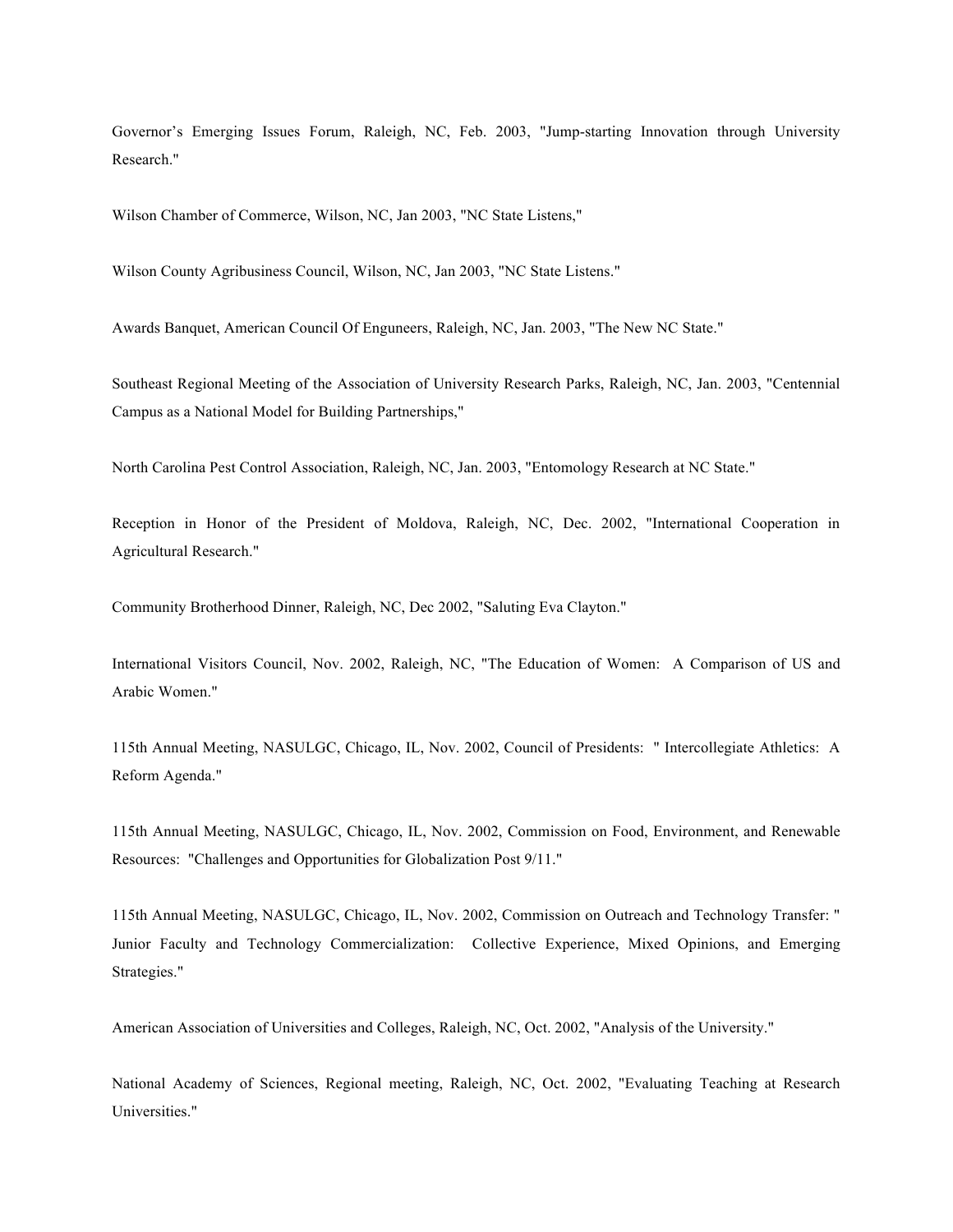BEST Congressional Hearing, Raleigh, NC, Sept. 2002, " BEST (Building Engineering and Science Talent) Blue Ribbon Panels: Interim Progress Report to Congress, "What's Working in Higher Education?"

PCAST, State Department, Washington, DC, Sept. 2002, "A Report to the President on Broadband Infrastructure."

ACC 50th Anniversary, Raleigh, NC, Sept. 2002, "Honoring our Former Student-Athletes."

Sept 11, 2001: A Community Memorial Gathering, Raleigh, NC, Sept. 2002, Remembering and Honoring Our Heroes."

Winston-Salem Rotary Club, Winston-Salem, NC, Aug. 2002, "NC State: A Passion for Results."

Women's Innovation Network, Dow Chemical, Cary, NC, Aug. 2002, "The Benefit of Being a Mentor."

Newton-Conover Rotary Club, Newton, NC, Aug. 2002, "A Passion for Results."

International Joint Meeting of the Asssociation for Gnotobiotics and of the Society for Microecology and Disease, Raleigh, NC, July 2002, "Internationalization and Support of Science."

Academic Consortium 21, Nagoya, Japan, June 2002, "International Cooperation for Improved Education."

American Council on Education, Women's Presidents' Summit, Washington, DC, June 2002, "Collaboration with Industry."

Department of Commerce, Innovation Research Roundtable, Washington, DC, June 2002, "A University -trained Workforce for an Inventive Nation."

Business Higher Education Forum, Raleigh, NC, June 2002, "Centennial Campus."

Education Budget Briefing, NC Senate Chambers, Raleigh, NC, June 2002, "Maintaining Excellence nder Budgetary Constraint."

Lion's Club, Olde Point, NC, June 2002, "The New NC State."

Visit of the Indian Ambassador Lalit, Raleigh, NC, May 2002, "International Programs for Scientific Exchange."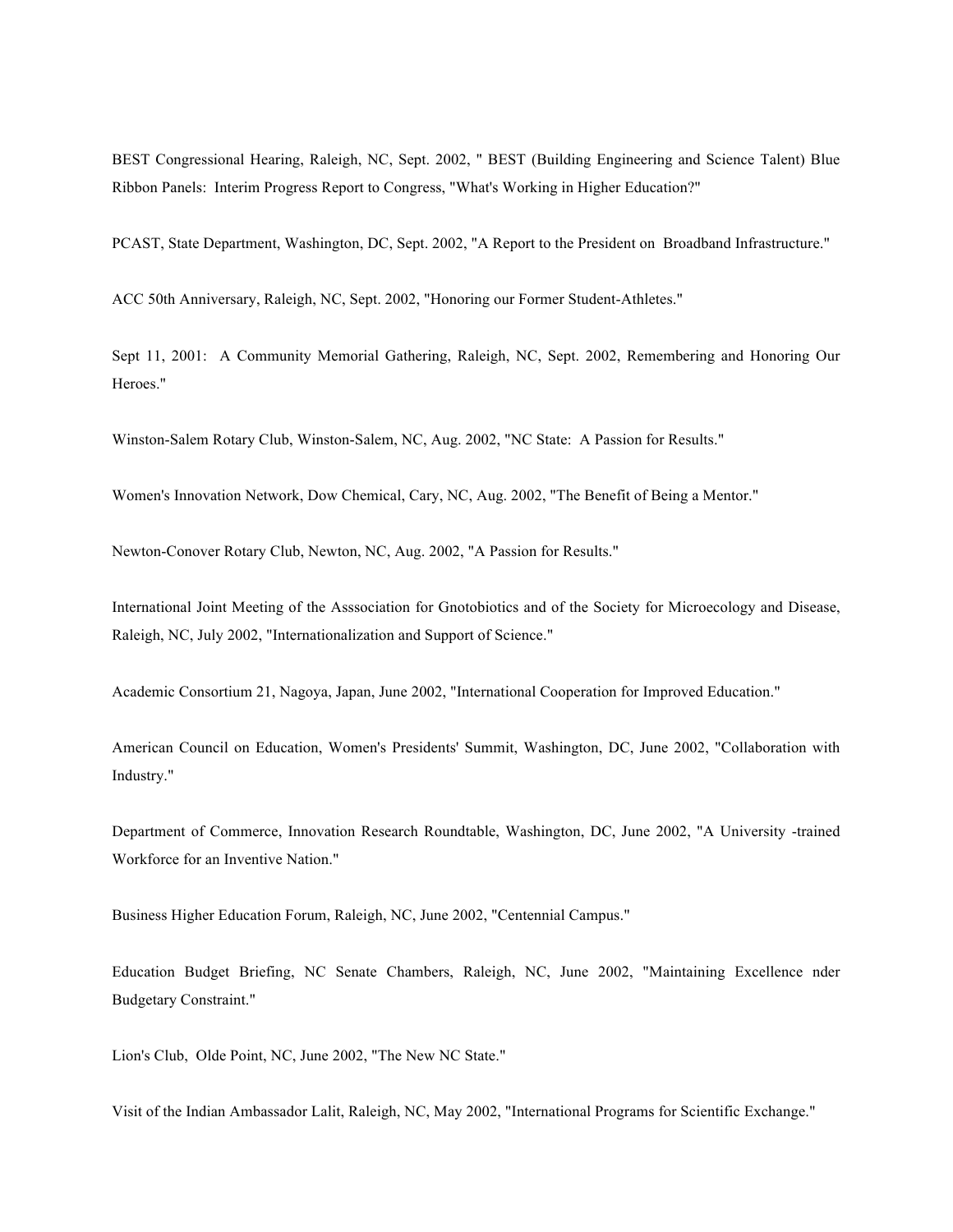Carolina Business Review, Charlotte, NC, May 2002, "Flexibility in Managing Research Universities."

Raleigh Charter High School, Raleigh, NC, May 2002, "Presentation of Park Scholarship."

National Academy of Engineering Regional Meeting, Raleigh, NC, May 2002, "Scholars Advising the Federal Government on Future Engineering Needs."

Electrochemical Society National Meeting, Philadelphia, PA, May 2002, "Electrochemistry: A Key Technology in the Nation's Economic Recovery."

Women's Center of Wake County, Raleigh, NC, May 2002, "Star Award to Coach Kay Yow."

UNC TV, RTP, NC, May 2002, "Digital Divide."

North Carolina Alliance for Minority Participation, Raleigh, NC, April 2002, "The Joy of Science."

Take Our Daughters to Work Day, Raleigh, NC, April 2002, "Including All."

VIP Venture Breakfast, Chapel Hill, NC, April 2002, "Role of Triangle Universities in the Development of New Businesses in RTP."

State Science Olympiad, Raleigh, NC, April 2002, "Science and Technology in Your Future."

Entrepreneur's Lecture Series, Raleigh, NC, April 2002, "Commercializing Invention."

American Chemical Society Annual Meeting, Orlando, FL, April, 2002, Presidential Lecture, "Who Will Do the Science of the 21st Century?"

Providence Day School, Annual Awards Ceremony, Charlotte, NC, April 2002, "Scholarship and Creative Learning."

ACC Breakfast of Champions, Charlotte, NC, March 2002, "Goal Line Drive and Academic Progress."

President's Council of Advisors in Science and Technology, Washington, DC, March 2002, "Broadband Infrastructure for the US."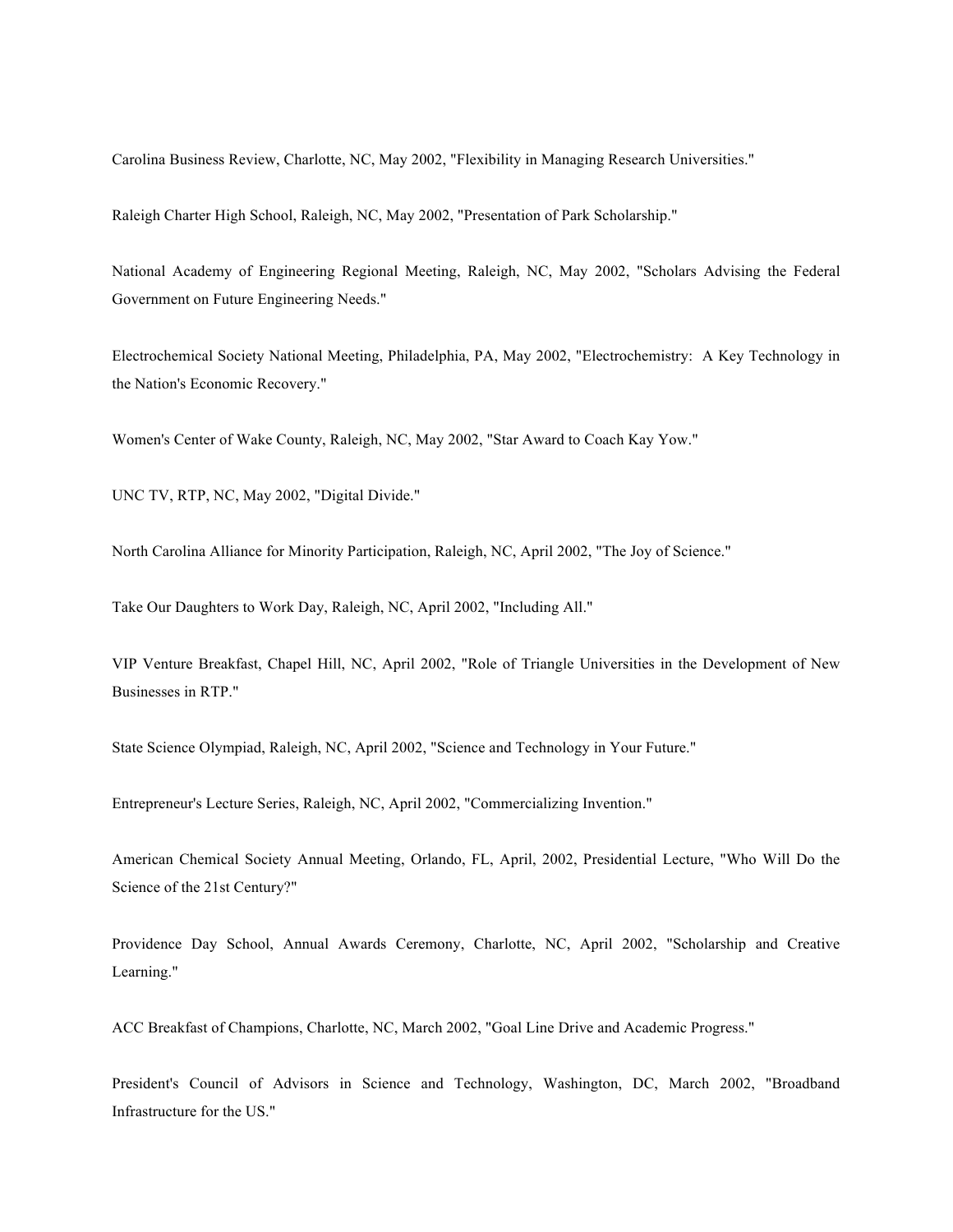Lacy Elementary School, Raleigh, NC, Feb. 2002, "Reading for Literacy."

Fuson Lecture, Reno, NV, Feb. 2002, "Enhancing Economic Growth through Collaboration with Industry."

Emerging Issues Forum: Biotechnology and Humanity at the Crossroads of a New Era, Raleigh, NC, Feb. 2002, "The National Perspective," and "Agricultural Biotechnology: Benefits and Risks."

Reception for Todd Klaenhammer, Raleigh, NC, "Significance of Election into the National Academy of Science."

University of North Carolina Council of Alumni Presidents, Raleigh, NC, Feb. 2002, "Supporting Economic Development on the Centennial Campus."

Tuition Town Meeting, Raleigh, NC, Feb. 2002, "A Proposed Campus-based Tuition Increase."

NC State Annual General Faculty Meeting, Raleigh, NC, Feb. 2002, "The State of the University."

Visiting Delegation, Ottawa, Ontario, Raleigh, NC, Jan. 2002, "Building the Centennial Campus."

College of Textiles Centennial Scholars Selection Dinner, Raleigh, NC, Jan. 2002, "Why Textiles?"

Kick-off of Focus: NC State Cable TV Show, Raleigh, NC, Jan. 2002, "The New NC State."

MCNC Biogrid Kick Off Event, RTP, NC, Jan 2002, "The Essential Role of Supercomputing Resources in Frontier Genomic Science."

Dedication, Biotechnology Education and Research Laboratory, NC State University, Raleigh, NC, Jan 2002, " Biotechnology in North Carolina's Economic Recovery."

21st Annual Noon Ecumenical Celebration of the Life of Martin Luther King, Raleigh, NC, Jan. 2002, "Waking to the Challenge of Attaining Equality."

Portugese-American Professional Society, Chapel Hill, NC, Jan. 2001, "Investing in the Future: University-Industry Collaborations."

Kinston Rotary Club, Kinston, NC, Jan. 2002, "Building a New NC State."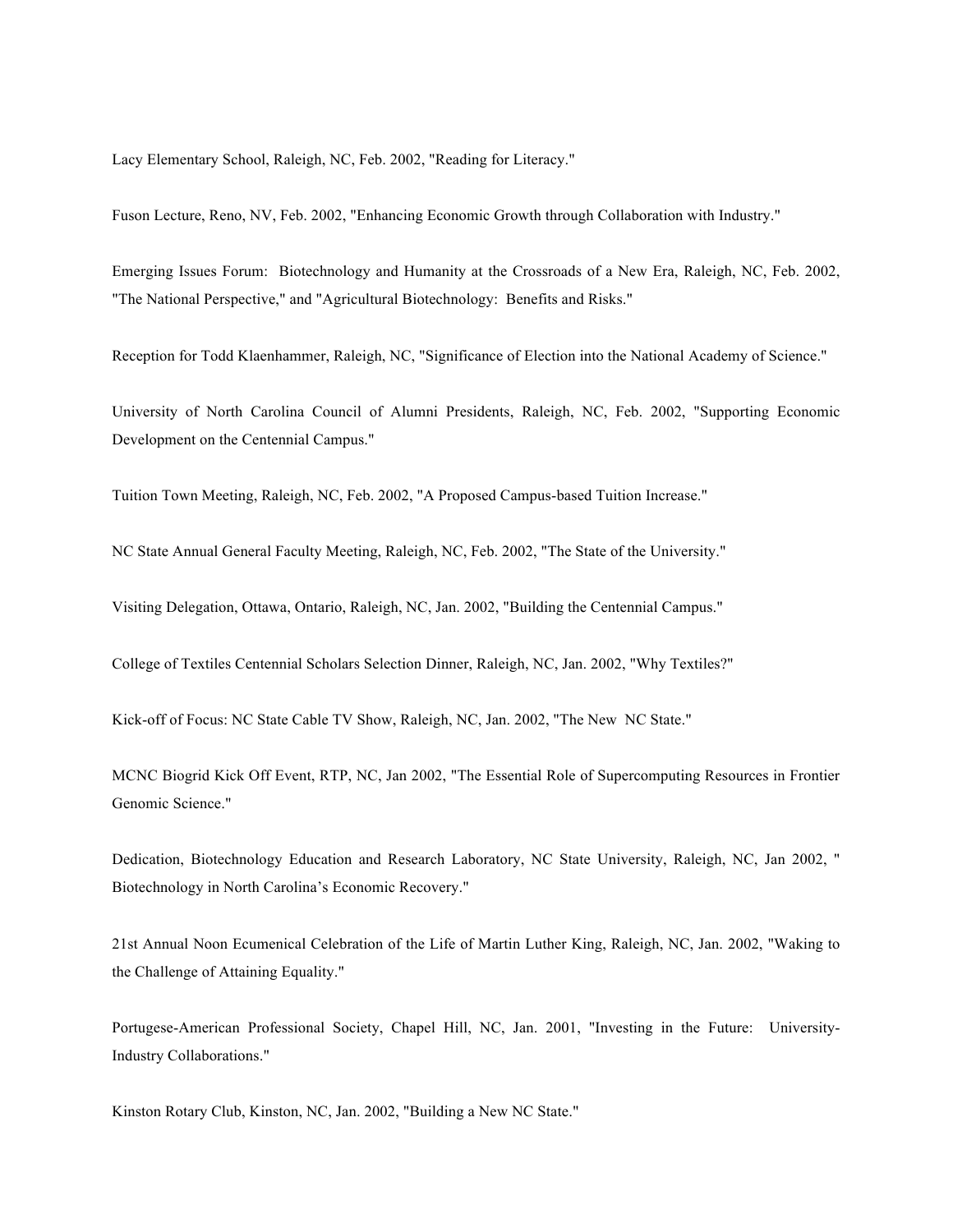NC State Student Senate, Raleigh, NC, Jan 2002, "Paying for a College Education: Higher Education as a Public Good."

4-H Youth Development Conference, Raleigh, NC, Jan. 2002, "Service to North Carolina through 4-H."

Press Conference, Raleigh, NC, Jan. 2002, "Creation of the Henry H. Shelton Institute for Leadership Development."

Greensboro Chapter, NC State Alumni Association, Greensboro, NC, Dec. 2001, "Building a New NC State."

Student Aid Society Donor Recognition Event, Raleigh, NC, Nov 2001, "Supporting Student Athletes."

CALS Scholarship and Endowment Reception, Raleigh, NC, Nov 2001, "The Spirit of America: Endowments and Scholarship Support at NC State."

Professional Engineers of North Carolina, Raleigh, NC, Nov 2001, "Building a New NC State."

NC State Foundation dinner, Raleigh, NC, Nov 2001, "A Doorway to NC State."

CALS Tailgate and Award Presentation, Raleigh, NC, Nov 2001, "In Praise of North Carolina Agriculture"

Alumni Association Annual Awards dinner, Raleigh, NC, Nov. 2001, "Homecoming: the University as a Place."

Dedication, Claude McKinney Plaza, Raleigh, NC, Nov. 2001, "In Praise of Claude McKinney."

IBM-MCNC Partnership for Genomic Sciences. RTP, NC, Nov. 2001, "Data Mining for the New Biology."

Association of Retired Faculty, Raleigh, NC, Nov. 2001, "Building a New NC State."

Alcatel Partnership Initiation, Raleigh, NC, Nov. 2001, "Partnerships for Innovation in Telecommunications."

Veterans' Day Memorial Ceremony, Raleigh, NC, Nov. 2001, "In Praise of National Heroes."

Sigma Xi National Forum, Raleigh, NC, Nov. 2001, "Fostering Discourse between the Arts and Sciences."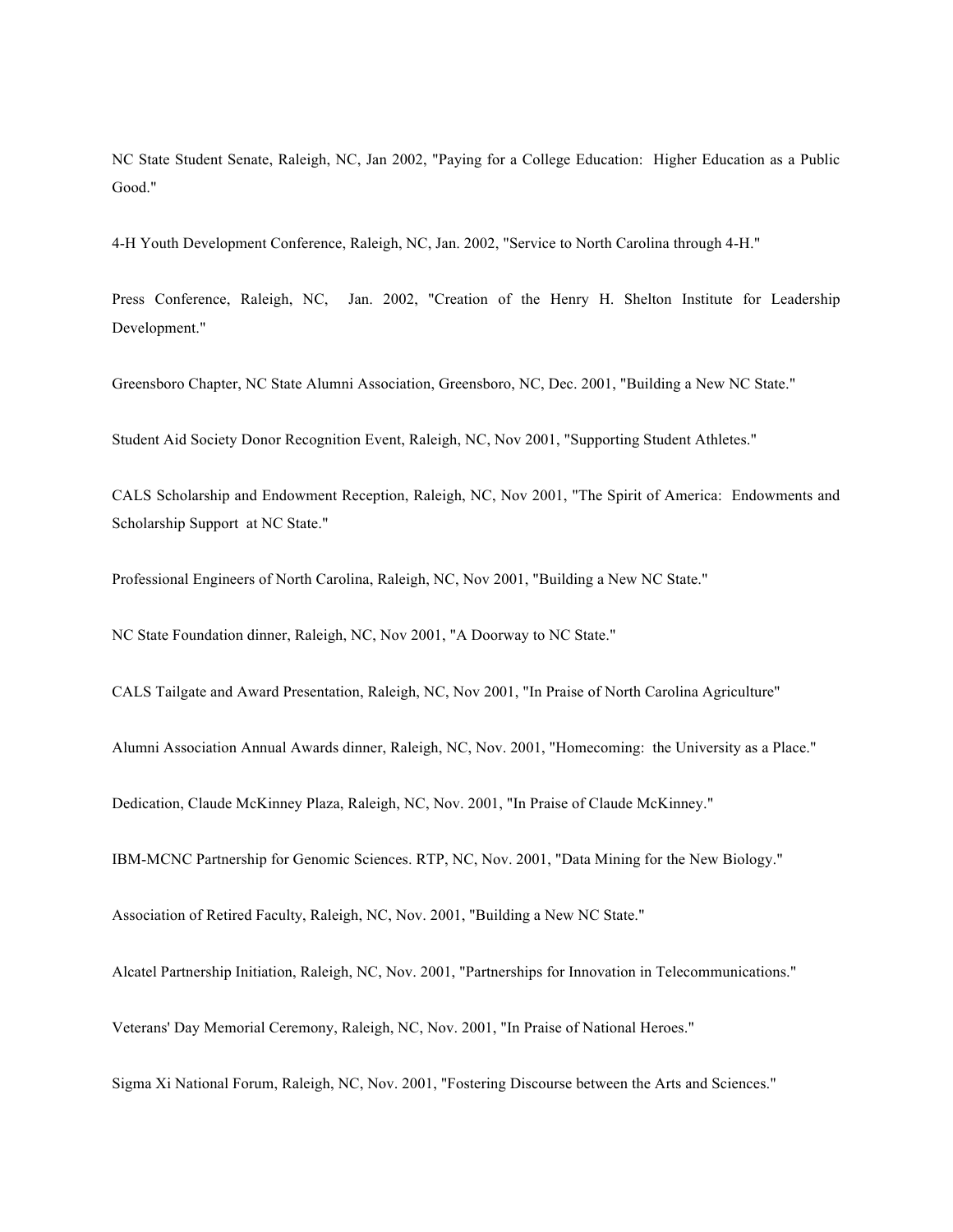Winston-Salem Alumni Association, Winston -Salem, NC, Nov. 2001, "Building the New NC State."

North Carolina Federation of Women's Clubs, Greensboro, NC, Nov. 2001, "Building a New NC State."

Research Ethics Forum, University of Minnesota, St. Paul, MN, Nov., 2001, "(by satellite), "The Challenge of Expanding Private Sector Investment in Research."

Houston Alumni Reception, Oct. 2001, "Building the New NC State."

Goal Line Drive Campaign Kickoff, Raleigh, NC, Oct. 2001, "Competition in the Lives of Student Athletes."

Celebration of Teaching and Learning, Raleigh, NC, Oct. 2001, "Quality Teaching."

Toxicology Building Dedication, Raleigh, NC, Oct. 2001, "Integrating Disciplinary Research to Solve Real problems."

Watauga Club, Raleigh, NC, Oct. 2001, "Building the New NC State."

Alumni Luncheon, Henderson, NC, Oct. 2001, "Building the New NC State."

Teach for America, Warrenton, NC, Oct. 2001, "Applications of Excited State in Production of Light Emission," with J.K. Whitesell.

Alumni Leaders' Retreat, Raleigh, NC, Oct. 2001, "Building the New NC State."

Annual Textile Foundation dinner, Raleigh, NC, Oct. 2001, "The Challenge for Textiles in an Evolving University."

Fifty Group, Raleigh, NC, Oct. 2001, "A Static University?"

NC State Student Government, Analysis of the University Series, Raleigh, NC, Oct. 2001, "How the University is Organized."

Entrepreneurs' Series, Raleigh, NC, Oct. 2001, "Inventing the Future."

National Symposium on Animal and Poultry Waste Management, RTP, NC, Oct. 2001, "Environmentally Responsible Animal Agriculture."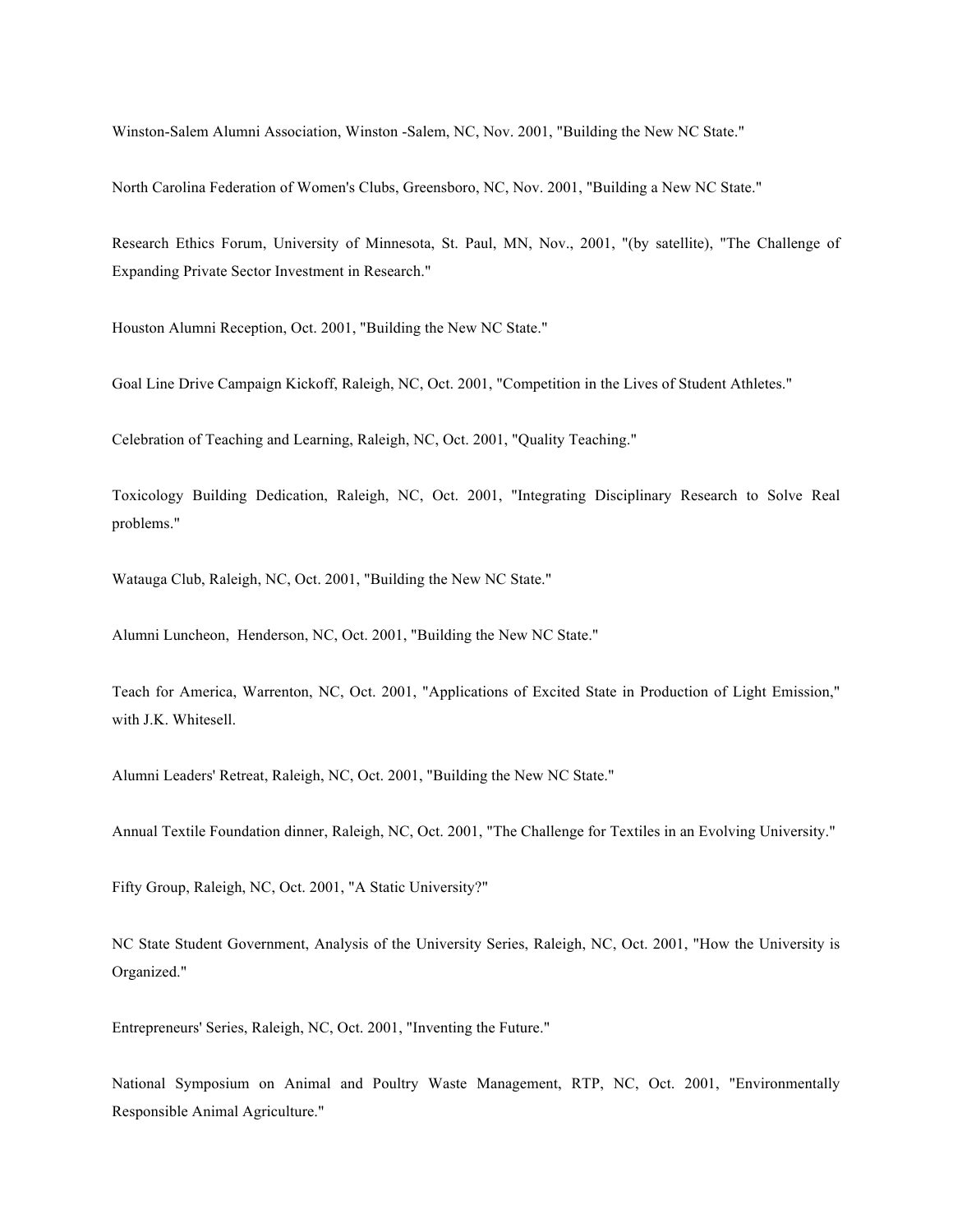Raleigh Chapter, NC State Alumni Association, Oct. 2001, "Campaign for NC State."

Lion's Club, Raleigh, NC, Oct. 1, 2001. Building a New NC State."

Leadership America North Carolina, Raleigh, NC, Oct. 2001, " Business Incubators."

Minority Career Fair, Raleigh, NC, Sept. 2001, "Diversity in the Workplace."

New Faculty and EPA Professionals Welcome, Raleigh, NC, Sept. 2001, "Joining the NC State Family."

Goodbye Cinderella Graduation, Seven Lakes, NC, Sept 2001, "Starting Over."

WUNC TV, North Carolina Now, Durham, NC, Sept. 2001, "GUIRR."

NC State Community Gathering, Raleigh, NC, Sept 2001, "A Time for Healing and Reflection."

Raleigh Red Wolf Ramble Unveiling, Raleigh, NC, Sept. 2001, "The Red Wolf."

CENTAUR Opening, Raleigh, NC, Sept. 2001, "Partnerships for Networking."

Eight County Alumni Event, N. Wilkesboro, NC, Aug. 2001, "The New NC State."

Alpha Gamma Rho Fraternity Welcome, Raleigh, NC, Aug. 2001, "Service through Friendships."

Employee Service Recognition Luncheon, Raleigh, NC, Aug. 2001, "Serving the Citizens of North Carolina."

College of Agriculture and Life Sciences, Raleigh, NC, Aug 2001, "Celebrating the William Neal Reynolds Professorships."

College of Veterinary Medicine White Coat ceremony, Raleigh, NC, Aug. 2001, "Being Professionals."

Alumni Legacy Luncheon, Raleigh, NC, Aug. 2001, "Renewing the Family at North Carolina State."

North Carolina Poultry Federation Annual Banquet, Raleigh, NC, Aug. 2001, "Agriculture: North Carolina Most Valuable Industry."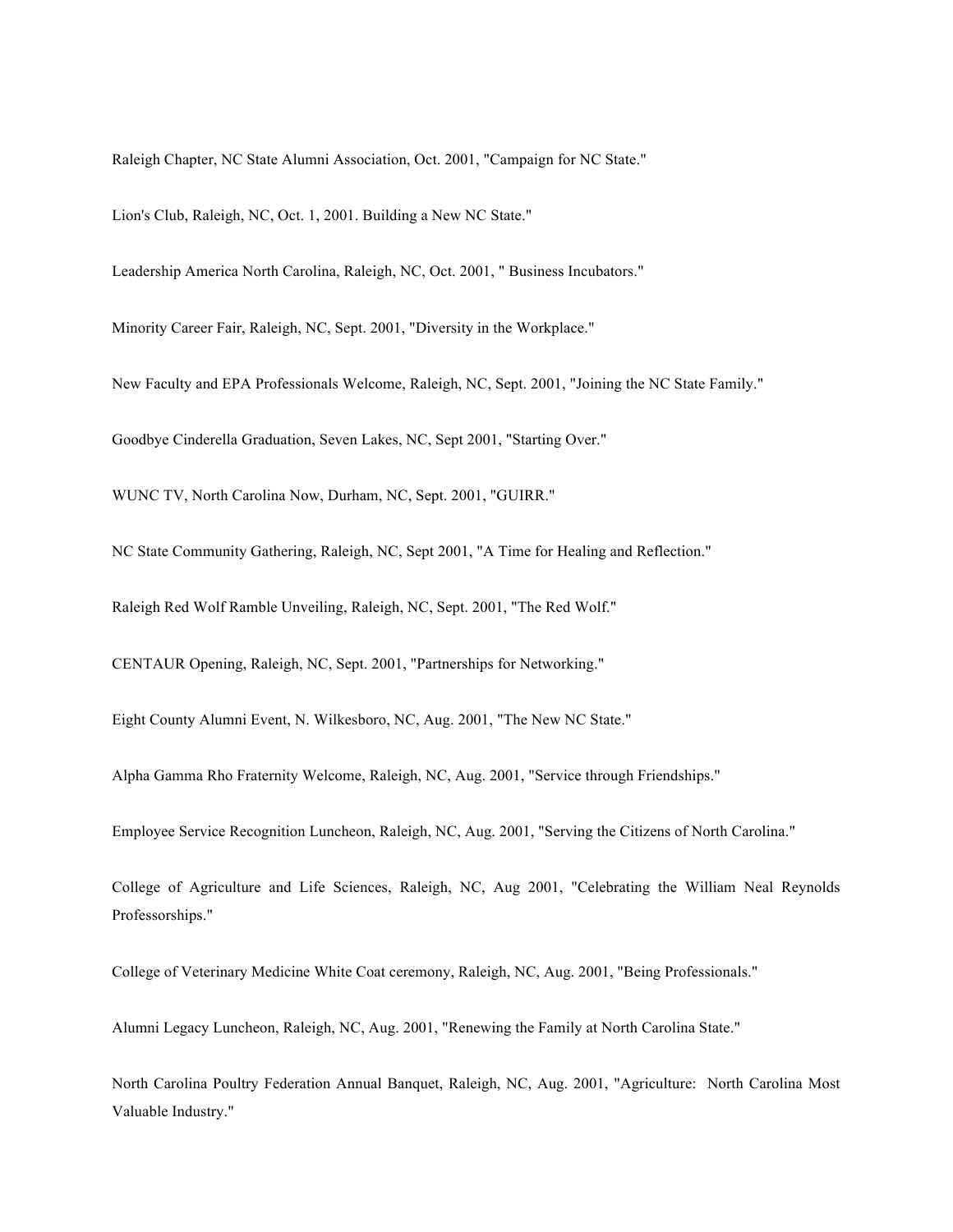NC State Alumni Association, Atlanta Chapter, Atlanta, GA, Aug. 2001,"The New NC State."

Southeast Raleigh Investment Center, Raleigh, NC, July 2001 "A Tribute to Clarence Leitner."

Terrell County 4H Camp Dedication, Manteo, NC, June 2001. "Leadership through 4H."

Coalition 2000 Send-off, Manteo, NC, June 2001, "The North Carolina State Family."

Maximum Science, Time Warner Cablevision, New York, NY, June 2001, "Global Warming."

Institute for Future Agricultural Leaders, Raleigh, NC, June 2001, "The Impact of the Life Sciences on Modern Agriculture."

National Association of Agriculture Development and Advancement, Raleigh, NC, June 2001, "The New Land Grant Institution."

Government-University-Research Roundtable, Washington, DC, June 2001, "Impact of IT on Research Universities."

National Science Foundation Conference on Partnerships: Building a New Foundation for Innovation, Washington, DC, June, 2001, "A University Perspective on Partnerships."

Southeastern University Chemistry Chairs, May 2001, Raleigh, NC, "Strengthening Chemistry Research through Industrial Partnerships."

Business Education Leadership Council Year-end Celebration, Raleigh, NC, May 2001, "Partnerships for an Improved Technology Workforce."

University of Notre Dame Board of Trustees, Notre Dame, IN, May 2001, "Planning for Facilities Investments."

Raleigh Chamber of Commerce City Visit, Austin, TX, April 2001, "Improving Town-Gown Relationships."

NC State University Honors Banquet, Raleigh, NC 2001, "Responsibilities of Honors Students."

Raleigh Young Executive Club, Raleigh, NC, April 2001, "Leadership."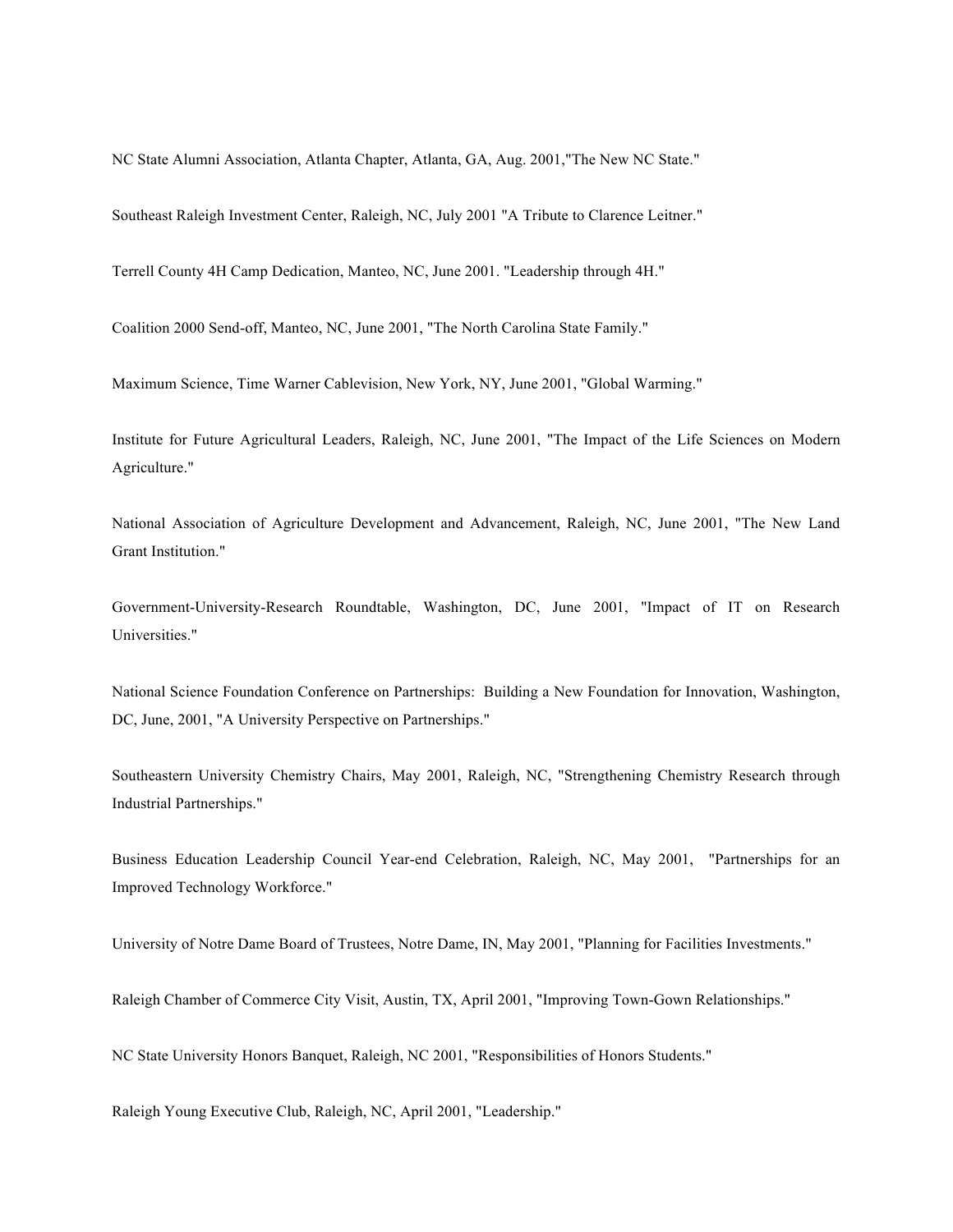College of Humanities and Social Science Advisory Board Meeting, Cary, NC, April 2001, "Humanities as Core Education at NC state."

Wake County Women's Association, Conferral of the Star Awards, Raleigh, NC, April, 2001, "Education in Science and Mathematics in Securing Leadership for Women."

Statewide Science Olympiad, Raleigh, NC, March 2001, "Science and Engineering as Great Career Options, and NC State as the University of Choice in Pursuing Them."

GlaxoSmithKline Women in Science Scholars Program, March 2001, Raleigh, NC, "Today's Opportunities in Science, Engineering, and Technology."

Human Rights Week, NC State University, Raleigh, NC, March 2001, "The Importance of Human Rights in Building a Diverse Campus Community."

Economic Coalition 2000 Annual Reception for Local City and County Government Officials," Raleigh, NC, March 2001, "Economic Impact of NC State University on Raleigh, Wake County, and the Research Triangle Park."

NCCBI Annual Meeting, Raleigh, NC, March 2001, "Invocation."

Diversity / Unity Week Opening Ceremonies, March 2001, Raleigh, NC, "Building a Diverse Campus Community."

Public Service Announcements in support of UNC-TV, March 2001, RTP, NC, "Festival 2001."

American Society of Civil Engineers Annual membership Meeting, March 2001, Raleigh, NC, "Using Centennial Campus Partnerships to Enhance Continuing Professional Engineering Education."

Expanding Your Horizons in Science, Mathematics, and Engineering, March 2001, Raleigh, NC, "Science Careers for Women."

Opening Ceremony, Bioinformatics Research Center, March 2001, Raleigh, NC, " NC State's Investment in Genomic Science."

Sanford Annual Chamber of Commerce Banquet, March 2001, "Ruby McSwain: A Community Leader."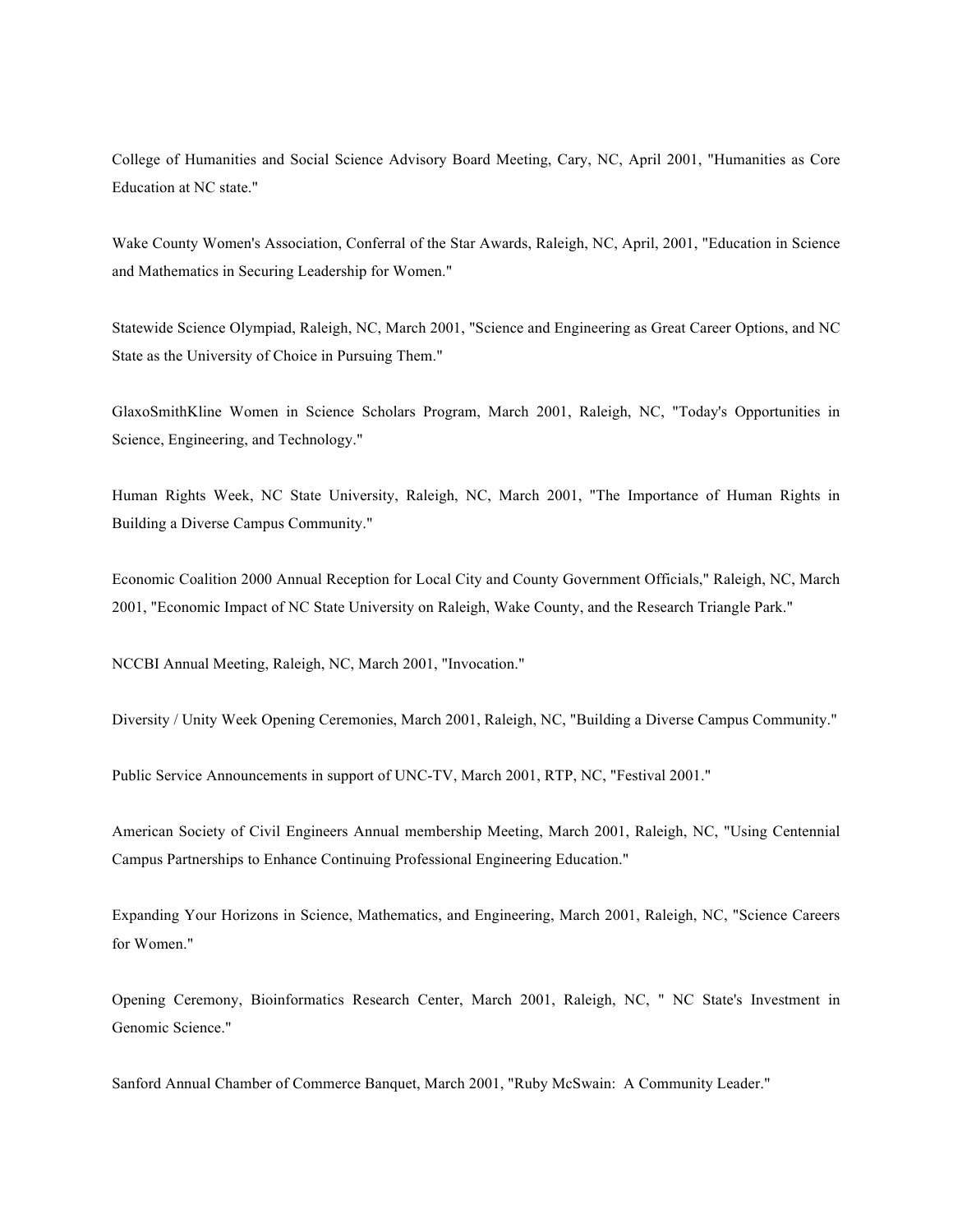TogetherSoft Venture Capital Announcement, Raleigh, NC, March, 2001, "Partnerships on the Centennial Campus."

Organizational Psychology class, Raleigh, NC, Feb. 2001, "What Makes a Good Leader."

2001 Engineer's Week Banquet, Piedmont Council of Engineering and Technical Societies, Greensboro, NC, Feb. 2001, "Lifelong Education as a Professional Mandate."

Park Scholarship Finalists Dinner, Raleigh, NC, Feb. 2001, "What Makes One an Educated Person?"

Emerging Issues Forum, Raleigh, NC, Feb. 2001, co-chair with J.B. Hunt, Jr. Panels on Assessment Testing and on Educational Infrastructure.

Sisterhood Dinner, NC State Women's Center, Raleigh, NC, Feb. 2001, "Women's Role in Building a Diverse Campus Community."

Wilmington Alumni Association, Feb. 2001, "Moving NC State to the Next Level."

International Conference on K-12 Outreach from University Science Departments, Pittsboro, NC, Feb. 2001, "Science Education Reform and Outreach."

African-American Cultural Center's Celebration of the 10th Anniversary, Raleigh, NC, Jan. 2001, "A Diverse University in a Diverse Nation."

Wolf-Aides, Leadership Development Program, Raleigh, NC, Jan. 2001, "Characteristics of an Educated Leader."

Off-Site Meeting, Science and Technology Management Committee, Oak Ridge National Laboratory, Raleigh, NC, Jan. 2001, "Making Interinstitutional Research Collaboration Work."

State Employees Combined Campaign Victory Celebration, Raleigh, NC, Jan. 2001, "Believing in Community."

Impact of Information Technology on the Future of the Research University, Government-University-Industry Research Roundtable, Washington, DC, Jan. 2001, " Effect of IT on Administrative Infrastructure."

Celebrating the Opening of the Triangle South Asia Consortium, Raleigh, NC, Jan. 2001, "Cultural Diversity in a Research University."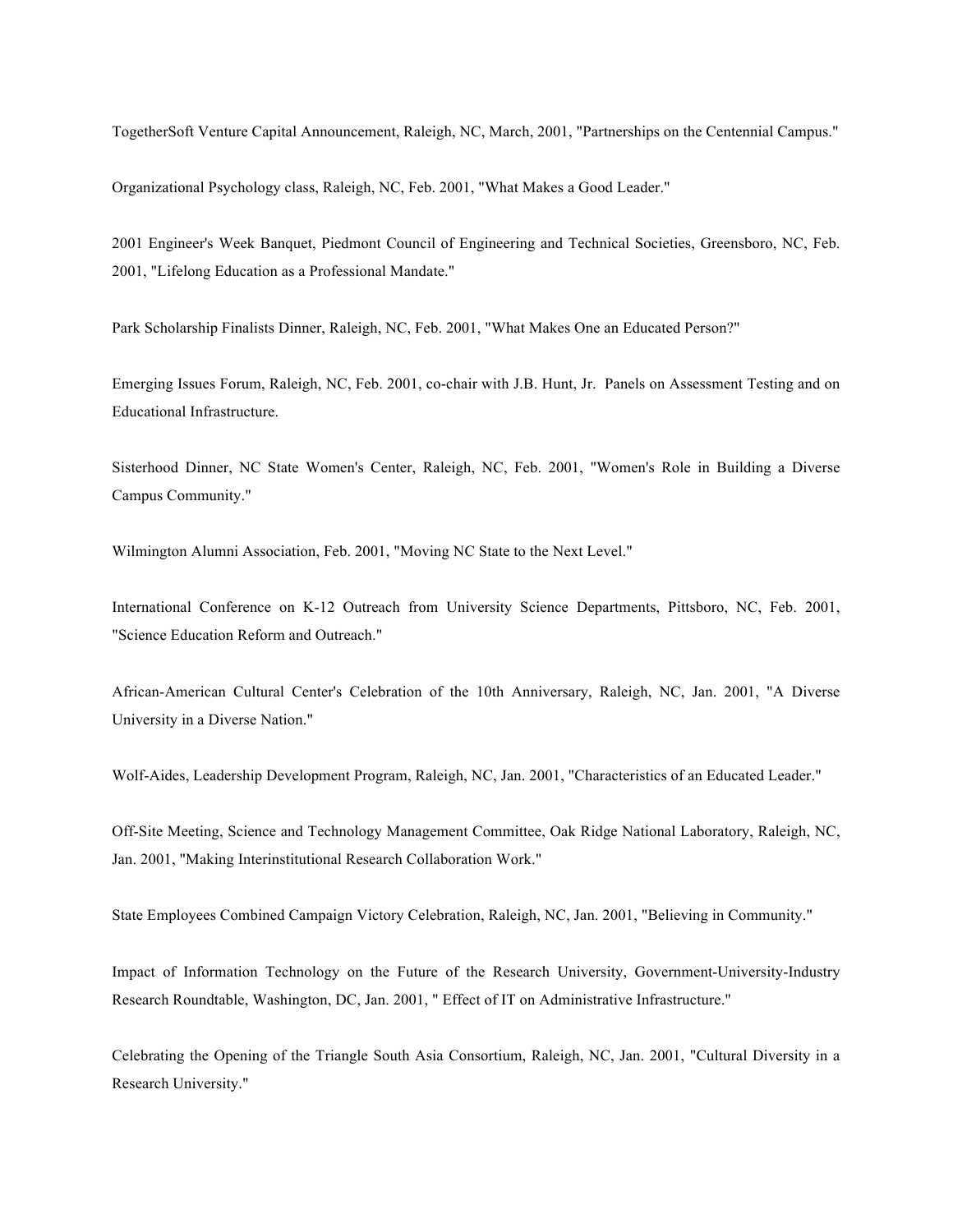Opening of the Martin Luther King Center for Racial Reconciliation, Raleigh, NC, Jan. 2001, "Together We Can Overcome."

Greensboro Chamber of Commerce, Greensboro, NC, Jan. 2001, "The Role of Research Universities in Regional Economic Development."

Greensboro Kiwanis Club, Greensboro, NC, Jan. 2001, "Partnerships for the Future on the Centennial Campus of North Carolina State University."

NC State University Spring General Faculty Meeting, Raleigh, NC, Jan. 2001, "Implementing the NC State Integrated Compact Plans."

Opening of the Jim Graham Special Collection, D.H. Hill Library, Raleigh, NC, Jan 2001, "Preserving the Contributions of a Legend: Agriculture Commissioner Jim Graham."

Groundbreaking for the Ruby McSwain Horticultural Education Center, J.C. Raluston Arboretum, Raleigh, NC, Dec. 2000, "Using the Bonds to Improve the Quality of Life in North Carolina."

Ergonomics Resource Center Technology Conference, Raleigh, NC, Dec. 2000, "Partnerships between Universities and State Agencies: Service to the People of North Carolina."

Ohio Legislative Technology Caucus and Ohio Board of Regents, Columbus, OH, Dec. 2000, "The Ohio Plan for Technology and Economic Development."

Ohio State University Board of Trustees, Columbus, OH, Dec. 2000, "OSU Academic Plan as an Investment in Ohio's Future."

Ohio Business Roundtable, Columbus, OH, Dec 2000, "Investments in Biotechnology."

North Carolina Electronics and Information Technology Association, 2000 Leadership Conference, Pinehurst, NC, Nov. 2000, " Panel discussion on "Knowledge-based North Carolina."

Columbus County Farm-City Week, Whiteville, NC, Nov. 2000, "The Bond Referendum: A Vote of Confidence in the Value of Higher Education."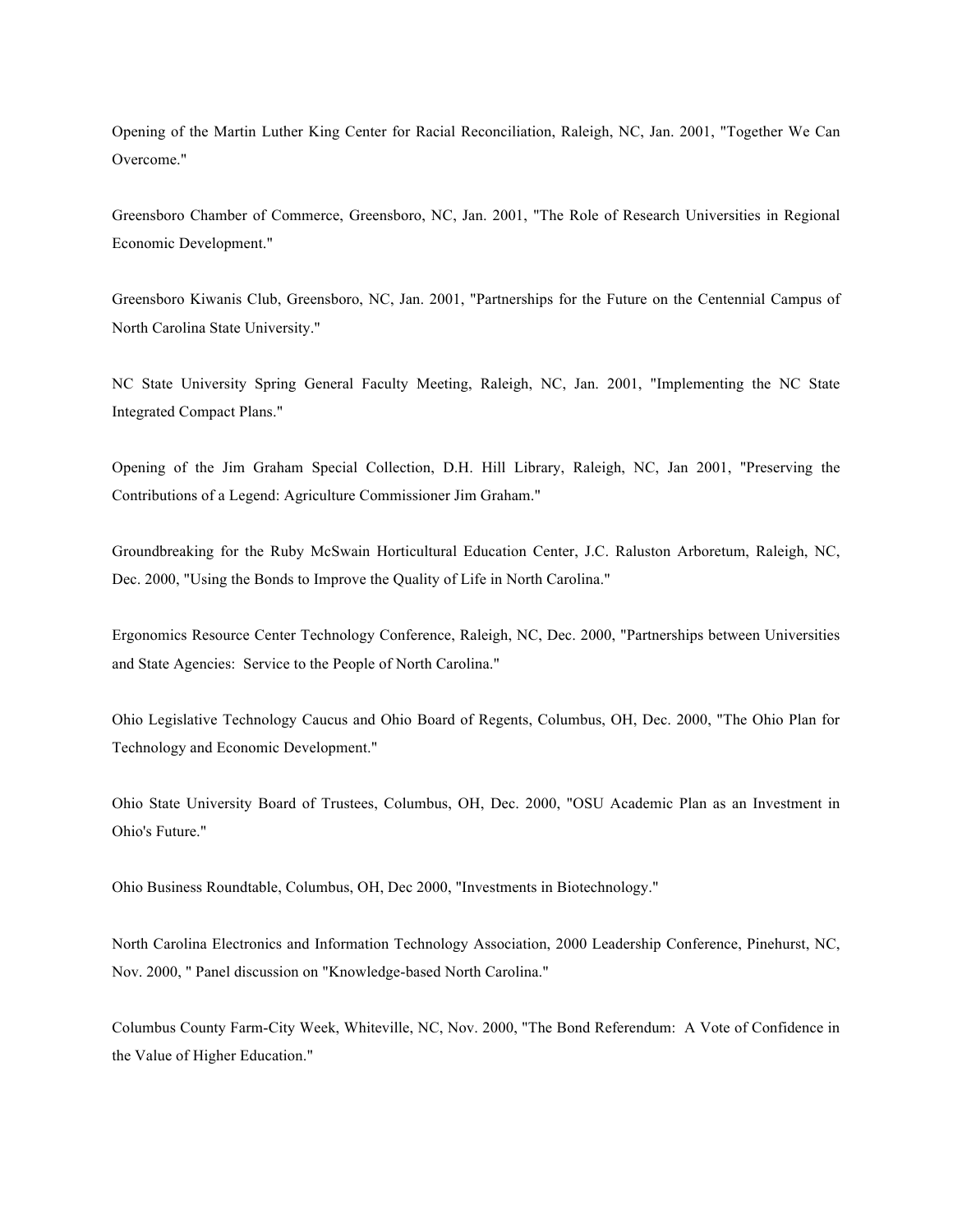Statewide Extension Leaders Conference, Raleigh, NC, Nov. 2000, "The Bond Referendum: A Vote of Confidence in the Value of Higher Education."

Procter and Gamble Patent Donation, Raleigh, NC, Nov. 2000, "Collaboration in the Commercialization of Intellectual Property."

Agriculture Commisioner Jim Graham Appreciation Dinner, Raleigh, NC, Nov. 2000, "In Praise of Jim Graham: Envisioning the Land Grant Institution and its Relationship to Agriculture."

NC State Alumni Association Homecoming Gathering Raleigh, NC, Nov. 2000, "The Bond Referendum: A Vote of Confidence in the Value of Higher Education."

NC State Foundation Annual Awards Celebration, Raleigh, NC, Nov. 2000, "The Bond Referendum: A Vote of Confidence in the Value of Higher Education."

Textile Foundation Annual Banquet, Raleigh, NC, Nov. 2000, "The Bond Referendum: A Vote of Confidence in the Value of Higher Education."

Lee County Agribusiness Leaders, Sanford, NC, Nov. 2000, "A Bond for Students: The University and Community College Bond Referendum."

Graduate School Board of Advisors, Raleigh, NC, Nov. 2000, "A Bond for Students: The University and Community College Bond Referendum."

NC State Board of Visitors Fall Meeting, Raleigh, NC, Nov.. 2000, "A Bond for Students: The University and Community College Bond Referendum."

Alumni Association Leadership Conference, Raleigh, NC, Nov. 2000, "A Bond for Students: The University and Community College Bond Referendum."

College of Management Advisory Board, Raleigh, NC, Nov.. 2000, "A Bond for Students: The University and Community College Bond Referendum."

Chancellor's Neighborhood Advisors Forum, Raleigh, NC, Oct. 2000, "A Bond for Students: The University and Community College Bond Referendum."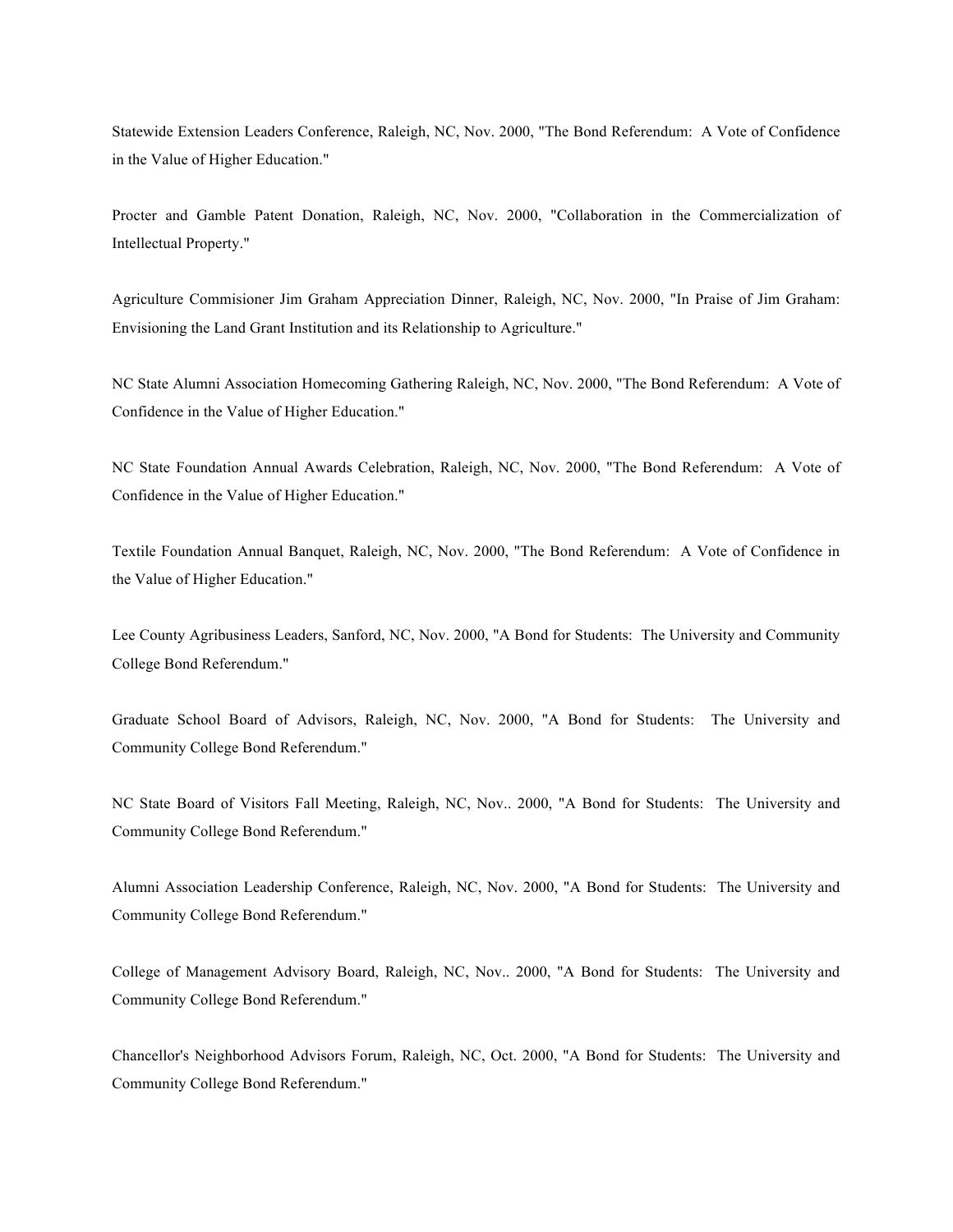NC State Alumni Association County Representatives, Raleigh, NC, Oct. 2000, "A Bond for Students: The University and Community College Bond Referendum."

Textiles Tailgate, Raleigh, NC, Oct. 2000, "A Bond for Students: The University and Community College Bond Referendum."

Pulp and Paper Foundation Dinner, Raleigh, NC, Oct. 2000, "A Bond for Students: The University and Community College Bond Referendum."

NC State Alumni: Vance, Franklin, and Warren Counties, Henderson, NC, Oct. 2000, "A Bond for Students: The University and Community College Bond Referendum."

WPTF Radio Talk Show, with James Moeser, " A Bond for Students: The University and Community College Bond Referendum."

Crabtree Rotary Club, Raleigh. NC, Oct. 2000, "A Bond for Students: The University and Community College Bond Referendum."

Wake County Bond Event, McKimmon Center, Raleigh, NC, Oct. 2000, "A Bond for Students: The University and Community College Bond Referendum."

NC State University Celebration of Teaching and Learning, Raleigh, NC, Oct. 2000, "A Bond for Students: The University and Community College Bond Referendum."

Fayetteville County Extension, Fayetteville, NC, Oct. 2000, "A Bond for Students: The University and Community College Bond Referendum."

Networth Conference, Fayetteville, Fayetteville, NC, Oct. 2000, "Women as Leaders in Non-traditional Fields."

Engineering Foundation Fall Board Meeting, Raleigh, NC, Oct. 2000, "A Bond for Students: The University and Community College Bond Referendum."

Cary Exchange Club, Cary, NC, Oct. 2000, "A Bond for Students: The University and Community College Bond Referendum."

WRAL Public Affairs, " A Bond for Students: The University and Community College Bond Referendum."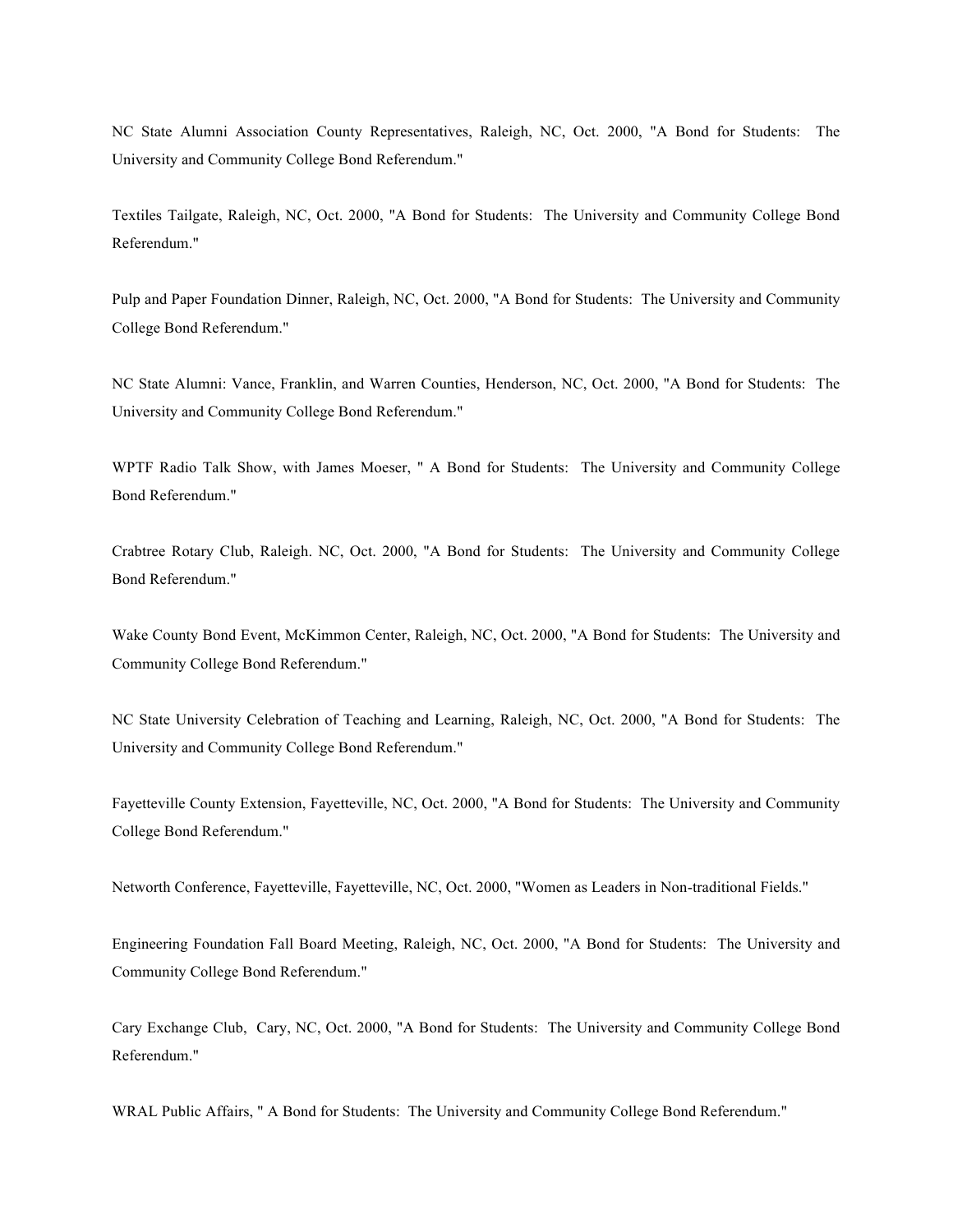Japan Center 20th Anniversary, Raleigh, NC, Oct. 2000, "A Bond for Students: The University and Community College Bond Referendum."

John Locke Foundation Symposium, Durham, NC, Oct. 2000, "A Bond for Students: The University and Community College Bond Referendum."

CMAST Dedication, Cartaret Community College, Morehead City, NC, Oct. 2000, "A Bond for Students: The University and Community College Bond Referendum."

Triangle NC State Alumni Association, RTP, NC, Oct. 2000, "A Bond for Students: The University and Community College Bond Referendum."

IBM / Red Hat Linux Kickoff, Raleigh, NC, Oct. 2000, "Open Source Computing: Opposrtunities and Challenges for Innovative Partnerships."

Greenville NC State Alumni, Greenvilee, NC, Oct. 2000, "A Bond for Students: The University and Community College Bond Referendum."

WRAL Weekly News Program, " A Bond for Students: The University and Community College Bond Referendum."

Pullen Society Annual Meeting, D.H. Hill Library, Raleigh, NC, Oct. 2000, "A Bond for Students: The University and Community College Bond Referendum."

Women's Club of Raleigh, Raleigh, NC, Oct. 2000, "A Bond for Students: The University and Community College Bond Referendum."

Tobacco Growers Assocation of North Carolina, Wilson, NC, Oct. 2000, "A Bond for Students: The University and Community College Bond Referendum."

Stateside Radio Show, Oct. 2000, "A Bond for Students: The University and Community College Bond Referendum."

James Moeser Installation: Academic Forum, Chapel Hill, NC, Oct. 2000, "The Future of the American Research-Intensive University."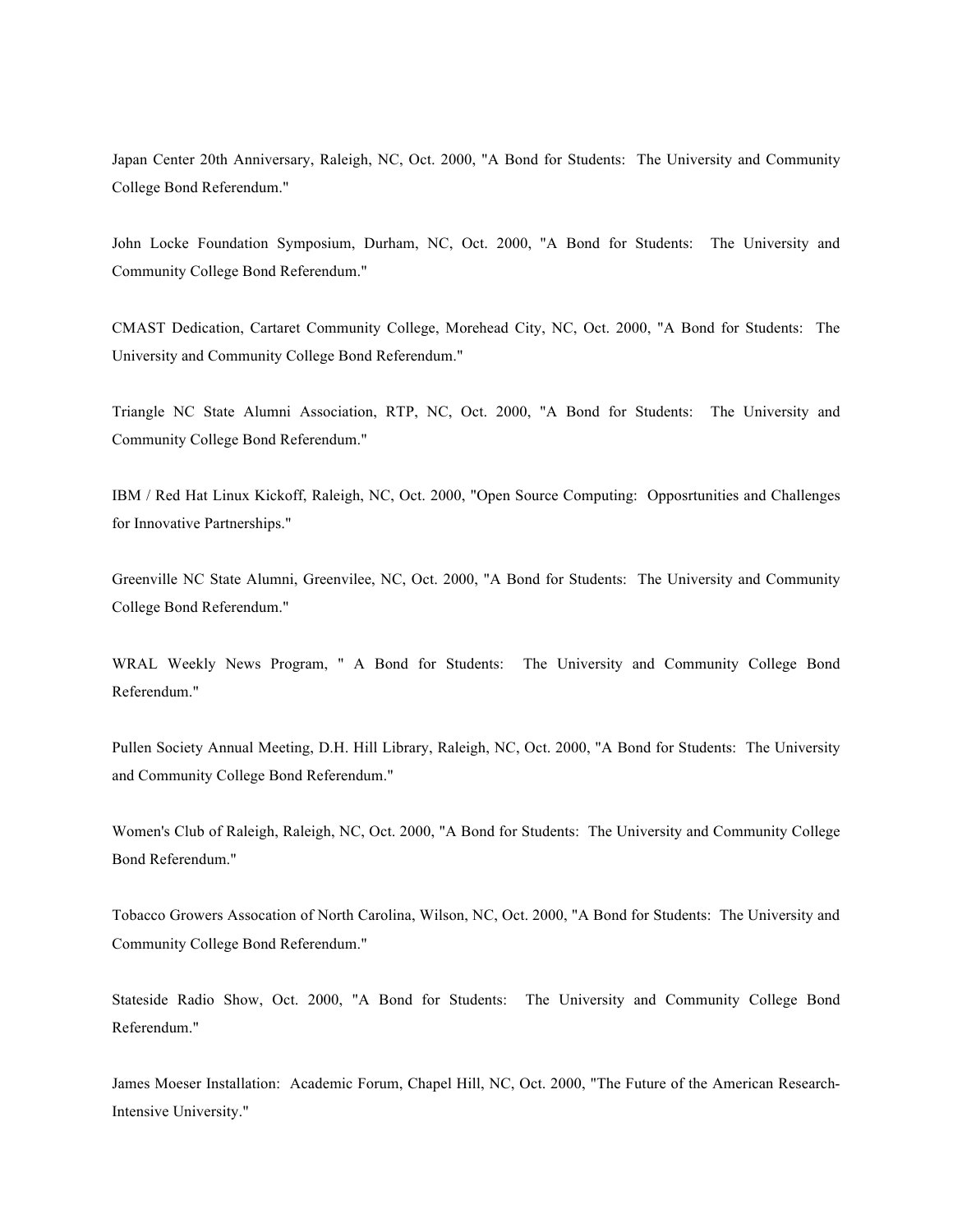ABB International Employee Conference, Raleigh, NC, Raleigh, NC, Oct. 2000, "A Bond for Students: The University and Community College Bond Referendum."

Watauga County Extension Agent Visit, Boone, NC, Oct. 2000, "A Bond for Students: The University and Community College Bond Referendum."

Johnston County Agribusines Council, Oct. 2000, "A Bond for Students: The University and Community College Bond Referendum."

WRAZ Local Cable TV, Johnston County, "A Bond for Students: The University and Community College Bond Referendum."

Wake County Bar Association, Cary, NC, Oct. 2000, "A Bond for Students: The University and Community College Bond Referendum."

Professional Women's Network, Pinehurst, NC, Oct. 2000, "Leadership in Higher Education."

Andrew Payne Radio Show, WKNC, Oct. 2000, "A Bond for Students: The University and Community College Bond Referendum."

WRAL News Public Service Announcements, Oct. 2000, " A Bond for Students: The University and Community College Bond Referendum."

Moore County Extension, Southern Pines, NC, Oct. 2000, "A Bond for Students: The University and Community College Bond Referendum."

Cleveland County Rotary, Shelby, NC, Oct. 2000, "A Bond for Students: The University and Community College Bond Referendum."

Cleveland County Fair, Shelby, NC, Oct. 2000, "A Bond for Students: The University and Community College Bond Referendum."

Rocky Mount Rotary Club, Rocky Mount, NC, Oct. 2000, "A Bond for Students: The University and Community College Bond Referendum."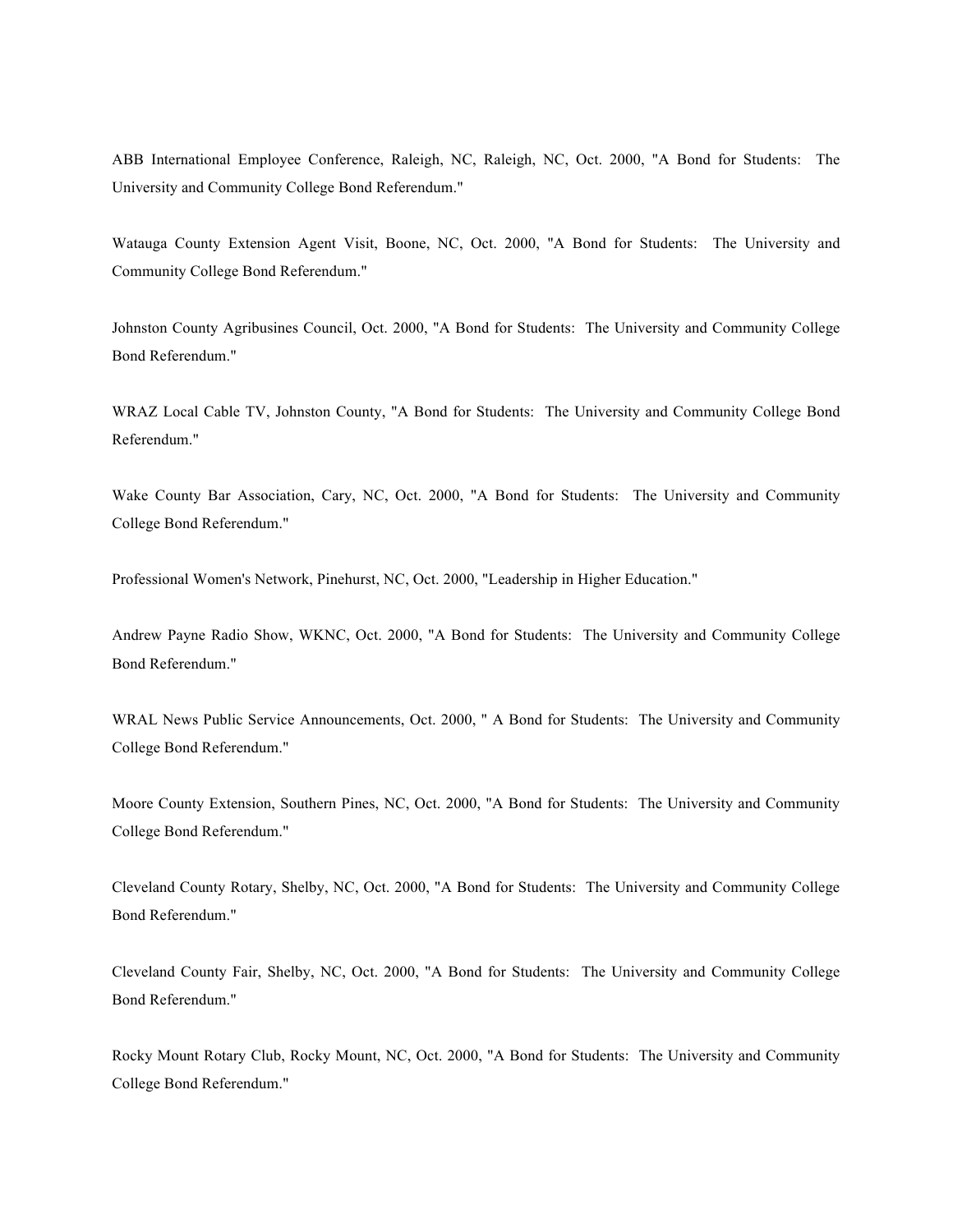Edgecombe County Extension Center, Princeville, NC, Oct. 2000, "A Bond for Students: The University and Community College Bond Referendum."

Dedication Ceremony, Holden Beach, NC, Oct. 2000, "Environmental Sustainability: Responsible Stewardship by Universities."

Dedication, McSwain Agriculture Education Center, Lee County, Sanford, NC, Oct. 2000, "A Bond for Students: The University and Community College Bond Referendum."

County Extension Agents Thank You for Bond Support, Raleigh, NC, Oct. 2000, "A Bond for Students: The University and Community College Bond Referendum."

College of Agriculture and Life Science Connection 2000 Tailgate, Raleigh, NC, Oct. 2000, "A Bond for Students: The University and Community College Bond Referendum."

Parents' Weekend Luncheon, Raleigh, NC, Oct. 2000, "A Bond for Students: The University and Community College Bond Referendum."

Rotary Host Lions Club, Raleigh, NC, Oct. 2000, "A Bond for Students: The University and Community College Bond Referendum."

North Raleigh Sertoma Club, Raleigh, NC, Oct. 2000, "A Bond for Students: The University and Community College Bond Referendum."

College of Management Tailgate, Raleigh, NC, Oct. 2000, "A Bond for Students: The University and Community College Bond Referendum."

American Business Women Association, Tarheel Chapter, Raleigh, NC, September 2000, " A Bond for Students: The University and Community College Bond Referendum."

Capital City Rotary, North Raleigh, NC, September 2000, "A Bond for Students: The University and Community College Bond Referendum."

Duke Power Officer's Leadership Awards Dinner, September 2000, "Partnerships between Universities and Technology-intensive Businesses."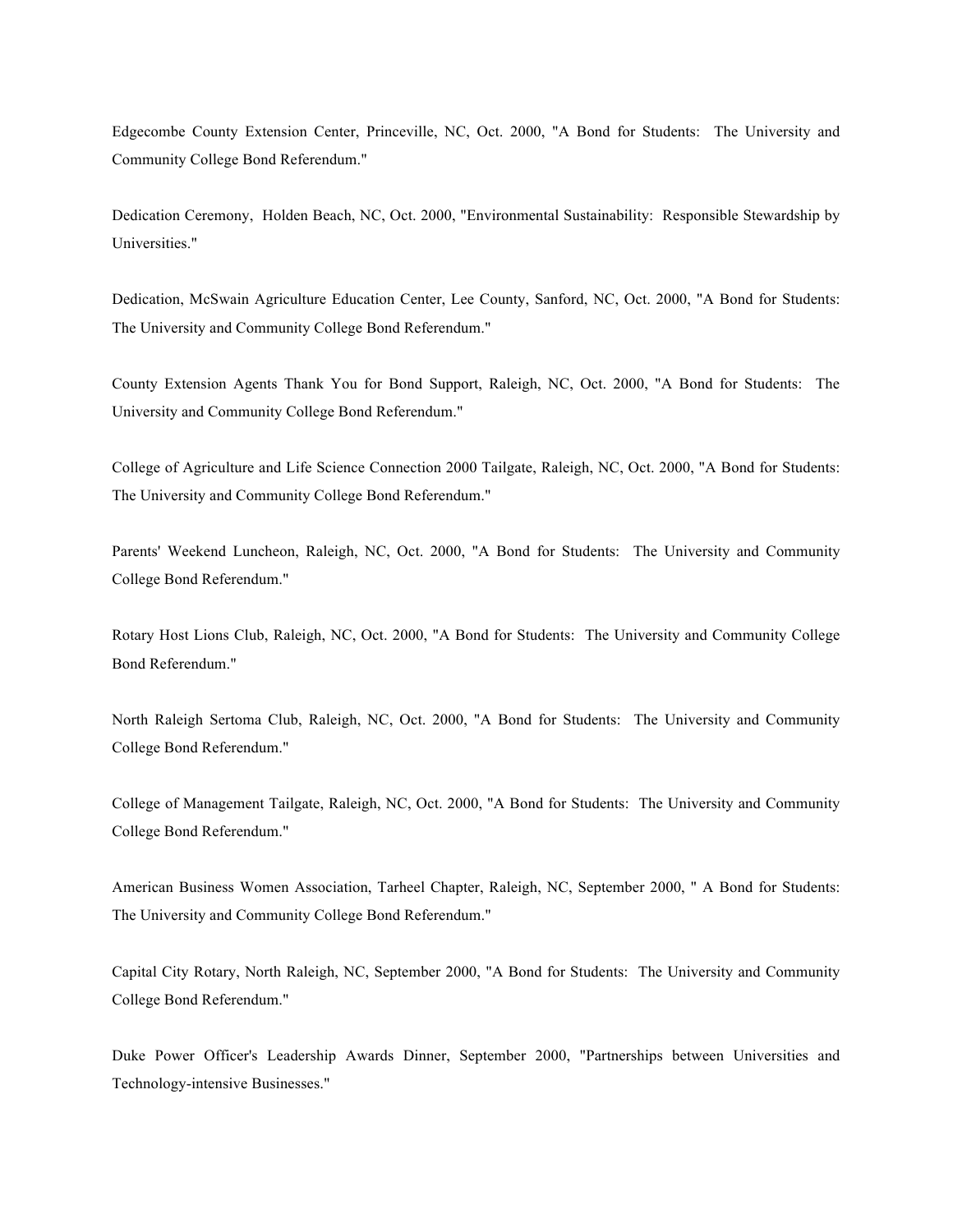Centennial Campus Executive Luncheon, Raleigh, NC, September 2000, "A Bond for Students: The University and Community College Bond Referendum."

SECC Combined Campaign Kick-off Luncheon, Raleigh, NC, September 2000, "Responsibility for the Community"

NC Public Managers Program Conference, Raleigh, NC, September 2000, "A Bond for Students: The University and Community College Bond Referendum."

NC State Student Senate Meeting, Raleigh, NC, September 2000, "A Bond for Students: The University and Community College Bond Referendum."

Greater Raleigh Chamber of Commerce, Pinehurst, NC, September 2000, "A Bond for Students: The University and Community College Bond Referendum."

NC State General Faculty Meeting, Raleigh, NC, September 2000, "State of the University" and "A Bond for Students: The University and Community College Bond Referendum."

Raleigh Business and Professional Women, Raleigh, NC, September 2000, "A Bond for Students: The University and Community College Bond Referendum."

Interresidence Council, Raleigh, NC, September 2000, "A Bond for Students: The University and Community College Bond Referendum."

Wake Tech Faculty, Raleigh, NC, September 2000, "A Bond for Students: The University and Community College Bond Referendum."

CP&L Appreciation Luncheon, Raleigh, NC, September 2000, "Partnerships between Universities and Technologyintensive Businesses."

Legacy Luncheon, Raleigh, NC, September 2000, "A Bond for Students: The University and Community College Bond Referendum."

NC State Alumni Board of Directors, Raleigh, NC, September 2000, "A Bond for Students: The University and Community College Bond Referendum."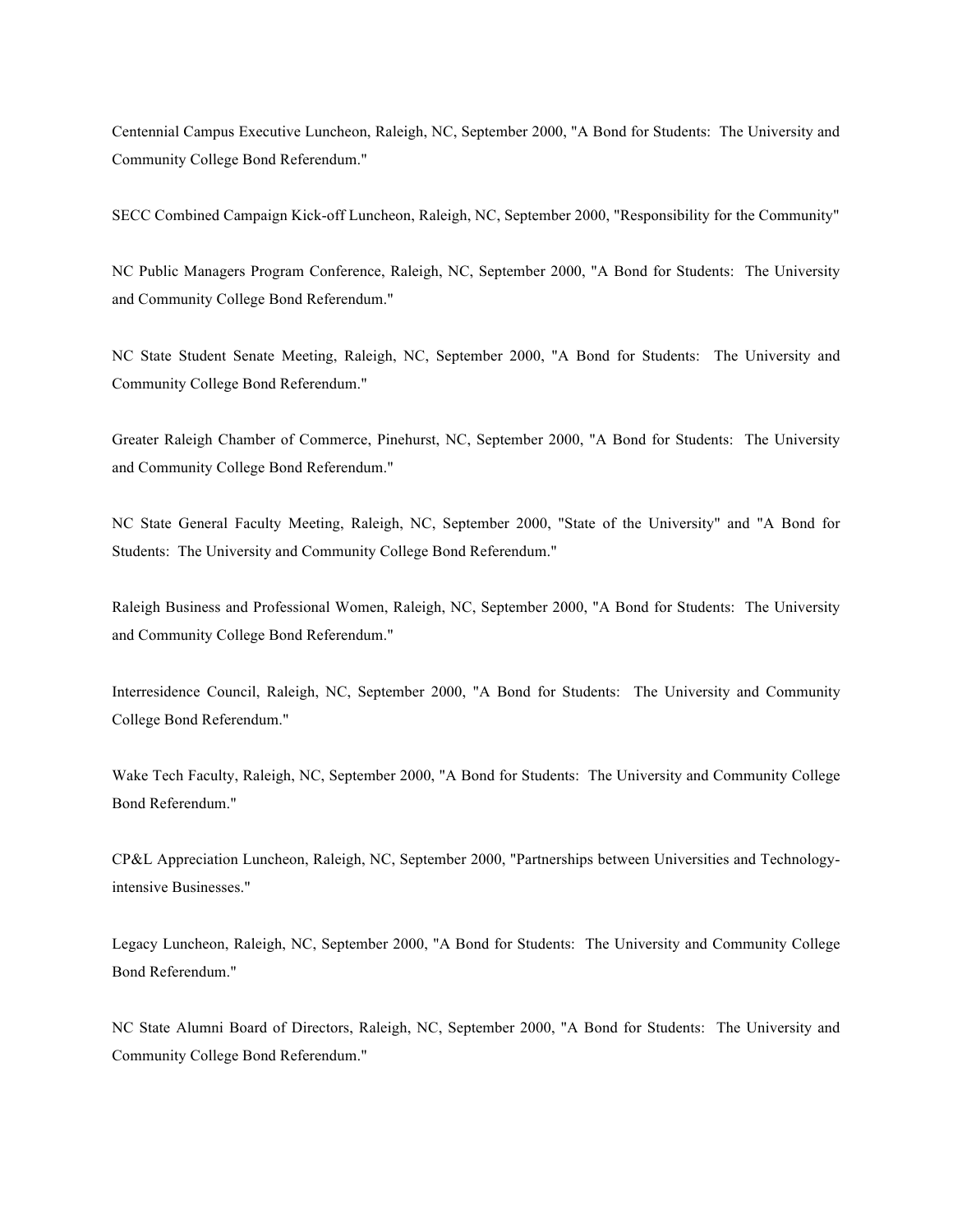33rd Annual Poultry Foundation Banquet, Greensboro, NC, September 2000, "A Bond for Students: The University and Community College Bond Referendum."

Glaxo-Wellcome Leadership Retreat, Durham, NC, September 2000, "The Federal Role in Sponsoring Scientific Research."

Animal Genomics Symposium, Raleigh, NC, September 2000, "A Brave New World: Genomics at NC State University."

Friends of the Arts, Raleigh, NC, September 2000, "A Bond for Students: The University and Community College Bond Referendum."

Meet the Pack Day, Raleigh, NC, August 2000, "Academic and Athletic Excellence."

Press Conference, NC Attorney General's Office, July 2000, "Environmental Sustainability: A Consortium for Hog Waste Management."

Elizabeth City Rotary Club, July 2000, "A Bond for North Carolina Students."

Pasquotank County Extension Planning Sessions, July 2000, "A Bond for North Carolina Students."

Opening of the Forest Biotechnology Genomics Laboratory, July 2000, " Facilities for Building the Next Generation Technology."

Dedication of the Claude McKinney Plaza on the Centennial Campus, July 2000, "Investing in North Carolina's Future."

Science Coalition, Public Service Announcement, PBS national broadcast, July 2000, "Science as a Public Good and for Economic Development."

Wake Educational Partnership, Grand Finale, Raleigh, NC, June 2000, "Investing Public Education: K-16 Partnerships."

James B. Hunt Award for Youth, Raleigh, NC, June 2000, "Service to the Community: A Requirement for Civic Leadership."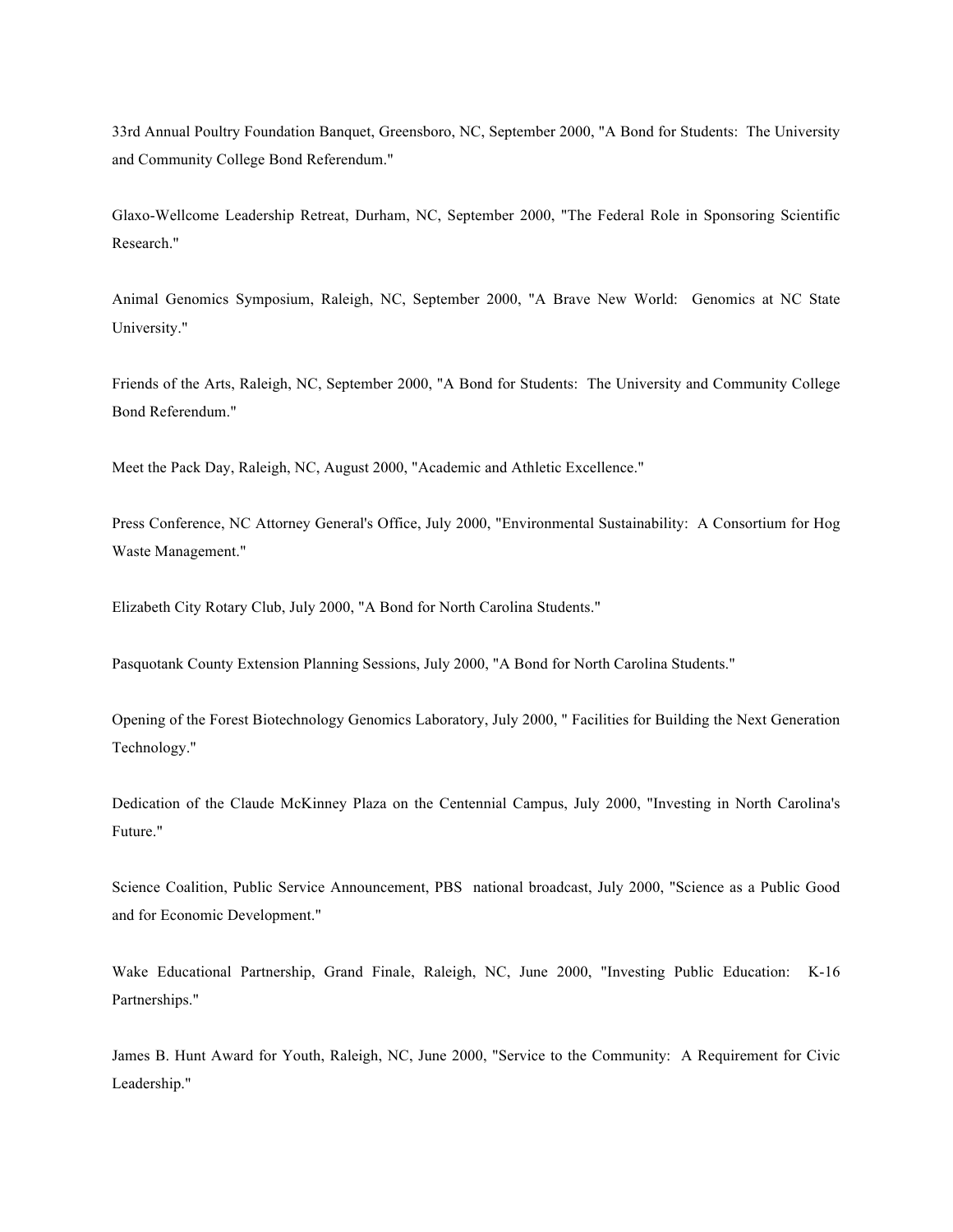Cary Academy, Cary, NC, June 2000, "Inaugural Commencement Address."

Opening Session, Parent's Orientation, Raleigh, NC, June 2000, "Being a Member of the NC State Community."

Opening of the Centennial Campus Genomic Science Research Laboratory, Raleigh, NC, June 2000, "Genomic Science as a Key to Biotechnology."

Saint Mary's School, Raleigh, NC, May 2000, "Commencement Address."

Department of Commerce E-Commerce Steering Committee: North Carolina@Your Service, Raleigh, NC, May 2000, "The University Perspective on Digital Government."

Coalition 2000, Raleigh, NC, May 2000, "Community-College and University Bond Package: A Critical Investment in North Carolina."

CHASS Board of Advisors, Raleigh, NC, May 2000, "Community-College and University Bond Package: A Critical Investment in North Carolina."

College of Agriculture and Life Sciences State-wide Conference, Raleigh, NC, May 2000, "Riparian Buffers in Preserving Green Space."

4H Gala, Raleigh, NC, May 2000, "Lifetime Achievements of Congressman Charles Taylor."

American Women in Science, Research Triangle Chapter, May 2000, "Encouraging Success by Participating in a Supporting Community."

APHIS Opening Cermony, Raleigh, NC, May 2000, "Partnerships with the USDA as a Core Mission of a Land Grant Institution."

Sandhills Community College, Pinehurst, NC, May 2000, "Commencement Address."

Yates Mill Celebration, Raleigh, NC, May 2000, "A Commitment to Environmental Sustainability."

Quality Forum, Pennsylvania State University, College Park, PA, May 2000, "The Value of Collaboration and Leadership for Transformational Change."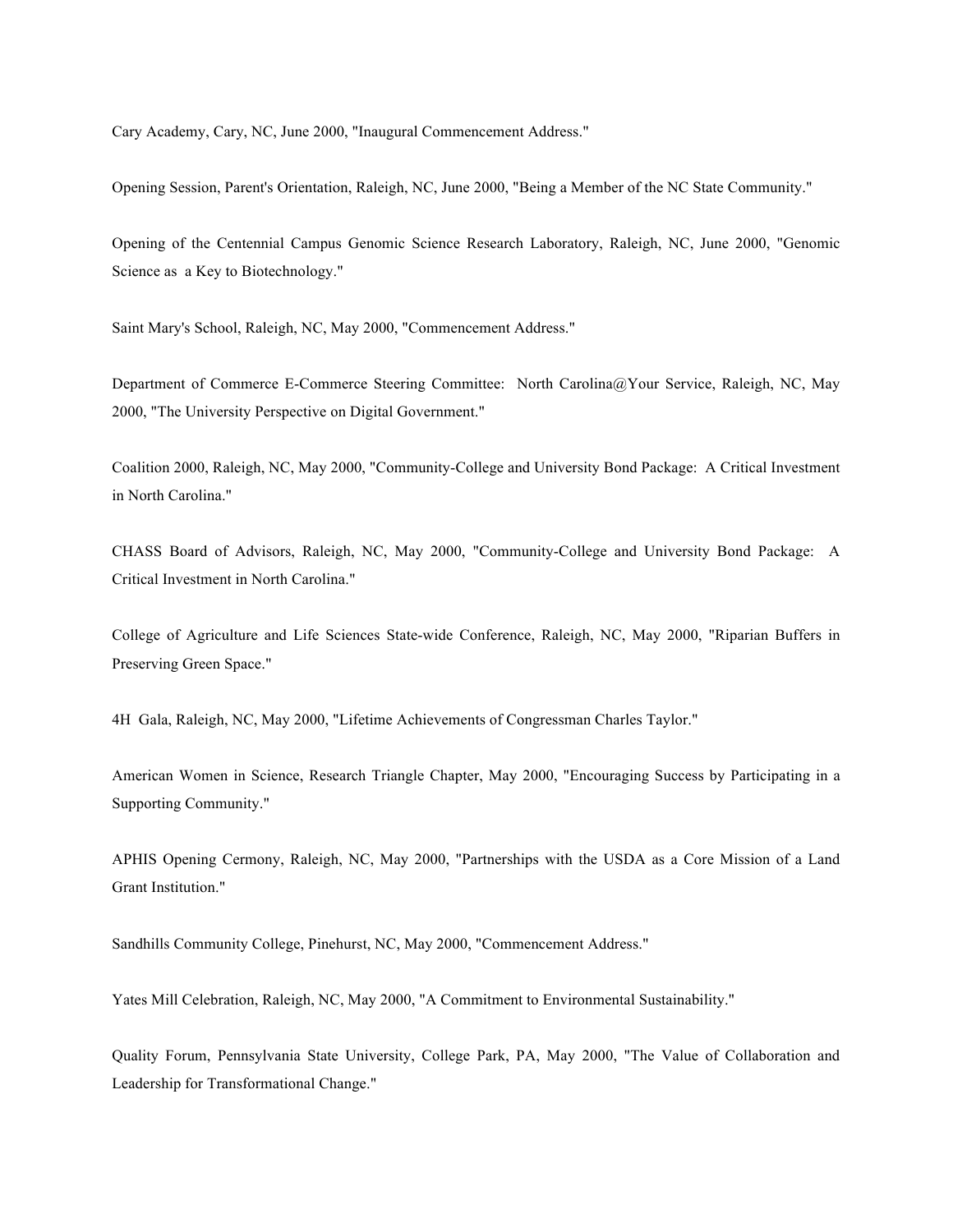National Science Board Ad Hoc Committee on Strategic and Public Policy Science Issues, Washington, DC, May 2000, "A Critique on International Benchmarking."

The Governor's Clean and Green Awards, April, 2000, Raleigh, NC, " Personal and Institutional Commitment to Environmental Sustainability."

Wolfpack Club Regional meeting, Raleigh, NC, April, 2000, " Values in Intercollegiate Athletics."

Woman of Today Award Dinner, Pines of Carolina Girl Scout Council, Raleigh, NC, April 2000, "Be Prepared."

Symposium on the Founding of SNCC and its Connection to North Carolina, Raleigh, NC, April 2000, "Heroism in the Cause of Justice."

CHASS Board of Advisors, Carey, NC, April 2000, "Humanities in the Education of the Total Person."

Board of Governors Departmental Teaching Awards, Raleigh, NC, April 2000, "Improving Learning and Teaching through Active Inquiry."

Service Raleigh Volunteer Day, Raleigh, NC, April 2000, "Putting Others Ahead on Oneself."

Howard Hughes Research Forum in Biology, Chemistry, and Neuroscience, Duke University, Durham, NC, April 2000, "Federal Suppport for Basic and Applied Research."

NC State Alumni Association, Raleigh, NC, April 2000, "A Conversation with the Chancellor."

A Symposium for the Installation of a President, Meredith College, Raleigh, NC, April 2000, "Public Lives, Personal Choices."

Encore, Raleigh, NC, April 2000, "Community Support for NC State Initiatives: Green Space and Environmental Sustainability; Sharing Facilities; and Capital Financing of Higher Education."

Black Issues Forum, April 2000, UNC TV- Durham, NC, " Higher Education in North Carolina."

Sigma Xi National Symposium on Undergraduate Research, Raleigh, NC, April 2000, "Valuing Learning by Evaluating and Rewarding Undergraduate Science Teaching."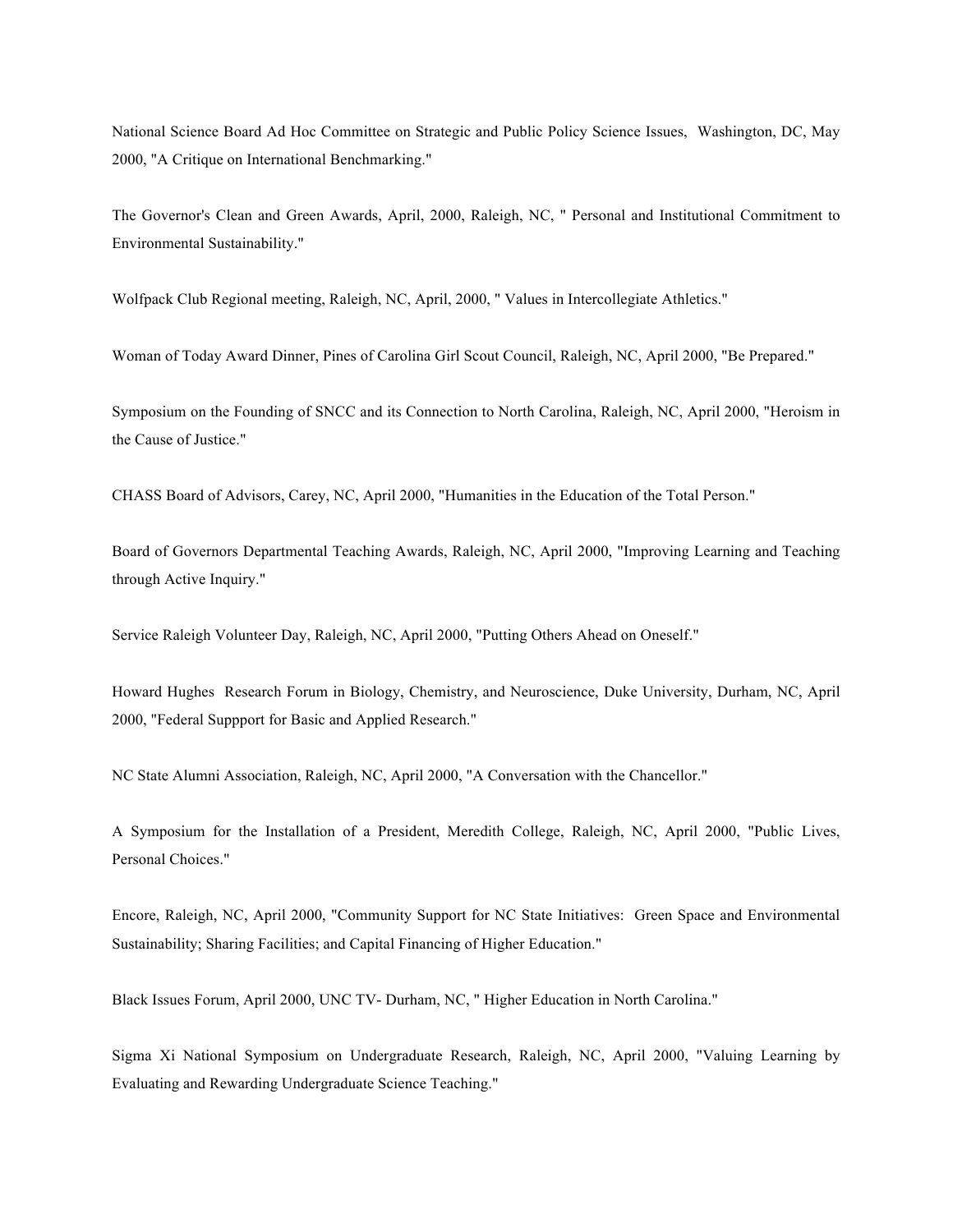International Association of Business Communicators, Raleigh, NC, April 2000, "Partnerships with Local and State Government as a Route to Innovation."

Phi Eta Sigma Induction, NC State University, Raleigh, NC, March 2000, "Scholarship in a Balanced Life."

Phi Kappa Phi Induction, NC State University, Raleigh, NC, March 2000, "The Meaning of a Life of Scholarship."

Golden Key National Honor Society, NC State University, Raleigh, NC, March 2000, "Some Thoughts on the Community of Scholars."

Raleigh Chamber of Commerce, Raleigh, NC, March 2000, "Investing in North Carolina's Future."

Association of Retired Federal Employees Quarterly Meeting, Raleigh, NC, March 2000, "A Vision for the Modern Land Grant University."

WUNC Radio, "The State of Things," Chapel Hill, NC, Feb. 2000, "Entrepreneurship on the Centennial Campus."

Knightdale Chamber of Commerce, Knightdale, NC, Feb. 2000, "A Vision for the Modern Land Grant University."

Wilmington Chapter, NC State Alumni Association, Feb. 2000, "A Vision for the Modern Land Grant University."

Park Scolars Finalist Interview Reception, Raleigh, NC, Feb. 2000, "Your Future at NC State."

Wake County Agribusiness Council, 24th Annual Southern Farm Show, Raleigh, NC, Feb. 2000, "University Partnerships in Support of Agribusiness."

Clinton Area Chamber of Commerce Annual Meeting, Jan 2000, "Investing in North Carolina's Future."

National Academy of Academic Leadership, St. Petersburg, FL, Jan. 2000, "Engagement for the Research University of the Future."

Chemical Sciences Research Roundtable, Commission on Physical Science, Mathematics, and Applications, National Academy of Sciences, Washinton, D.C., Dec. 1999, "Keeping an Eye to the Future in Graduate Education."

Triangle Area Research Directors Club, RTP, Dec. 1999, "The Centennial Campus: A New Paradigm for Higher Education."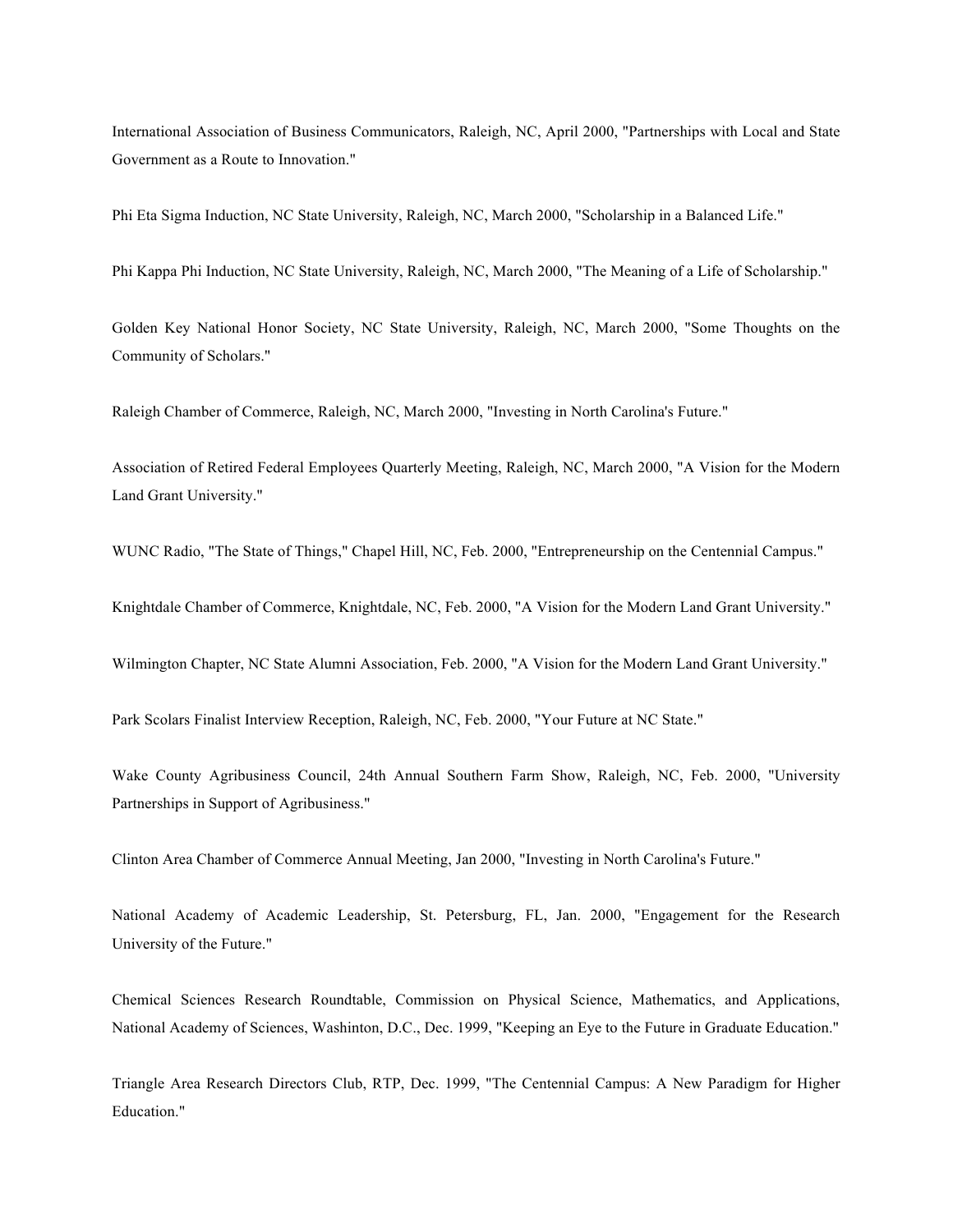Moissonite Presentation, 3C Corporation, NC State Galleries, Dec. 1999, "Partnerships are Win-Win Situations."

Raleigh Leadership Alliance, Raleigh Chamber of Commerce, Raleigh, NC, Dec. 1999, "Investing in North Carolina's Future."

Child Welfare Diversity Institute, Raleigh, NC, Nov. 1999, " Living Our Values within the Campus Community."

Japan Conference, Raleigh, NC, Nov. 1999, "Globalization as an Economic Imperative.".

Physical and Mathematical Science Realizing Possibilities Recognition Dinner, Nov. 1999, "Science in the Nation's Future."

Connect Net Inaugural Meeting, Nov. 1999, "Telling the Story about the UNC Bond Package."

Wake County Phi Beta Kappa Fall Meeting, Raleigh, NC, Nov. 1999, "Scholarship: Imagining Knowledge Generation in the 21st Century Land Grant University."

Consulting Engineers Council, Greensboro, NC, Nov. 1999, "Investing in North Carolina's Future."

Cooperative Extension Showcase of Excellence, Raleigh, NC, Nov. 1999, "Investing in North Carolina's Future."

Raleigh Rotary Club, Raleigh, NC, Nov. 1999, "Investing in North Carolina's Future."

Bladen County Farm-City Week Banquet, Elizabethtown Kiwanis Club and Cooperative Extension Bladen County Center, Elizabethtown, NC, Nov. 1999, "Unity Reaps Opportunity: Partnerships on the NC State Centennial Campus."

Glaxo-Wellcome Millenium Series, Durham, NC, Nov. 1999, "Transforming Undergraduate Science Education."

Phi Beta Kappa Induction, NC State University, Raleigh, NC, Nov. 1999, " Scholarship: Imagining Knowledge Generation in the 21st Century."

National Society of Black Engineers 1999 Regional Conference, Cary, NC, Oct. 1999, "Success Through One Step at a Time."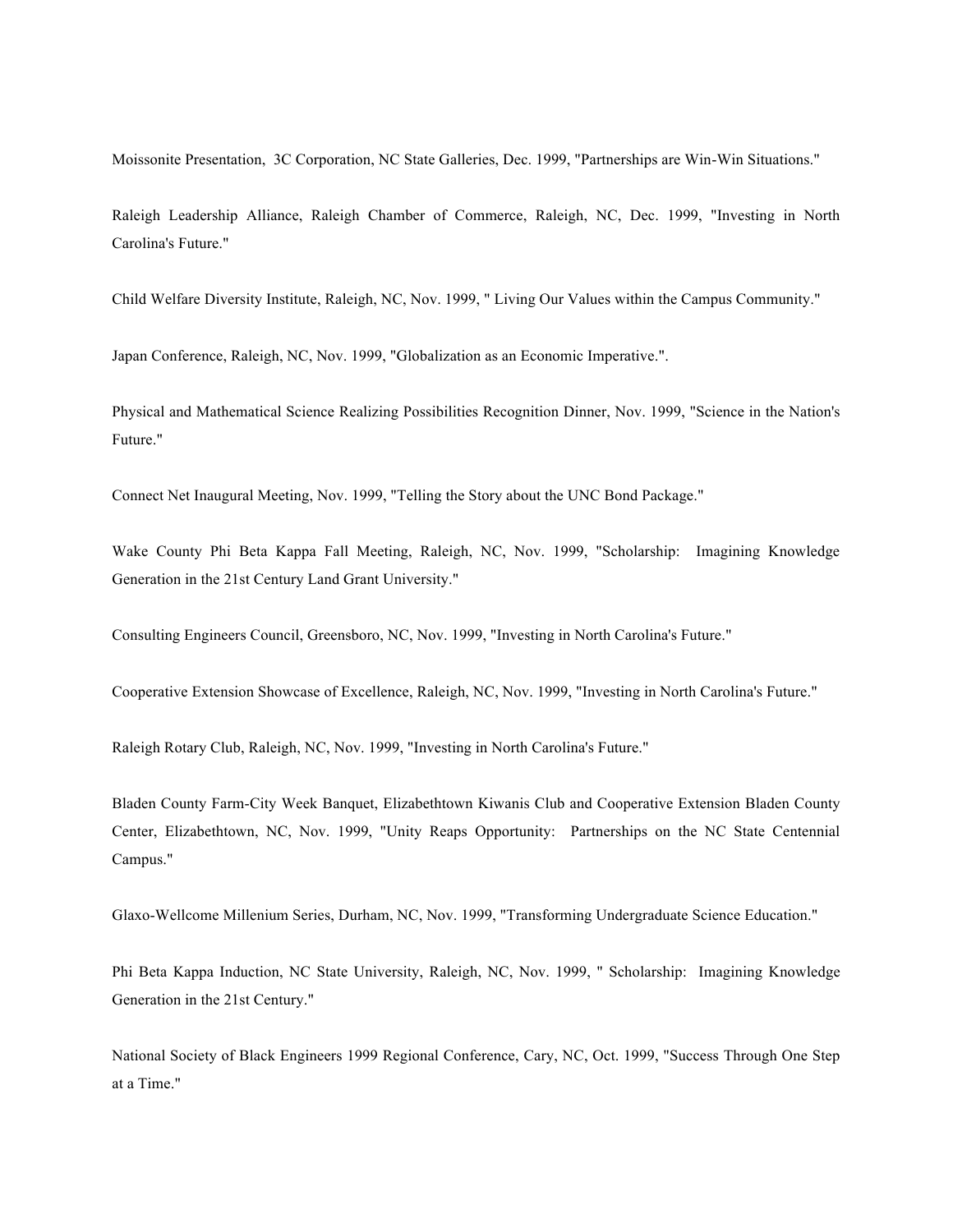Board of Advisors, Pulp and Pape Foundation, Raleigh, NC, Oct. 1999, "Campaign for NC State Students."

Board of Advisors, College of Veterinary Medicine, Raleigh, NC, Oct. 1999, "Campaign for NC State Students."

Greensboro Rotary Club, Greensboro, NC, Oct. 1999, "Why North Carolina Needs the University Bond Package."

National Teach for America Week, Rocky Mount Senior High School, Rocky Mount, NC, Oct. 1999, "Excited States in Chemistry."

New Democrat Network Breakfast Symposium, Research Triangle Park, NC, Oct. 1999, "The University Role in Economic Development."

International Conference on Silicon Carbide and Related Materials, Durham, NC, Oct. 1999, "Impact of Research Universities on New Technologies in RTP."

Central Charlotte Rotary, Charlotte, NC, Oct. 1999, "NC State's Centennial Campus: Economic Development through University-Industry Collaboration."

1999 Management Team Conference of the North Carolina Bankers Association, Greensboro, NC, Oct. 1999, "Technopolis: How NC State Is Inventing the Future, Starting Right Now."

US Immigration and Naturalization Service New Citizens Ceremony, Oct. 1999, Raleigh, NC, "Americans."

NC State Women's Club, Raleigh, NC, Sept. 1999, "State Women: Now and in the Future."

12th Annual Meeting of the North American Agromedicine Consortium, Raleigh, NC, Sept. 1999, "The 21st Century Land Grant Institution."

20th NASULGC Presidents and Chancellors Meeting, Washington, DC, Sept. 1999, Panel on "Federal Science Policy."

NC State Association of Retired Faculty, Raleigh, NC, Sept. 1999, "The New NC State."

Park Scholars Symposium, Raleigh, NC, Sept. 1999, "Understanding How Federal Science Policy Affects University Students."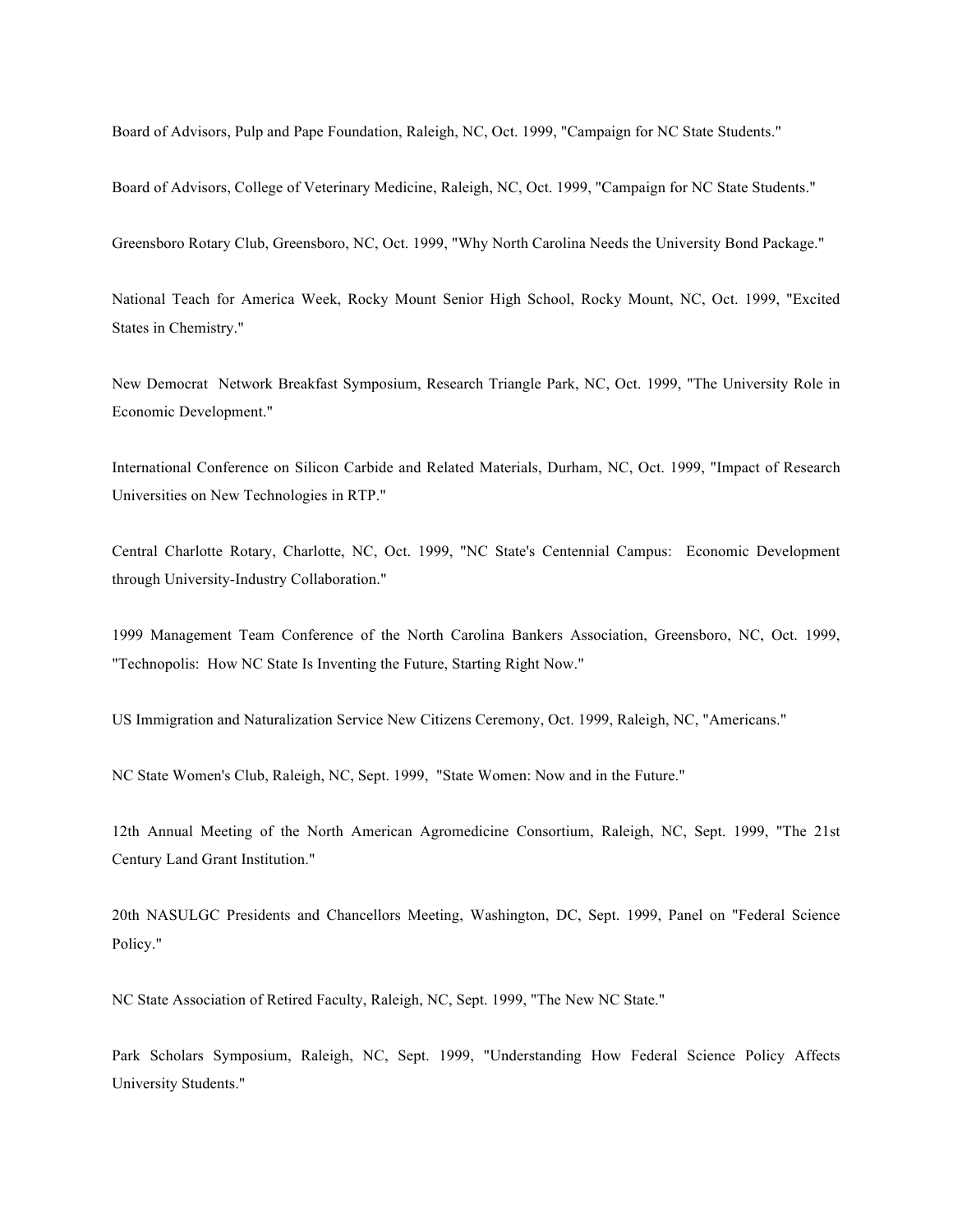North Carolina Citizens for Business and Industry Commission on Economic Development, Aug. 1999, "Renovations and Enrollment Planning at NC State University.:

Raleigh Lions Club, Raleigh, NC, Aug. 1999, "Why North Carolina Needs the University Bond Package."

Raleigh Business and Professional Women, Raleigh, NC, Aug. 1999, "Why America Needs More Women in Science and Engineering."

Joint Meeting of Sanford Area Rotary Clubs, July, 1999, ""Why North Carolina Needs the University Bond Package."

National Academy of Sciences Committee on Science and Engineering Public Policy, Conference on International Benchmarking of Scientific Fields, July 1999, Washington, DC, "Should America be the Clear Leader or Among the Leaders in Science and Engineering?"

10th Anniversary of NC State University's Solar Center, June, 1999, Raleigh, NC, "Environmental Sustainability through Alternative Energy Research."

Triangle Executive Women's Forum, Raleigh, NC, June 1999, "You Must Wish and Work."

North Carolina Bar Association / Wake Education Partnership, Raleigh, NC, June 1999, "Excellence through Partnering of Research-Intensive Universities with K-12 Public Schools."

Kiwanis of Raleigh, Raleigh, NC, June 1999, "Why North Carolina Needs the University Bond Package."

Barbecue for North Carolina Congressional Delegation, Washington, DC, June 1999, "North Carolina State: North Carolina's Leader in Science, Engineering, and Technology."

Trees for Special Olympics Champions Dedication, Raleigh, NC, June 1999, "Special Efforts for Special Athletes."

Durham Rotary Club, Durham, NC, May 1999, "Why North Carolina Needs the University Bond Package."

Presidential Review Directive, President's Committee of Advisors on Science and Technology, Washington, DC, May 1999, "Renewing the Government-University Research Partnership for the 21st Century."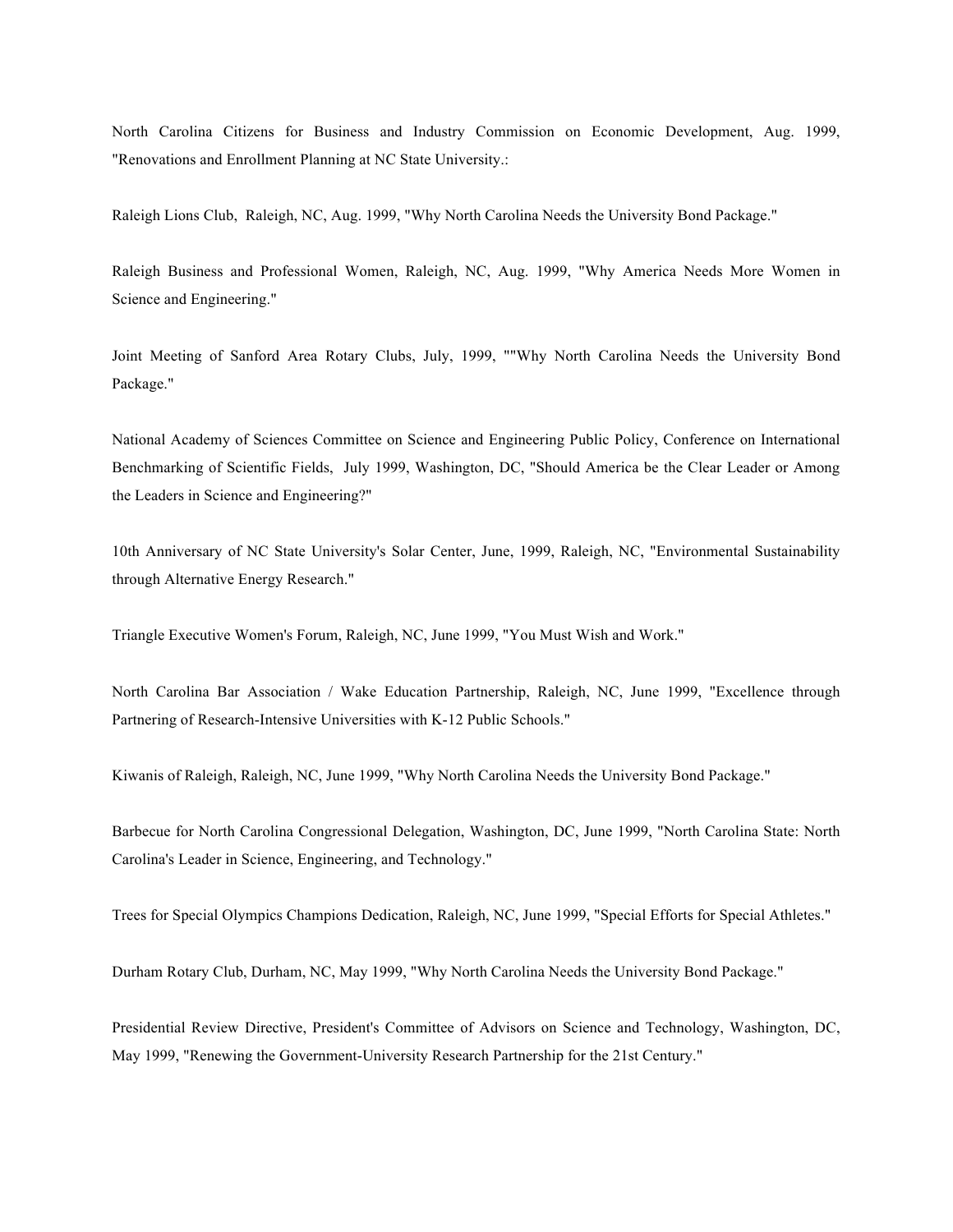CCB Gold State Teacher of the Year Program, Hillsborough, NC, May 1999, "How Universities Can Partner with the Public Schools."

North Carolina Agricultural Products Dinner, Raleigh, NC, April 1999, "Building New Agriculture in North Carolina."

North Carolina State University Council on the Status of Women, Raleigh, NC, April 1999, "Women in Higher Education Administration."

North Carolina People, WUNC, Chapel Hill, NC, April, 1999. Personal profile.

Scholar-Athlete Banquet, Raleigh, NC, April 1999, "Excellence in Scholarship and Athletics Can Coexist."

National Academy of Sciences Annual Meeting, April 1999, Moderator for "Who Will Do the Science of the Future?"

A Career Conference to Inspire Seventh Grade Girls, Raleigh, NC, March 1999, "Expanding Your Horizons in Science, Mathematics, and Engineering."

Wake County Commission for Women, Raleigh, NC, March 1999, Keynote for "Opening Doors ñ A Better 2000."

Downtown Raleigh Alliance, Raleigh, NC, March 1999, "Partnerships for Economic Development."

Harvard Clubs of the Carolinas, Chapel Hill, NC, Feb 1999, "A Presidential Summit: Academic Truths Beyond Trends and Traditions," with Molly Broad, Pamela Gann, and Linda Wilson.

American Council on Education Annual Meeting, Washington, DC, Feb. 1999, "Change, Complexity, and Lifelong Learning: Can Higher Education Provide What Society Needs?"

National Academy of Sciences Regional Meeting, Raleigh, NC, Feb. 1999, "Fostering Cooperative Research with Industry: The Centennial Campus as a Model for Partnerships."

Susan B. Anthony Dinner, Raleigh, NC, Feb. 1999, "Gender Equity in Higher Education."

Greater Raleigh Visitors and Convention Bureau: The Conference Table, Raleigh, NC, "Partnerships for Economic Development."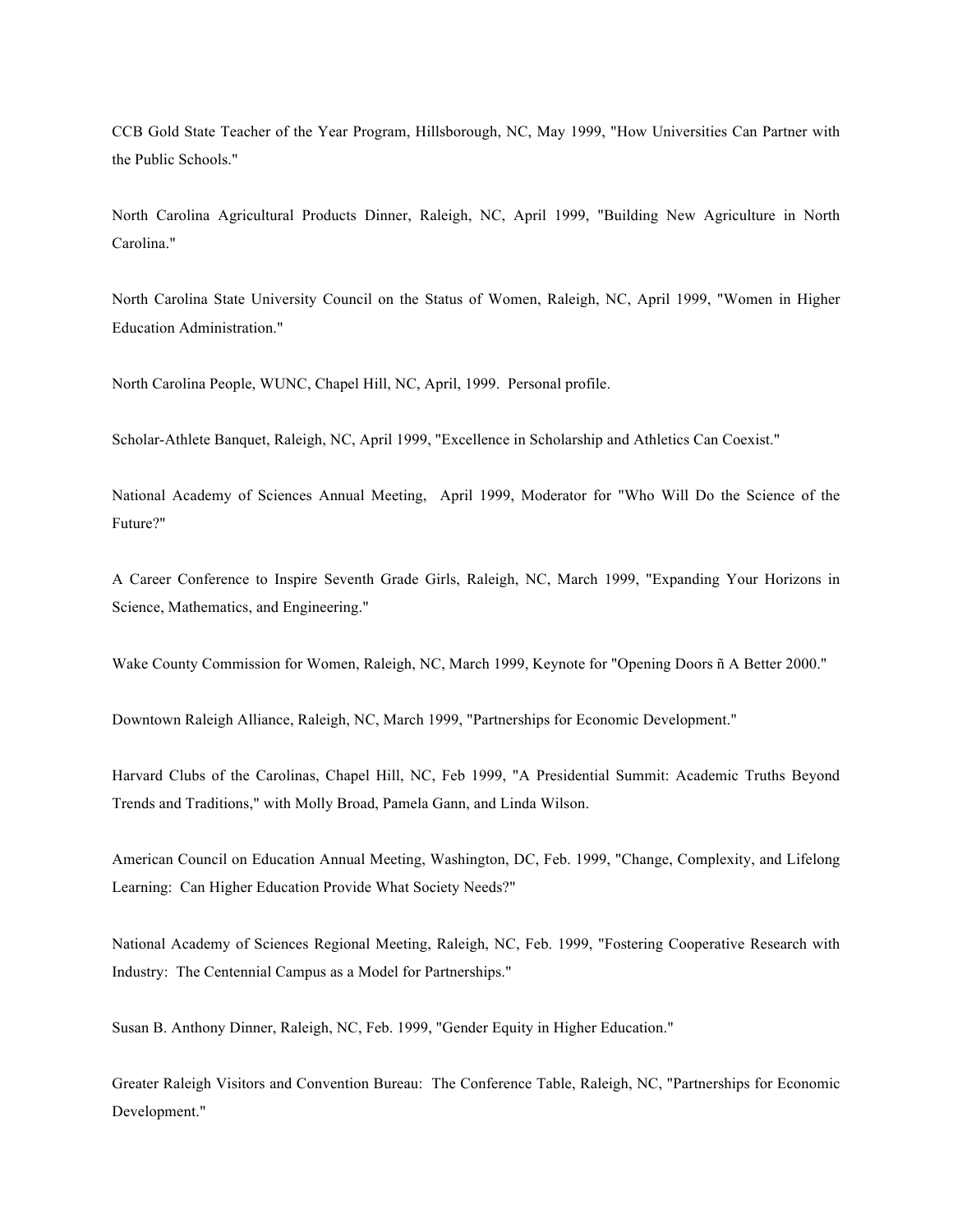National Textiles Center Annual Meeting, Myrtle Beach, SC, Jan. 1999, " New Mechanisms for Collaborative Partnerships in Basic Research."

North Carolina News Network Radio, Raleigh, NC, "What's New at NC State."

NRC Workshop on the Role of Tests in Higher Education Admissions, Board on testing and Assessment, Office of Science and Engineering Personnel, Washington, DC, Dec. 1998, "Defining Successful Students and Institutional Goals."

North Carolina Farm Bureau, Asheville, NC, Dec. 1998, "The New Land-grant Tradition."

Bridges Program Graduation, Chapel Hill, NC, Dec. 1998, "Breaking Through to Leadership Positions in Higher Education Administration."

Brotherhood Dinner, Raleigh, NC, Dec. 1998, "The Importance of Diversity at NC State University."

Commencement Address, Meredith College, Raleigh, NC, Dec. 1998, "Building an Inclusive and Diverse Community."

Black Issues Forum, WUNC TV, Raleigh, NC, Nov. 1998, "Building a Diverse Campus Community."

NSF National Conference on Mentoring in Science and Engineering, Durham, NC, Nov. 1998, "Promoting the Participation of Women and Underrepresented Groups in Science, Engineering, and Technology."

Southeastern Regional American Chemical Society, Awards Symposium for Undergraduate Research, Durham, NC, Nov. 1998, "Basic Research in the Undergraduate Curriculum at Research Intensive Universities."

Association of Senior Executives, Research Triangle Park, Durham, NC, Oct. 1998, "Fostering Innovative Partnerships with Industry."

Forsythe County Farm-City Banquet, Winston-Salem, NC, Oct. 1998, "Extension in the New Land Grant Tradition."

Dedication, Center for Global Competitiveness, Raleigh, NC, Oct. 1998, "Technical Innovation in a Global Economy."